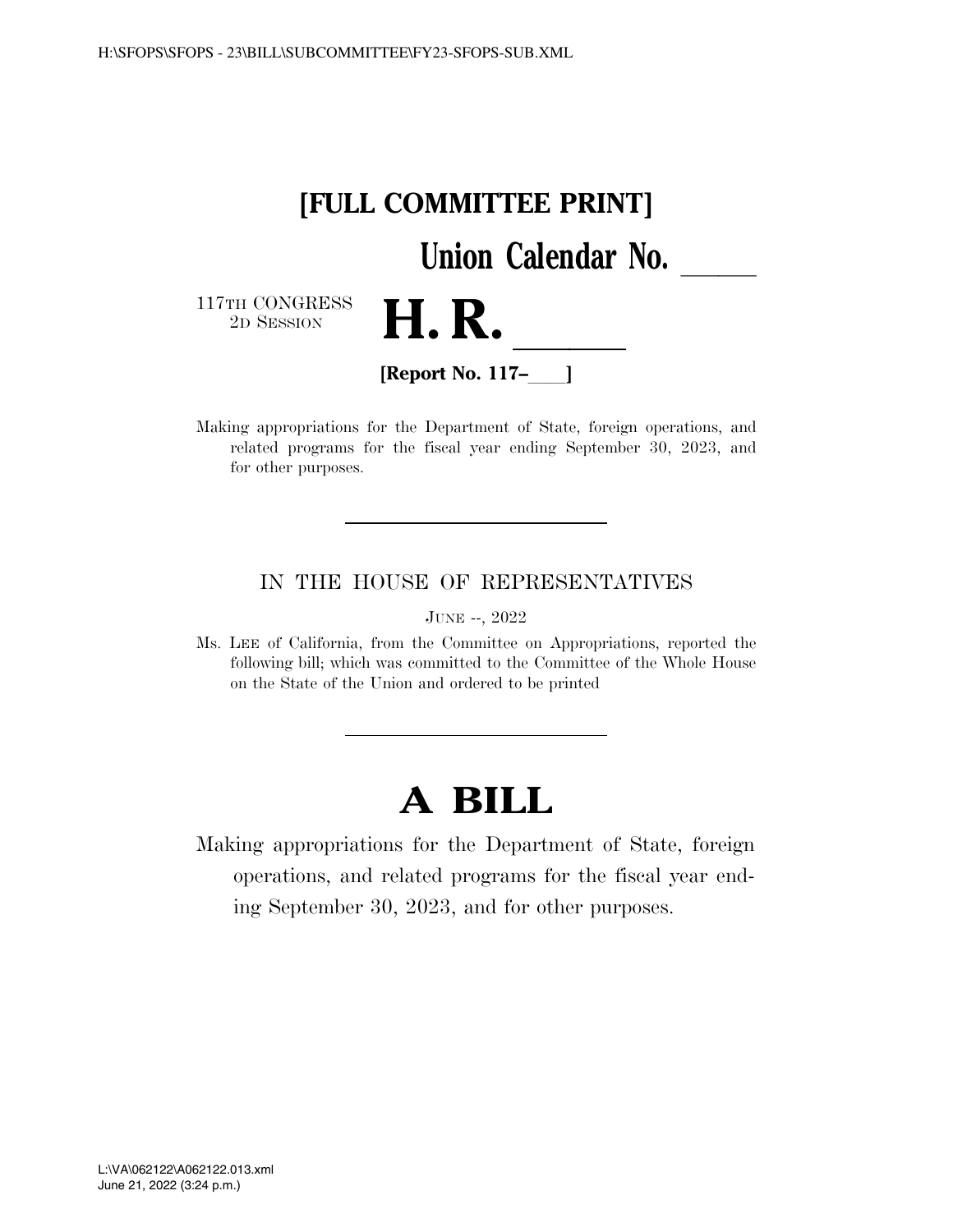| $\mathbf{1}$   | Be it enacted by the Senate and House of Representa-         |
|----------------|--------------------------------------------------------------|
| $\overline{2}$ | tives of the United States of America in Congress assembled, |
| 3              | That the following sums are appropriated, out of any         |
| 4              | money in the Treasury not otherwise appropriated, for the    |
| 5              | Department of State, foreign operations, and related pro-    |
| 6              | grams for the fiscal year ending September 30, 2023, and     |
| 7              | for other purposes, namely:                                  |
| 8              | <b>TITLE I</b>                                               |
| 9              | DEPARTMENT OF STATE AND RELATED                              |
| 10             | <b>AGENCY</b>                                                |
| 11             | DEPARTMENT OF STATE                                          |
| 12             | <b>ADMINISTRATION OF FOREIGN AFFAIRS</b>                     |
| 13             | DIPLOMATIC PROGRAMS                                          |
| 14             | For necessary expenses of the Department of State            |
| 15             | and the Foreign Service not otherwise provided for,          |
| 16             | $$9,637,707,000$ , of which $$873,600,000$ may remain avail- |
| 17             | able until September 30, 2024, and of which up to            |
| 18             | $$3,813,707,000$ may remain available until expended for     |
| 19             | Worldwide Security Protection: <i>Provided</i> , That funds  |
| 20             | made available under this heading shall be allocated in ac-  |
| 21             | cordance with paragraphs (1) through (4) as follows:         |
| 22             | (1) HUMAN RESOURCES.-For necessary ex-                       |
| 23             | penses for training, human resources management,             |
| 24             | and salaries, including employment without regard            |
| 25             | to civil service and classification laws of persons on       |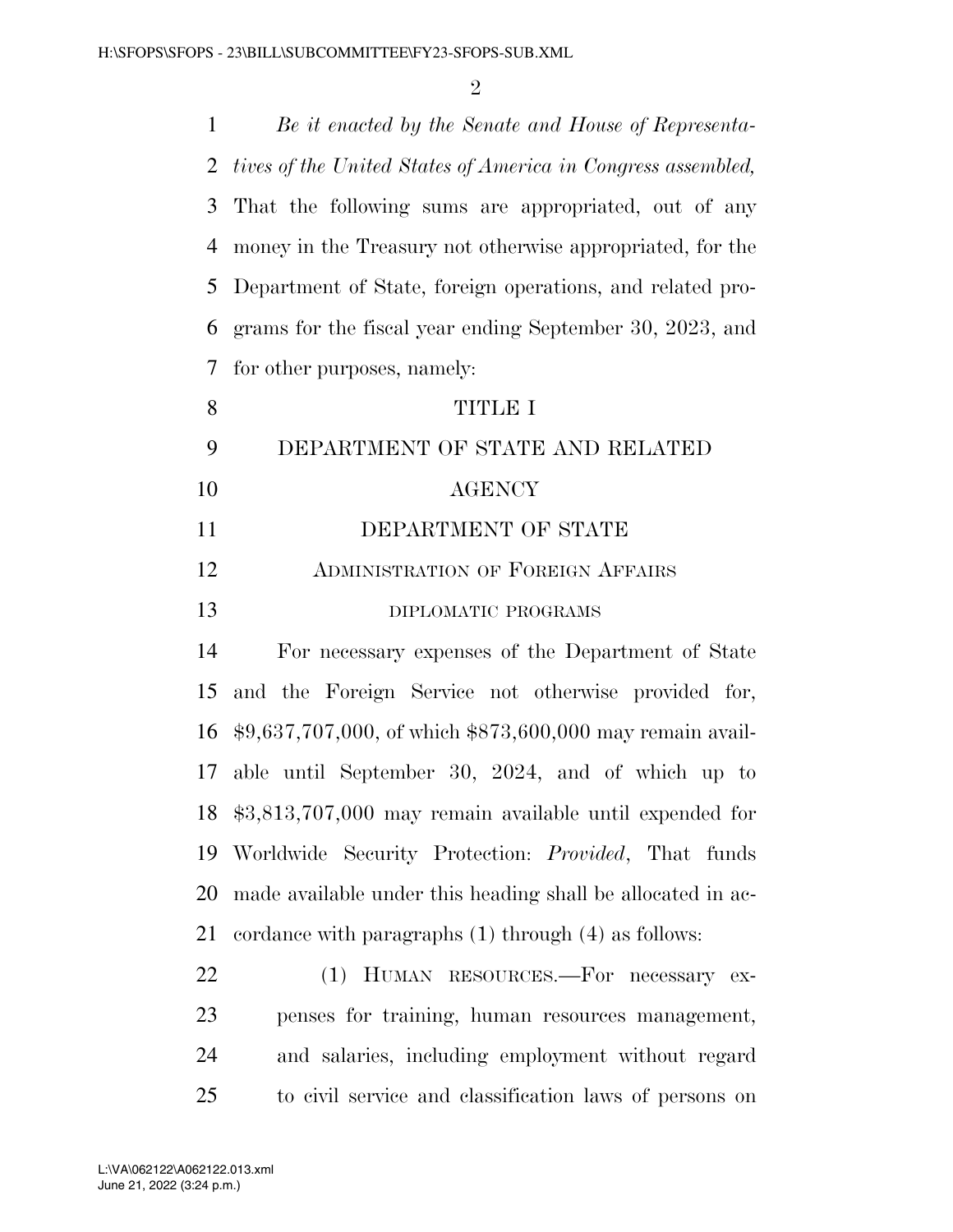a temporary basis (not to exceed \$700,000), as au- thorized by section 801 of the United States Infor- mation and Educational Exchange Act of 1948 (62 Stat. 11; Chapter 36), \$3,441,076,000, of which up to \$684,767,000 is for Worldwide Security Protec-tion.

 (2) OVERSEAS PROGRAMS.—For necessary ex- penses for the regional bureaus of the Department of State and overseas activities as authorized by law, \$1,934,833,000.

 (3) DIPLOMATIC POLICY AND SUPPORT.—For necessary expenses for the functional bureaus of the Department of State, including representation to certain international organizations in which the United States participates pursuant to treaties rati- fied pursuant to the advice and consent of the Sen- ate or specific Acts of Congress, general administra- tion, and arms control, nonproliferation, and disar-mament activities as authorized, \$1,104,740,000.

20 (4) SECURITY PROGRAMS.—For necessary ex- penses for security activities, \$3,157,058,000, of which up to \$3,128,940,000 is for Worldwide Secu-23 rity Protection.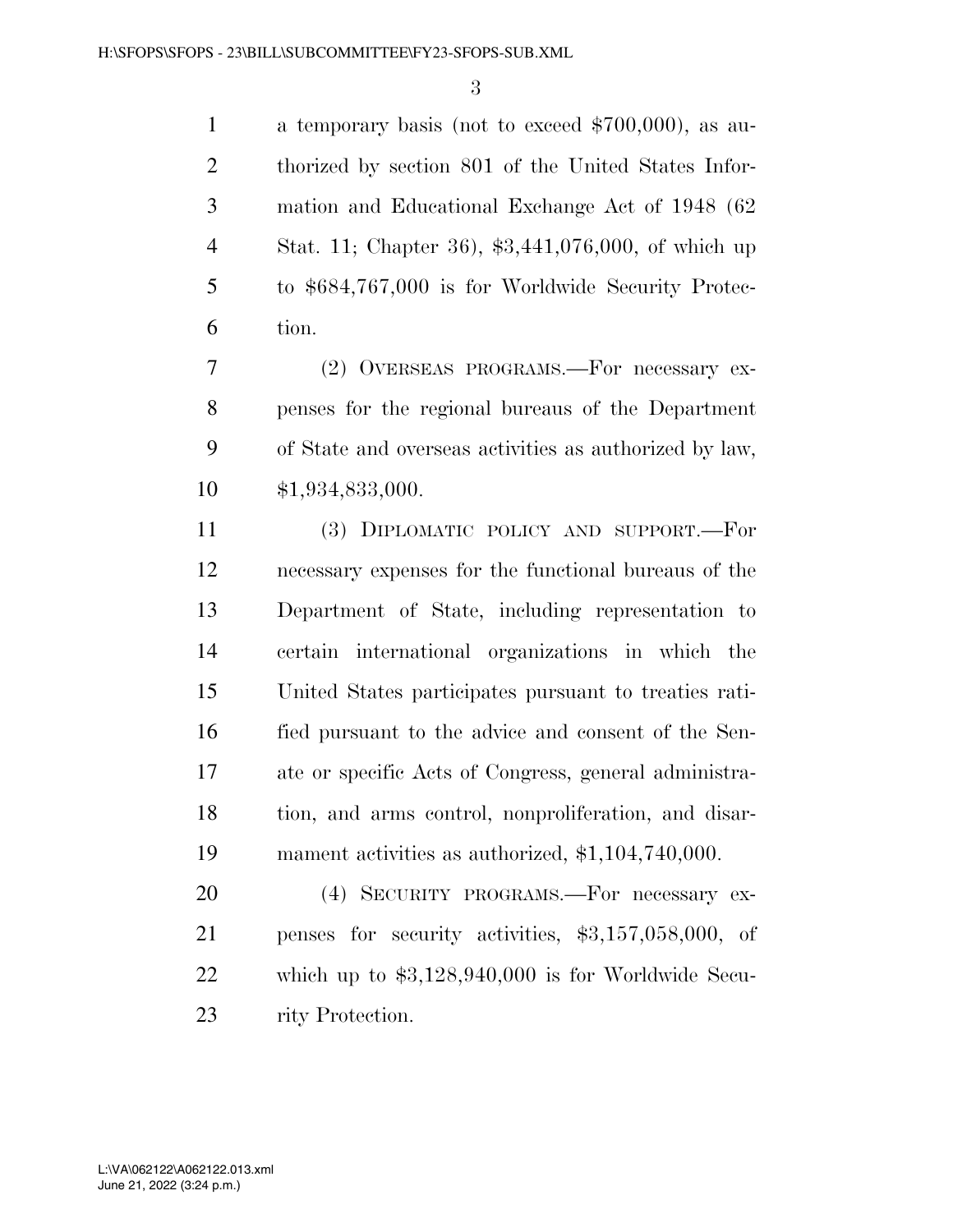(5) FEES AND PAYMENTS COLLECTED.—In ad- dition to amounts otherwise made available under this heading—

 (A) as authorized by section 810 of the United States Information and Educational Ex- change Act, not to exceed \$5,000,000, to re- main available until expended, may be credited to this appropriation from fees or other pay- ments received from English teaching, library, motion pictures, and publication programs and from fees from educational advising and coun-seling and exchange visitor programs; and

 (B) not to exceed \$15,000, which shall be derived from reimbursements, surcharges, and fees for use of Blair House facilities.

 (6) TRANSFER OF FUNDS, REPROGRAMMING, 17 AND OTHER MATTERS.—

 (A) Notwithstanding any other provision of this Act, funds may be reprogrammed within and between paragraphs (1) through (4) under 21 this heading subject to section 7015 of this Act. (B) Of the amount made available under

 this heading for Worldwide Security Protection, not to exceed \$50,000,000 may be transferred to, and merged with, funds made available by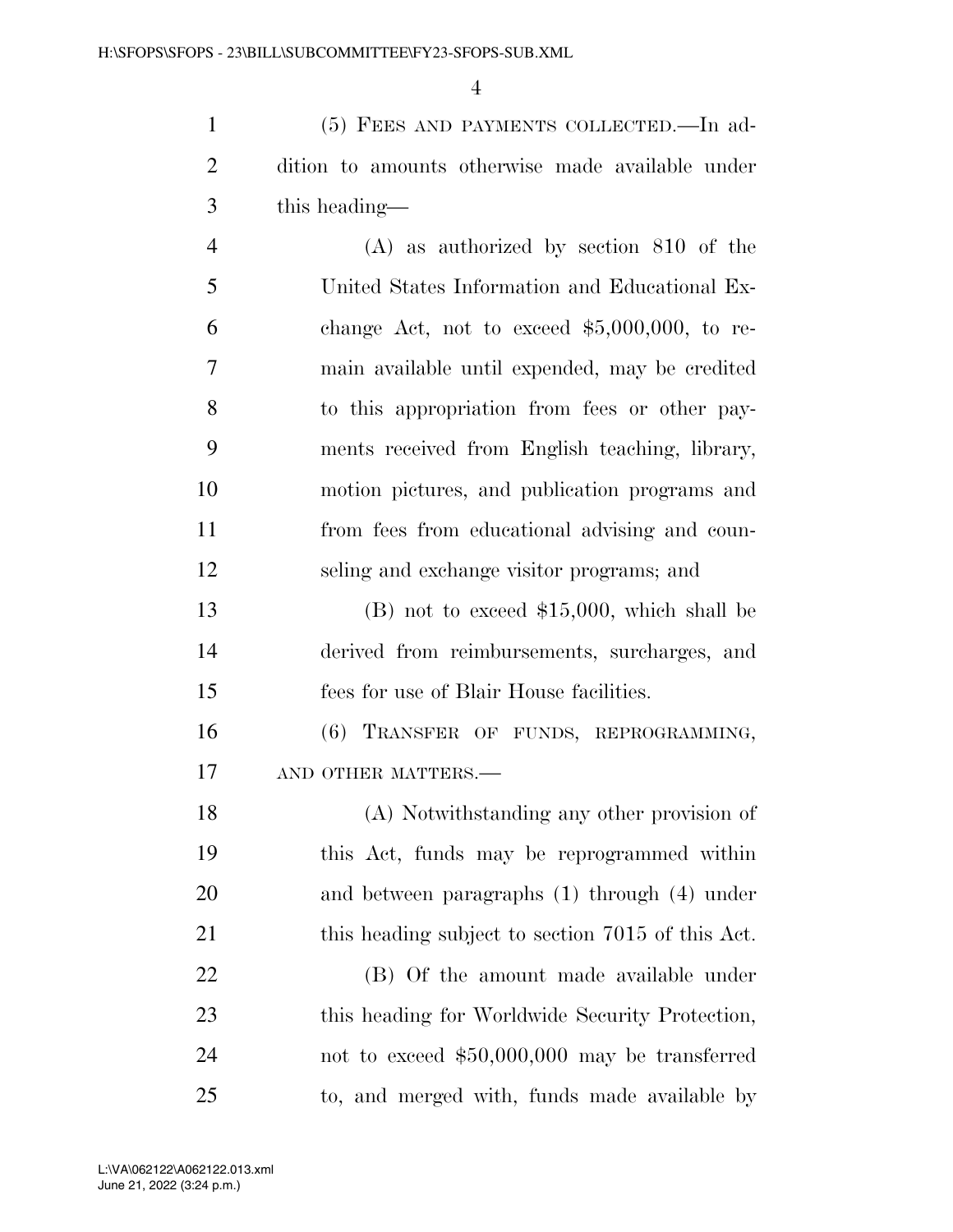this Act under the heading ''Emergencies in the Diplomatic and Consular Service'', to be avail- able only for emergency evacuations and re- wards, as authorized: *Provided*, That the exer- cise of the authority provided by this subpara- graph shall be subject to prior consultation with the Committees on Appropriations.

 (C) Funds appropriated under this heading are available for acquisition by exchange or pur- chase of passenger motor vehicles as authorized 11 by law and, pursuant to section  $1108(g)$  of title 31, United States Code, for the field examina- tion of programs and activities in the United States funded from any account contained in this title.

 (D) Of the amount made available under 17 this heading, up to \$100,000,000 may be trans- ferred to, and merged with, funds made avail- able in title I of this Act under the heading ''Capital Investment Fund'': *Provided*, That the exercise of the authority provided by this sub- paragraph shall be subject to prior consultation with the Committees on Appropriations.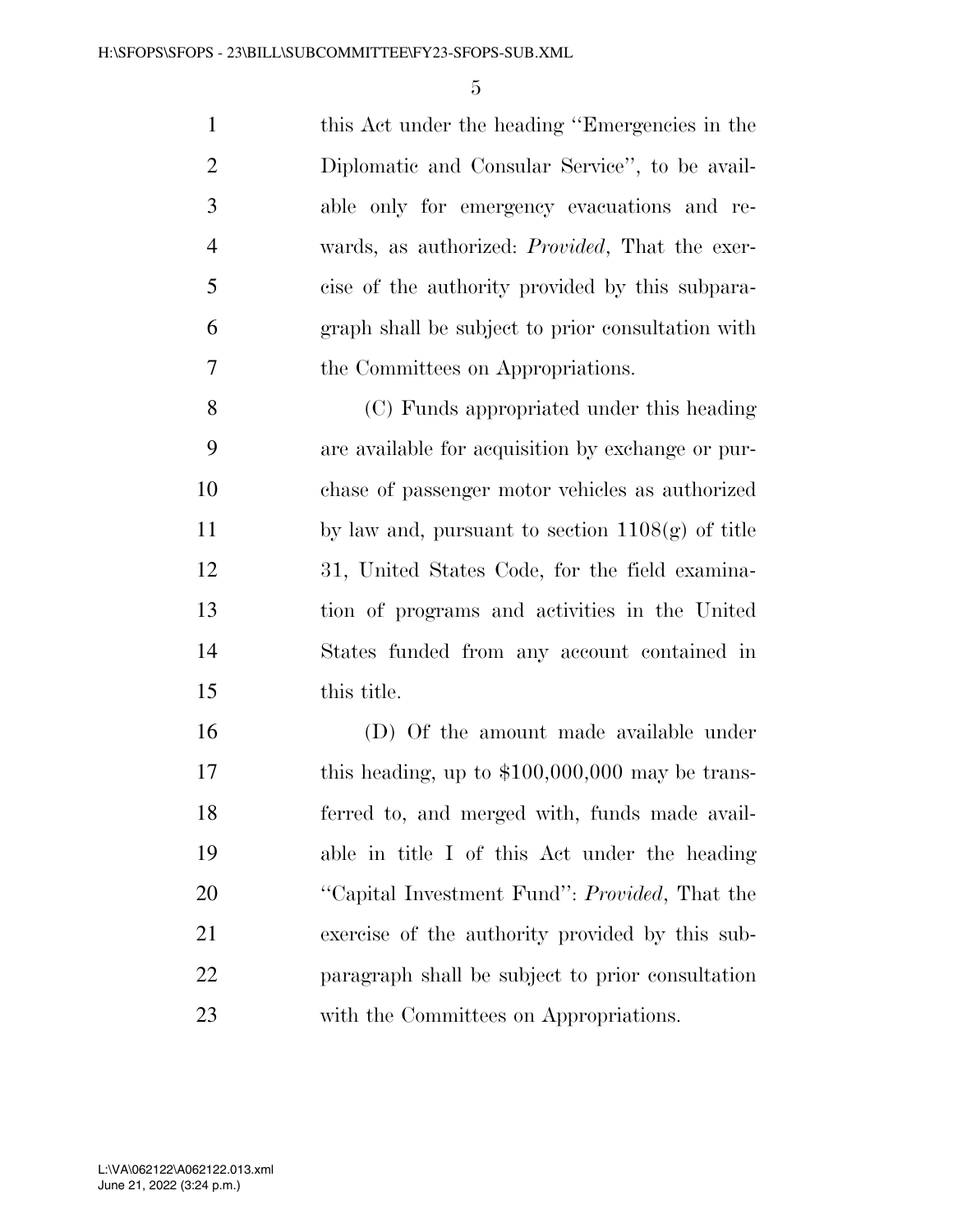CAPITAL INVESTMENT FUND

 For necessary expenses of the Capital Investment Fund, as authorized, \$350,000,000, to remain available until expended.

OFFICE OF INSPECTOR GENERAL

 For necessary expenses of the Office of Inspector General, \$133,700,000, of which \$52,900,000 may remain available until September 30, 2024, and of which up to \$38,600,000 shall be for the Special Inspector General for Afghanistan Reconstruction (SIGAR) for reconstruction oversight: *Provided*, That funds appropriated under this heading are made available notwithstanding section 209(a)(1) of the Foreign Service Act of 1980 (22 U.S.C. 3929(a)(1)), as it relates to post inspections: *Provided fur- ther*, That funds appropriated under this heading that are made available for the printing and reproduction costs of SIGAR shall not exceed amounts for such costs during the prior fiscal year.

### EDUCATIONAL AND CULTURAL EXCHANGE PROGRAMS

 For necessary expenses of educational and cultural exchange programs, as authorized, \$773,000,000, to re- main available until expended, of which not less than \$285,000,000 shall be for the Fulbright Program and not less than \$115,000,000 shall be for Citizen Exchange Pro-gram: *Provided*, That fees or other payments received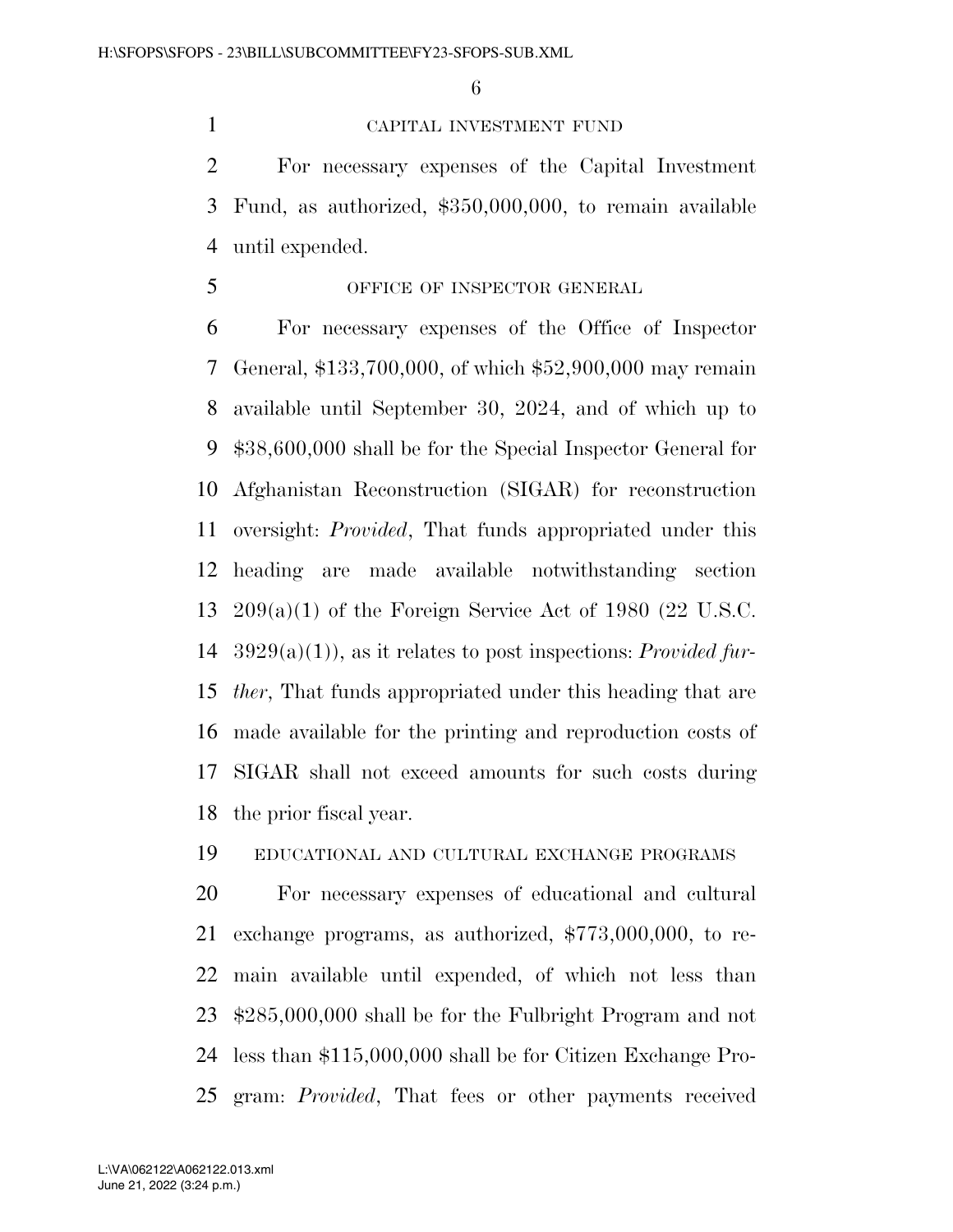from, or in connection with, English teaching, educational advising and counseling programs, and exchange visitor programs as authorized may be credited to this account, to remain available until expended: *Provided further*, That any substantive modifications from the prior fiscal year to programs funded by this Act under this heading shall be subject to prior consultation with, and the regular noti-fication procedures of, the Committees on Appropriations.

REPRESENTATION EXPENSES

 For representation expenses as authorized, \$7,415,000.

PROTECTION OF FOREIGN MISSIONS AND OFFICIALS

 For necessary expenses, not otherwise provided, to enable the Secretary of State to provide for extraordinary protective services, as authorized, \$30,890,000, to remain available until September 30, 2024.

EMBASSY SECURITY, CONSTRUCTION, AND MAINTENANCE

 For necessary expenses for carrying out the Foreign Service Buildings Act of 1926 (22 U.S.C. 292 et seq.), preserving, maintaining, repairing, and planning for real property that are owned or leased by the Department of State, and renovating, in addition to funds otherwise avail- able, the Harry S Truman Building, \$902,615,000, to re- main available until September 30, 2027, of which not to exceed \$25,000 may be used for overseas representation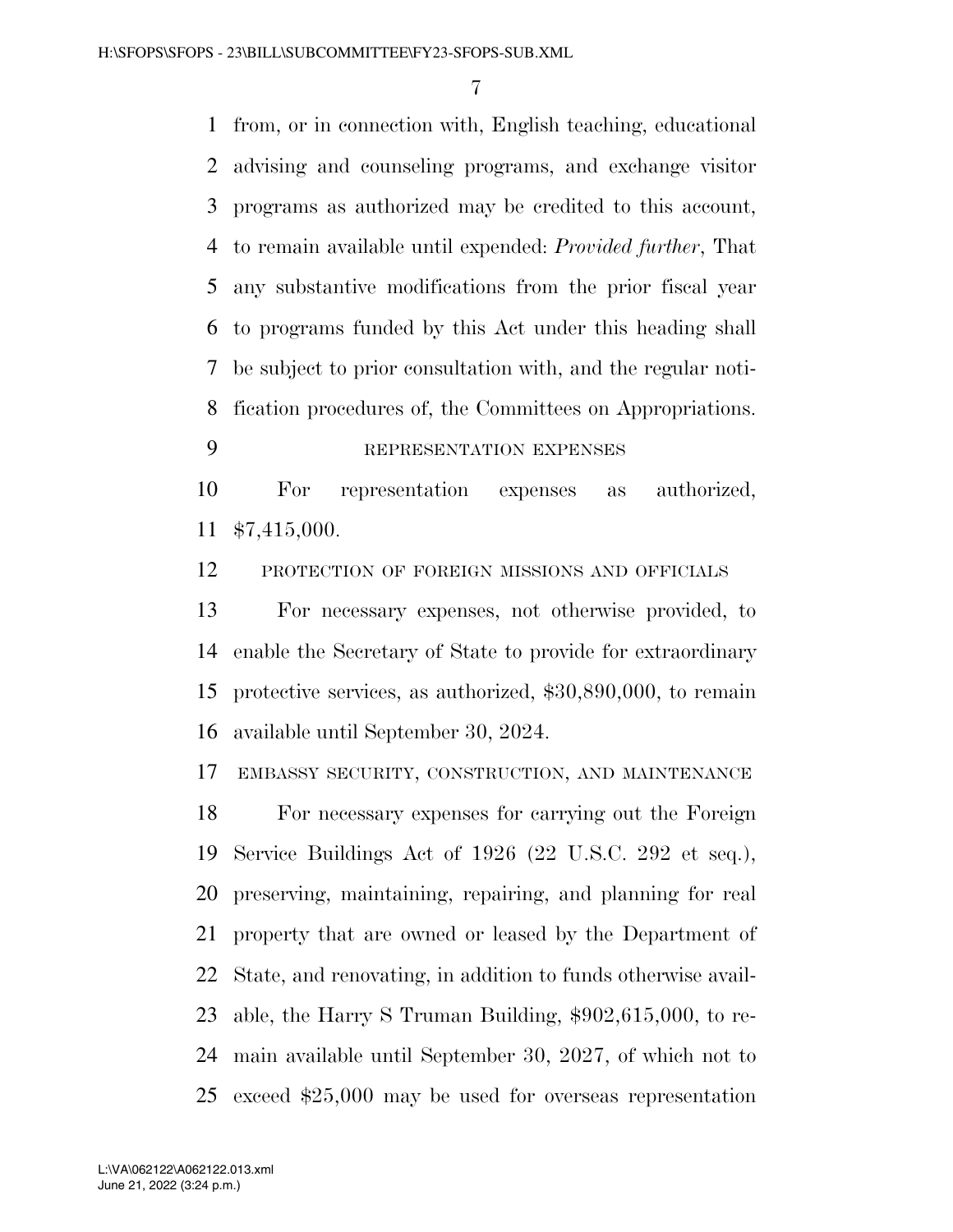expenses as authorized: *Provided*, That none of the funds appropriated in this paragraph shall be available for acqui- sition of furniture, furnishings, or generators for other de- partments and agencies of the United States Government. In addition, for the costs of worldwide security up- grades, acquisition, and construction as authorized, \$1,055,206,000, to remain available until expended. EMERGENCIES IN THE DIPLOMATIC AND CONSULAR

## SERVICE

 For necessary expenses to enable the Secretary of State to meet unforeseen emergencies arising in the Diplo- matic and Consular Service, as authorized, \$8,885,000, to remain available until expended, of which not to exceed \$1,000,000 may be transferred to, and merged with, funds appropriated by this Act under the heading ''Repatriation Loans Program Account''.

REPATRIATION LOANS PROGRAM ACCOUNT

 For the cost of direct loans, \$1,300,000, as author- ized: *Provided*, That such costs, including the cost of modifying such loans, shall be as defined in section 502 of the Congressional Budget Act of 1974: *Provided fur- ther*, That such funds are available to subsidize gross obli- gations for the principal amount of direct loans not to ex-ceed \$4,753,048.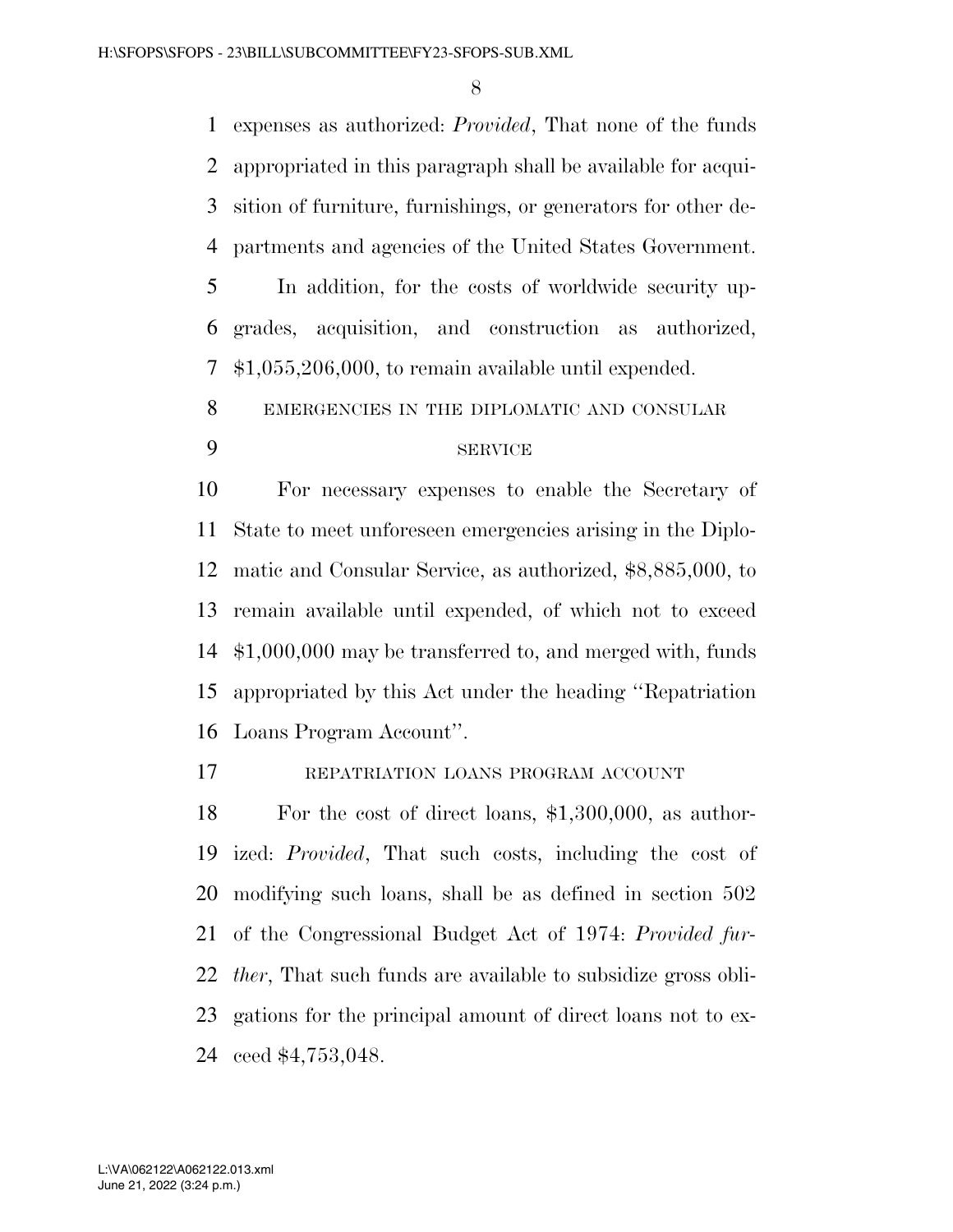PAYMENT TO THE AMERICAN INSTITUTE IN TAIWAN

 For necessary expenses to carry out the Taiwan Rela-tions Act (Public Law 96–8), \$32,583,000.

INTERNATIONAL CENTER, WASHINGTON, DISTRICT OF

## COLUMBIA

 Not to exceed \$1,842,732 shall be derived from fees collected from other executive agencies for lease or use of facilities at the International Center in accordance with section 4 of the International Center Act (Public Law 90– 553), and, in addition, as authorized by section 5 of such Act, \$743,000, to be derived from the reserve authorized by such section, to be used for the purposes set out in that section.

### PAYMENT TO THE FOREIGN SERVICE RETIREMENT AND

DISABILITY FUND

 For payment to the Foreign Service Retirement and Disability Fund, as authorized, \$158,900,000.

INTERNATIONAL ORGANIZATIONS

CONTRIBUTIONS TO INTERNATIONAL ORGANIZATIONS

 For necessary expenses, not otherwise provided for, to meet annual obligations of membership in international multilateral organizations, pursuant to treaties ratified pursuant to the advice and consent of the Senate, conven- tions, or specific Acts of Congress, \$1,659,739,000, of which \$96,240,000 may remain available until September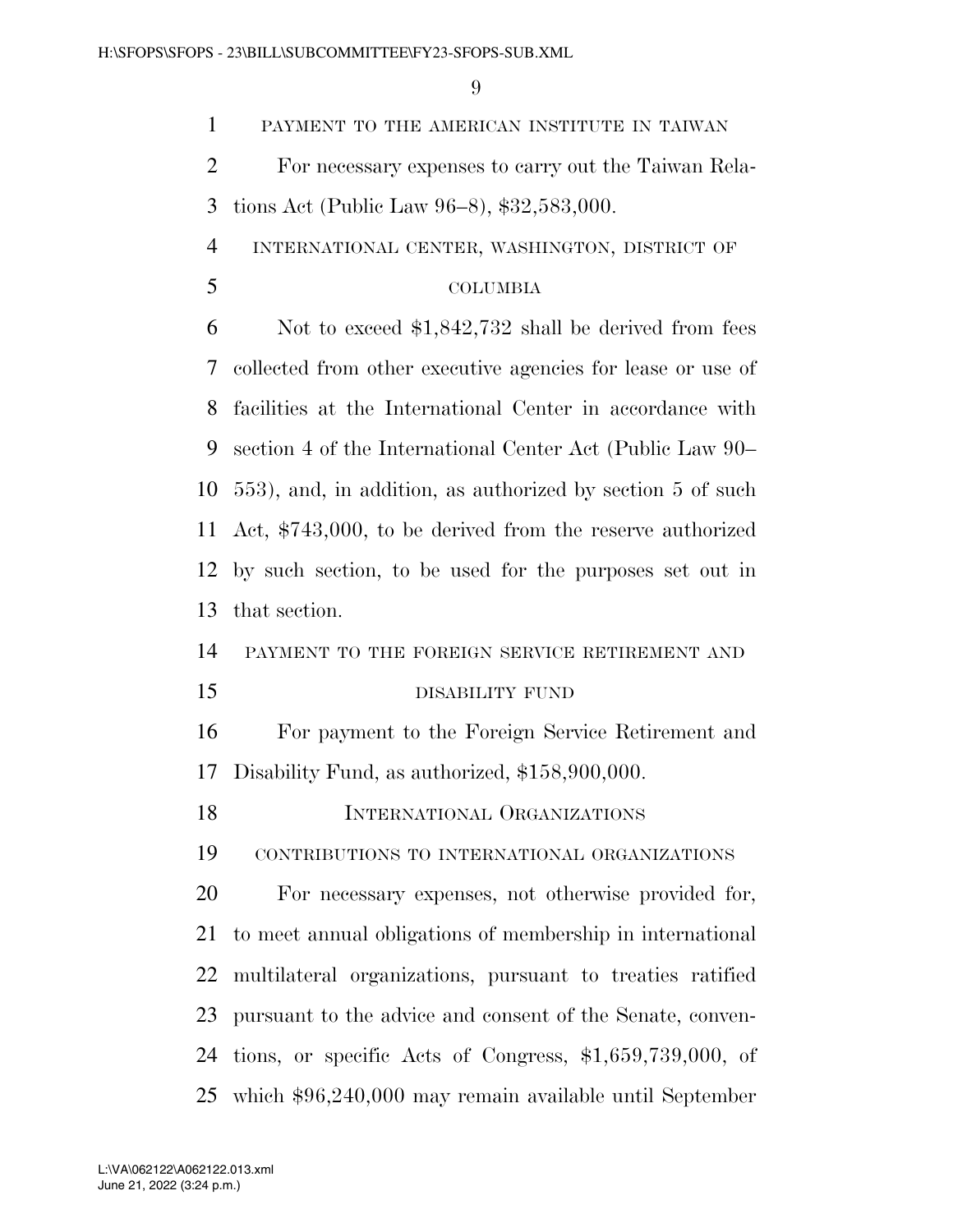30, 2024: *Provided*, That the Secretary of State shall, at the time of the submission of the President's budget to Congress under section 1105(a) of title 31, United States Code, transmit to the Committees on Appropriations the most recent biennial budget prepared by the United Na- tions for the operations of the United Nations: *Provided further*, That the Secretary of State shall notify the Com- mittees on Appropriations at least 15 days in advance (or in an emergency, as far in advance as is practicable) of any United Nations action to increase funding for any United Nations program without identifying an offsetting decrease elsewhere in the United Nations budget: *Provided further*, That any payment of arrearages under this head- ing shall be directed to activities that are mutually agreed upon by the United States and the respective international organization and shall be subject to prior consultation with the Committees on Appropriations: *Provided further*, That none of the funds appropriated under this heading shall be available for a United States contribution to an international organization for the United States share of interest costs made known to the United States Govern- ment by such organization for loans incurred on or after October 1, 1984, through external borrowings.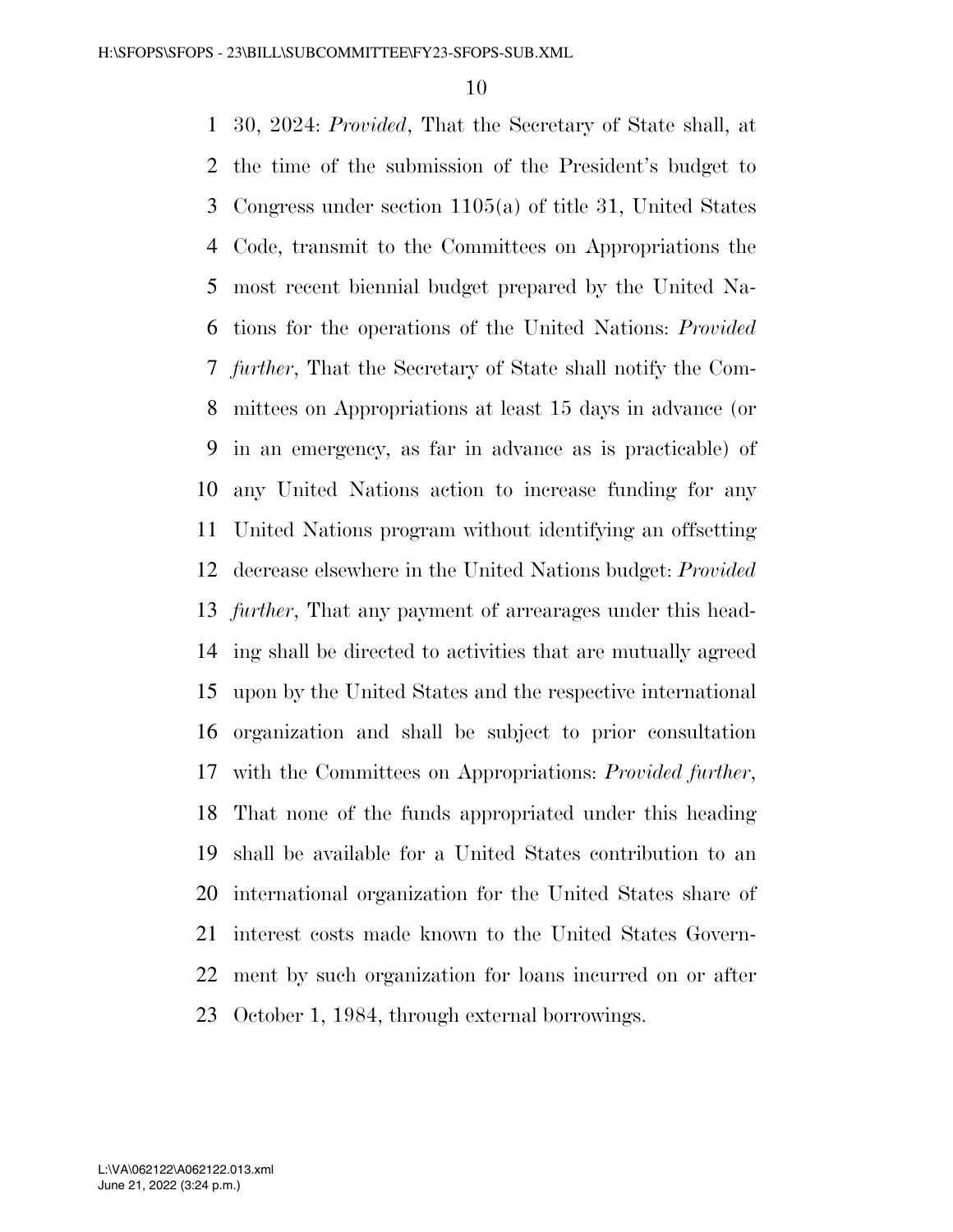CONTRIBUTIONS FOR INTERNATIONAL PEACEKEEPING

## ACTIVITIES

 For necessary expenses to pay assessed and other ex- penses of international peacekeeping activities directed to the maintenance or restoration of international peace and security, \$1,797,500,000, of which \$898,750,000 may re- main available until September 30, 2024: *Provided*, That none of the funds made available by this Act shall be obli- gated or expended for any new or expanded United Na- tions peacekeeping mission unless, at least 15 days in ad- vance of voting for such mission in the United Nations Security Council (or in an emergency as far in advance as is practicable), the Committees on Appropriations are notified of: (1) the estimated cost and duration of the mis- sion, the objectives of the mission, the national interest that will be served, and the exit strategy; and (2) the sources of funds, including any reprogrammings or trans- fers, that will be used to pay the cost of the new or ex- panded mission, and the estimated cost in future fiscal years: *Provided further*, That none of the funds appro- priated under this heading may be made available for obli- gation unless the Secretary of State certifies and reports to the Committees on Appropriations on a peacekeeping mission-by-mission basis that the United Nations is imple-menting effective policies and procedures to prevent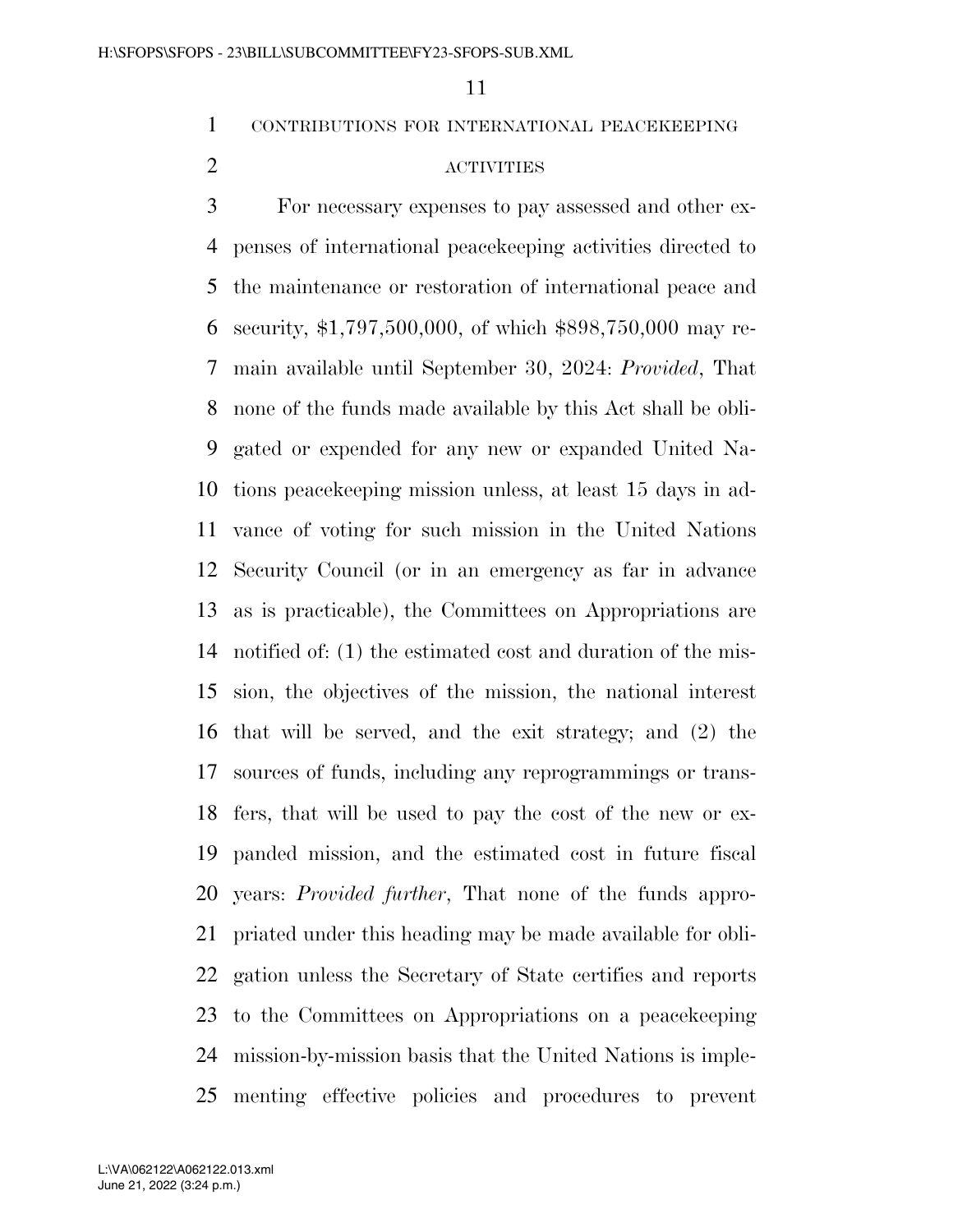United Nations employees, contractor personnel, and peacekeeping troops serving in such mission from traf- ficking in persons, exploiting victims of trafficking, or committing acts of sexual exploitation and abuse or other violations of human rights, and to hold accountable indi- viduals who engage in such acts while participating in such mission, including prosecution in their home coun- tries and making information about such prosecutions publicly available on the website of the United Nations: *Provided further*, That the Secretary of State shall work with the United Nations and foreign governments contrib- uting peacekeeping troops to implement effective vetting procedures to ensure that such troops have not violated human rights: *Provided further*, That funds shall be avail- able for peacekeeping expenses unless the Secretary of State determines that United States manufacturers and suppliers are not being given opportunities to provide equipment, services, and material for United Nations peacekeeping activities equal to those being given to for- eign manufacturers and suppliers: *Provided further*, That none of the funds appropriated or otherwise made avail- able under this heading may be used for any United Na- tions peacekeeping mission that will involve United States Armed Forces under the command or operational control of a foreign national, unless the President's military advi-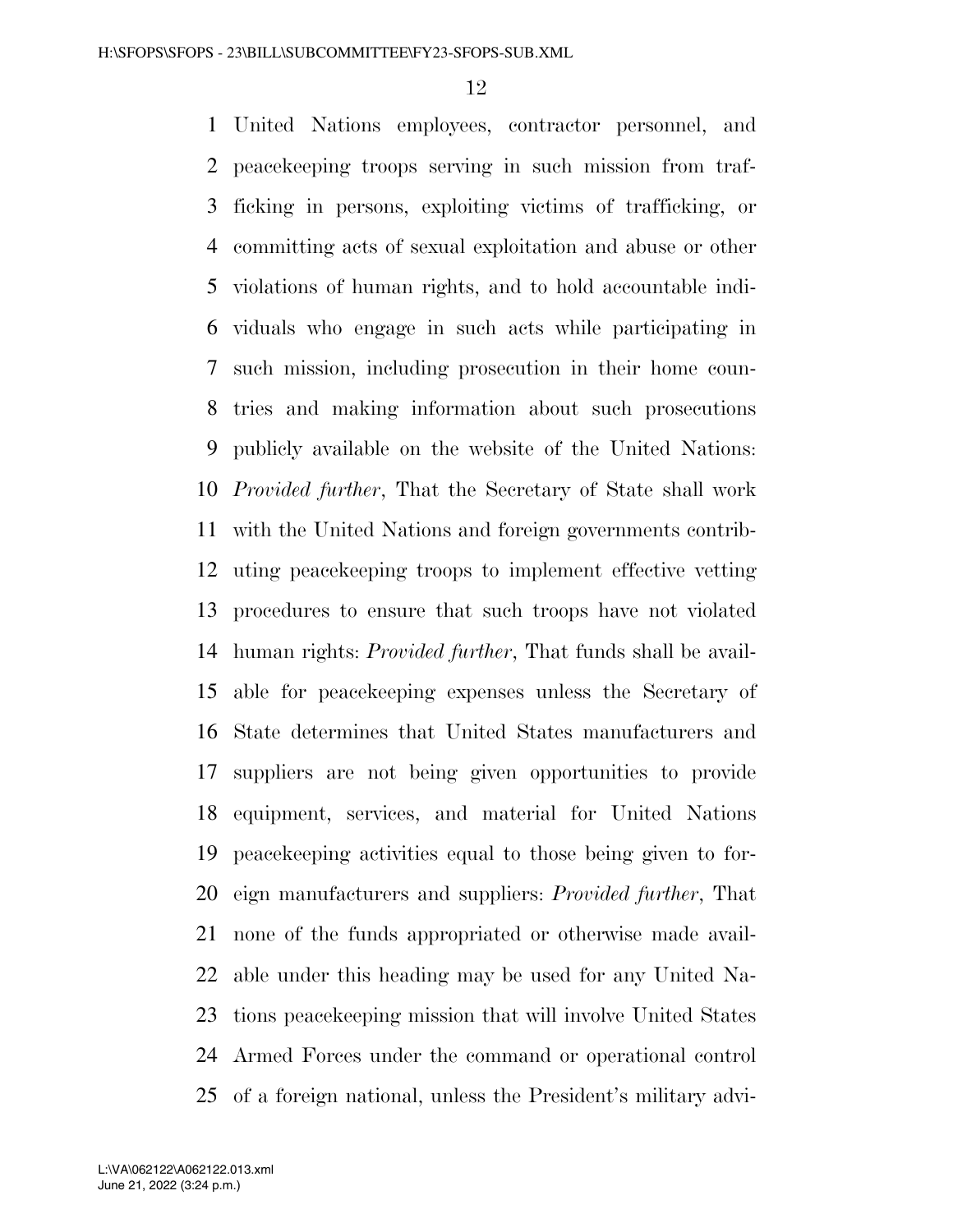sors have submitted to the President a recommendation that such involvement is in the national interest of the United States and the President has submitted to Con- gress such a recommendation: *Provided further*, That any payment of arrearages with funds appropriated by this Act shall be subject to prior consultation with the Committees on Appropriations: *Provided further*, That funds appro- priated or otherwise made available under this heading may be made available above the amount authorized in section 404(b)(2) of the Foreign Relations Authorization Act, Fiscal Years 1994 and 1995, as amended (22 U.S.C. 287e note).

INTERNATIONAL COMMISSIONS

 For necessary expenses, not otherwise provided for, to meet obligations of the United States arising under treaties, or specific Acts of Congress, as follows:

INTERNATIONAL BOUNDARY AND WATER COMMISSION,

18 UNITED STATES AND MEXICO

 For necessary expenses for the United States Section of the International Boundary and Water Commission, United States and Mexico, and to comply with laws appli- cable to the United States Section, including not to exceed \$6,000 for representation expenses; as follows: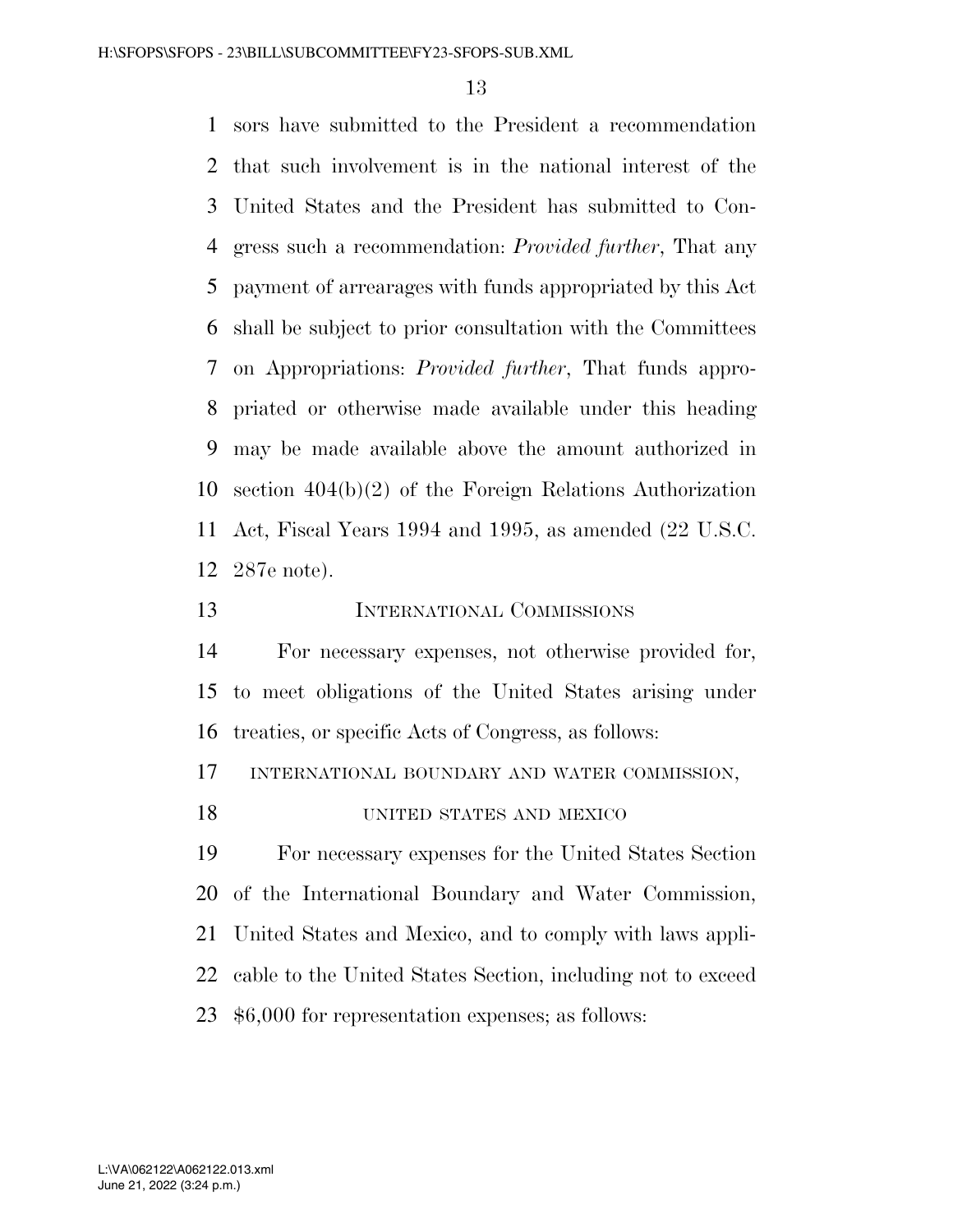SALARIES AND EXPENSES

 For salaries and expenses, not otherwise provided for, \$51,970,000, of which \$7,796,000 may remain available until September 30, 2024.

## CONSTRUCTION

 For detailed plan preparation and construction of au- thorized projects, \$51,030,000, to remain available until expended, as authorized: *Provided*, That of the funds ap- propriated under this heading in this Act and prior Acts making appropriations for the Department of State, for- eign operations, and related programs for the United States Section, except for funds designated by the Con- gress as an emergency requirement pursuant to a concur- rent resolution on the budget or the Balanced Budget and Emergency Deficit Control Act of 1985, up to \$5,000,000 may be transferred to, and merged with, funds appro- priated under the heading ''Salaries and Expenses'' to carry out the purposes of the United States Section, which shall be subject to prior consultation with, and the regular notification procedures of, the Committees on Appropria- tions: *Provided further*, That such transfer authority is in addition to any other transfer authority provided in this Act.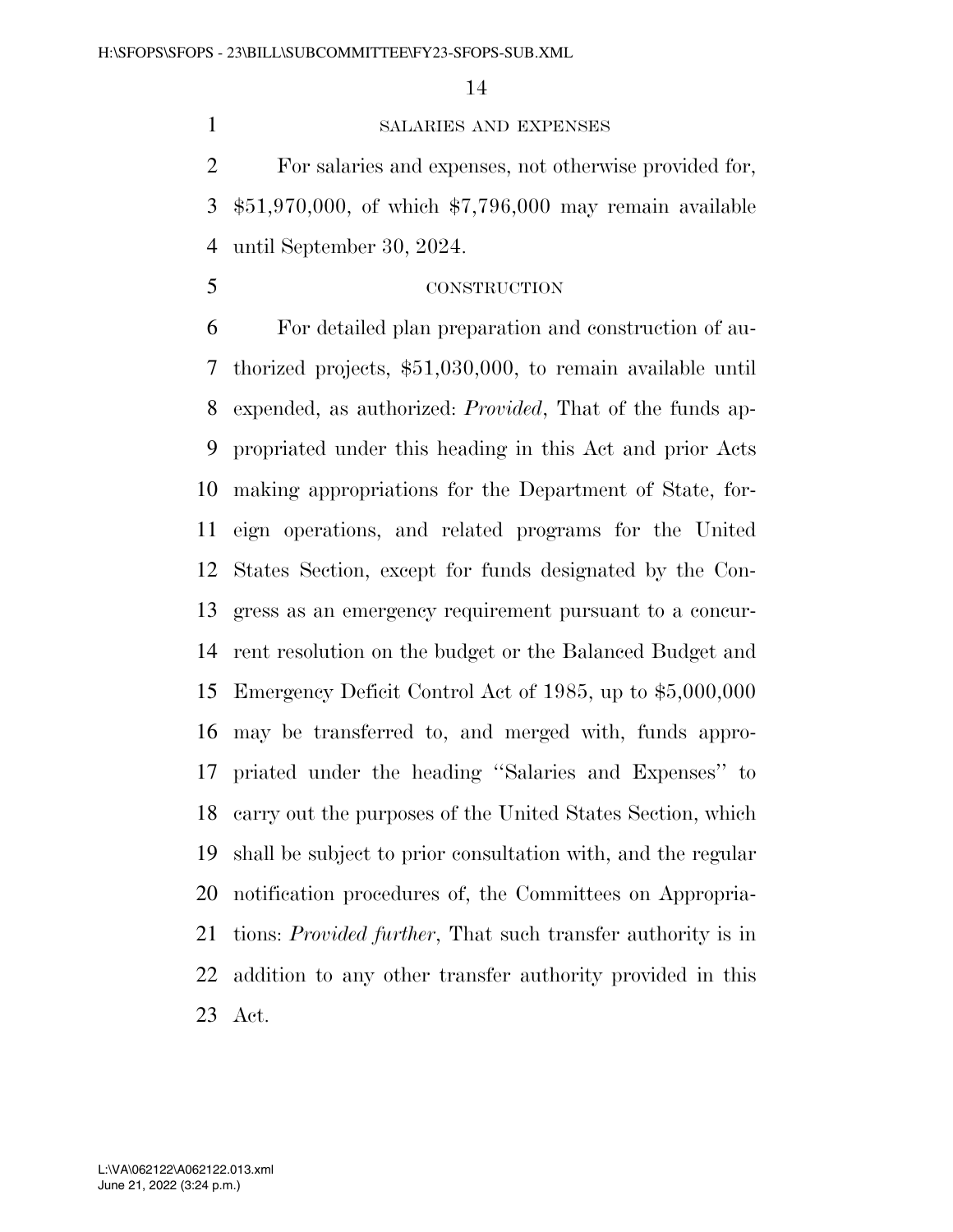AMERICAN SECTIONS, INTERNATIONAL COMMISSIONS

 For necessary expenses, not otherwise provided, for the International Joint Commission and the International Boundary Commission, United States and Canada, as au- thorized by treaties between the United States and Can- ada or Great Britain, and for technical assistance grants and the Community Assistance Program of the North American Development Bank, \$16,204,000: *Provided*, That of the amount provided under this heading for the International Joint Commission, up to \$1,250,000 may re- main available until September 30, 2024, and up to \$9,000 may be made available for representation expenses: *Provided further*, That of the amount provided under this heading for the International Boundary Commission, up to \$1,000 may be made available for representation ex-penses.

## INTERNATIONAL FISHERIES COMMISSIONS

 For necessary expenses for international fisheries commissions, not otherwise provided for, as authorized by law, \$62,846,000: *Provided*, That the United States share of such expenses may be advanced to the respective com- missions pursuant to section 3324 of title 31, United States Code.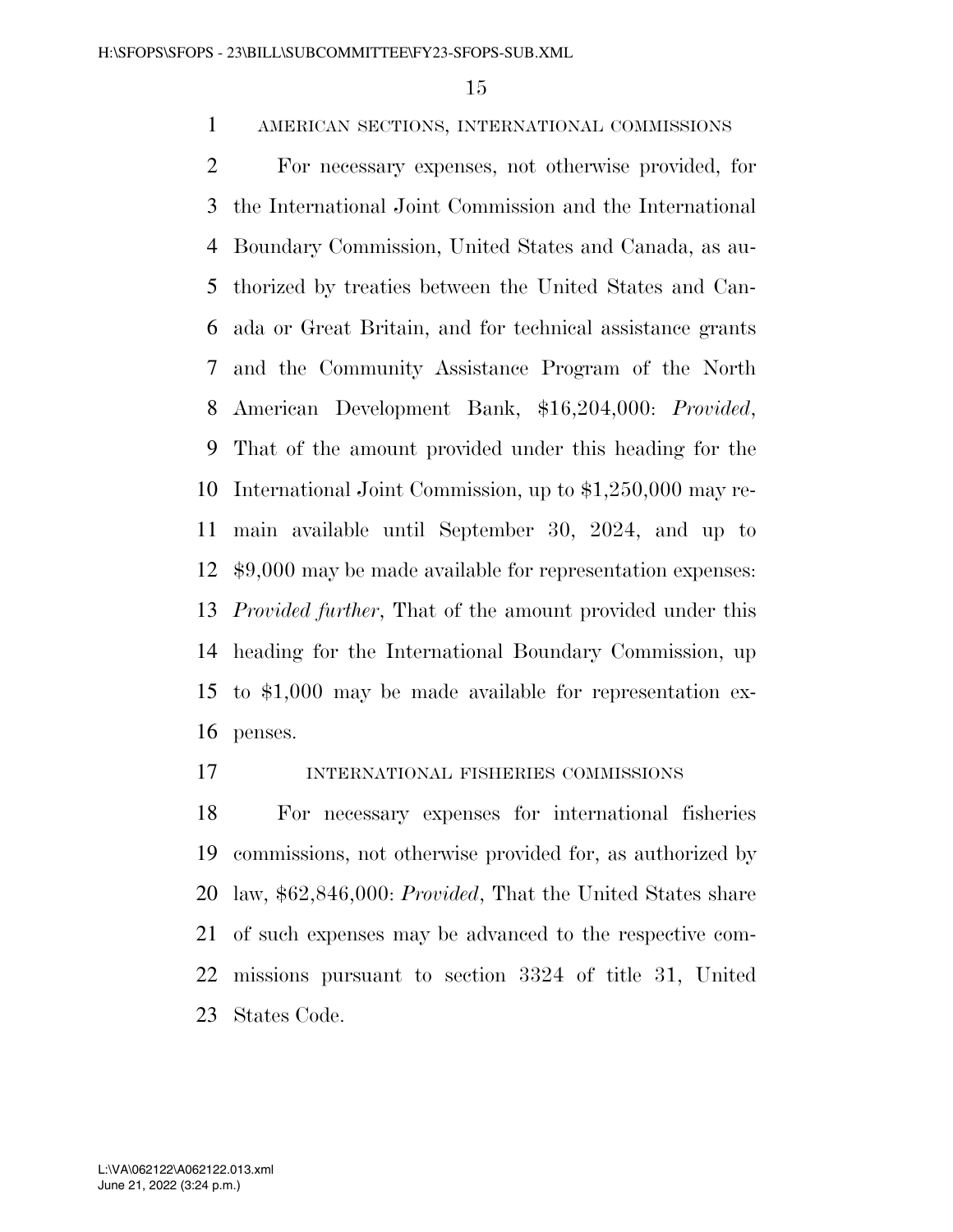### 1 RELATED AGENCY

UNITED STATES AGENCY FOR GLOBAL MEDIA

### INTERNATIONAL BROADCASTING OPERATIONS

 For necessary expenses to enable the United States Agency for Global Media (USAGM), as authorized, to carry out international communication activities, and to make and supervise grants for radio, Internet, and tele- vision broadcasting to the Middle East, \$852,300,000, of which \$42,615,000 shall remain available until September 30, 2024: *Provided*, That in addition to amounts otherwise available for such purposes, up to \$53,000,000 of the amount appropriated under this heading may remain available until expended for satellite transmissions and Internet freedom programs, of which not less than \$30,000,000 shall be for Internet freedom programs: *Pro- vided further*, That of the total amount appropriated under this heading, not to exceed \$35,000 may be used for rep- resentation expenses, of which \$10,000 may be used for such expenses within the United States as authorized, and not to exceed \$30,000 may be used for representation ex- penses of Radio Free Europe/Radio Liberty: *Provided fur- ther*, That funds appropriated under this heading shall be made available in accordance with the principles and standards set forth in section 303(a) and (b) of the United States International Broadcasting Act of 1994 (22 U.S.C.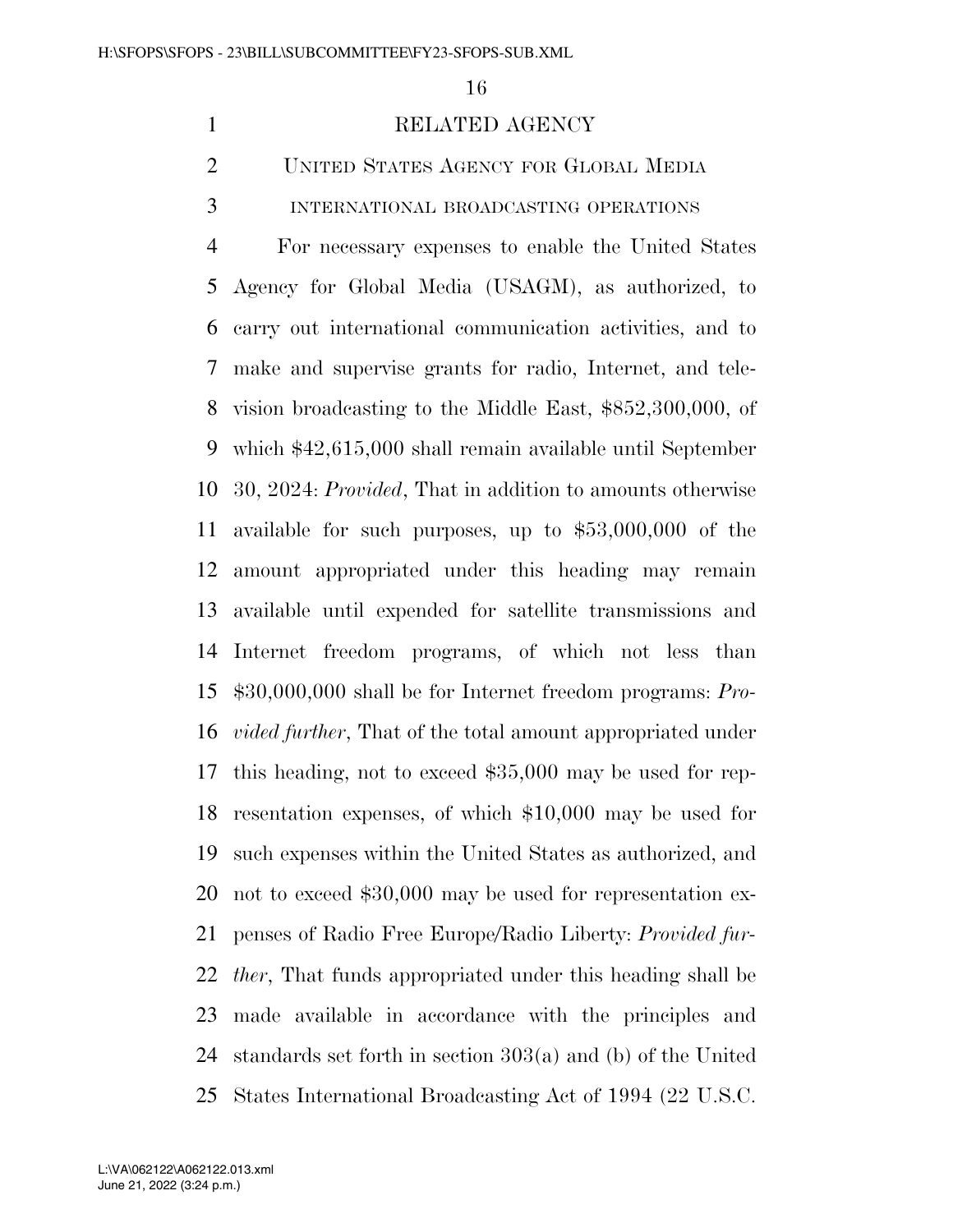6202) and section 305(b) of such Act (22 U.S.C. 6204): *Provided further*, That the USAGM Chief Executive Offi- cer shall notify the Committees on Appropriations within 15 days of any determination by the USAGM that any of its broadcast entities, including its grantee organiza- tions, provides an open platform for international terror- ists or those who support international terrorism, or is in violation of the principles and standards set forth in sec- tion 303(a) and (b) of such Act or the entity's journalistic code of ethics: *Provided further*, That in addition to funds made available under this heading, and notwithstanding any other provision of law, up to \$5,000,000 in receipts from advertising and revenue from business ventures, up to \$500,000 in receipts from cooperating international or- ganizations, and up to \$1,000,000 in receipts from privat- ization efforts of the Voice of America and the Inter- national Broadcasting Bureau, shall remain available until expended for carrying out authorized purposes: *Provided further*, That significant modifications to USAGM broad- cast hours previously justified to Congress, including changes to transmission platforms (shortwave, medium wave, satellite, Internet, and television), for all USAGM language services shall be subject to the regular notifica-tion procedures of the Committees on Appropriations.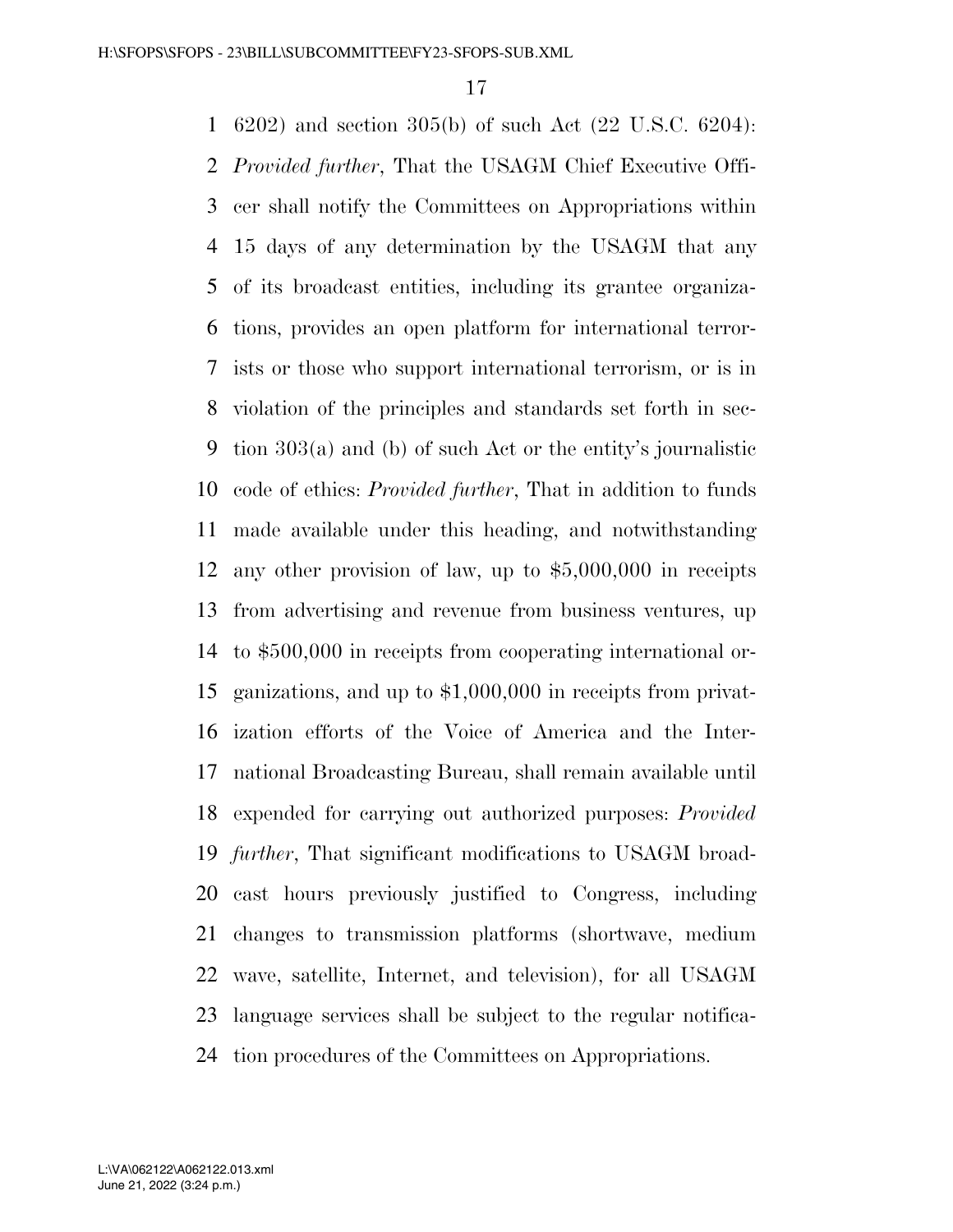### BROADCASTING CAPITAL IMPROVEMENTS

 For the purchase, rent, construction, repair, preser- vation, and improvement of facilities for radio, television, and digital transmission and reception; the purchase, rent, and installation of necessary equipment for radio, tele- vision, and digital transmission and reception, including to Cuba, as authorized; and physical security worldwide, in addition to amounts otherwise available for such pur- poses, \$9,700,000, to remain available until expended, as authorized.

| 11 | RELATED PROGRAMS    |  |
|----|---------------------|--|
| 12 | THE ASIA FOUNDATION |  |
|    |                     |  |

 For a grant to The Asia Foundation, as authorized by The Asia Foundation Act (22 U.S.C. 4402), \$22,000,000, to remain available until expended.

UNITED STATES INSTITUTE OF PEACE

 For necessary expenses of the United States Institute of Peace, as authorized by the United States Institute of Peace Act (22 U.S.C. 4601 et seq.), \$54,000,000, to re- main available until September 30, 2024, which shall not be used for construction activities.

CENTER FOR MIDDLE EASTERN-WESTERN DIALOGUE

TRUST FUND

 For necessary expenses of the Center for Middle Eastern-Western Dialogue Trust Fund, as authorized by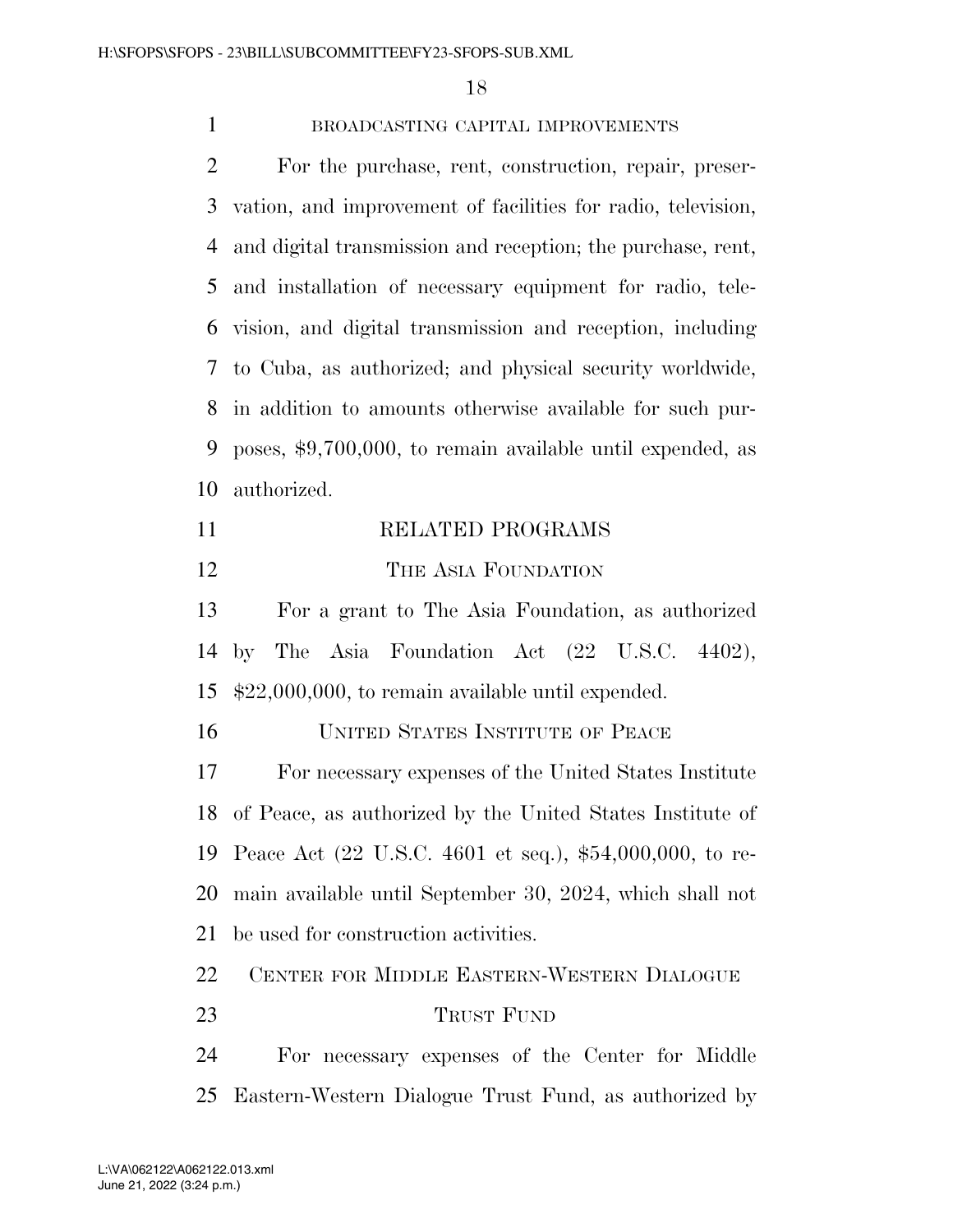section 633 of the Departments of Commerce, Justice, and State, the Judiciary, and Related Agencies Appropriations Act, 2004 (22 U.S.C. 2078), the total amount of the inter- est and earnings accruing to such Fund on or before Sep-tember 30, 2023, to remain available until expended.

EISENHOWER EXCHANGE FELLOWSHIP PROGRAM

 For necessary expenses of Eisenhower Exchange Fel- lowships, Incorporated, as authorized by sections 4 and 5 of the Eisenhower Exchange Fellowship Act of 1990 (20 U.S.C. 5204–5205), all interest and earnings accruing to the Eisenhower Exchange Fellowship Program Trust Fund on or before September 30, 2023, to remain avail- able until expended: *Provided*, That none of the funds ap- propriated herein shall be used to pay any salary or other compensation, or to enter into any contract providing for the payment thereof, in excess of the rate authorized by section 5376 of title 5, United States Code; or for pur- poses which are not in accordance with section 200 of title 2 of the Code of Federal Regulations, including the re-strictions on compensation for personal services.

ISRAELI ARAB SCHOLARSHIP PROGRAM

 For necessary expenses of the Israeli Arab Scholar- ship Program, as authorized by section 214 of the Foreign Relations Authorization Act, Fiscal Years 1992 and 1993 (22 U.S.C. 2452 note), all interest and earnings accruing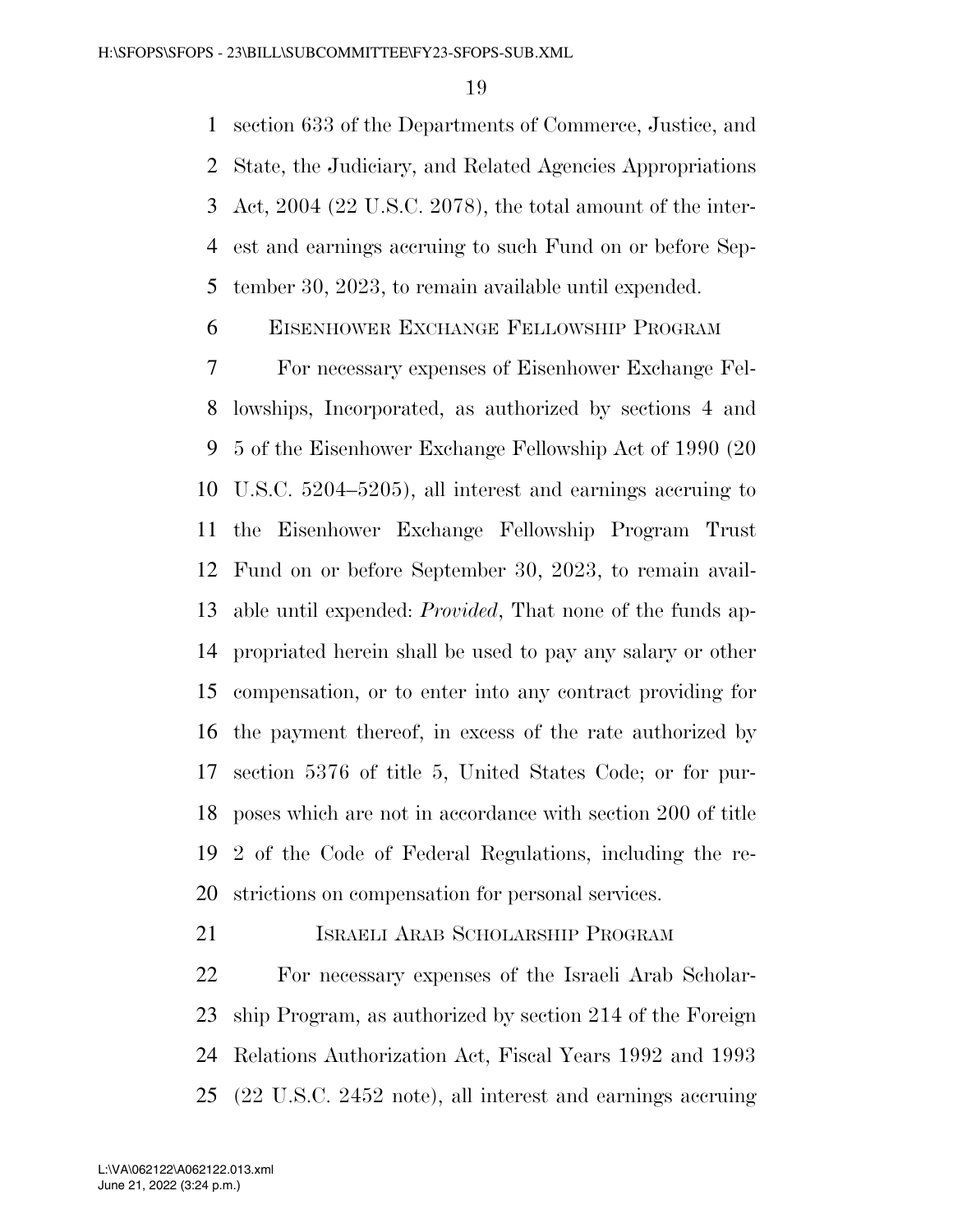to the Israeli Arab Scholarship Fund on or before Sep-tember 30, 2023, to remain available until expended.

EAST-WEST CENTER

 To enable the Secretary of State to provide for car- rying out the provisions of the Center for Cultural and Technical Interchange Between East and West Act of 1960, by grant to the Center for Cultural and Technical Interchange Between East and West in the State of Ha-waii, \$21,000,000.

NATIONAL ENDOWMENT FOR DEMOCRACY

 For grants made by the Department of State to the National Endowment for Democracy, as authorized by the National Endowment for Democracy Act (22 U.S.C. 4412), \$310,000,000, to remain available until expended: *Provided*, That the requirements of section 7062(a) of this Act shall not apply to funds made available under this heading.

| 18 | OTHER COMMISSIONS                                               |
|----|-----------------------------------------------------------------|
| 19 | COMMISSION FOR THE PRESERVATION OF AMERICA'S                    |
| 20 | <b>HERITAGE ABROAD</b>                                          |
| 21 | <b>SALARIES AND EXPENSES</b>                                    |
| 22 | For necessary expenses for the Commission for the               |
|    | 23 Preservation of America's Heritage Abroad, \$819,000, as     |
|    | 24 authorized by chapter 3123 of title 54, United States        |
|    | 25 Code: <i>Provided</i> , That the Commission may procure tem- |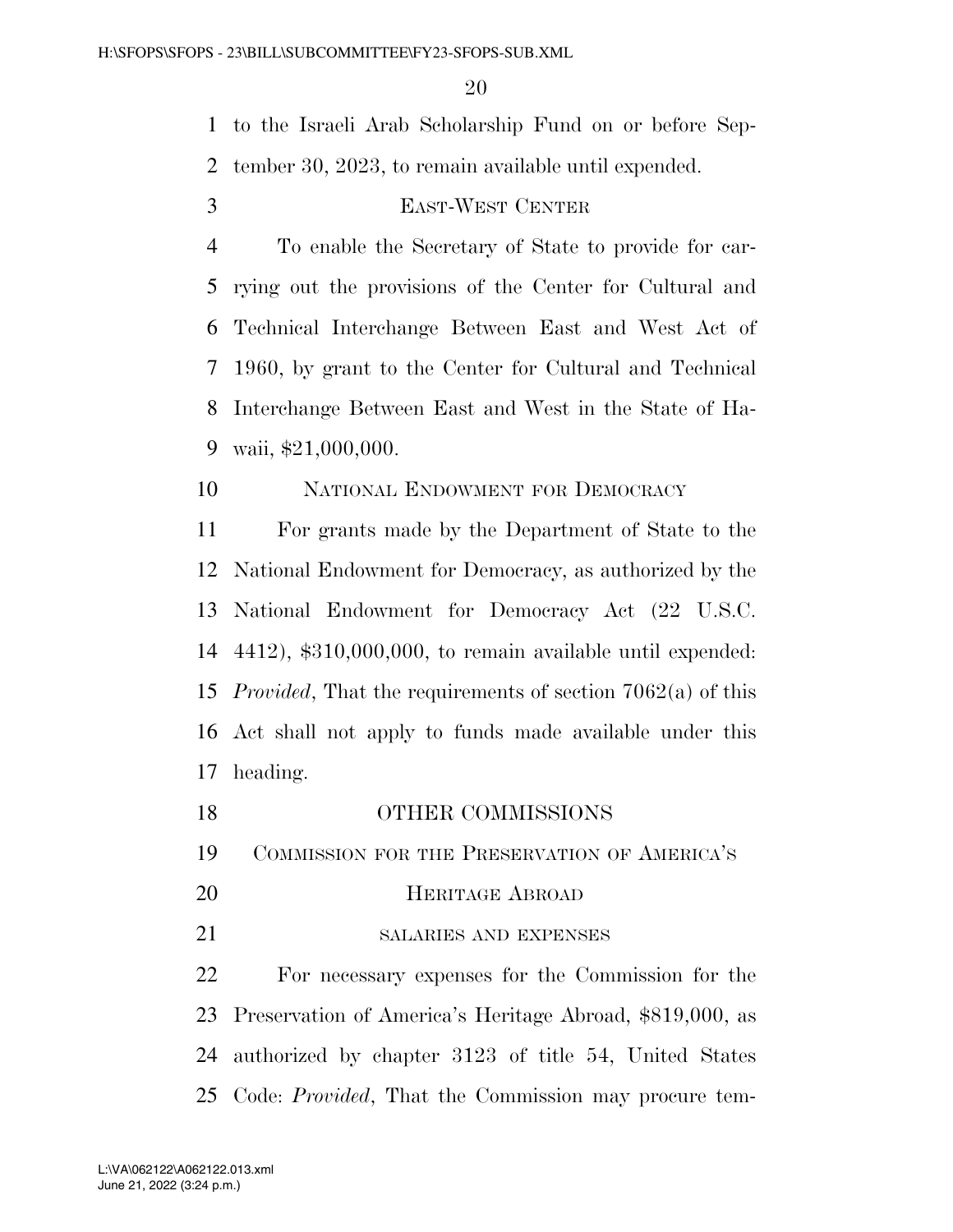porary, intermittent, and other services notwithstanding paragraph (3) of section 312304(b) of such chapter: *Pro- vided further*, That such authority shall terminate on Oc- tober 1, 2023: *Provided further*, That the Commission shall notify the Committees on Appropriations prior to ex-ercising such authority.

| 7  | UNITED STATES COMMISSION ON INTERNATIONAL         |
|----|---------------------------------------------------|
|    | <b>RELIGIOUS FREEDOM</b>                          |
|    | <b>SALARIES AND EXPENSES</b>                      |
| 10 | For necessary expenses for the United States Com- |

 mission on International Religious Freedom, as authorized by title II of the International Religious Freedom Act of 1998 (22 U.S.C. 6431 et seq.), \$4,500,000, to remain available until September 30, 2024, including not more than \$4,000 for representation expenses.

| 16 | COMMISSION ON SECURITY AND COOPERATION IN                     |
|----|---------------------------------------------------------------|
| 17 | <b>EUROPE</b>                                                 |
| 18 | <b>SALARIES AND EXPENSES</b>                                  |
| 19 | For necessary expenses of the Commission on Secu-             |
|    | 20 rity and Cooperation in Europe, as authorized by Public    |
|    | 21 Law 94–304 (22 U.S.C. 3001 et seq.), \$2,908,000, includ-  |
|    | 22 ing not more than $$6,000$ for representation expenses, to |
|    | 23 remain available until September 30, 2024.                 |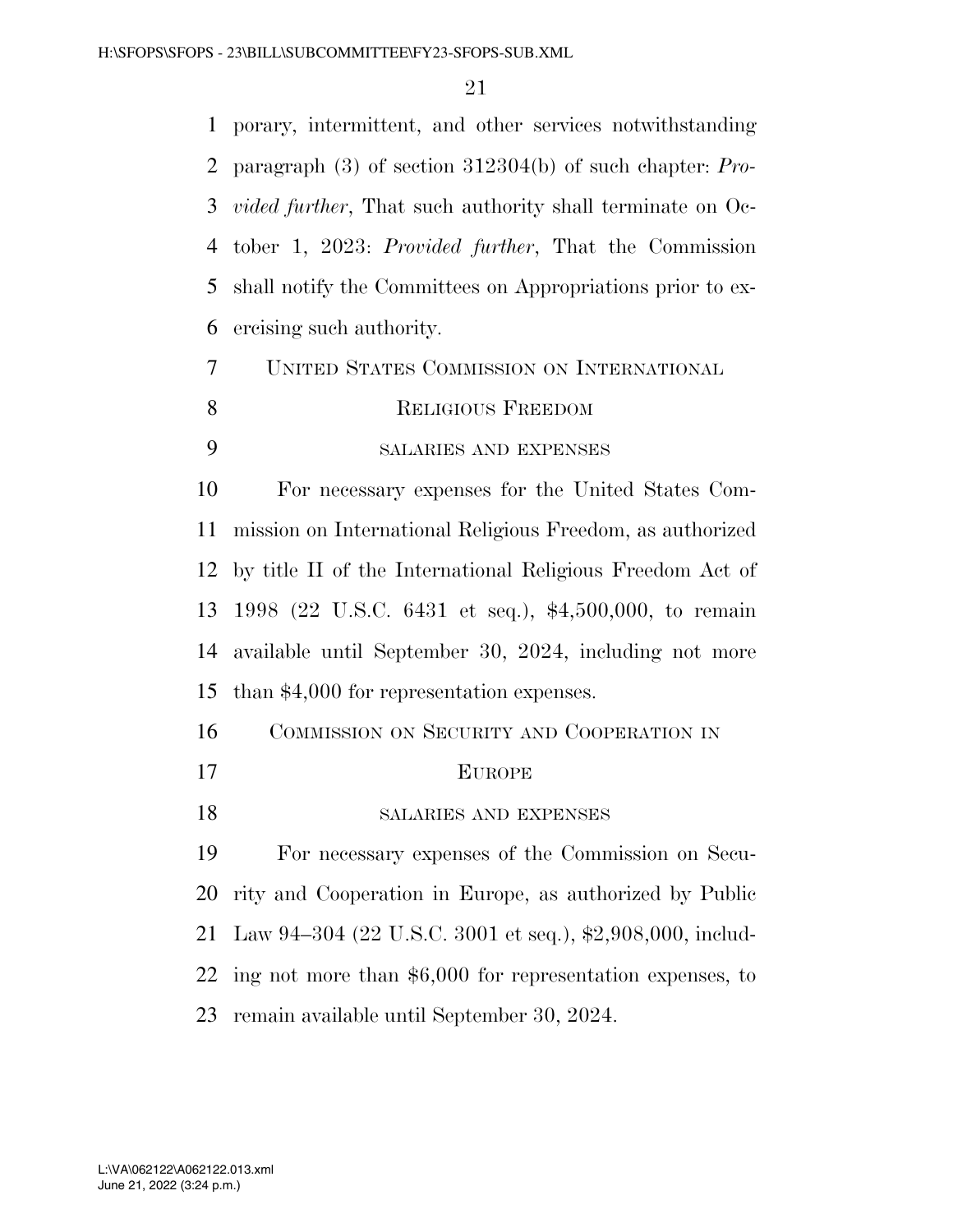| $\mathbf{1}$   | CONGRESSIONAL-EXECUTIVE COMMISSION ON THE                         |
|----------------|-------------------------------------------------------------------|
| $\overline{2}$ | PEOPLE'S REPUBLIC OF CHINA                                        |
| 3              | <b>SALARIES AND EXPENSES</b>                                      |
| $\overline{4}$ | For necessary expenses of the Congressional-Execu-                |
| 5              | tive Commission on the People's Republic of China, as au-         |
| 6              | thorized by title III of the U.S.-China Relations Act of          |
| 7              | 2000 (22 U.S.C. 6911 et seq.), \$2,300,000, including not         |
| 8              | more than \$3,000 for representation expenses, to remain          |
| 9              | available until September 30, 2024.                               |
| 10             | UNITED STATES-CHINA ECONOMIC AND SECURITY                         |
| 11             | <b>REVIEW COMMISSION</b>                                          |
| 12             | <b>SALARIES AND EXPENSES</b>                                      |
| 13             | For necessary expenses of the United States-China                 |
| 14             | Economic and Security Review Commission, as authorized            |
| 15             | by section 1238 of the Floyd D. Spence National Defense           |
| 16             | Authorization Act for Fiscal Year 2001 (22 U.S.C. 7002),          |
| 17             | $$4,000,000$ , including not more than $$4,000$ for represen-     |
| 18             | tation expenses, to remain available until September 30,          |
| 19             | 2024: <i>Provided</i> , That the authorities, requirements, limi- |
| 20             | tations, and conditions contained in the second through           |
| 21             | fifth provisos under this heading in the Department of            |
| 22             | State, Foreign Operations, and Related Programs Appro-            |
| 23             | priations Act, $2010$ (division F of Public Law 111–117)          |
| 24             | shall continue in effect during fiscal year 2023 and shall        |
| 25             | apply to funds appropriated under this heading.                   |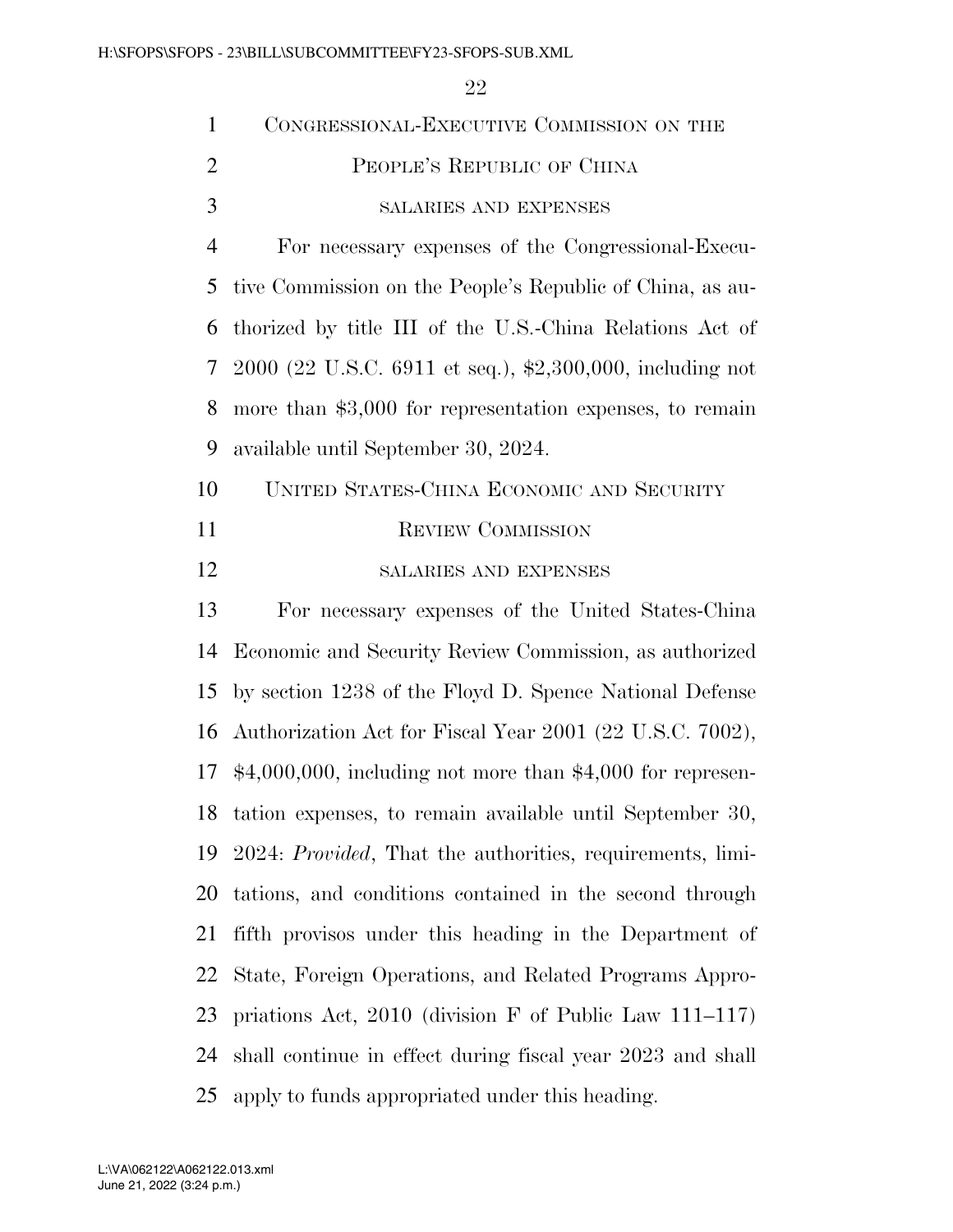# TITLE II UNITED STATES AGENCY FOR INTERNATIONAL DEVELOPMENT FUNDS APPROPRIATED TO THE PRESIDENT OPERATING EXPENSES For necessary expenses to carry out the provisions of section 667 of the Foreign Assistance Act of 1961, \$1,743,350,000, of which up to \$261,600,000 may remain available until September 30, 2024: *Provided*, That none of the funds appropriated under this heading and under the heading ''Capital Investment Fund'' in this title may be made available to finance the construction (including architect and engineering services), purchase, or long-term

 lease of offices for use by the United States Agency for International Development, unless the USAID Adminis- trator has identified such proposed use of funds in a re- port submitted to the Committees on Appropriations at least 15 days prior to the obligation of funds for such pur- poses: *Provided further*, That contracts or agreements en- tered into with funds appropriated under this heading may entail commitments for the expenditure of such funds through the following fiscal year: *Provided further*, That the authority of sections 610 and 109 of the Foreign As- sistance Act of 1961 may be exercised by the Secretary of State to transfer funds appropriated to carry out chap-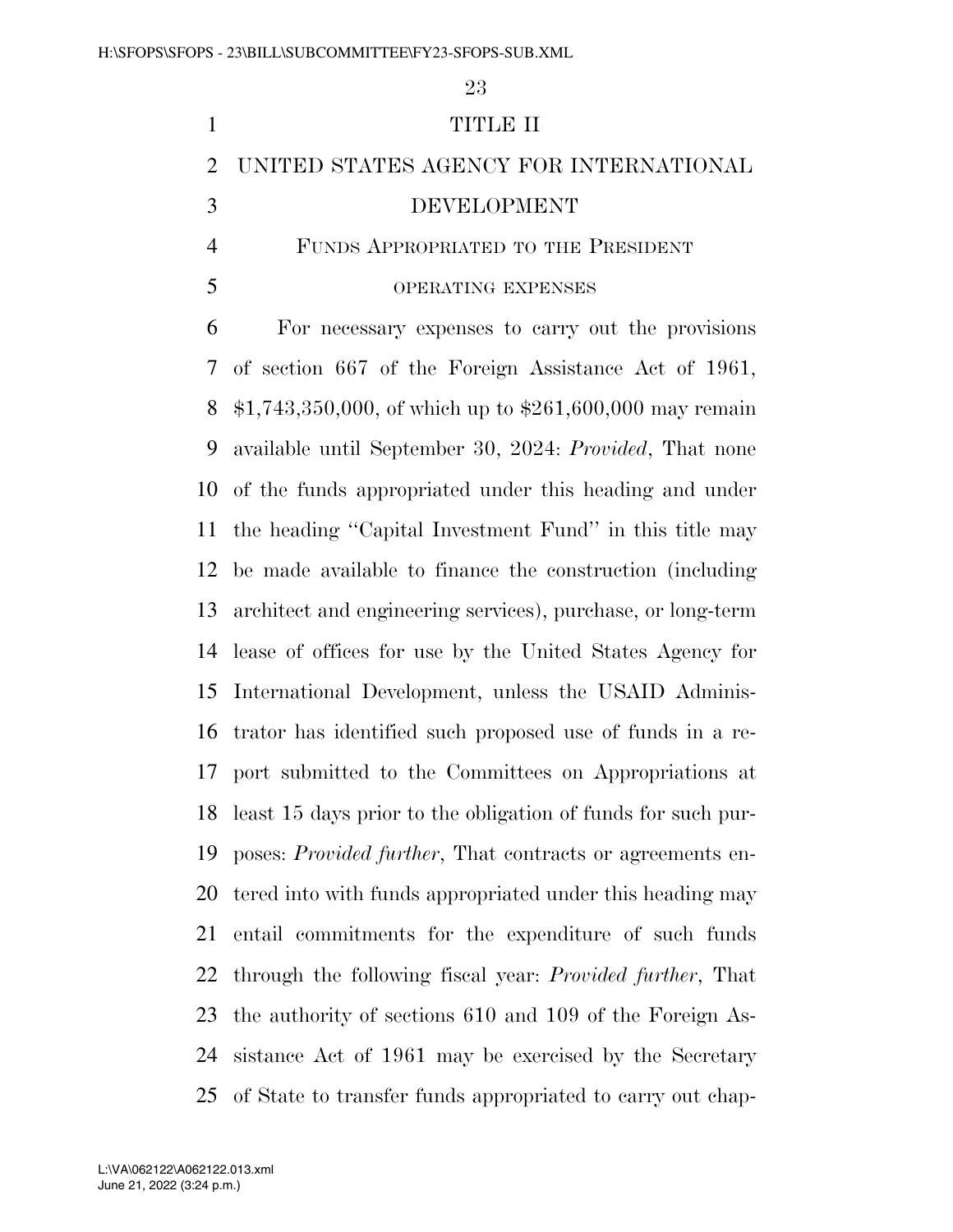ter 1 of part I of such Act to ''Operating Expenses'' in accordance with the provisions of those sections: *Provided further*, That of the funds appropriated or made available under this heading, not to exceed \$250,000 may be avail- able for representation and entertainment expenses, of which not to exceed \$5,000 may be available for entertain- ment expenses, and not to exceed \$100,500 shall be for official residence expenses, for USAID during the current fiscal year.

CAPITAL INVESTMENT FUND

 For necessary expenses for overseas construction and related costs, and for the procurement and enhancement of information technology and related capital investments, pursuant to section 667 of the Foreign Assistance Act of 1961, \$263,504,000, to remain available until expended: *Provided*, That this amount is in addition to funds other- wise available for such purposes: *Provided further*, That funds appropriated under this heading shall be available subject to the regular notification procedures of the Com-mittees on Appropriations.

21 OFFICE OF INSPECTOR GENERAL

 For necessary expenses to carry out the provisions of section 667 of the Foreign Assistance Act of 1961, \$80,500,000, of which up to \$12,100,000 may remain available until September 30, 2024, for the Office of In-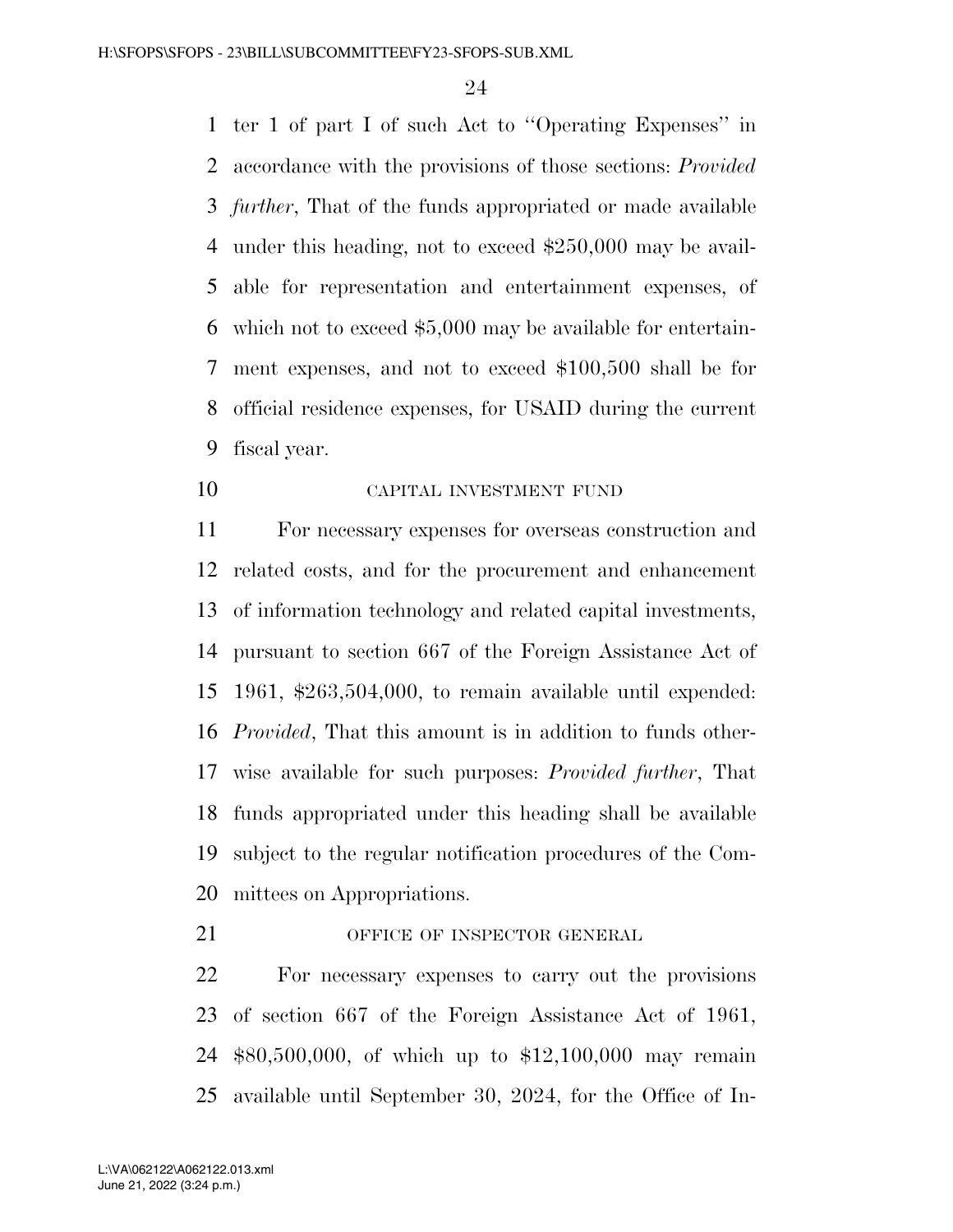spector General of the United States Agency for Inter-national Development.

 TITLE III BILATERAL ECONOMIC ASSISTANCE FUNDS APPROPRIATED TO THE PRESIDENT For necessary expenses to enable the President to carry out the provisions of the Foreign Assistance Act of 1961, and for other purposes, as follows: GLOBAL HEALTH PROGRAMS For necessary expenses to carry out the provisions of chapters 1 and 10 of part I of the Foreign Assistance Act of 1961, for global health activities, in addition to funds otherwise available for such purposes, \$4,581,500,000, to remain available until September 30, 2024, and which shall be apportioned directly to the United States Agency for International Development: *Pro- vided*, That this amount shall be made available for train- ing, equipment, and technical assistance to build the ca- pacity of public health institutions and organizations in developing countries, and for such activities as: (1) child survival and maternal health programs; (2) immunization and oral rehydration programs; (3) other health, nutrition, water and sanitation programs which directly address the needs of mothers and children, and related education pro-

grams; (4) assistance for children displaced or orphaned

June 21, 2022 (3:24 p.m.) L:\VA\062122\A062122.013.xml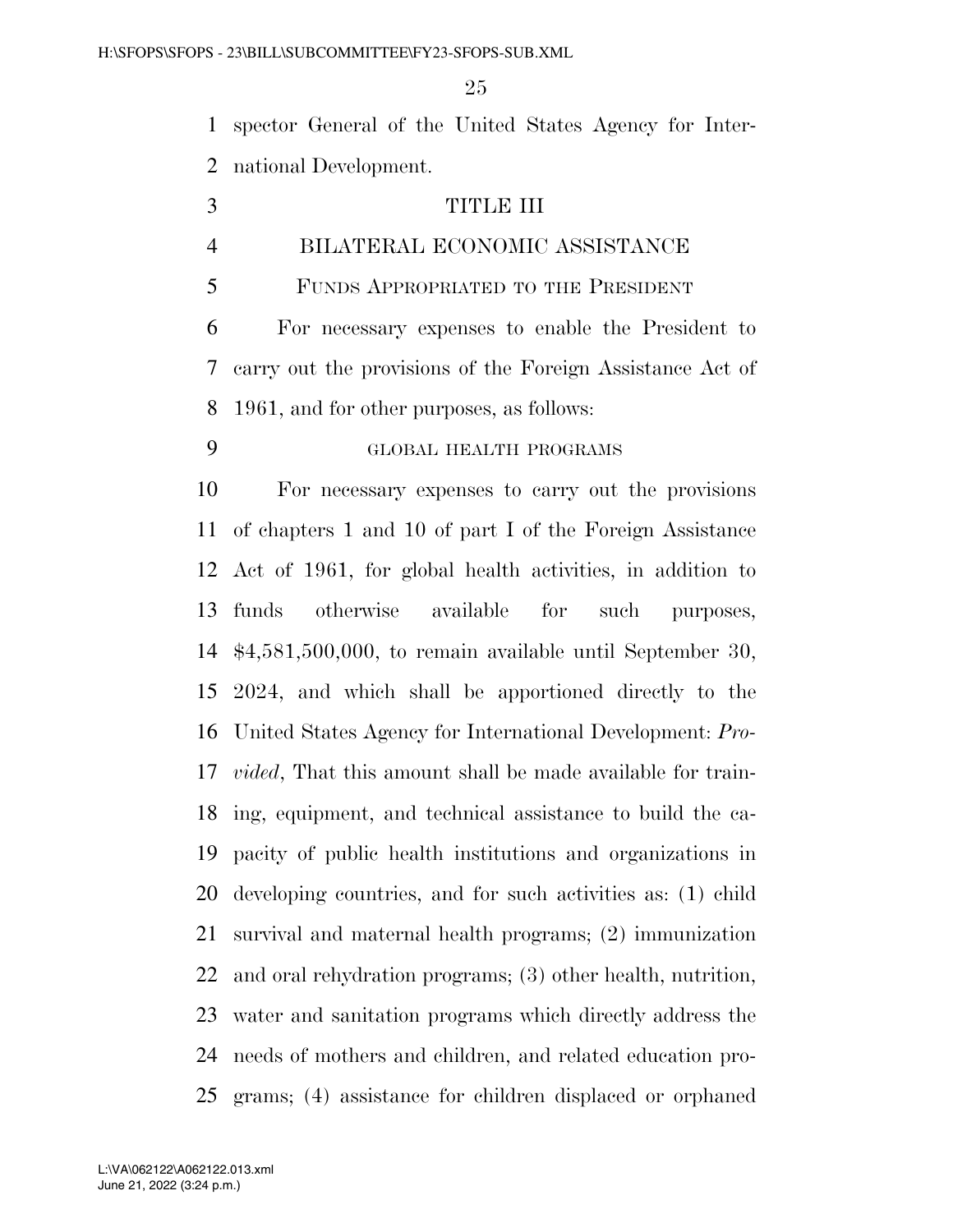by causes other than AIDS; (5) programs for the preven- tion, treatment, control of, and research on HIV/AIDS, tuberculosis, polio, malaria, and other infectious diseases including neglected tropical diseases, and for assistance to communities severely affected by HIV/AIDS, including children infected or affected by AIDS; (6) disaster pre- paredness training for health crises; (7) programs to pre- vent, prepare for, and respond to unanticipated and emerging global health threats, including zoonotic dis- eases; and (8) family planning/reproductive health: *Pro- vided further*, That funds appropriated under this para- graph may be made available for United States contribu- tions to The GAVI Alliance and to a multilateral vaccine development partnership to support epidemic prepared- ness: *Provided further*, That none of the funds made avail- able in this Act nor any unobligated balances from prior appropriations Acts may be made available to any organi- zation or program which, as determined by the President of the United States, directly supports or participates in the management of a program of coercive abortion or in- voluntary sterilization: *Provided further*, That any deter- mination made under the previous proviso must be made not later than 6 months after the date of enactment of this Act, and must be accompanied by the evidence and criteria utilized to make the determination: *Provided fur-*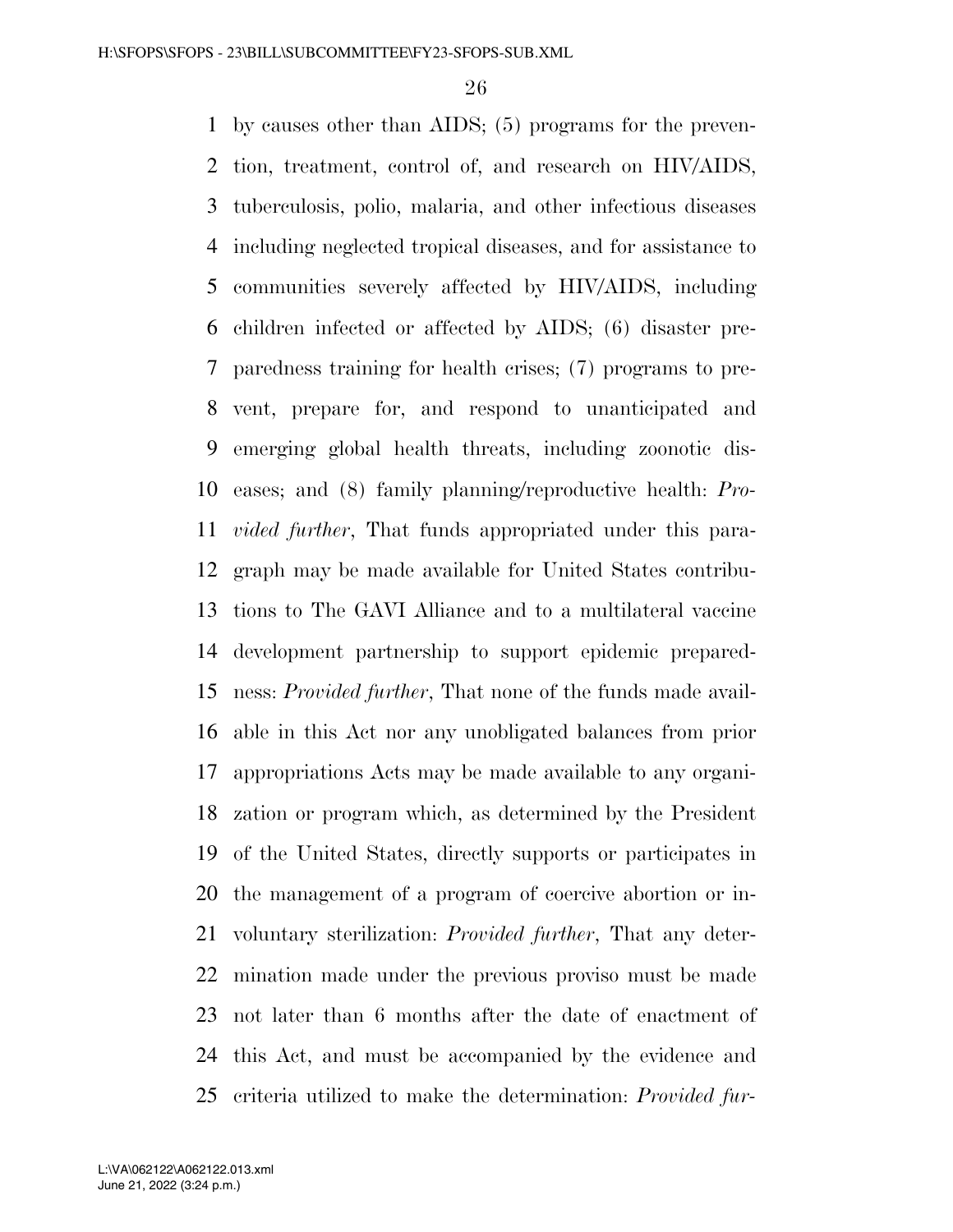*ther*, That none of the funds made available under this Act may be used to lobby for or against abortion: *Provided further*, That in order to reduce reliance on abortion in developing nations, funds shall be available only to vol- untary family planning projects which offer, either directly or through referral to, or information about access to, a broad range of family planning methods and services, and that any such voluntary family planning project shall meet the following requirements: (1) service providers or refer- ral agents in the project shall not implement or be subject to quotas, or other numerical targets, of total number of births, number of family planning acceptors, or acceptors of a particular method of family planning (this provision shall not be construed to include the use of quantitative estimates or indicators for budgeting and planning pur- poses); (2) the project shall not include payment of incen- tives, bribes, gratuities, or financial reward to: (A) an indi- vidual in exchange for becoming a family planning accep- tor; or (B) program personnel for achieving a numerical target or quota of total number of births, number of fam- ily planning acceptors, or acceptors of a particular method of family planning; (3) the project shall not deny any right or benefit, including the right of access to participate in any program of general welfare or the right of access to health care, as a consequence of any individual's decision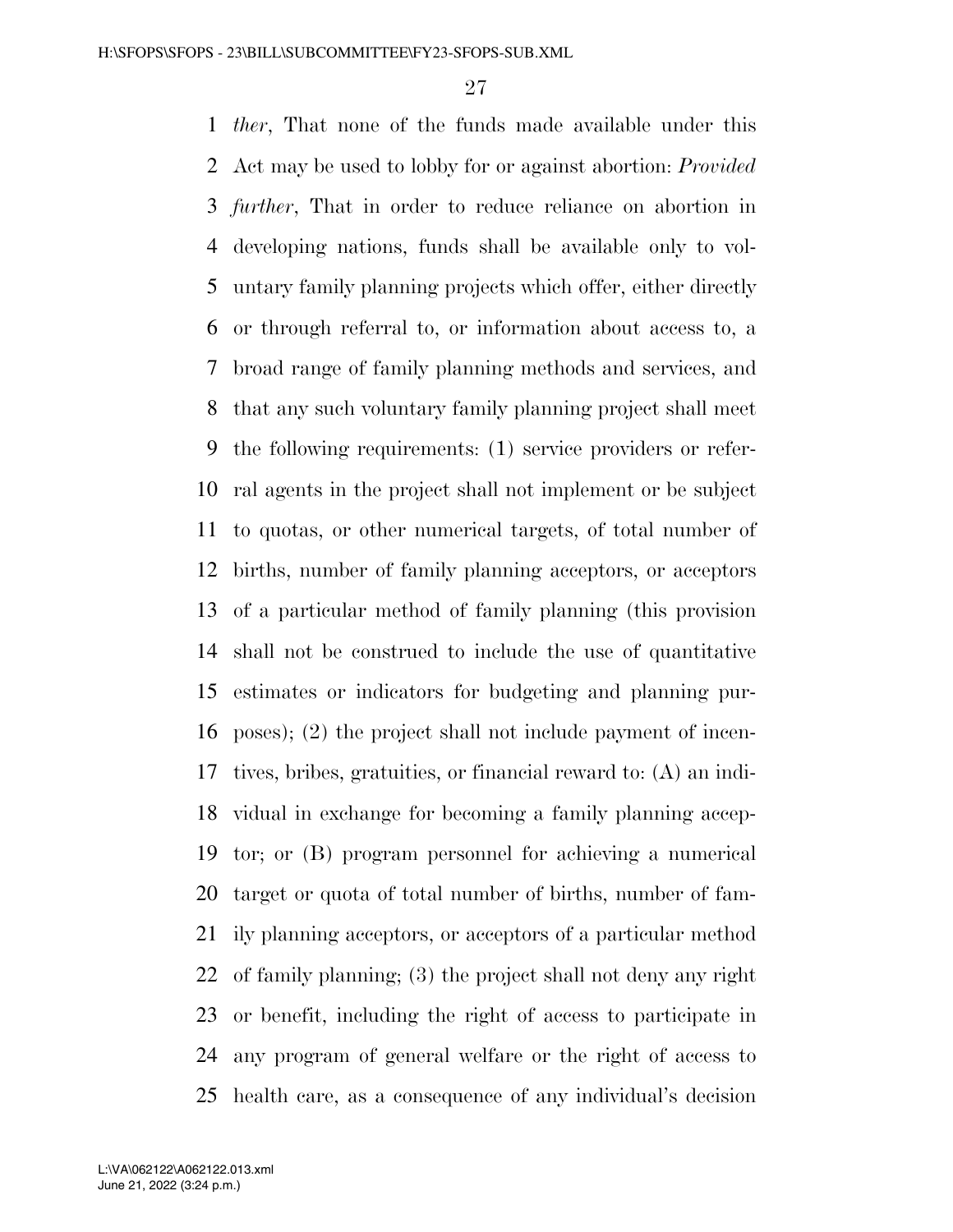not to accept family planning services; (4) the project shall provide family planning acceptors comprehensible infor- mation on the health benefits and risks of the method cho- sen, including those conditions that might render the use of the method inadvisable and those adverse side effects known to be consequent to the use of the method; and (5) the project shall ensure that experimental contracep- tive drugs and devices and medical procedures are pro- vided only in the context of a scientific study in which participants are advised of potential risks and benefits; and, not less than 60 days after the date on which the USAID Administrator determines that there has been a violation of the requirements contained in paragraph (1), (2), (3), or (5) of this proviso, or a pattern or practice of violations of the requirements contained in paragraph (4) of this proviso, the Administrator shall submit to the Committees on Appropriations a report containing a de- scription of such violation and the corrective action taken by the Agency: *Provided further*, That in awarding grants for natural family planning under section 104 of the For- eign Assistance Act of 1961 no applicant shall be discrimi- nated against because of such applicant's religious or con- scientious commitment to offer only natural family plan- ning; and, additionally, all such applicants shall comply with the requirements of the previous proviso: *Provided*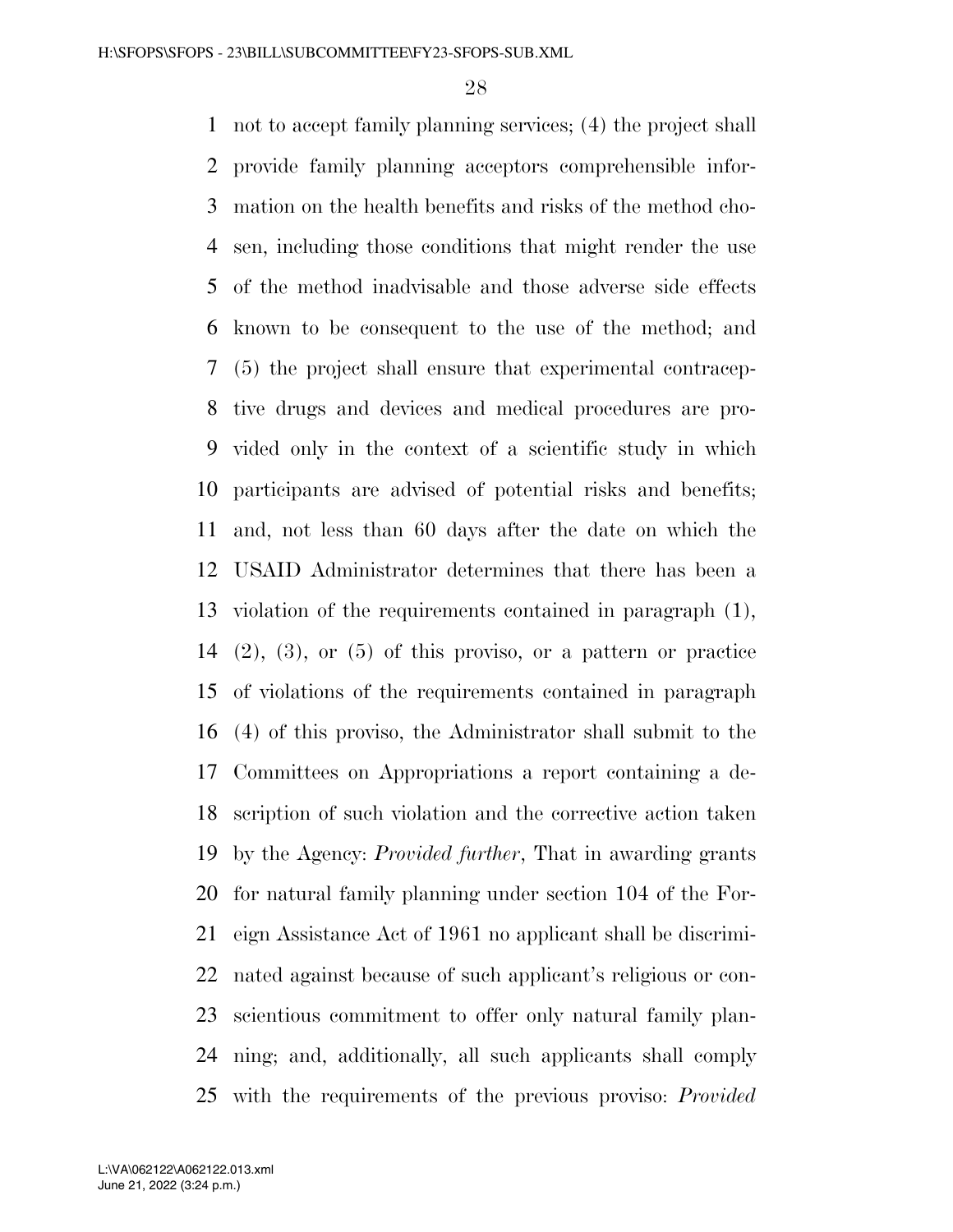*further*, That for purposes of this or any other Act author- izing or appropriating funds for the Department of State, foreign operations, and related programs, the term ''moti- vate'', as it relates to family planning assistance, shall not be construed to prohibit the provision, consistent with local law, of information or counseling about all pregnancy options: *Provided further*, That information provided about the use of condoms and modern contraceptives as part of projects or activities that are funded from amounts appropriated by this Act shall be medically accurate and shall include the public health benefits and failure rates of such use.

 In addition, for necessary expenses to carry out the provisions of the Foreign Assistance Act of 1961 for the prevention, treatment, and control of, and research on, HIV/AIDS, \$6,395,000,000, to remain available until September 30, 2027, which shall be apportioned directly to the Department of State: *Provided*, That funds appro- priated under this paragraph may be made available, not- withstanding any other provision of law, except for the United States Leadership Against HIV/AIDS, Tuber- culosis, and Malaria Act of 2003 (Public Law 108–25), for a United States contribution to the Global Fund to Fight AIDS, Tuberculosis and Malaria (Global Fund): *Provided further*, That the amount of such contribution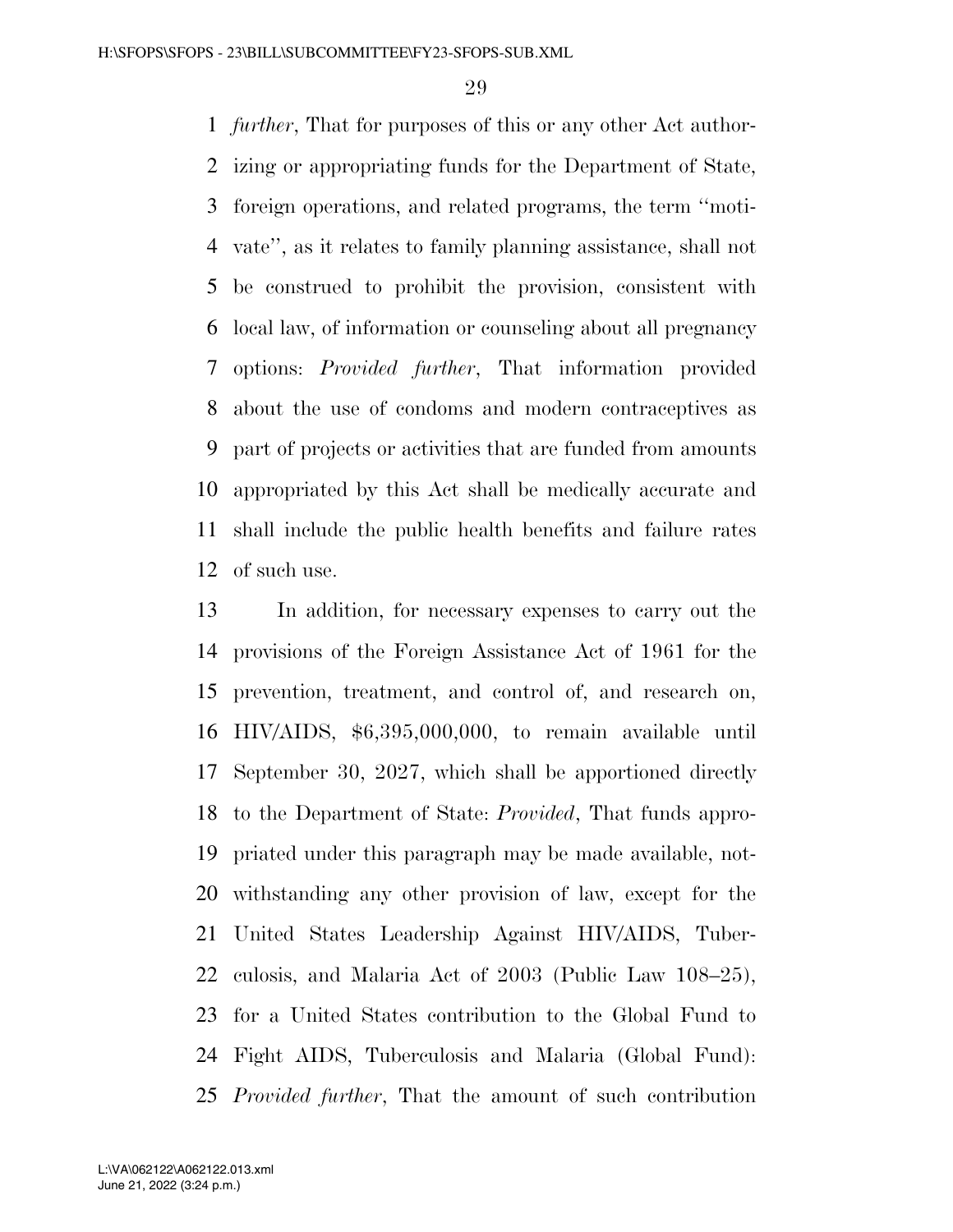shall be \$2,000,000,000: *Provided further*, That up to 5 percent of the aggregate amount of funds made available to the Global Fund in fiscal year 2023 may be made avail- able to USAID for technical assistance related to the ac- tivities of the Global Fund, subject to the regular notifica- tion procedures of the Committees on Appropriations: *Pro- vided further*, That of the funds appropriated under this paragraph, up to \$17,000,000 may be made available, in addition to amounts otherwise available for such purposes, for administrative expenses of the Office of the United States Global AIDS Coordinator.

### 12 DEVELOPMENT ASSISTANCE

 For necessary expenses to carry out the provisions of sections 103, 105, 106, 214, and sections 251 through 255, and chapter 10 of part I of the Foreign Assistance Act of 1961, \$4,769,787,000, to remain available until September 30, 2024: *Provided*, That funds made available under this heading shall be apportioned to the United States Agency for International Development.

## INTERNATIONAL DISASTER ASSISTANCE

 For necessary expenses to carry out the provisions of section 491 of the Foreign Assistance Act of 1961 for international disaster relief, rehabilitation, and recon- struction assistance, \$4,395,000,000, to remain available until expended: *Provided*, That funds made available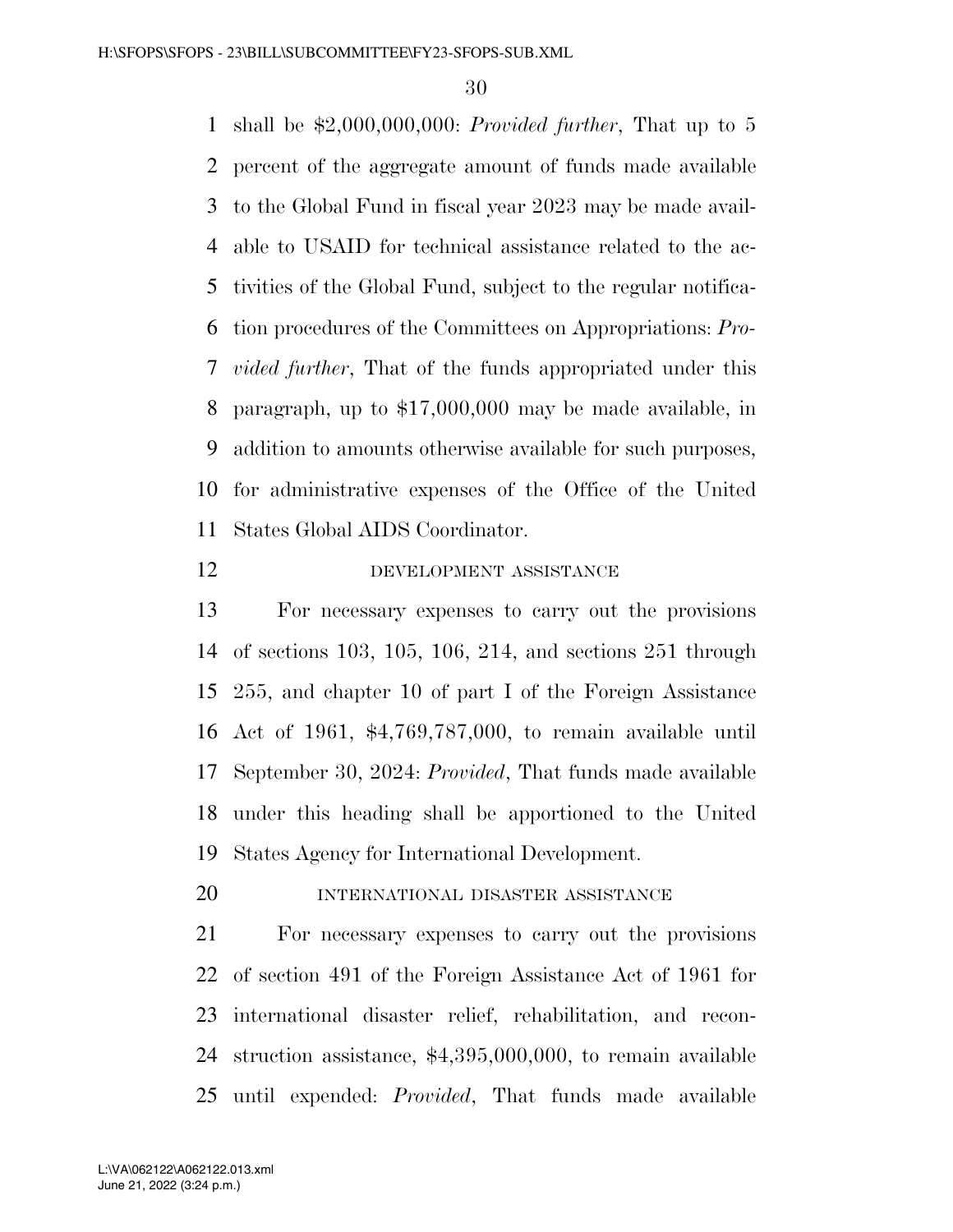under this heading shall be apportioned to the United States Agency for International Development not later than 60 days after the date of enactment of this Act.

### TRANSITION INITIATIVES

 For necessary expenses for international disaster re- habilitation and reconstruction assistance administered by the Office of Transition Initiatives, United States Agency for International Development, pursuant to section 491 of the Foreign Assistance Act of 1961, and to support transi- tion to democracy and long-term development of countries in crisis, \$93,000,000, to remain available until expended: *Provided*, That such support may include assistance to de- velop, strengthen, or preserve democratic institutions and processes, revitalize basic infrastructure, and foster the peaceful resolution of conflict: *Provided further*, That the USAID Administrator shall submit a report to the Com- mittees on Appropriations at least 5 days prior to begin- ning a new, or terminating a, program of assistance: *Pro- vided further*, That if the Secretary of State determines that it is important to the national interest of the United States to provide transition assistance in excess of the amount appropriated under this heading, up to \$15,000,000 of the funds appropriated by this Act to carry out the provisions of part I of the Foreign Assist-ance Act of 1961 may be used for purposes of this heading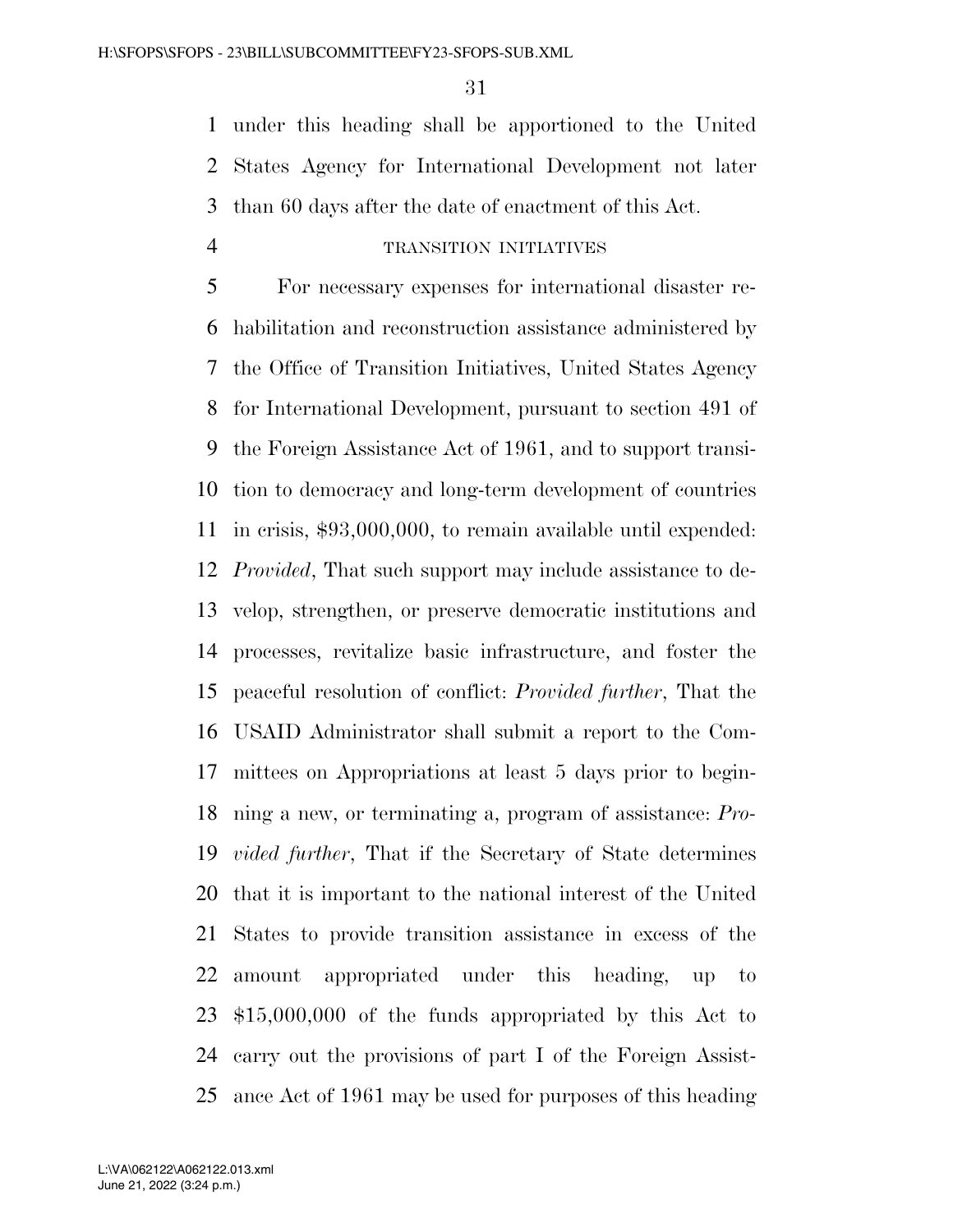and under the authorities applicable to funds appropriated under this heading: *Provided further*, That funds made available pursuant to the previous proviso shall be made available subject to prior consultation with the Committees on Appropriations.

### COMPLEX CRISES FUND

 For necessary expenses to carry out the provisions of section 509(b) of the Global Fragility Act of 2019 (title V of division J of Public Law 116–94), \$60,000,000, to remain available until expended: *Provided*, That funds ap- propriated under this heading may be made available not- withstanding any other provision of law, except sections 7007, 7008, and 7018 of this Act and section 620M of the Foreign Assistance Act of 1961: *Provided further*, That funds appropriated under this heading shall be ap- portioned to the United States Agency for International Development.

#### 18 ECONOMIC SUPPORT FUND

 For necessary expenses to carry out the provisions of chapter 4 of part II of the Foreign Assistance Act of 1961, \$4,128,268,000, to remain available until Sep-tember 30, 2024.

#### 23 DEMOCRACY FUND

 For necessary expenses to carry out the provisions of the Foreign Assistance Act of 1961 for the promotion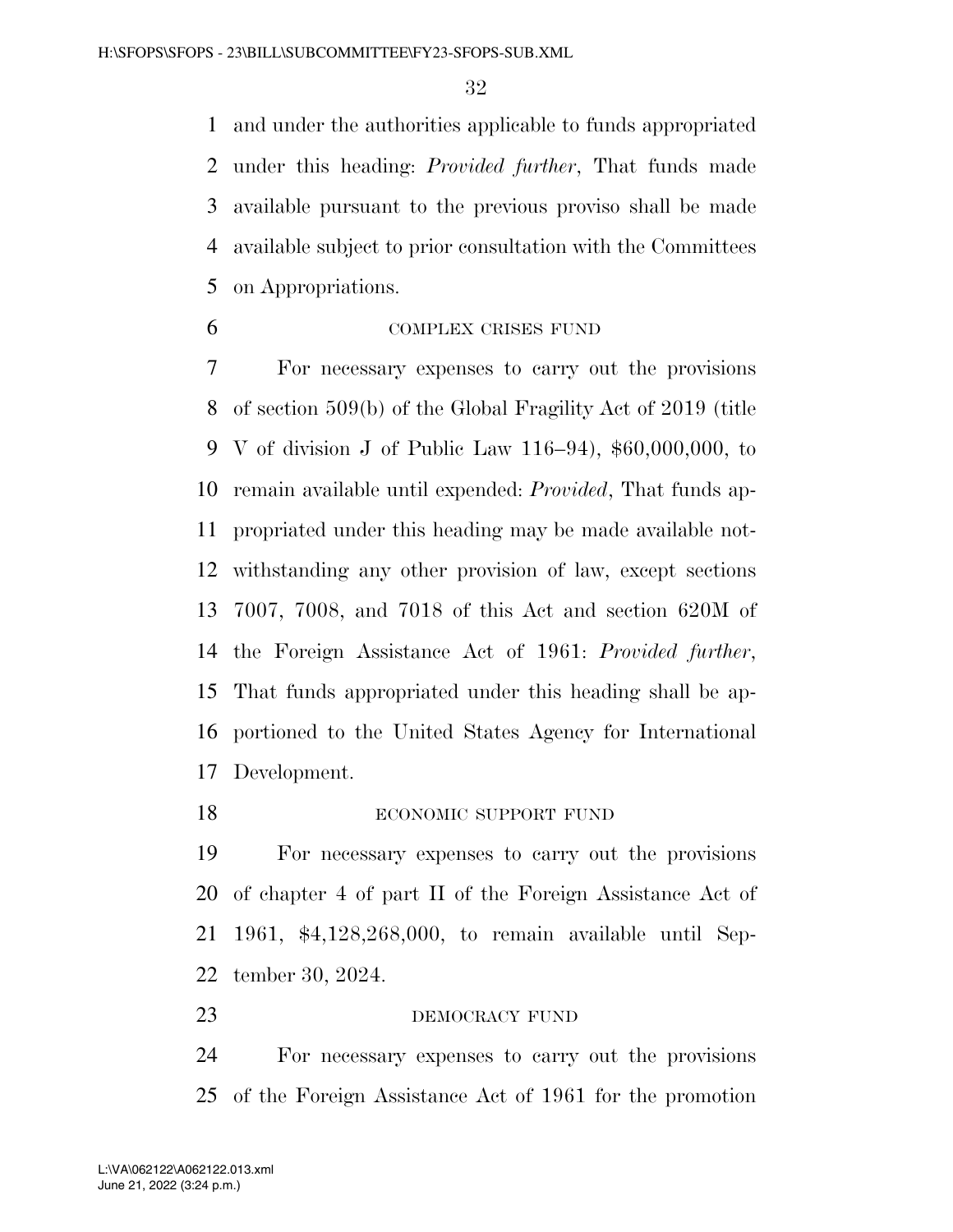of democracy globally, including to carry out the purposes of section 502(b)(3) and (5) of Public Law 98–164 (22 U.S.C. 4411), \$215,450,000, to remain available until September 30, 2024, which shall be made available for the Human Rights and Democracy Fund of the Bureau of De- mocracy, Human Rights, and Labor, Department of State: *Provided*, That funds appropriated under this head- ing that are made available to the National Endowment for Democracy and its core institutes are in addition to amounts otherwise available by this Act for such purposes: *Provided further*, That the Assistant Secretary for Democ- racy, Human Rights, and Labor, Department of State, shall consult with the Committees on Appropriations prior to the initial obligation of funds appropriated under this paragraph.

 For an additional amount for such purposes, \$130,250,000, to remain available until September 30, 2024, which shall be made available for the Bureau for Development, Democracy, and Innovation, United States Agency for International Development.

ASSISTANCE FOR EUROPE, EURASIA AND CENTRAL ASIA

 For necessary expenses to carry out the provisions of the Foreign Assistance Act of 1961, the FREEDOM Support Act (Public Law 102–511), and the Support for Eastern European Democracy (SEED) Act of 1989 (Pub-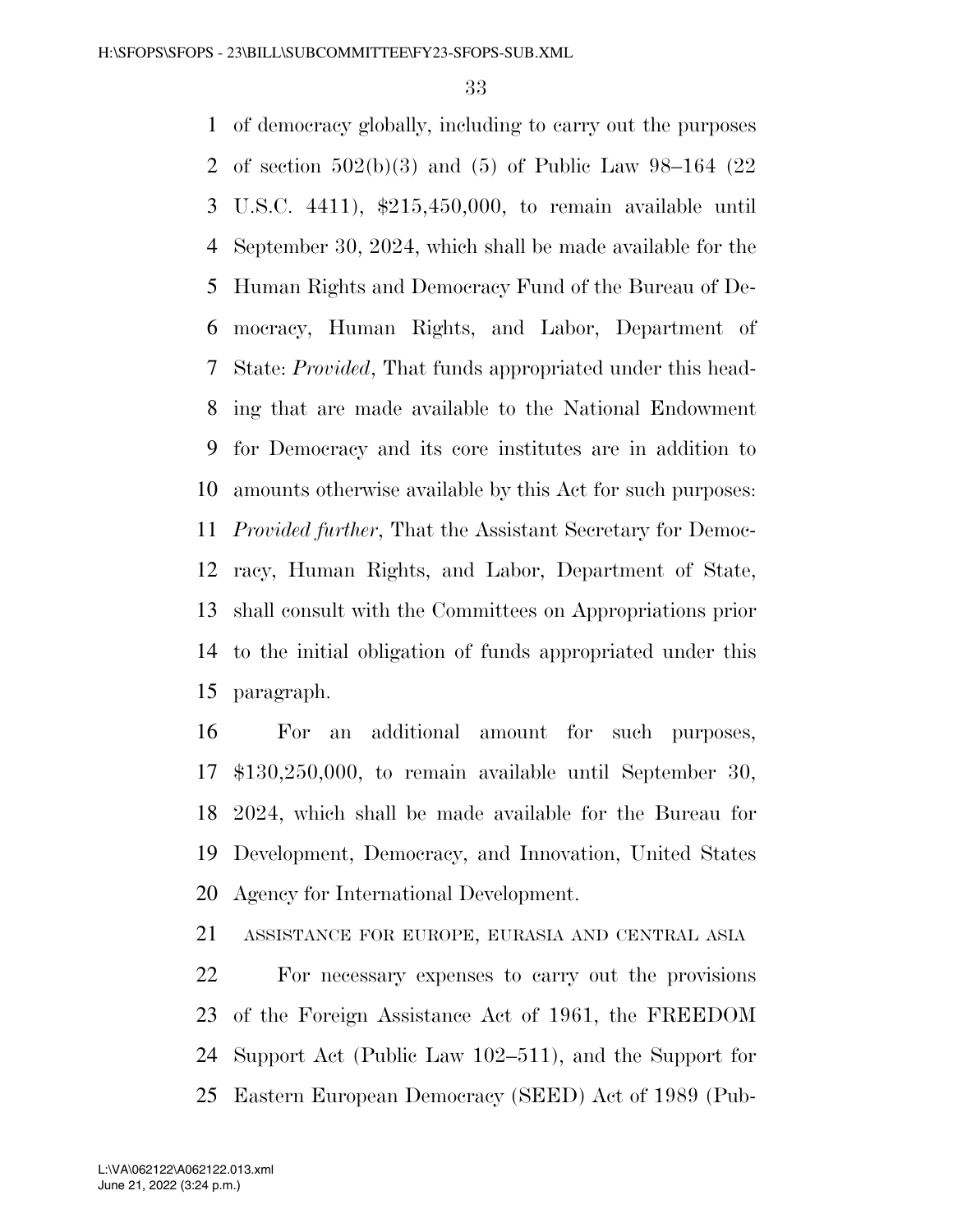lic Law 101–179), \$850,334,000, to remain available until September 30, 2024, which shall be available, notwith- standing any other provision of law, except section 7047 of this Act, for assistance and related programs for coun- tries identified in section 3 of the FREEDOM Support Act (22 U.S.C. 5801) and section 3(c) of the SEED Act of 1989 (22 U.S.C. 5402), in addition to funds otherwise available for such purposes: *Provided*, That funds appro- priated by this Act under the headings ''Global Health Programs'', ''Economic Support Fund'', and ''Inter- national Narcotics Control and Law Enforcement'' that are made available for assistance for such countries shall be administered in accordance with the responsibilities of the coordinator designated pursuant to section 102 of the FREEDOM Support Act and section 601 of the SEED Act of 1989: *Provided further*, That funds appropriated under this heading shall be considered to be economic as- sistance under the Foreign Assistance Act of 1961 for purposes of making available the administrative authori- ties contained in that Act for the use of economic assist- ance: *Provided further*, That funds appropriated under this heading may be made available for contributions to multilateral initiatives to counter hybrid threats.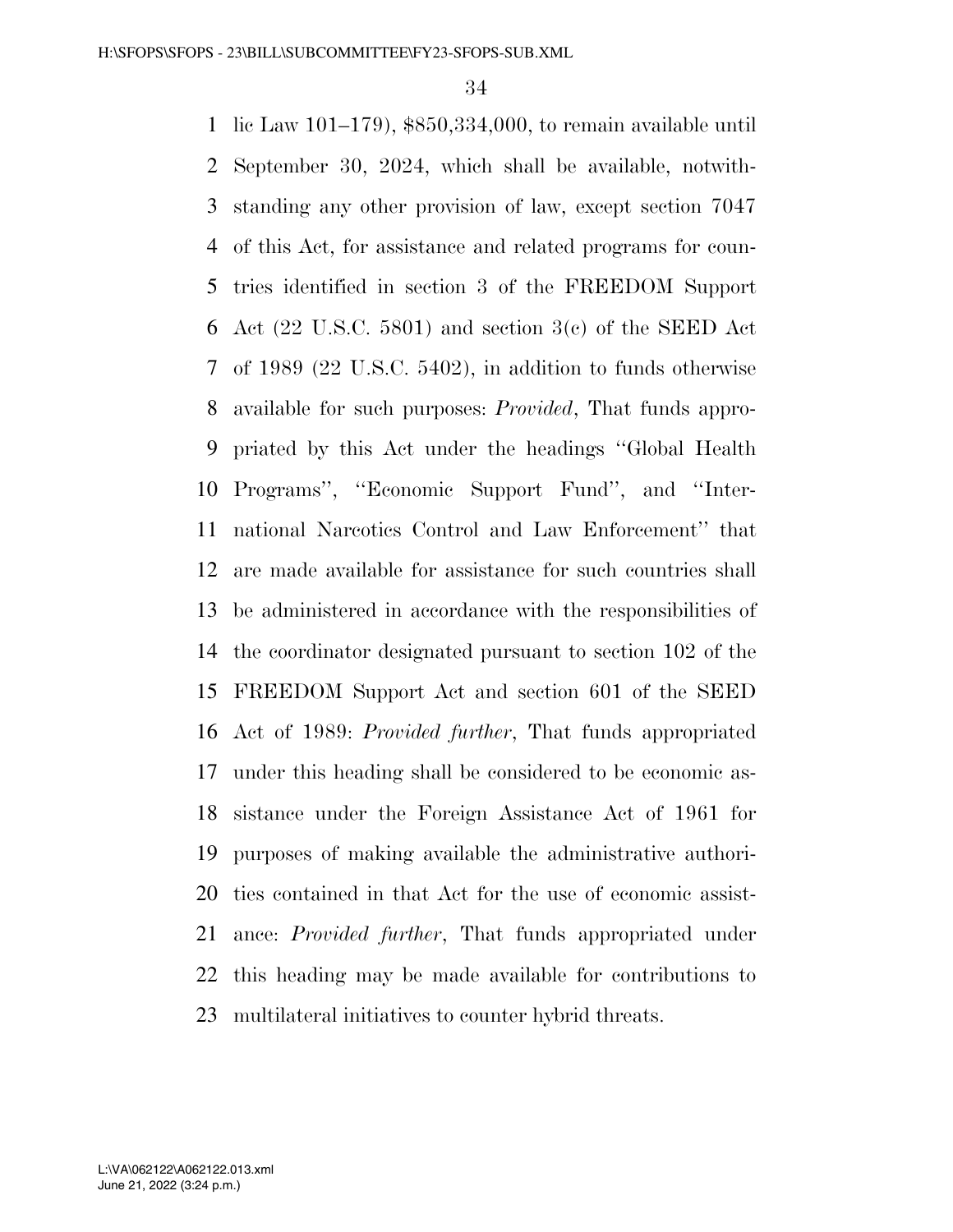### DEPARTMENT OF STATE

## **MIGRATION AND REFUGEE ASSISTANCE**

 For necessary expenses not otherwise provided for, to enable the Secretary of State to carry out the provisions of section 2(a) and (b) of the Migration and Refugee As- sistance Act of 1962 (22 U.S.C. 2601), and other activi- ties to meet refugee and migration needs; salaries and ex- penses of personnel and dependents as authorized by the Foreign Service Act of 1980 (22 U.S.C. 3901 et seq.); allowances as authorized by sections 5921 through 5925 of title 5, United States Code; purchase and hire of pas- senger motor vehicles; and services as authorized by sec- tion 3109 of title 5, United States Code, \$3,700,000,000, to remain available until expended, of which not less than \$5,000,000 shall be made available for refugees resettling in Israel.

# UNITED STATES EMERGENCY REFUGEE AND MIGRATION

### 18 ASSISTANCE FUND

 For necessary expenses to carry out the provisions of section 2(c) of the Migration and Refugee Assistance Act of 1962 (22 U.S.C. 2601(c)), \$100,000, to remain available until expended: *Provided*, That amounts in ex- cess of the limitation contained in paragraph (2) of such section shall be transferred to, and merged with, funds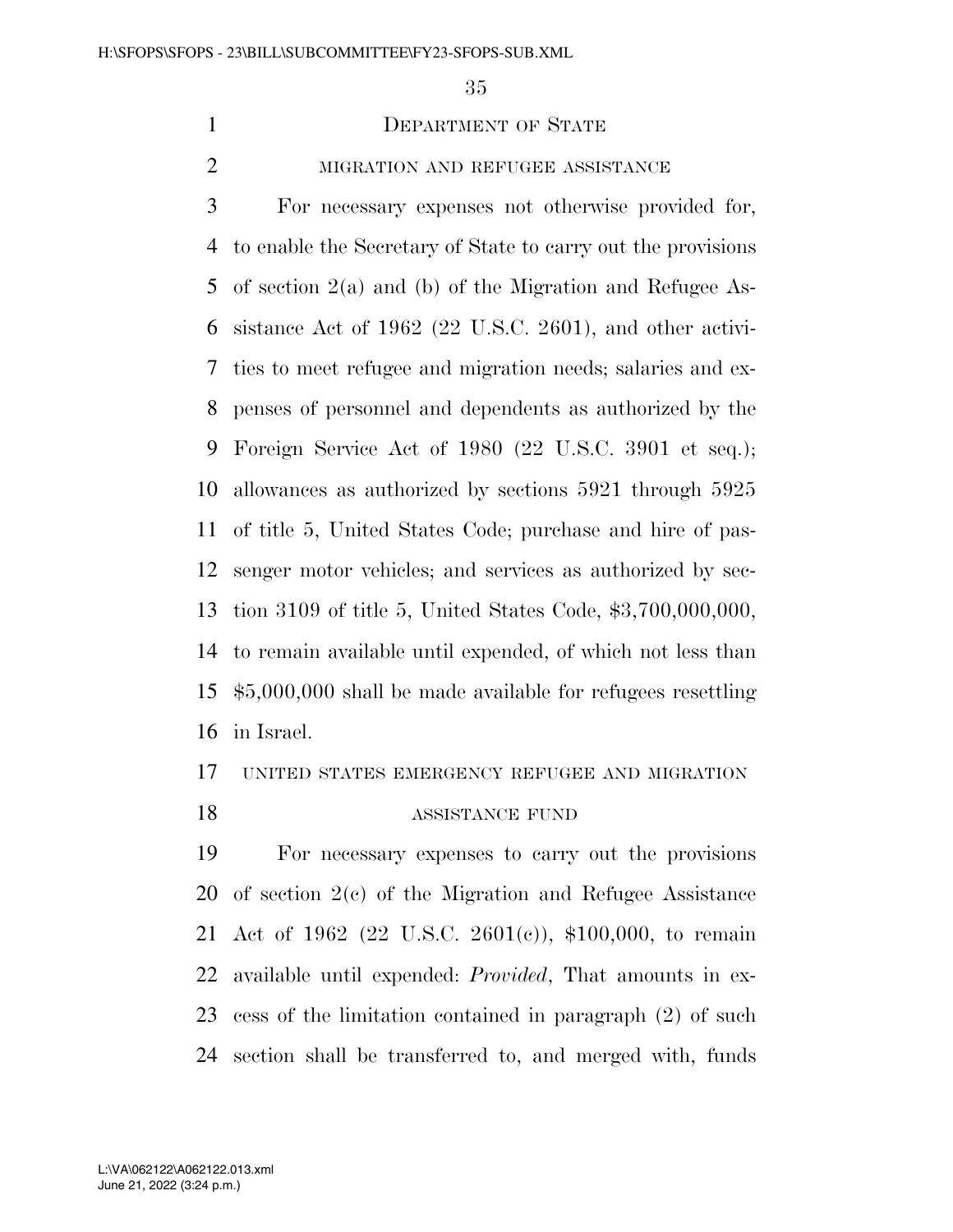made available by this Act under the heading ''Migration and Refugee Assistance''.

- INDEPENDENT AGENCIES PEACE CORPS
- (INCLUDING TRANSFER OF FUNDS)

 For necessary expenses to carry out the provisions of the Peace Corps Act (22 U.S.C. 2501 et seq.), including the purchase of not to exceed five passenger motor vehicles for administrative purposes for use outside of the United States, \$430,500,000, of which \$7,300,000 is for the Of- fice of Inspector General, to remain available until Sep- tember 30, 2024: *Provided*, That the Director of the Peace Corps may transfer to the Foreign Currency Fluctuations Account, as authorized by section 16 of the Peace Corps Act (22 U.S.C. 2515), an amount not to exceed \$5,000,000: *Provided further*, That funds transferred pur- suant to the previous proviso may not be derived from amounts made available for Peace Corps overseas oper- ations: *Provided further*, That of the funds appropriated under this heading, not to exceed \$104,000 may be avail- able for representation expenses, of which not to exceed \$4,000 may be made available for entertainment expenses: *Provided further*, That in addition to the requirements under section 7015(a) of this Act, the Peace Corps shall consult with the Committees on Appropriations prior to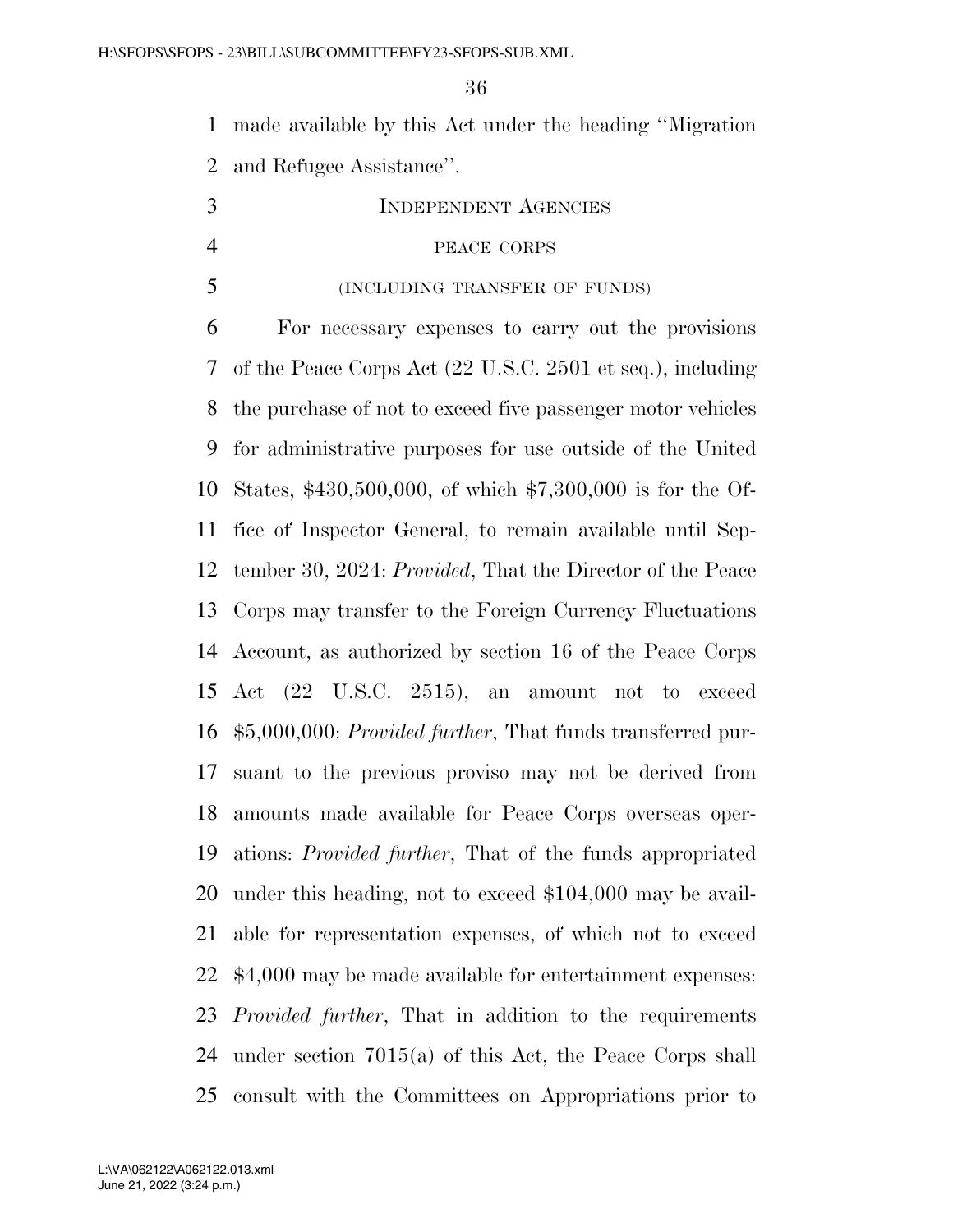any decision to open, close, or suspend a domestic or over- seas office or a country program unless there is a substan-tial risk to volunteers or other Peace Corps personnel.

#### MILLENNIUM CHALLENGE CORPORATION

 For necessary expenses to carry out the provisions of the Millennium Challenge Act of 2003 (22 U.S.C. 7701 et seq.) (MCA), \$915,000,000, to remain available until expended: *Provided*, That of the funds appropriated under this heading, up to \$115,000,000 may be available for ad- ministrative expenses of the Millennium Challenge Cor- poration: *Provided further*, That section 605(e) of the MCA (22 U.S.C. 7704(e)) shall apply to funds appro- priated under this heading: *Provided further*, That funds appropriated under this heading may be made available for a Millennium Challenge Compact entered into pursu- ant to section 609 of the MCA (22 U.S.C. 7708) only if such Compact obligates, or contains a commitment to obli- gate subject to the availability of funds and the mutual agreement of the parties to the Compact to proceed, the entire amount of the United States Government funding anticipated for the duration of the Compact: *Provided fur- ther*, That of the funds appropriated under this heading, not to exceed \$100,000 may be available for representa- tion and entertainment expenses, of which not to exceed \$5,000 may be available for entertainment expenses.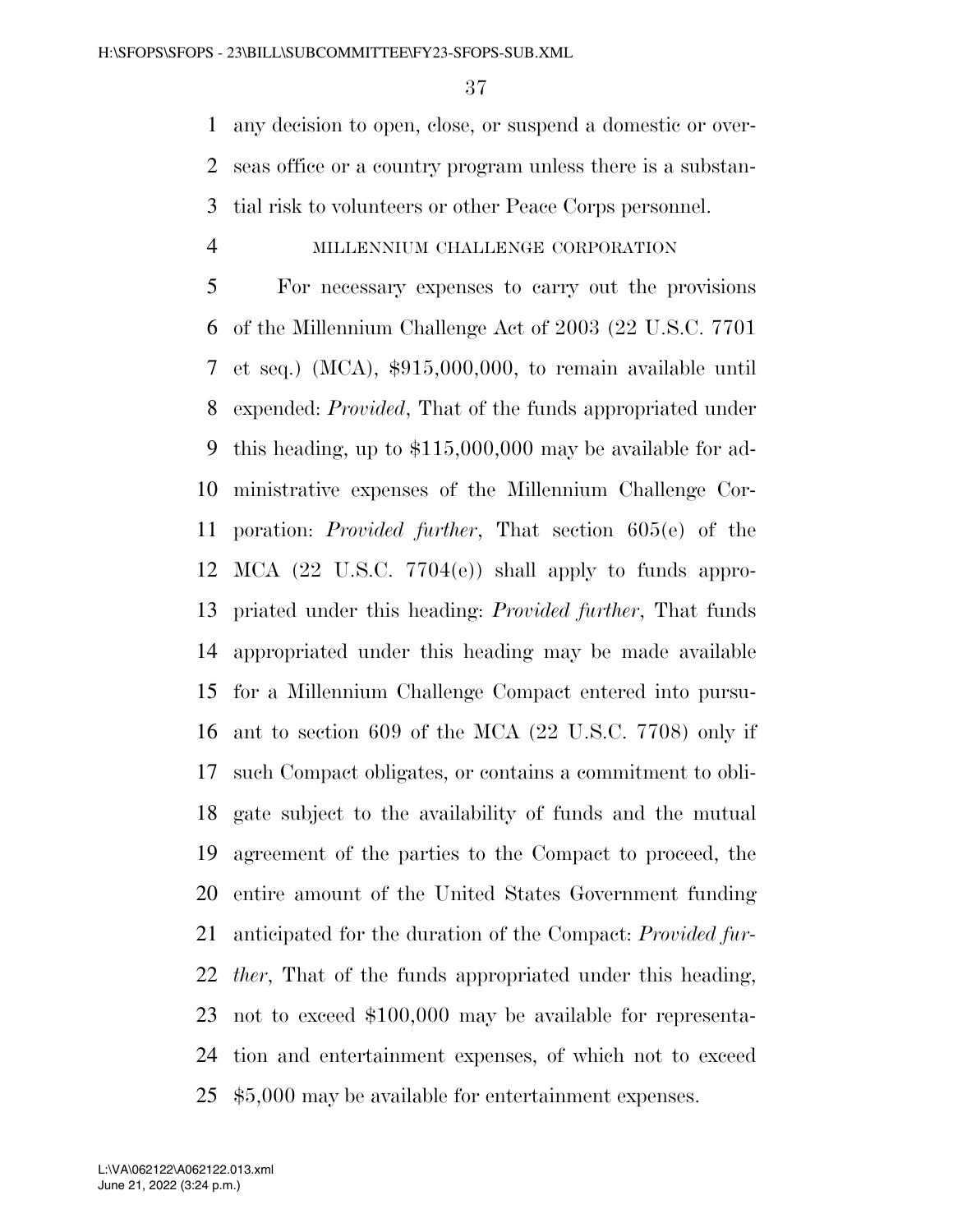#### **INTER-AMERICAN FOUNDATION**

 For necessary expenses to carry out the functions of the Inter-American Foundation in accordance with the provisions of section 401 of the Foreign Assistance Act of 1969, \$47,000,000, to remain available until September 30, 2024: *Provided*, That of the funds appropriated under this heading, not to exceed \$2,000 may be available for representation expenses.

#### UNITED STATES AFRICAN DEVELOPMENT FOUNDATION

 For necessary expenses to carry out the African De- velopment Foundation Act (title V of Public Law 96–533; 22 U.S.C. 290h et seq.), \$45,000,000, to remain available until September 30, 2024, of which not to exceed \$2,000 may be available for representation expenses: *Provided*, That funds made available to grantees may be invested pending expenditure for project purposes when authorized by the Board of Directors of the United States African Development Foundation (USADF): *Provided further*, That interest earned shall be used only for the purposes for which the grant was made: *Provided further*, That not-21 withstanding section  $505(a)(2)$  of the African Develop-22 ment Foundation Act  $(22 \text{ U.S.C. } 290h-3(a)(2))$ , in excep- tional circumstances the Board of Directors of the USADF may waive the \$250,000 limitation contained in that section with respect to a project and a project may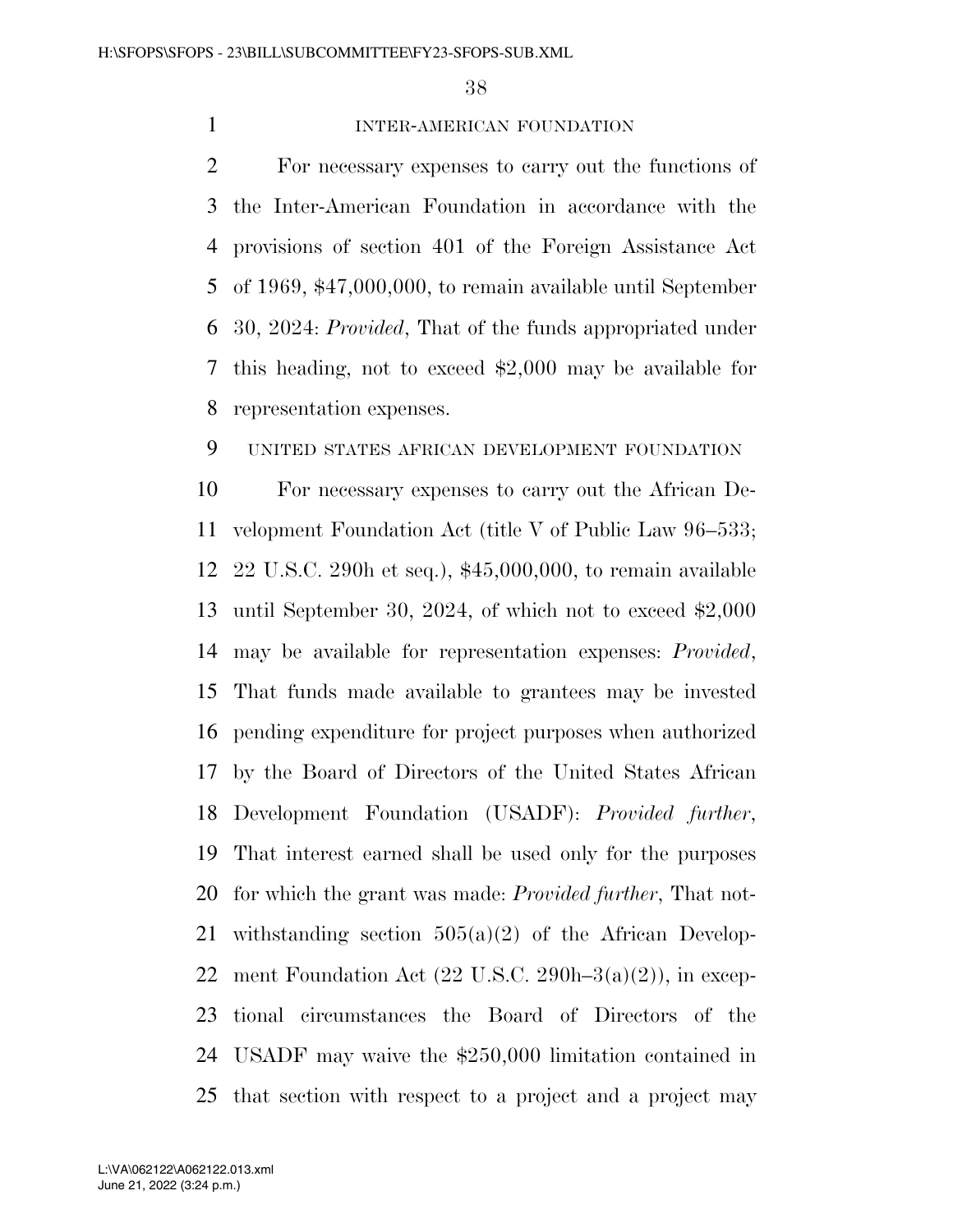exceed the limitation by up to 10 percent if the increase is due solely to foreign currency fluctuation: *Provided fur- ther*, That the USADF shall submit a report to the appro- priate congressional committees after each time such waiv- er authority is exercised: *Provided further*, That the USADF may make rent or lease payments in advance from appropriations available for such purpose for offices, buildings, grounds, and quarters in Africa as may be nec- essary to carry out its functions: *Provided further*, That the USADF may maintain bank accounts outside the United States Treasury and retain any interest earned on such accounts, in furtherance of the purposes of the Afri- can Development Foundation Act: *Provided further*, That the USADF may not withdraw any appropriation from the Treasury prior to the need of spending such funds for pro-gram purposes.

17 DEPARTMENT OF THE TREASURY

INTERNATIONAL AFFAIRS TECHNICAL ASSISTANCE

 For necessary expenses to carry out the provisions of section 129 of the Foreign Assistance Act of 1961, \$38,000,000, to remain available until expended, of which not more than \$9,500,000 may be used for administrative expenses: *Provided*, That amounts made available under this heading may be made available to contract for services 25 as described in section  $129(d)(3)(A)$  of the Foreign Assist-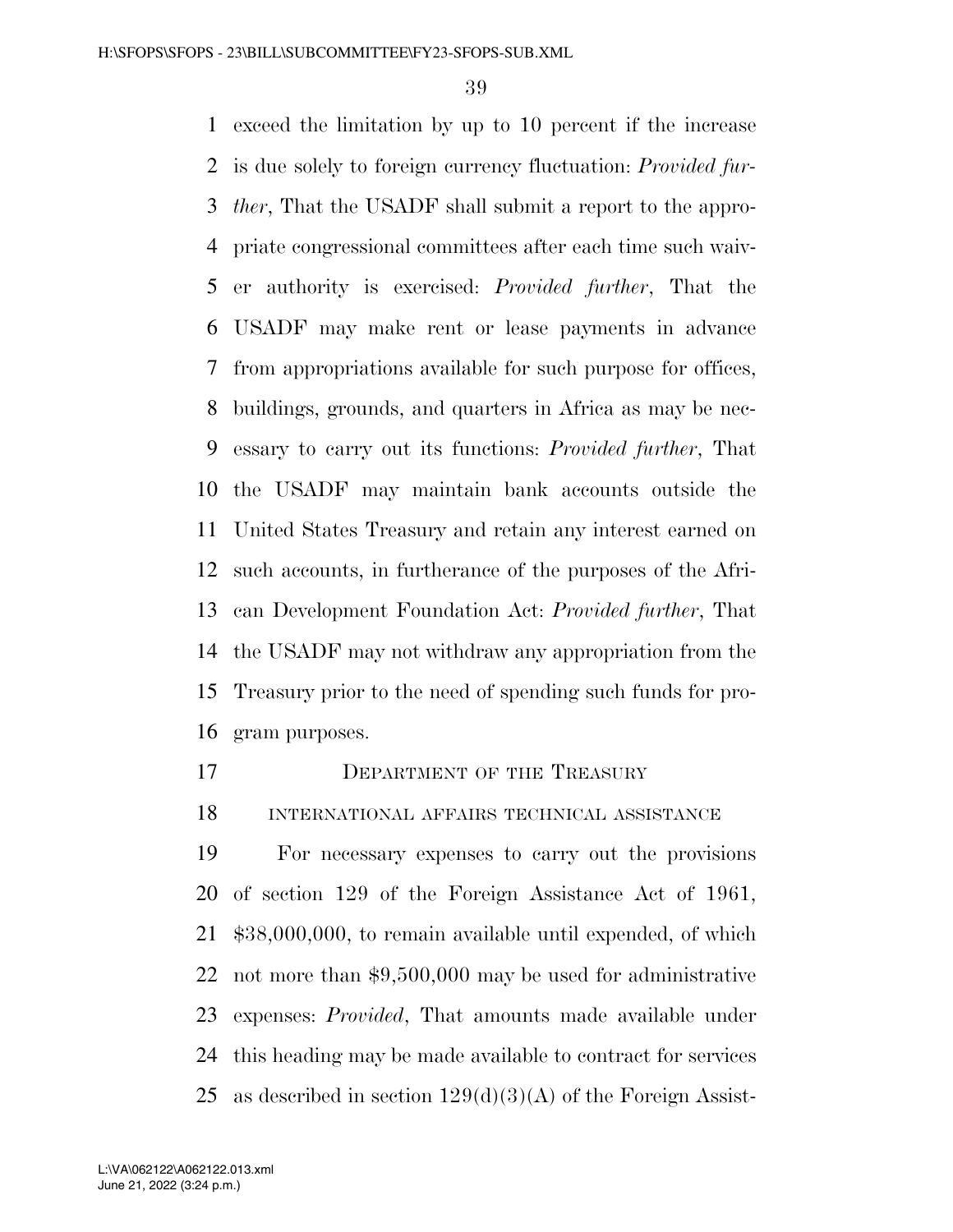ance Act of 1961, without regard to the location in which such services are performed.

#### DEBT RESTRUCTURING

 For ''Bilateral Economic Assistance—Department of the Treasury—Debt Restructuring'' there is appropriated \$52,000,000, to remain available until September 30, 2024, for the costs, as defined in section 502 of the Con- gressional Budget Act of 1974, of modifying loans and loan guarantees for, or credits extended to, such countries as the President may determine, including the costs of selling, reducing, or canceling amounts owed to the United States pursuant to the ''Common Framework for Debt Treatments beyond the Debt Service Suspension Initiative (DSSI)'', and for reducing interest rates paid by any coun- try eligible for the DSSI: *Provided*, That such amounts may be used notwithstanding any other provision of law. TROPICAL FOREST AND CORAL REEF CONSERVATION

 For the costs, as defined in section 502 of the Con- gressional Budget Act of 1974, of modifying loans and loan guarantees, as the President may determine, for which funds have been appropriated or otherwise made available for programs within the International Affairs Budget Function 150, including the costs of selling, reduc- ing, or canceling amounts owed to the United States as a result of concessional loans made to eligible countries

June 21, 2022 (3:24 p.m.) L:\VA\062122\A062122.013.xml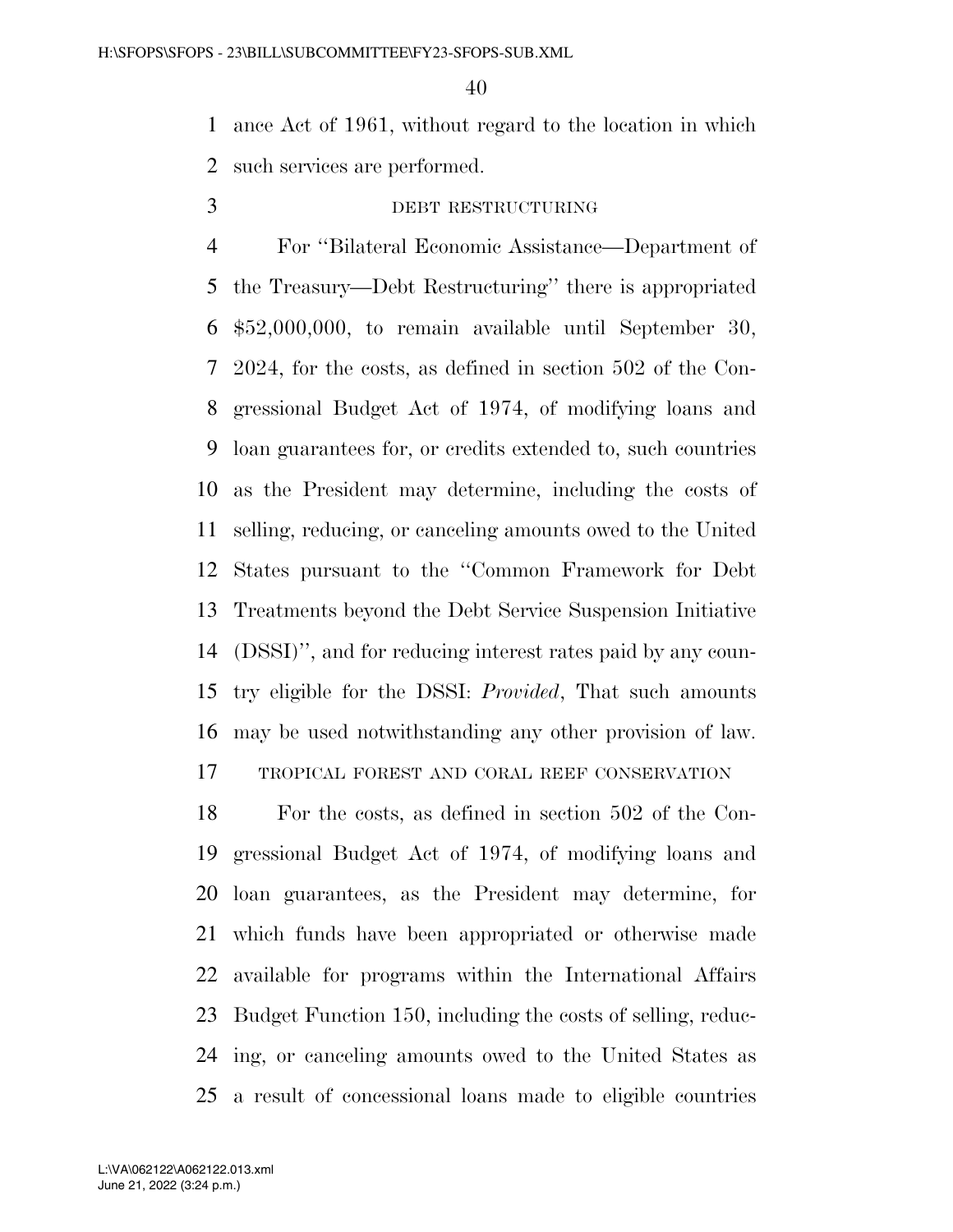pursuant to part V of the Foreign Assistance Act of 1961, \$20,000,000, to remain available until September 30, 2026.

# TITLE IV INTERNATIONAL SECURITY ASSISTANCE DEPARTMENT OF STATE INTERNATIONAL NARCOTICS CONTROL AND LAW ENFORCEMENT

 For necessary expenses to carry out section 481 of the Foreign Assistance Act of 1961, \$1,450,000,000, to remain available until September 30, 2024: *Provided*, That the Department of State may use the authority of section 608 of the Foreign Assistance Act of 1961, with- out regard to its restrictions, to receive excess property from an agency of the United States Government for the purpose of providing such property to a foreign country or international organization under chapter 8 of part I of such Act, subject to the regular notification procedures of the Committees on Appropriations: *Provided further*, That section 482(b) of the Foreign Assistance Act of 1961 shall not apply to funds appropriated under this heading, except that any funds made available notwithstanding such sec- tion shall be subject to the regular notification procedures of the Committees on Appropriations: *Provided further*, That funds appropriated under this heading shall be made

June 21, 2022 (3:24 p.m.) L:\VA\062122\A062122.013.xml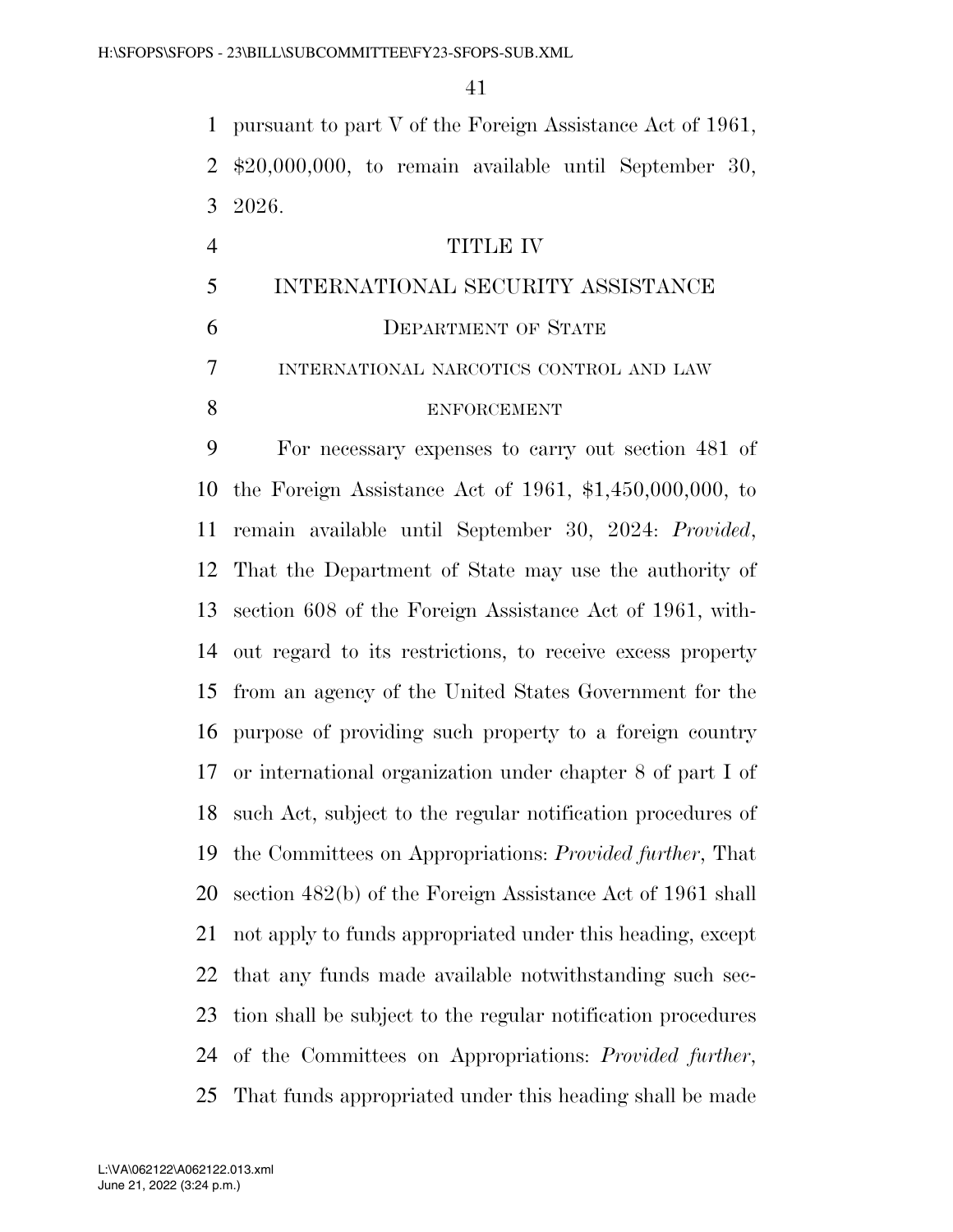available to support training and technical assistance for foreign law enforcement, corrections, judges, and other ju- dicial authorities, utilizing regional partners: *Provided fur- ther*, That funds made available under this heading that are transferred to another department, agency, or instru- mentality of the United States Government pursuant to section 632(b) of the Foreign Assistance Act of 1961 val- ued in excess of \$5,000,000, and any agreement made pursuant to section 632(a) of such Act, shall be subject to the regular notification procedures of the Committees on Appropriations: *Provided further*, That funds made available under this heading for Program Development and Support may be made available notwithstanding pre- obligation requirements contained in this Act, except for the notification requirements of section 7015.

NONPROLIFERATION, ANTI-TERRORISM, DEMINING AND

#### 17 RELATED PROGRAMS

 For necessary expenses for nonproliferation, anti-ter- rorism, demining and related programs and activities, \$920,247,000, to remain available until September 30, 2024, to carry out the provisions of chapter 8 of part II of the Foreign Assistance Act of 1961 for anti-terrorism assistance, chapter 9 of part II of the Foreign Assistance Act of 1961, section 504 of the FREEDOM Support Act (22 U.S.C. 5854), section 23 of the Arms Export Control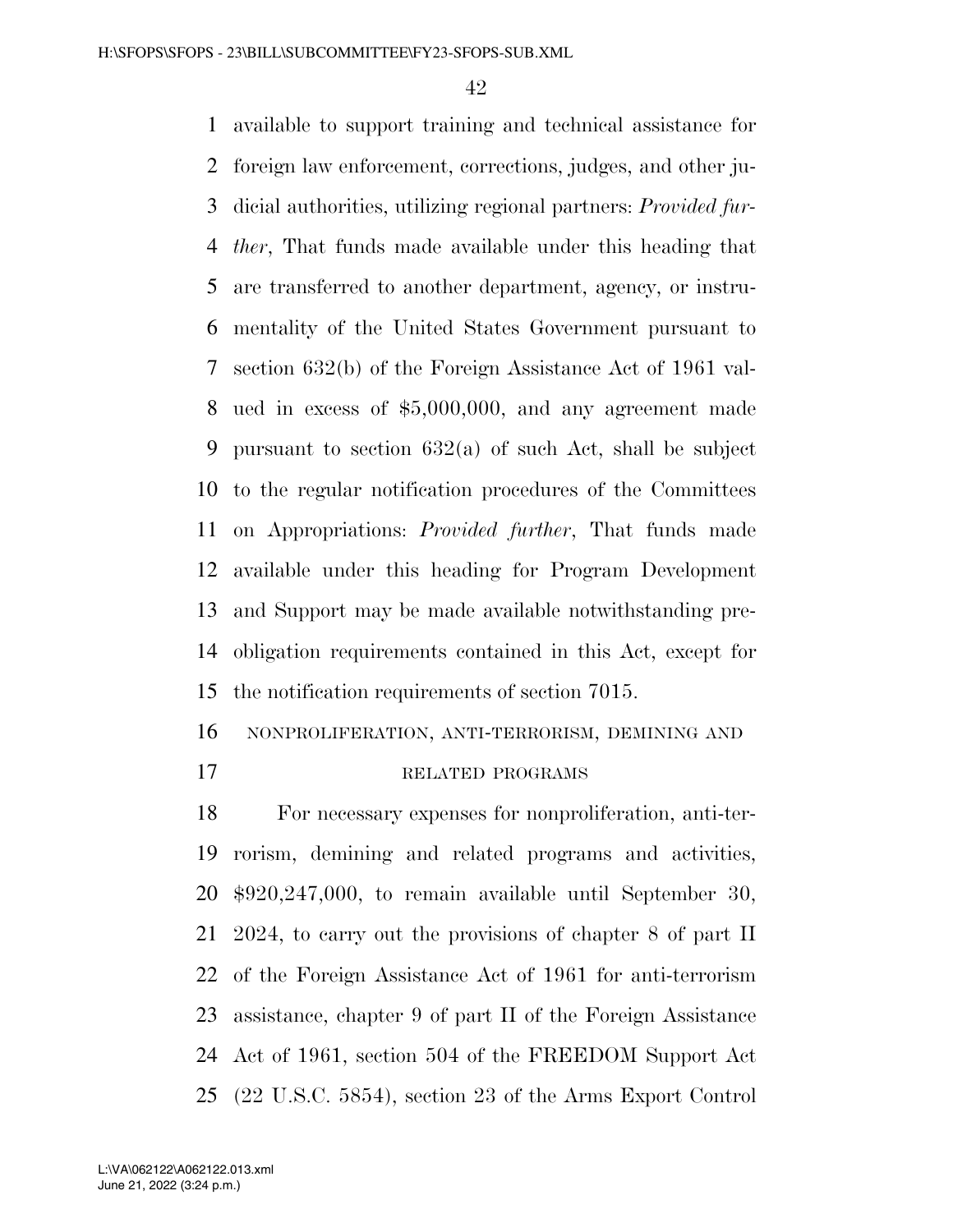Act (22 U.S.C. 2763), or the Foreign Assistance Act of 1961 for demining activities, the clearance of unexploded ordnance, the destruction of small arms, and related ac- tivities, notwithstanding any other provision of law, includ- ing activities implemented through nongovernmental and international organizations, and section 301 of the For- eign Assistance Act of 1961 for a United States contribu- tion to the Comprehensive Nuclear Test Ban Treaty Pre- paratory Commission, and for a voluntary contribution to the International Atomic Energy Agency (IAEA): *Pro- vided*, That funds made available under this heading for the Nonproliferation and Disarmament Fund shall be made available, notwithstanding any other provision of law and subject to prior consultation with, and the regular no- tification procedures of, the Committees on Appropria- tions, to promote bilateral and multilateral activities relat- ing to nonproliferation, disarmament, and weapons de- struction, and shall remain available until expended: *Pro- vided further*, That such funds may also be used for such countries other than the Independent States of the former Soviet Union and international organizations when it is in the national security interest of the United States to do so: *Provided further*, That funds appropriated under this heading may be made available for the IAEA unless the Secretary of State determines that Israel is being de-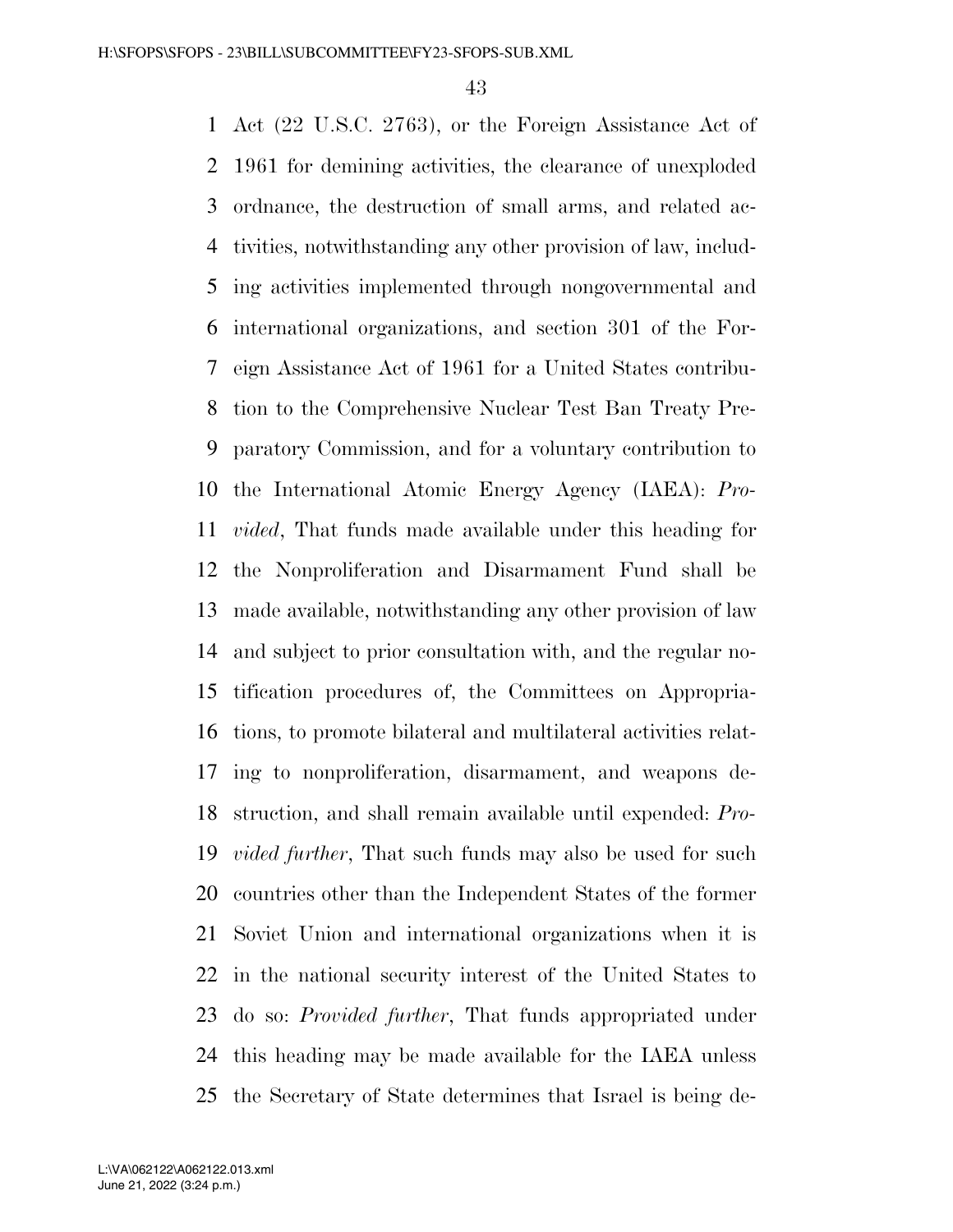nied its right to participate in the activities of that Agen- cy: *Provided further*, That funds made available for con- ventional weapons destruction programs, including demining and related activities, in addition to funds other- wise available for such purposes, may be used for adminis- trative expenses related to the operation and management of such programs and activities, subject to the regular no- tification procedures of the Committees on Appropria-tions.

10 PEACEKEEPING OPERATIONS

 For necessary expenses to carry out the provisions of section 551 of the Foreign Assistance Act of 1961, \$460,759,000, of which \$330,000,000 may remain avail- able until September 30, 2024: *Provided*, That funds ap- propriated under this heading may be used, notwith- standing section 660 of the Foreign Assistance Act of 1961, to provide assistance to enhance the capacity of for- eign civilian security forces, including gendarmes, to par- ticipate in peacekeeping operations: *Provided further*, That of the funds appropriated under this heading, not less than \$25,000,000 shall be made available for a United States contribution to the Multinational Force and Ob- servers mission in the Sinai: *Provided further*, That funds appropriated under this heading may be made available to pay assessed expenses of international peacekeeping ac-

June 21, 2022 (3:24 p.m.) L:\VA\062122\A062122.013.xml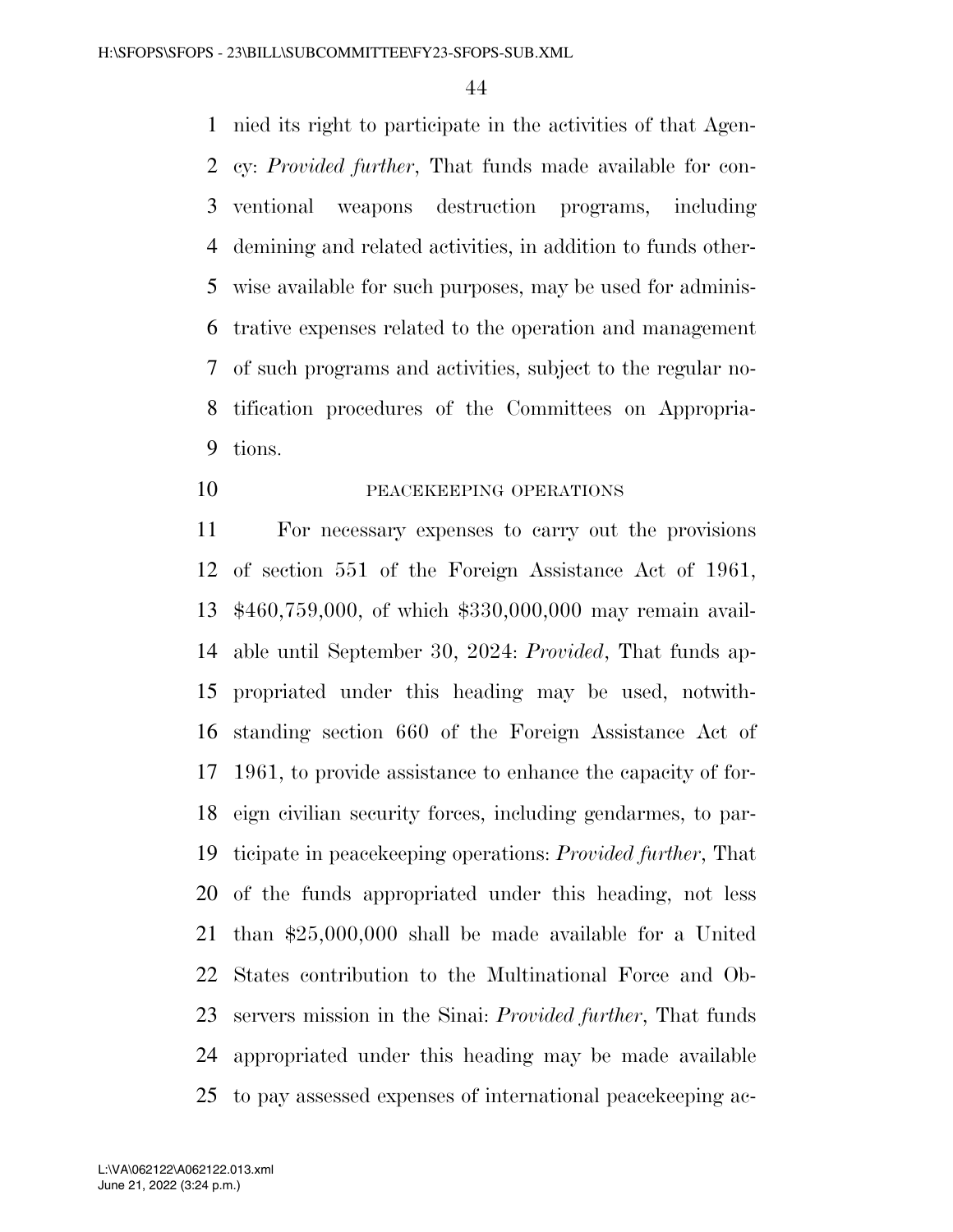tivities in Somalia under the same terms and conditions, as applicable, as funds appropriated by this Act under the heading ''Contributions for International Peacekeeping Activities'': *Provided further*, That funds appropriated under this heading shall be subject to the regular notifica-tion procedures of the Committees on Appropriations.

 FUNDS APPROPRIATED TO THE PRESIDENT INTERNATIONAL MILITARY EDUCATION AND TRAINING

 For necessary expenses to carry out the provisions of section 541 of the Foreign Assistance Act of 1961, \$112,925,000, of which up to \$56,463,000 may remain available until September 30, 2024: *Provided*, That the civilian personnel for whom military education and train- ing may be provided under this heading may include civil- ians who are not members of a government whose partici- pation would contribute to improved civil-military rela- tions, civilian control of the military, or respect for human rights: *Provided further*, That of the funds appropriated under this heading, \$3,000,000 shall remain available until expended to increase the participation of women in programs and activities funded under this heading, fol- lowing consultation with the Committees on Appropria- tions: *Provided further*, That of the funds appropriated under this heading, not to exceed \$50,000 may be avail-able for entertainment expenses.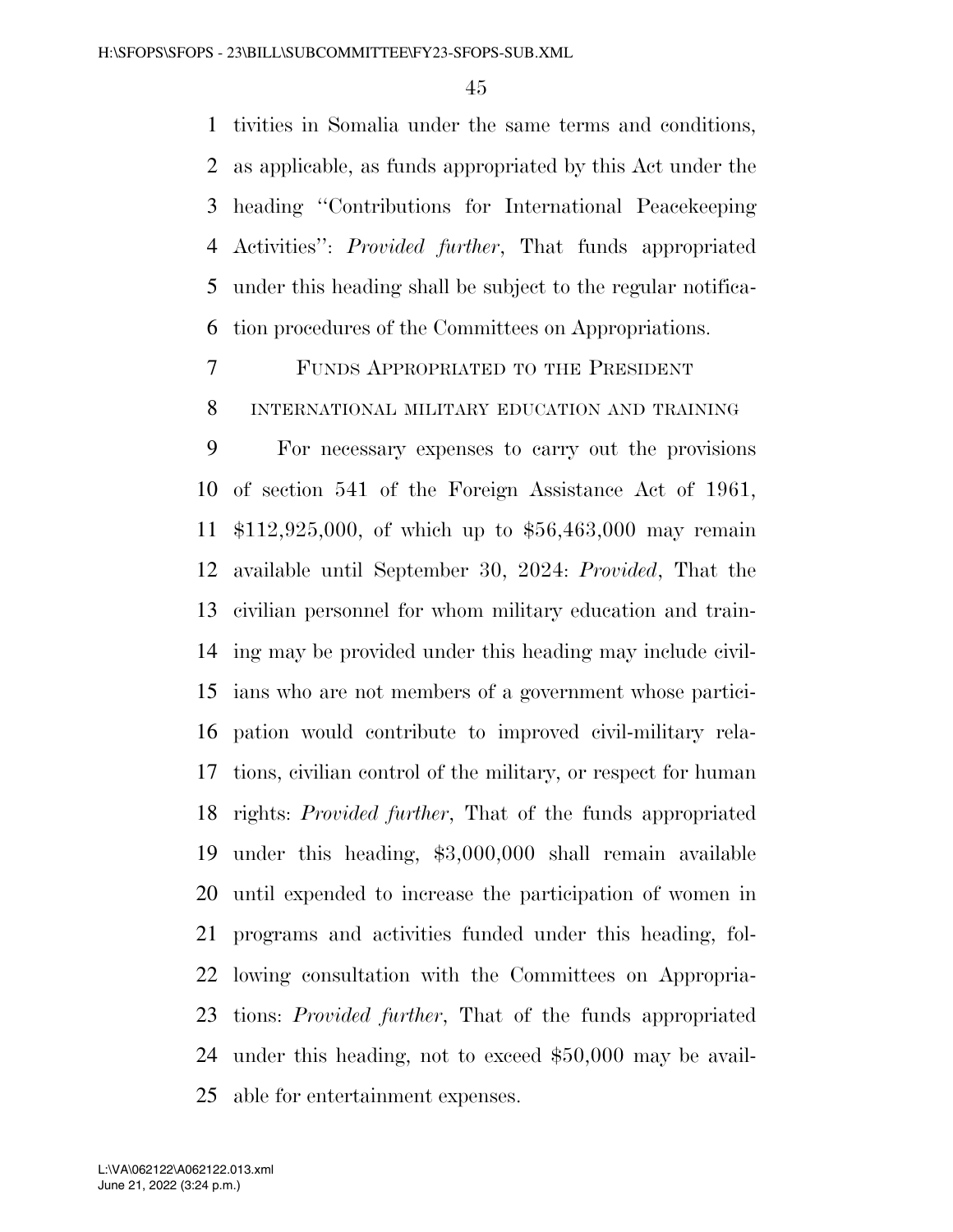#### FOREIGN MILITARY FINANCING PROGRAM

 For necessary expenses for grants to enable the President to carry out the provisions of section 23 of the Arms Export Control Act (22 U.S.C. 2763), \$6,053,049,000: *Provided*, That to expedite the provision of assistance to foreign countries and international organi- zations, the Secretary of State, following consultation with the Committees on Appropriations and subject to the reg- ular notification procedures of such Committees, may use the funds appropriated under this heading to procure de- fense articles and services to enhance the capacity of for- eign security forces: *Provided further*, That funds appro- priated or otherwise made available under this heading shall be nonrepayable notwithstanding any requirement in section 23 of the Arms Export Control Act: *Provided fur- ther*, That funds made available under this heading shall be obligated upon apportionment in accordance with para-18 graph  $(5)(C)$  of section 1501(a) of title 31, United States Code.

 None of the funds made available under this heading shall be available to finance the procurement of defense articles, defense services, or design and construction serv- ices that are not sold by the United States Government under the Arms Export Control Act unless the foreign country proposing to make such procurement has first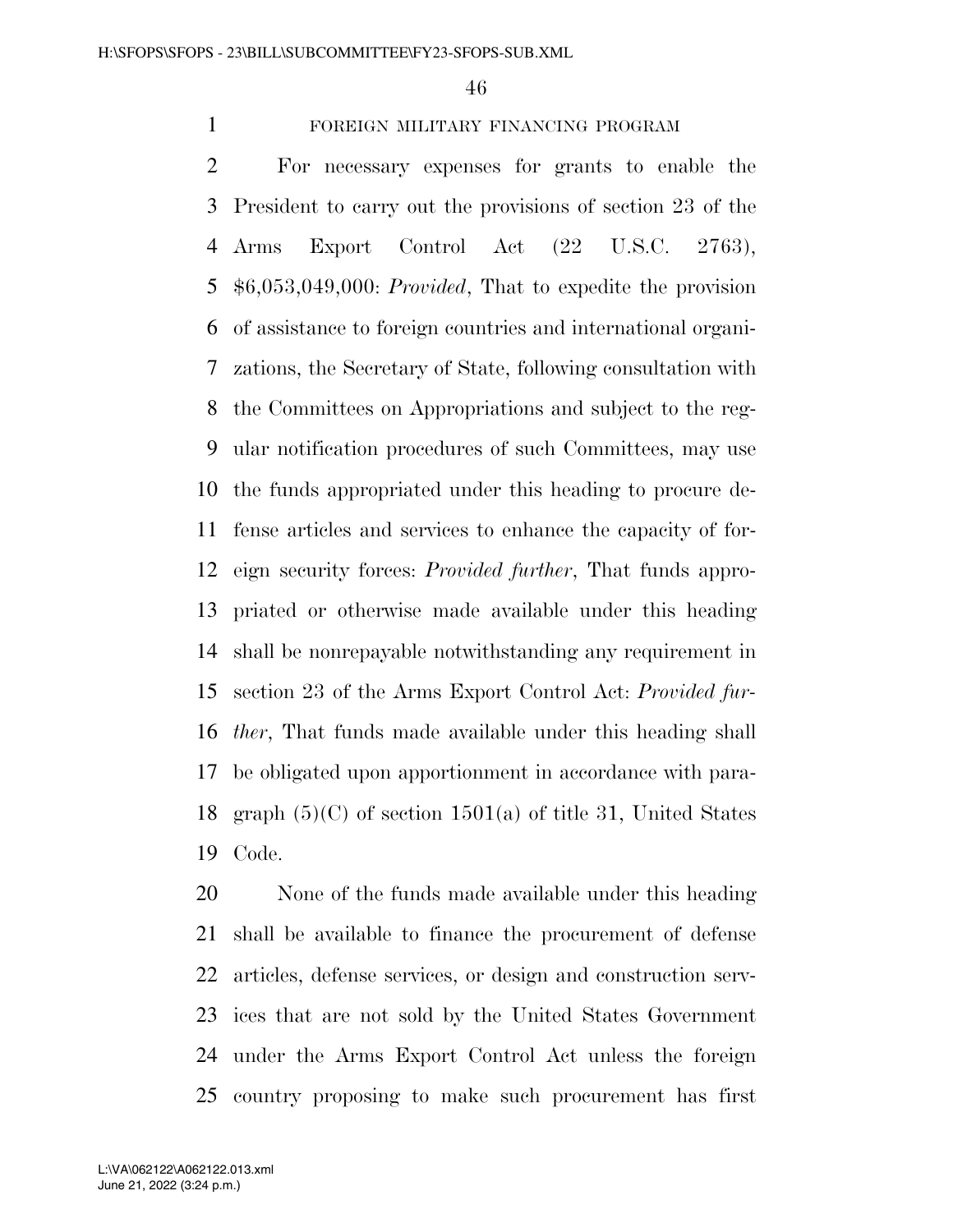signed an agreement with the United States Government specifying the conditions under which such procurement may be financed with such funds: *Provided*, That all coun- try and funding level increases in allocations shall be sub- mitted through the regular notification procedures of sec- tion 7015 of this Act: *Provided further*, That funds made available under this heading may be used, notwithstanding any other provision of law, for demining, the clearance of unexploded ordnance, and related activities, and may in- clude activities implemented through nongovernmental and international organizations: *Provided further*, That a country that is a member of the North Atlantic Treaty Organization (NATO) or is a major non-NATO ally des- ignated by section 517(b) of the Foreign Assistance Act of 1961 may utilize funds made available under this head- ing for procurement of defense articles, defense services, or design and construction services that are not sold by the United States Government under the Arms Export Control Act: *Provided further*, That funds appropriated under this heading shall be expended at the minimum rate necessary to make timely payment for defense articles and services: *Provided further*, That not more than \$70,000,000 of the funds appropriated under this heading may be obligated for necessary expenses, including the purchase of passenger motor vehicles for replacement only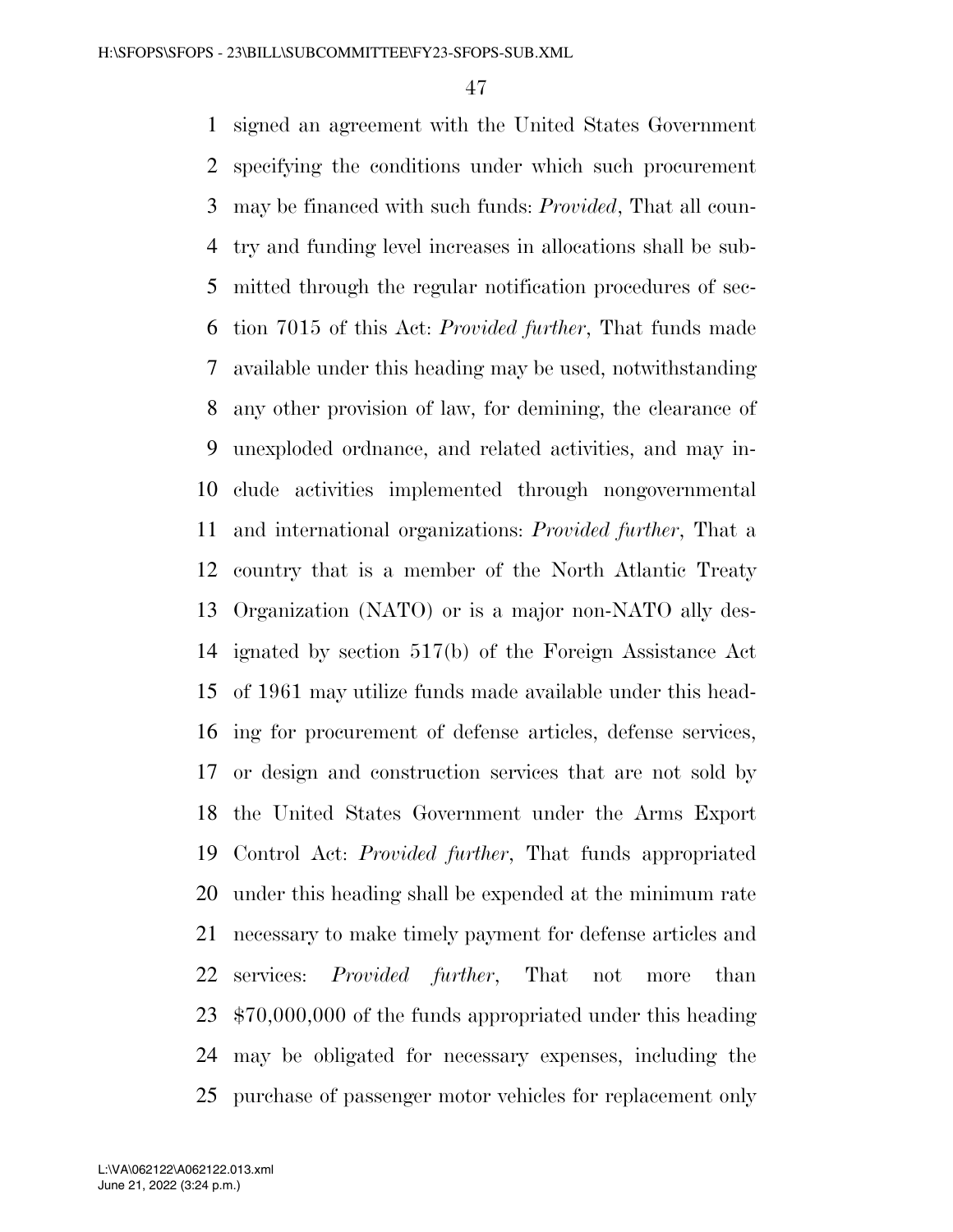for use outside of the United States, for the general costs of administering military assistance and sales, except that this limitation may be exceeded only through the regular notification procedures of the Committees on Appropria- tions: *Provided further*, That of the funds made available under this heading for general costs of administering mili- tary assistance and sales, not to exceed \$4,000 may be available for entertainment expenses and not to exceed \$130,000 may be available for representation expenses: *Provided further*, That not more than \$1,253,810,229 of 11 funds realized pursuant to section  $21(e)(1)(A)$  of the Arms 12 Export Control Act  $(22 \text{ U.S.C. } 2761(e)(1)(\text{A}))$  may be ob- ligated for expenses incurred by the Department of De- fense during fiscal year 2023 pursuant to section 43(b) of the Arms Export Control Act (22 U.S.C. 2792(b)), ex- cept that this limitation may be exceeded only through the regular notification procedures of the Committees on Ap-propriations.

 TITLE V MULTILATERAL ASSISTANCE FUNDS APPROPRIATED TO THE PRESIDENT INTERNATIONAL ORGANIZATIONS AND PROGRAMS For necessary expenses to carry out the provisions of section 301 of the Foreign Assistance Act of 1961, \$592,000,000: *Provided*, That section 307(a) of the For-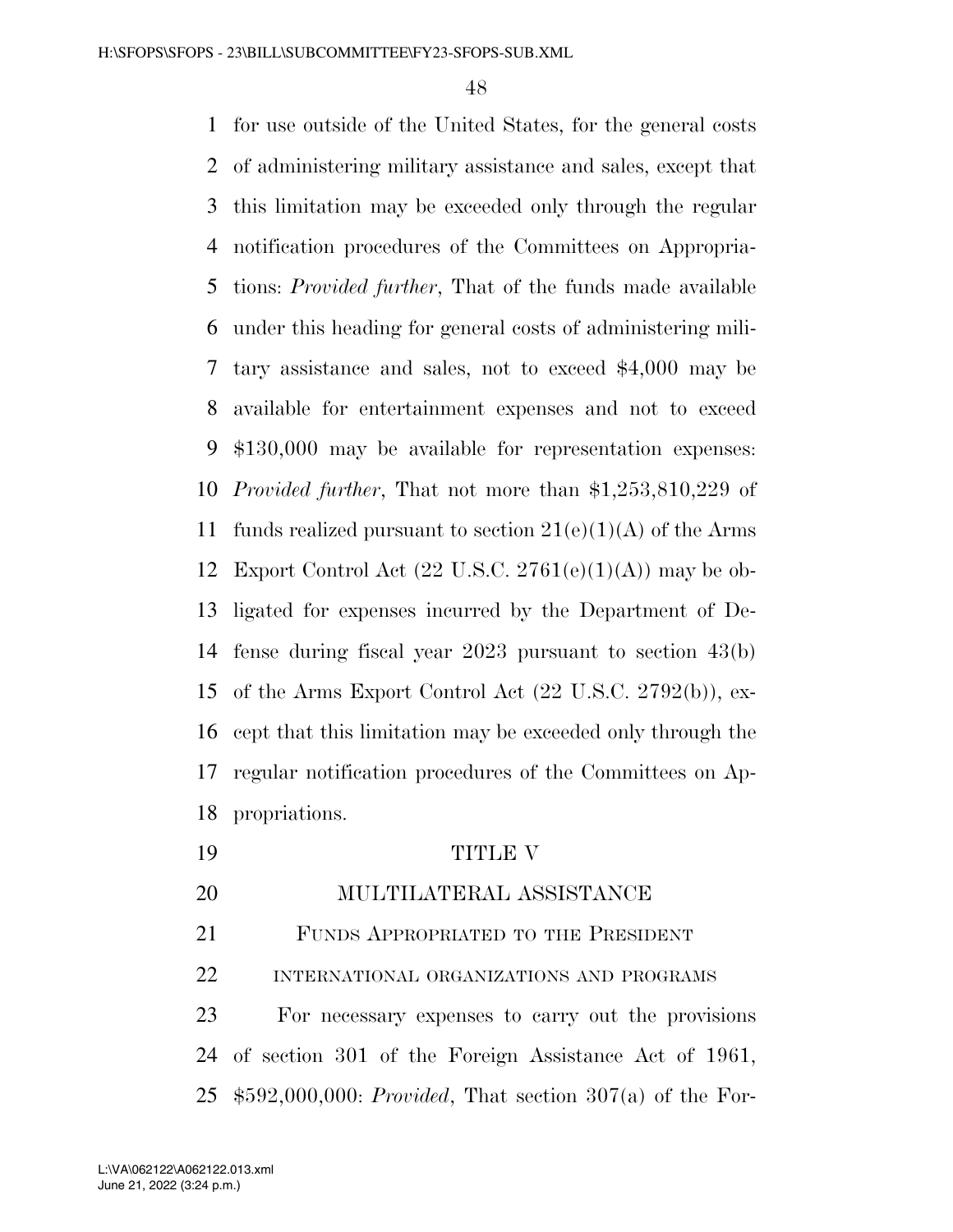eign Assistance Act of 1961 shall not apply to contribu- tions to the United Nations Democracy Fund: *Provided further*, That not later than 60 days after the date of en- actment of this Act, such funds shall be made available for core contributions for each entity listed in the table under this heading in the report accompanying this Act unless otherwise provided for in this Act, or if the Sec- retary of State has justified to the Committees on Appro- priations the proposed uses of funds other than for core contributions following prior consultation with, and sub- ject to the regular notification procedures of, such Com-mittees.

- INTERNATIONAL FINANCIAL INSTITUTIONS
- GLOBAL ENVIRONMENT FACILITY

 For payment to the International Bank for Recon- struction and Development as trustee for the Global Envi- ronment Facility by the Secretary of the Treasury, \$150,200,000, to remain available until expended.

CONTRIBUTION TO THE GREEN CLIMATE FUND

 For contribution to the Green Climate Fund by the Secretary of the Treasury, \$1,600,000,000, to remain available until expended.

23 CONTRIBUTION TO THE CLEAN TECHNOLOGY FUND

 For contribution to the Clean Technology Fund, \$350,000,000, to remain available until expended: *Pro-*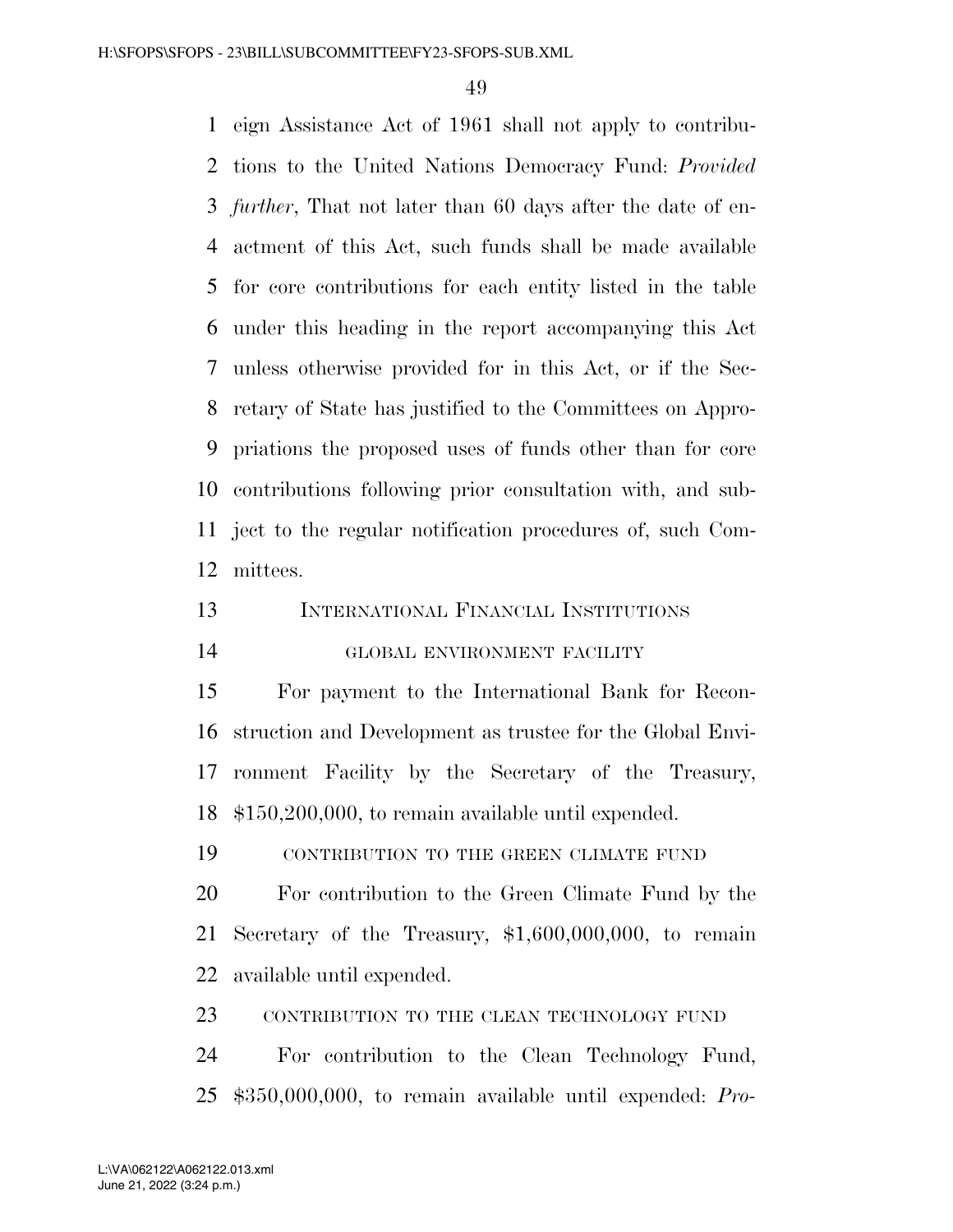*vided*, That up to \$350,000,000 of such amount shall be available to cover costs, as defined in section 502 of the Congressional Budget Act of 1974, of direct loans issued to the Clean Technology Fund: *Provided further*, That such funds are available to subsidize gross obligations for the principal amount of direct loans without limitation.

#### CONTRIBUTION TO THE INTERNATIONAL BANK FOR

#### 8 RECONSTRUCTION AND DEVELOPMENT

 For payment to the International Bank for Recon- struction and Development by the Secretary of the Treas- ury for the United States share of the paid-in portion of the increases in capital stock, \$206,500,000, to remain available until expended.

LIMITATION ON CALLABLE CAPITAL SUBSCRIPTIONS

 The United States Governor of the International Bank for Reconstruction and Development may subscribe without fiscal year limitation to the callable capital portion of the United States share of increases in capital stock in an amount not to exceed \$1,421,275,728.70.

CONTRIBUTION TO THE INTERNATIONAL DEVELOPMENT

ASSOCIATION

 For payment to the International Development Asso- ciation by the Secretary of the Treasury, \$1,430,256,000, to remain available until expended.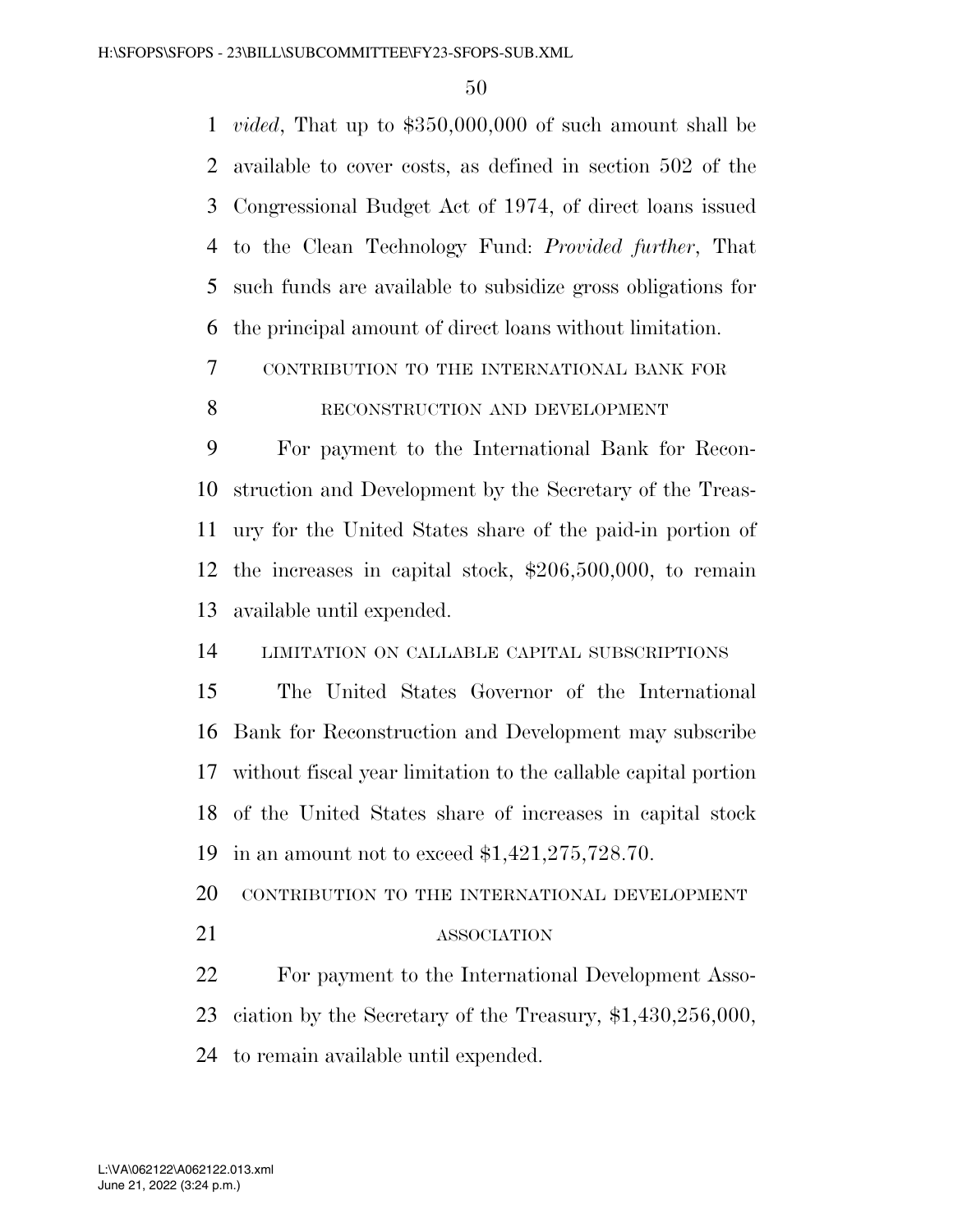CONTRIBUTION TO THE ASIAN DEVELOPMENT FUND

 For payment to the Asian Development Bank's Asian Development Fund by the Secretary of the Treasury, \$43,610,000, to remain available until expended.

CONTRIBUTION TO THE AFRICAN DEVELOPMENT BANK

 For payment to the African Development Bank by the Secretary of the Treasury for the United States share of the paid-in portion of the increases in capital stock, \$54,648,752, to remain available until expended.

LIMITATION ON CALLABLE CAPITAL SUBSCRIPTIONS

 The United States Governor of the African Develop- ment Bank may subscribe without fiscal year limitation to the callable capital portion of the United States share of increases in capital stock in an amount not to exceed \$856,174,624.

CONTRIBUTION TO THE AFRICAN DEVELOPMENT FUND

 For payment to the African Development Fund by the Secretary of the Treasury, \$171,300,000, to remain available until expended.

CONTRIBUTION TO THE INTERNATIONAL FUND FOR

AGRICULTURAL DEVELOPMENT

 For payment to the International Fund for Agricul- tural Development by the Secretary of the Treasury, \$43,000,000, to remain available until expended.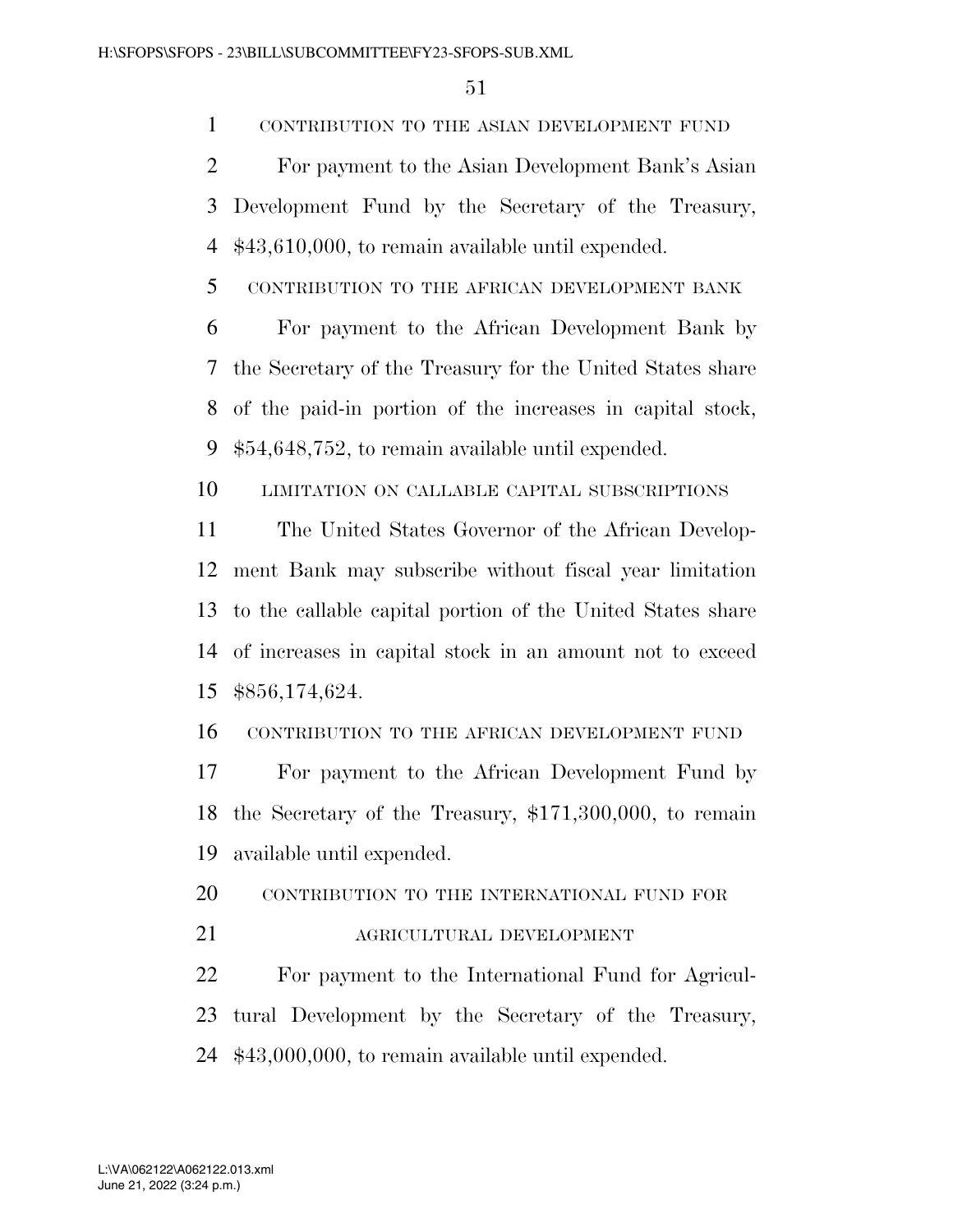| $\mathbf{1}$   | GLOBAL AGRICULTURE AND FOOD SECURITY PROGRAM                |
|----------------|-------------------------------------------------------------|
| $\overline{2}$ | For payment to the Global Agriculture and Food Se-          |
| 3              | curity Program by the Secretary of the Treasury,            |
| $\overline{4}$ | $$10,000,000$ , to remain available until expended.         |
| 5              | CONTRIBUTIONS TO THE INTERNATIONAL MONETARY                 |
| 6              | FUND FACILITIES AND TRUST FUNDS                             |
| 7              | For contribution by the Secretary of the Treasury to        |
| 8              | the Poverty Reduction and Growth Trust or the Resilience    |
| 9              | and Sustainability Trust Fund of the International Mone-    |
| 10             | tary Fund, $$20,000,000$ , to remain available until Decem- |
| 11             | ber 31, 2031.                                               |
| 12             | TITLE VI                                                    |
| 13             | EXPORT AND INVESTMENT ASSISTANCE                            |
| 14             | <b>EXPORT-IMPORT BANK OF THE UNITED STATES</b>              |
| 15             | INSPECTOR GENERAL                                           |
| 16             | For necessary expenses of the Office of Inspector           |
| 17             | General in carrying out the provisions of the Inspector     |
| 18             | General Act of 1978 (5 U.S.C. App.), \$7,500,000, of        |
| 19             | which up to $$1,125,000$ may remain available until Sep-    |
| 20             | tember 30, 2024.                                            |
| 21             | PROGRAM ACCOUNT                                             |
| 22             | The Export-Import Bank of the United States is au-          |
| 23             | thorized to make such expenditures within the limits of     |
| 24             | funds and borrowing authority available to such corpora-    |
| 25             | tion, and in accordance with law, and to make such con-     |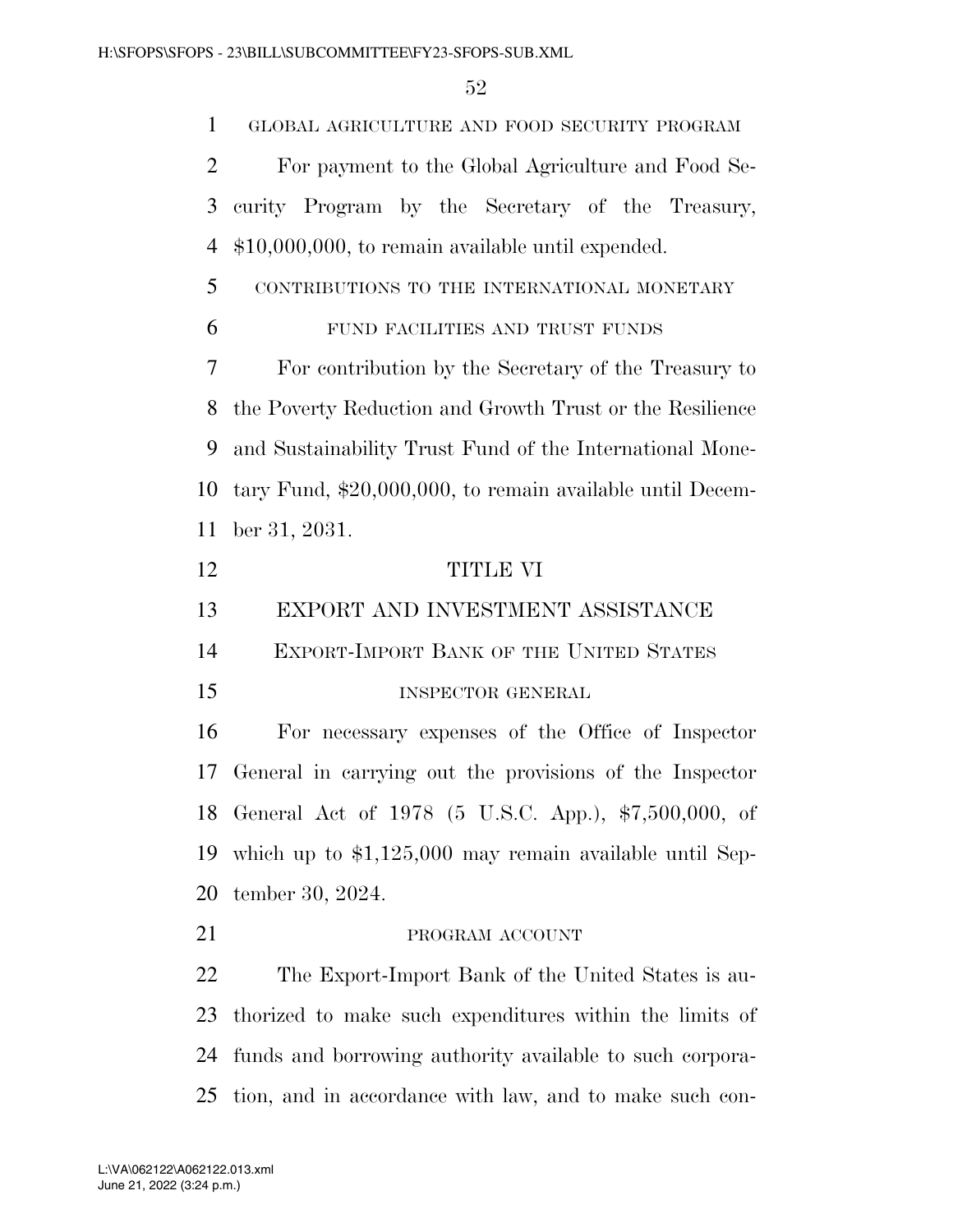tracts and commitments without regard to fiscal year limi- tations, as provided by section 9104 of title 31, United States Code, as may be necessary in carrying out the pro- gram for the current fiscal year for such corporation: *Pro- vided*, That none of the funds available during the current fiscal year may be used to make expenditures, contracts, or commitments for the export of nuclear equipment, fuel, or technology to any country, other than a nuclear-weapon state as defined in Article IX of the Treaty on the Non- Proliferation of Nuclear Weapons eligible to receive eco- nomic or military assistance under this Act, that has deto- nated a nuclear explosive after the date of enactment of this Act.

#### ADMINISTRATIVE EXPENSES

 For administrative expenses to carry out the direct and guaranteed loan and insurance programs, including hire of passenger motor vehicles and services as authorized by section 3109 of title 5, United States Code, and not to exceed \$30,000 for official reception and representation expenses for members of the Board of Directors, not to exceed \$120,000,000, of which up to \$18,000,000 may re- main available until September 30, 2024: *Provided*, That the Export-Import Bank (the Bank) may accept, and use, payment or services provided by transaction participants for legal, financial, or technical services in connection with

June 21, 2022 (3:24 p.m.) L:\VA\062122\A062122.013.xml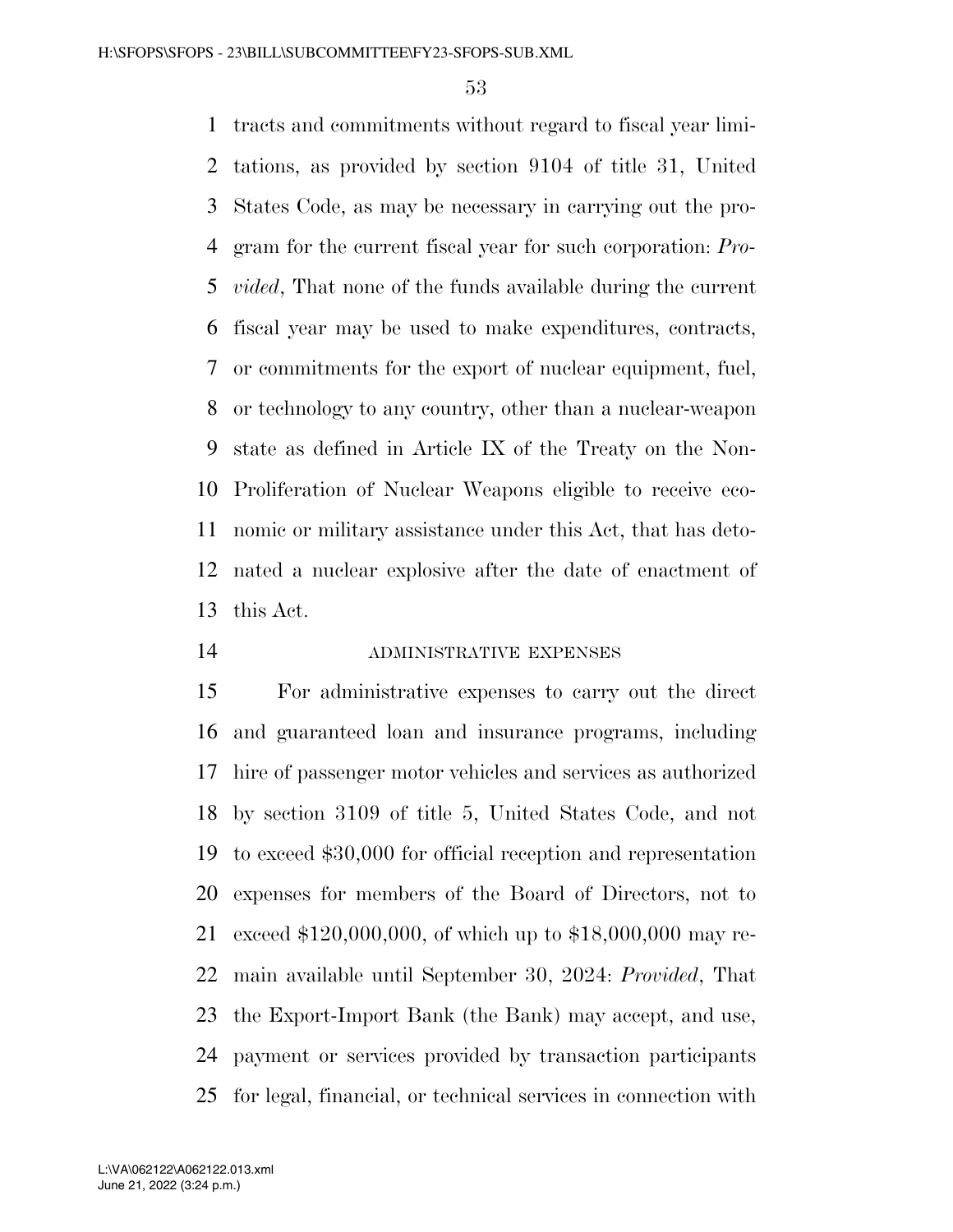any transaction for which an application for a loan, guar- antee or insurance commitment has been made: *Provided further*, That notwithstanding subsection (b) of section 117 of the Export Enhancement Act of 1992, subsection (a) of such section shall remain in effect until September 30, 2023: *Provided further*, That the Bank shall charge fees for necessary expenses (including special services per- formed on a contract or fee basis, but not including other personal services) in connection with the collection of mon- eys owed the Bank, repossession or sale of pledged collat- eral or other assets acquired by the Bank in satisfaction of moneys owed the Bank, or the investigation or appraisal of any property, or the evaluation of the legal, financial, or technical aspects of any transaction for which an appli- cation for a loan, guarantee or insurance commitment has been made, or systems infrastructure directly supporting transactions: *Provided further*, That in addition to other funds appropriated for administrative expenses, such fees shall be credited to this account for such purposes, to re-main available until expended.

#### 21 PROGRAM BUDGET APPROPRIATIONS

 For the cost of direct loans, loan guarantees, insur- ance, and tied-aid grants as authorized by section 10 of the Export-Import Bank Act of 1945, as amended, not to exceed \$10,000,000, to remain available until Sep-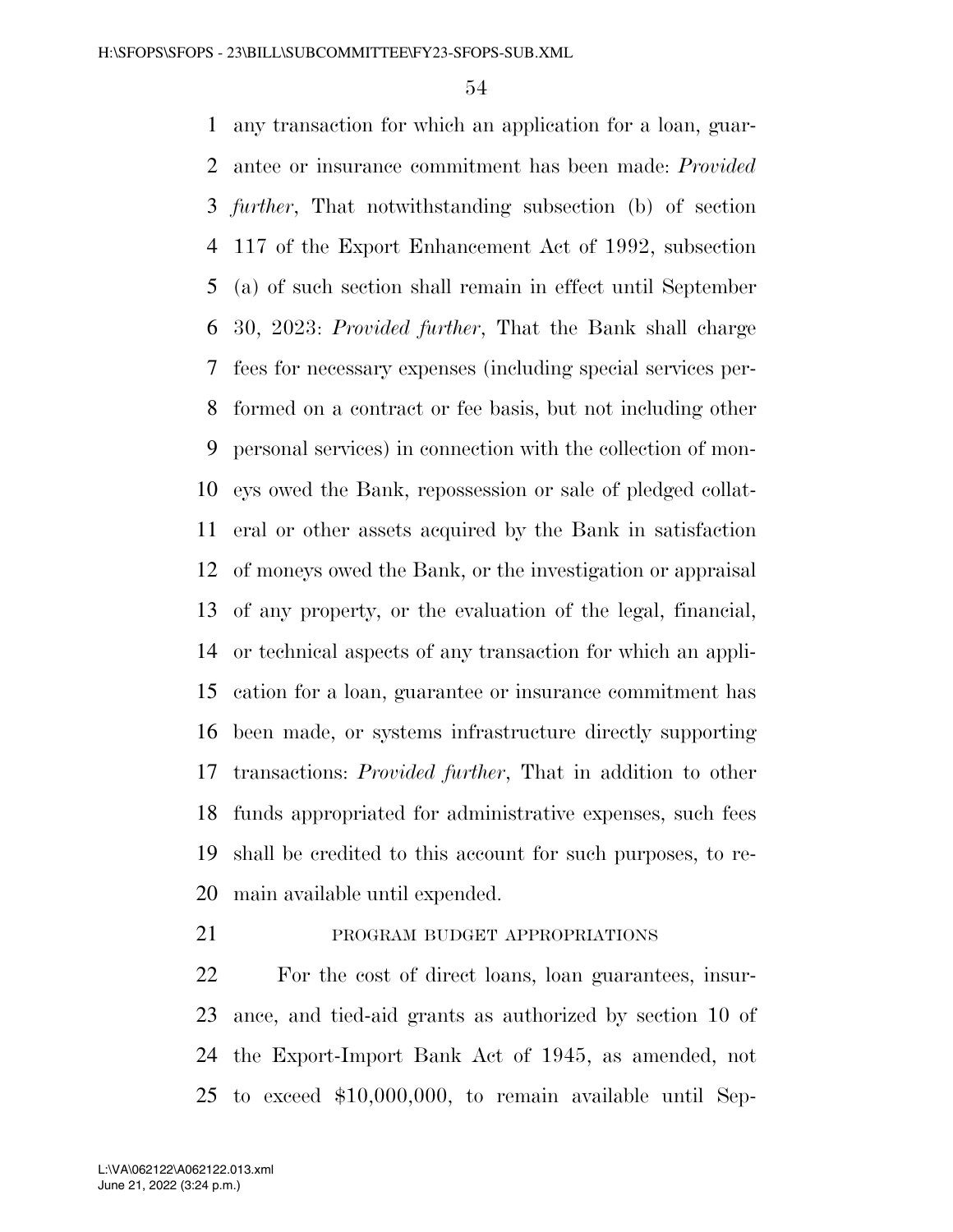tember 30, 2026: *Provided*, That such costs, including the cost of modifying such loans, shall be as defined in section 502 of the Congressional Budget Act of 1974: *Provided further*, That such funds shall remain available until Sep- tember 30, 2038, for the disbursement of direct loans, loan guarantees, insurance and tied-aid grants obligated in fiscal years 2023, 2024, 2025, and 2026.

#### 8 RECEIPTS COLLECTED

 Receipts collected pursuant to the Export-Import Bank Act of 1945 (Public Law 79–173) and the Federal Credit Reform Act of 1990, in an amount not to exceed the amount appropriated herein, shall be credited as off- setting collections to this account: *Provided*, That the sums herein appropriated from the General Fund shall be reduced on a dollar-for-dollar basis by such offsetting col- lections so as to result in a final fiscal year appropriation from the General Fund estimated at \$0.

UNITED STATES INTERNATIONAL DEVELOPMENT

- FINANCE CORPORATION
- INSPECTOR GENERAL

 For necessary expenses of the Office of Inspector General in carrying out the provisions of the Inspector General Act of 1978 (5 U.S.C. App.), \$5,133,000, to re-main available until September 30, 2024.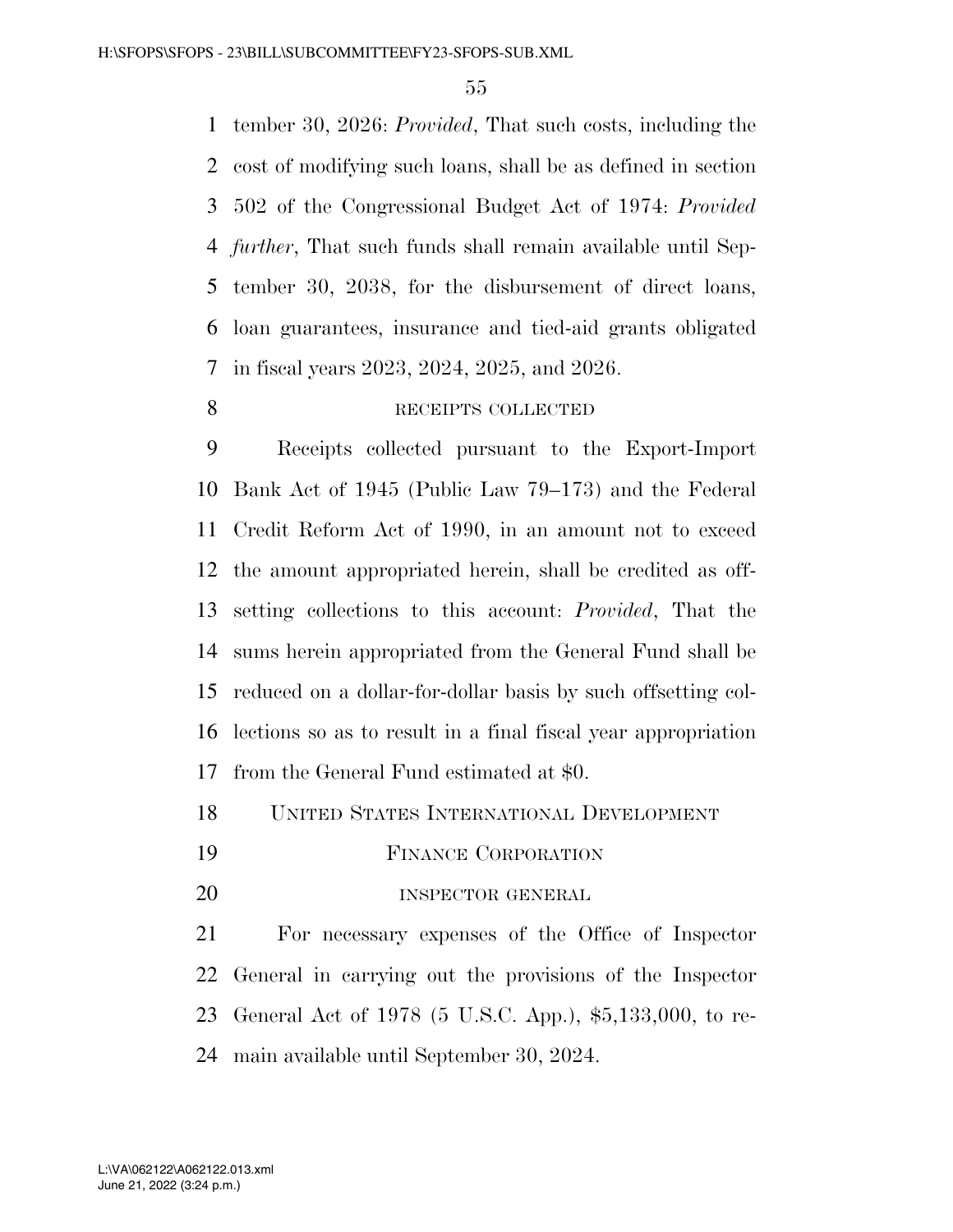#### CORPORATE CAPITAL ACCOUNT

 The United States International Development Fi- nance Corporation (the Corporation) is authorized to make such expenditures and commitments within the lim- its of funds and borrowing authority available to the Cor- poration, and in accordance with the law, and to make such expenditures and commitments without regard to fis- cal year limitations, as provided by section 9104 of title 31, United States Code, as may be necessary in carrying out the programs for the current fiscal year for the Cor- poration: *Provided*, That for necessary expenses of the ac-12 tivities described in subsections (b), (c), (e), (f), and  $(g)$  of section 1421 of the BUILD Act of 2018 (division F of Public Law 115–254) and for administrative expenses to carry out authorized activities and project-specific transaction costs described in section 1434(d) of such Act, \$813,000,000: *Provided further*, That of the amount pro-vided—

 (1) \$220,000,000 shall remain available until September 30, 2025, for administrative expenses to carry out authorized activities (including an amount for official reception and representation expenses which shall not exceed \$25,000) and project-specific transaction costs as described in section 1434(k) of such Act; and

June 21, 2022 (3:24 p.m.) L:\VA\062122\A062122.013.xml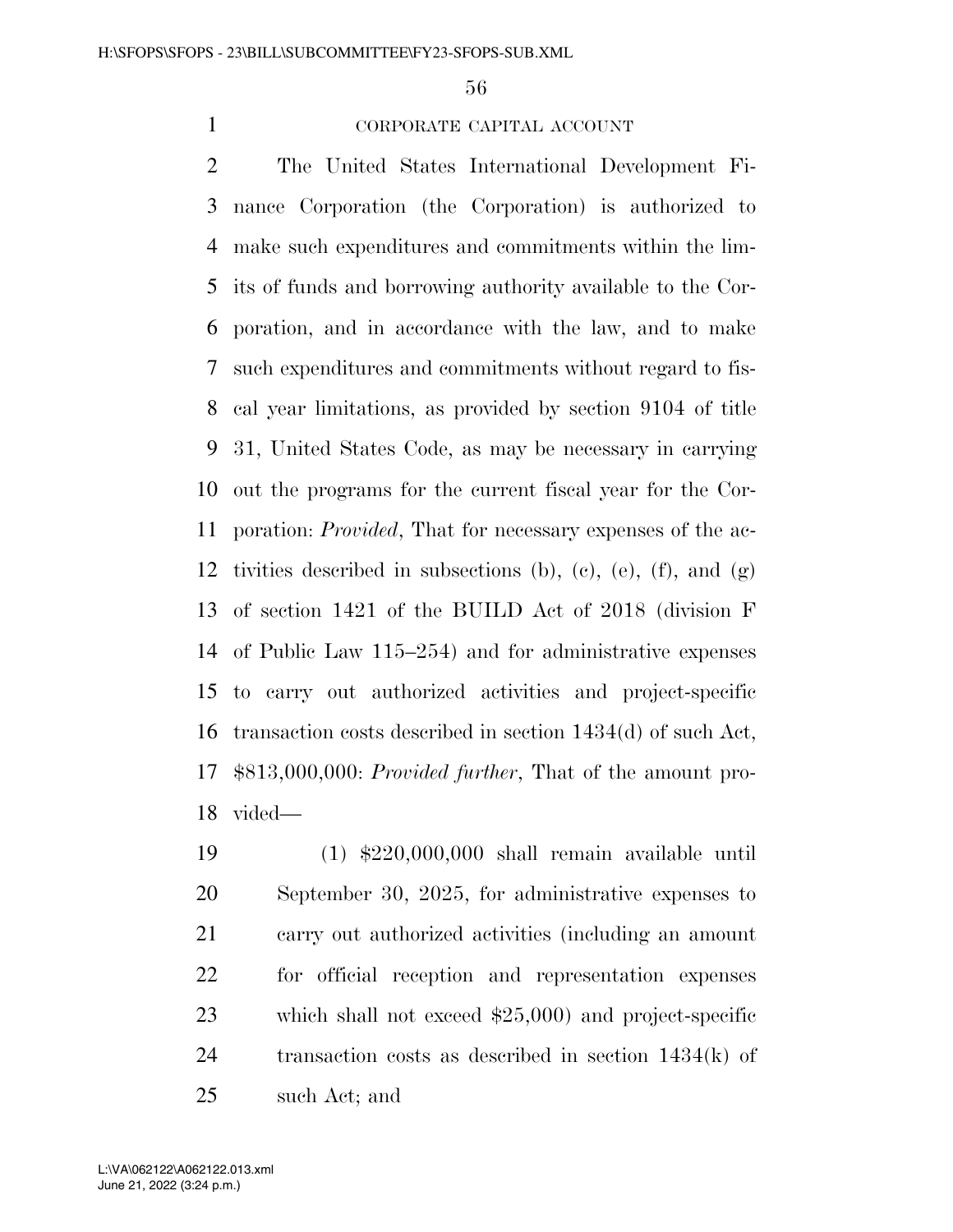(2) \$593,000,000 shall remain available until September 30, 2025, for the activities described in 3 subsections (b), (c), (e), (f), and (g) of section of the BUILD Act of 2018, except such amounts ob- ligated in a fiscal year for activities described in sec- tion 1421(c) of such Act shall remain available for disbursement for the term of the underlying project: *Provided*, That amounts made available under this subparagraph may be paid to the ''United States International Development Finance Corporation— Program Account'' for programs authorized by sub- sections (b), (e), (f), and (g) of section 1421 of the BUILD Act of 2018:

 *Provided further*, That funds may only be obligated pursu-15 ant to section  $1421(g)$  of the BUILD Act of 2018 subject to prior consultation with the appropriate congressional committees and the regular notification procedures of the Committees on Appropriations: *Provided further*, That in fiscal year 2023 collections of amounts described in sec- tion 1434(h) of the BUILD Act of 2018 shall be credited as offsetting collections to this appropriation: *Provided further*, That such collections collected in fiscal year 2023 in excess of \$813,000,000 shall be credited to this account and shall be available in future fiscal years only to the extent provided in advance in appropriations Acts: *Pro-*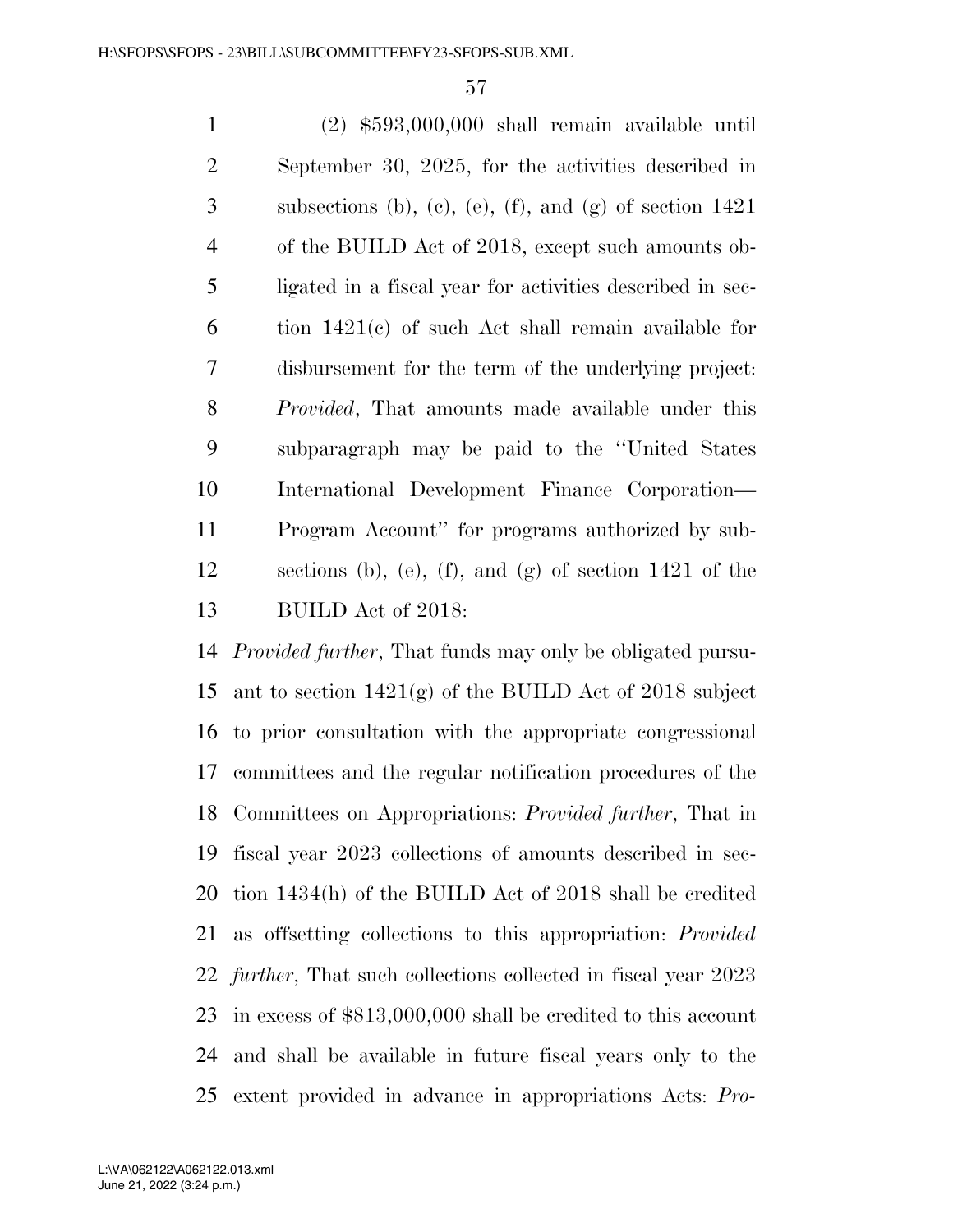*vided further*, That in fiscal year 2023, if such collections are less than \$813,000,000, receipts collected pursuant to the BUILD Act of 2018 and the Federal Credit Reform Act of 1990, in an amount equal to such shortfall, shall be credited as offsetting collections to this appropriation: *Provided further*, That funds appropriated or otherwise made available under this heading may not be used to pro- vide any type of assistance that is otherwise prohibited by any other provision of law or to provide assistance to any foreign country that is otherwise prohibited by any other provision of law: *Provided further*, That the sums herein appropriated from the General Fund shall be re- duced on a dollar-for-dollar basis by the offsetting collec- tions described under this heading so as to result in a final fiscal year appropriation from the General Fund estimated at \$401,000,000.

#### 17 PROGRAM ACCOUNT

 Amounts paid from ''United States International De- velopment Finance Corporation—Corporate Capital Ac- count'' (CCA) shall remain available until September 30, 2025: *Provided*, That amounts paid to this account from CCA or transferred to this account pursuant to section 1434(j) of the BUILD Act of 2018 (division F of Public Law 115–254) shall be available for the costs of direct and guaranteed loans provided by the Corporation pursu-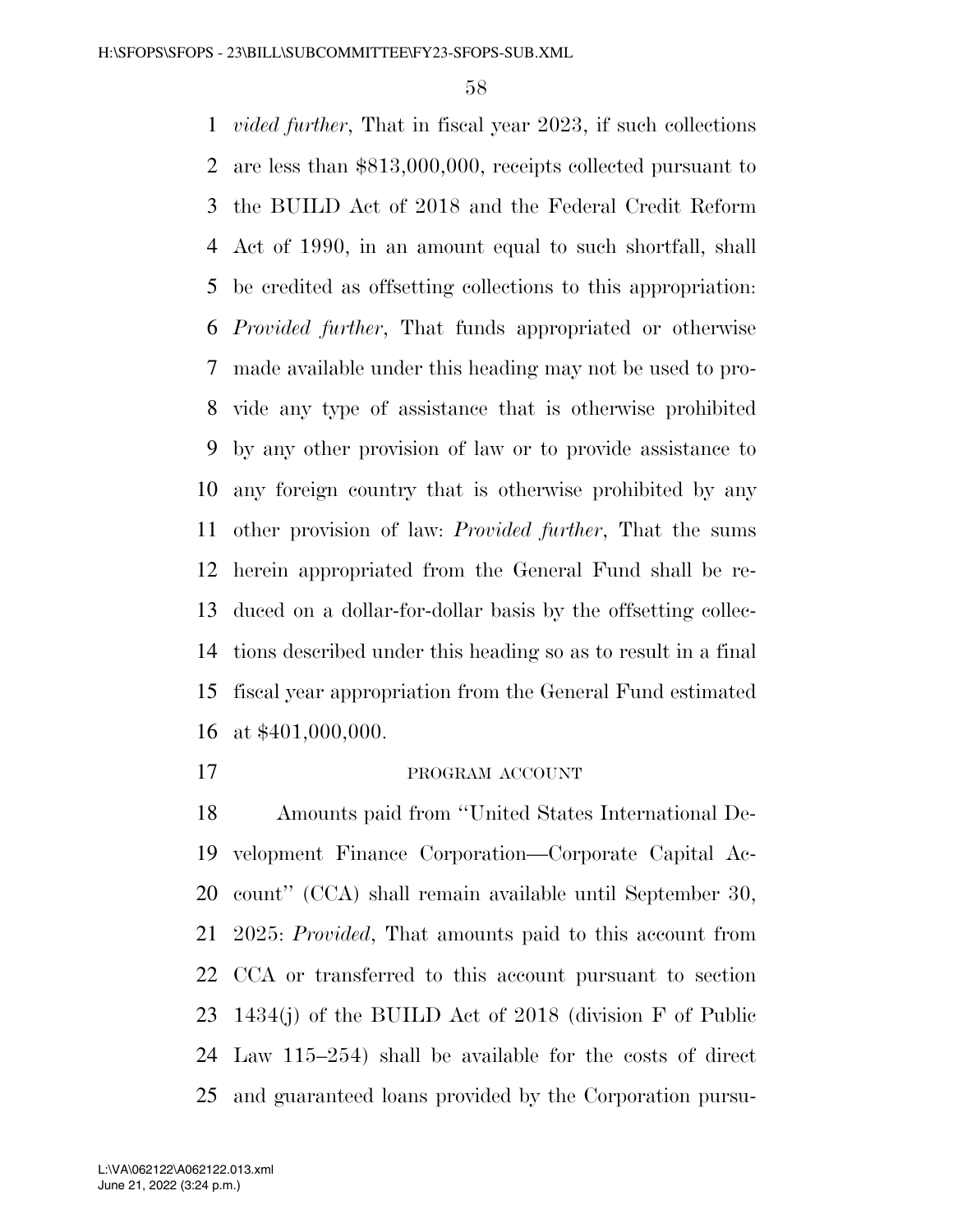ant to section 1421(b) of such Act and the costs of modi- fying loans and loan guarantees transferred to the Cor- poration pursuant to section 1463 of such Act: *Provided further*, That such costs, including the cost of modifying such loans, shall be as defined in section 502 of the Con- gressional Budget Act of 1974: *Provided further*, That such amounts obligated in a fiscal year shall remain avail- able for disbursement for the following 8 fiscal years: *Pro- vided further*, That funds made available in this Act and transferred to carry out the Foreign Assistance Act of 1961 pursuant to section 1434(j) of the BUILD Act of 2018 may remain available for obligation for 1 additional fiscal year: *Provided further*, That the total loan principal or guaranteed principal amount shall not exceed \$8,000,000,000.

#### 16 TRADE AND DEVELOPMENT AGENCY

 For necessary expenses to carry out the provisions of section 661 of the Foreign Assistance Act of 1961, \$87,000,000, to remain available until September 30, 2024, of which no more than \$20,000,000 may be used for administrative expenses: *Provided*, That of the funds appropriated under this heading, not more than \$5,000 may be available for representation and entertainment ex-penses.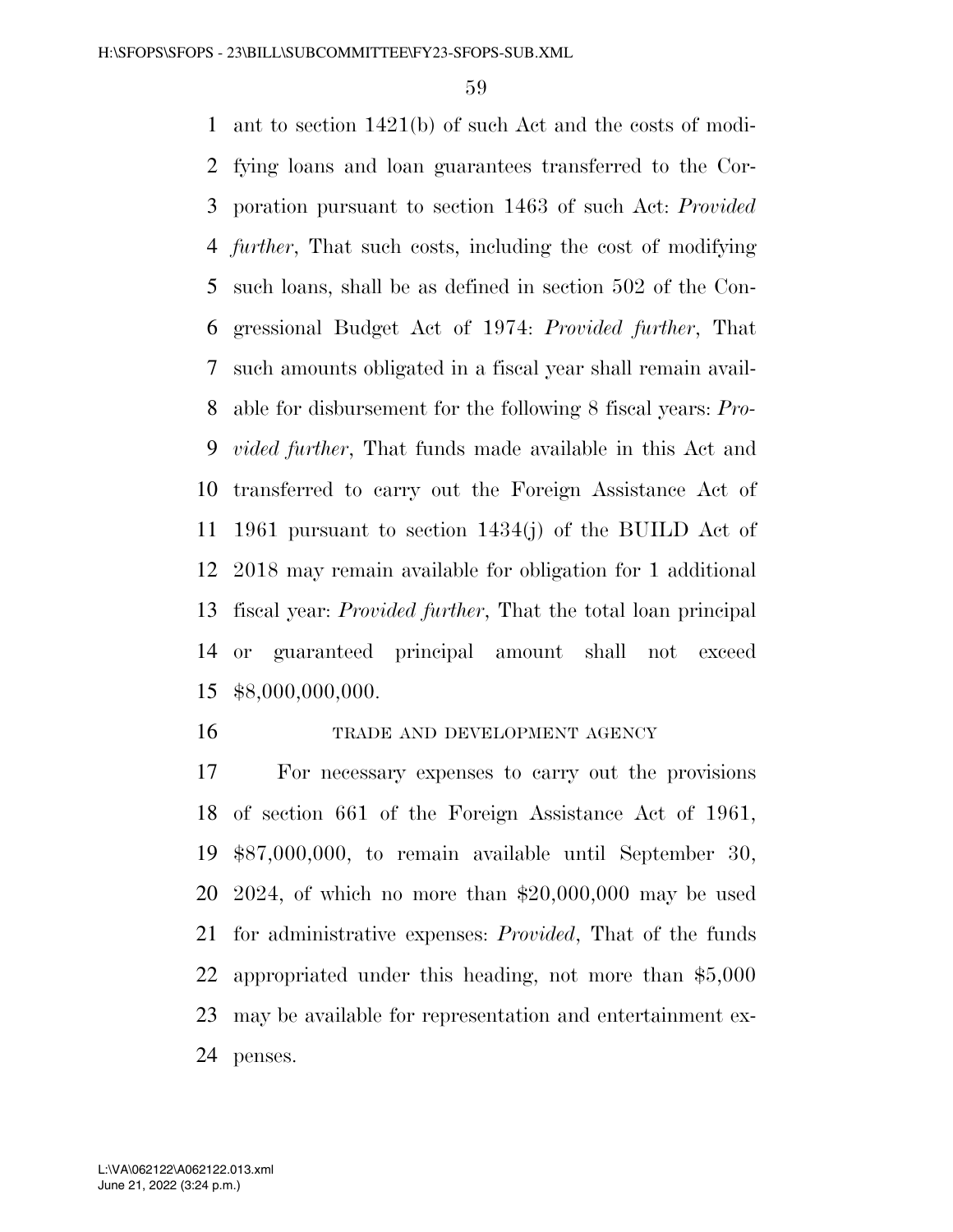## 1 TITLE VII GENERAL PROVISIONS

#### ALLOWANCES AND DIFFERENTIALS

 SEC. 7001. Funds appropriated under title I of this Act shall be available, except as otherwise provided, for allowances and differentials as authorized by subchapter 59 of title 5, United States Code; for services as author- ized by section 3109 of such title and for hire of passenger transportation pursuant to section 1343(b) of title 31, United States Code.

#### UNOBLIGATED BALANCES REPORT

 SEC. 7002. Any department or agency of the United States Government to which funds are appropriated or otherwise made available by this Act shall provide to the Committees on Appropriations a quarterly accounting of cumulative unobligated balances and obligated, but unex- pended, balances by program, project, and activity, and Treasury Account Fund Symbol of all funds received by such department or agency in fiscal year 2023 or any pre- vious fiscal year, disaggregated by fiscal year: *Provided*, That the report required by this section shall be submitted not later than 30 days after the end of each fiscal quarter and should specify by account the amount of funds obli- gated pursuant to bilateral agreements which have not been further sub-obligated.

June 21, 2022 (3:24 p.m.) L:\VA\062122\A062122.013.xml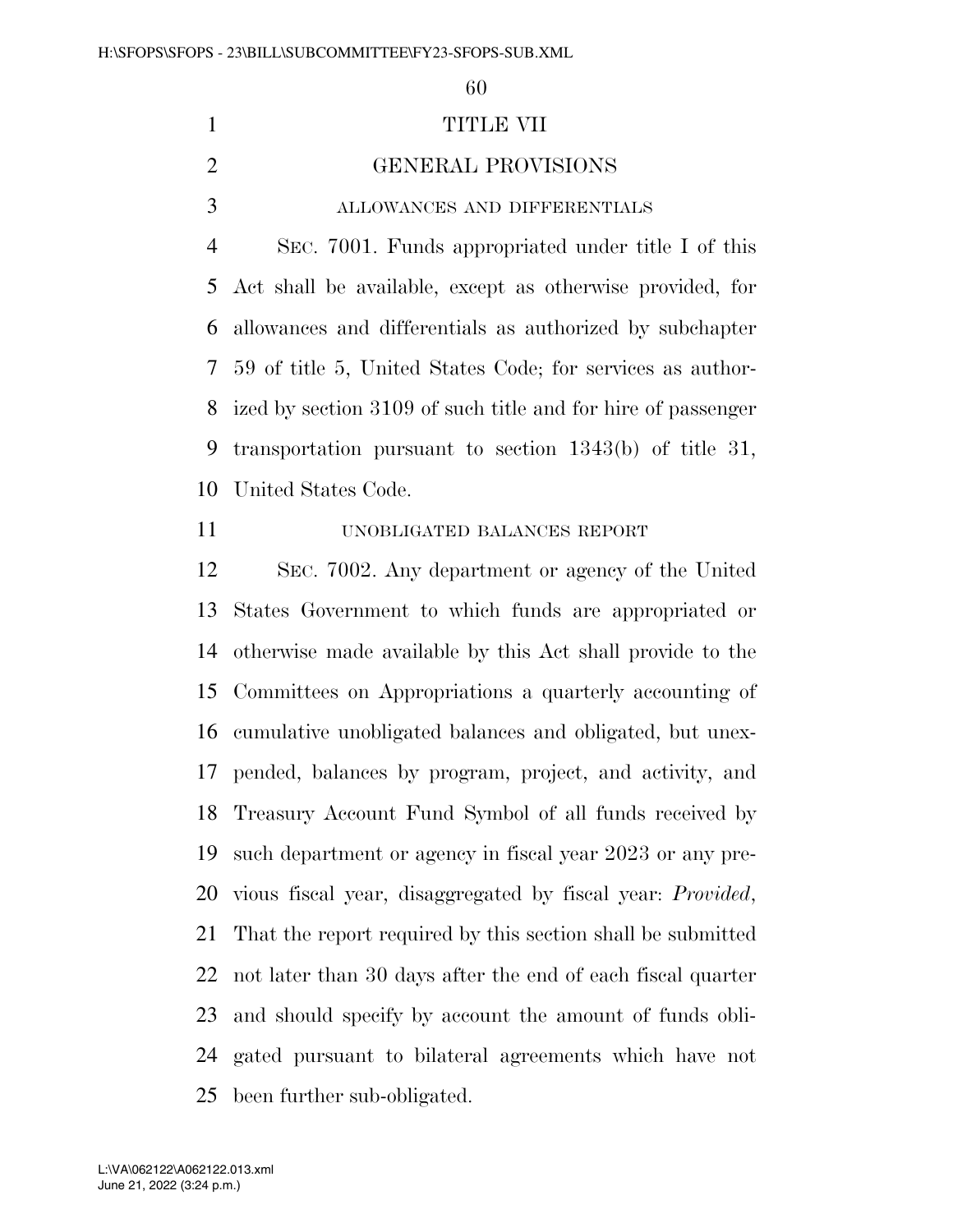#### CONSULTING SERVICES

 SEC. 7003. The expenditure of any appropriation under title I of this Act for any consulting service through procurement contract, pursuant to section 3109 of title 5, United States Code, shall be limited to those contracts where such expenditures are a matter of public record and available for public inspection, except where otherwise pro- vided under existing law, or under existing Executive order issued pursuant to existing law.

10 DIPLOMATIC FACILITIES

 SEC. 7004. (a) CAPITAL SECURITY COST SHARING EXCEPTION.—Notwithstanding paragraph (2) of section 604(e) of the Secure Embassy Construction and Counter- terrorism Act of 1999 (title VI of division A of H.R. 3427, 15 as enacted into law by section  $1000(a)(7)$  of Public Law 106–113 and contained in appendix G of that Act), as amended by section 111 of the Department of State Au- thorities Act, Fiscal Year 2017 (Public Law 114–323), a project to construct a facility of the United States may include office space or other accommodations for members of the United States Marine Corps.

 (b) NEW DIPLOMATIC FACILITIES.—For the pur- poses of calculating the fiscal year 2023 costs of providing new United States diplomatic facilities in accordance with section 604(e) of the Secure Embassy Construction and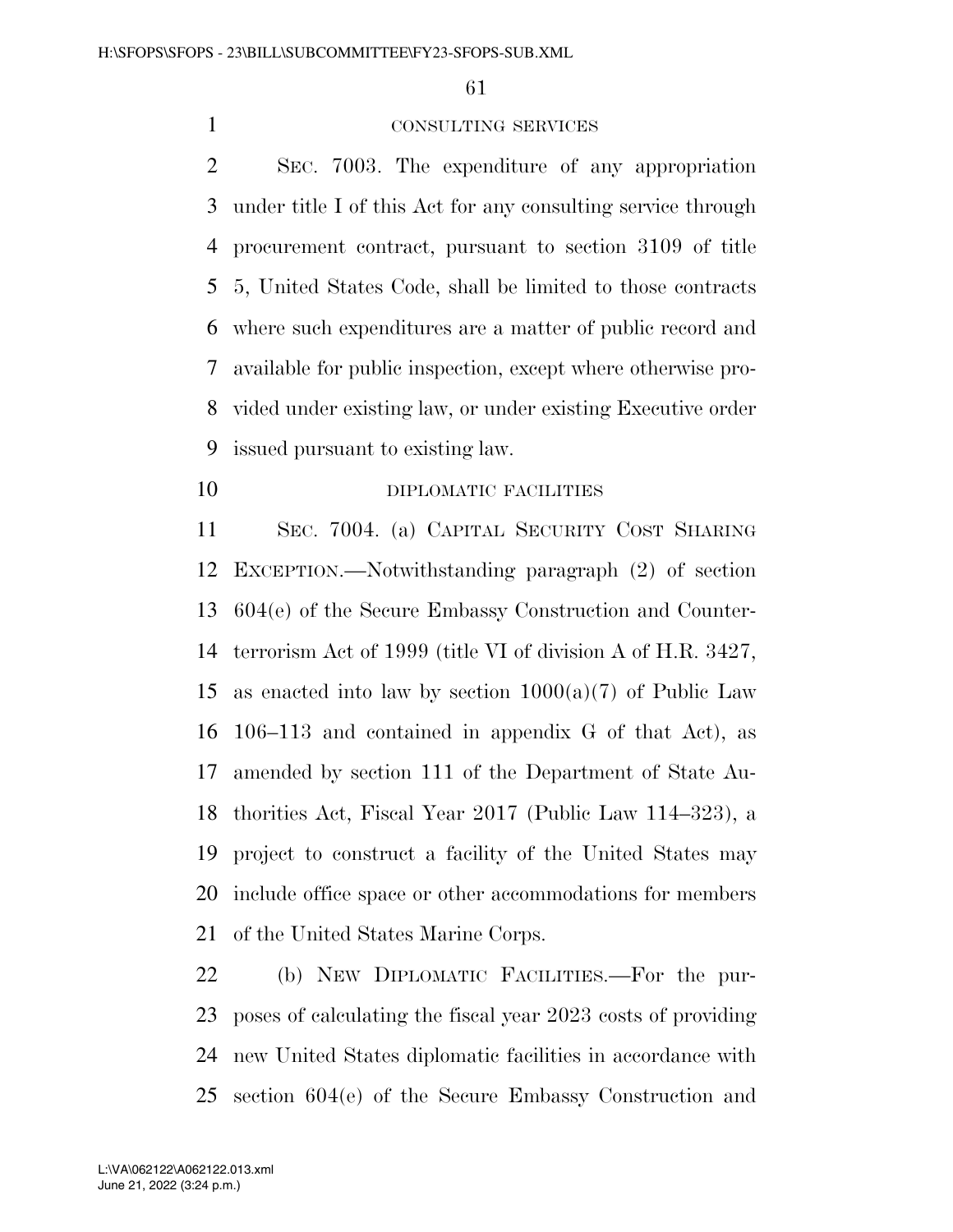Counterterrorism Act of 1999 (22 U.S.C. 4865 note), the Secretary of State, in consultation with the Director of the Office of Management and Budget, shall determine the annual program level and agency shares in a manner that is proportional to the contribution of the Department of State for this purpose.

 (c) CONSULTATION AND NOTIFICATION.—Funds ap- propriated by this Act and prior Acts making appropria- tions for the Department of State, foreign operations, and related programs, which may be made available for the acquisition of property or award of construction contracts for overseas United States diplomatic facilities during fis- cal year 2023, shall be subject to prior consultation with, and the regular notification procedures of, the Committees on Appropriations: *Provided*, That notifications pursuant to this subsection shall include the information enumer- ated under the heading ''Embassy Security, Construction, and Maintenance'' in the report accompanying this Act. (d) INTERIM AND TEMPORARY FACILITIES ABROAD.—

 (1) SECURITY VULNERABILITIES.—Funds ap- propriated by this Act under the heading ''Embassy Security, Construction, and Maintenance'' may be made available, following consultation with the ap-propriate congressional committees, to address secu-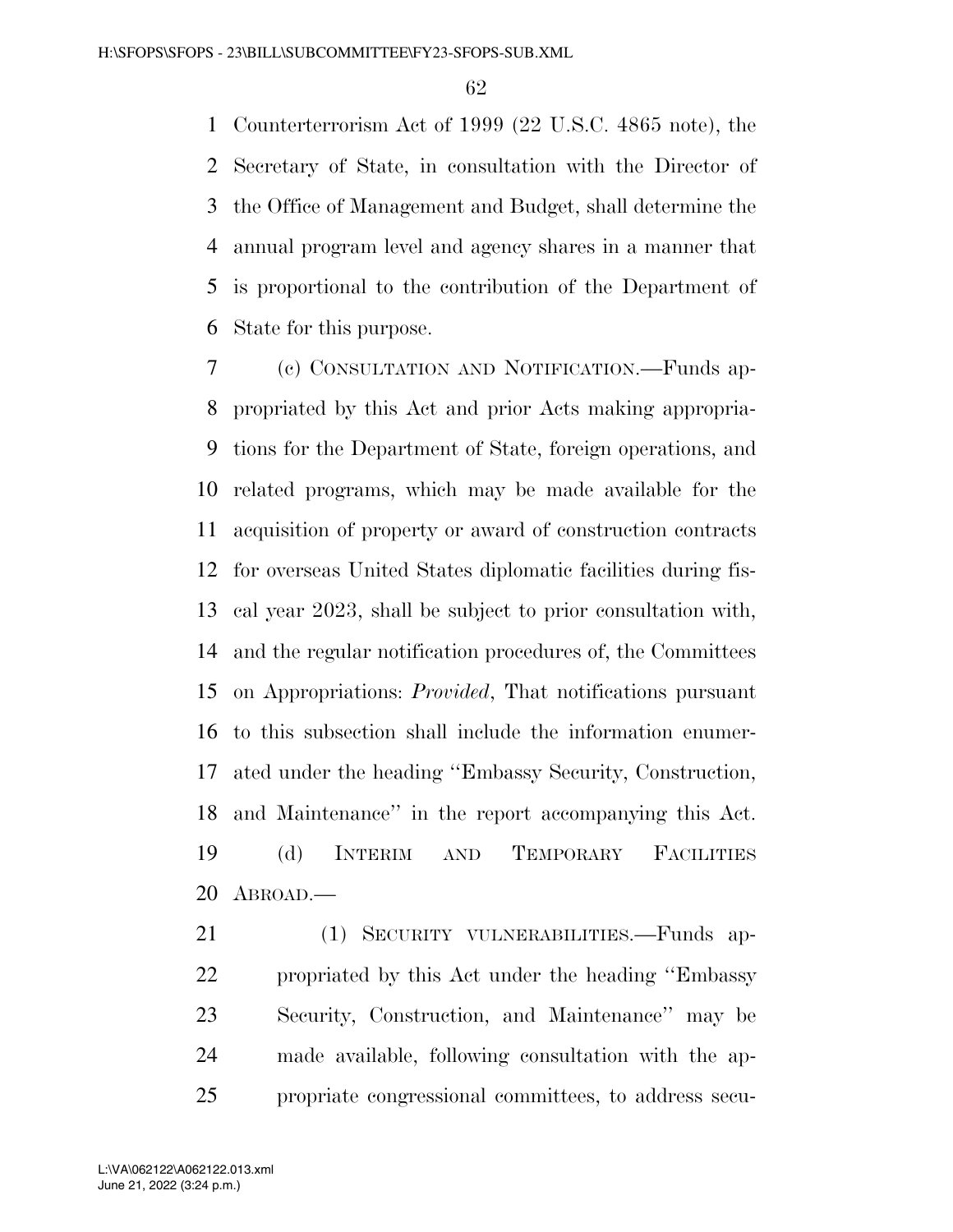rity vulnerabilities at interim and temporary United States diplomatic facilities abroad, including physical security upgrades and local guard staffing.

 (2) CONSULTATION.—Notwithstanding any other provision of law, the opening, closure, or any significant modification to an interim or temporary United States diplomatic facility shall be subject to prior consultation with the appropriate congressional committees and the regular notification procedures of the Committees on Appropriations, except that such consultation and notification may be waived if there is a security risk to personnel.

 (e) SOFT TARGETS.—Funds appropriated by this Act under the heading ''Embassy Security, Construction, and Maintenance'' may be made available for security up- grades to soft targets, including schools, recreational fa- cilities, and residences used by United States diplomatic personnel and their dependents.

PERSONNEL ACTIONS

 SEC. 7005. Any costs incurred by a department or agency funded under title I of this Act resulting from per- sonnel actions taken in response to funding reductions in- cluded in this Act shall be absorbed within the total budg- etary resources available under title I to such department or agency: *Provided*, That the authority to transfer funds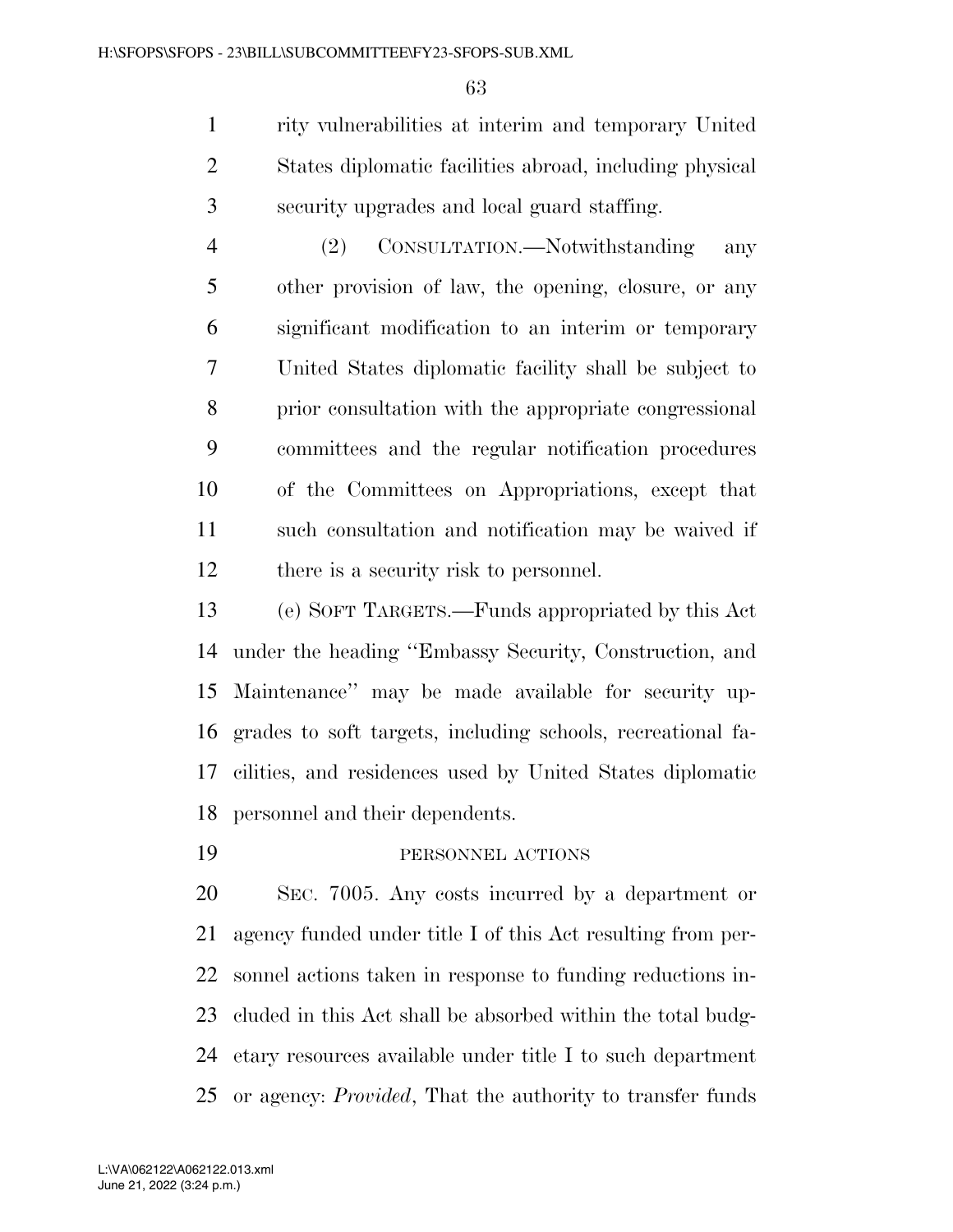between appropriations accounts as may be necessary to carry out this section is provided in addition to authorities included elsewhere in this Act: *Provided further*, That use of funds to carry out this section shall be treated as a reprogramming of funds under section 7015 of this Act.

#### PROHIBITION ON PUBLICITY OR PROPAGANDA

 SEC. 7006. No part of any appropriation contained in this Act shall be used for publicity or propaganda pur- poses within the United States not authorized before en- actment of this Act by Congress: *Provided*, That up to \$25,000 may be made available to carry out the provisions of section 316 of the International Security and Develop- ment Cooperation Act of 1980 (Public Law 96–533; 22 U.S.C. 2151a note).

### PROHIBITION AGAINST DIRECT FUNDING FOR CERTAIN COUNTRIES

 SEC. 7007. None of the funds appropriated or other- wise made available pursuant to titles III through VI of this Act shall be obligated or expended to finance directly any assistance or reparations for the governments of Cuba, North Korea, Iran, or Syria: *Provided*, That for purposes of this section, the prohibition on obligations or expenditures shall include direct loans, credits, insurance, and guarantees of the Export-Import Bank or its agents.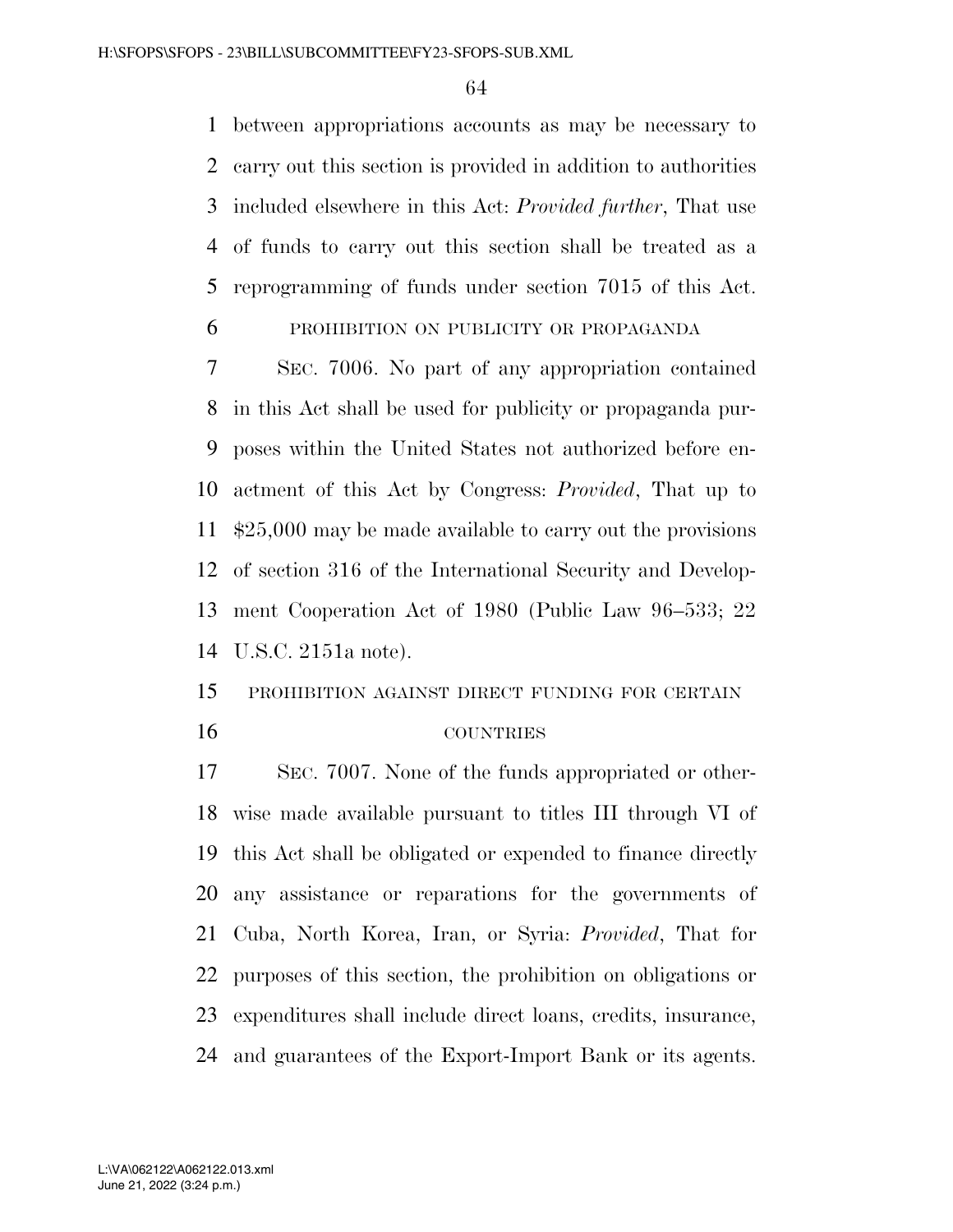#### 1 COUPS D'ÉTAT

 SEC. 7008. None of the funds appropriated or other- wise made available pursuant to titles III through VI of this Act shall be obligated or expended to finance directly any assistance to the government of any country whose duly elected head of government is deposed by military coup d'e´tat or decree or, after the date of enactment of 8 this Act, a coup d'état or decree in which the military plays a decisive role: *Provided*, That assistance may be re- sumed to such government if the Secretary of State cer- tifies and reports to the appropriate congressional commit- tees that subsequent to the termination of assistance a democratically elected government has taken office: *Pro- vided further*, That the provisions of this section shall not apply to assistance to promote democratic elections or public participation in democratic processes: *Provided fur- ther*, That funds made available pursuant to the previous provisos shall be subject to the regular notification proce-dures of the Committees on Appropriations.

20 TRANSFER OF FUNDS AUTHORITY

 SEC. 7009. (a) DEPARTMENT OF STATE AND UNITED STATES AGENCY FOR GLOBAL MEDIA.—

- 23 (1) DEPARTMENT OF STATE.
- 24 (A) IN GENERAL.—Not to exceed 5 percent of any appropriation made available for the cur-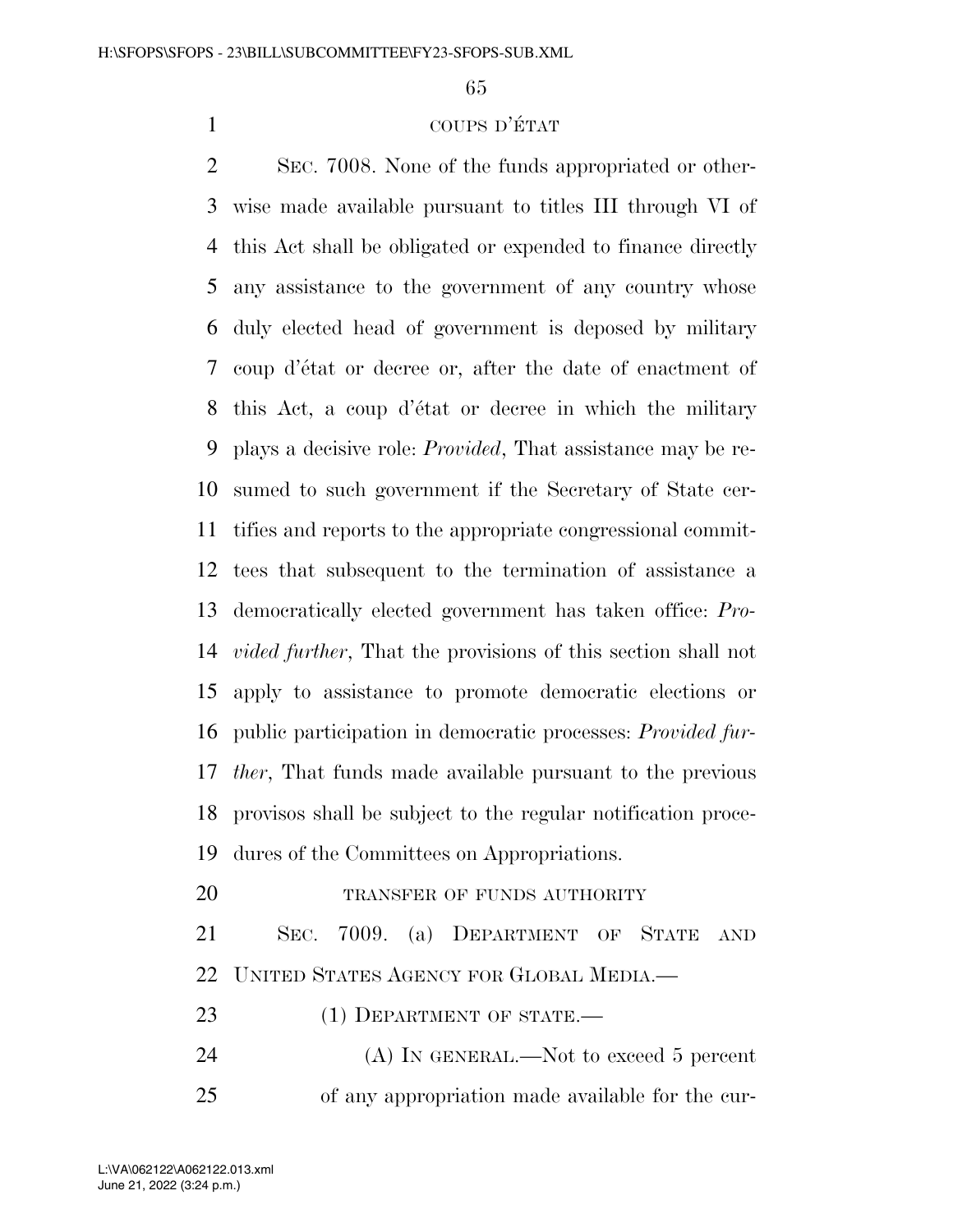rent fiscal year for the Department of State under title I of this Act may be transferred be- tween, and merged with, such appropriations, but no such appropriation, except as otherwise specifically provided, shall be increased by more than 10 percent by any such transfers, and no such transfer may be made to increase the ap- propriation under the heading ''Representation Expenses''.

 (B) EMBASSY SECURITY.—Funds appro- priated under the headings ''Diplomatic Pro- grams'', including for Worldwide Security Pro- tection, ''Embassy Security, Construction, and Maintenance'', and ''Emergencies in the Diplo- matic and Consular Service'' in this Act may be transferred to, and merged with, funds appro- priated under such headings if the Secretary of State determines and reports to the Committees on Appropriations that to do so is necessary to implement the recommendations of the Benghazi Accountability Review Board, for emergency evacuations, or to prevent or re- spond to security situations and requirements, following consultation with, and subject to the regular notification procedures of, such Com-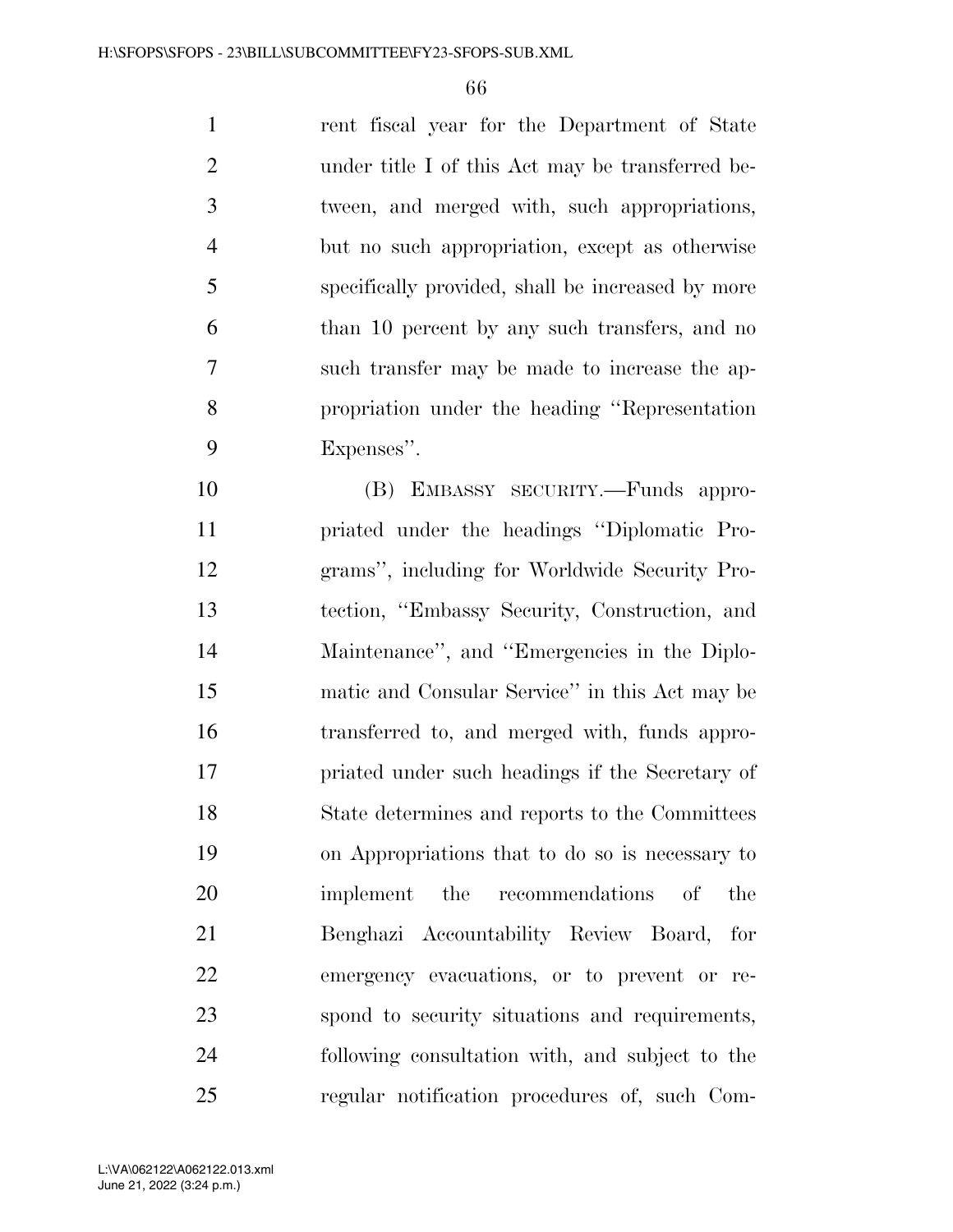mittees: *Provided*, That such transfer authority is in addition to any transfer authority other- wise available in this Act and under any other provision of law.

 (2) UNITED STATES AGENCY FOR GLOBAL MEDIA.—Not to exceed 5 percent of any appropria- tion made available for the current fiscal year for the United States Agency for Global Media under title I of this Act may be transferred between, and merged with, such appropriations, but no such ap- propriation, except as otherwise specifically provided, shall be increased by more than 10 percent by any such transfers.

 (3) TREATMENT AS REPROGRAMMING.—Any transfer pursuant to this subsection shall be treated as a reprogramming of funds under section 7015 of this Act and shall not be available for obligation or expenditure except in compliance with the proce-dures set forth in that section.

 (b) LIMITATION ON TRANSFERS OF FUNDS BE-TWEEN AGENCIES.—

 (1) IN GENERAL.—None of the funds made available under titles II through V of this Act may be transferred to any department, agency, or instru-mentality of the United States Government, except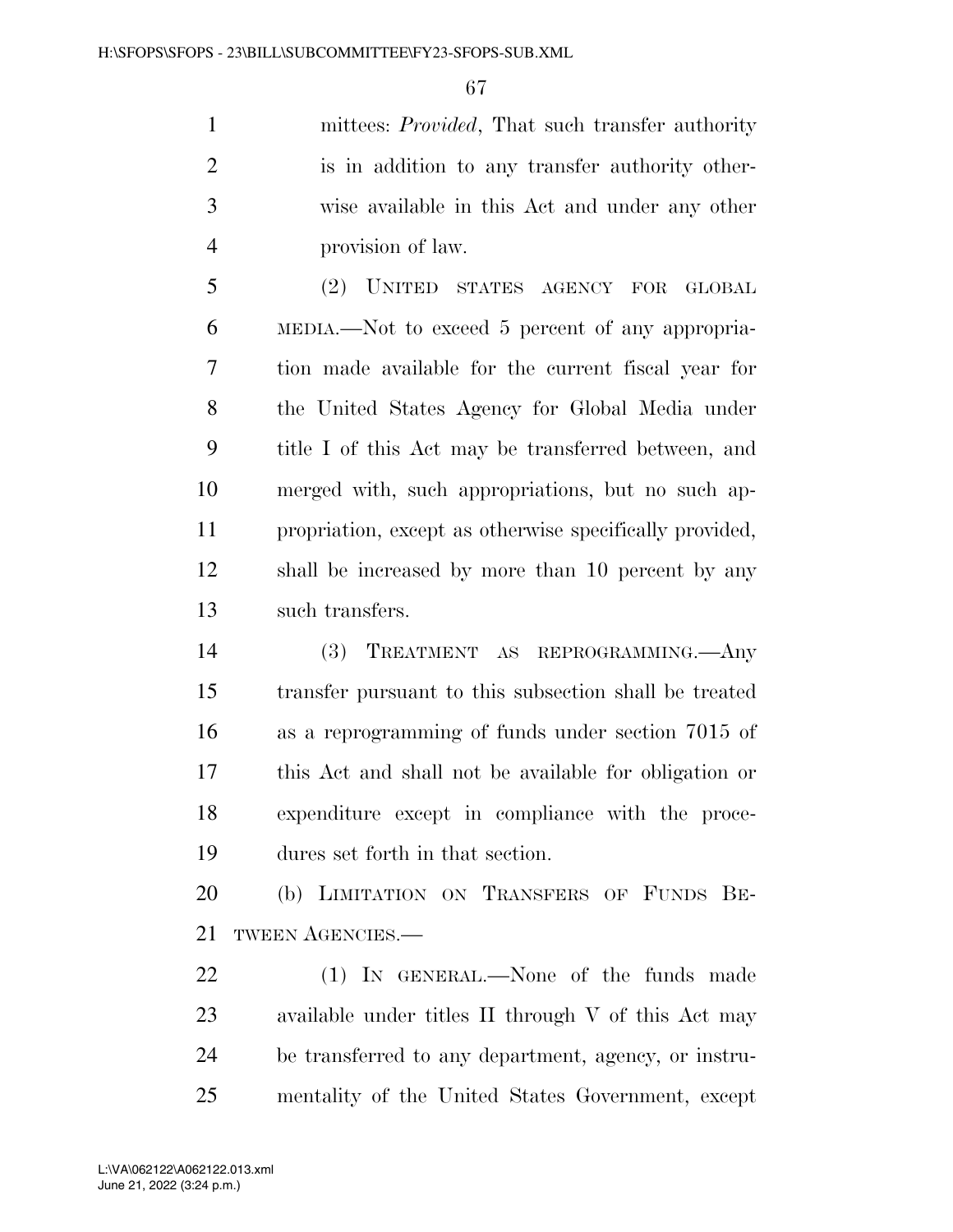pursuant to a transfer made by, or transfer author- ity provided in, this Act or any other appropriations Act.

 (2) ALLOCATION AND TRANSFERS.—Notwith- standing paragraph (1), in addition to transfers made by, or authorized elsewhere in, this Act, funds appropriated by this Act to carry out the purposes of the Foreign Assistance Act of 1961 may be allo- cated or transferred to agencies of the United States Government pursuant to the provisions of sections 109, 610, and 632 of the Foreign Assistance Act of 1961, and section 1434(j) of the BUILD Act of 2018 (division F of Public Law 115–254).

 (3) NOTIFICATION.—Any agreement entered into by the United States Agency for International Development or the Department of State with any department, agency, or instrumentality of the United States Government pursuant to section 632(b) of the Foreign Assistance Act of 1961 valued in excess of \$1,000,000 and any agreement made pursuant to section 632(a) of such Act, with funds appropriated by this Act or prior Acts making appropriations for the Department of State, foreign operations, and re- lated programs under the headings ''Global Health Programs'', ''Development Assistance'', ''Economic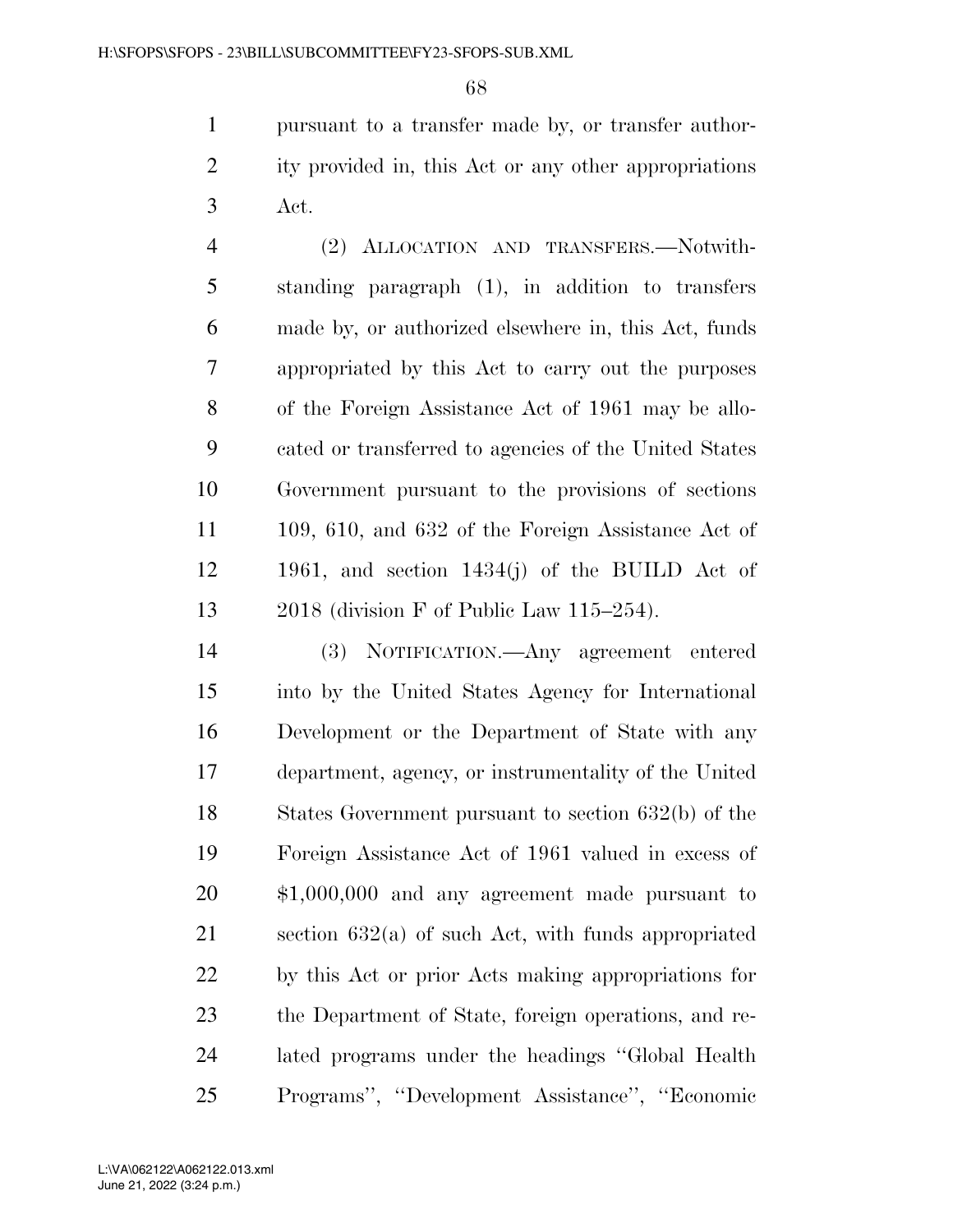Support Fund'', and ''Assistance for Europe, Eur- asia and Central Asia'' shall be subject to the reg- ular notification procedures of the Committees on Appropriations: *Provided*, That the requirement in the previous sentence shall not apply to agreements entered into between USAID and the Department of State.

 (c) UNITED STATES INTERNATIONAL DEVELOPMENT FINANCE CORPORATION.—

 (1) IN GENERAL.—Amounts transferred pursu- ant to section 1434(j) of the BUILD Act of 2018 (division F of Public Law 115–254) may only be transferred from funds made available under title III of this Act: *Provided*, That any such transfers shall be subject to prior consultation with, and the regular notification procedures of, the Committees on Ap- propriations: *Provided further*, That the Secretary of State, the Administrator of the United States Agen- cy for International Development, and the Chief Ex- ecutive Officer of the United States International Development Finance Corporation (the Corporation), as appropriate, shall ensure that the programs fund- ed by such transfers are coordinated with, and com- plement, foreign assistance programs implemented by the Department of State and USAID: *Provided*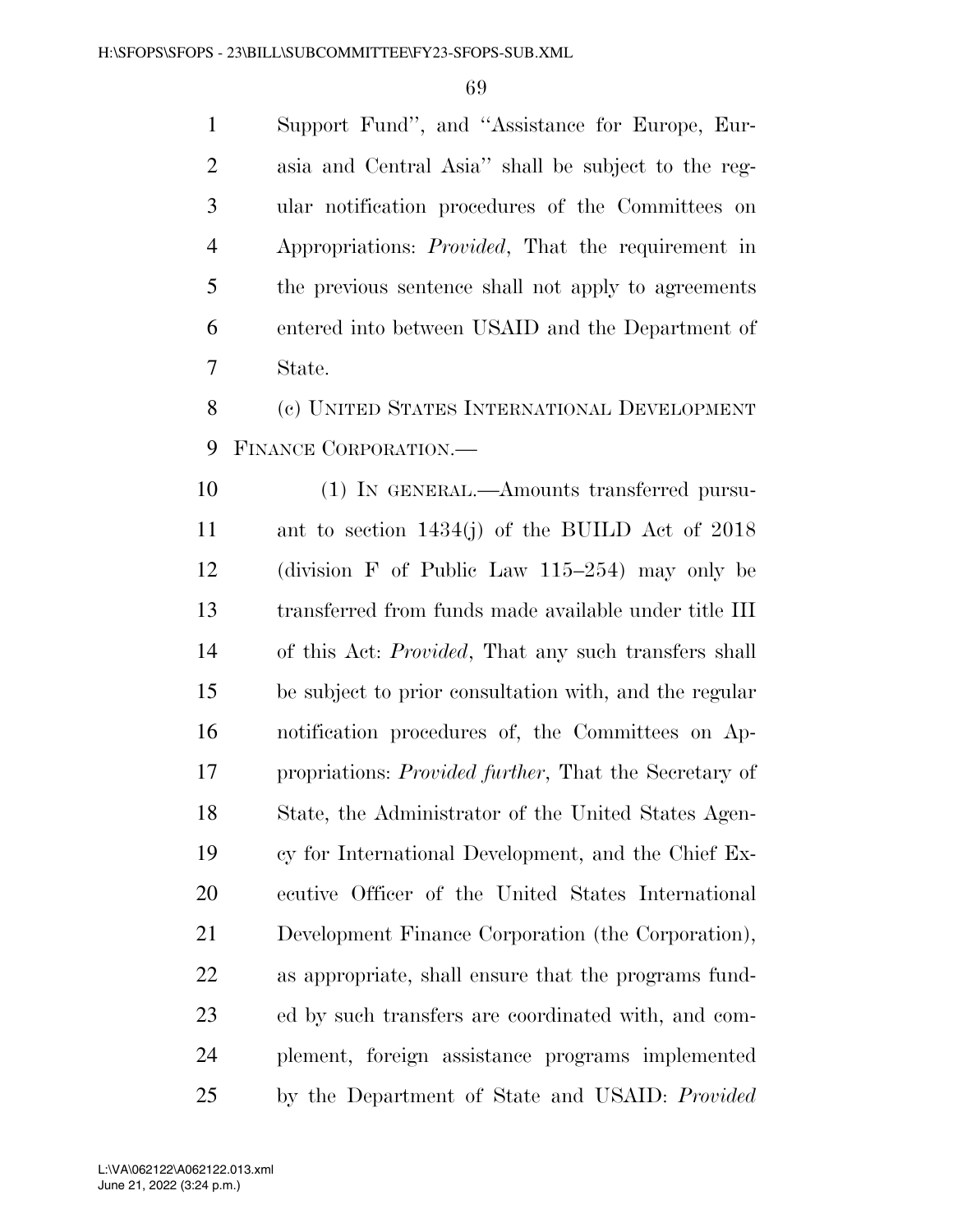*further*, That no funds transferred pursuant to such authority may be used by the Corporation to post personnel abroad.

 (2) TRANSFER OF FUNDS FROM MILLENNIUM CHALLENGE CORPORATION.—Funds appropriated under the heading ''Millennium Challenge Corpora- tion'' in this Act or prior Acts making appropria- tions for the Department of State, foreign oper- ations, and related programs may be transferred to accounts under the heading ''United States Inter- national Development Finance Corporation'' and, when so transferred, may be used for the costs of activities described in subsections (b) and (c) of sec- tion 1421 of the BUILD Act of 2018: *Provided*, That such funds shall be subject to the limitations provided in the second, third, and fifth provisos under the heading ''United States International De- velopment Finance Corporation—Program Account'' in this Act: *Provided further*, That any transfer exe- cuted pursuant to the transfer authority provided in 21 this paragraph shall not exceed 10 percent of an in- dividual Compact awarded pursuant to section 609(a) of the Millennium Challenge Act of 2003 (title VI of Public Law 108–199): *Provided further*, That such funds shall not be available for adminis-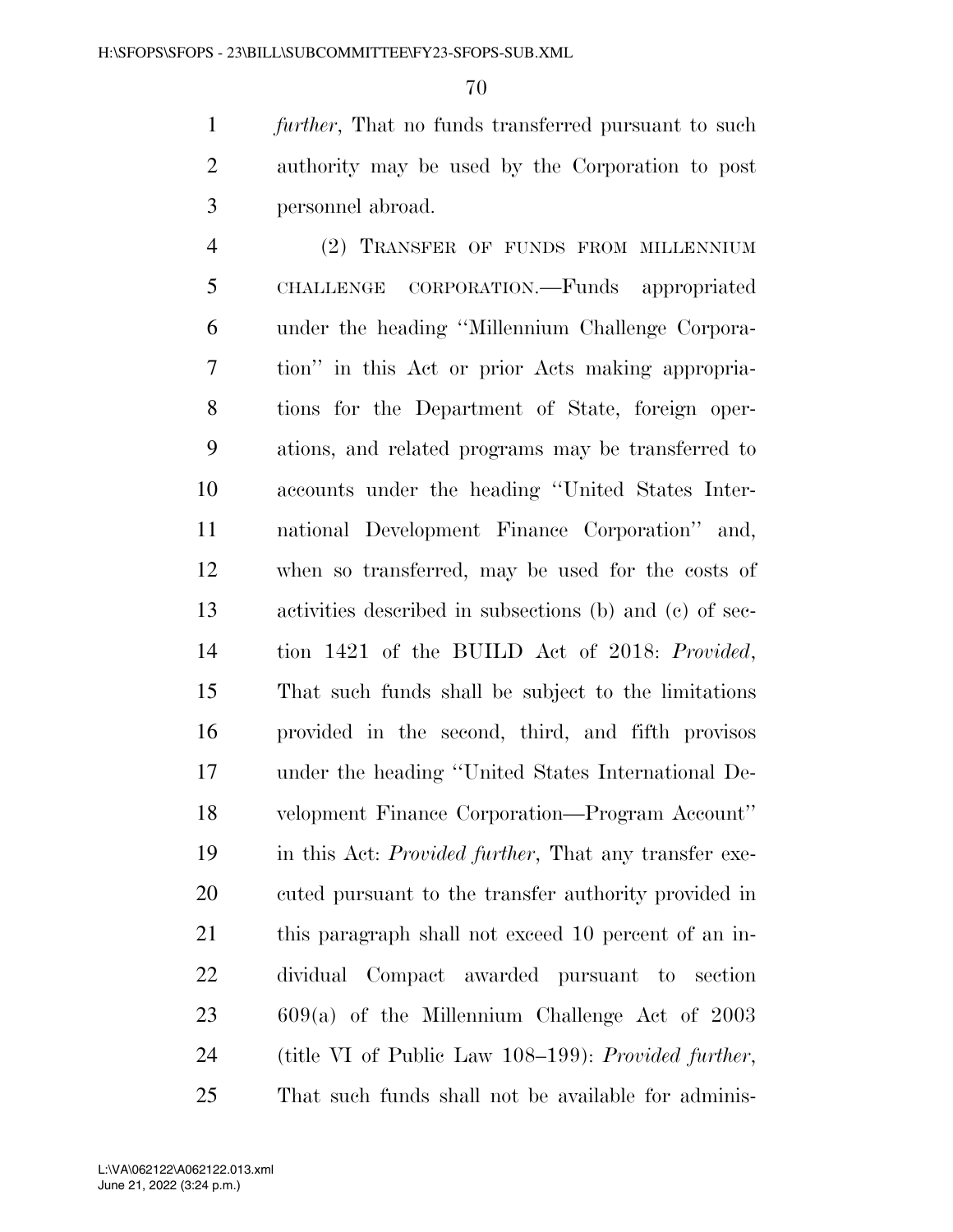trative expenses of the United States International Development Finance Corporation: *Provided further*, That such authority shall be subject to prior con- sultation with, and the regular notification proce- dures of, the Committees on Appropriations: *Pro- vided further*, That the transfer authority provided in this section is in addition to any other transfer authority provided by law: *Provided further*, That within 60 days of the termination in whole or in part of the Compact from which funds were transferred under this authority to the United States Inter- national Development Finance Corporation, any un- obligated balances shall be transferred back to the Millennium Challenge Corporation, subject to the regular notification procedures of the Committees on Appropriations.

17 (d) TRANSFER OF FUNDS BETWEEN ACCOUNTS. None of the funds made available under titles II through V of this Act may be obligated under an appropriations account to which such funds were not appropriated, except for transfers specifically provided for in this Act, unless the President, not less than 5 days prior to the exercise of any authority contained in the Foreign Assistance Act of 1961 to transfer funds, consults with and provides a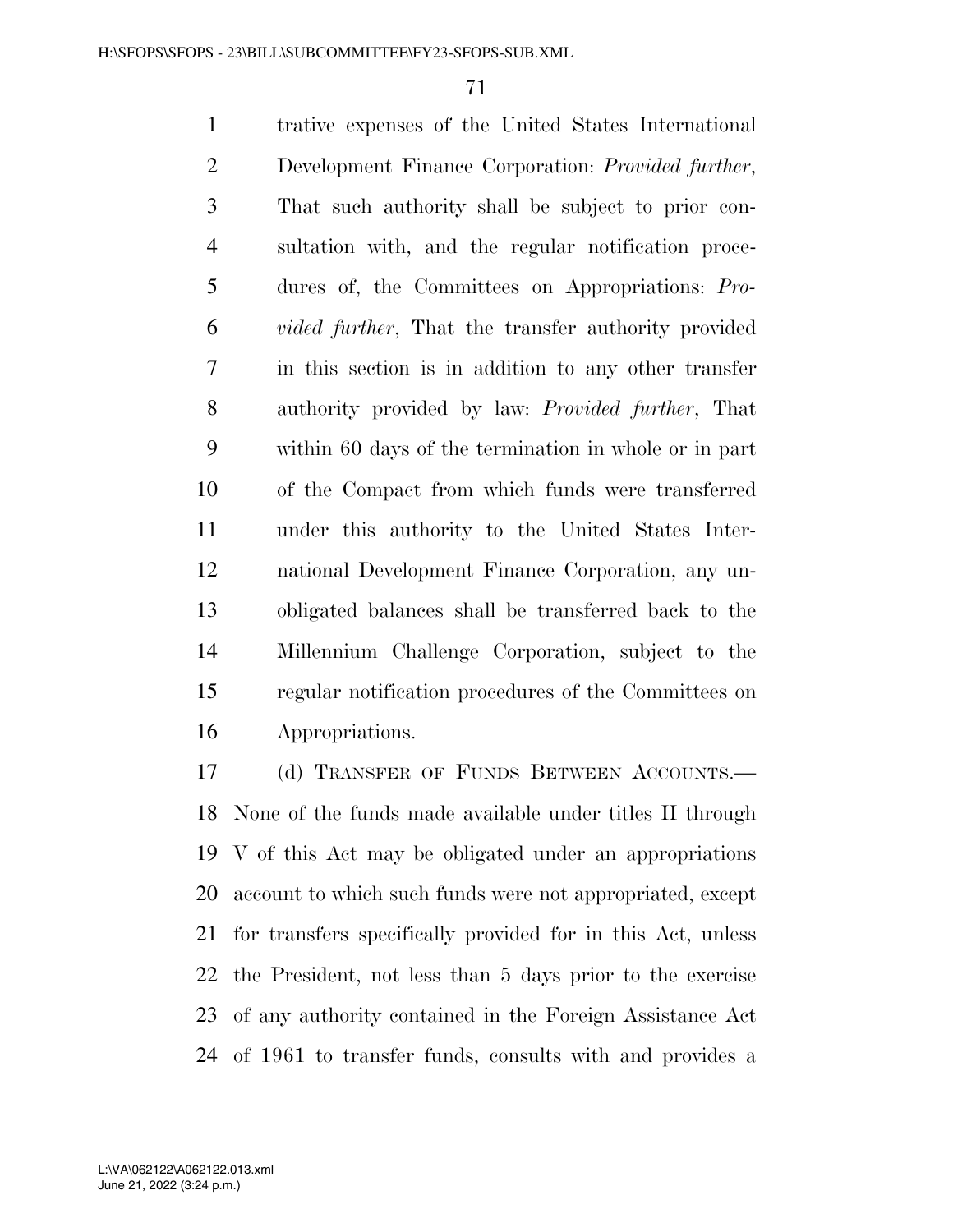written policy justification to the Committees on Appro-priations.

 (e) AUDIT OF INTER-AGENCY TRANSFERS OF FUNDS.—Any agreement for the transfer or allocation of funds appropriated by this Act or prior Acts making ap- propriations for the Department of State, foreign oper- ations, and related programs entered into between the De- partment of State or USAID and another agency of the United States Government under the authority of section 632(a) of the Foreign Assistance Act of 1961, or any com- parable provision of law, shall expressly provide that the Inspector General (IG) for the agency receiving the trans- fer or allocation of such funds, or other entity with audit responsibility if the receiving agency does not have an IG, shall perform periodic program and financial audits of the use of such funds and report to the Department of State or USAID, as appropriate, upon completion of such au- dits: *Provided*, That such audits shall be transmitted to the Committees on Appropriations by the Department of State or USAID, as appropriate: *Provided further*, That funds transferred under such authority may be made available for the cost of such audits.

23 PROHIBITION AND LIMITATION ON CERTAIN EXPENSES

 SEC. 7010. (a) FIRST-CLASS TRAVEL.—None of the funds made available by this Act may be used for first-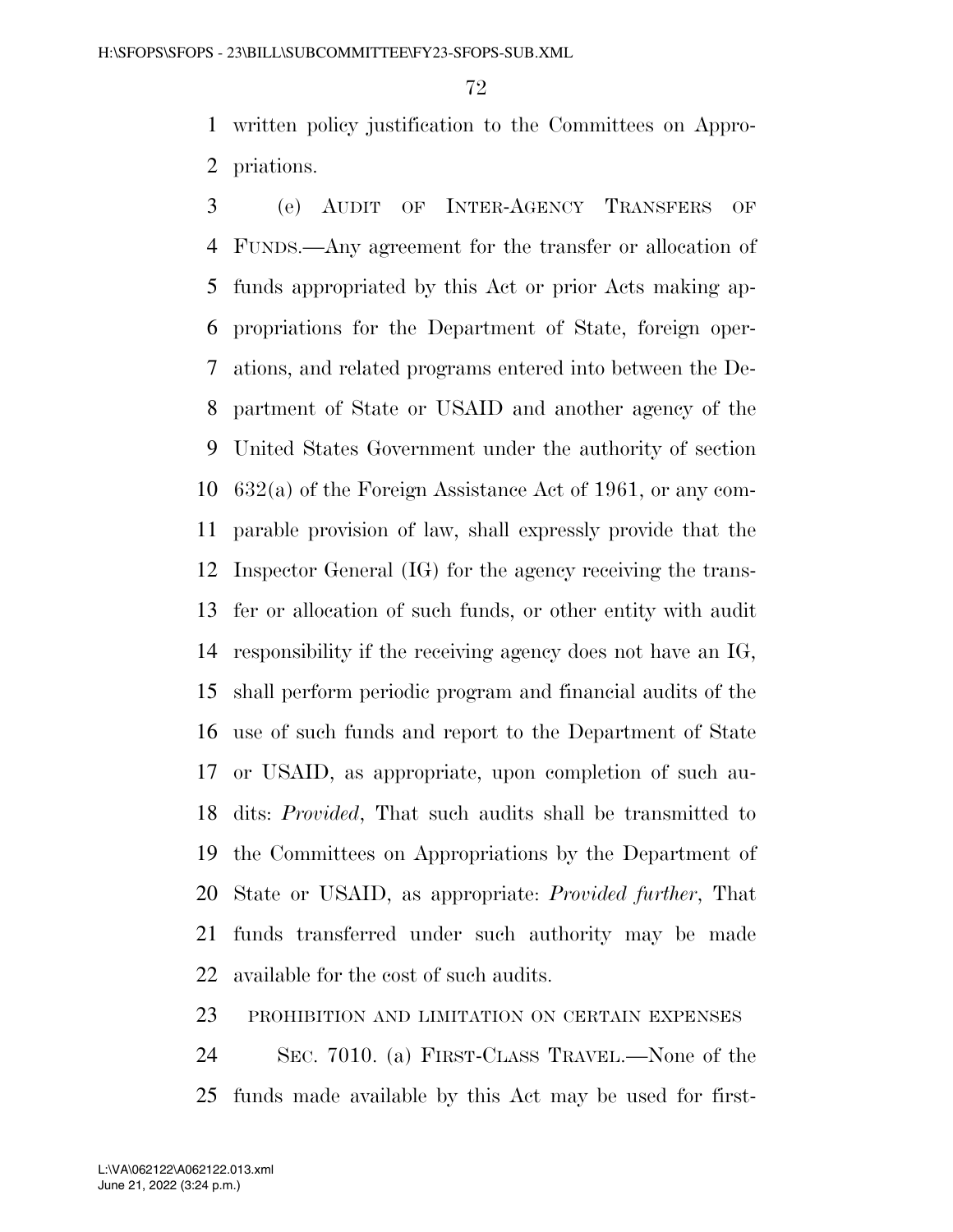class travel by employees of United States Government de- partments and agencies funded by this Act in contraven- tion of section 301–10.122 through 301–10.124 of title 41, Code of Federal Regulations.

 (b) COMPUTER NETWORKS.—None of the funds made available by this Act for the operating expenses of any United States Government department or agency may be used to establish or maintain a computer network for use by such department or agency unless such network has filters designed to block access to sexually explicit websites: *Provided*, That nothing in this subsection shall limit the use of funds necessary for any Federal, State, tribal, or local law enforcement agency, or any other entity carrying out the following activities: criminal investiga- tions, prosecutions, and adjudications; administrative dis- cipline; and the monitoring of such websites undertaken as part of official business.

 (c) PROHIBITION ON PROMOTION OF TOBACCO.— None of the funds made available by this Act shall be available to promote the sale or export of tobacco or to- bacco products (including electronic nicotine delivery sys- tems), or to seek the reduction or removal by any foreign country of restrictions on the marketing of tobacco or to- bacco products (including electronic nicotine delivery sys-tems), except for restrictions which are not applied equally

June 21, 2022 (3:24 p.m.) L:\VA\062122\A062122.013.xml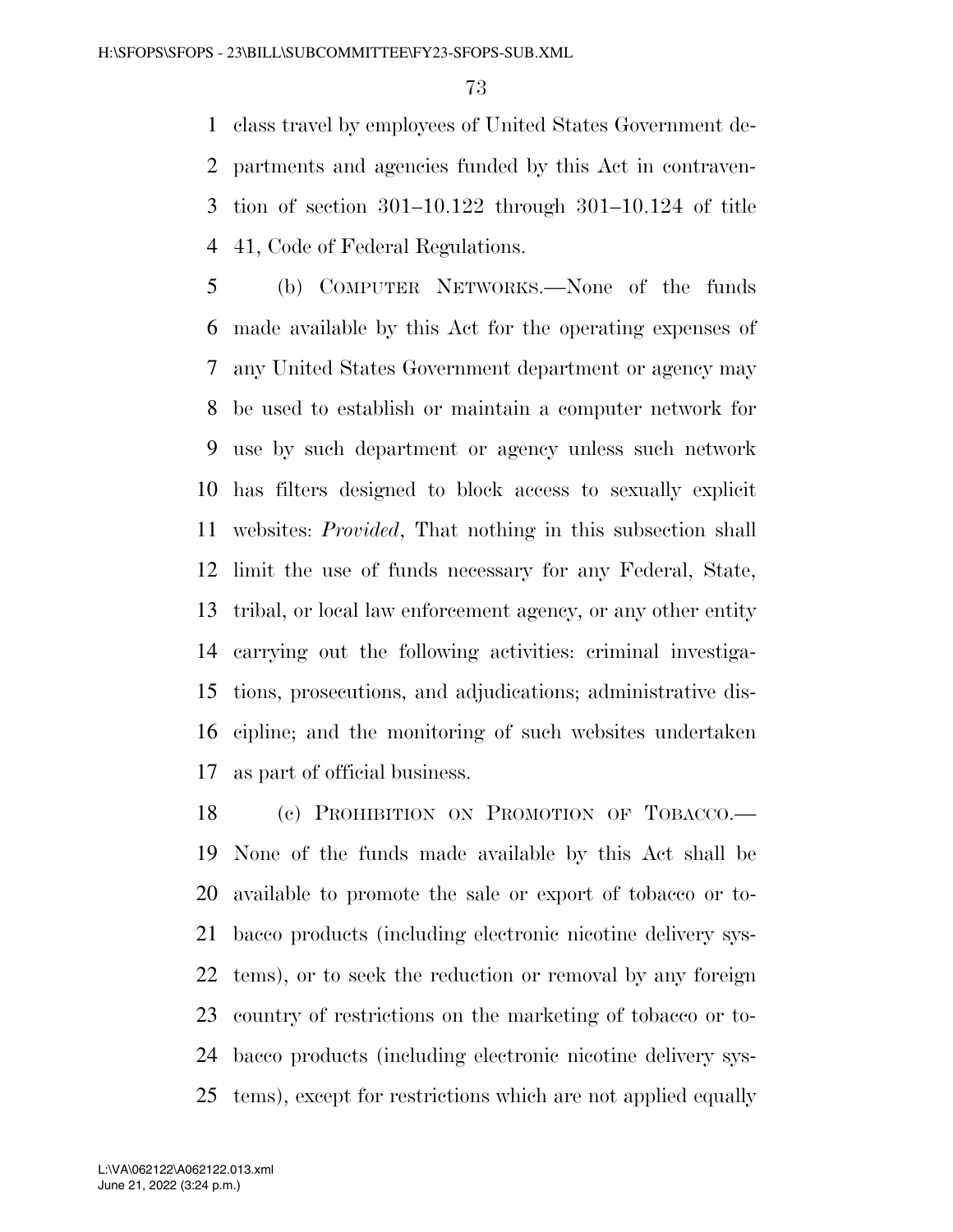to all tobacco or tobacco products (including electronic nic-otine delivery systems) of the same type.

 (d) EMAIL SERVERS OUTSIDE THE .GOV DOMAIN.— None of the funds appropriated by this Act under the headings ''Diplomatic Programs'' and ''Capital Invest- ment Fund'' in title I, and ''Operating Expenses'' and ''Capital Investment Fund'' in title II that are made avail- able to the Department of State and the United States Agency for International Development may be made avail- able to support the use or establishment of email accounts or email servers created outside the .gov domain or not fitted for automated records management as part of a Federal government records management program in con- travention of the Presidential and Federal Records Act Amendments of 2014 (Public Law 113–187).

 (e) REPRESENTATION AND ENTERTAINMENT EX- PENSES.—Each Federal department, agency, or entity funded in titles I or II of this Act, and the Department of the Treasury and independent agencies funded in titles III or VI of this Act, shall take steps to ensure that do- mestic and overseas representation and entertainment ex- penses further official agency business and United States foreign policy interests, and—

 (1) are primarily for fostering relations outside of the Executive Branch;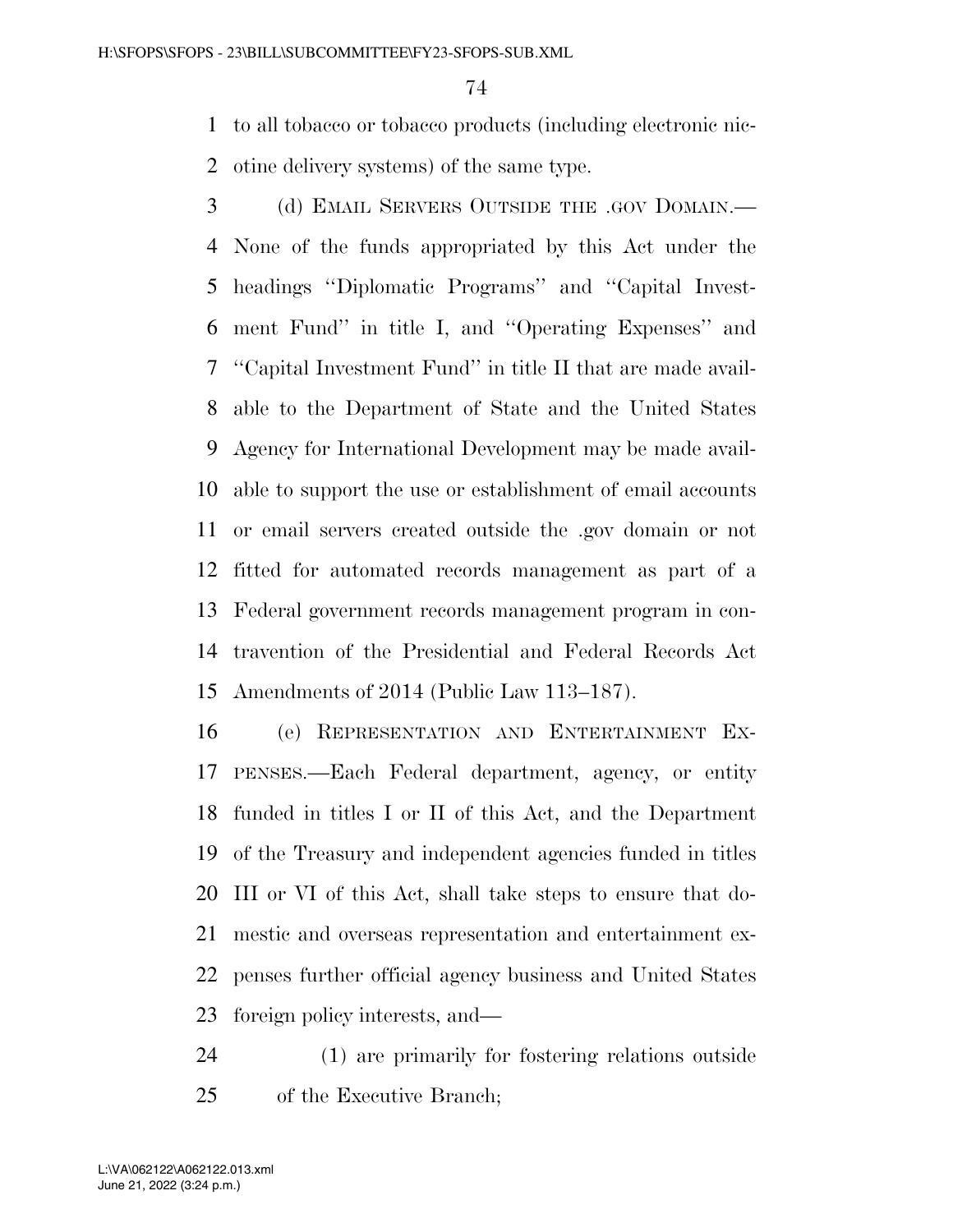(2) are principally for meals and events of a protocol nature;

- (3) are not for employee-only events; and
- (4) do not include activities that are substan-tially of a recreational character.

 (f) LIMITATIONS ON ENTERTAINMENT EXPENSES.— None of the funds appropriated or otherwise made avail- able by this Act under the headings ''International Mili- tary Education and Training'' or ''Foreign Military Fi- nancing Program'' for Informational Program activities or under the headings ''Global Health Programs'', ''Develop- ment Assistance'', ''Economic Support Fund'', and ''As- sistance for Europe, Eurasia and Central Asia'' may be obligated or expended to pay for—

(1) alcoholic beverages; or

 (2) entertainment expenses for activities that are substantially of a recreational character, includ- ing entrance fees at sporting events, theatrical and musical productions, and amusement parks.

 AVAILABILITY OF FUNDS SEC. 7011. No part of any appropriation contained in this Act shall remain available for obligation after the expiration of the current fiscal year unless expressly so provided by this Act: *Provided*, That funds appropriated

for the purposes of chapters 1 and 8 of part I, section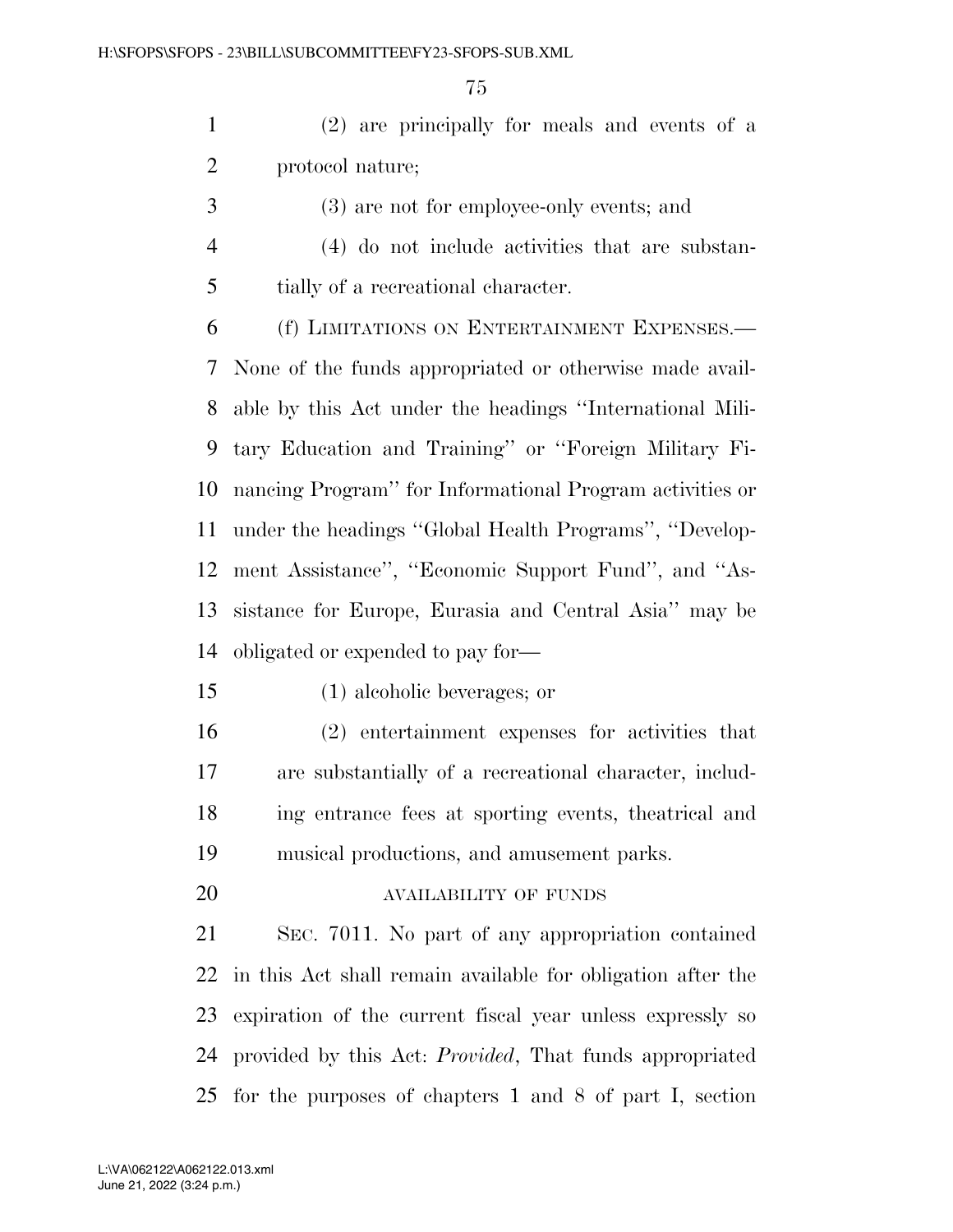661, chapters 4, 5, 6, 8, and 9 of part II of the Foreign Assistance Act of 1961, section 23 of the Arms Export Control Act (22 U.S.C. 2763), and funds made available for ''United States International Development Finance Corporation'' and under the heading ''Assistance for Eu- rope, Eurasia and Central Asia'' shall remain available for an additional 4 years from the date on which the avail- ability of such funds would otherwise have expired, if such funds are initially obligated before the expiration of their respective periods of availability contained in this Act: *Provided further*, That notwithstanding any other provi- sion of this Act, any funds made available for the purposes of chapter 1 of part I and chapter 4 of part II of the Foreign Assistance Act of 1961 which are allocated or ob- ligated for cash disbursements in order to address balance of payments or economic policy reform objectives, shall re- main available for an additional 4 years from the date on which the availability of such funds would otherwise have expired, if such funds are initially allocated or obligated before the expiration of their respective periods of avail- ability contained in this Act: *Provided further*, That the Secretary of State and the Administrator of the United States Agency for International Development shall provide a report to the Committees on Appropriations not later than October 31, 2023, detailing by account and source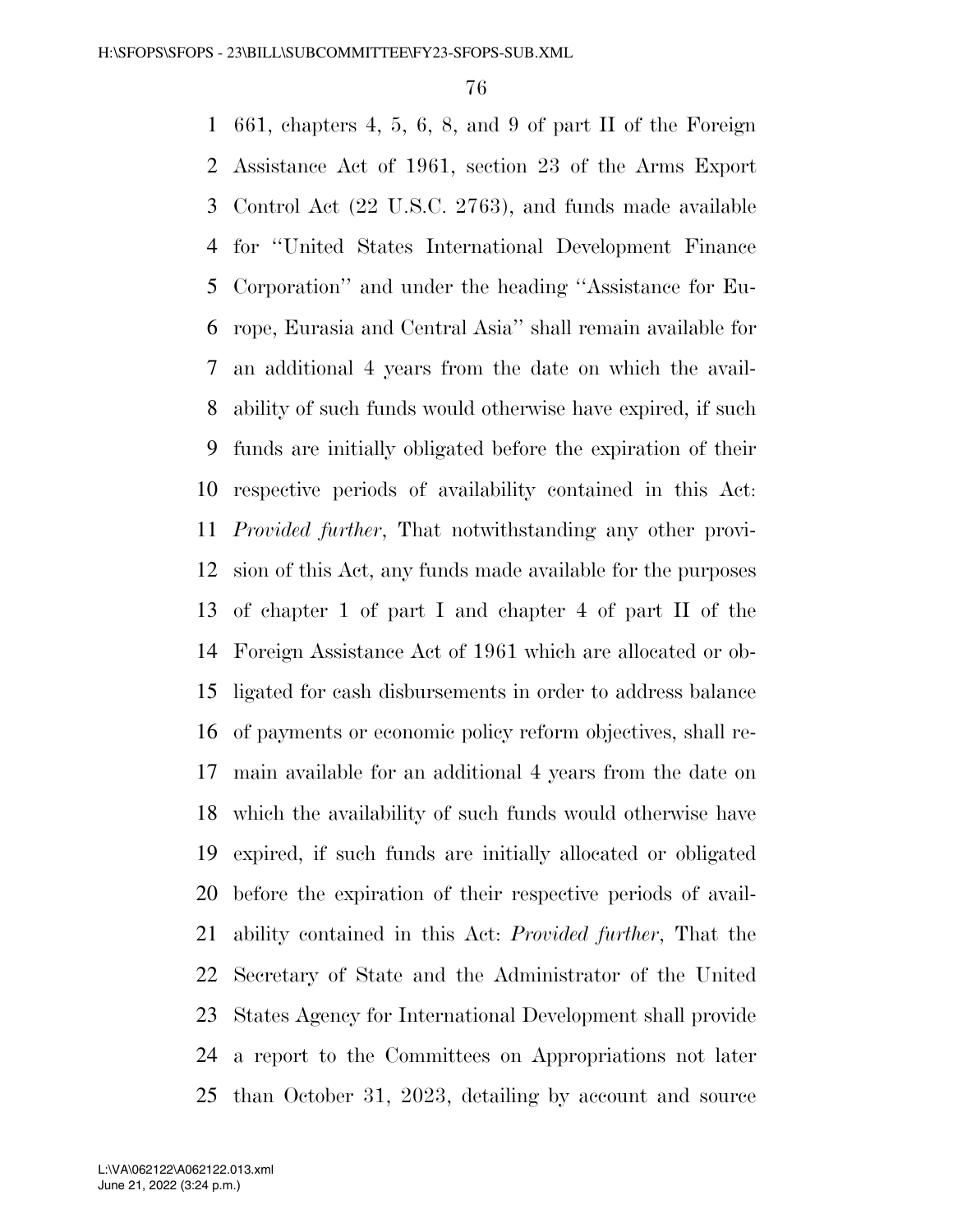year, the use of this authority during the previous fiscal year.

LIMITATION ON ASSISTANCE TO COUNTRIES IN DEFAULT

 SEC. 7012. No part of any appropriation provided under titles III through VI in this Act shall be used to furnish assistance to the government of any country which is in default during a period in excess of 1 calendar year in payment to the United States of principal or interest on any loan made to the government of such country by the United States pursuant to a program for which funds are appropriated under this Act unless the President de- termines, following consultation with the Committees on Appropriations, that assistance for such country is in the national interest of the United States.

- PROHIBITION ON TAXATION OF UNITED STATES
- ASSISTANCE

 SEC. 7013. (a) PROHIBITION ON TAXATION.—None of the funds appropriated under titles III through VI of this Act may be made available to provide assistance for a foreign country under a new bilateral agreement gov- erning the terms and conditions under which such assist- ance is to be provided unless such agreement includes a provision stating that assistance provided by the United States shall be exempt from taxation, or reimbursed, by the foreign government, and the Secretary of State and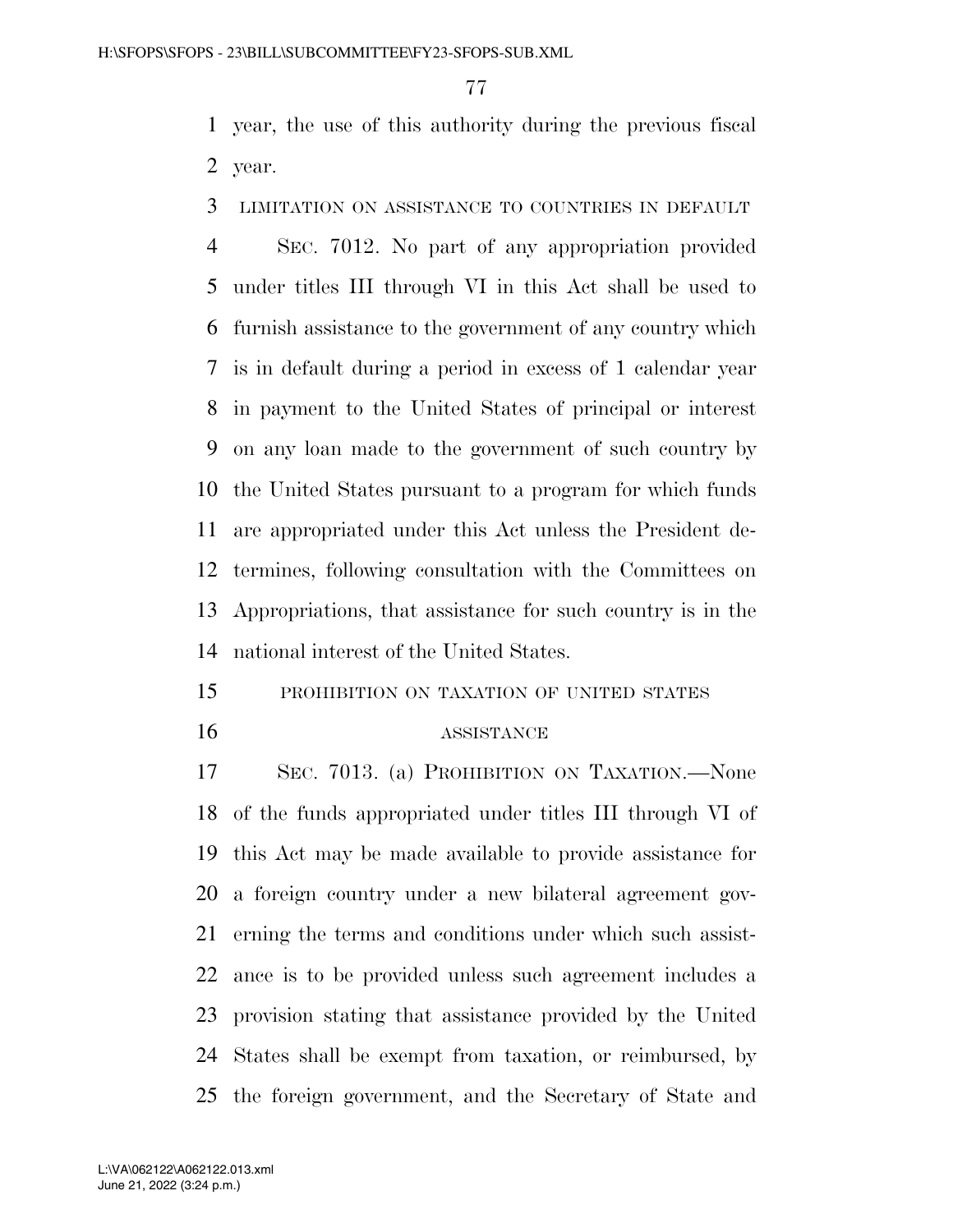the Administrator of the United States Agency for Inter- national Development shall expeditiously seek to negotiate amendments to existing bilateral agreements, as nec-essary, to conform with this requirement.

 (b) NOTIFICATION AND REIMBURSEMENT OF FOR- EIGN TAXES.—An amount equivalent to 200 percent of the total taxes assessed during fiscal year 2023 on funds appropriated by this Act and prior Acts making appropria- tions for the Department of State, foreign operations, and related programs by a foreign government or entity against United States assistance programs, either directly or through grantees, contractors, and subcontractors, shall be withheld from obligation from funds appropriated for assistance for fiscal year 2024 and for prior fiscal years and allocated for the central government of such country or for the West Bank and Gaza program, as applicable, if, not later than September 30, 2024, such taxes have not been reimbursed.

 (c) DE MINIMIS EXCEPTION.—Foreign taxes of a de minimis nature shall not be subject to the provisions of subsection (b).

 (d) REPROGRAMMING OF FUNDS.—Funds withheld from obligation for each foreign government or entity pur- suant to subsection (b) shall be reprogrammed for assist-ance for countries which do not assess taxes on United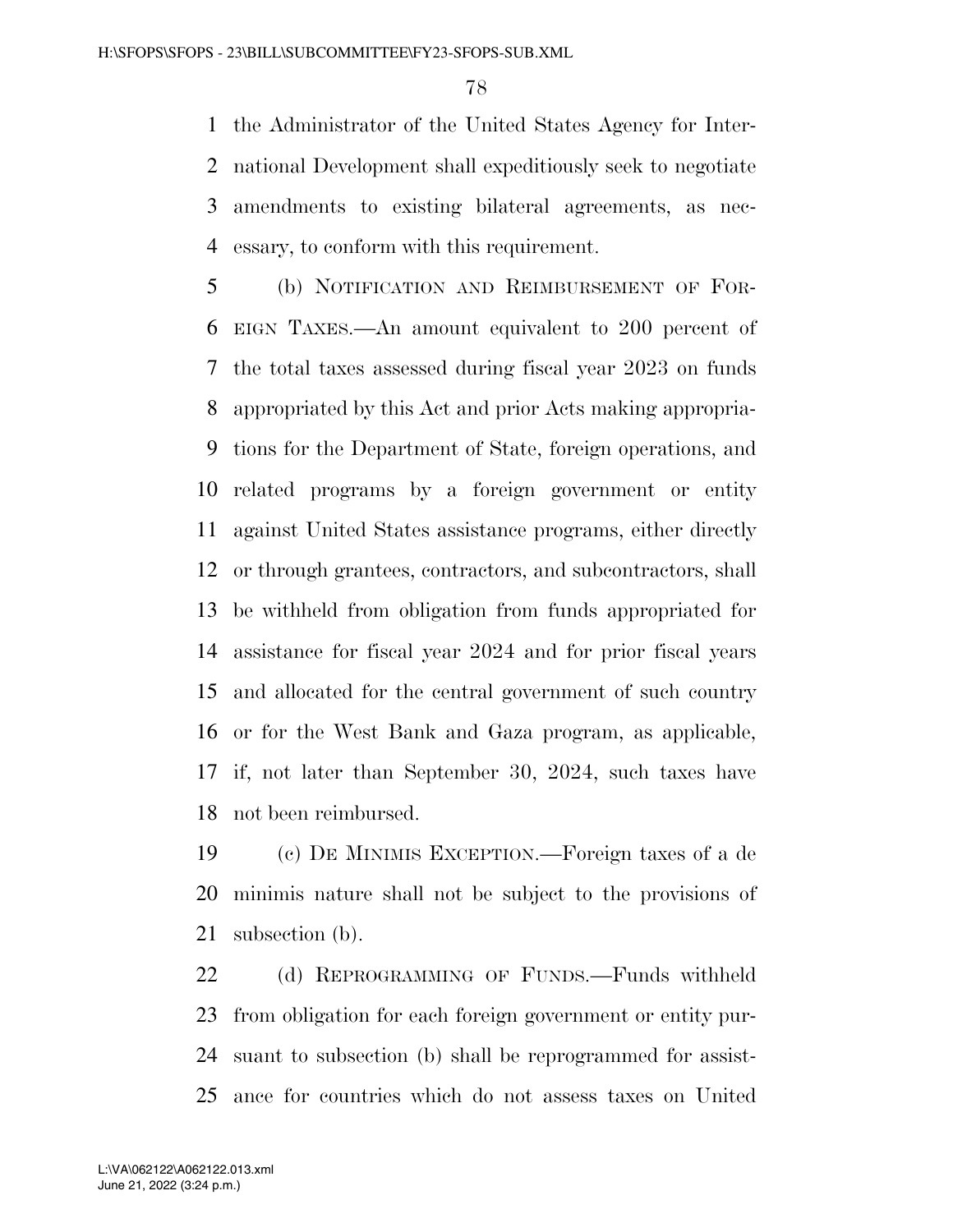States assistance or which have an effective arrangement that is providing substantial reimbursement of such taxes, and that can reasonably accommodate such assistance in a programmatically responsible manner.

- (e) DETERMINATIONS.—
- (1) IN GENERAL.—The provisions of this sec- tion shall not apply to any foreign government or en- tity that assesses such taxes if the Secretary of State reports to the Committees on Appropriations that—
- (A) such foreign government or entity has an effective arrangement that is providing sub-stantial reimbursement of such taxes; or
- (B) the foreign policy interests of the United States outweigh the purpose of this sec-16 tion to ensure that United States assistance is not subject to taxation.
- (2) CONSULTATION.—The Secretary of State shall consult with the Committees on Appropriations at least 15 days prior to exercising the authority of this subsection with regard to any foreign govern-ment or entity.
- (f) IMPLEMENTATION.—The Secretary of State shall issue and update rules, regulations, or policy guidance, as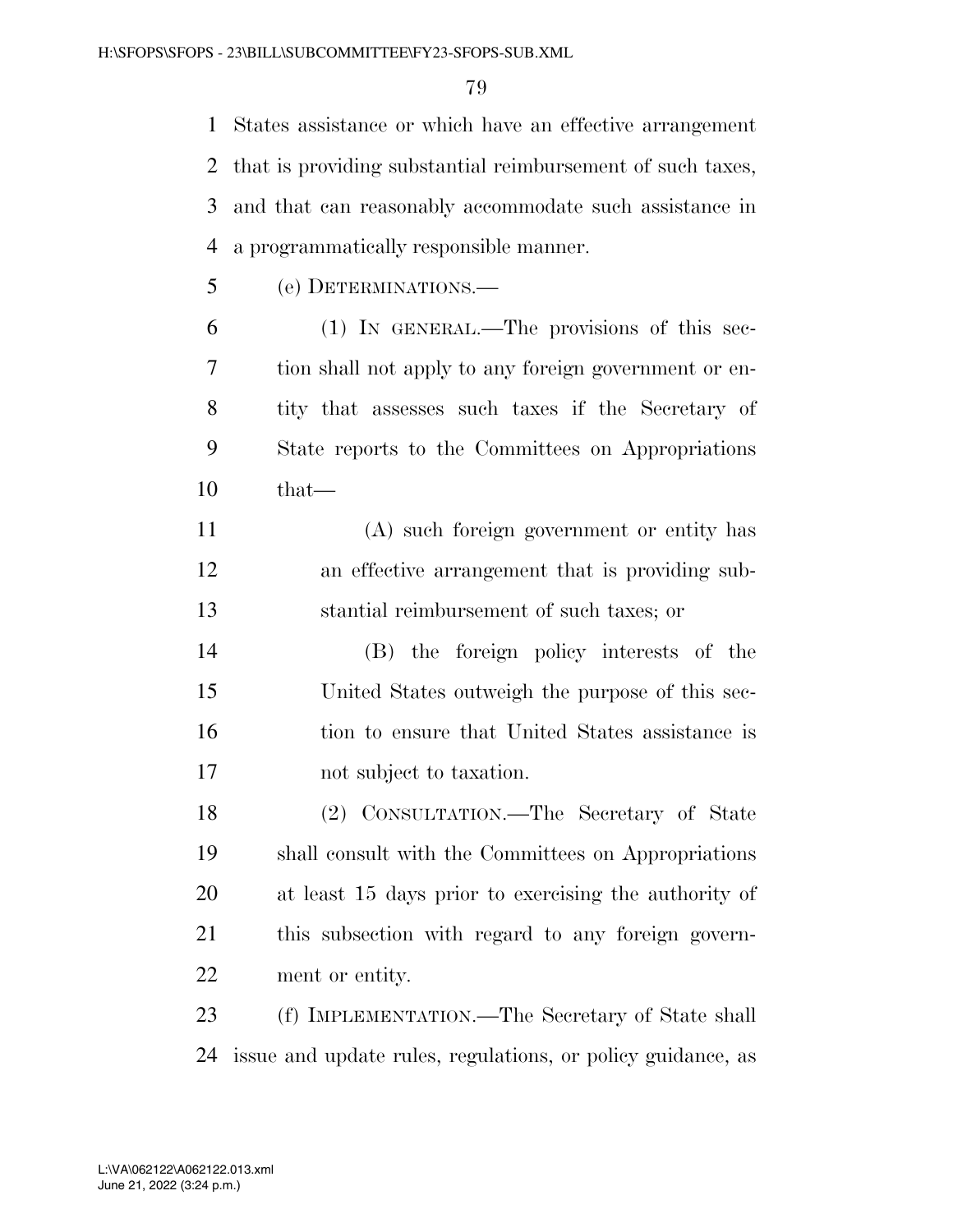appropriate, to implement the prohibition against the tax-ation of assistance contained in this section.

(g) DEFINITIONS.—As used in this section:

 (1) BILATERAL AGREEMENT.—The term ''bilat- eral agreement'' refers to a framework bilateral agreement between the Government of the United States and the government of the country receiving assistance that describes the privileges and immuni- ties applicable to United States foreign assistance for such country generally, or an individual agree- ment between the Government of the United States and such government that describes, among other things, the treatment for tax purposes that will be accorded the United States assistance provided under that agreement.

 (2) TAXES AND TAXATION.—The term ''taxes and taxation'' shall include value added taxes and customs duties but shall not include individual in-come taxes assessed to local staff.

## 20 RESERVATIONS OF FUNDS

 SEC. 7014. (a) REPROGRAMMING.—Funds appro- priated under titles III through VI of this Act which are specifically designated may be reprogrammed for other programs within the same account notwithstanding the designation if compliance with the designation is made im-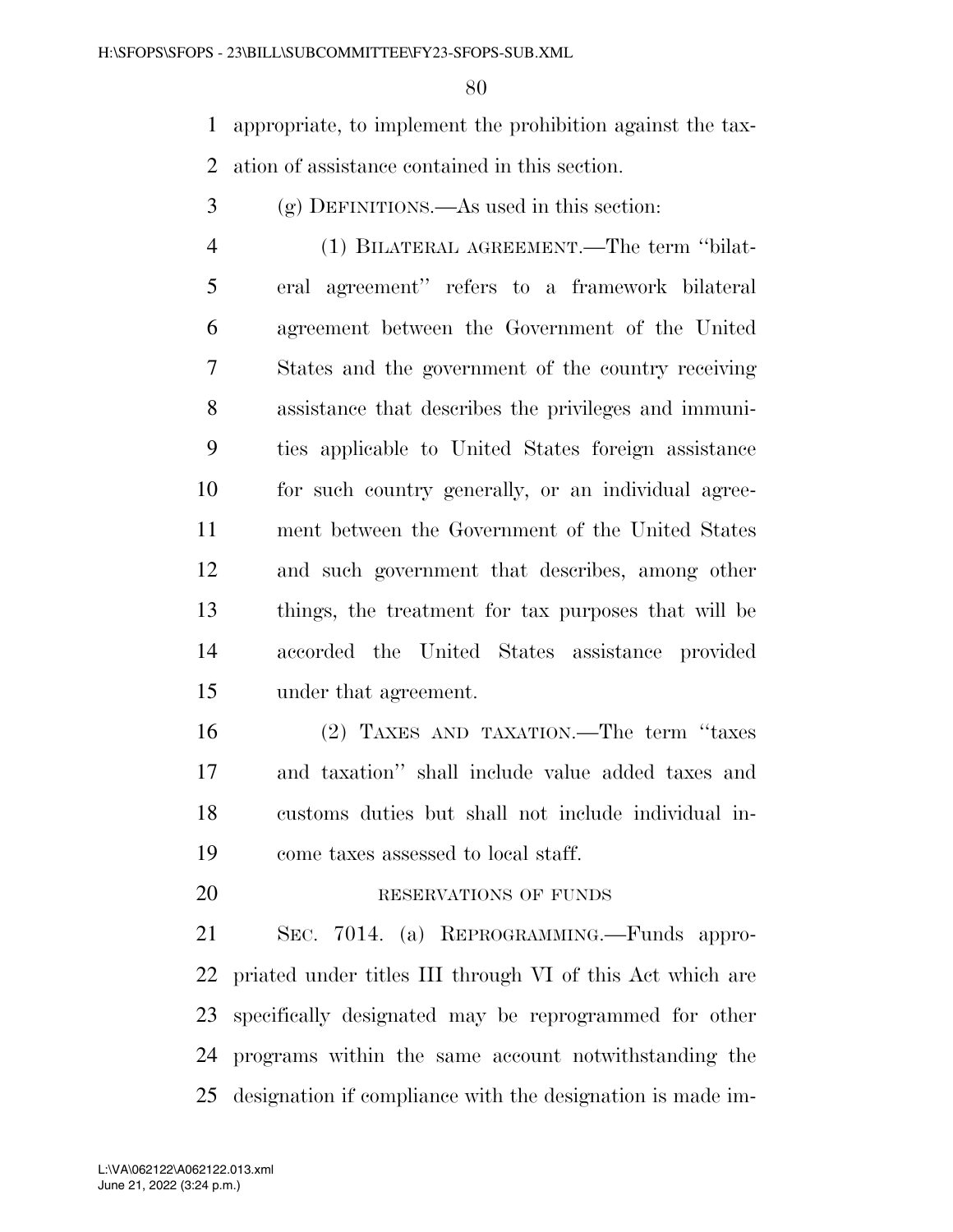possible by operation of any provision of this or any other Act: *Provided*, That any such reprogramming shall be sub- ject to the regular notification procedures of the Commit- tees on Appropriations: *Provided further*, That assistance that is reprogrammed pursuant to this subsection shall be made available under the same terms and conditions as originally provided.

 (b) EXTENSION OF AVAILABILITY.—In addition to the authority contained in subsection (a), the original pe- riod of availability of funds appropriated by this Act and administered by the Department of State or the United States Agency for International Development that are spe- cifically designated for particular programs or activities by this or any other Act may be extended for an additional fiscal year if the Secretary of State or the USAID Admin- istrator, as appropriate, determines and reports promptly to the Committees on Appropriations that the termination of assistance to a country or a significant change in cir- cumstances makes it unlikely that such designated funds can be obligated during the original period of availability: *Provided*, That such designated funds that continue to be available for an additional fiscal year shall be obligated only for the purpose of such designation.

 (c) OTHER ACTS.—Ceilings and specifically des-ignated funding levels contained in this Act shall not be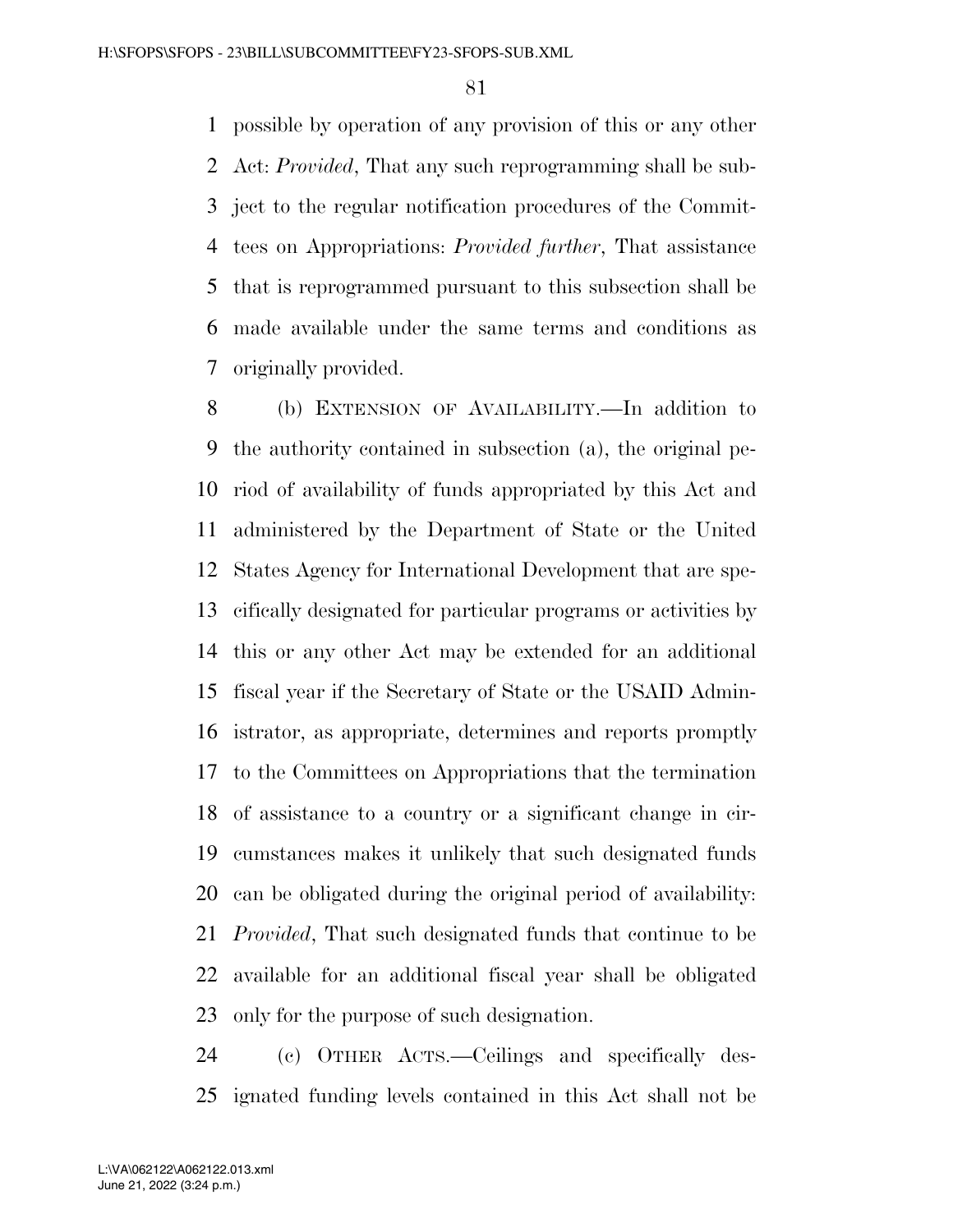applicable to funds or authorities appropriated or other- wise made available by any subsequent Act unless such Act specifically so directs: *Provided*, That specifically des- ignated funding levels or minimum funding requirements contained in any other Act shall not be applicable to funds appropriated by this Act.

## NOTIFICATION REQUIREMENTS

 SEC. 7015. (a) NOTIFICATION OF CHANGES IN PRO- GRAMS, PROJECTS, AND ACTIVITIES.—None of the funds made available in titles I, II, and VI, and under the head- ings ''Peace Corps'' and ''Millennium Challenge Corpora- tion'', of this Act or prior Acts making appropriations for the Department of State, foreign operations, and related programs to the departments and agencies funded by this Act that remain available for obligation in fiscal year 2023, or provided from any accounts in the Treasury of the United States derived by the collection of fees or of currency reflows or other offsetting collections, or made available by transfer, to the departments and agencies funded by this Act, shall be available for obligation to—

- (1) create new programs;
- (2) suspend or eliminate a program, project, or activity;

 (3) close, suspend, open, or reopen a mission or post;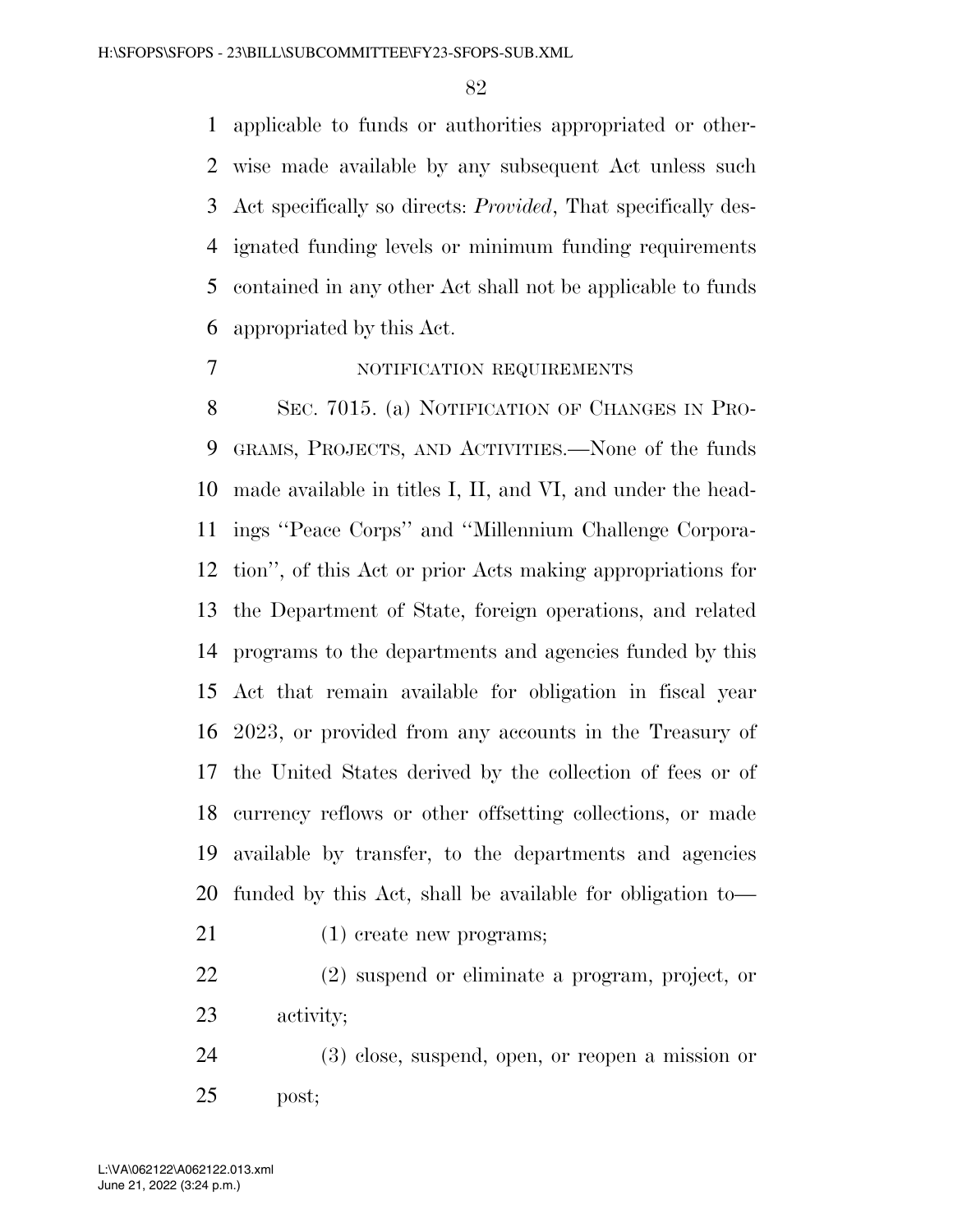(4) create, close, reorganize, downsize, or re-name bureaus, centers, or offices; or

 (5) contract out or privatize any functions or activities presently performed by Federal employees; unless previously justified to the Committees on Appro- priations or such Committees are notified 15 days in ad-vance of such obligation.

 (b) NOTIFICATION OF REPROGRAMMING OF FUNDS.—None of the funds provided under titles I, II, and VI of this Act or prior Acts making appropriations for the Department of State, foreign operations, and re- lated programs, to the departments and agencies funded under such titles that remain available for obligation in fiscal year 2023, or provided from any accounts in the Treasury of the United States derived by the collection of fees available to the department and agency funded under title I of this Act, shall be available for obligation or expenditure for programs, projects, or activities through a reprogramming of funds in excess of \$1,000,000 or 10 percent, whichever is less, that—

- (1) augments or changes existing programs, projects, or activities;
- (2) relocates an existing office or employees;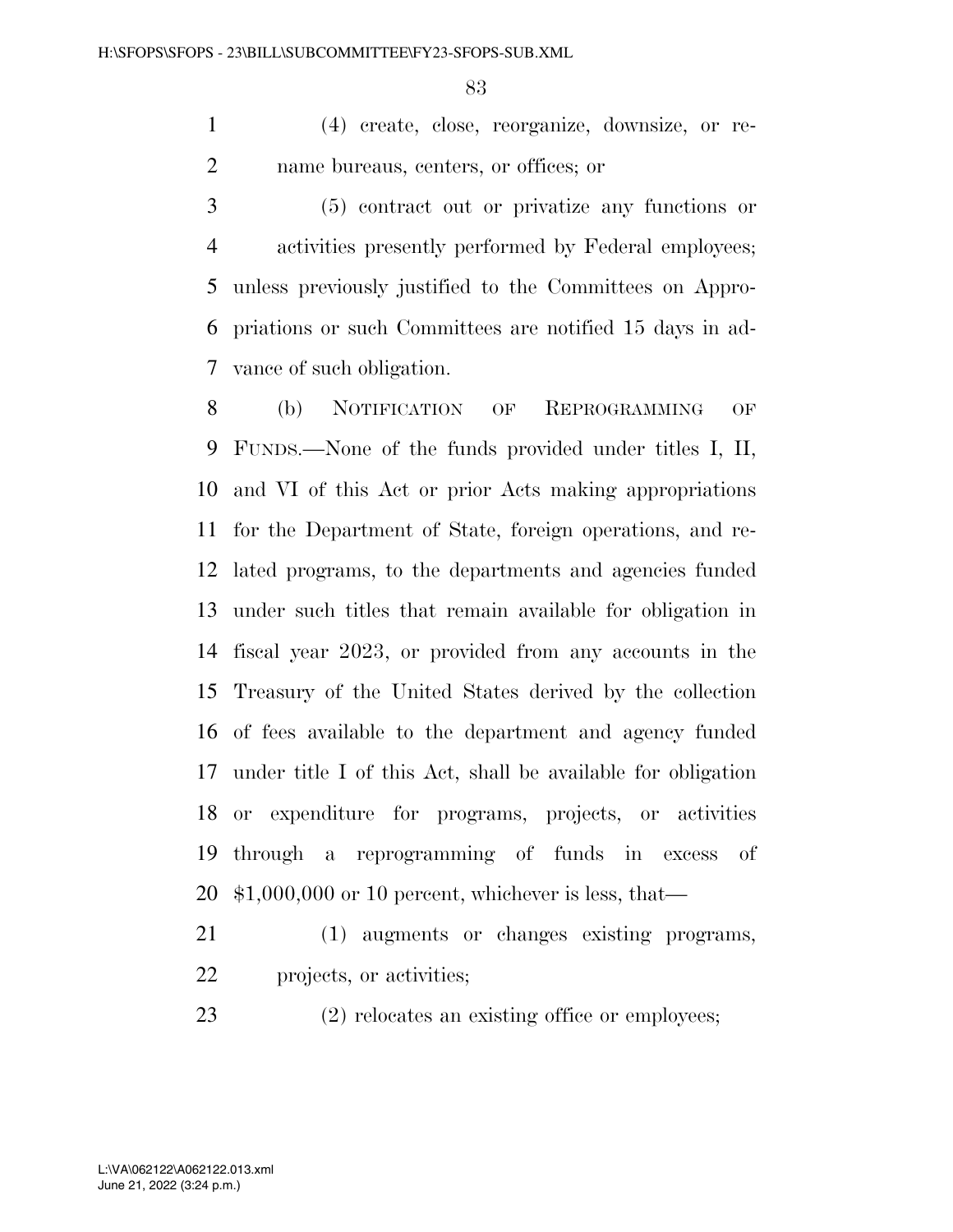(3) reduces by 10 percent funding for any exist- ing program, project, or activity, or numbers of per-sonnel by 10 percent as approved by Congress; or

 (4) results from any general savings, including savings from a reduction in personnel, which would result in a change in existing programs, projects, or activities as approved by Congress;

 unless the Committees on Appropriations are notified 15 days in advance of such reprogramming of funds.

 (c) NOTIFICATION REQUIREMENT.—None of the funds made available by this Act under the headings ''Global Health Programs'', ''Development Assistance'', ''Economic Support Fund'', ''Democracy Fund'', ''Assist- ance for Europe, Eurasia and Central Asia'', ''Peace Corps'', ''Millennium Challenge Corporation'', ''Inter- national Narcotics Control and Law Enforcement'', ''Non- proliferation, Anti-terrorism, Demining and Related Pro- grams'', ''Peacekeeping Operations'', ''International Mili- tary Education and Training'', ''Foreign Military Financ- ing Program'', ''International Organizations and Pro- grams'', ''United States International Development Fi- nance Corporation'', and ''Trade and Development Agen- cy'' shall be available for obligation for programs, projects, activities, type of materiel assistance, countries, or other operations not justified or in excess of the amount justi-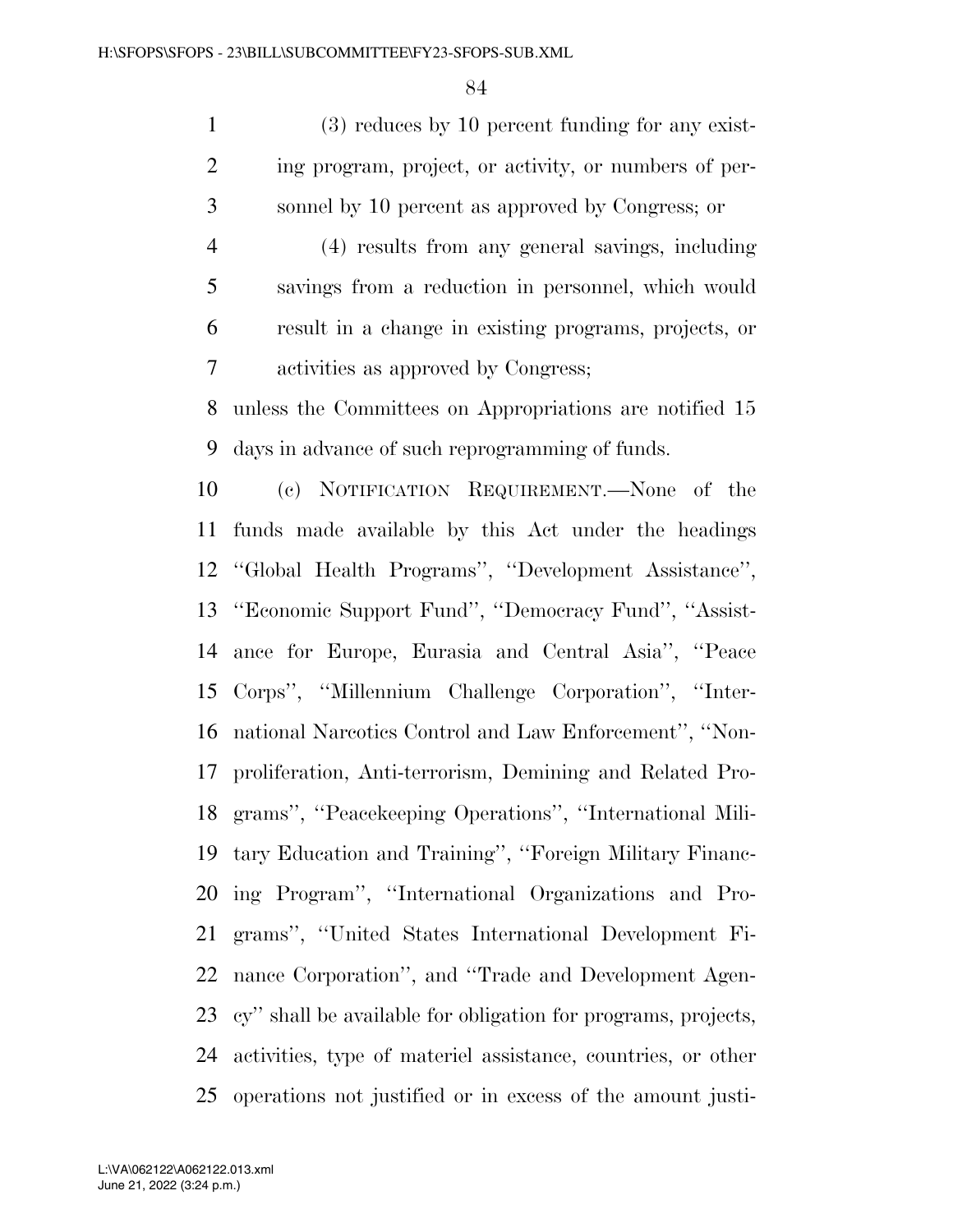fied to the Committees on Appropriations for obligation under any of these specific headings unless the Commit- tees on Appropriations are notified 15 days in advance of such obligation: *Provided*, That the President shall not enter into any commitment of funds appropriated for the purposes of section 23 of the Arms Export Control Act for the provision of major defense equipment, other than conventional ammunition, or other major defense items defined to be aircraft, ships, missiles, or combat vehicles, not previously justified to Congress or 20 percent in excess of the quantities justified to Congress unless the Commit- tees on Appropriations are notified 15 days in advance of such commitment: *Provided further*, That requirements of this subsection or any similar provision of this or any other Act shall not apply to any reprogramming for a pro- gram, project, or activity for which funds are appropriated under titles III through VI of this Act of less than 10 percent of the amount previously justified to Congress for obligation for such program, project, or activity for the current fiscal year: *Provided further*, That any notification submitted pursuant to subsection (f) of this section shall include information (if known on the date of transmittal of such notification) on the use of notwithstanding author-ity.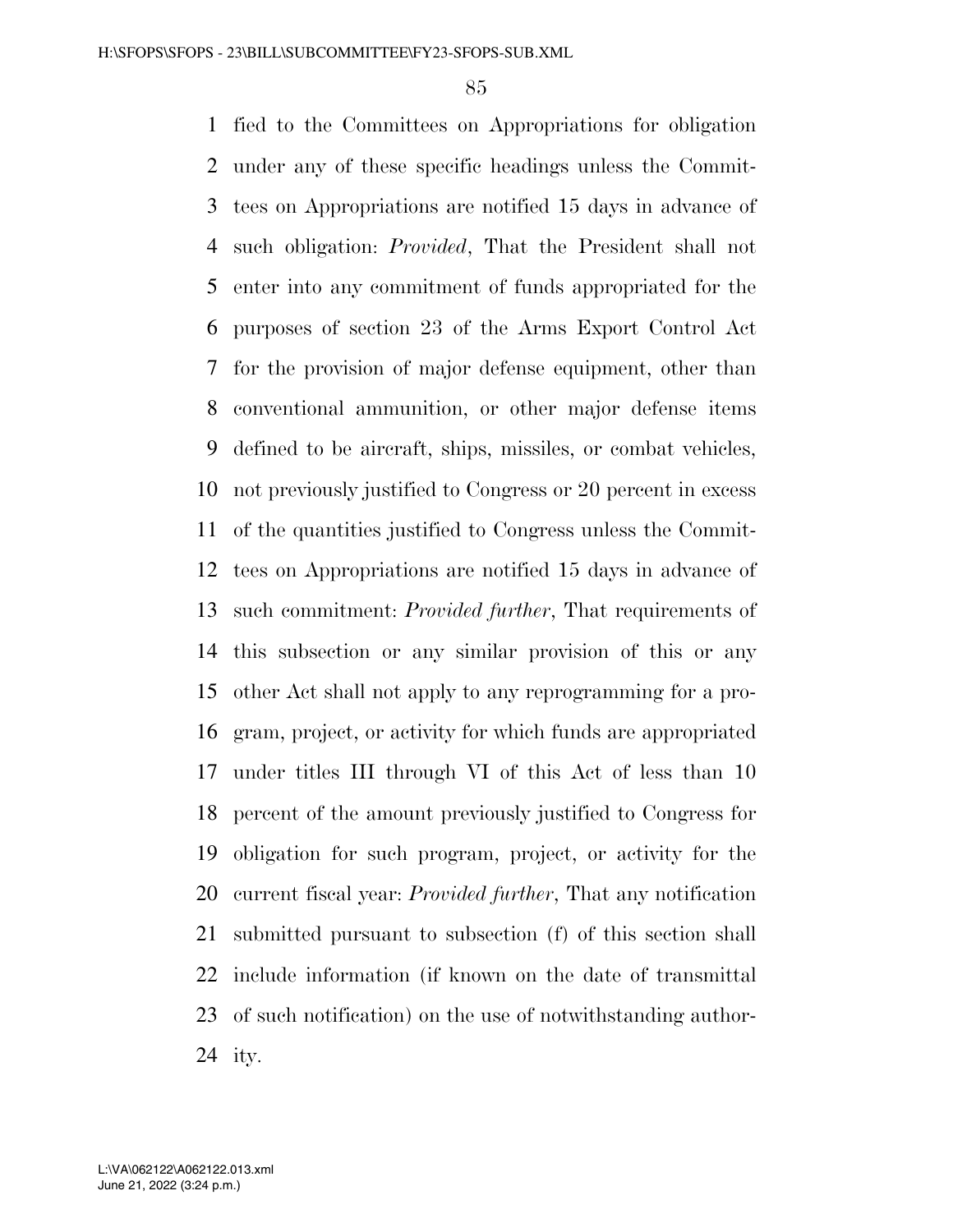(d) DEPARTMENT OF DEFENSE PROGRAMS AND FUNDING NOTIFICATIONS.—

 (1) PROGRAMS.—None of the funds appro- priated by this Act or prior Acts making appropria- tions for the Department of State, foreign oper- ations, and related programs may be made available to support or continue any program initially funded under any authority of title 10, United States Code, or any Act making or authorizing appropriations for the Department of Defense, unless the Secretary of State, in consultation with the Secretary of Defense and in accordance with the regular notification pro- cedures of the Committees on Appropriations, sub- mits a justification to such Committees that includes a description of, and the estimated costs associated with, the support or continuation of such program.

 (2) FUNDING.—Notwithstanding any other pro- vision of law, funds transferred by the Department of Defense to the Department of State and the United States Agency for International Development for assistance for foreign countries and international organizations shall be subject to the regular notifica- tion procedures of the Committees on Appropria-tions.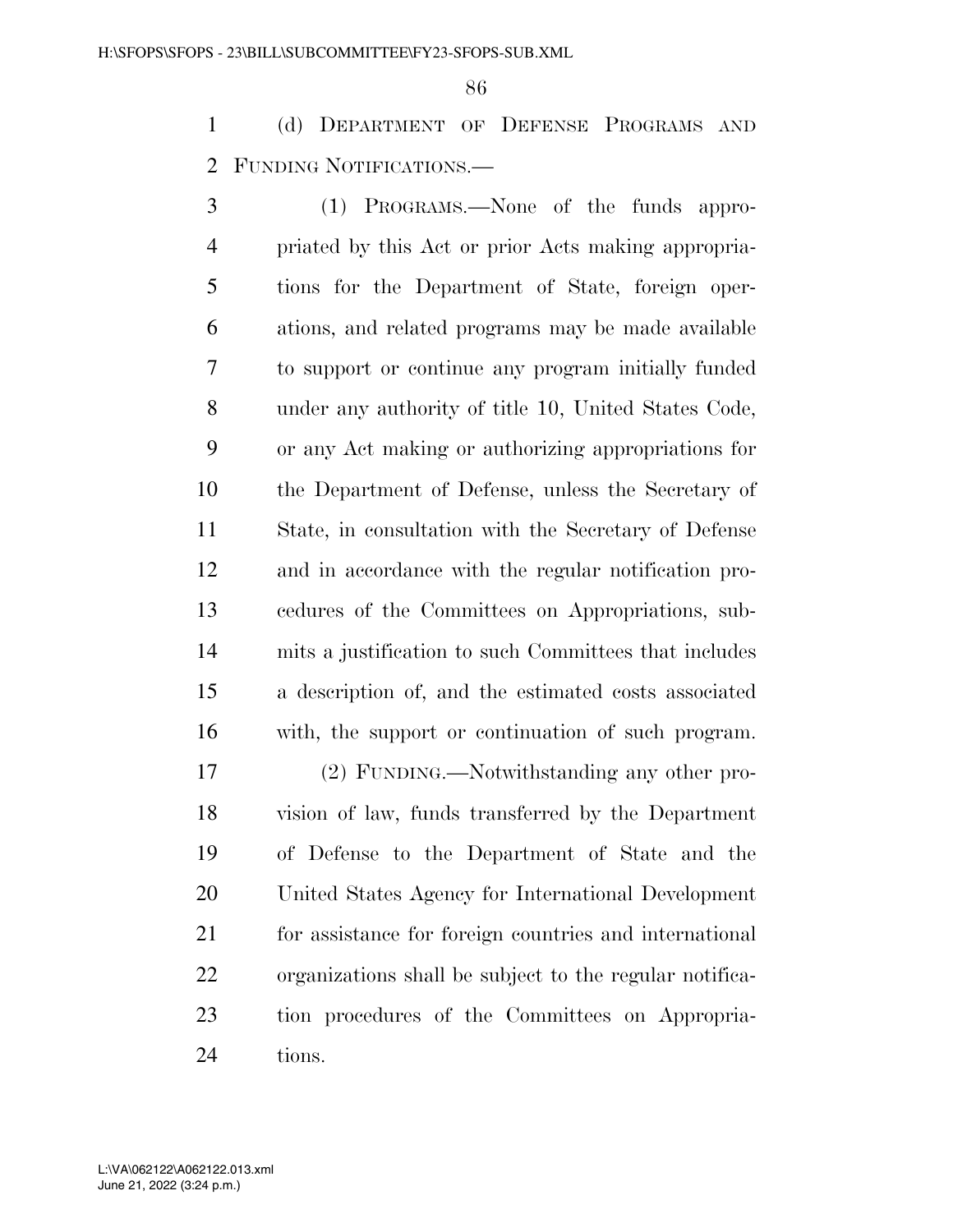(3) NOTIFICATION ON EXCESS DEFENSE ARTI- CLES.—Prior to providing excess Department of De- fense articles in accordance with section 516(a) of the Foreign Assistance Act of 1961, the Department of Defense shall notify the Committees on Appro- priations to the same extent and under the same conditions as other committees pursuant to sub- section (f) of that section: *Provided*, That before issuing a letter of offer to sell excess defense articles under the Arms Export Control Act, the Department of Defense shall notify the Committees on Appro- priations in accordance with the regular notification procedures of such Committees if such defense arti- cles are significant military equipment (as defined in section 47(9) of the Arms Export Control Act) or are valued (in terms of original acquisition cost) at \$7,000,000 or more, or if notification is required elsewhere in this Act for the use of appropriated funds for specific countries that would receive such excess defense articles: *Provided further*, That such Committees shall also be informed of the original ac-22 quisition cost of such defense articles.

 (e) WAIVER.—The requirements of this section or any similar provision of this Act or any other Act, includ-ing any prior Act requiring notification in accordance with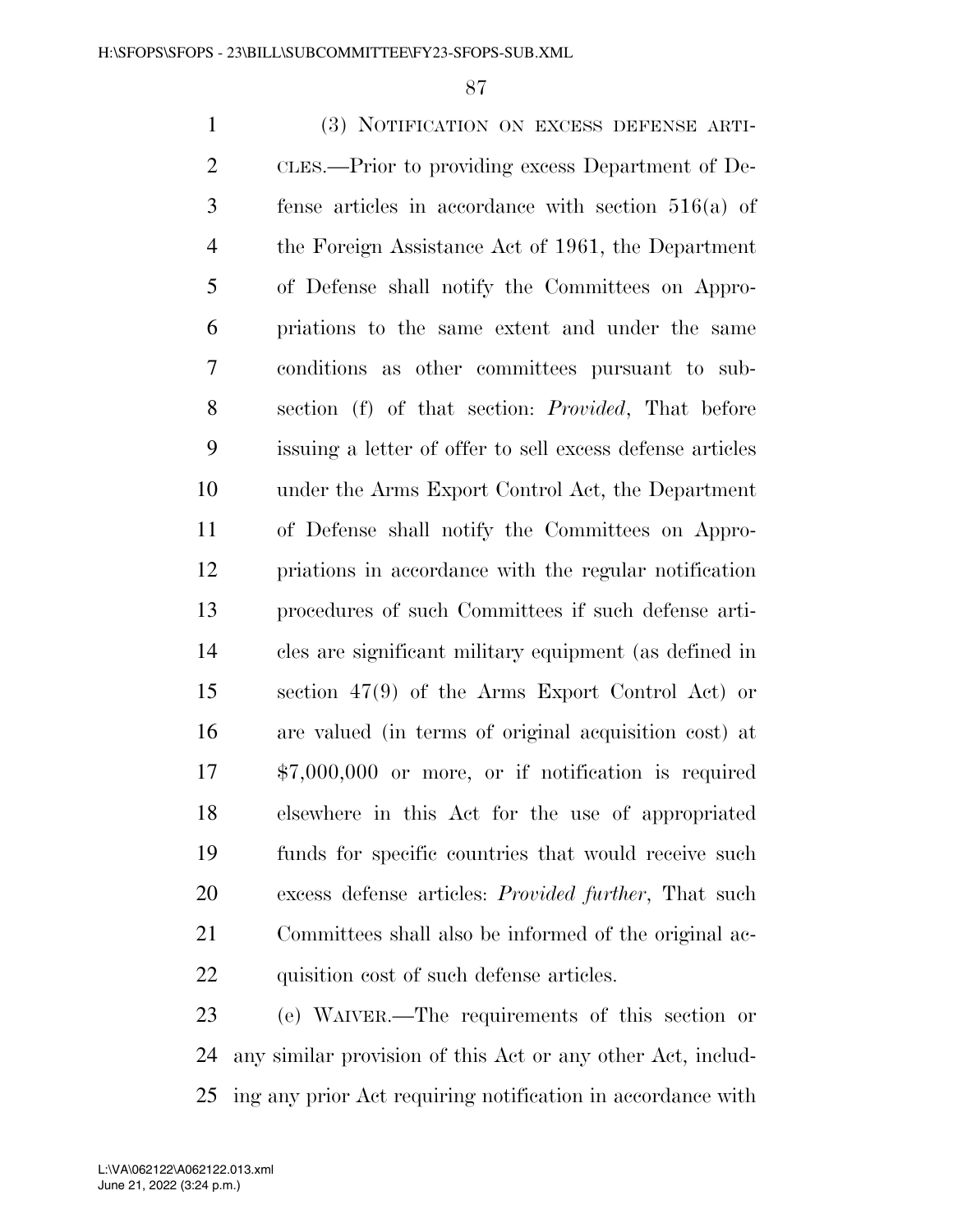the regular notification procedures of the Committees on Appropriations, may be waived if failure to do so would pose a substantial risk to human health or welfare: *Pro- vided*, That in case of any such waiver, notification to the Committees on Appropriations shall be provided as early as practicable, but in no event later than 3 days after tak- ing the action to which such notification requirement was applicable, in the context of the circumstances necessi- tating such waiver: *Provided further*, That any notification provided pursuant to such a waiver shall contain an expla-nation of the emergency circumstances.

 (f) COUNTRY NOTIFICATION REQUIREMENTS.—None of the funds appropriated under titles III through VI of this Act may be obligated or expended for assistance for Afghanistan, Bahrain, Burma, Cambodia, Colombia, Cuba, Egypt, El Salvador, Ethiopia, Guatemala, Haiti, Honduras, Iran, Iraq, Lebanon, Libya, Mexico, Nica- ragua, Pakistan, Philippines, the Russian Federation, Rwanda, Somalia, South Sudan, Sri Lanka, Sudan, Syria, Venezuela, Yemen, and Zimbabwe except as provided through the regular notification procedures of the Com-mittees on Appropriations.

 (g) TRUST FUNDS.—Funds appropriated or other- wise made available in title III of this Act and prior Acts making funds available for the Department of State, for-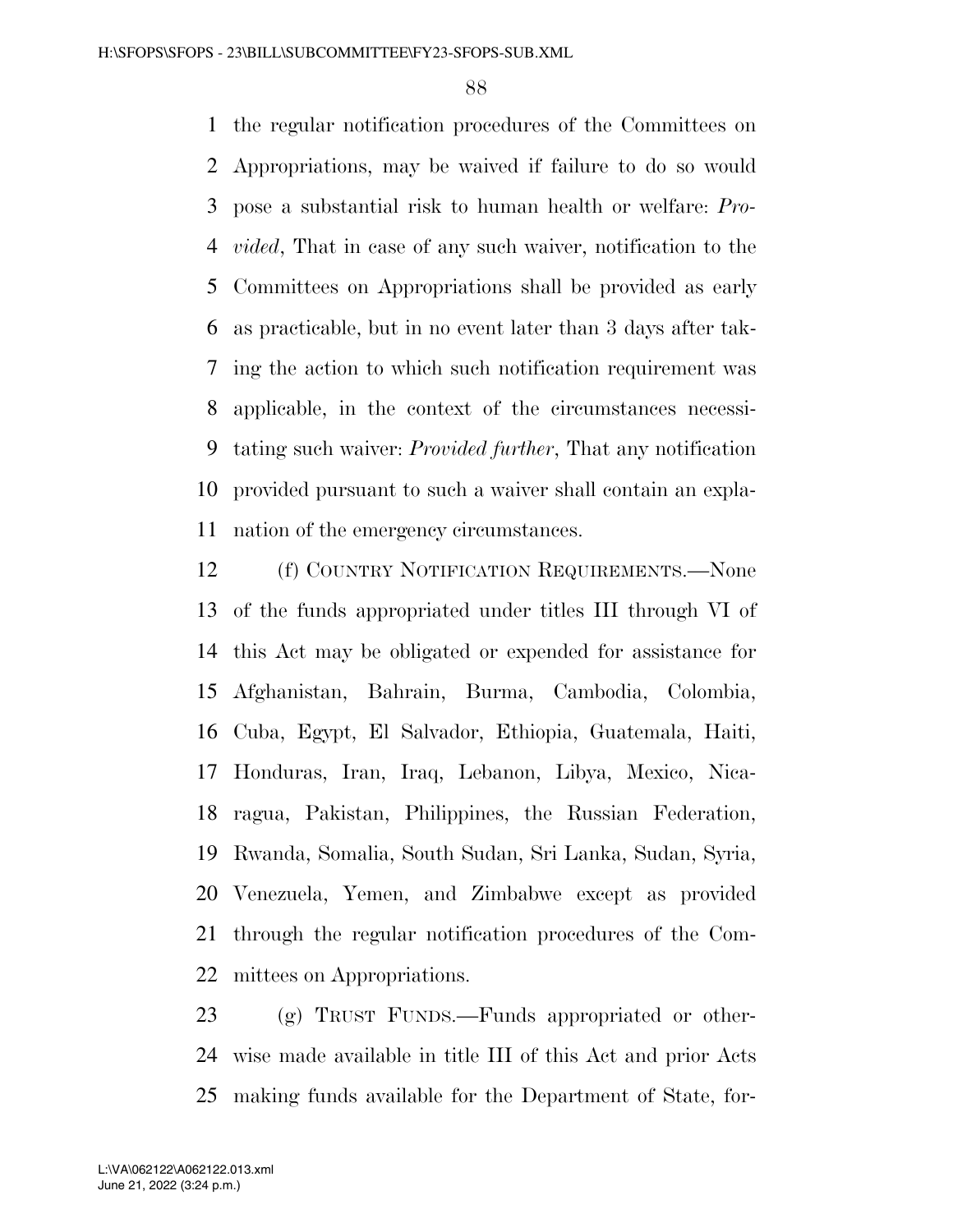eign operations, and related programs that are made avail- able for a trust fund held by an international financial institution shall be subject to the regular notification pro- cedures of the Committees on Appropriations, and such notification shall include the information specified under this section in the report accompanying this Act.

 (h) OTHER PROGRAM NOTIFICATION REQUIRE-MENT.—

 (1) DIPLOMATIC PROGRAMS.—Funds appro- priated under title I of this Act under the heading ''Diplomatic Programs'' that are made available for lateral entry into the Foreign Service shall be sub-13 ject to prior consultation with, and the regular noti- fication procedures of, the Committees on Appro-priations.

 (2) OTHER PROGRAMS.—Funds appropriated by this Act that are made available for the following programs and activities shall be subject to the reg- ular notification procedures of the Committees on Appropriations:

 (A) the Power Africa and Prosper Africa initiatives;

 (B) community-based police assistance con- ducted pursuant to the authority of section 25  $7035(a)(1)$  of this Act;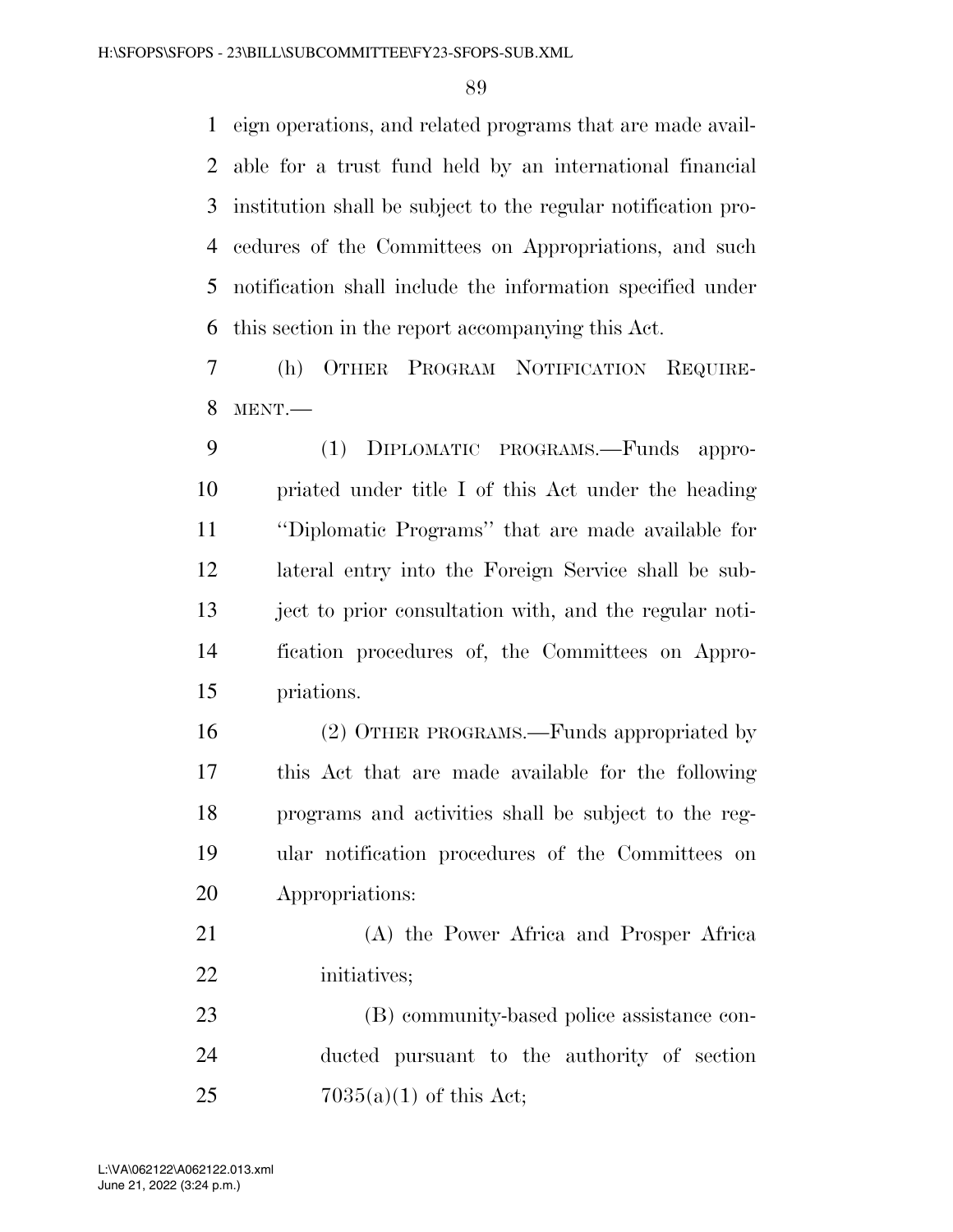| $\mathbf{1}$   | (C) the Prevention and Stabilization Fund                   |
|----------------|-------------------------------------------------------------|
| $\overline{2}$ | and the Multi-Donor Global Fragility Fund;                  |
| 3              | (D) the Indo-Pacific Strategy;                              |
| $\overline{4}$ | (E) the Countering PRC Influence Fund                       |
| 5              | and the Countering Russian Influence Fund;                  |
| 6              | and                                                         |
| 7              | (F) the Gender Equity and Equality Ac-                      |
| 8              | tion Fund.                                                  |
| 9              | (3) DEMOCRACY PROGRAM POLICY AND PROCE-                     |
| 10             | DURES.—Modifications to democracy program policy            |
| 11             | and procedures, including relating to the use of con-       |
| 12             | sortia, by the Department of State and USAID shall          |
| 13             | be subject to prior consultation with, and the regular      |
| 14             | notification procedures of, the Committees on Ap-           |
| 15             | propriations.                                               |
| 16             | (i) WITHHOLDING OF FUNDS.—Funds appropriated                |
| 17             | by this Act under titles III and IV that are withheld from  |
| 18             | obligation or otherwise not programmed as a result of ap-   |
| 19             | plication of a provision of law in this or any other Act    |
| 20             | shall, if reprogrammed, be subject to the regular notifica- |
| 21             | tion procedures of the Committees on Appropriations.        |
| 22             | (j) PRIOR CONSULTATION REQUIREMENT.—The Sec-                |
| 23             | retary of State, the Administrator of the United States     |
| 24             | Agency for International Development, the Chief Execu-      |
| 25             | tive Officer of the United States International Develop-    |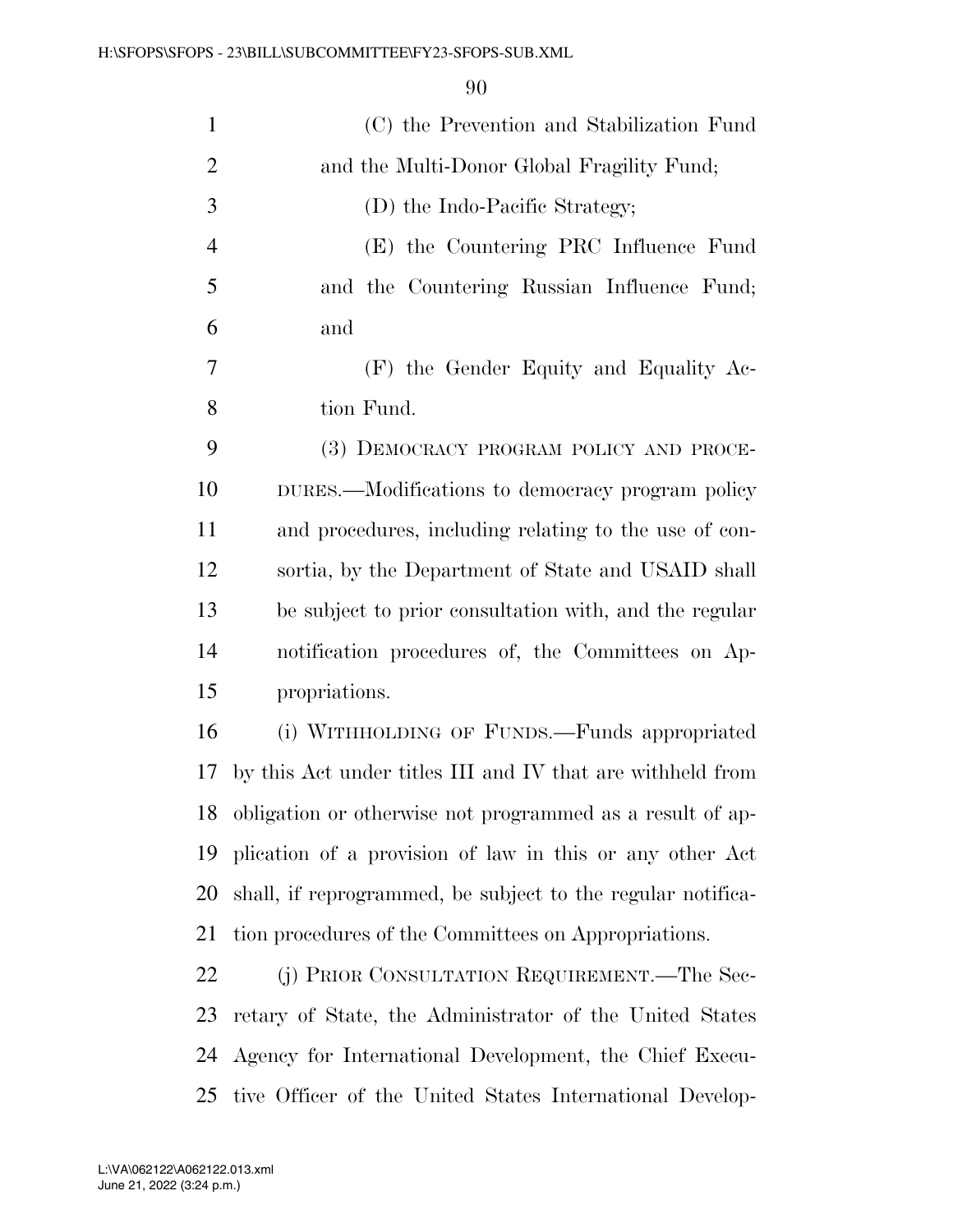ment Finance Corporation, and the Chief Executive Offi- cer of the Millennium Challenge Corporation shall consult with the Committees on Appropriations at least 7 days prior to informing a government of, or publicly announc- ing a decision on, the suspension or early termination of assistance to a country or a territory, including as a result of an interagency review of such assistance, from funds appropriated by this Act or prior Acts making appropria- tions for the Department of State, foreign operations, and related programs: *Provided*, That such consultation shall include a detailed justification for such suspension, includ-ing a description of the assistance being suspended.

DOCUMENTS, REPORT POSTING, RECORDS MANAGEMENT,

## AND RELATED CYBERSECURITY PROTECTIONS

 SEC. 7016. (a) DOCUMENT REQUESTS.—None of the funds appropriated or made available pursuant to titles III through VI of this Act shall be available to a non- governmental organization, including any contractor, which fails to provide upon timely request any document, file, or record necessary to the auditing requirements of the Department of State and the United States Agency for International Development.

23 (b) PUBLIC POSTING OF REPORTS.—

 (1) Except as provided in paragraphs (2) and (3), any report required by this Act to be submitted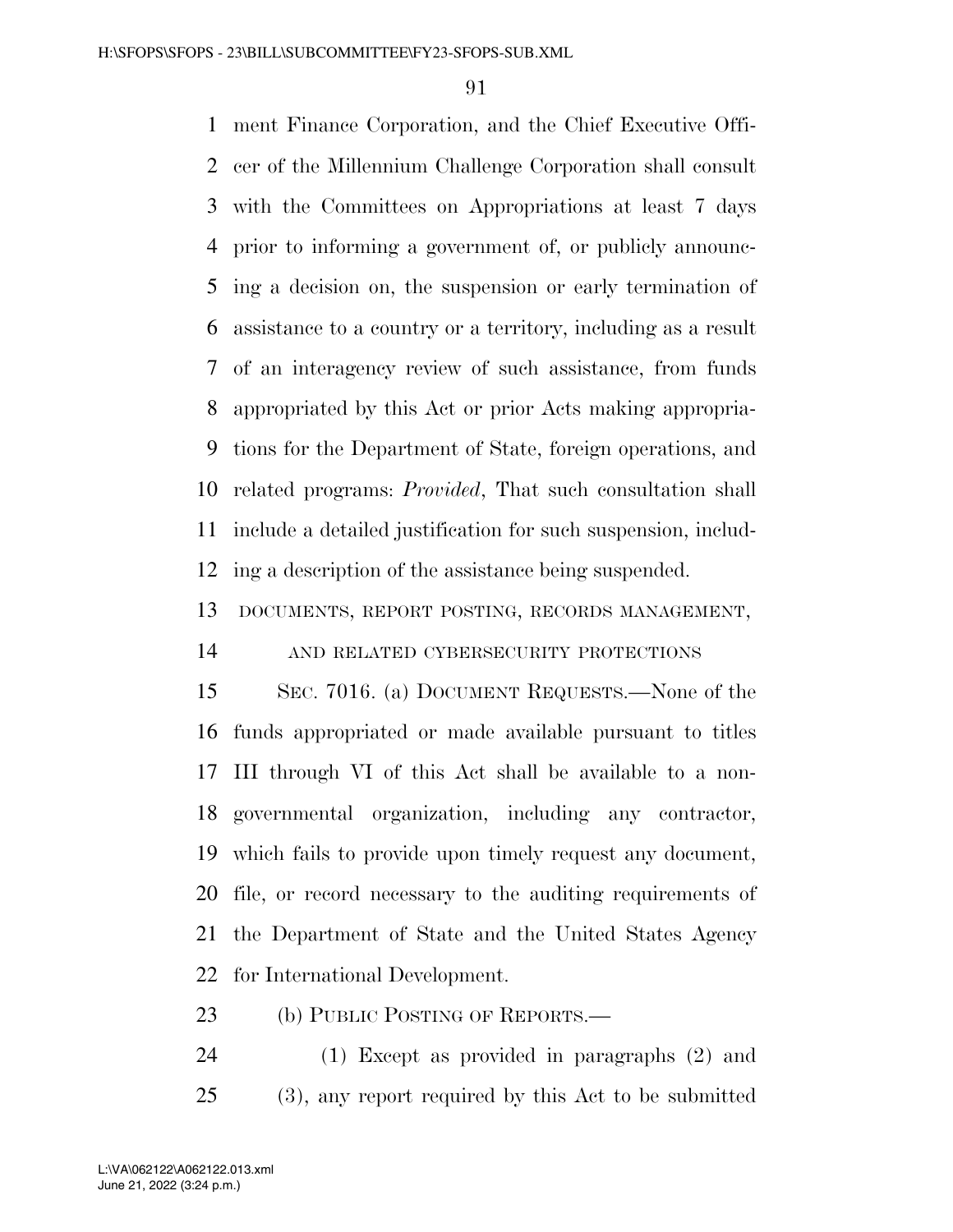| $\mathbf{1}$   | to Congress by any Federal agency receiving funds      |
|----------------|--------------------------------------------------------|
| $\overline{2}$ | made available by this Act shall be posted on the      |
| 3              | public Web site of such agency not later than 45       |
| 4              | days following the receipt of such report by Con-      |
| 5              | gress.                                                 |
| 6              | $(2)$ Paragraph $(1)$ shall not apply to a report      |
| 7              | $if$ —                                                 |
| 8              | (A) the public posting of the report would             |
| 9              | compromise national security, including the            |
| 10             | conduct of diplomacy;                                  |
| 11             | (B) the report contains proprietary or                 |
| 12             | other privileged information; or                       |
| 13             | (C) the public posting of the report is spe-           |
| 14             | cifically exempted in the report accompanying          |
| 15             | this Act.                                              |
| 16             | (3) The agency posting such report shall do so         |
| 17             | only after the report has been made available to the   |
| 18             | Committees on Appropriations.                          |
| 19             | (c) RECORDS MANAGEMENT AND RELATED CYBER-              |
| 20             | SECURITY PROTECTIONS.—The Secretary of State and       |
| 21             | USAID Administrator shall—                             |
| 22             | (1) regularly review and update the policies, di-      |
| 23             | rectives, and oversight necessary to comply with       |
| 24             | Federal statutes, regulations, and presidential execu- |
| 25             | tive orders and memoranda concerning the preserva-     |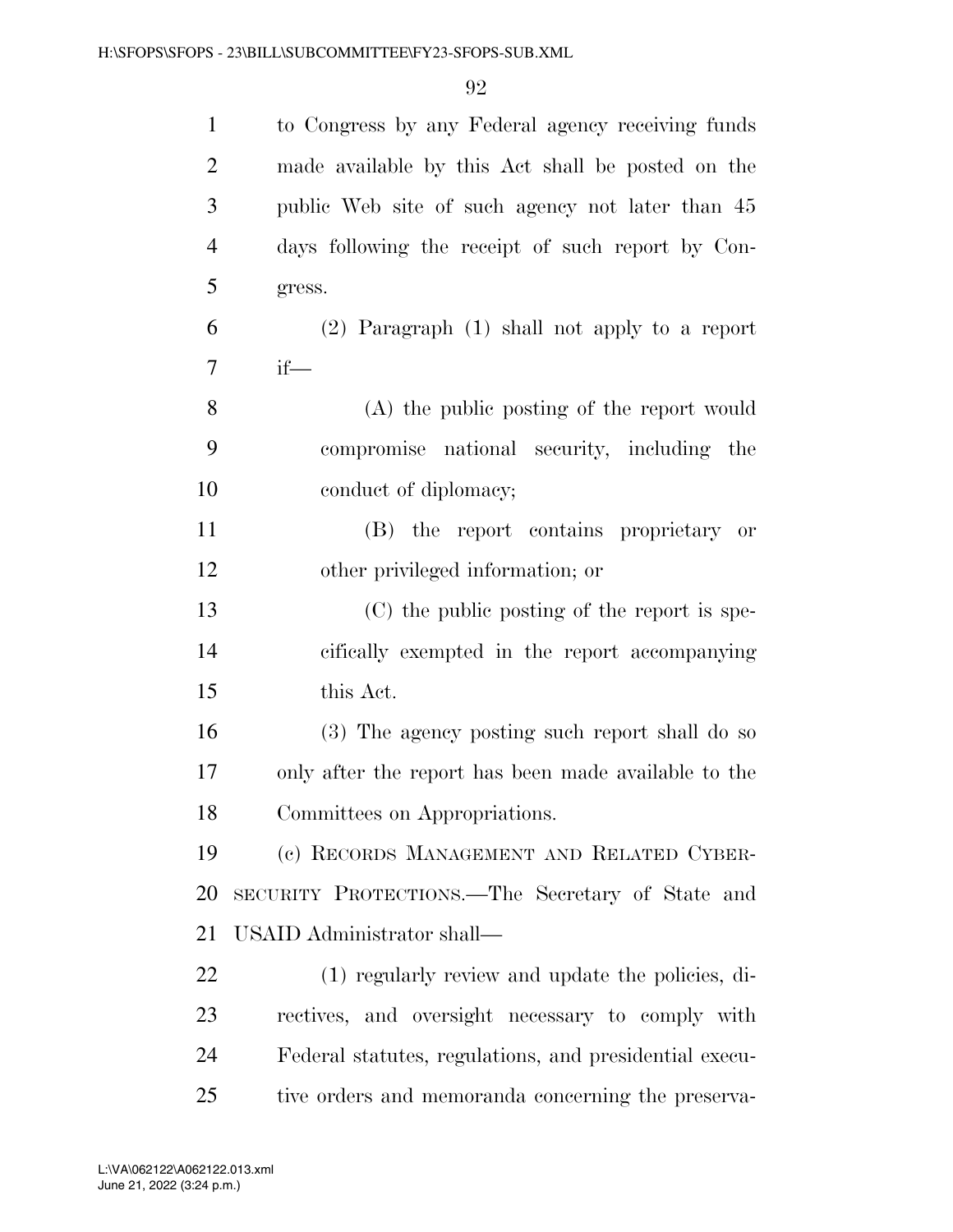tion of all records made or received in the conduct of official business, including record emails, instant messaging, and other online tools;

 (2) use funds appropriated by this Act under the headings ''Diplomatic Programs'' and ''Capital Investment Fund'' in title I, and ''Operating Ex- penses'' and ''Capital Investment Fund'' in title II, as appropriate, to improve Federal records manage- ment pursuant to the Federal Records Act (44 U.S.C. Chapters 21, 29, 31, and 33) and other ap- plicable Federal records management statutes, regu- lations, or policies for the Department of State and USAID;

 (3) direct departing employees, including senior officials, that all Federal records generated by such employees belong to the Federal Government;

 (4) substantially reduce, compared to the pre- vious fiscal year, the response time for identifying and retrieving Federal records, including requests made pursuant to section 552 of title 5, United States Code (commonly known as the ''Freedom of Information Act''); and

 (5) strengthen cybersecurity measures to miti- gate vulnerabilities, including those resulting from the use of personal email accounts or servers outside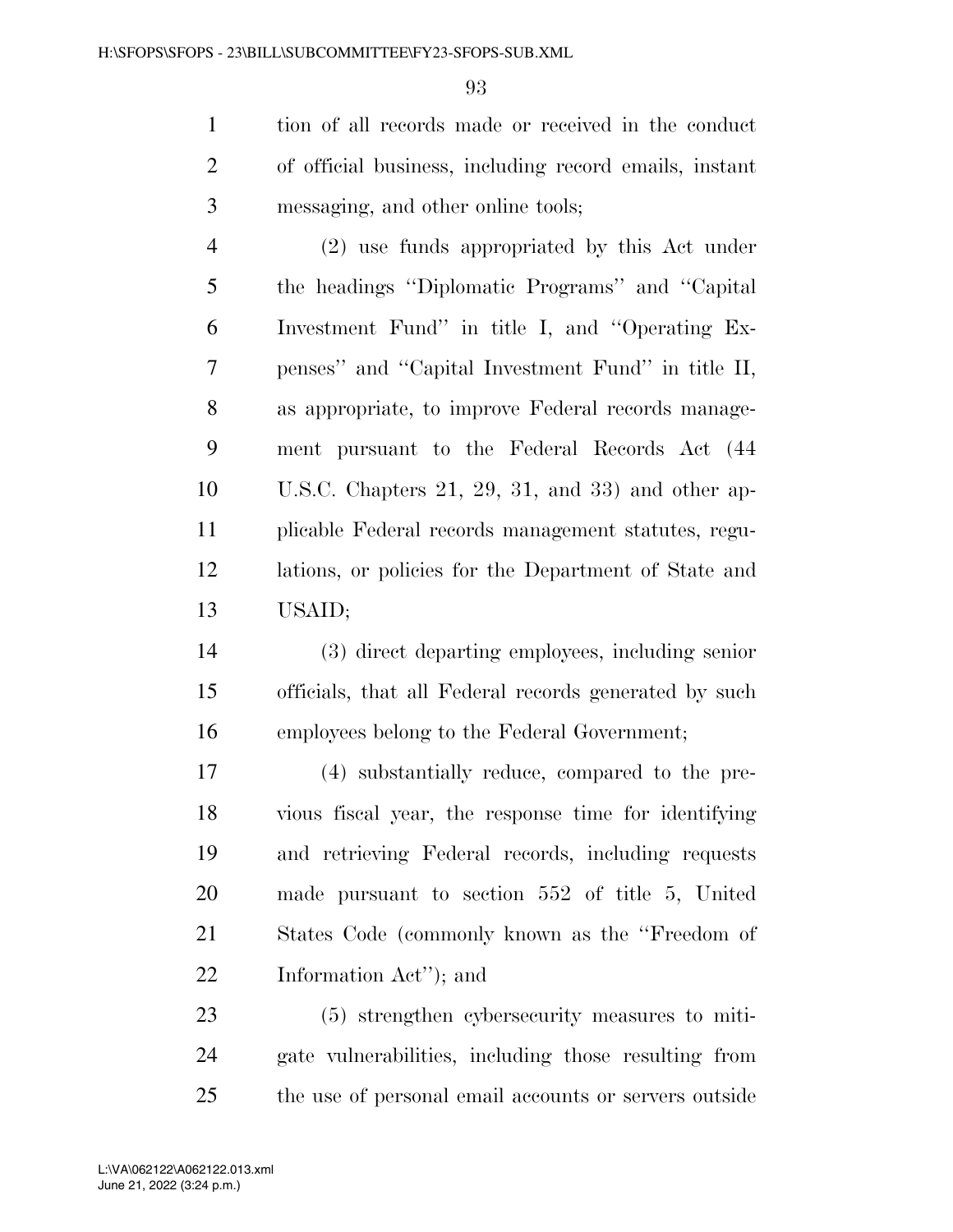the .gov domain, improve the process to identify and remove inactive user accounts, update and enforce guidance related to the control of national security information, and implement the recommendations of the applicable reports of the cognizant Office of In-spector General.

USE OF FUNDS IN CONTRAVENTION OF THIS ACT

 SEC. 7017. If the President makes a determination not to comply with any provision of this Act on constitu- tional grounds, the head of the relevant Federal agency shall notify the Committees on Appropriations in writing within 5 days of such determination, the basis for such determination and any resulting changes to program or policy.

- PROHIBITION ON FUNDING FOR INVOLUNTARY
- 

#### STERILIZATION

 SEC. 7018. None of the funds made available to carry out part I of the Foreign Assistance Act of 1961, as amended, may be used to pay for the performance of invol- untary sterilization as a method of family planning or to coerce or provide any financial incentive to any person to undergo sterilizations. None of the funds made available to carry out part I of the Foreign Assistance Act of 1961, as amended, may be used to pay for any biomedical re-search which relates in whole or in part, to methods of,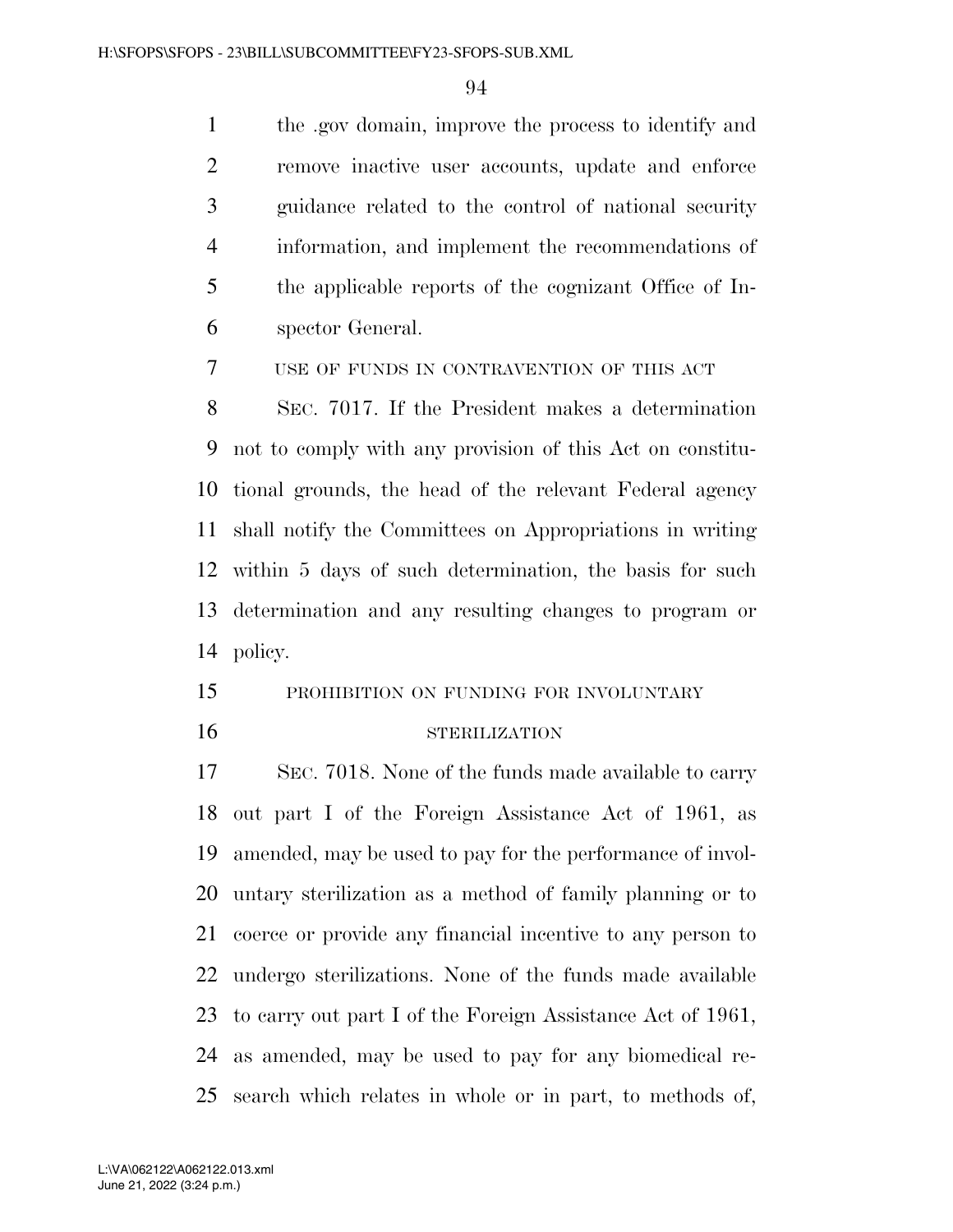or the performance of, abortions or involuntary steriliza- tion as a means of family planning. None of the funds made available to carry out part I of the Foreign Assist- ance Act of 1961, as amended, may be obligated or ex- pended for any country or organization if the President certifies that the use of these funds by any such country or organization would violate any of the above provisions related to involuntary sterilizations.

# ALLOCATIONS AND REPORTS

 SEC. 7019. (a) ALLOCATION TABLES.—Subject to subsection (b), funds appropriated by this Act under titles III through V shall be made available in the amounts spe- cifically designated in the respective tables included in the report accompanying this Act: *Provided*, That such des- ignated amounts for foreign countries and international organizations shall serve as the amounts for such coun- tries and international organizations transmitted to Con- gress in the report required by section 653(a) of the For- eign Assistance Act of 1961, and shall be made available for such foreign countries and international organizations notwithstanding the date of the transmission of such re-port.

 (b) AUTHORIZED DEVIATIONS.—Unless otherwise provided for by this Act, the Secretary of State and the Administrator of the United States Agency for Inter-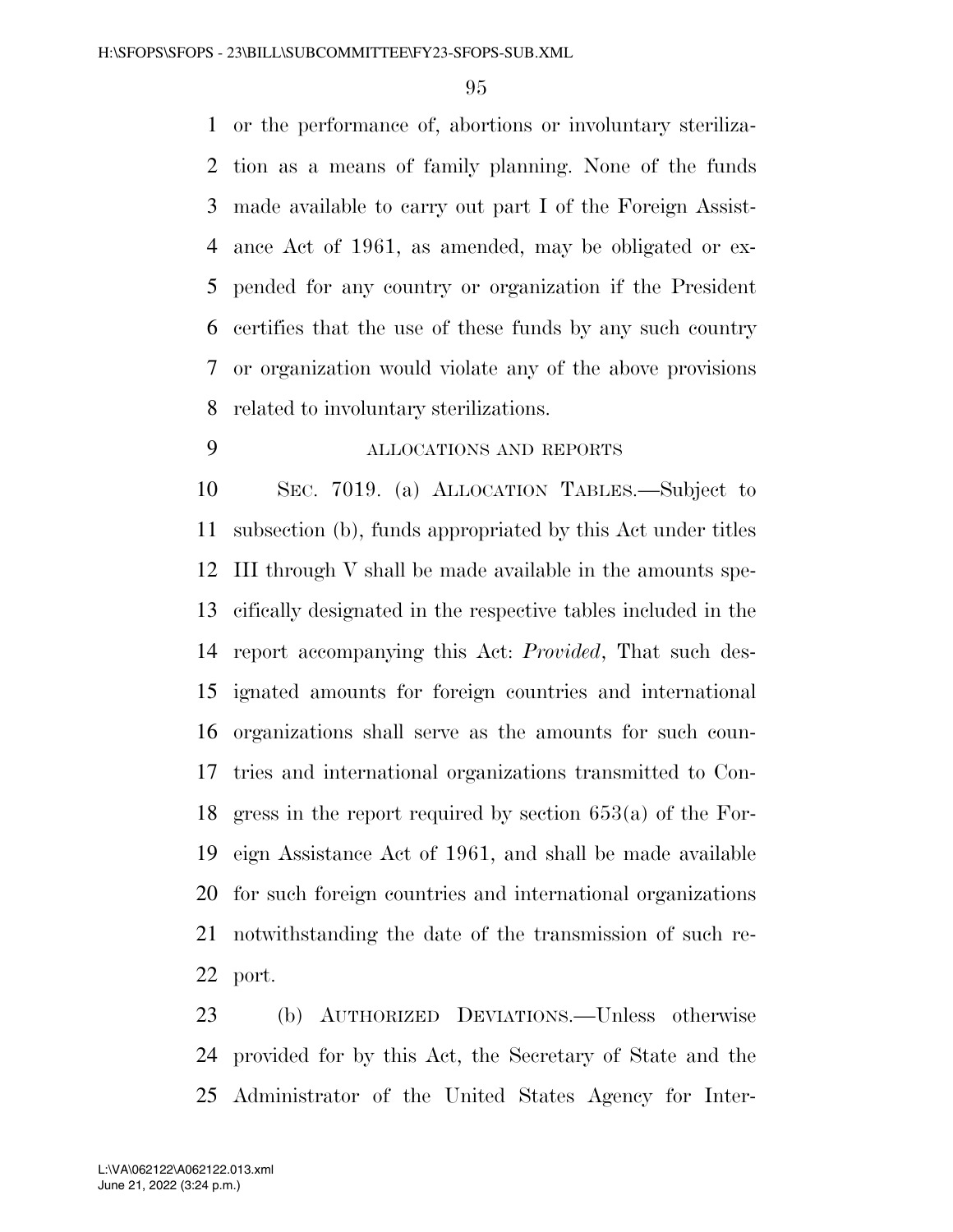national Development, as applicable, may only deviate up to 10 percent from the amounts specifically designated in the respective tables included in the report accompanying this Act: *Provided*, That such percentage may be exceeded only if the Secretary of State or USAID Administrator, as applicable, determines and reports in writing to the Committees on Appropriations on a case-by-case basis that such deviation is necessary to respond to significant, exigent, or unforeseen events, or to address other excep- tional circumstances directly related to the national secu- rity interest of the United States, including a description of such events or circumstances: *Provided further*, That deviations pursuant to the preceding proviso shall be sub- ject to prior consultation with, and the regular notification procedures of, the Committees on Appropriations.

 (c) LIMITATION.—For specifically designated amounts that are included, pursuant to subsection (a), in the report required by section 653(a) of the Foreign As- sistance Act of 1961, deviations authorized by subsection (b) may only take place after submission of such report. (d) EXCEPTIONS.—Subsections (a) and (b) shall not apply to—

 (1) amounts designated for ''International Mili- tary Education and Training'' in the respective ta-bles included in the report accompanying this Act;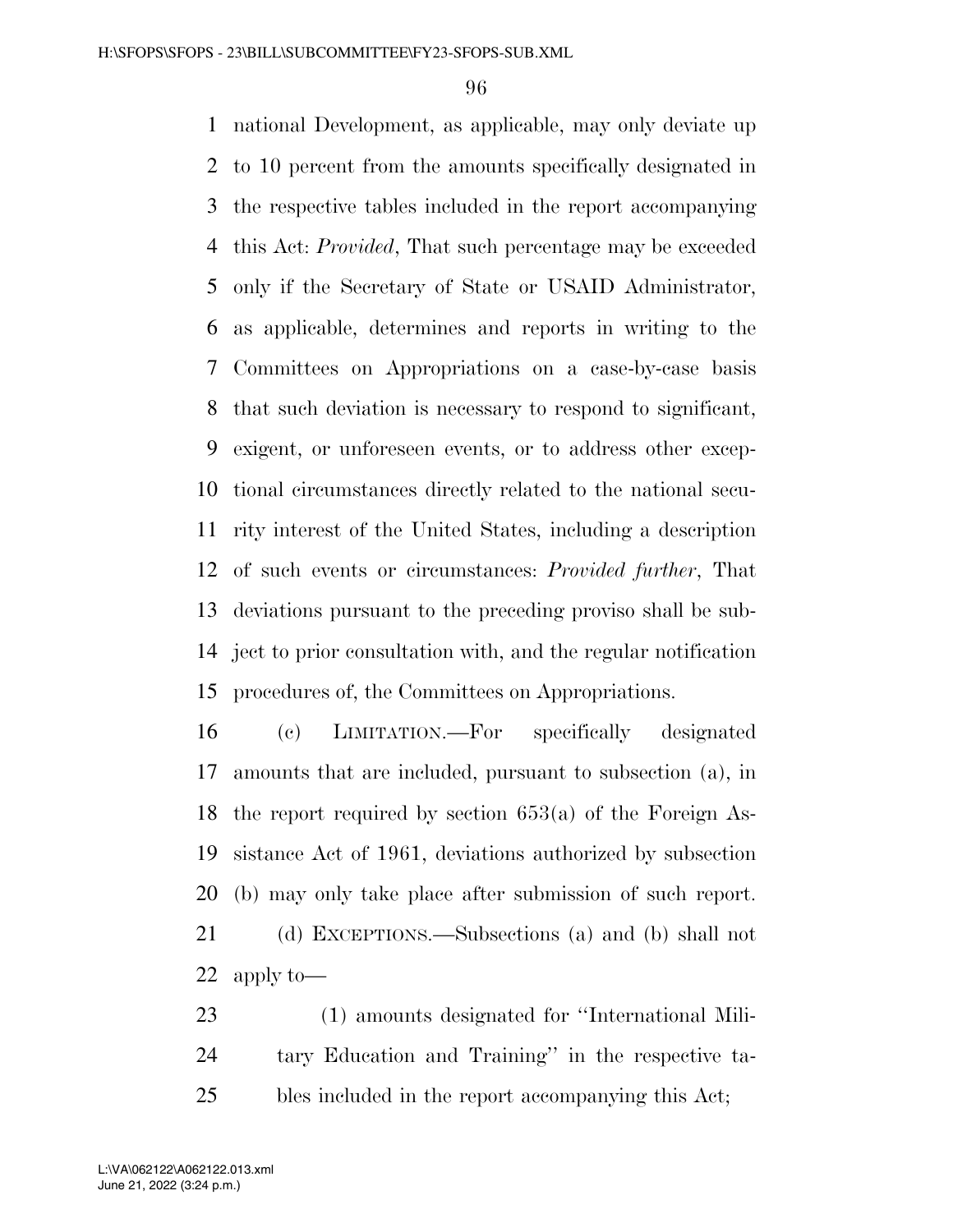(2) funds for which the initial period of avail-ability has expired; and

 (3) amounts designated by this Act as min-imum funding requirements.

 (e) REPORTS.—The Secretary of State, USAID Ad- ministrator, and other designated officials, as appropriate, shall submit the reports required, in the manner described, in the report accompanying this Act.

 (f) CLARIFICATION.—Funds appropriated by this Act under the headings ''International Disaster Assistance'' and ''Migration and Refugee Assistance'' shall not be in- cluded for purposes of meeting amounts designated for countries in this Act, unless such headings are specifically designated as the source of funds.

15 MULTI-YEAR PLEDGES

 SEC. 7020. None of the funds appropriated or other- wise made available by this Act may be used to make any pledge for future year funding for any multilateral or bi- lateral program funded in titles III through VI of this Act unless such pledge was: (1) previously justified, including the projected future year costs, in a congressional budget justification; (2) included in an Act making appropriations for the Department of State, foreign operations, and re- lated programs or previously authorized by an Act of Con-gress; (3) notified in accordance with the regular notifica-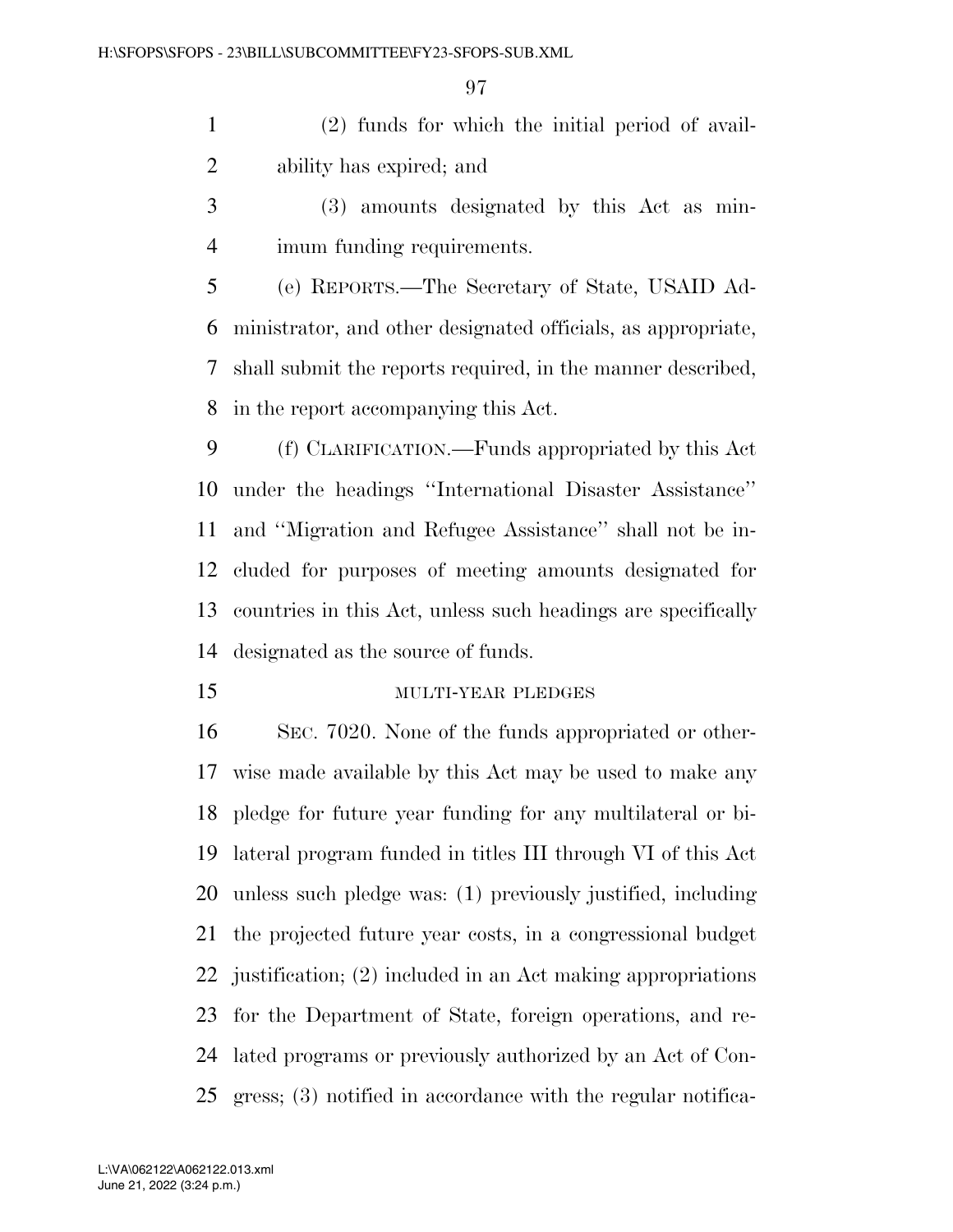tion procedures of the Committees on Appropriations, in- cluding the projected future year costs; or (4) the subject of prior consultation with the Committees on Appropria- tions and such consultation was conducted at least 7 days in advance of the pledge.

 PROHIBITION ON ASSISTANCE TO GOVERNMENTS SUPPORTING INTERNATIONAL TERRORISM

 SEC. 7021. (a) LETHAL MILITARY EQUIPMENT EX-PORTS.—

 (1) PROHIBITION.—None of the funds appro- priated or otherwise made available under titles III 12 through VI of this Act may be made available to any foreign government which provides lethal military equipment to a country the government of which the Secretary of State has determined supports inter- national terrorism for purposes of section 1754(c) of the Export Reform Control Act of 2018 (50 U.S.C. 4813(c)): *Provided*, That the prohibition under this section with respect to a foreign government shall terminate 12 months after that government ceases to provide such military equipment: *Provided further*, That this section applies with respect to lethal mili- tary equipment provided under a contract entered into after October 1, 1997.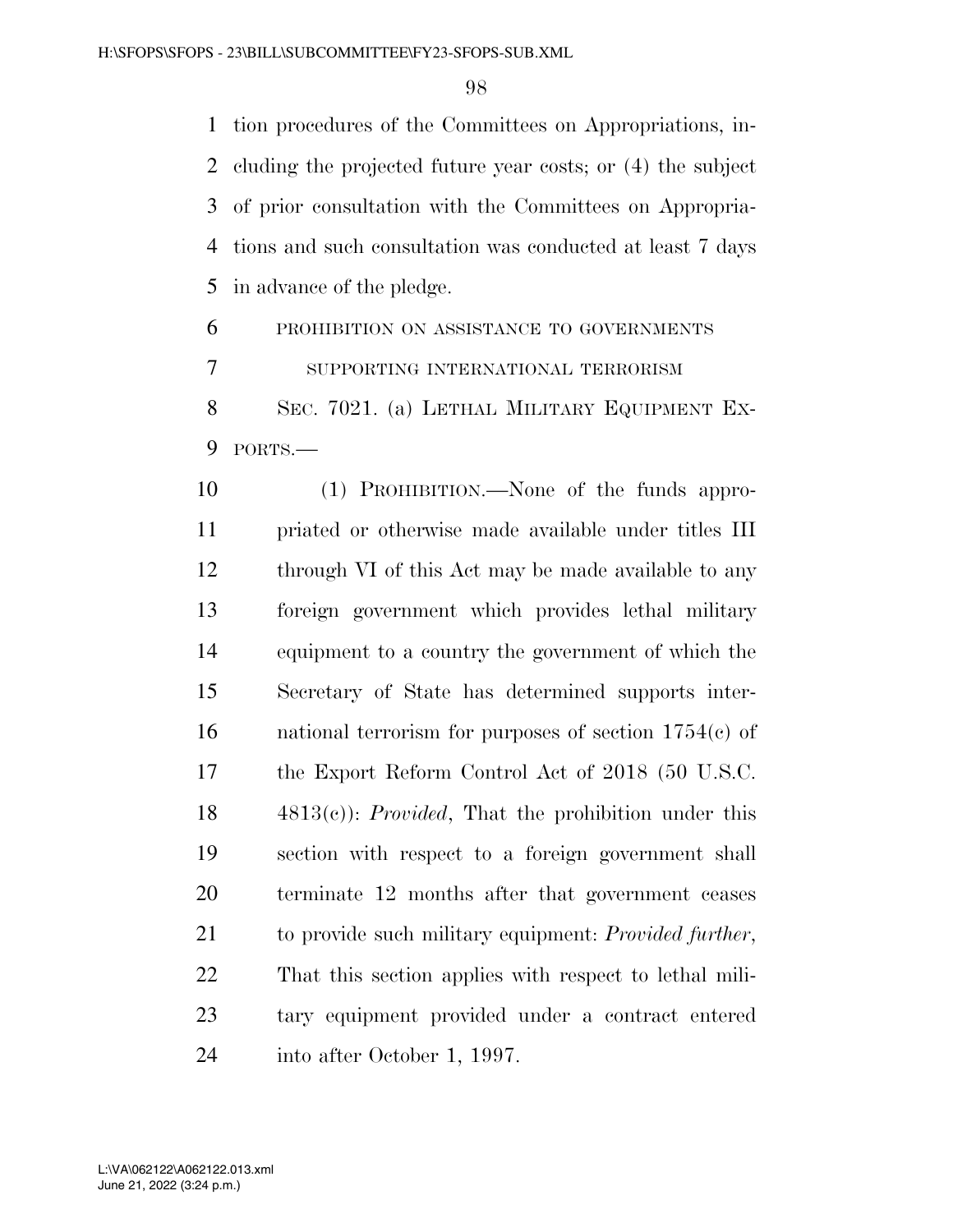(2) DETERMINATION.—Assistance restricted by paragraph (1) or any other similar provision of law, may be furnished if the President determines that to do so is important to the national interest of the United States.

 (3) REPORT.—Whenever the President makes a determination pursuant to paragraph (2), the Presi- dent shall submit to the Committees on Appropria- tions a report with respect to the furnishing of such assistance, including a detailed explanation of the assistance to be provided, the estimated dollar amount of such assistance, and an explanation of how the assistance furthers the United States na-tional interest.

(b) BILATERAL ASSISTANCE.—

 (1) LIMITATIONS.—Funds appropriated for bi- lateral assistance in titles III through VI of this Act and funds appropriated under any such title in prior Acts making appropriations for the Department of State, foreign operations, and related programs, shall not be made available to any foreign govern-ment which the President determines—

 (A) grants sanctuary from prosecution to any individual or group which has committed an act of international terrorism;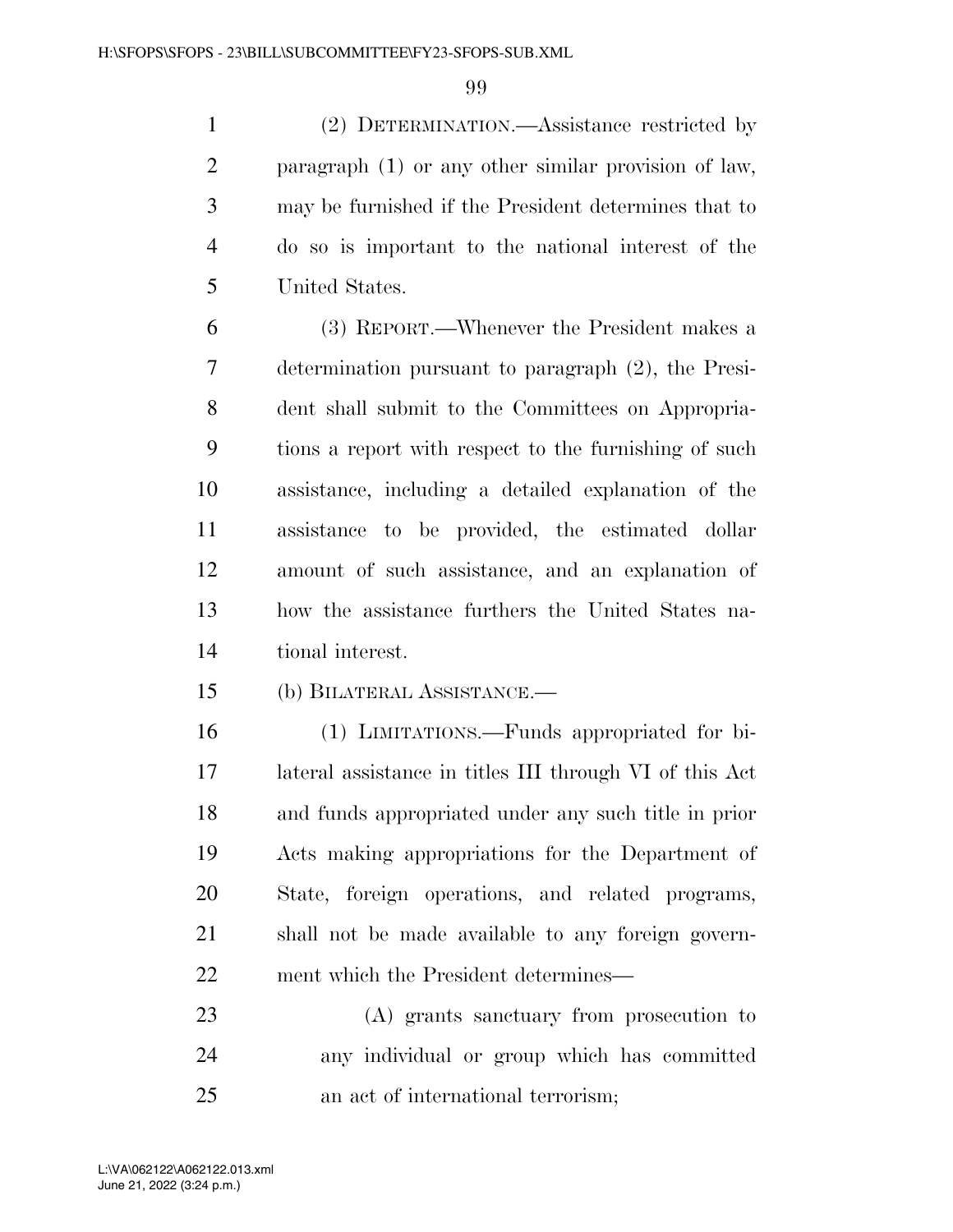(B) otherwise supports international ter-rorism; or

 (C) is controlled by an organization des- ignated as a terrorist organization under sec- tion 219 of the Immigration and Nationality Act (8 U.S.C. 1189).

 (2) WAIVER.—The President may waive the ap- plication of paragraph (1) to a government if the President determines that national security or hu- manitarian reasons justify such waiver: *Provided*, That the President shall publish each such waiver in the Federal Register and, at least 15 days before the waiver takes effect, shall notify the Committees on Appropriations of the waiver (including the justifica- tion for the waiver) in accordance with the regular notification procedures of the Committees on Appro-priations.

# AUTHORIZATION REQUIREMENTS

 SEC. 7022. Funds appropriated by this Act, except funds appropriated under the heading ''Trade and Devel- opment Agency'', may be obligated and expended notwith- standing section 10 of Public Law 91–672 (22 U.S.C. 2412), section 15 of the State Department Basic Authori- ties Act of 1956 (22 U.S.C. 2680), section 313 of the For-eign Relations Authorization Act, Fiscal Years 1994 and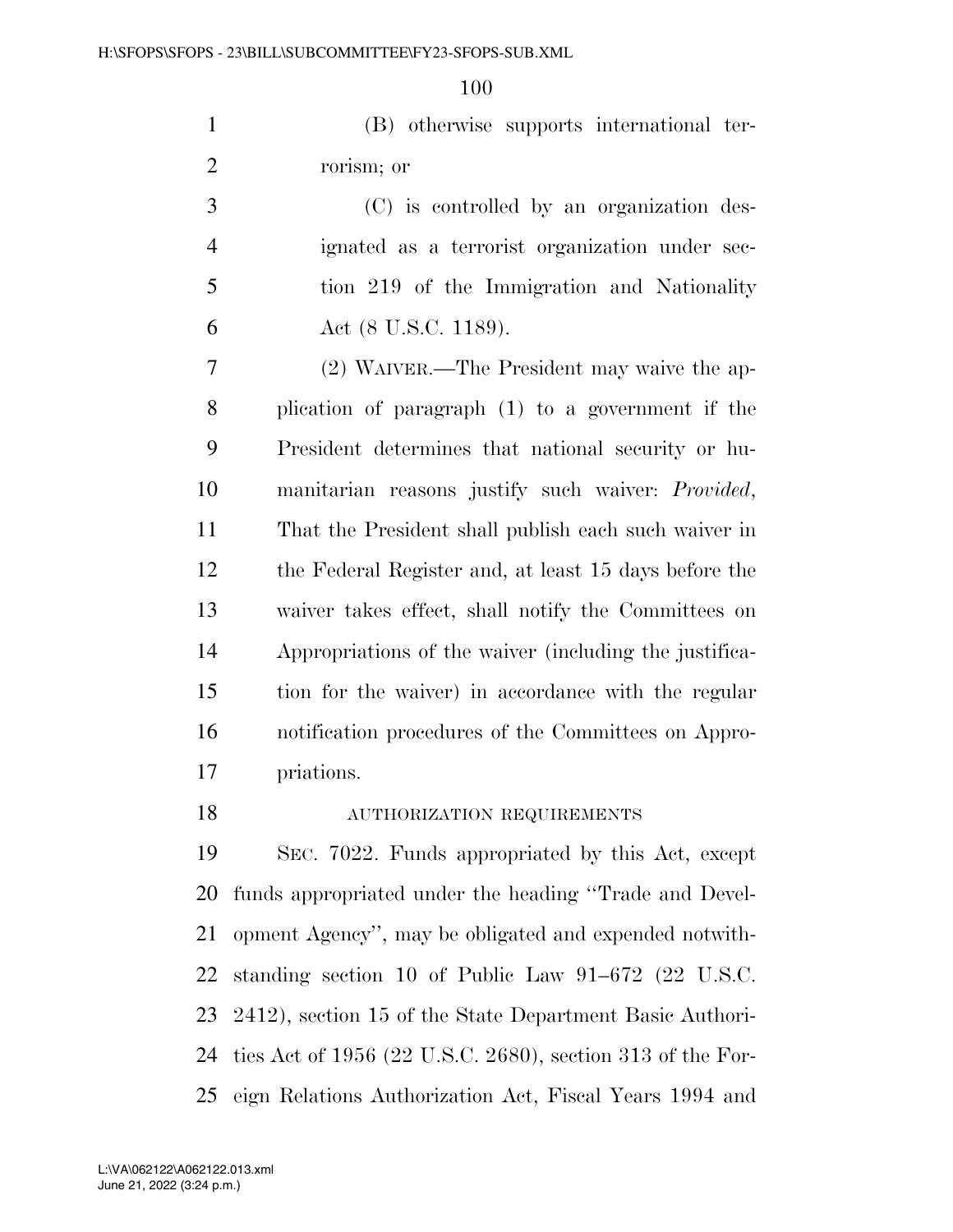1995 (22 U.S.C. 6212), and section 504(a)(1) of the Na-

2 tional Security Act of 1947 (50 U.S.C. 3094(a)(1)).

DEFINITION OF PROGRAM, PROJECT, AND ACTIVITY

 SEC. 7023. For the purpose of titles II through VI of this Act ''program, project, and activity'' shall be de- fined at the appropriations Act account level and shall in- clude all appropriations and authorizations Acts funding directives, ceilings, and limitations with the exception that for the ''Economic Support Fund'', ''Assistance for Eu- rope, Eurasia and Central Asia'', and ''Foreign Military Financing Program'' accounts, ''program, project, and ac- tivity'' shall also be considered to include country, re- gional, and central program level funding within each such account, and for the development assistance accounts of the United States Agency for International Development, ''program, project, and activity'' shall also be considered to include central, country, regional, and program level funding, either as—

(1) justified to Congress; or

 (2) allocated by the Executive Branch in ac- cordance with the report required by section 653(a) of the Foreign Assistance Act of 1961 or as modi-fied pursuant to section 7019 of this Act.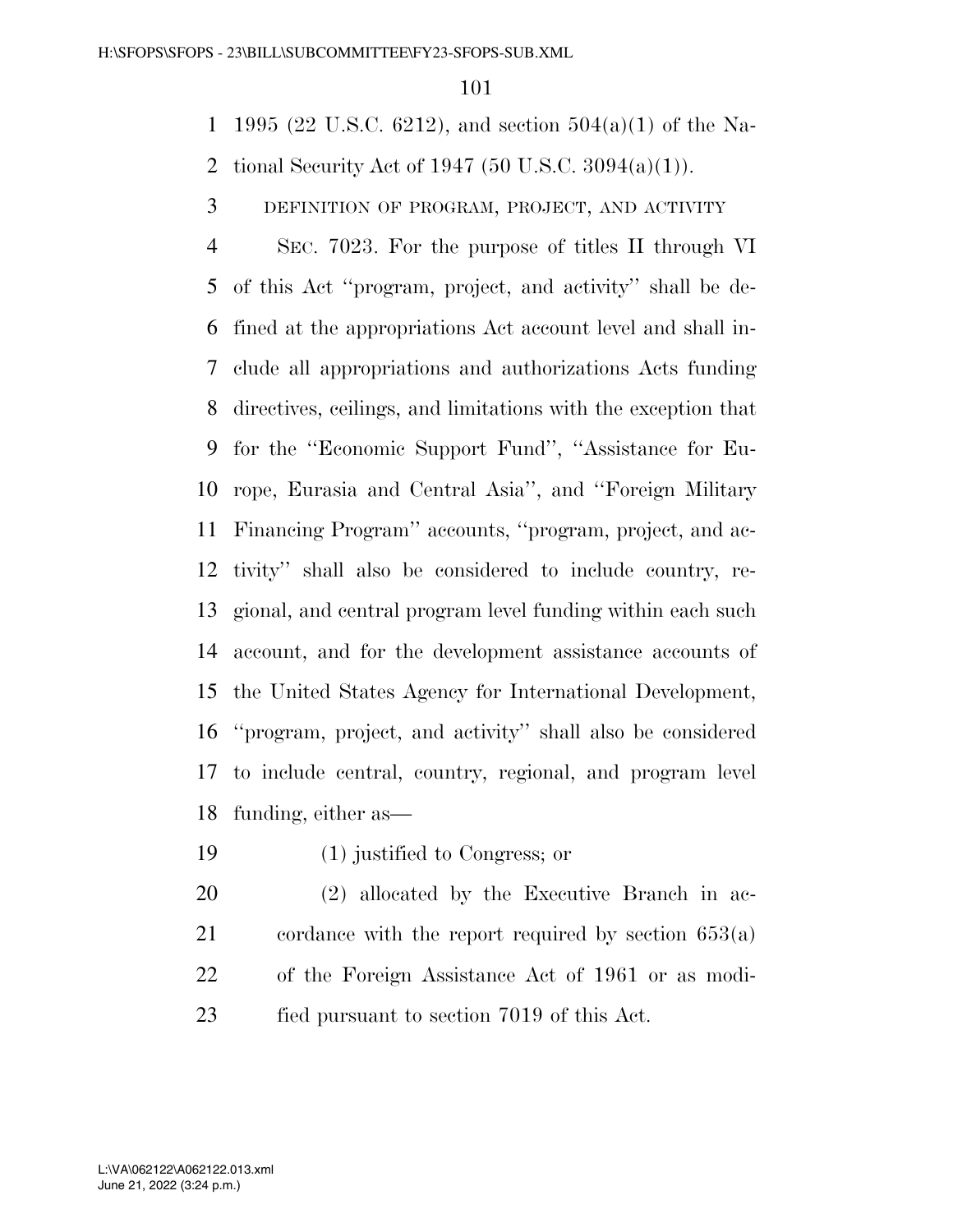AUTHORITIES FOR THE PEACE CORPS, INTER-AMERICAN

FOUNDATION, AND UNITED STATES AFRICAN DEVEL-

OPMENT FOUNDATION

 SEC. 7024. Unless expressly provided to the contrary, provisions of this or any other Act, including provisions contained in prior Acts authorizing or making appropria- tions for the Department of State, foreign operations, and related programs, shall not be construed to prohibit activi- ties authorized by or conducted under the Peace Corps Act, the Inter-American Foundation Act, or the African Development Foundation Act: *Provided*, That prior to con- ducting activities in a country for which assistance is pro- hibited, the agency shall consult with the Committees on Appropriations and report to such Committees within 15 days of taking such action.

COMMERCE, TRADE AND SURPLUS COMMODITIES

 SEC. 7025. (a) WORLD MARKETS.—None of the funds appropriated or made available pursuant to titles III through VI of this Act for direct assistance and none of the funds otherwise made available to the Export-Im- port Bank and the United States International Develop- ment Finance Corporation shall be obligated or expended to finance any loan, any assistance, or any other financial commitments for establishing or expanding production of any commodity for export by any country other than the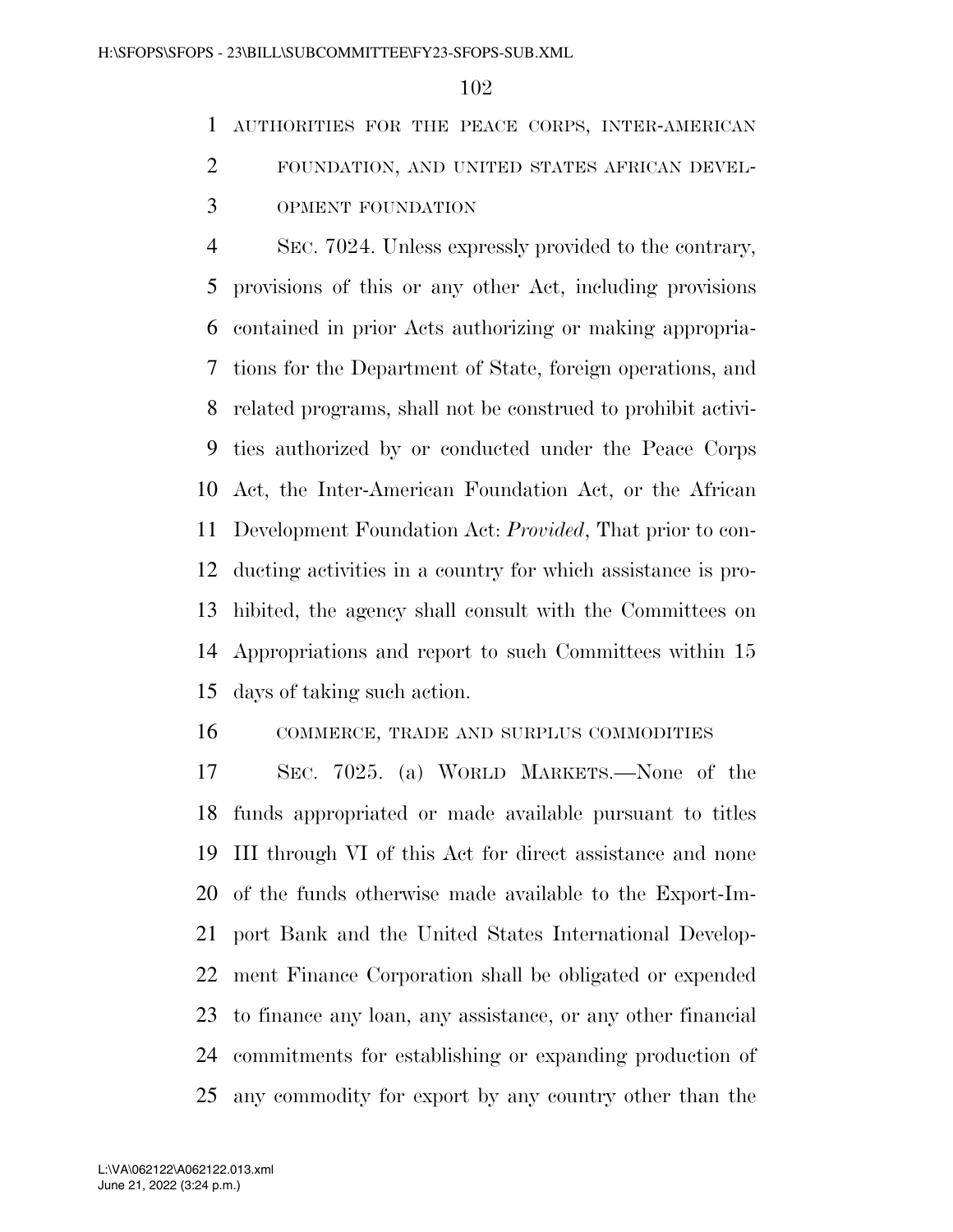United States, if the commodity is likely to be in surplus on world markets at the time the resulting productive ca- pacity is expected to become operative and if the assist- ance will cause substantial injury to United States pro- ducers of the same, similar, or competing commodity: *Pro- vided*, That such prohibition shall not apply to the Export- Import Bank if in the judgment of its Board of Directors the benefits to industry and employment in the United States are likely to outweigh the injury to United States producers of the same, similar, or competing commodity, and the Chairman of the Board so notifies the Committees on Appropriations: *Provided further*, That this subsection shall not prohibit—

 (1) activities in a country that is eligible for as- sistance from the International Development Asso- ciation, is not eligible for assistance from the Inter- national Bank for Reconstruction and Development, and does not export on a consistent basis the agri- cultural commodity with respect to which assistance is furnished; or

 (2) activities in a country the President deter- mines is recovering from widespread conflict, a hu-manitarian crisis, or a complex emergency.

 (b) EXPORTS.—None of the funds appropriated by this or any other Act to carry out chapter 1 of part I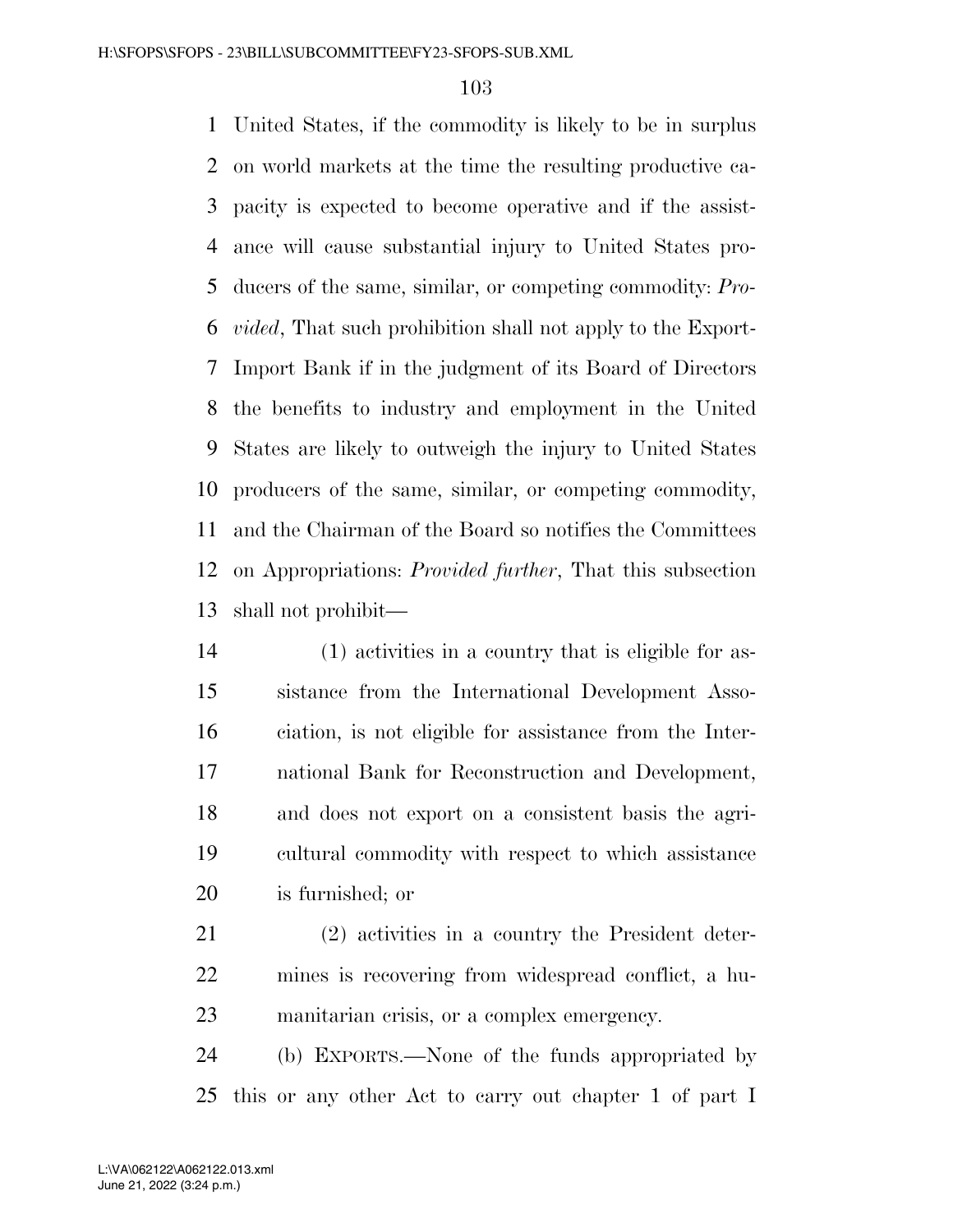of the Foreign Assistance Act of 1961 shall be available for any testing or breeding feasibility study, variety im- provement or introduction, consultancy, publication, con- ference, or training in connection with the growth or pro- duction in a foreign country of an agricultural commodity for export which would compete with a similar commodity grown or produced in the United States: *Provided*, That this subsection shall not prohibit—

 (1) activities designed to increase food security in developing countries where such activities will not have a significant impact on the export of agricul-12 tural commodities of the United States;

 (2) research activities intended primarily to benefit United States producers;

 (3) activities in a country that is eligible for as- sistance from the International Development Asso- ciation, is not eligible for assistance from the Inter- national Bank for Reconstruction and Development, and does not export on a consistent basis the agri- cultural commodity with respect to which assistance is furnished; or

 (4) activities in a country the President deter- mines is recovering from widespread conflict, a hu-manitarian crisis, or a complex emergency.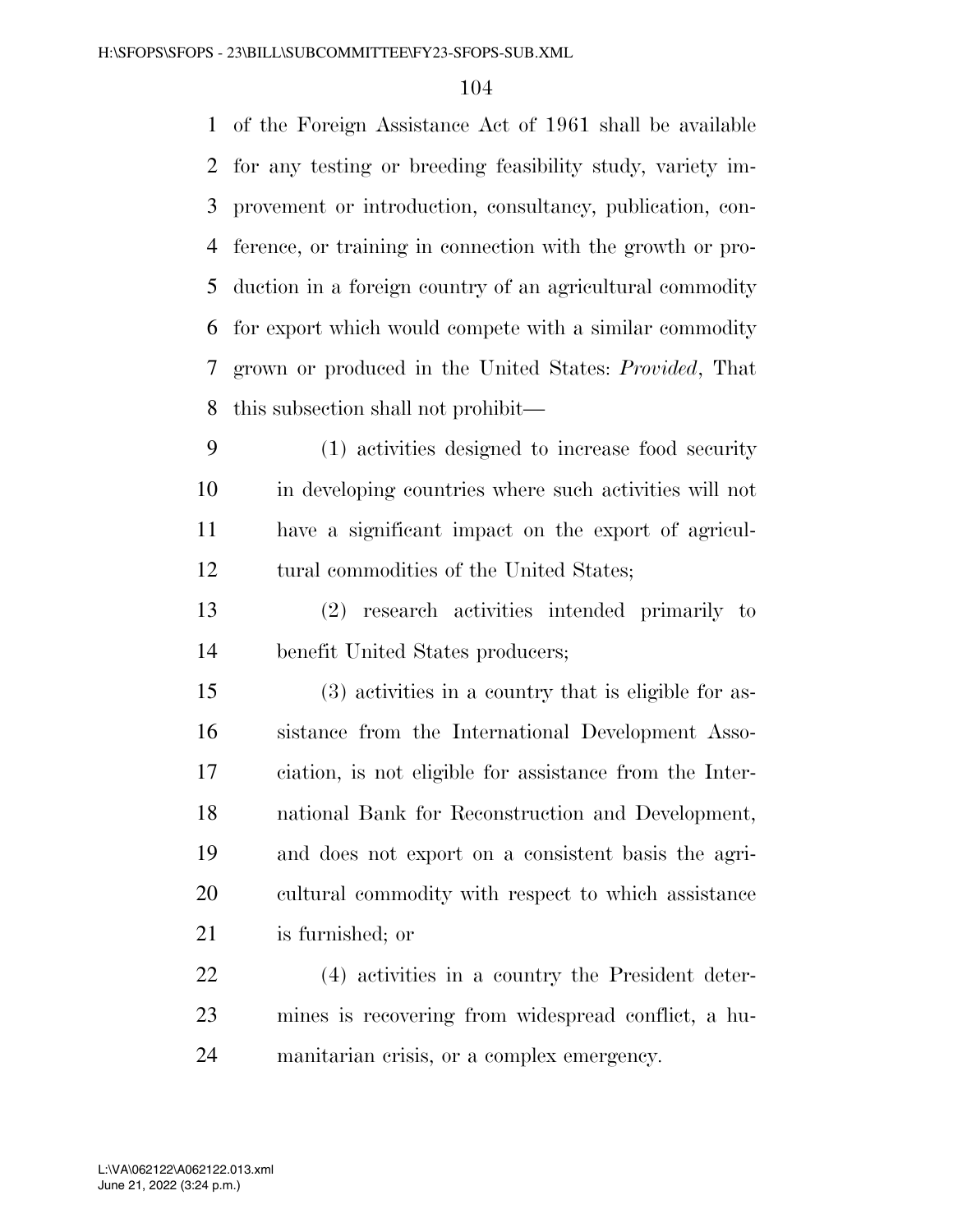(c) INTERNATIONAL FINANCIAL INSTITUTIONS.— The Secretary of the Treasury shall instruct the United States executive director of each international financial in- stitution to use the voice and vote of the United States to oppose any assistance by such institution, using funds appropriated or otherwise made available by this Act, for the production or extraction of any commodity or mineral for export, if it is in surplus on world markets and if the assistance will cause substantial injury to United States producers of the same, similar, or competing commodity. 11 SEPARATE ACCOUNTS SEC. 7026. (a) SEPARATE ACCOUNTS FOR LOCAL CURRENCIES.— (1) AGREEMENTS.—If assistance is furnished to the government of a foreign country under chapters 1 and 10 of part I or chapter 4 of part II of the Foreign Assistance Act of 1961 under agreements which result in the generation of local currencies of that country, the Administrator of the United States Agency for International Development shall—

 (A) require that local currencies be depos- ited in a separate account established by that government;

 (B) enter into an agreement with that gov-ernment which sets forth—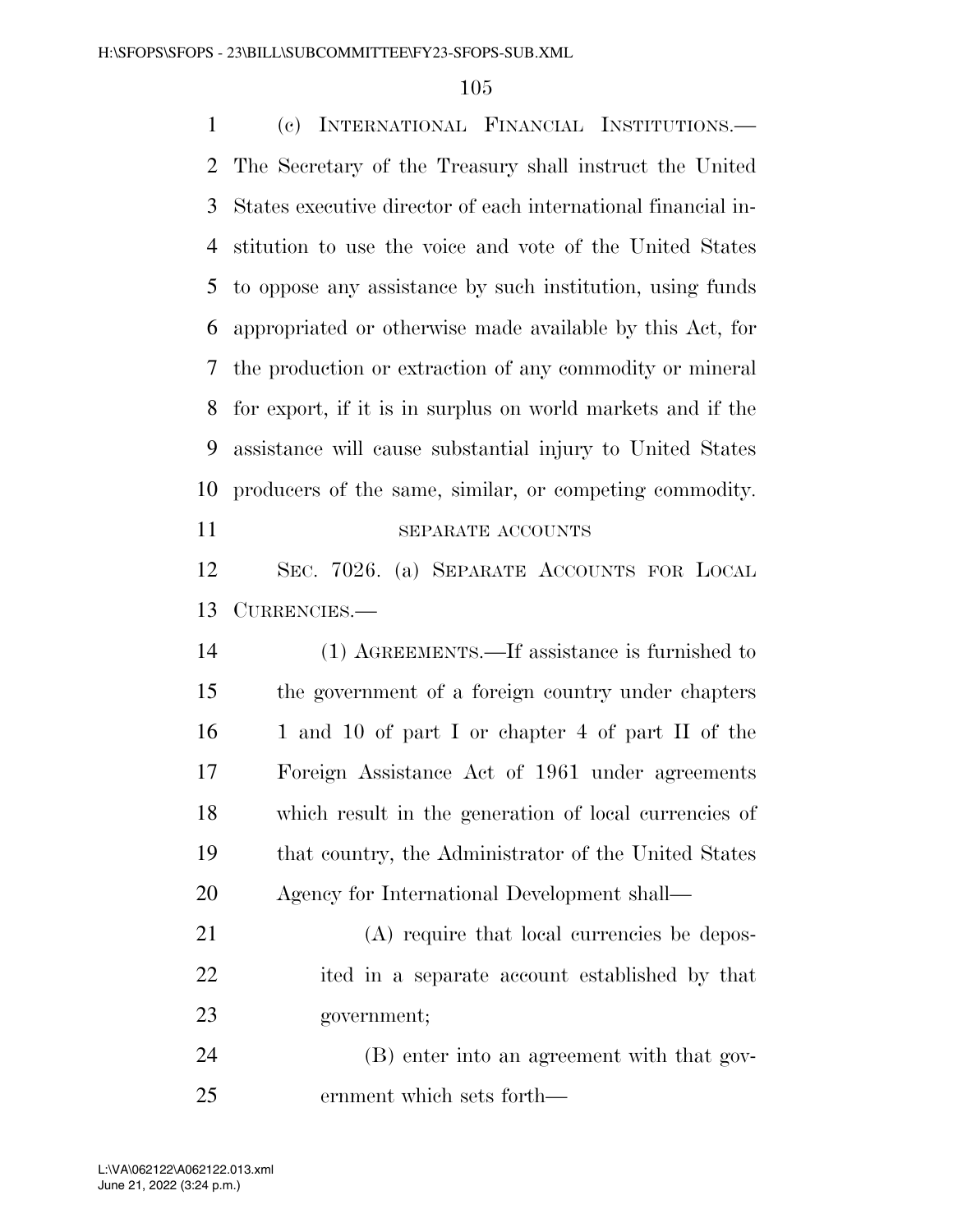| $\mathbf{1}$   | (i) the amount of the local currencies                |
|----------------|-------------------------------------------------------|
| $\overline{2}$ | to be generated; and                                  |
| 3              | (ii) the terms and conditions under                   |
| $\overline{4}$ | which the currencies so deposited may be              |
| 5              | utilized, consistent with this section; and           |
| 6              | (C) establish by agreement with that gov-             |
| 7              | ernment the responsibilities of USAID and that        |
| 8              | government to monitor and account for deposits        |
| 9              | into and disbursements from the separate ac-          |
| 10             | count.                                                |
| 11             | (2) USES OF LOCAL CURRENCIES.—As may be               |
| 12             | agreed upon with the foreign government, local cur-   |
| 13             | rencies deposited in a separate account pursuant to   |
| 14             | subsection (a), or an equivalent amount of local cur- |
| 15             | rencies, shall be used only—                          |
| 16             | $(A)$ to carry out chapter 1 or 10 of part            |
| 17             | I or chapter 4 of part II of the Foreign Assist-      |
| 18             | ance Act of 1961 (as the case may be), for such       |
| 19             | purposes as-                                          |
| 20             | (i) project and sector assistance activi-             |
| 21             | ties; or                                              |
| 22             | (ii) debt and deficit financing; or                   |
| 23             | (B) for the administrative requirements of            |
| 24             | the United States Government.                         |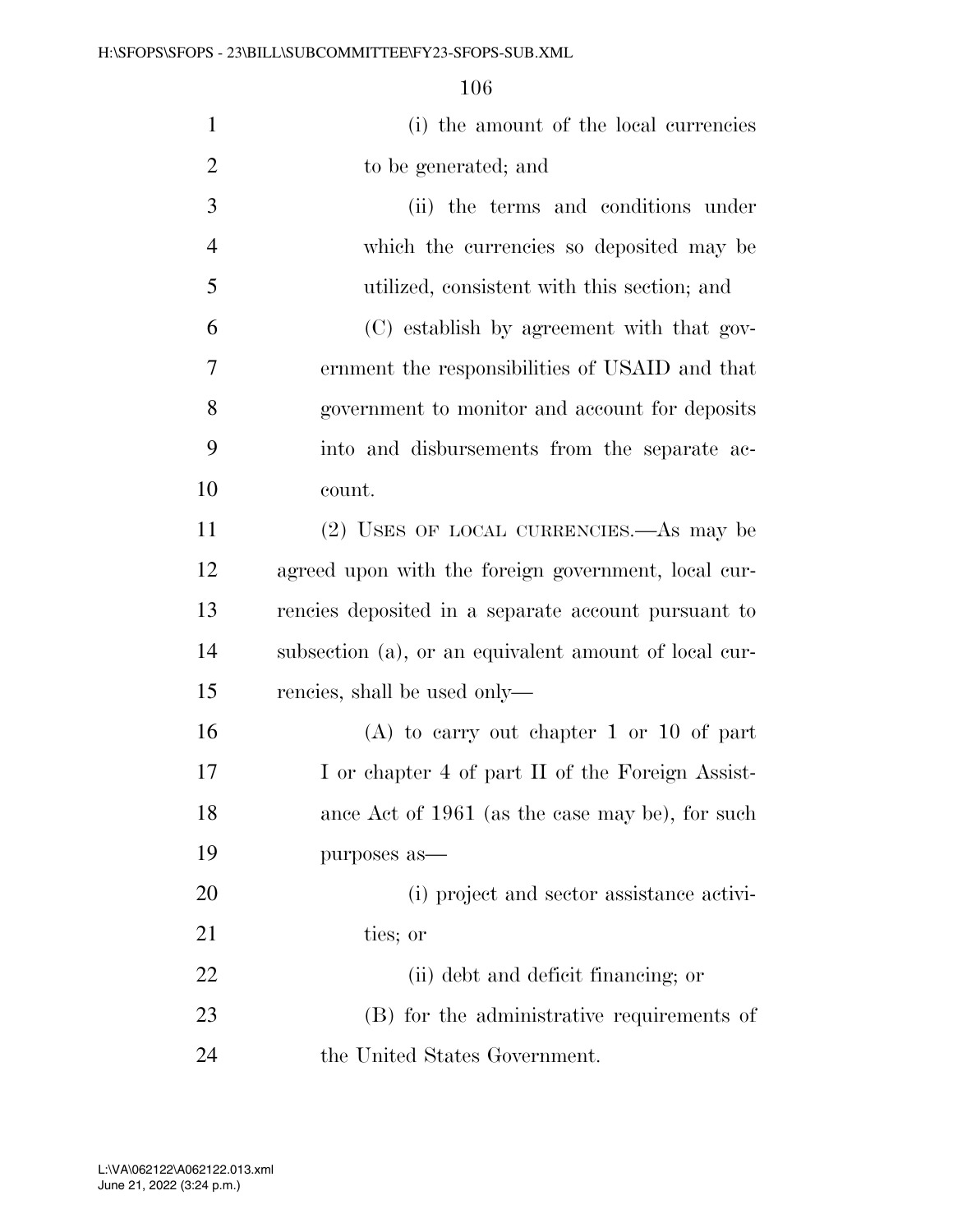(3) PROGRAMMING ACCOUNTABILITY.—USAID shall take all necessary steps to ensure that the equivalent of the local currencies disbursed pursuant 4 to subsection  $(a)(2)(A)$  from the separate account established pursuant to subsection (a)(1) are used for the purposes agreed upon pursuant to subsection 7 (a)(2).

8 (4) TERMINATION OF ASSISTANCE PRO- GRAMS.—Upon termination of assistance to a coun- try under chapter 1 or 10 of part I or chapter 4 of part II of the Foreign Assistance Act of 1961 (as the case may be), any unencumbered balances of funds which remain in a separate account estab- lished pursuant to subsection (a) shall be disposed of for such purposes as may be agreed to by the gov- ernment of that country and the United States Gov-ernment.

 (b) SEPARATE ACCOUNTS FOR CASH TRANSFERS.— (1) IN GENERAL.—If assistance is made avail- able to the government of a foreign country, under chapter 1 or 10 of part I or chapter 4 of part II of 22 the Foreign Assistance Act of 1961, as eash transfer assistance or as nonproject sector assistance, that country shall be required to maintain such funds in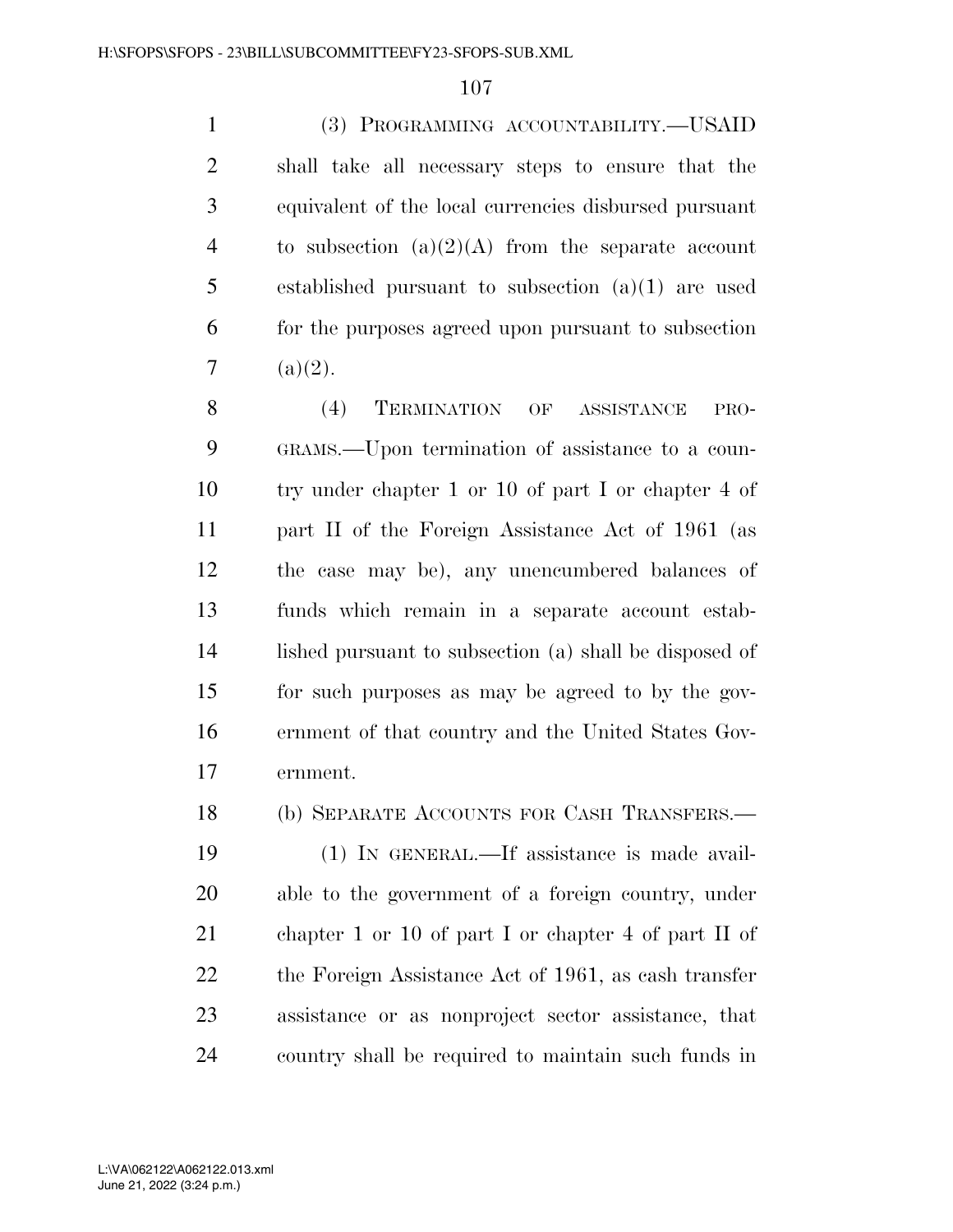a separate account and not commingle with any other funds.

 (2) APPLICABILITY OF OTHER PROVISIONS OF LAW.—Such funds may be obligated and expended notwithstanding provisions of law which are incon- sistent with the nature of this assistance, including provisions which are referenced in the Joint Explan- atory Statement of the Committee of Conference ac- companying House Joint Resolution 648 (House Re-10 port No. 98–1159).

 (3) NOTIFICATION.—At least 15 days prior to obligating any such cash transfer or nonproject sec- tor assistance, the President shall submit a notifica- tion through the regular notification procedures of the Committees on Appropriations, which shall in- clude a detailed description of how the funds pro- posed to be made available will be used, with a dis- cussion of the United States interests that will be served by such assistance (including, as appropriate, a description of the economic policy reforms that will 21 be promoted by such assistance).

 (4) EXEMPTION.—Nonproject sector assistance funds may be exempt from the requirements of para- graph (1) only through the regular notification pro-cedures of the Committees on Appropriations.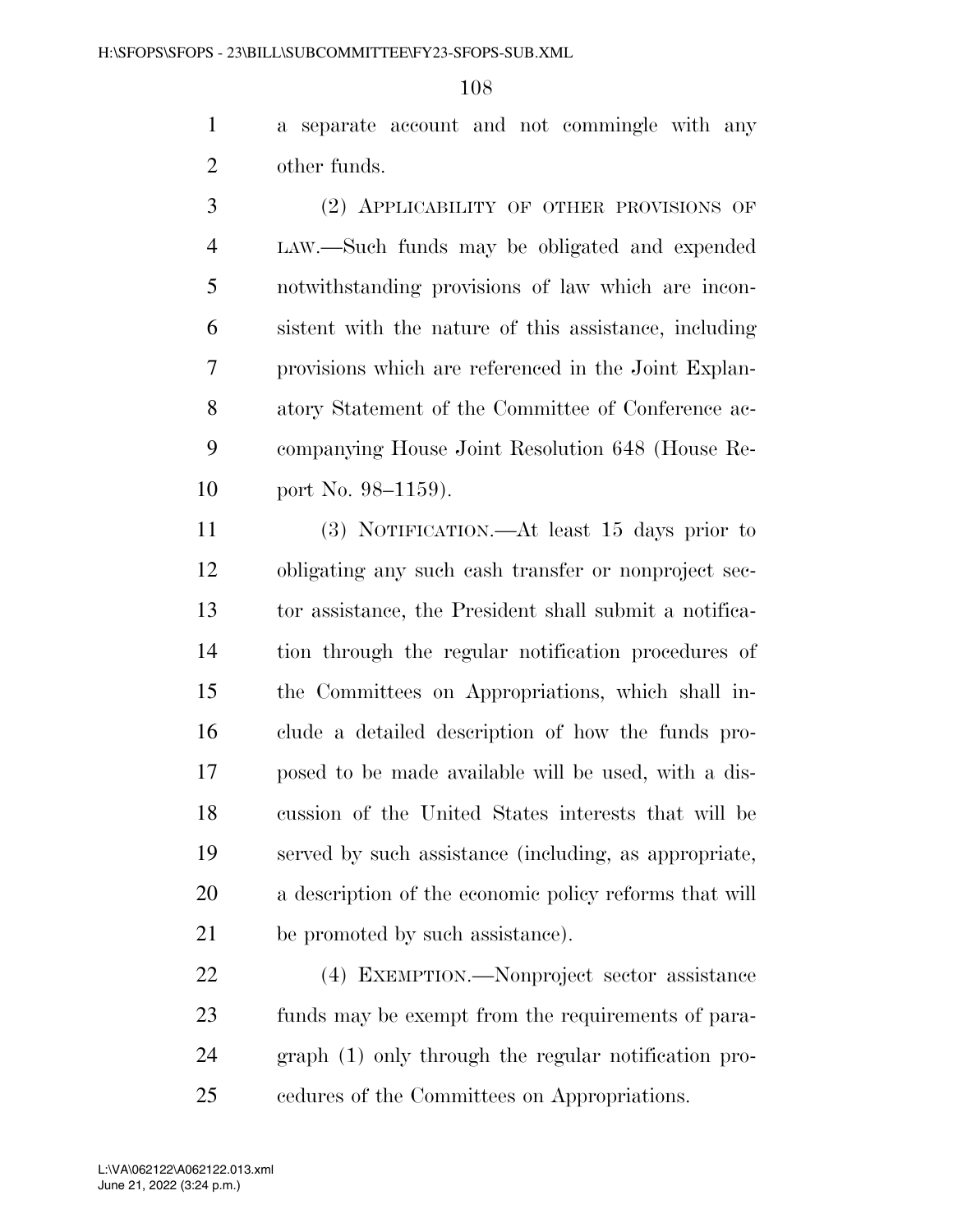### ELIGIBILITY FOR ASSISTANCE

 SEC. 7027. (a) ASSISTANCE THROUGH NONGOVERN- MENTAL ORGANIZATIONS.—Restrictions contained in this or any other Act with respect to assistance for a country shall not be construed to restrict assistance in support of programs of nongovernmental organizations from funds appropriated by this Act to carry out the provisions of chapters 1, 10, 11, and 12 of part I and chapter 4 of part II of the Foreign Assistance Act of 1961 and from funds appropriated under the heading ''Assistance for Eu- rope, Eurasia and Central Asia'': *Provided*, That before using the authority of this subsection to furnish assistance in support of programs of nongovernmental organizations, the President shall notify the Committees on Appropria- tions pursuant to the regular notification procedures, in- cluding a description of the program to be assisted, the assistance to be provided, and the reasons for furnishing such assistance: *Provided further*, That nothing in this subsection shall be construed to alter any existing statu- tory prohibitions against abortion or involuntary steriliza-tions contained in this or any other Act.

 (b) PUBLIC LAW 480.—During fiscal year 2023, re- strictions contained in this or any other Act with respect to assistance for a country shall not be construed to re-strict assistance under the Food for Peace Act (Public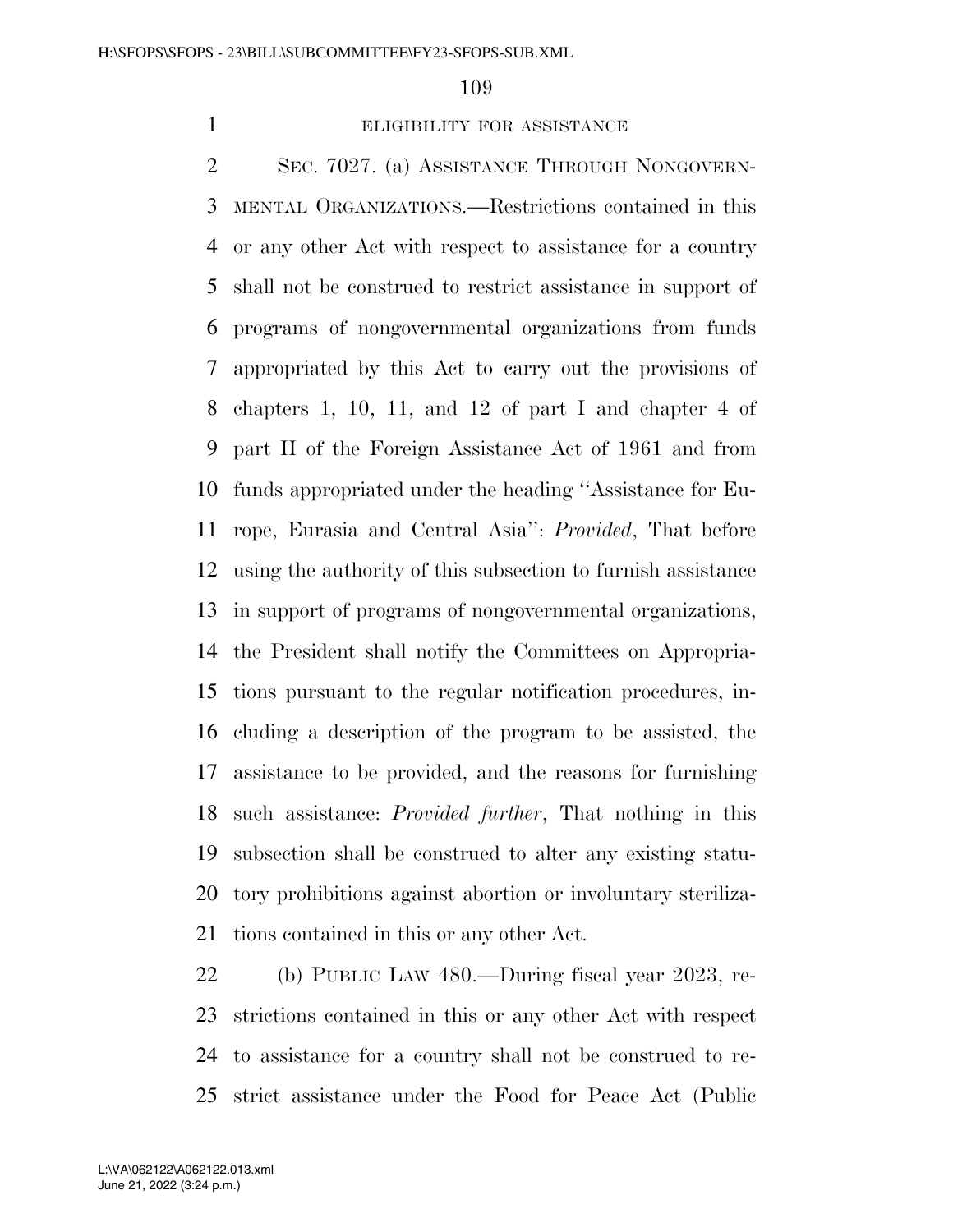Law 83–480; 7 U.S.C. 1721 et seq.): *Provided*, That none of the funds appropriated to carry out title I of such Act and made available pursuant to this subsection may be obligated or expended except as provided through the reg- ular notification procedures of the Committees on Appro-priations.

(c) EXCEPTION.—This section shall not apply—

 (1) with respect to section 620A of the Foreign Assistance Act of 1961 or any comparable provision of law prohibiting assistance to countries that sup-port international terrorism; or

 (2) with respect to section 116 of the Foreign Assistance Act of 1961 or any comparable provision of law prohibiting assistance to the government of a country that violates internationally recognized human rights.

### DISABILITY PROGRAMS

 SEC. 7028. (a) ASSISTANCE.—Funds appropriated by this Act under the heading ''Development Assistance'' shall be made available for programs and activities admin- istered by the United States Agency for International De- velopment to address the needs and protect and promote the rights of people with disabilities in developing coun-tries.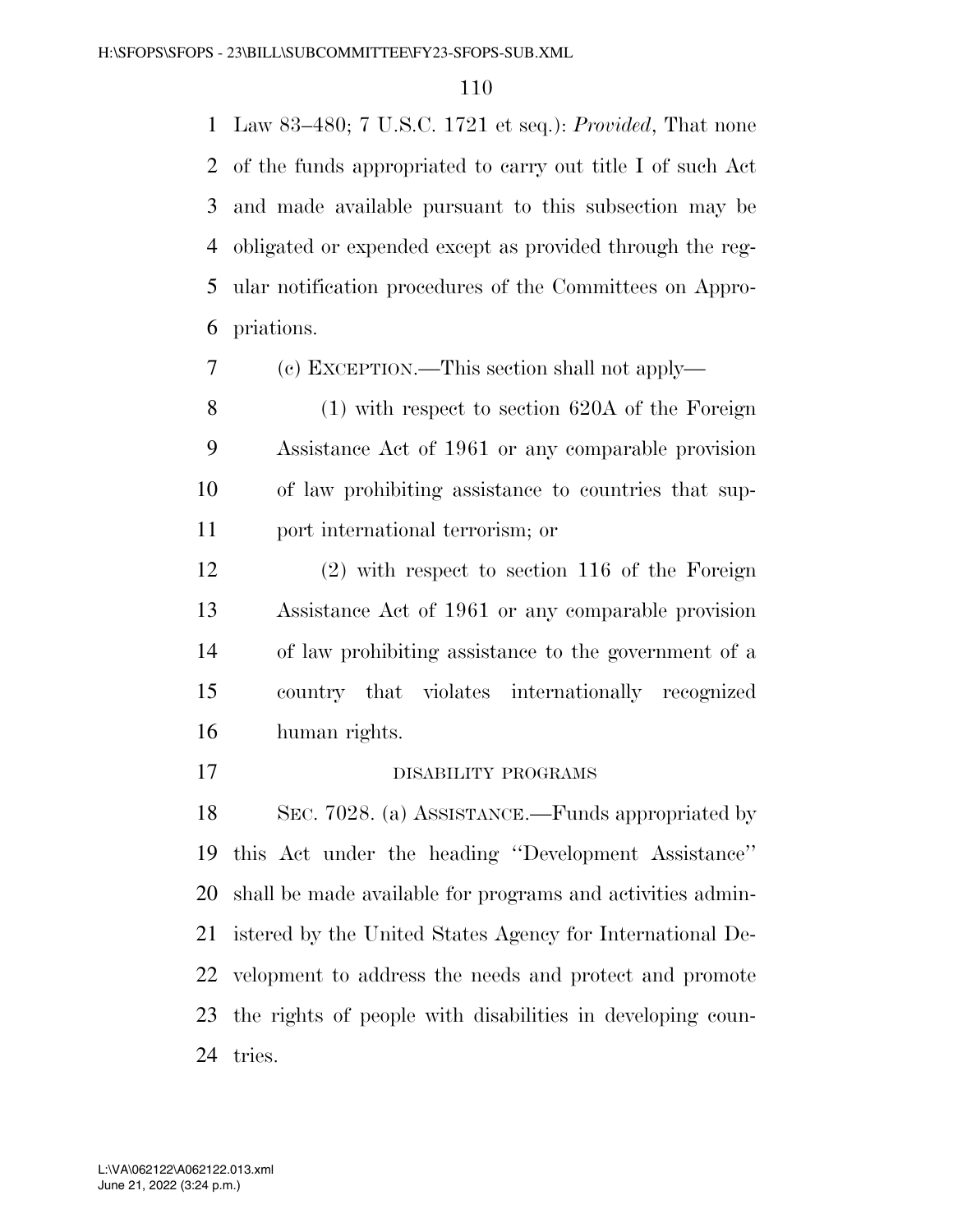(b) MANAGEMENT, OVERSIGHT, AND TECHNICAL SUPPORT.—Of the funds made available pursuant to this section, 5 percent may be used by USAID for manage-ment, oversight, and technical support.

## INTERNATIONAL FINANCIAL INSTITUTIONS

 SEC. 7029. (a) EVALUATIONS.—The Secretary of the Treasury shall instruct the United States executive direc- tor of each international financial institution to use the voice of the United States to encourage such institution to adopt and implement a publicly available policy, includ- ing the strategic use of peer reviews and external experts, to conduct independent, in-depth evaluations of the effec- tiveness of at least 35 percent of all loans, grants, pro- grams, and significant analytical non-lending activities in advancing the institution's goals of reducing poverty and promoting equitable economic growth, consistent with rel- evant safeguards, to ensure that decisions to support such loans, grants, programs, and activities are based on accu-rate data and objective analysis.

- 20 (b) SAFEGUARDS.—
- (1) STANDARD.—The Secretary of the Treasury shall instruct the United States Executive Director of the International Bank for Reconstruction and Development and the International Development As-sociation to use the voice and vote of the United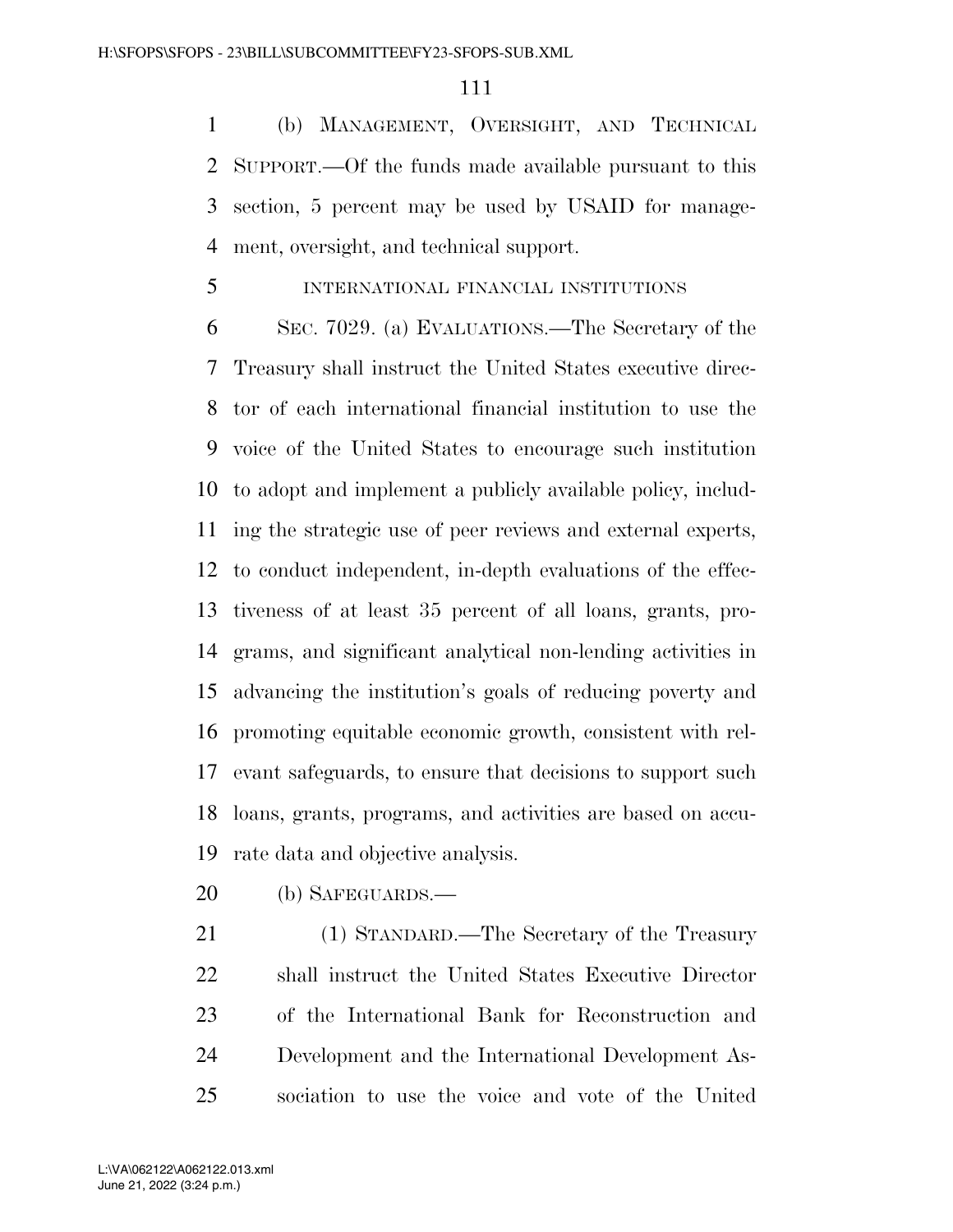| $\mathbf{1}$   | States to oppose any loan, grant, policy, or strategy |
|----------------|-------------------------------------------------------|
| $\overline{2}$ | if such institution has adopted and is implementing   |
| $\mathfrak{Z}$ | any social or environmental safeguard relevant to     |
| 4              | such loan, grant, policy, or strategy that provides   |
| 5              | less protection than World Bank safeguards in effect  |
| 6              | on September 30, 2015.                                |
| 7              | (2) ACCOUNTABILITY, STANDARDS, AND BEST               |
| 8              | PRACTICES.—The Secretary of the Treasury shall in-    |
| 9              | struct the United States executive director of each   |
| 10             | international financial institution to use the voice  |
| 11             | and vote of the United States to oppose loans or      |
| 12             | other financing for projects unless such projects—    |
| 13             | (A) provide for accountability and trans-             |
| 14             | parency, including the collection, verification,      |
| 15             | and publication of beneficial ownership informa-      |
| 16             | tion related to extractive industries and on-site     |
| 17             | monitoring during the life of the project;            |
| 18             | (B) will be developed and carried out in ac-          |
| 19             | cordance with best practices regarding environ-       |
| 20             | mental conservation, cultural protection, and         |
| 21             | empowerment of local populations, including           |
| 22             | free, prior and informed consent of affected In-      |
| 23             | digenous communities;                                 |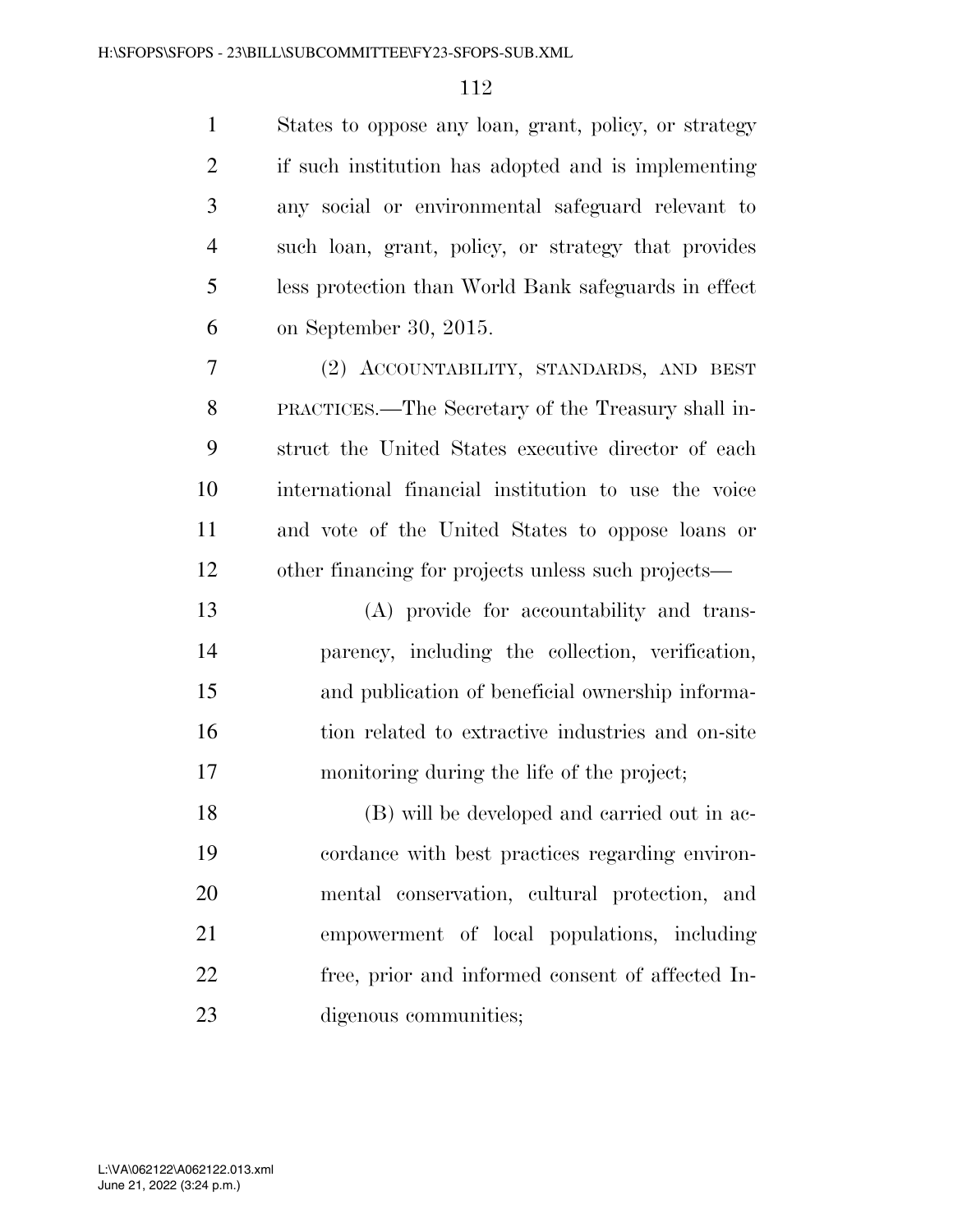(C) do not provide incentives for, or facili- tate, forced displacement or other violations of human rights; and

 (D) do not partner with or otherwise in- volve enterprises owned or controlled by the armed forces.

 (3) VULNERABLE GROUPS AND GENDER EQUAL- ITY STANDARDS.—The Secretary of the Treasury shall instruct the United States executive director of each international financial institution to use the voice and vote of the United States to establish and promote safeguards and standards for vulnerable groups and gender equality in connection with any loan, grant, policy, or strategy of such institution.

 (c) COMPENSATION.—None of the funds appro- priated under title V of this Act may be made as payment to any international financial institution while the United States executive director to such institution is com- pensated by the institution at a rate which, together with whatever compensation such executive director receives from the United States, is in excess of the rate provided for an individual occupying a position at level IV of the Executive Schedule under section 5315 of title 5, United States Code, or while any alternate United States execu-tive director to such institution is compensated by the in-

June 21, 2022 (3:24 p.m.) L:\VA\062122\A062122.013.xml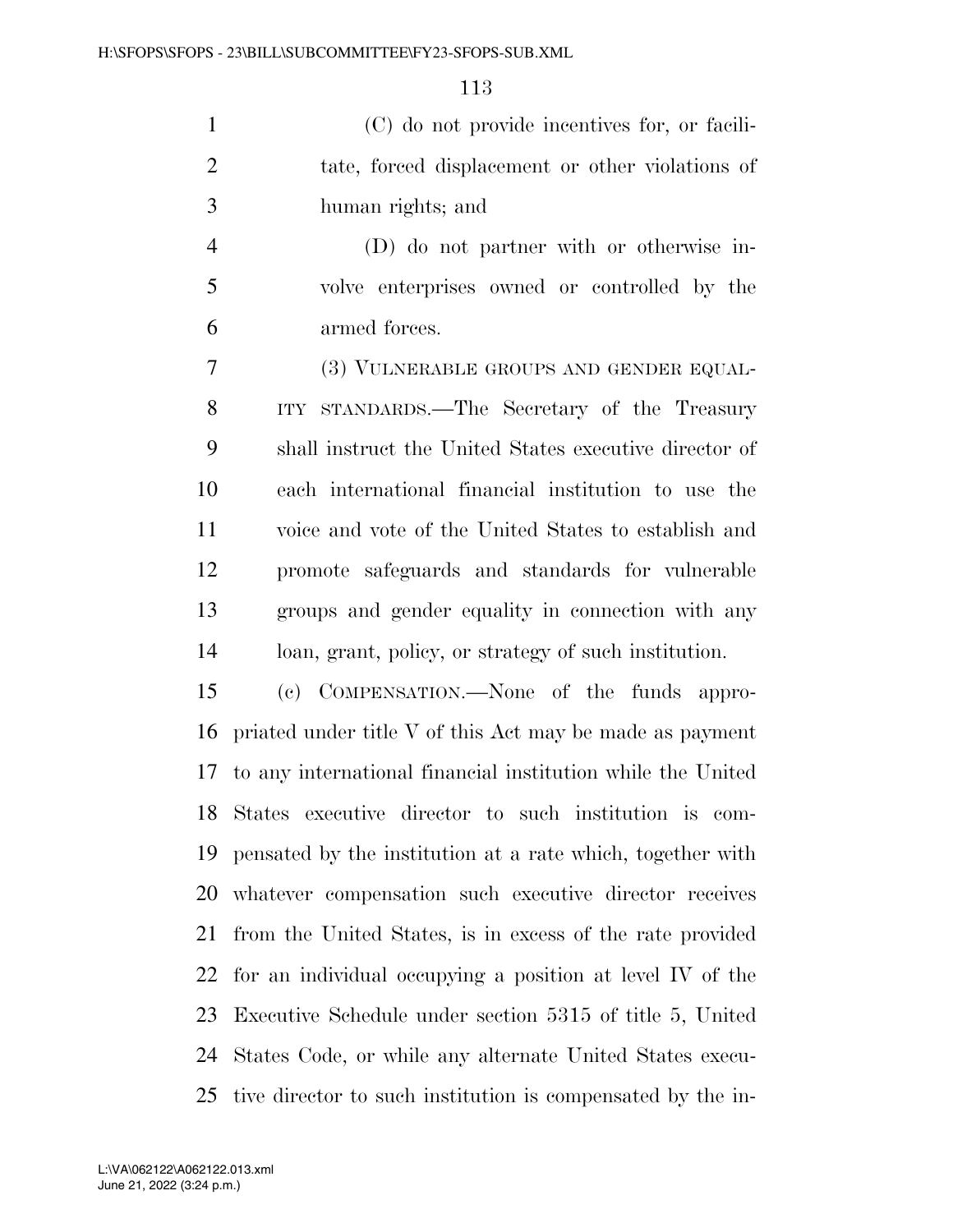stitution at a rate in excess of the rate provided for an individual occupying a position at level V of the Executive Schedule under section 5316 of title 5, United States Code.

 (d) HUMAN RIGHTS.—The Secretary of the Treasury shall instruct the United States executive director of each international financial institution to use the voice and vote of the United States to promote human rights due dili- gence and risk management, as appropriate, in connection with any loan, grant, policy, or strategy of such institution in accordance with the requirements specified under this subsection in the report accompanying this Act.

 (e) FRAUD AND CORRUPTION.—The Secretary of the Treasury shall instruct the United States executive direc- tor of each international financial institution to use the voice of the United States to include in loan, grant, and other financing agreements improvements in borrowing countries' financial management and judicial capacity to investigate, prosecute, and punish fraud and corruption. (f) BENEFICIAL OWNERSHIP INFORMATION.—The Secretary of the Treasury shall instruct the United States executive director of each international financial institu- tion to use the voice of the United States to encourage such institution to collect, verify, and publish, to the max-imum extent practicable, beneficial ownership information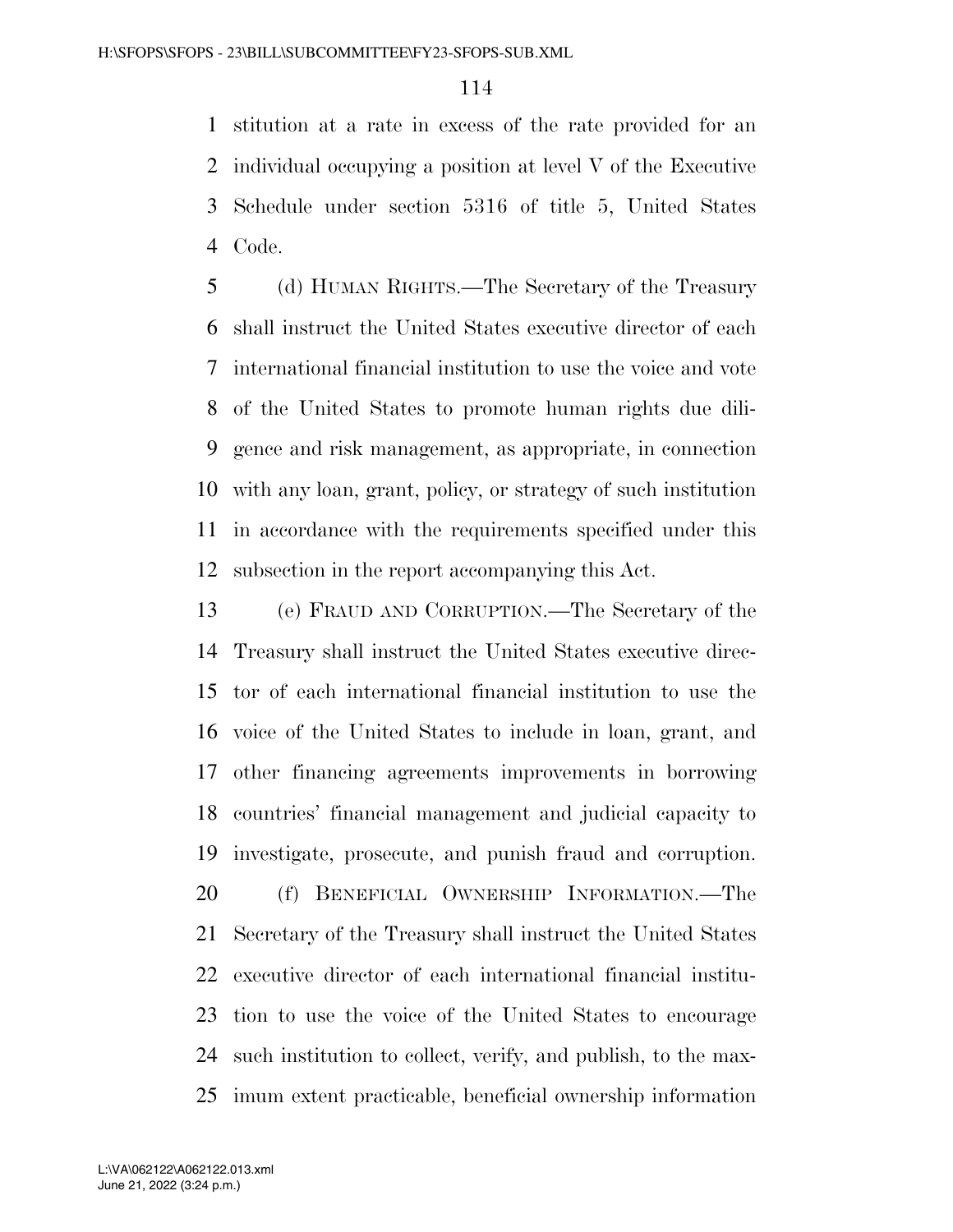(excluding proprietary information) for any corporation or limited liability company, other than a publicly listed com- pany, that receives funds from any such financial institu-tion.

 (g) WHISTLEBLOWER PROTECTIONS.—The Secretary of the Treasury shall instruct the United States executive director of each international financial institution to use the voice of the United States to encourage such institu- tion to effectively implement and enforce policies and pro- cedures which meet or exceed best practices in the United States for the protection of whistleblowers from retaliation as described under this subsection in the report accom-panying this Act.

 (h) GRIEVANCE MECHANISMS AND PROCEDURES.— The Secretary of the Treasury shall instruct the United States executive director of each international financial in- stitution to use the voice and vote of the United States to support independent investigative and adjudicative mechanisms and procedures that meet or exceed best prac- tices in the United States to provide due process and fair compensation, including the right to reinstatement, for employees who are subjected to harassment, discrimina-tion, retaliation, false allegations, or other misconduct.

 (i) AUTHORIZATION.—Funds appropriated by this Act for contribution to the Poverty Reduction and Growth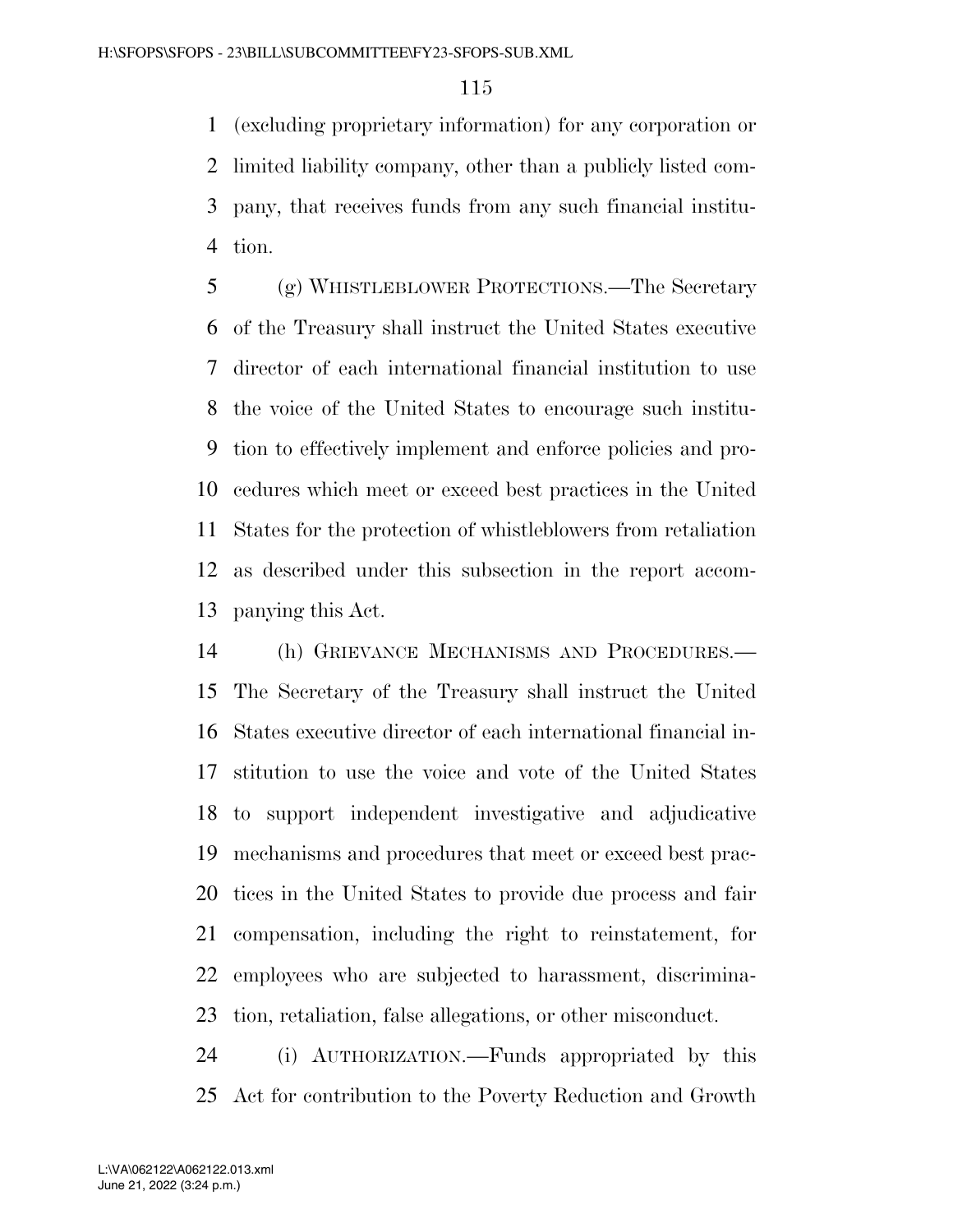Trust (PRGT) or Resilience and Sustainability Trust Fund (RST) of the International Monetary Fund (IMF) and unobligated balances from funds appropriated by prior Acts making appropriations for the Department of State, foreign operations, and related programs under the heading ''Contributions to the International Monetary Fund Facilities and Trust Funds'' shall be available to cover the cost, as defined in section 502 of the Congres- sional Budget Act of 1974, of loans made by the Secretary of the Treasury to the PRGT or to the RST of the IMF: *Provided*, That these funds shall be available to subsidize gross obligations for the principal amount of direct loans not to exceed \$21,000,000,000 in the aggregate, and the Secretary of the Treasury is authorized to make such loans: *Provided further*, That the Exchange Stabilization Fund and the financing account corresponding to trans- actions with the IMF are authorized to enter into such transactions as necessary to effectuate loans authorized by this section.

## INSECURE COMMUNICATIONS NETWORKS

 SEC. 7030. Funds appropriated by this Act shall be made available for programs, including through the Dig-ital Connectivity and Cybersecurity Partnership, to—

 (1) advance the adoption of secure, next-genera-tion communications networks and services, includ-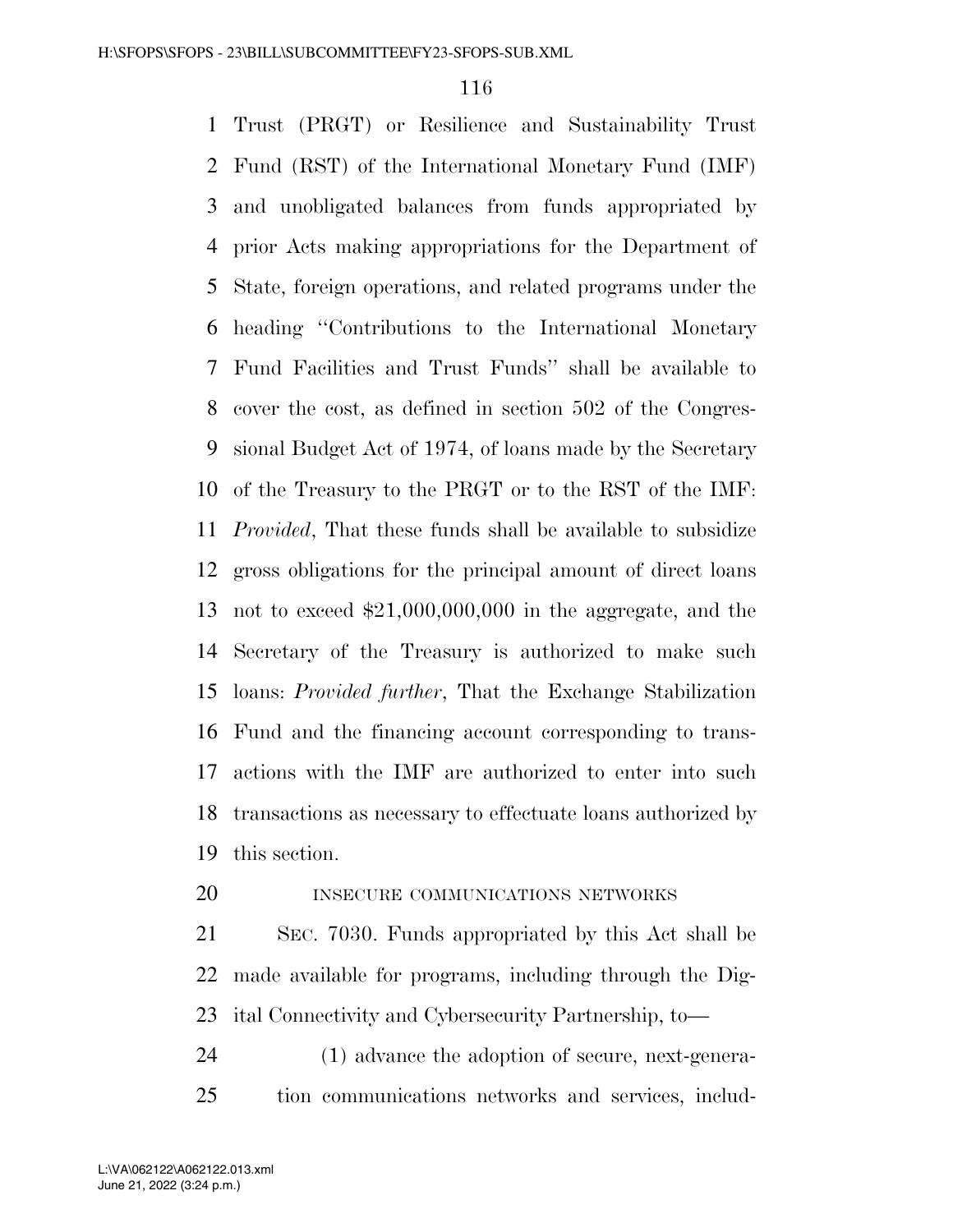ing 5G, and cybersecurity policies, in countries re- ceiving assistance under this Act and prior Acts making appropriations for the Department of State, foreign operations, and related programs;

 (2) counter the establishment of insecure com- munications networks and services, including 5G, promoted by the People's Republic of China and other state-backed enterprises that are subject to undue or extrajudicial control by their country of or-igin; and

 (3) provide policy and technical training on de- ploying open, interoperable, reliable, and secure net- works to information communication technology pro- fessionals in countries receiving assistance under this Act, as appropriate:

 *Provided*, That such funds may be used to support the participation of foreign military officials in programs de- signed to strengthen civilian cybersecurity capacity, fol- lowing consultation with the Committees on Appropria-tions.

 FINANCIAL MANAGEMENT AND BUDGET TRANSPARENCY SEC. 7031. (a) LIMITATION ON DIRECT GOVERN-MENT-TO-GOVERNMENT ASSISTANCE.—

 (1) REQUIREMENTS.—Funds appropriated by this Act may be made available for direct govern-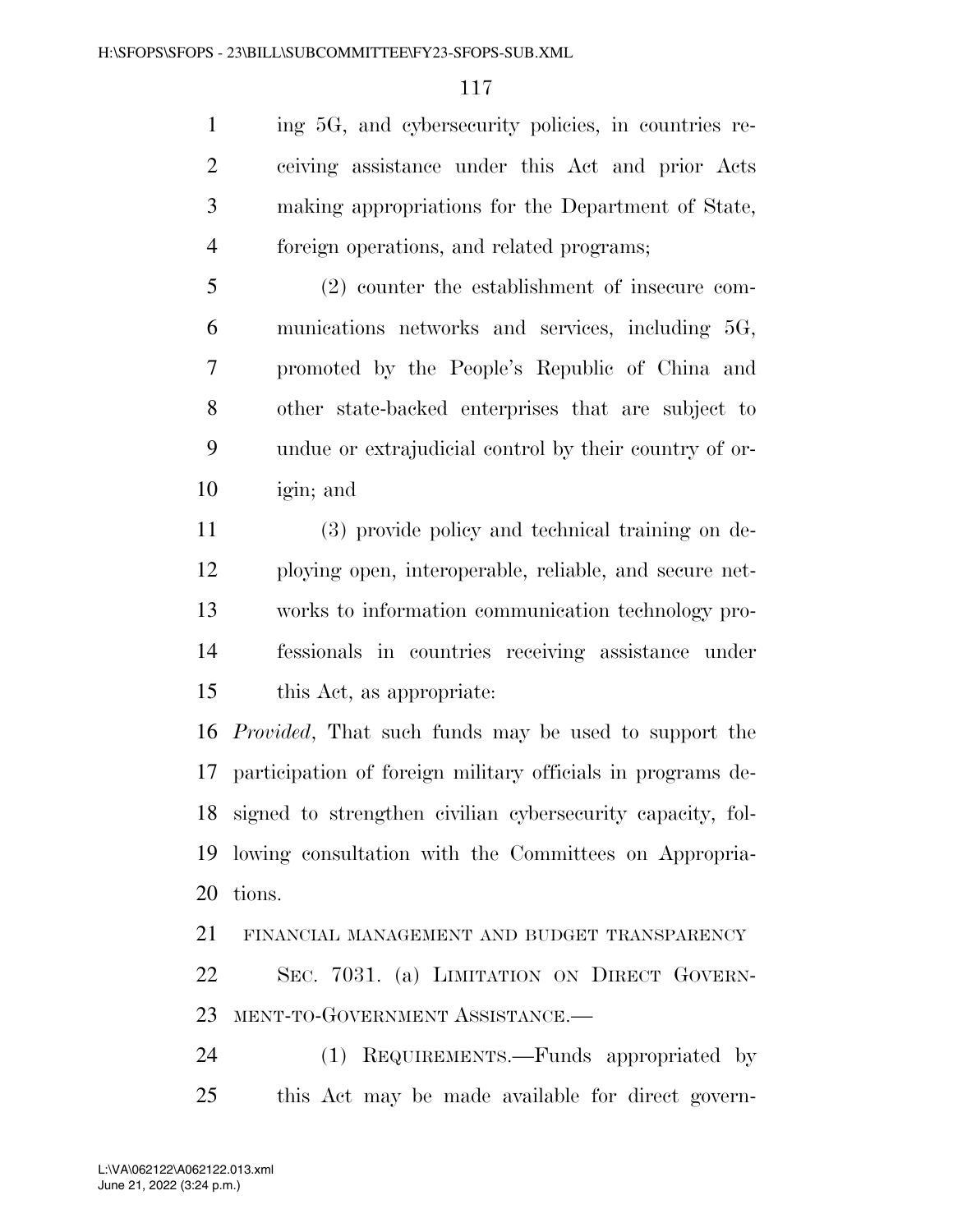ment-to-government assistance only if the require-2 ments included in section  $7031(a)(1)(A)$  through  $(E)$  of the Department of State, Foreign Operations, and Related Programs Appropriations Act, 2019 (divi-sion F of Public Law 116–6) are fully met.

 (2) CONSULTATION AND NOTIFICATION.—In addition to the requirements in paragraph (1), funds may only be made available for direct government- to-government assistance subject to prior consulta- tion with, and the regular notification procedures of, the Committees on Appropriations: *Provided*, That such notification shall contain an explanation of how the proposed activity meets the requirements of paragraph (1): *Provided further*, That the require- ments of this paragraph shall only apply to direct government-to-government assistance in excess of \$10,000,000 and all funds available for cash trans- fer, budget support, and cash payments to individ-uals.

20 (3) SUSPENSION OF ASSISTANCE.—The Admin- istrator of the United States Agency for Inter- national Development or the Secretary of State, as appropriate, shall suspend any direct government-to- government assistance if the Administrator or the Secretary has credible information of material mis-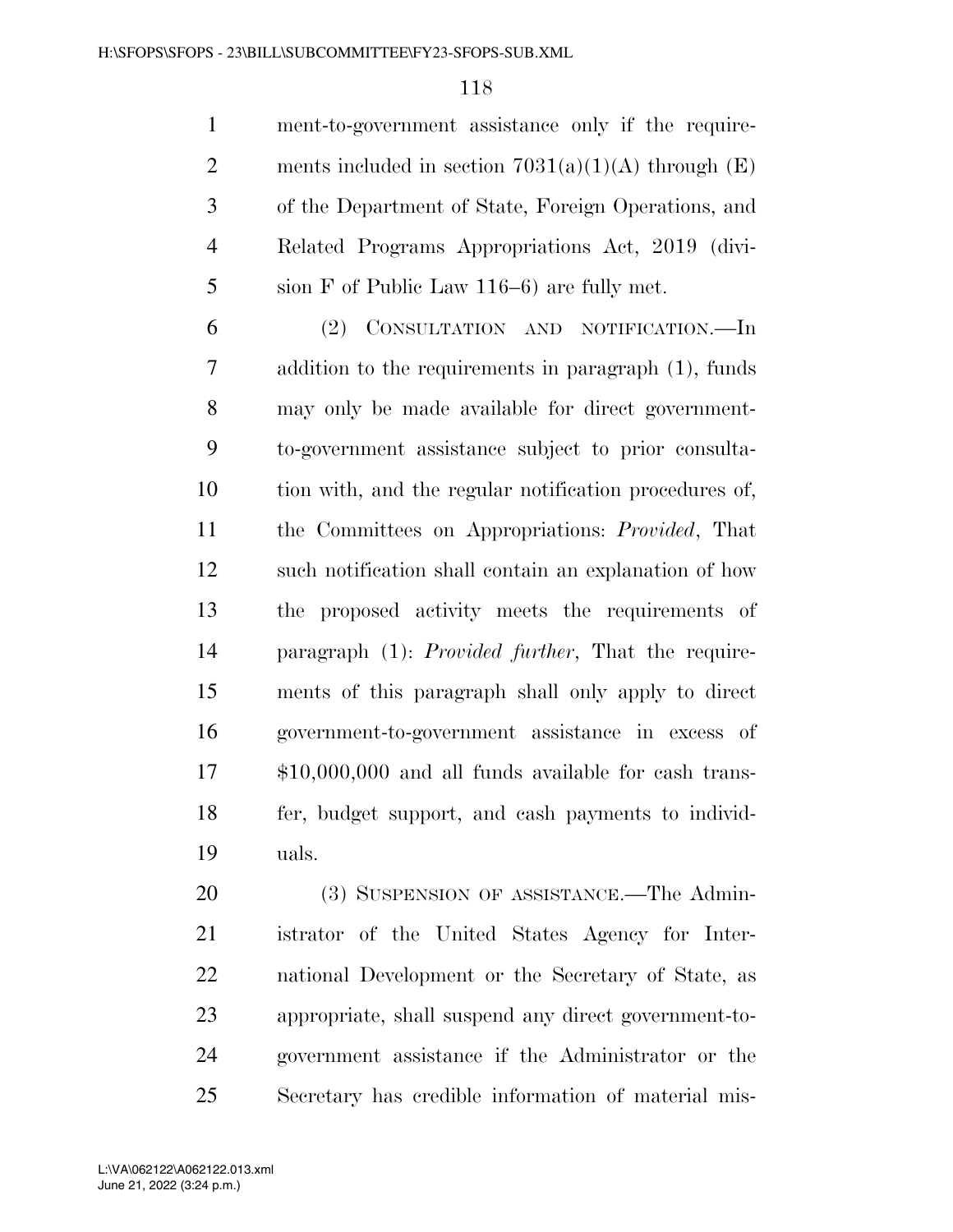use of such assistance, unless the Administrator or the Secretary reports to the Committees on Appro- priations that it is in the national interest of the United States to continue such assistance, including a justification, or that such misuse has been appro-priately addressed.

 (4) SUBMISSION OF INFORMATION.—The Sec- retary of State shall submit to the Committees on Appropriations, concurrent with the fiscal year 2024 congressional budget justification materials, amounts planned for assistance described in paragraph (1) by country, proposed funding amount, source of funds, and type of assistance.

 (5) DEBT SERVICE PAYMENT PROHIBITION.— None of the funds made available by this Act may be used by the government of any foreign country for debt service payments owed by any country to any international financial institution.

 (b) NATIONAL BUDGET AND CONTRACT TRANS-PARENCY.—

21 (1) MINIMUM REQUIREMENTS OF FISCAL TRANSPARENCY.—The Secretary of State shall con- tinue to update and strengthen the ''minimum re- quirements of fiscal transparency'' for each govern-ment receiving assistance appropriated by this Act,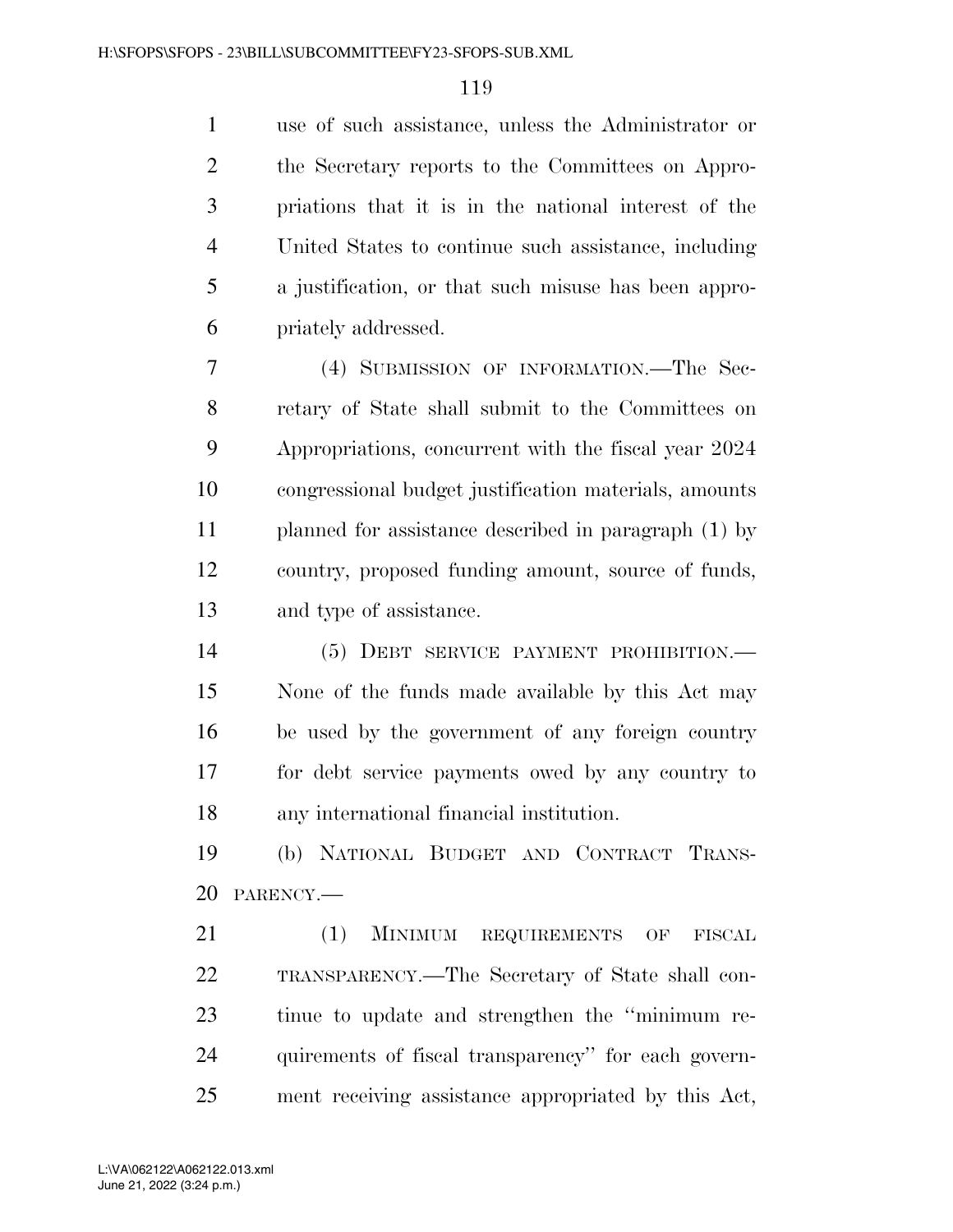as identified in the report required by section 7031(b) of the Department of State, Foreign Oper- ations, and Related Programs Appropriations Act, 2014 (division K of Public Law 113–76).

 (2) DETERMINATION AND REPORT.—For each government identified pursuant to paragraph (1), the Secretary of State, not later than 180 days after the date of enactment of this Act, shall make or up- date any determination of ''significant progress'' or ''no significant progress'' in meeting the minimum requirements of fiscal transparency, and make such determinations publicly available in an annual ''Fis- cal Transparency Report'' to be posted on the De- partment of State website: *Provided*, That such re- port shall include the elements included under this section in the report accompanying this Act.

 (3) ASSISTANCE.—Not less than \$7,000,000 of the funds appropriated by this Act under the head- ing ''Economic Support Fund'' shall be made avail- able for programs and activities to assist govern- ments identified pursuant to paragraph (1) to im- prove budget transparency and to support civil soci- ety organizations in such countries that promote budget transparency.

(c) ANTI-KLEPTOCRACY AND HUMAN RIGHTS.—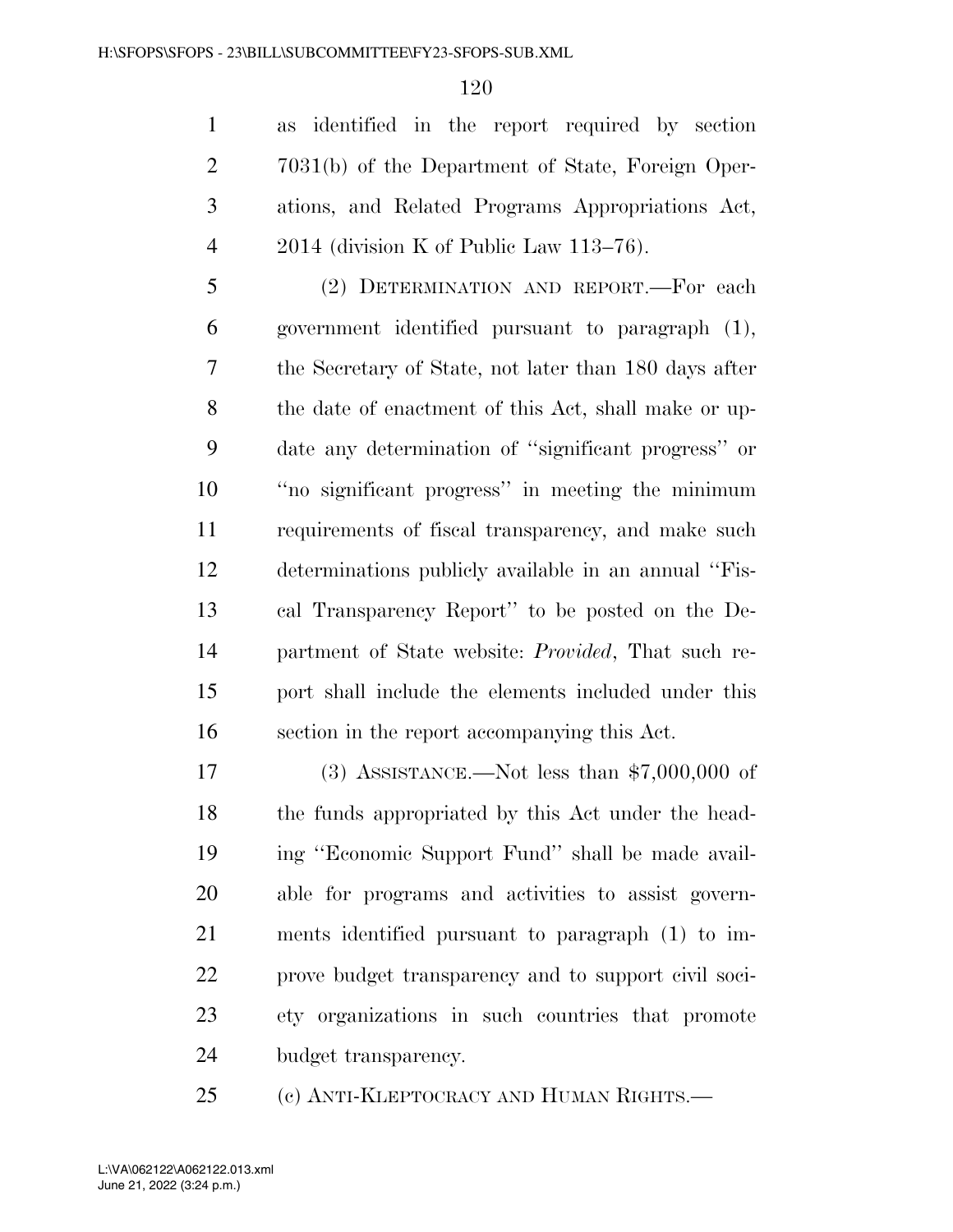(1) INELIGIBILITY.—

 (A) Officials of foreign governments and their immediate family members about whom the Secretary of State has credible information have been involved, directly or indirectly, in sig- nificant corruption, including corruption related to the extraction of natural resources, or a gross violation of human rights, including the wrongful detention of locally employed staff of a United States diplomatic mission or a United States citizen or national, shall be ineligible for entry into the United States.

 (B) Concurrent with the application of subparagraph (A), the Secretary should, as ap- propriate, refer the matter to the Office of For- eign Assets Control, Department of the Treas- ury, to determine whether to apply sanctions authorities in accordance with United States law to block the transfer of property and inter- ests in property, and all financial transactions, in the United States involving any person de-scribed in such subparagraph.

 (C) The Secretary shall also publicly or privately designate or identify the officials of foreign governments and their immediate family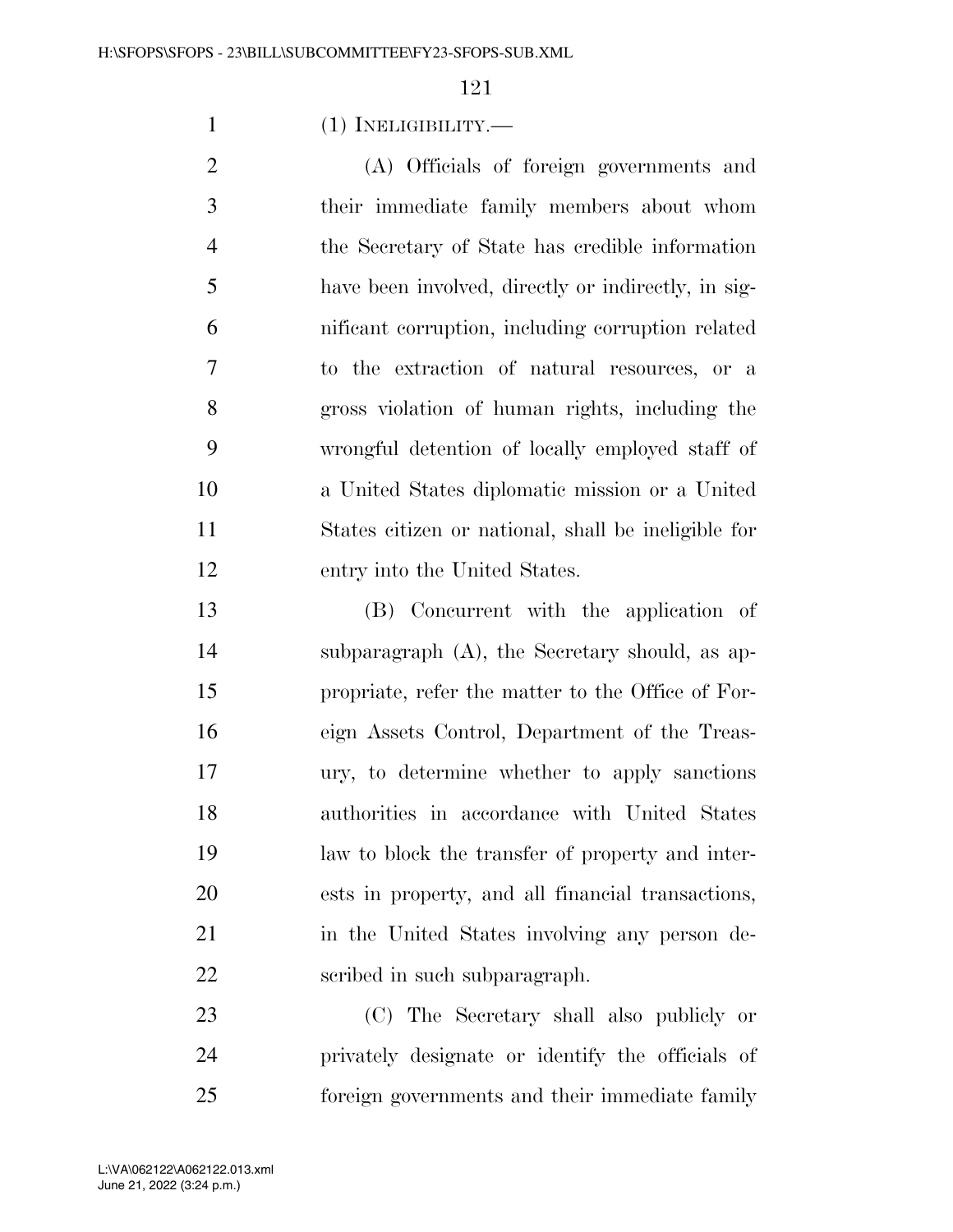|               | members about whom the Secretary has such      |
|---------------|------------------------------------------------|
| $\mathcal{D}$ | credible information without regard to whether |
| $\mathcal{R}$ | the individual has applied for a visa.         |

 (2) EXCEPTION.—Individuals shall not be ineli- gible for entry into the United States pursuant to paragraph (1) if such entry would further important United States law enforcement objectives or is nec- essary to permit the United States to fulfill its obli- gations under the United Nations Headquarters Agreement: *Provided*, That nothing in paragraph (1) shall be construed to derogate from United States Government obligations under applicable inter-national agreements.

 (3) WAIVER.—The Secretary may waive the ap- plication of paragraph (1) if the Secretary deter- mines that the waiver would serve a compelling na- tional interest or that the circumstances which caused the individual to be ineligible have changed sufficiently.

 (4) REPORT.—Not later than 45 days after en- actment of this Act, and every 90 days thereafter until September 30, 2024, the Secretary of State shall submit a report, including a classified annex if necessary, to the appropriate congressional commit-tees and the Committees on the Judiciary describing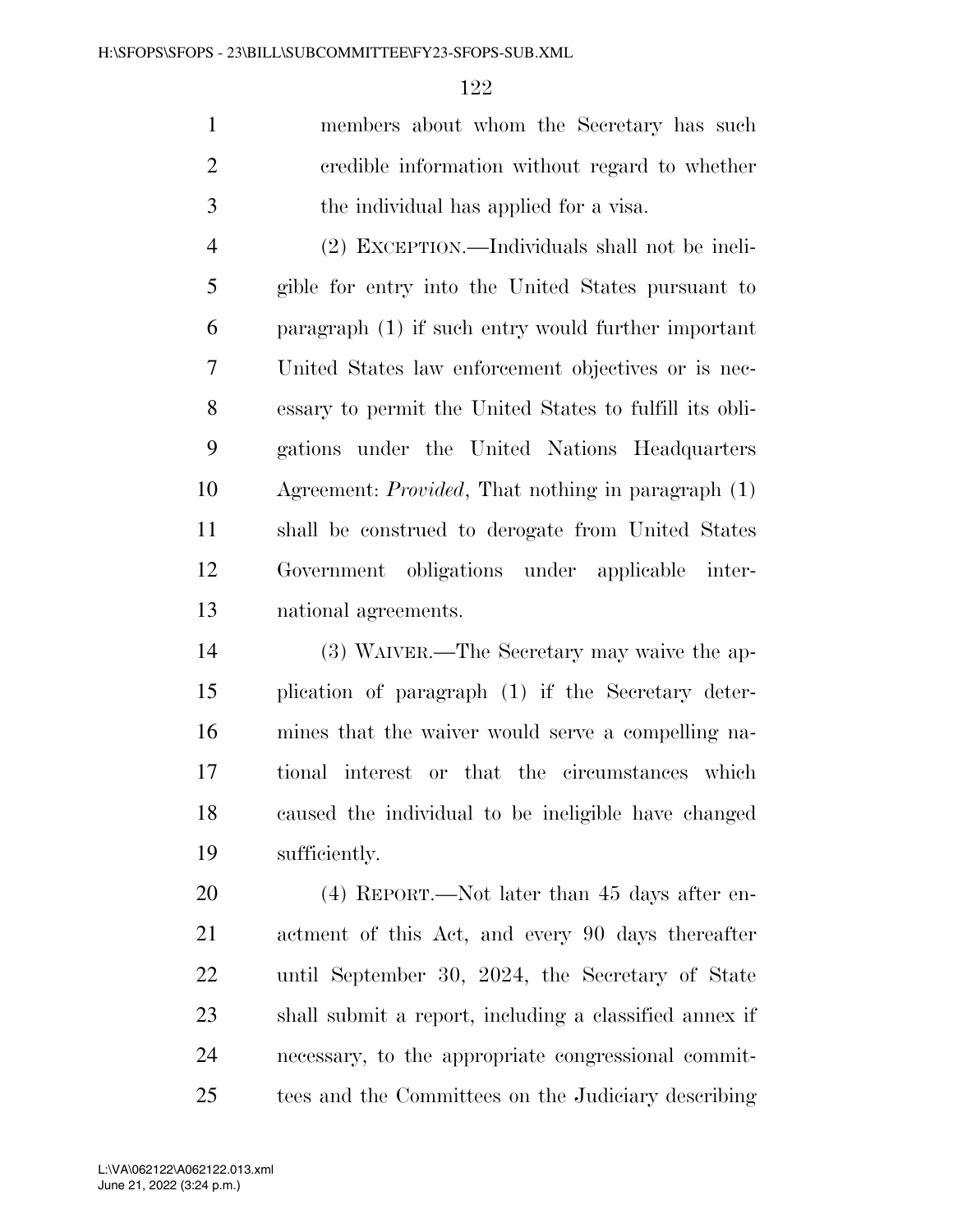| $\mathbf{1}$   | the information related to corruption or violation of         |
|----------------|---------------------------------------------------------------|
| $\overline{2}$ | human rights concerning each of the individuals               |
| 3              | found ineligible in the previous 12 months pursuant           |
| $\overline{4}$ | to paragraph $(1)(A)$ as well as the individuals who          |
| 5              | the Secretary designated or identified pursuant to            |
| 6              | paragraph $(1)(B)$ , or who would be ineligible but for       |
| $\overline{7}$ | the application of paragraph $(2)$ , a list of any waiv-      |
| 8              | ers provided under paragraph (3), and the justifica-          |
| 9              | tion for each waiver.                                         |
| 10             | (5) POSTING OF REPORT.—Any unclassified                       |
| 11             | portion of the report required under paragraph (4)            |
| 12             | shall be posted on the Department of State website.           |
| 13             | (6) CLARIFICATION.—For purposes of para-                      |
| 14             | graphs $(1)$ , $(4)$ , and $(5)$ , the records of the Depart- |
| 15             | ment of State and of diplomatic and consular offices          |
| 16             | of the United States pertaining to the issuance or            |
| 17             | refusal of visas or permits to enter the United               |
| 18             | States shall not be considered confidential.                  |
| 19             | (d) EXTRACTION OF NATURAL RESOURCES.—                         |
| 20             | (1) ASSISTANCE.—Funds appropriated by this                    |
| 21             | Act shall be made available to promote and support            |
| 22             | transparency and accountability of expenditures and           |
| 23             | revenues related to the extraction of natural re-             |
| 24             | sources, including by strengthening implementation            |
| 25             | and monitoring of the Extractive Industries Trans-            |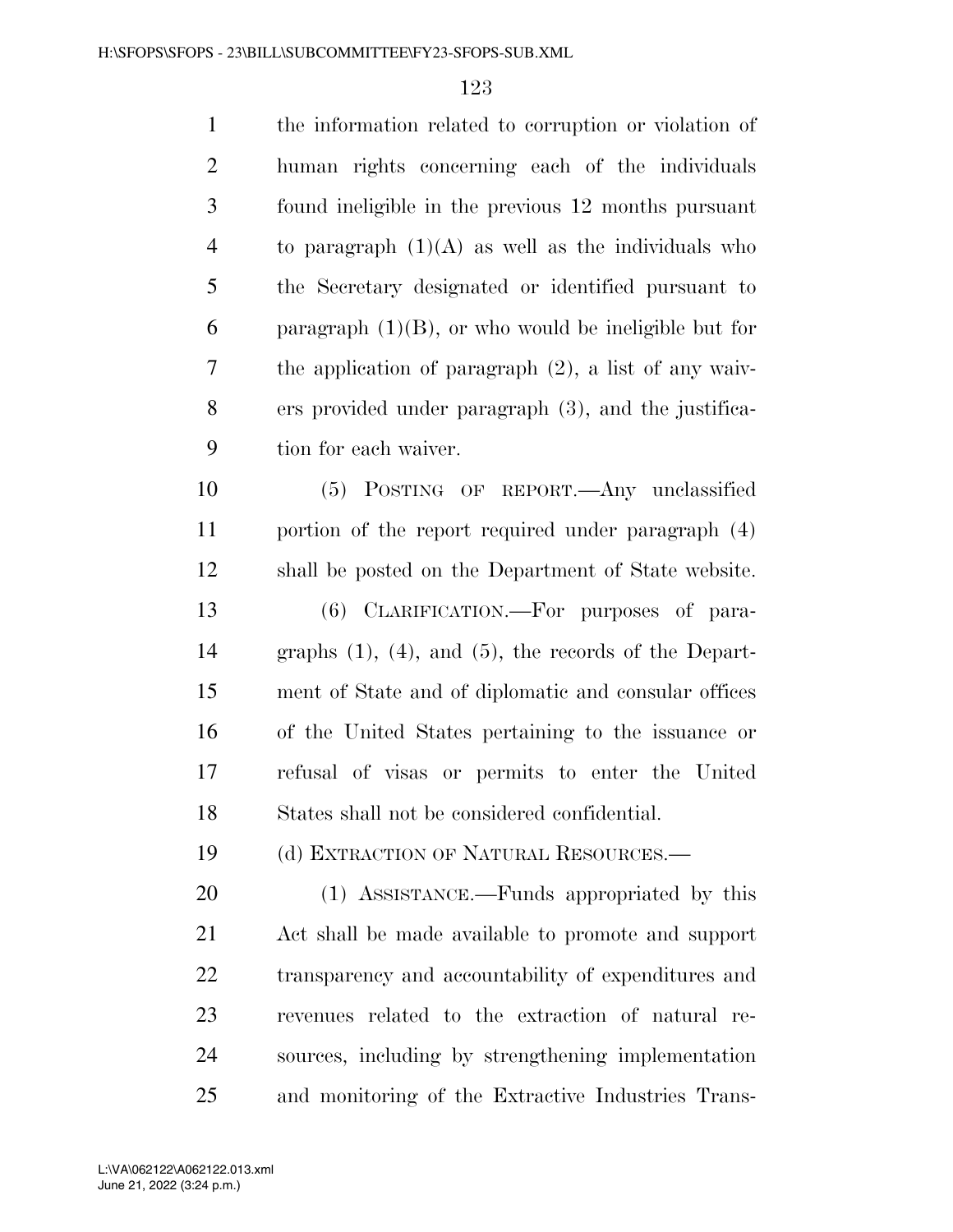parency Initiative, implementing and enforcing sec- tion 8204 of the Food, Conservation, and Energy Act of 2008 (Public Law 110–246; 122 Stat. 2052) and the amendments made by such section, and to prevent the sale of conflict diamonds, and for tech- nical assistance to promote independent audit mech- anisms and support civil society participation in nat-ural resource management.

 (2) PUBLIC DISCLOSURE AND INDEPENDENT AUDITS.—(A) The Secretary of the Treasury shall instruct the executive director of each international financial institution to use the voice and vote of the United States to oppose any assistance by such in- stitutions (including any loan, credit, grant, or guar- antee) to any country for the extraction and export of a natural resource if the government of such country has in place laws, regulations, or procedures to prevent or limit the public disclosure of company payments as required by United States law, and un- less such government has adopted laws, regulations, or procedures in the sector in which assistance is being considered that: (1) accurately account for and publicly disclose payments to the government by companies involved in the extraction and export of natural resources; (2) include independent auditing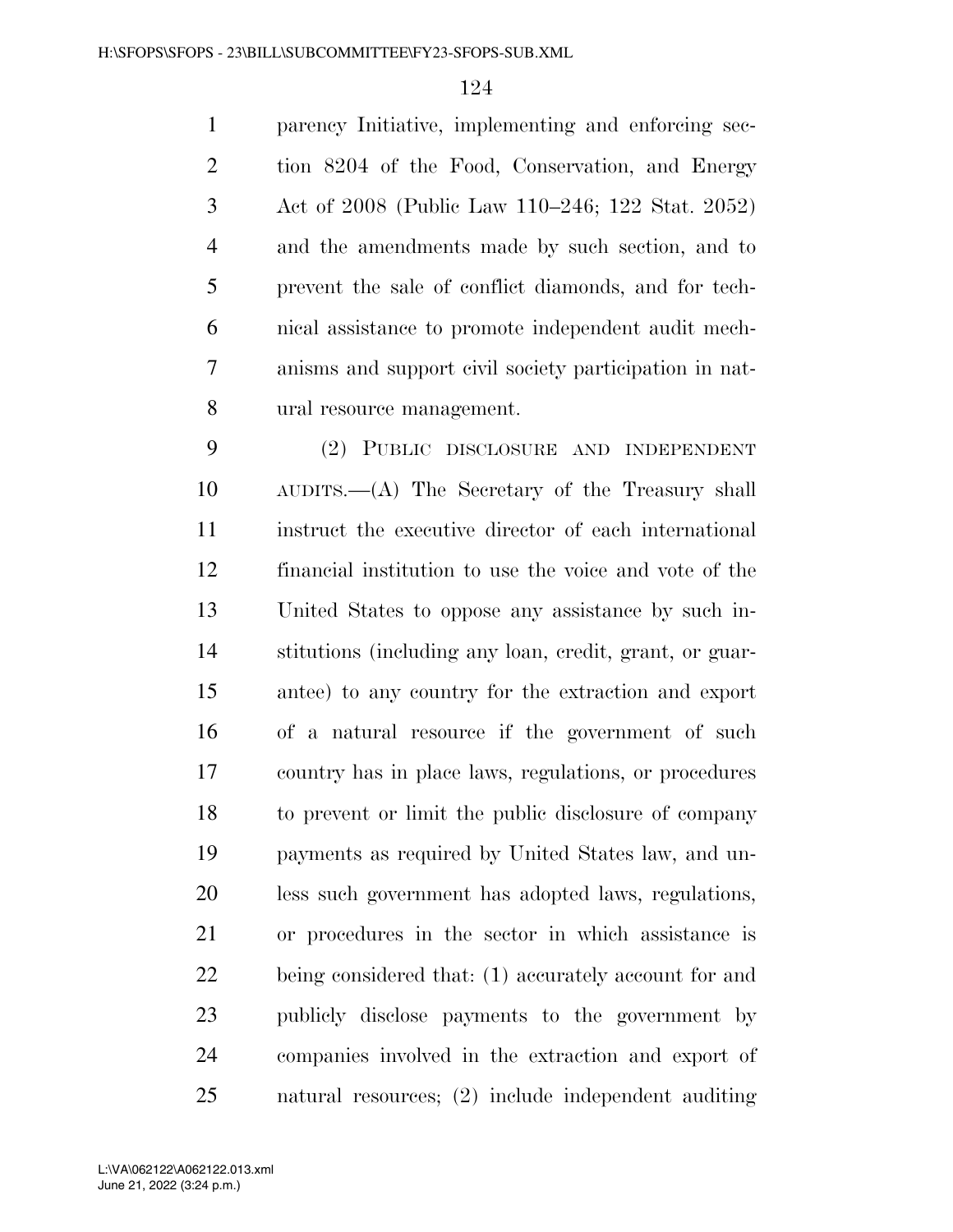of accounts receiving such payments and the public disclosure of such audits; and (3) require public dis- closure of agreement and bidding documents, as ap-propriate.

 (B) The requirements of subparagraph (A) shall not apply to assistance for the purpose of building the capacity of such government to meet the requirements of such subparagraph.

 (e) FOREIGN ASSISTANCE WEBSITE.—Funds appro- priated by this Act under titles I and II, and funds made available for any independent agency in title III, as appro- priate, shall be made available to support the provision of additional information on United States Government foreign assistance on the ''ForeignAssistance.gov'' website: *Provided*, That all Federal agencies funded under this Act shall provide such information on foreign assist- ance, upon request and in a timely manner, to the Depart-ment of State and USAID.

DEMOCRACY PROGRAMS

 SEC. 7032. (a) FUNDING.—Of the funds appro- priated by this Act under the headings ''Development As- sistance'', ''Economic Support Fund'', ''Democracy Fund'', ''Assistance for Europe, Eurasia and Central Asia'', and ''International Narcotics Control and Law En-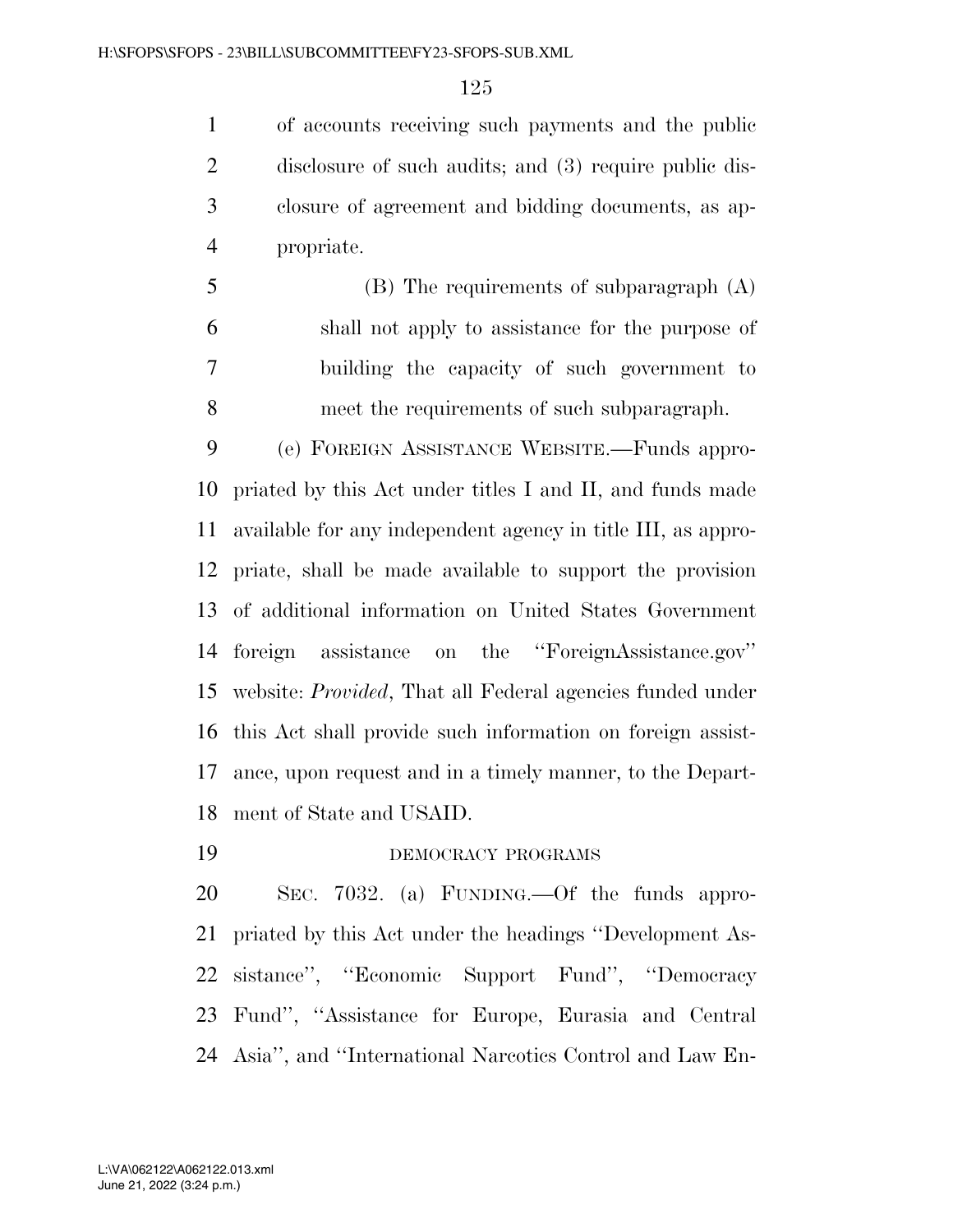forcement'', not less than \$2,800,000,000 should be made available for democracy programs.

- (b) AUTHORITIES.—
- (1) AVAILABILITY.—Funds made available by this Act for democracy programs pursuant to sub- section (a) and under the heading ''National Endow- ment for Democracy'' may be made available not- withstanding any other provision of law, and with regard to the National Endowment for Democracy (NED), any regulation.

 (2) BENEFICIARIES.—Funds made available by this Act for the NED are made available pursuant to the authority of the National Endowment for De- mocracy Act (title V of Public Law 98–164), includ- ing all decisions regarding the selection of bene-ficiaries.

 (c) DEFINITION OF DEMOCRACY PROGRAMS.—For purposes of funds appropriated by this Act, the term ''de- mocracy programs'' means programs that support good governance, credible and competitive elections, freedom of expression, association, assembly, and religion, human rights, labor rights, independent media, and the rule of law, and that otherwise strengthen the capacity of demo- cratic political parties, governments, nongovernmental or-ganizations and institutions, and citizens to support the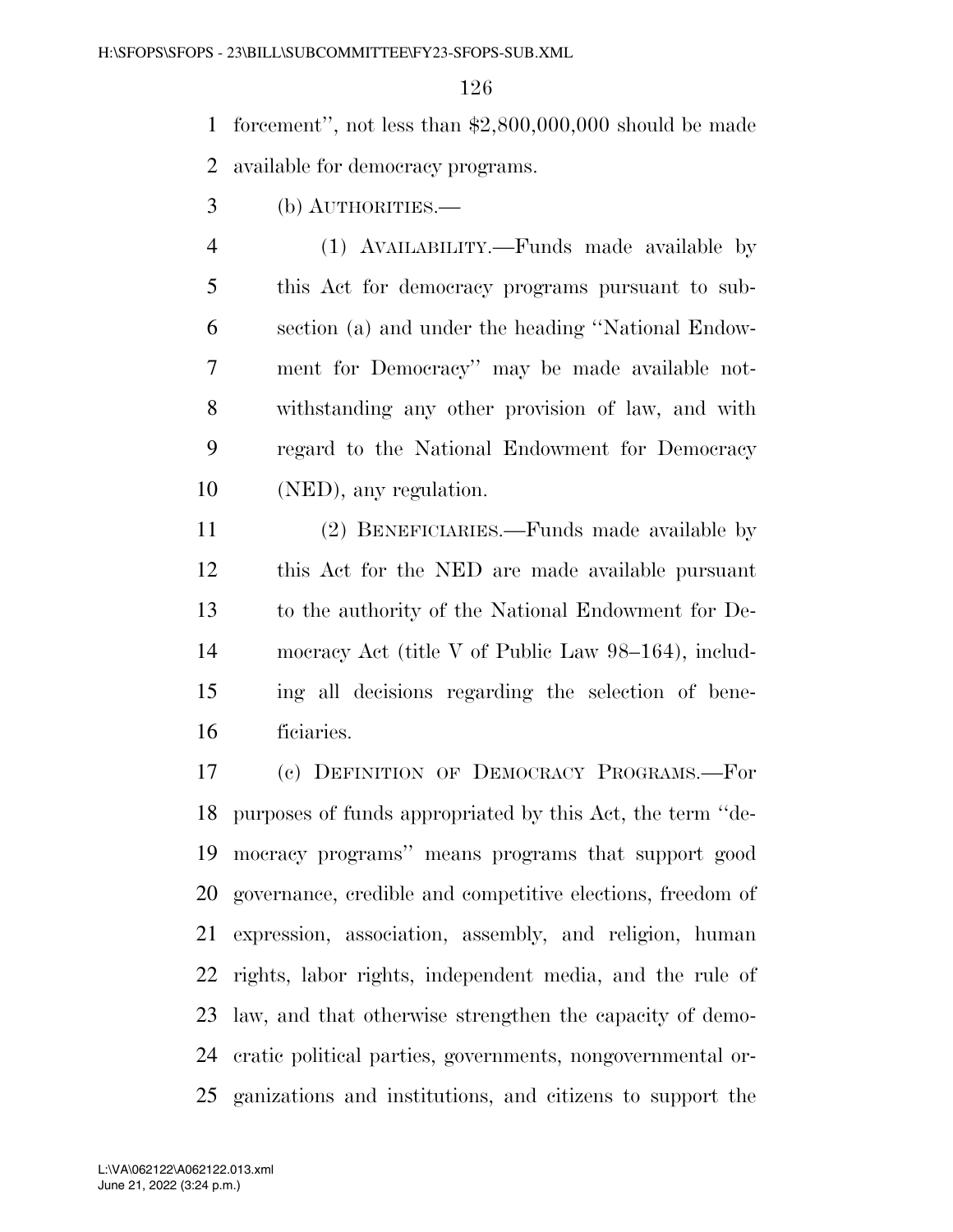development of democratic states and institutions that are inclusive, responsive, and accountable to citizens.

 (d) PROGRAM PRIORITIZATION.—Funds made avail- able pursuant to this section that are made available for programs to strengthen government institutions shall be prioritized for those institutions that demonstrate a com-mitment to democracy and the rule of law.

 (e) RESTRICTIONS ON FOREIGN GOVERNMENT IN-TERFERENCE.—

 (1) PRIOR APPROVAL.—With respect to the pro- vision of assistance for democracy programs in this Act, the organizations implementing such assistance, the specific nature of the assistance, and the partici- pants in such programs shall not be subject to prior approval by the government of any foreign country.

 (2) DISCLOSURE OF IMPLEMENTING PARTNER INFORMATION.—Section 7032(e)(2) of the Depart- ment of State, Foreign Operations, and Related Pro- grams Appropriations Act, 2022 (division K of Pub-20 lic Law 117-103) shall continue in effect during fis-cal year 2023.

 (f) CONTINUATION OF CURRENT PRACTICES.— USAID shall continue to implement civil society and polit- ical competition and consensus building programs abroad with funds appropriated by this Act in a manner that rec-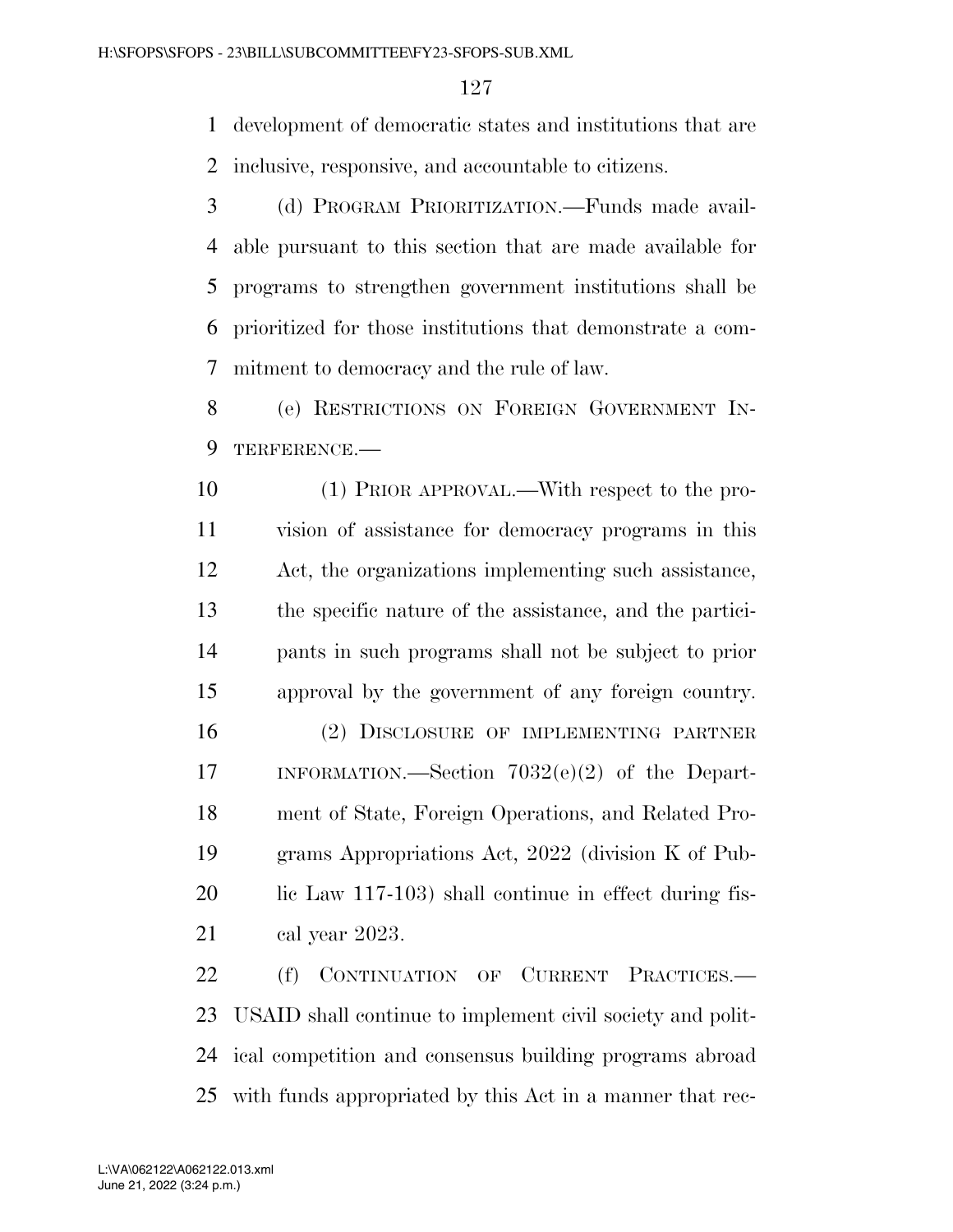ognizes the unique benefits of grants and cooperative agreements in implementing such programs.

 (g) DIGITAL SECURITY AND COUNTERING DISINFORMATION.—Funds appropriated by this Act shall be made available to advance digital security and counter disinformation as described under this section in the re-port accompanying this Act.

 (h) INFORMING THE NATIONAL ENDOWMENT FOR DEMOCRACY.—The Assistant Secretary for Democracy, Human Rights, and Labor, Department of State, and the Assistant Administrator for Democracy, Conflict, and Hu- manitarian Assistance, USAID, shall regularly inform the NED of democracy programs that are planned and sup- ported with funds made available by this Act and prior Acts making appropriations for the Department of State, foreign operations, and related programs.

 (i) PROTECTION OF HUMAN RIGHTS DEFENDERS.— Of the funds appropriated by this Act under the headings ''Economic Support Fund'' and ''Democracy Fund'', not less than \$40,000,000 shall be made available to support and protect human rights defenders.

 (j) INTERNATIONAL FREEDOM OF EXPRESSION AND INDEPENDENT MEDIA.—Of the funds appropriated by this Act under the heading ''Economic Support Fund'', not less than \$20,000,000 shall be made available for pro-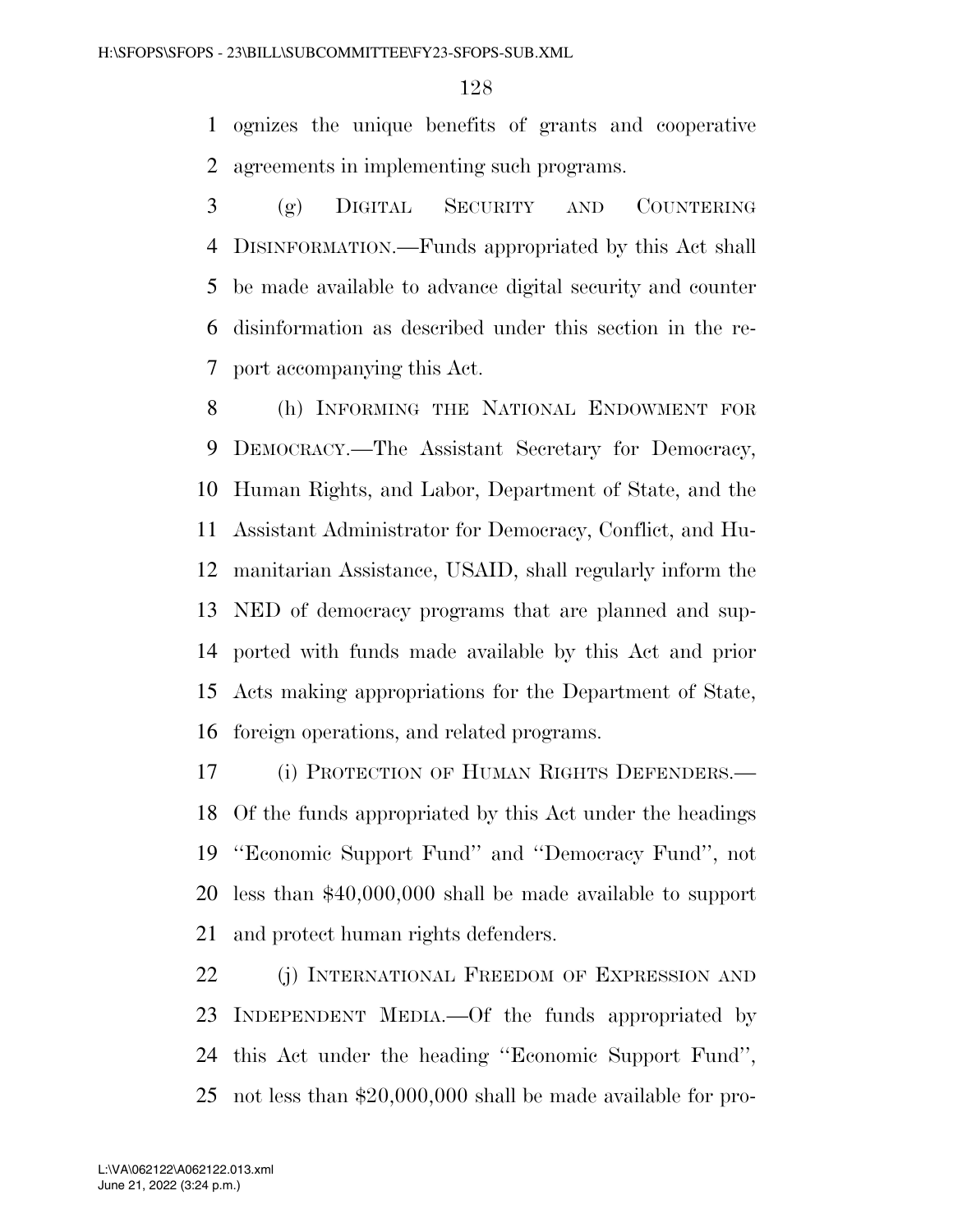grams to protect international freedom of expression and independent media.

 (k) LABOR PROGRAMS REPORT AND CONSULTA-TION.—

 (1) REPORT.—Not later than 90 days after en- actment of this Act, the USAID Administrator shall update the report required under section 7032(k) of the Department of State, Foreign Operations, and Related Programs Appropriations Act, 2022 (divi-sion K of Public Law 117-103).

 (2) CONSULTATION.—Funds appropriated by this Act that are made available for labor programs administered by USAID shall be subject to prior consultation with, and the regular notification proce-dures of, the Committees on Appropriations.

 (l) DAVID E. PRICE LEGISLATIVE STRENGTHENING PROGRAM.—Funds appropriated by this Act under the heading ''Democracy Fund'' shall be made available for legislative strengthening programs: *Provided*, That such funds shall be subject to prior consultation with, and the regular notification procedures of, the Committees on Ap- propriations: *Provided further*, That such programs shall hereafter be collectively named the ''David E. Price Legis-lative Strengthening Program''.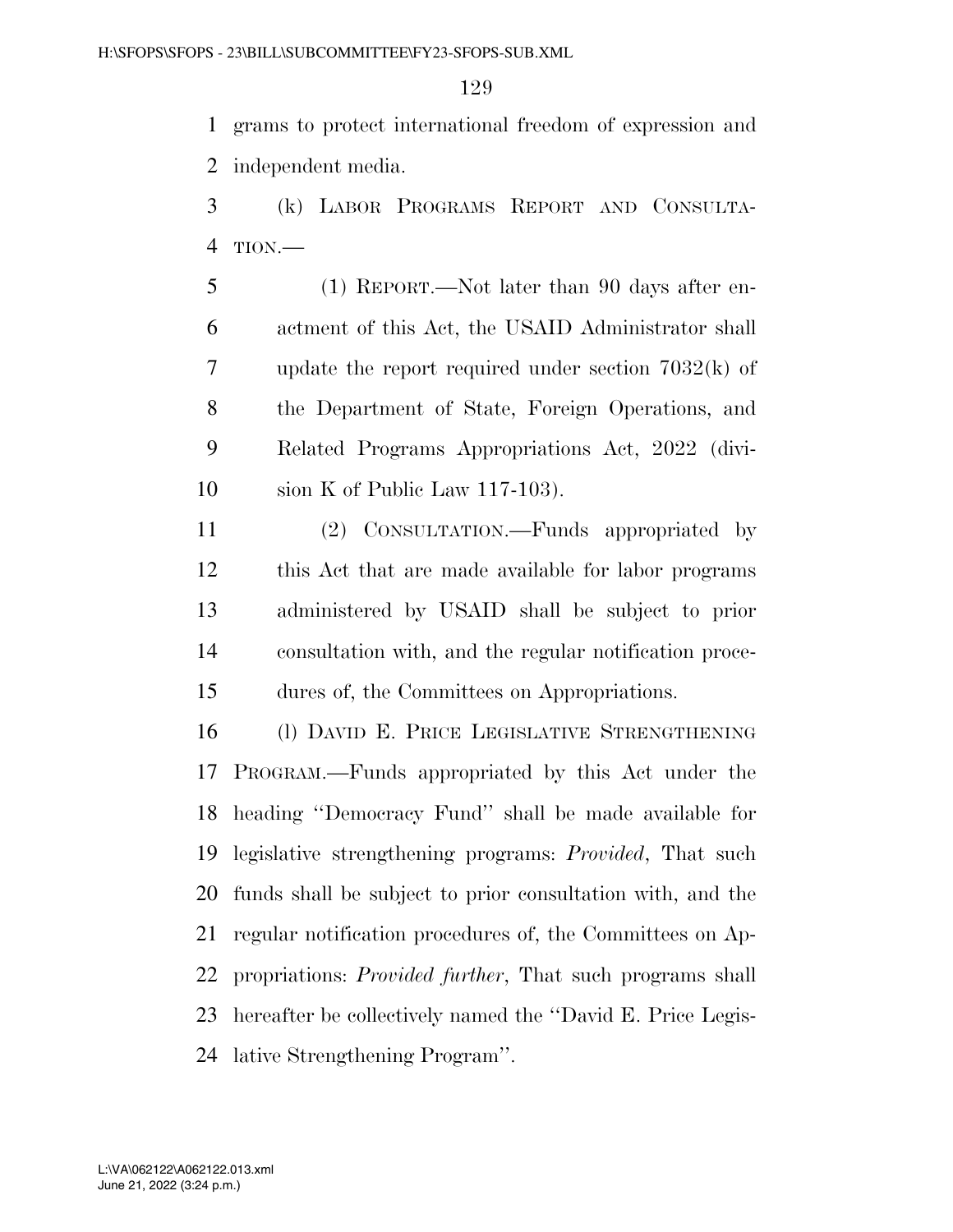INTERNATIONAL RELIGIOUS FREEDOM

 SEC. 7033. (a) INTERNATIONAL RELIGIOUS FREE- DOM OFFICE.—Funds appropriated by this Act under the heading ''Diplomatic Programs'' shall be made available for the Office of International Religious Freedom, Depart-ment of State.

 (b) ASSISTANCE.—Funds appropriated by this Act under the headings ''Economic Support Fund'', ''Democ- racy Fund'', and ''International Broadcasting Operations'' shall be made available for international religious freedom programs and funds appropriated by this Act under the headings ''International Disaster Assistance'' and ''Migra- tion and Refugee Assistance'' shall be made available for humanitarian assistance for vulnerable and persecuted ethnic and religious minorities.

 (c) AUTHORITY.—Funds appropriated by this Act and prior Acts making appropriations for the Department of State, foreign operations, and related programs under the heading ''Economic Support Fund'' may be made available notwithstanding any other provision of law for assistance for ethnic and religious minorities in Iraq and Syria.

 (d) DESIGNATION OF NON-STATE ACTORS.—Section 7033(e) of the Department of State, Foreign Operations, and Related Programs Appropriations Act, 2017 (division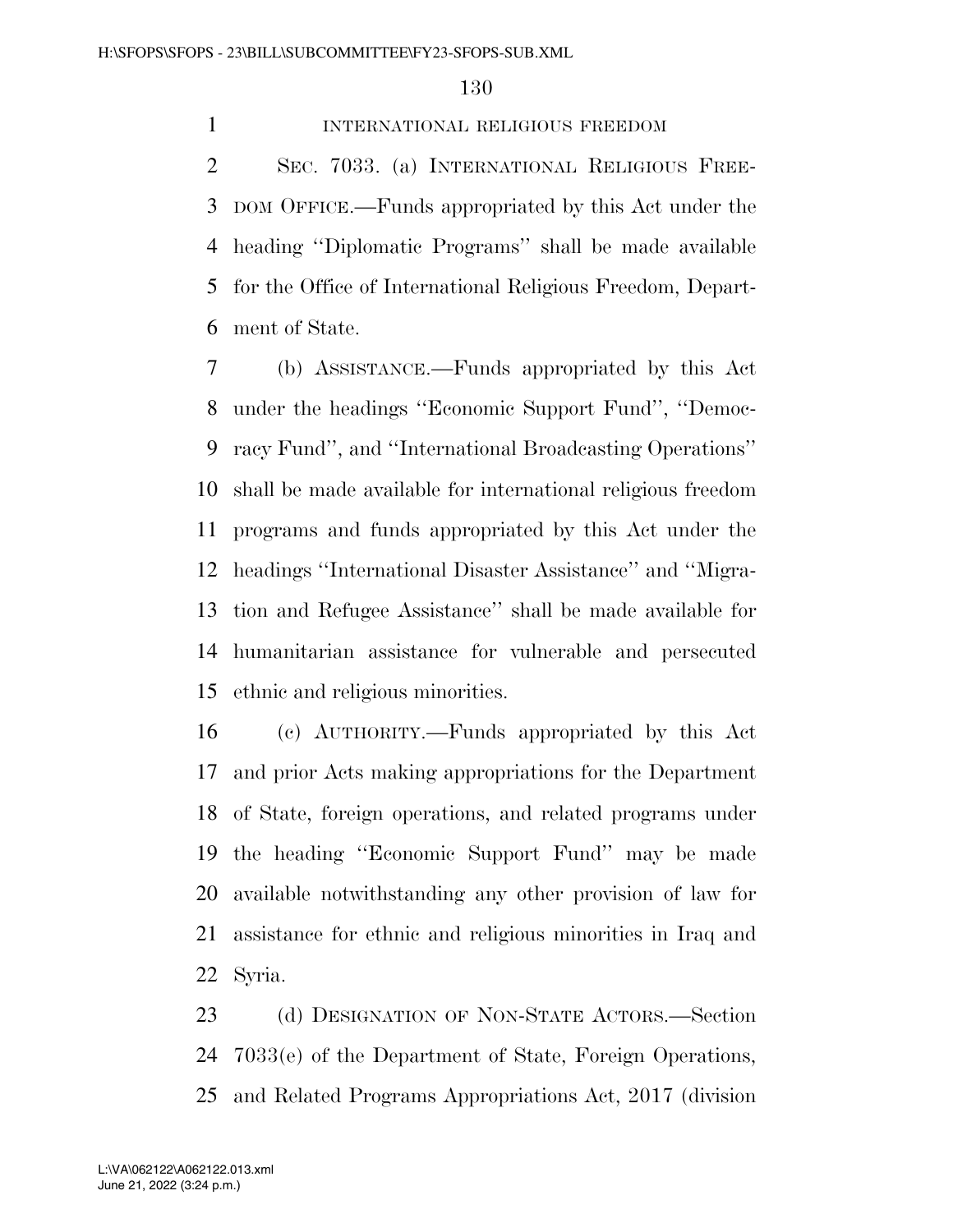J of Public Law 115–31) shall continue in effect during fiscal year 2023.

# SPECIAL PROVISIONS

 SEC. 7034. (a) VICTIMS OF WAR, DISPLACED CHIL- DREN, AND DISPLACED BURMESE.—Funds appropriated in title III of this Act that are made available for victims of war, victims of torture, displaced children, displaced Burmese, and to combat trafficking in persons and assist victims of such trafficking, may be made available not-withstanding any other provision of law.

(b) FORENSIC ASSISTANCE.—

 (1) Of the funds appropriated by this Act under the heading ''Economic Support Fund'', not less than \$19,000,000 shall be made available for foren- sic anthropology assistance related to the exhuma- tion and identification of victims of war crimes, crimes against humanity, and genocide, which shall be administered by the Assistant Secretary for De- mocracy, Human Rights, and Labor, Department of State: *Provided*, That such funds shall be in addition to funds made available by this Act and prior Acts making appropriations for the Department of State, foreign operations, and related programs for assist-ance for countries.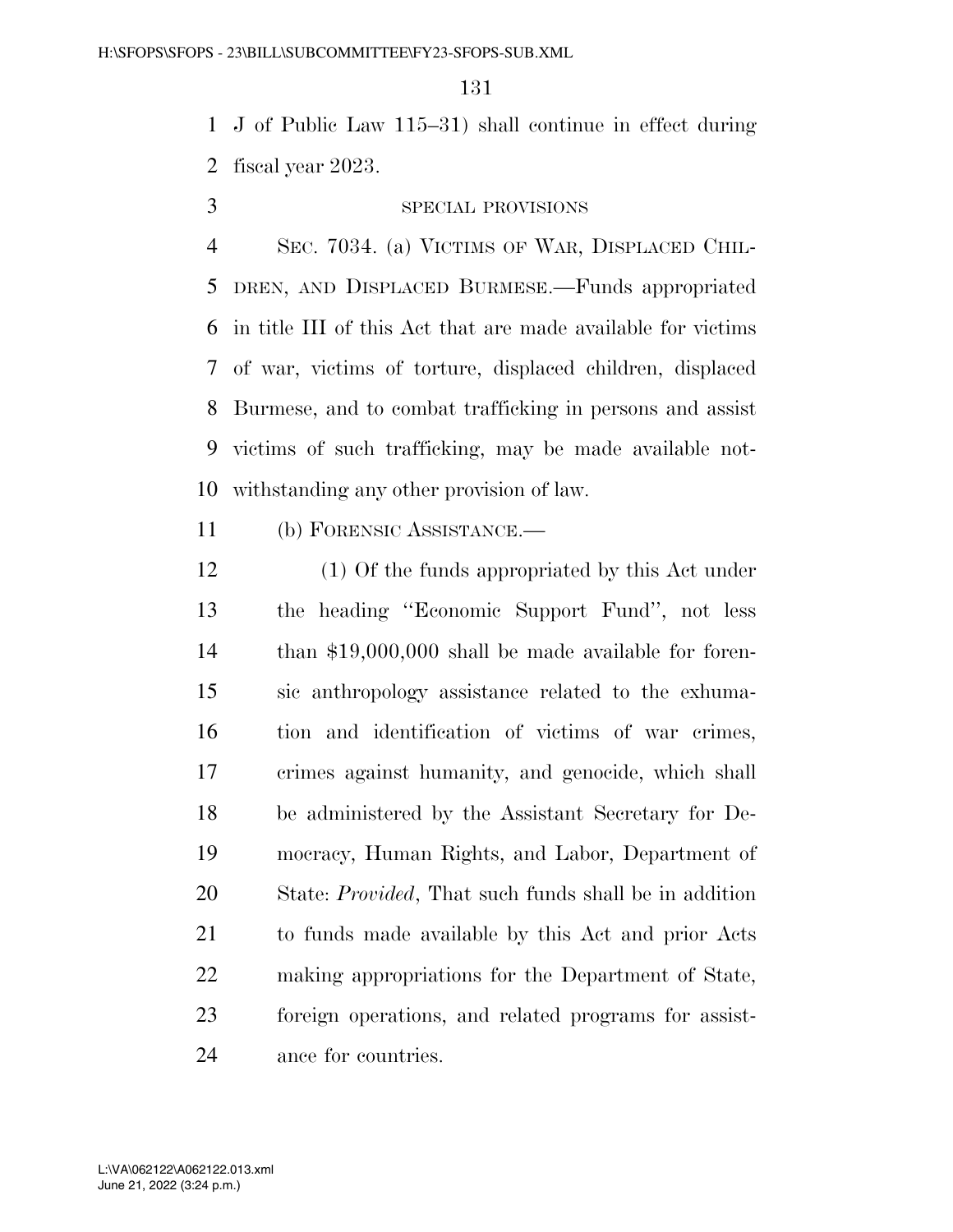(2) Of the funds appropriated by this Act under the heading ''International Narcotics Control and Law Enforcement'', not less than \$10,000,000 shall be made available for DNA forensic technology pro- grams to combat human trafficking in Central America and Mexico.

 (c) WORLD FOOD PROGRAMME.—Funds managed by the Bureau for Humanitarian Assistance, United States Agency for International Development, from this or any other Act, may be made available as a general contribution to the World Food Programme, notwithstanding any other provision of law.

(d) DIRECTIVES AND AUTHORITIES.—

 (1) RESEARCH AND TRAINING.—Funds appro- priated by this Act under the heading ''Assistance for Europe, Eurasia and Central Asia'' shall be made available to carry out the Program for Re- search and Training on Eastern Europe and the Independent States of the Former Soviet Union as authorized by the Soviet-Eastern European Research and Training Act of 1983 (22 U.S.C. 4501 et seq.).

 (2) GENOCIDE VICTIMS MEMORIAL SITES.— Funds appropriated by this Act and prior Acts mak- ing appropriations for the Department of State, for-eign operations, and related programs under the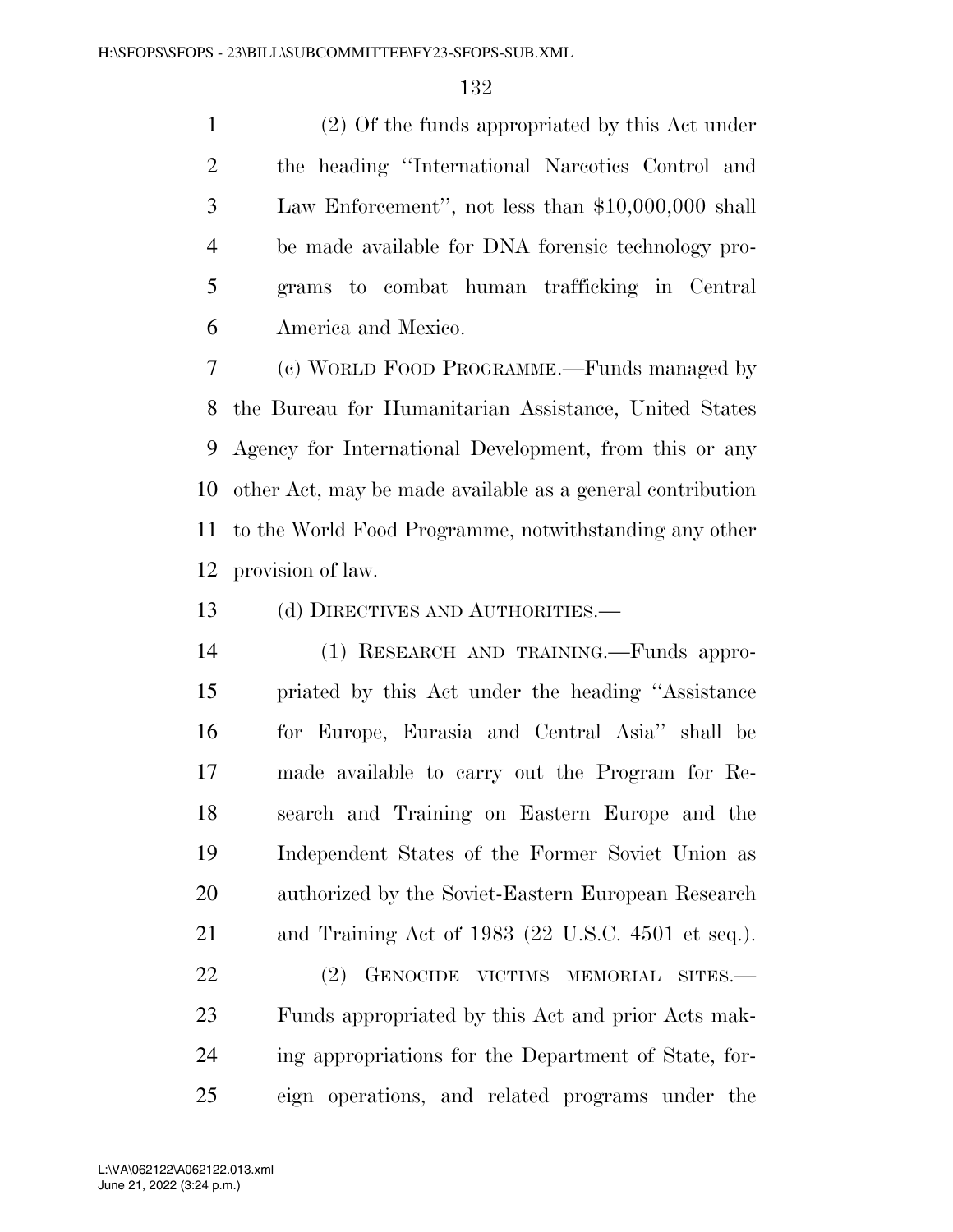headings ''Economic Support Fund'' and ''Assist- ance for Europe, Eurasia and Central Asia'' may be made available as contributions to establish and maintain memorial sites of genocide, subject to the regular notification procedures of the Committees on Appropriations.

 (3) PRIVATE SECTOR PARTNERSHIPS.—Of the funds appropriated by this Act under the headings ''Development Assistance'' and ''Economic Support Fund'' that are made available for private sector partnerships, including partnerships with philan- thropic foundations, up to \$50,000,000 may remain available until September 30, 2025: *Provided*, That funds made available pursuant to this paragraph may only be made available following prior consulta-16 tion with, and the regular notification procedures of, the Committees on Appropriations.

 (4) ADDITIONAL AUTHORITIES.—Of the amounts made available by this Act under the head- ing ''Diplomatic Programs'', up to \$500,000 may be made available for grants pursuant to section 504 of the Foreign Relations Authorization Act, Fiscal Year 1979 (22 U.S.C. 2656d), including to facilitate collaboration with Indigenous communities, and under the heading ''Educational and Cultural Ex-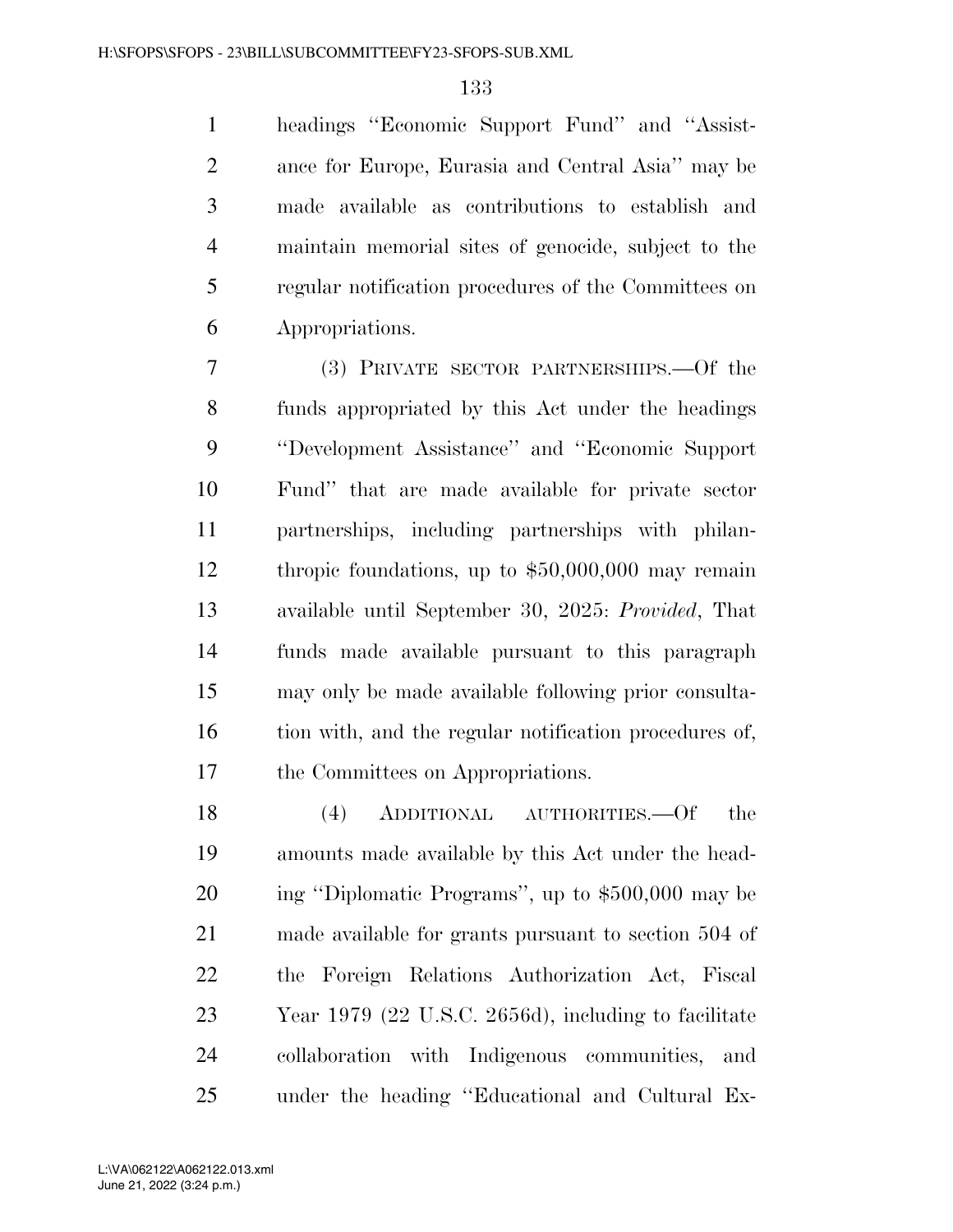change Programs'', up to \$1,100,000 may be made available for grants to carry out the activities of the Cultural Antiquities Task Force.

 (5) INNOVATION.—The USAID Administrator may use funds appropriated by this Act under title III to make innovation incentive awards in accord- ance with the terms and conditions of section 7034(e)(4) of the Department of State, Foreign Op- erations, and Related Programs Appropriations Act, 2019 (division F of Public Law 116–6): *Provided*, That each individual award may not exceed \$100,000: *Provided further*, That no more than 15 such awards may be made during fiscal year 2023.

 (6) DEVELOPMENT INNOVATION VENTURES.— Funds appropriated by this Act under the heading ''Development Assistance'' and made available for the Development Innovation Ventures program may be made available for the purposes of chapter I of 19 part I of the Foreign Assistance Act of 1961.

 (7) EXCHANGE VISITOR PROGRAM.—None of the funds made available by this Act may be used to modify the Exchange Visitor Program adminis- tered by the Department of State to implement the Mutual Educational and Cultural Exchange Act of 1961 (Public Law 87–256; 22 U.S.C. 2451 et seq.),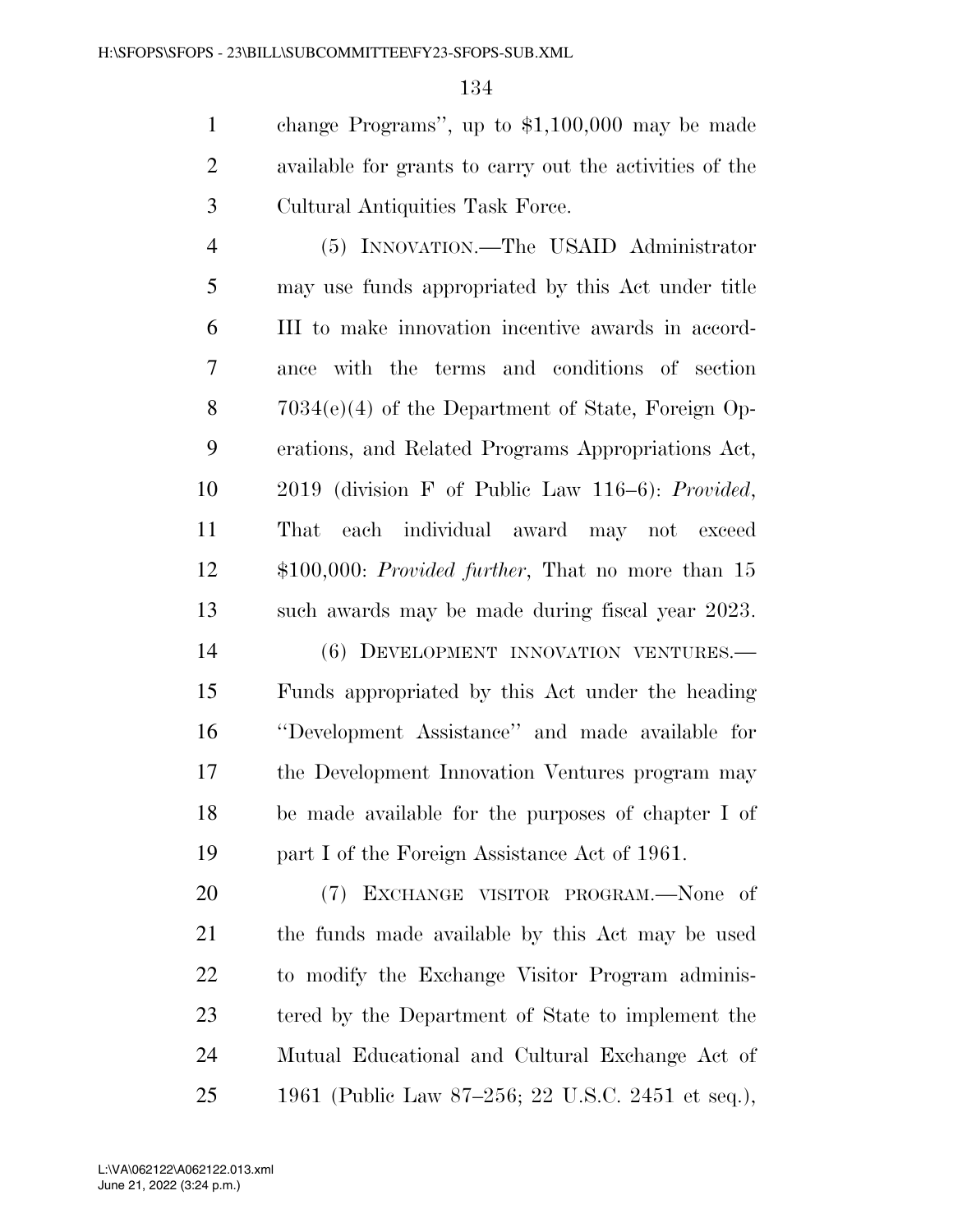except through the formal rulemaking process pursu- ant to the Administrative Procedure Act (5 U.S.C. 551 et seq.) and notwithstanding the exceptions to such rulemaking process in such Act: *Provided*, That funds made available for such purpose shall only be made available after consultation with, and subject to the regular notification procedures of, the Com- mittees on Appropriations, regarding how any pro- posed modification would affect the public diplomacy goals of, and the estimated economic impact on, the United States: *Provided further*, That such consulta- tion shall take place not later than 30 days prior to the publication in the Federal Register of any regu- latory action modifying the Exchange Visitor Pro-gram.

 (8) PAYMENTS.—Funds appropriated by this Act and prior Acts making appropriations for the Department of State, foreign operations, and related programs under the headings ''Diplomatic Pro- grams'' and ''Operating Expenses'', except for funds designated by Congress as an emergency require- ment pursuant to a concurrent resolution on the budget or the Balanced Budget and Emergency Def- icit Control Act of 1985, are available to provide 25 payments pursuant to section  $901(i)(2)$  of title IX of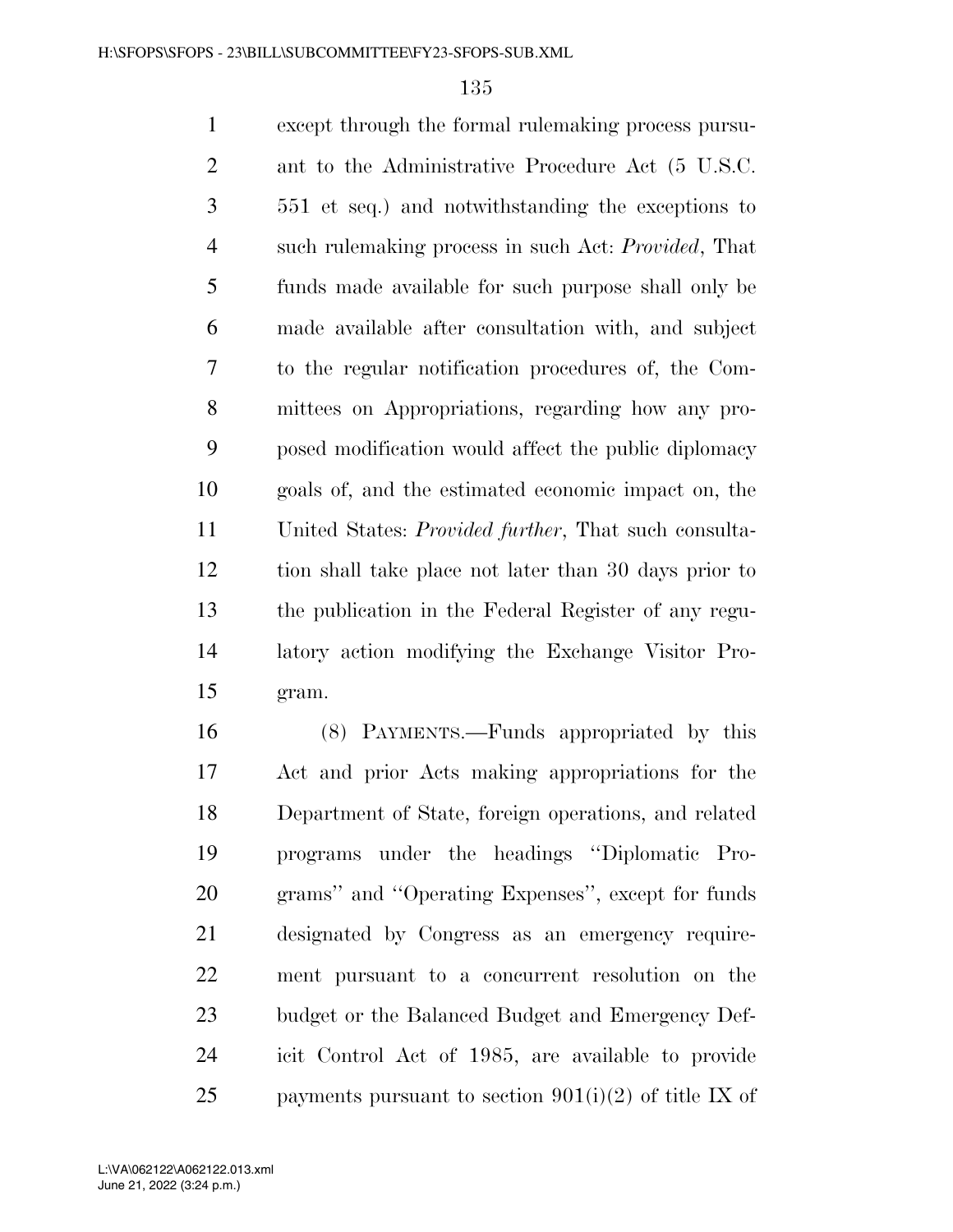| $\mathbf{1}$   | division J of the Further Consolidated Appropria-         |
|----------------|-----------------------------------------------------------|
| $\overline{2}$ | tions Act, 2020 (22 U.S.C. 2680b(i)(2)): Provided,        |
| 3              | That funds made available pursuant to this para-          |
| $\overline{4}$ | graph shall be subject to prior consultation with the     |
| 5              | Committees on Appropriations.                             |
| 6              | $(9)$ EXPORT-IMPORT BANK.—                                |
| 7              | (A) Section $6(a)(3)$ of the Export-Import                |
| 8              | Bank Act of 1945 (12 U.S.C. $635e(a)(3)$ ) shall          |
| 9              | be applied by substituting "4 percent" for "2             |
| 10             | percent" in each place it appears.                        |
| 11             | $(B)$ Section $8(g)$ of the Export-Import                 |
| 12             | Bank Act of 1945 (12 U.S.C. $635g(g)$ ) shall be          |
| 13             | applied by substituting "4 percent" for "2 per-           |
| 14             | cent" in each place it appears.                           |
| 15             | (10) TRANSATLANTIC ENGAGEMENT.-Funds                      |
| 16             | appropriated by this Act under the heading "Diplo-        |
| 17             | matic Programs" are available for support of an in-       |
| 18             | stitute for transatlantic engagement if legislation es-   |
| 19             | tablishing such institute is enacted into law by Sep-     |
| 20             | tember 30, 2023: <i>Provided</i> , That in the event that |
| 21             | such legislation is not enacted into law by such date,    |
| 22             | the amounts described in this paragraph shall be          |
| 23             | available under the heading "Diplomatic Programs"         |
| 24             | for the purposes provided therein.                        |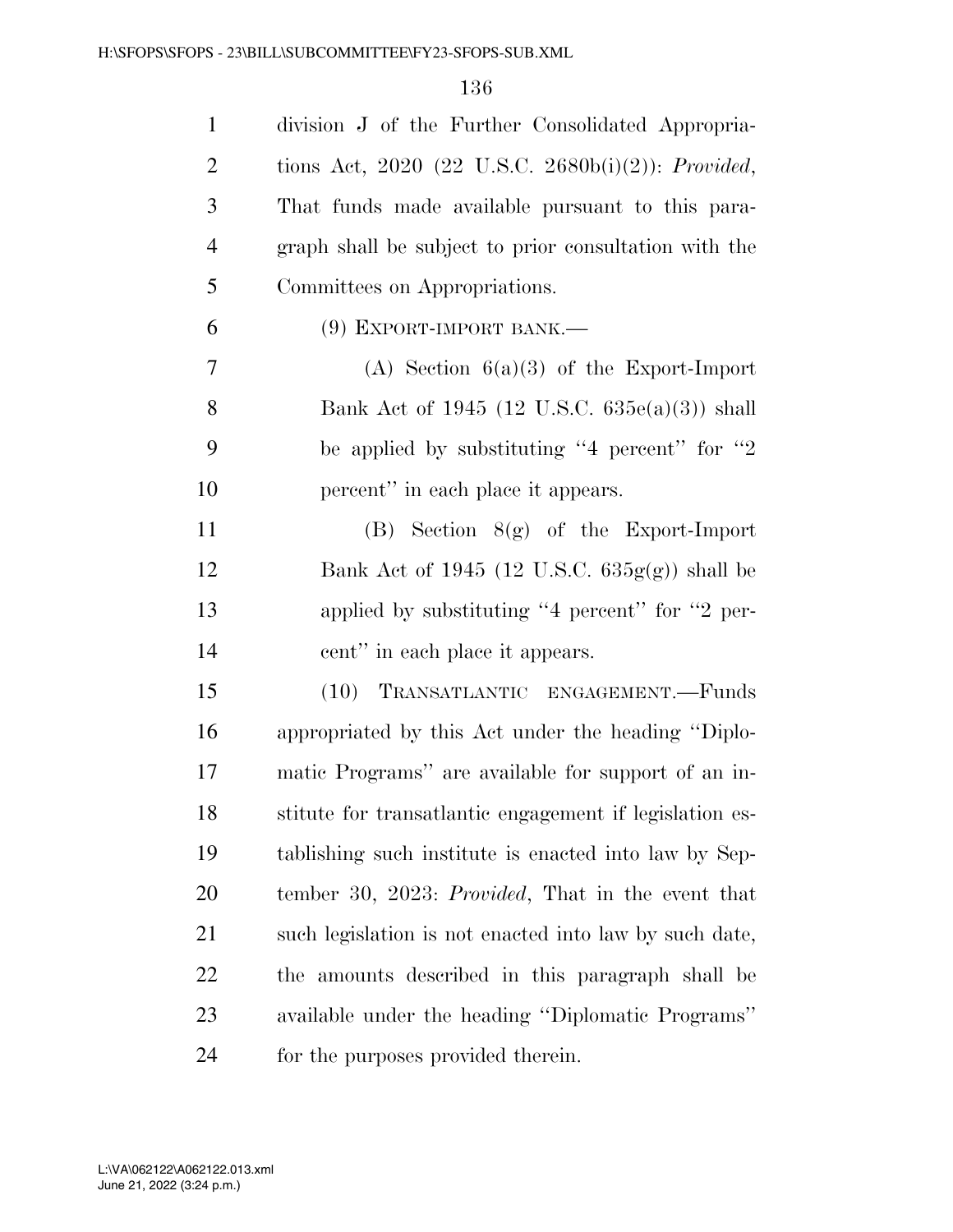(11) INTER-PARLIAMENTARY UNION.—Notwith- standing section 2503 of the Foreign Affairs Reform and Restructuring Act of 1998 (division G of Public Law 105–277; 22 U.S.C. 276 note), the President is authorized to accept the statutes of, and to maintain membership of the United States in, the Inter-Par- liamentary Union, and the United States' assessed contributions to maintain such membership may be paid from funds appropriated for ''Contributions to International Organizations''.

 (e) PARTNER VETTING.—Prior to initiating a partner vetting program, providing a direct vetting option, or mak- ing a significant change to the scope of an existing partner vetting program, the Secretary of State and USAID Ad- ministrator, as appropriate, shall consult with the Com- mittees on Appropriations: *Provided*, That the Secretary and the Administrator shall provide a direct vetting option for prime awardees in any partner vetting program initi- ated or significantly modified after the date of enactment of this Act, unless the Secretary of State or USAID Ad- ministrator, as applicable, informs the Committees on Ap- propriations on a case-by-case basis that a direct vetting option is not feasible for such program.

 (f) CONTINGENCIES.—During fiscal year 2023, the President may use up to \$145,000,000 under the author-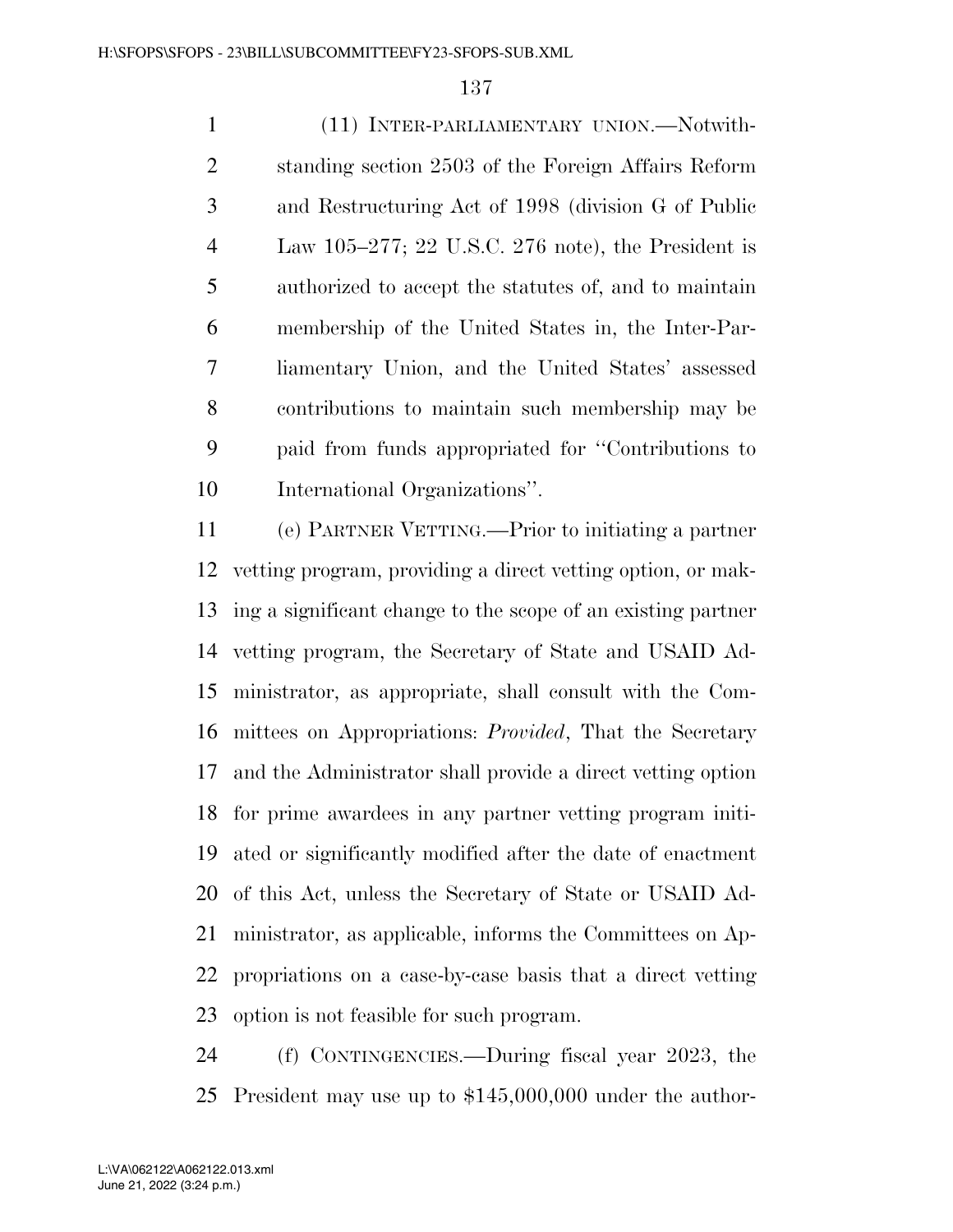ity of section 451 of the Foreign Assistance Act of 1961,

notwithstanding any other provision of law.

 (g) INTERNATIONAL CHILD ABDUCTIONS.—The Sec- retary of State should withhold funds appropriated under title III of this Act for assistance for the central govern- ment of any country that is not taking appropriate steps to comply with the Convention on the Civil Aspects of International Child Abductions, done at the Hague on Oc- tober 25, 1980: *Provided*, That the Secretary shall report to the Committees on Appropriations within 15 days of withholding funds under this subsection.

 (h) TRANSFER OF FUNDS FOR EXTRAORDINARY PROTECTION.—The Secretary of State may transfer to, and merge with, funds under the heading ''Protection of Foreign Missions and Officials'' unobligated balances of expired funds appropriated under the heading ''Diplomatic Programs'' for fiscal year 2023, at no later than the end of the fifth fiscal year after the last fiscal year for which such funds are available for the purposes for which appro- priated: *Provided*, That not more than \$50,000,000 may be transferred.

 (i) AUTHORITY.—Funds made available by this Act under the heading ''Economic Support Fund'' to counter extremism may be made available notwithstanding any other provision of law restricting assistance to foreign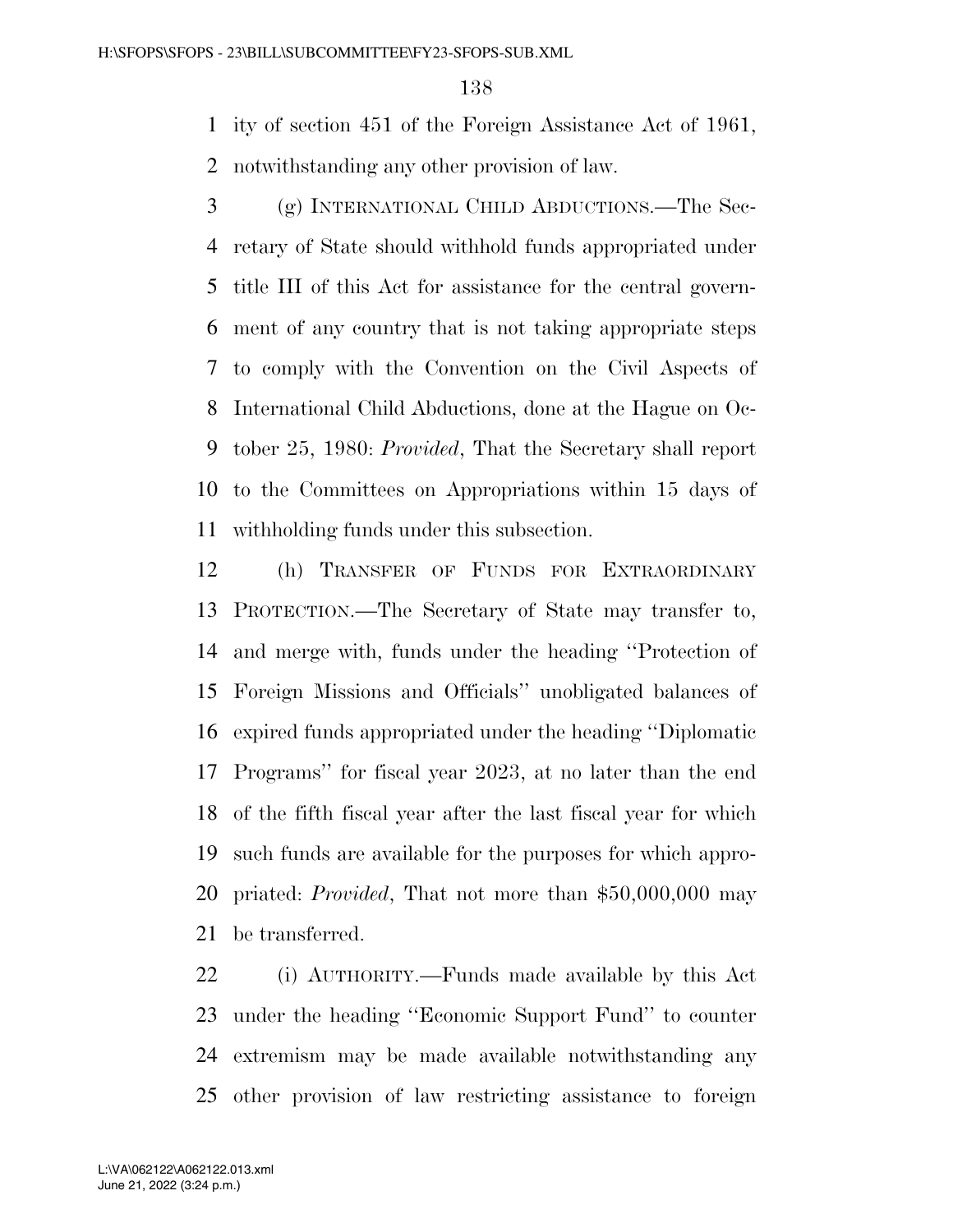countries, except sections 502B, 620A, and 620M of the Foreign Assistance Act of 1961: *Provided*, That the use of the authority of this subsection shall be subject to prior consultation with the appropriate congressional commit- tees and the regular notification procedures of the Com-mittees on Appropriations.

 (j) PROTECTIONS AND REMEDIES FOR EMPLOYEES OF DIPLOMATIC MISSIONS AND INTERNATIONAL ORGANI- ZATIONS.—The terms and conditions of section 7034(k) of the Department of State, Foreign Operations, and Re- lated Programs Appropriations Act, 2020 (division G of Public Law 116–94) shall continue in effect during fiscal year 2023.

(k) EXTENSION OF AUTHORITIES.—

 (1) PASSPORT FEES.—Section 1(b)(2) of the Passport Act of June 4, 1920 (22 U.S.C. 214(b)(2)) shall be applied by substituting ''September 30, 2023'' for ''September 30, 2010''.

 (2) INCENTIVES FOR CRITICAL POSTS.—The authority contained in section 1115(d) of the Sup- plemental Appropriations Act, 2009 (Public Law 111–32) shall remain in effect through September 30, 2023.

 (3) USAID CIVIL SERVICE ANNUITANT WAIV-25 ER.—Section  $625(j)(1)$  of the Foreign Assistance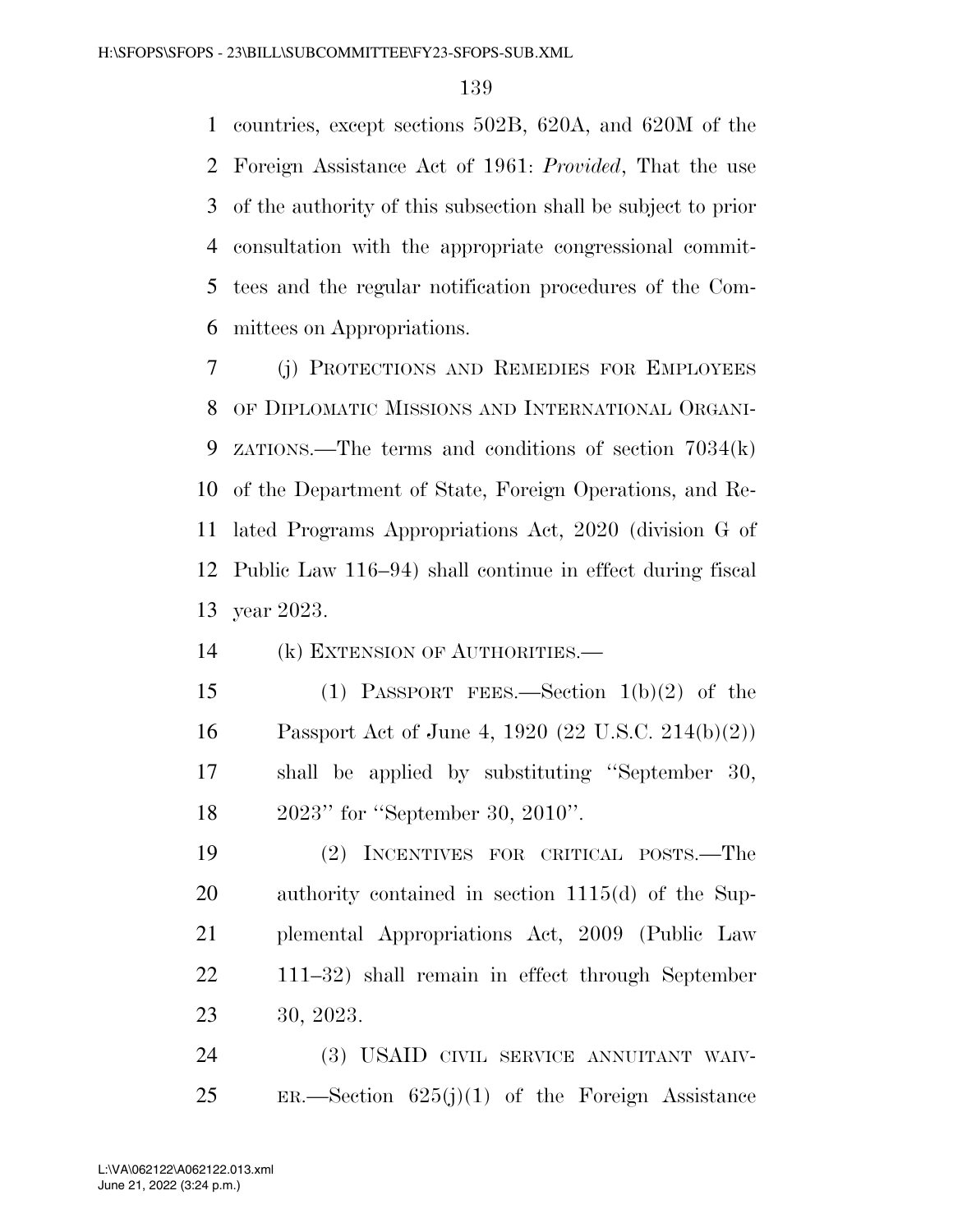| $\mathbf{1}$   | Act of 1961 (22 U.S.C. 2385(j)(1)) shall be applied    |
|----------------|--------------------------------------------------------|
| $\overline{2}$ | by substituting "September 30, 2023" for "October      |
| 3              | 1, 2010" in subparagraph $(B)$ .                       |
| $\overline{4}$ | (4) OVERSEAS PAY COMPARABILITY AND LIMI-               |
| 5              | $TATION. — (A) Subject to the limitation described in$ |
| 6              | subparagraph (B), the authority provided by section    |
| $\tau$         | 1113 of the Supplemental Appropriations Act, 2009      |
| 8              | (Public Law 111-32) shall remain in effect through     |
| 9              | September 30, 2023.                                    |
| 10             | (B) The authority described in subpara-                |
| 11             | graph (A) may not be used to pay an eligible           |
| 12             | member of the Foreign Service (as defined in           |
| 13             | section 1113(b) of the Supplemental Appropria-         |
| 14             | tions Act, $2009$ (Public Law 111–32)) a local-        |
| 15             | ity-based comparability payment (stated as a           |
| 16             | percentage) that exceeds two-thirds of the             |
| 17             | amount of the locality-based comparability pay-        |
| 18             | ment (stated as a percentage) that would be            |
| 19             | payable to such member under section 5304 of           |
| 20             | title 5, United States Code, if such member's          |
| 21             | official duty station were in the District of Co-      |
| 22             | lumbia.                                                |
| 23             | (5) CATEGORICAL ELIGIBILITY.-The Foreign               |
| 24             | Operations, Export Financing, and Related Pro-         |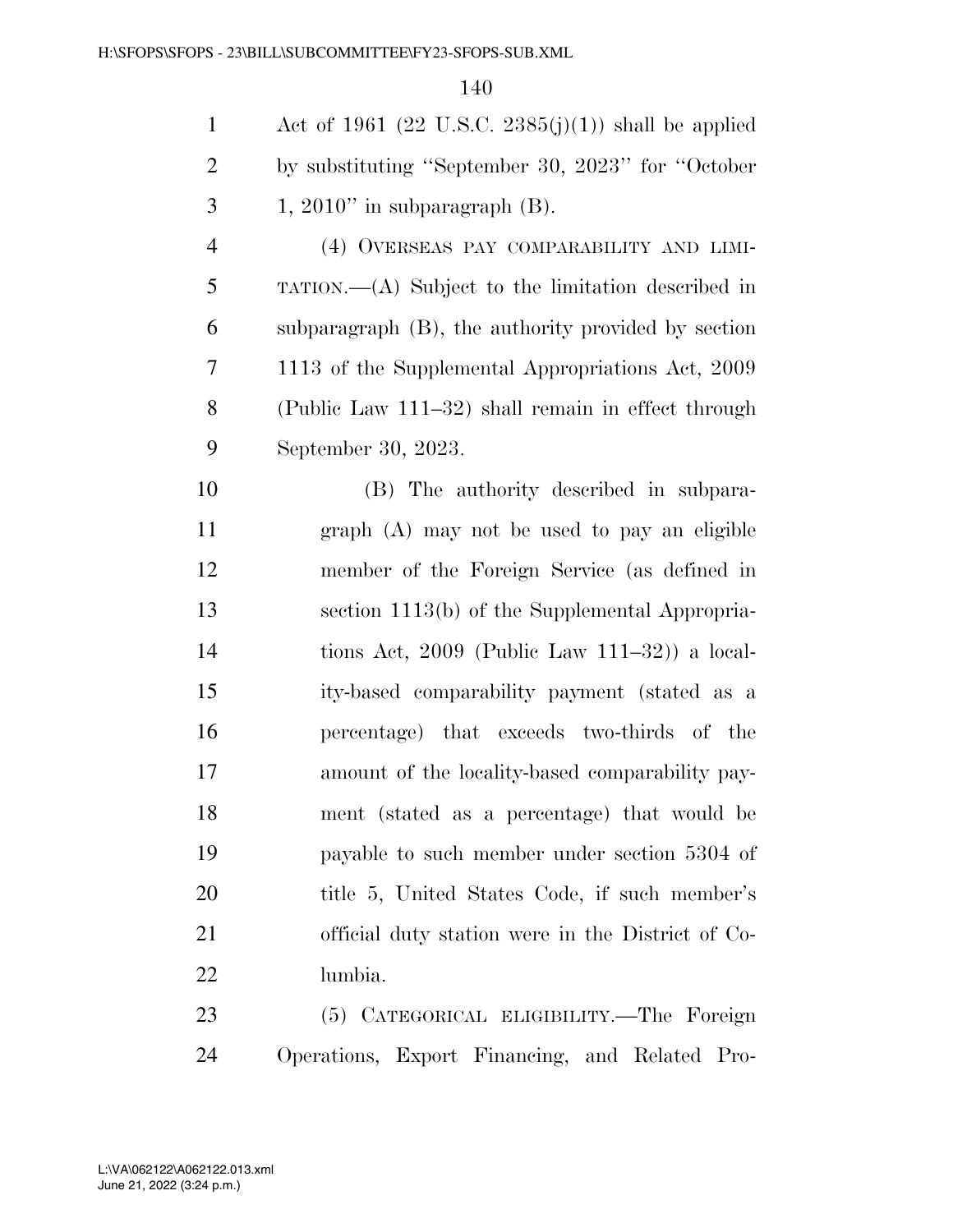| $\mathbf{1}$   | grams Appropriations Act, 1990 (Public Law 101–      |
|----------------|------------------------------------------------------|
| $\overline{2}$ | $167$ ) is amended—                                  |
| 3              | (A) in section $599D$ (8 U.S.C. 1157                 |
| $\overline{4}$ | $note)$ —                                            |
| 5              | (i) in subsection (b)(3), by striking                |
| 6              | "and $2022$ " and inserting "2022, and               |
| $\overline{7}$ | $2023$ "; and                                        |
| 8              | (ii) in subsection (e), by striking                  |
| 9              | "2022" each place it appears and inserting           |
| 10             | "2023"; and                                          |
| 11             | (B) in section $599E(b)(2)$ (8 U.S.C. 1255           |
| 12             | note), by striking "2022" and inserting              |
| 13             | "2023".                                              |
| 14             | (6) INSPECTOR GENERAL ANNUITANT WAIV-                |
| 15             | $ER$ —The authorities provided in section 1015(b) of |
| 16             | the Supplemental Appropriations Act, 2010 (Public    |
| 17             | Law $111-212$ ) shall remain in effect through Sep-  |
| 18             | tember 30, 2023, and may be used to facilitate the   |
| 19             | assignment of persons for oversight of programs in   |
| 20             | Somalia, South Sudan, Syria, Venezuela,<br>and       |
| 21             | Yemen.                                               |
| 22             | (7) SPECIAL INSPECTOR GENERAL FOR AF-                |
| 23             | GHANISTAN RECONSTRUCTION COMPETITIVE<br>STA-         |
| 24             | TUS.—Notwithstanding any other provision of law,     |
| 25             | any employee of the Special Inspector General for    |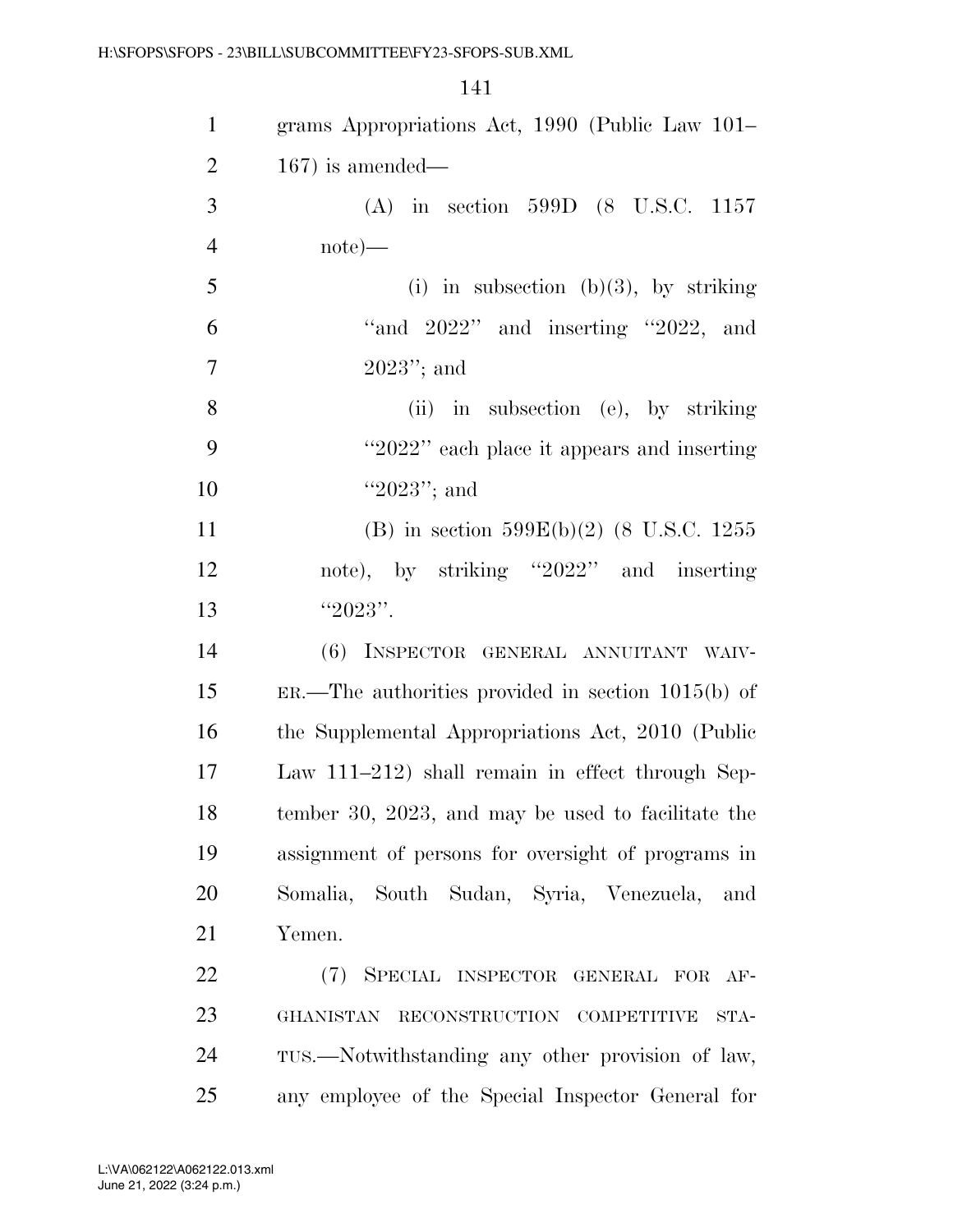Afghanistan Reconstruction (SIGAR) who completes 2 at least 12 months of continuous service after enact- ment of this Act or who is employed on the date on which SIGAR terminates, whichever occurs first, shall acquire competitive status for appointment to any position in the competitive service for which the employee possesses the required qualifications.

 (8) ACCOUNTABILITY REVIEW BOARDS.—The authority provided by section 301(a)(3) of the Omni- bus Diplomatic Security and Antiterrorism Act of 11 1986 (22 U.S.C.  $4831(a)(3)$ ) shall remain in effect for facilities in Afghanistan through September 30, 2023, except that the notification and reporting re- quirements contained in such section shall include the Committees on Appropriations.

 (9) TRANSFER OF BALANCES.—Section 7081(h) of the Department of State, Foreign Operations, and Related Programs Appropriations Act, 2017 (divi- sion J of Public Law 115–31) shall continue in ef-fect during fiscal year 2023.

21 (10) DEPARTMENT OF STATE INSPECTOR GEN- ERAL WAIVER AUTHORITY.—The Inspector General of the Department of State may waive the provisions of subsections (a) through (d) of section 824 of the Foreign Service Act of 1980 (22 U.S.C. 4064) on a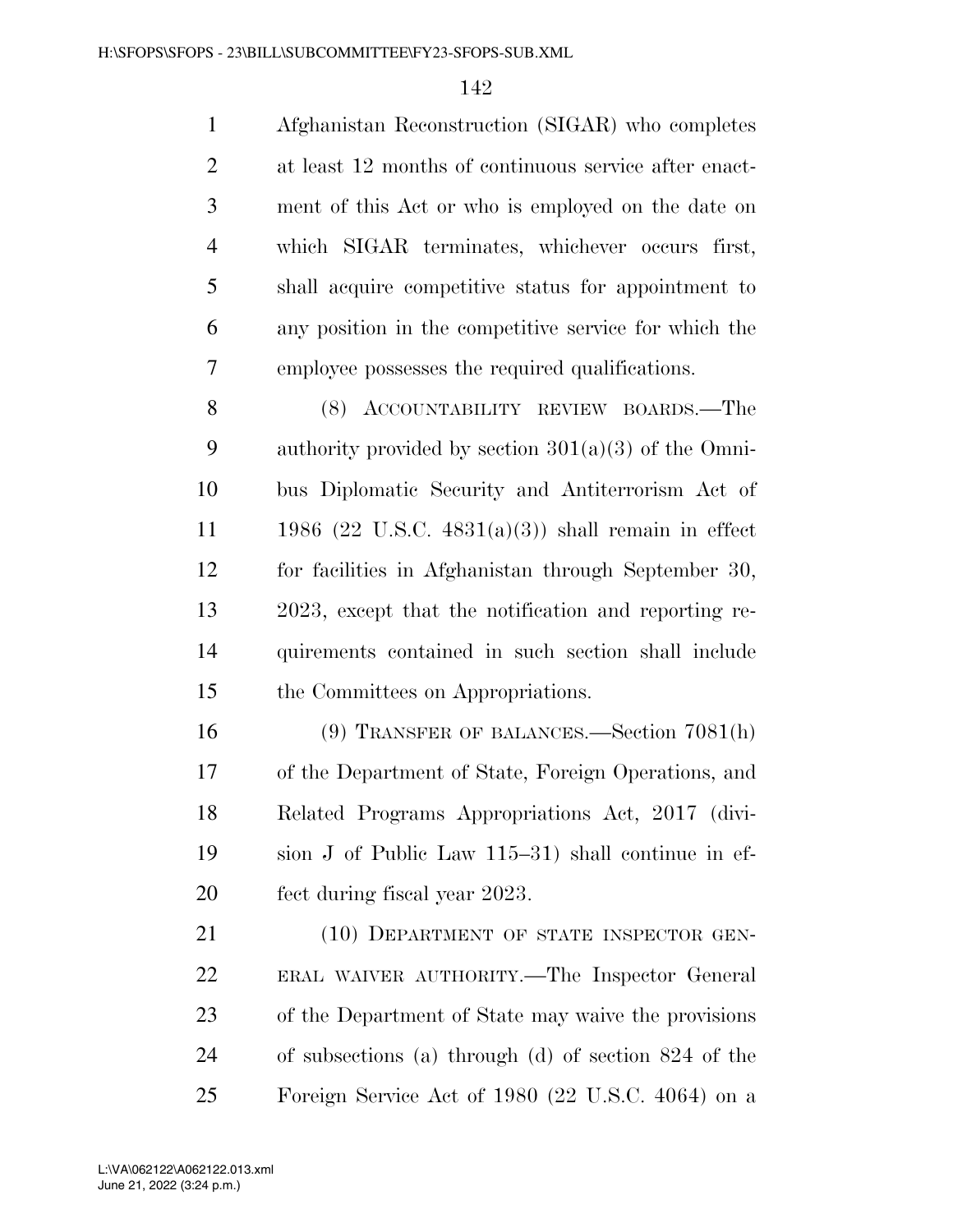| $\mathbf{1}$   | case-by-case basis for an annuitant reemployed by          |
|----------------|------------------------------------------------------------|
| $\overline{2}$ | the Inspector General on a temporary basis, subject        |
| 3              | to the same constraints and in the same manner by          |
| $\overline{4}$ | which the Secretary of State may exercise such waiv-       |
| 5              | er authority pursuant to subsection (g) of such sec-       |
| 6              | tion.                                                      |
| 7              | (11) EXTENSION OF LOAN GUARANTEES TO                       |
| 8              | ISRAEL.—Chapter 5 of title I of the Emergency              |
| 9              | Wartime Supplemental Appropriations Act, 2003              |
| 10             | (Public Law 108-11; 117 Stat. 576) is amended              |
| 11             | under the heading "Loan Guarantees to Israel"—             |
| 12             | $(A)$ in the matter preceding the first pro-               |
| 13             | viso, by striking "September 30, 2023" and in-             |
| 14             | serting "September 30, 2028"; and                          |
| 15             | (B) in the second proviso, by striking                     |
| 16             | "September 30, 2023" and inserting "Sep-                   |
| 17             | tember 30, 2028".                                          |
| 18             | (12) PROTECTIVE SERVICES.—Section 7071 of                  |
| 19             | the Department of State, Foreign Operations, and           |
| 20             | Related Programs Appropriations Act, 2022 (divi-           |
| 21             | sion K of Public Law 117-103) shall continue in ef-        |
| 22             | fect through fiscal year 2023.                             |
| 23             | (1) EX-POST EVALUATIONS.—Of the funds appro-               |
| 24             | priated by this Act under titles III and IV, not less than |
| 25             | $$10,000,000$ shall be made available for ex-post evalua-  |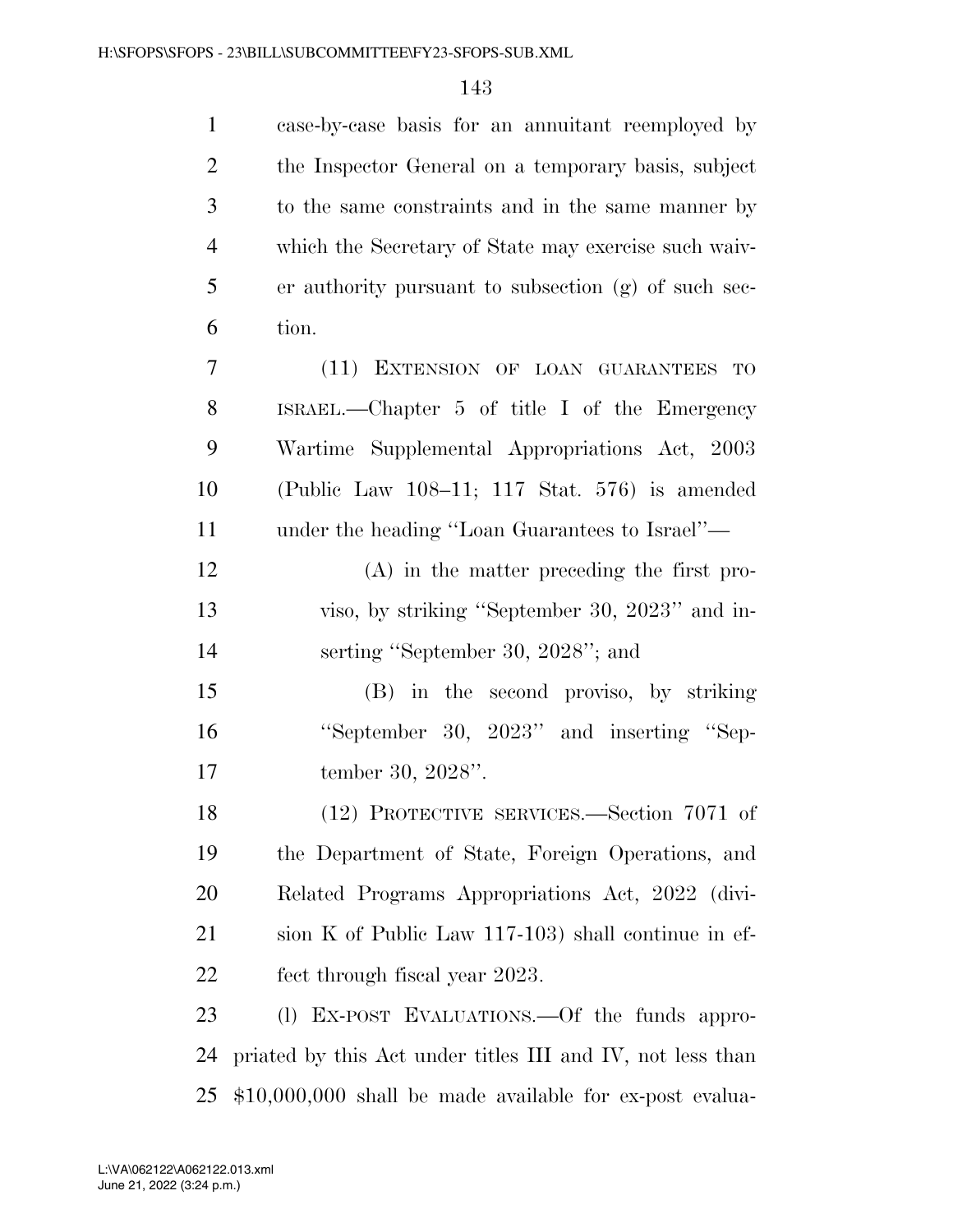tions of the effectiveness and sustainability of United States Government-funded assistance programs.

 (m) HIV/AIDS WORKING CAPITAL FUND.—Funds available in the HIV/AIDS Working Capital Fund estab- lished pursuant to section 525(b)(1) of the Foreign Oper- ations, Export Financing, and Related Programs Appro- priations Act, 2005 (Public Law 108–447) may be made available for pharmaceuticals and other products for other global health, emerging infectious diseases, and child sur- vival activities to the same extent as HIV/AIDS pharma- ceuticals and other products, subject to the terms and con- ditions in such section: *Provided*, That the authority in section 525(b)(5) of the Foreign Operations, Export Fi- nancing, and Related Programs Appropriation Act, 2005 (Public Law 108–447) shall be exercised by the Assistant Administrator for Global Health, USAID, with respect to funds deposited for such non-HIV/AIDS pharmaceuticals and other products, and shall be subject to the regular notification procedures of the Committees on Appropria- tions: *Provided further*, That the Secretary of State shall include in the congressional budget justification an ac- counting of budgetary resources, disbursements, balances, and reimbursements related to such fund.

(n) LOANS, CONSULTATION, AND NOTIFICATION.—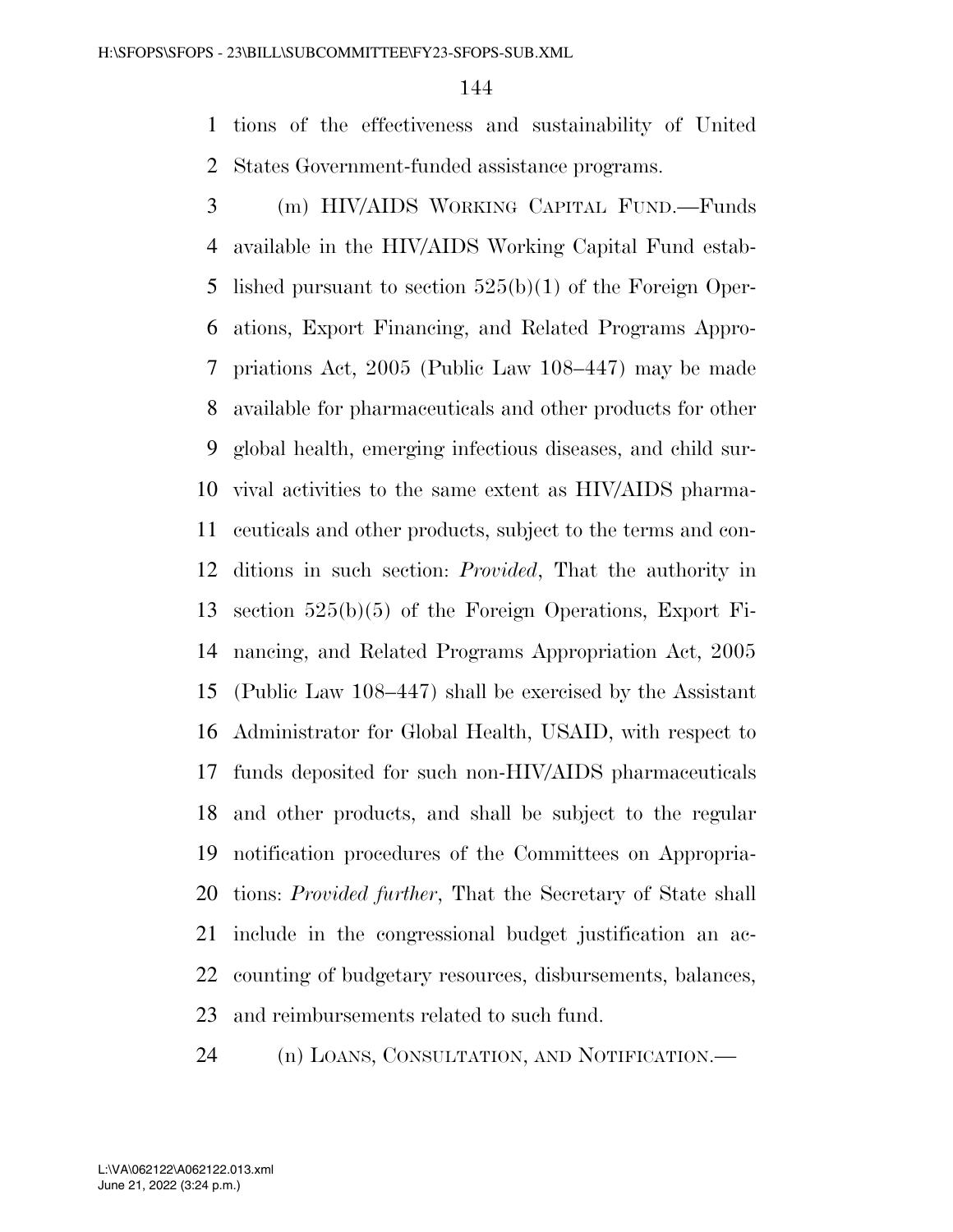(1) LOAN GUARANTEES.—Funds appropriated under the headings ''Economic Support Fund'' and ''Assistance for Europe, Eurasia and Central Asia'' by this Act and prior Acts making appropriations for the Department of State, foreign operations, and related programs may be made available for the costs, as defined in section 502 of the Congressional Budget Act of 1974, of loan guarantees for Egypt, Jordan, Small Island Developing States, Tunisia, and Ukraine, which are authorized to be provided: *Provided*, That amounts made available under this paragraph for the costs of such guarantees shall not be considered assistance for the purposes of provi-sions of law limiting assistance to a country.

 (2) CONSULTATION AND NOTIFICATION.— Funds made available pursuant to the authorities of this subsection shall be subject to prior consultation with the appropriate congressional committees and the regular notification procedures of the Commit-tees on Appropriations.

21 (o) LOCAL WORKS.—

22 (1) FUNDING.—Of the funds appropriated by this Act under the headings ''Development Assist- ance'' and ''Economic Support Fund'', not less than \$80,000,000 shall be made available for Local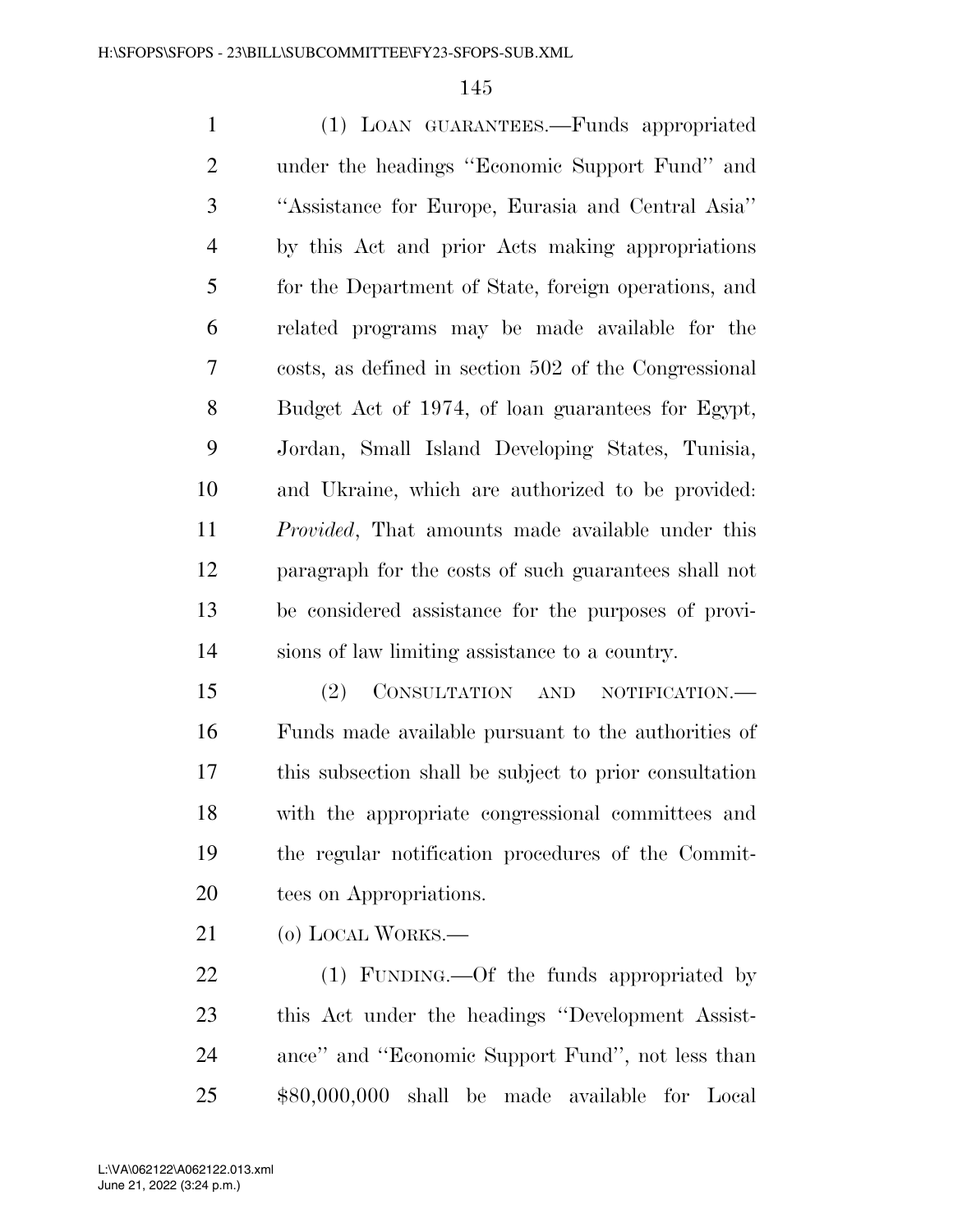Works pursuant to section 7080 of the Department of State, Foreign Operations, and Related Programs Appropriations Act, 2015 (division J of Public Law 113–235), which may remain available until Sep-tember 30, 2027.

 (2) ELIGIBLE ENTITIES.—For the purposes of section 7080 of the Department of State, Foreign Operations, and Related Programs Appropriations Act, 2015 (division J of Public Law 113–235), ''eli- gible entities'' shall be defined as small local, inter- national, and United States-based nongovernmental organizations, educational institutions, and other small entities that have received less than a total of \$5,000,000 from USAID over the previous 5 fiscal years: *Provided*, That departments or centers of such educational institutions may be considered indi-vidually in determining such eligibility.

 (p) EXTENSION OF PROCUREMENT AUTHORITY.— Section 7077 of the Department of State, Foreign Oper- ations, and Related Programs Appropriations Act, 2012 (division I of Public Law 112–74) shall continue in effect during fiscal year 2023.

 (q) SECTION 889.—For the purposes of obligations and expenditures made with funds appropriated by this Act and prior Acts making appropriations for the Depart-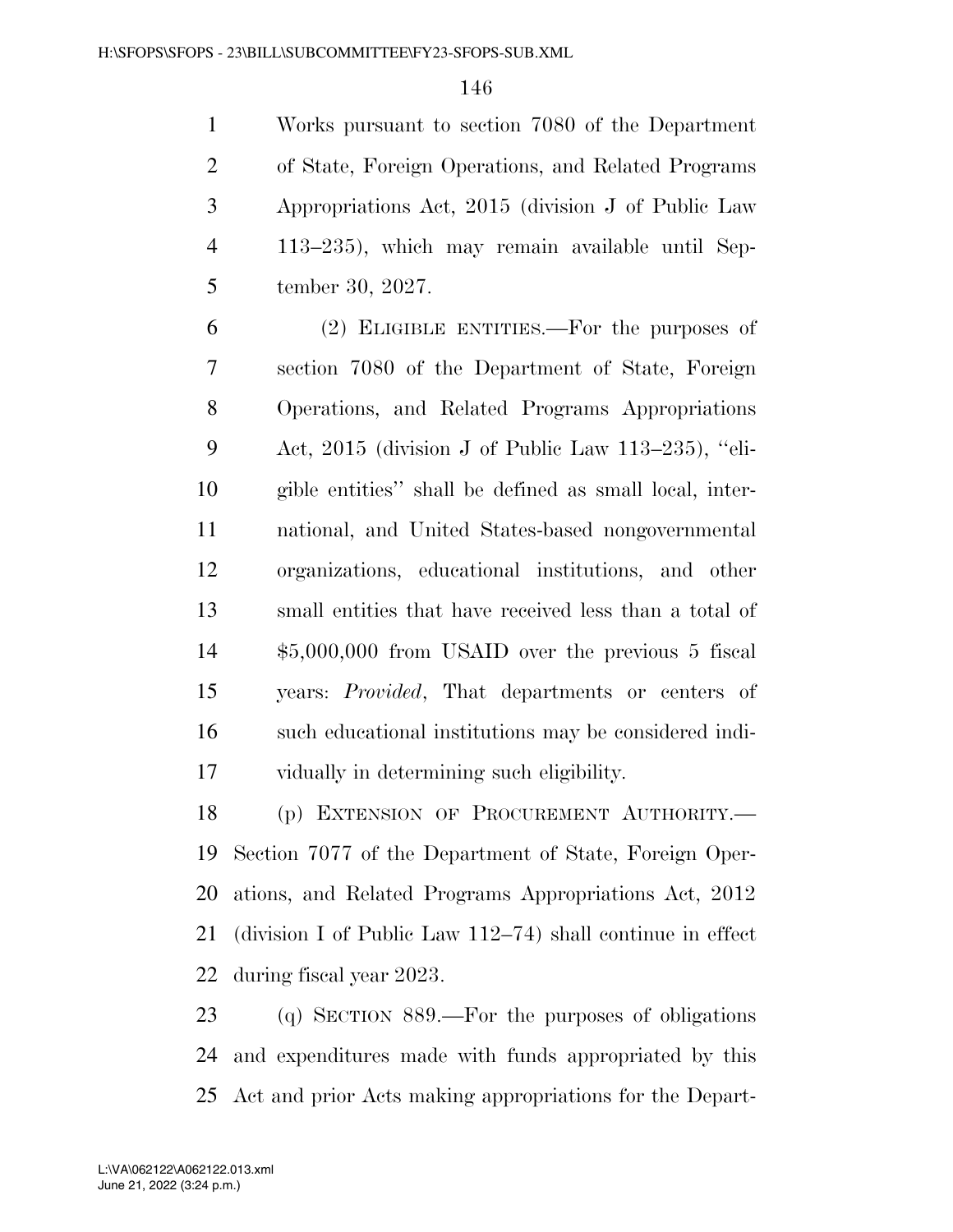ment of State, foreign operations, and related programs, the waiver authority in section 889(d)(2) of the John S. McCain National Defense Authorization Act for Fiscal Year 2019 (Public Law 115–232) may also be available to the Secretary of State, following consultation with the Director of National Intelligence: *Provided*, That not later than 60 days after the date of enactment of the Act, the Secretary of State shall submit to the appropriate congres- sional committees a report detailing the use of the author- ity of this subsection since the date of enactment of the Act, which shall include the scope and duration of any waiver granted, the entity covered by such waiver, and a detailed description of the national security interest served: *Provided further*, That such report shall be up-dated every 60 days until September 30, 2024.

(r) DEFINITIONS.—

 (1) APPROPRIATE CONGRESSIONAL COMMIT- TEES.—Unless otherwise defined in this Act, for purposes of this Act the term ''appropriate congres- sional committees'' means the Committees on Appro- priations and Foreign Relations of the Senate and the Committees on Appropriations and Foreign Af-fairs of the House of Representatives.

 (2) FUNDS APPROPRIATED BY THIS ACT AND PRIOR ACTS.—Unless otherwise defined in this Act,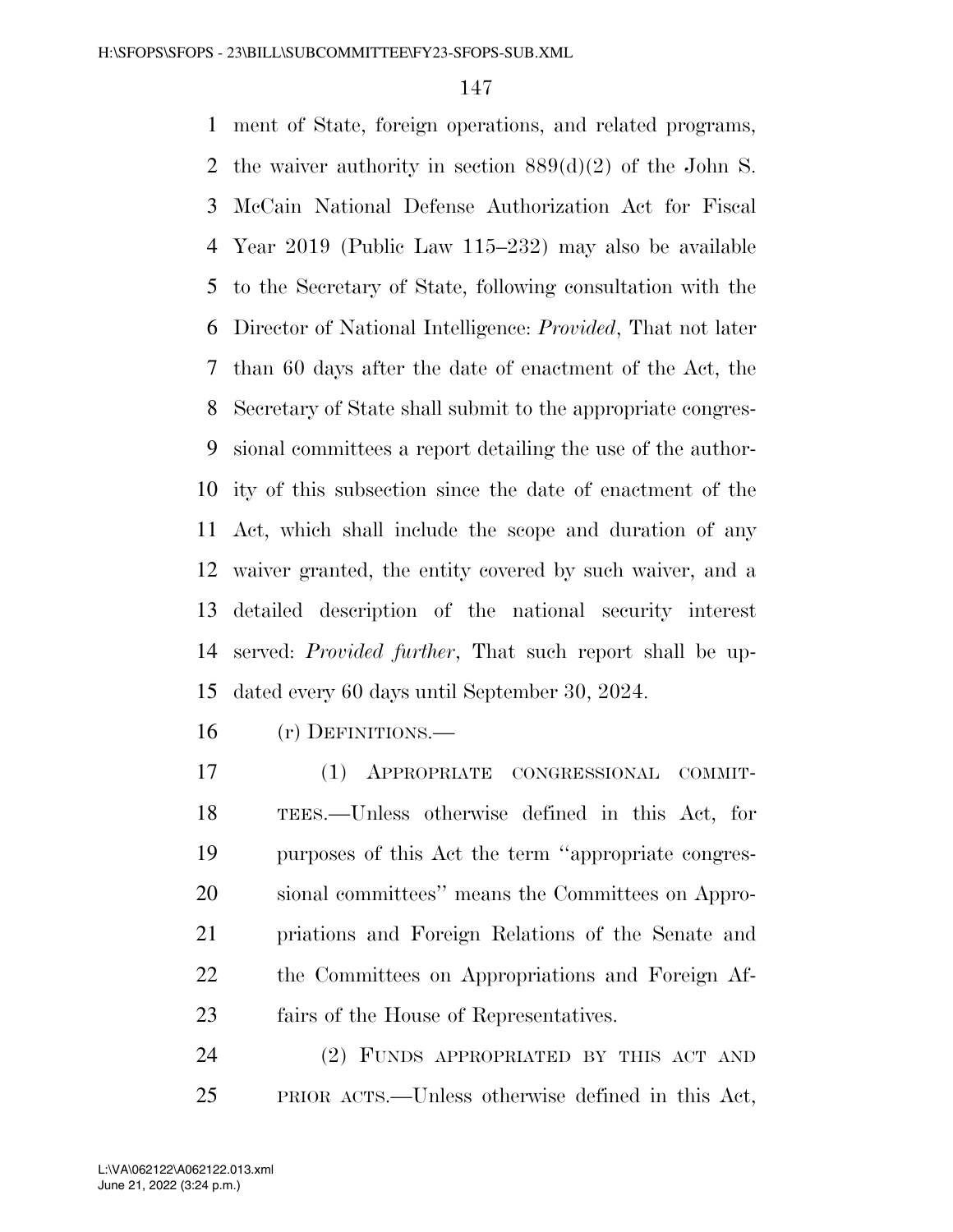| $\mathbf{1}$   | for purposes of this Act the term "funds appro-       |
|----------------|-------------------------------------------------------|
| $\overline{2}$ | priated by this Act and prior Acts making appro-      |
| 3              | priations for the Department of State, foreign oper-  |
| $\overline{4}$ | ations, and related programs" means funds that re-    |
| 5              | main available for obligation, and have not expired.  |
| 6              | INTERNATIONAL FINANCIAL<br>(3)<br><b>INSTITU-</b>     |
| 7              | TIONS.—In this Act "international financial institu-  |
| 8              | tions" means the International Bank for Recon-        |
| 9              | struction and Development, the International Devel-   |
| 10             | opment Association, the International Finance Cor-    |
| 11             | poration, the Inter-American Development Bank, the    |
| 12             | International Monetary Fund, the International        |
| 13             | Fund for Agricultural Development, the Asian De-      |
| 14             | velopment Bank, the Asian Development Fund, the       |
| 15             | Inter-American Investment Corporation, the North      |
| 16             | American Development Bank, the European Bank          |
| 17             | for Reconstruction and Development, the African       |
| 18             | Development Bank, the African Development Fund,       |
| 19             | and the Multilateral Investment Guarantee Agency.     |
| 20             | (4) SPEND PLAN.—In this Act, the term                 |
| 21             | "spend plan" means a plan for the uses of funds ap-   |
| 22             | propriated for a particular entity, country, program, |
| 23             | purpose, or account and which shall include, at a     |
| 24             | minimum, a description of-                            |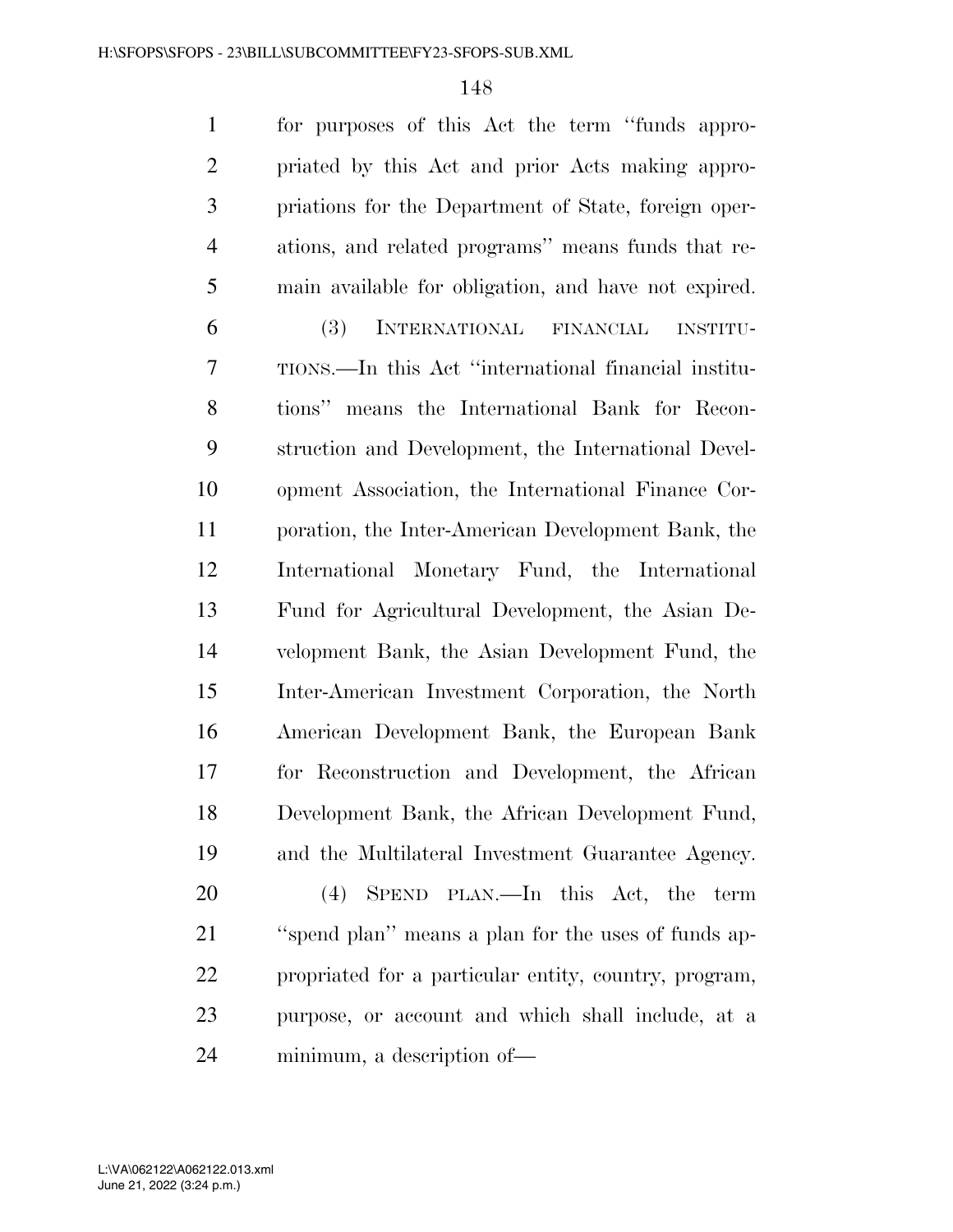| $\mathbf{1}$   | (A) realistic and sustainable goals, criteria        |
|----------------|------------------------------------------------------|
| $\overline{2}$ | for measuring progress, and a timeline for           |
| 3              | achieving such goals;                                |
| $\overline{4}$ | (B) amounts and sources of funds by ac-              |
| 5              | count;                                               |
| 6              | (C) how such funds will complement other             |
| 7              | ongoing or planned programs; and                     |
| 8              | (D) implementing partners, to the max-               |
| 9              | imum extent practicable.                             |
| 10             | (5) SUCCESSOR OPERATING UNIT.—Any ref-               |
| 11             | erence to a particular USAID operating unit or of-   |
| 12             | fice in this Act or prior Acts making appropriations |
| 13             | for the Department of State, foreign operations, and |
| 14             | related programs shall be deemed to include any suc- |
| 15             | cessor operating unit or office performing the same  |
| 16             | or similar functions.                                |
| 17             | $(6)$ USAID.—In this Act, the term "USAID"           |
| 18             | means the United States Agency for International     |
| 19             | Development.                                         |
| 20             | LAW ENFORCEMENT AND SECURITY                         |
| 21             | SEC. 7035. (a) ASSISTANCE.—                          |
| 22             | (1) COMMUNITY-BASED POLICE ASSISTANCE.-              |
| 23             | Funds made available under titles III and IV of this |
| 24             | Act to carry out the provisions of chapter 1 of part |
| 25             | I and chapters 4 and 6 of part II of the Foreign As- |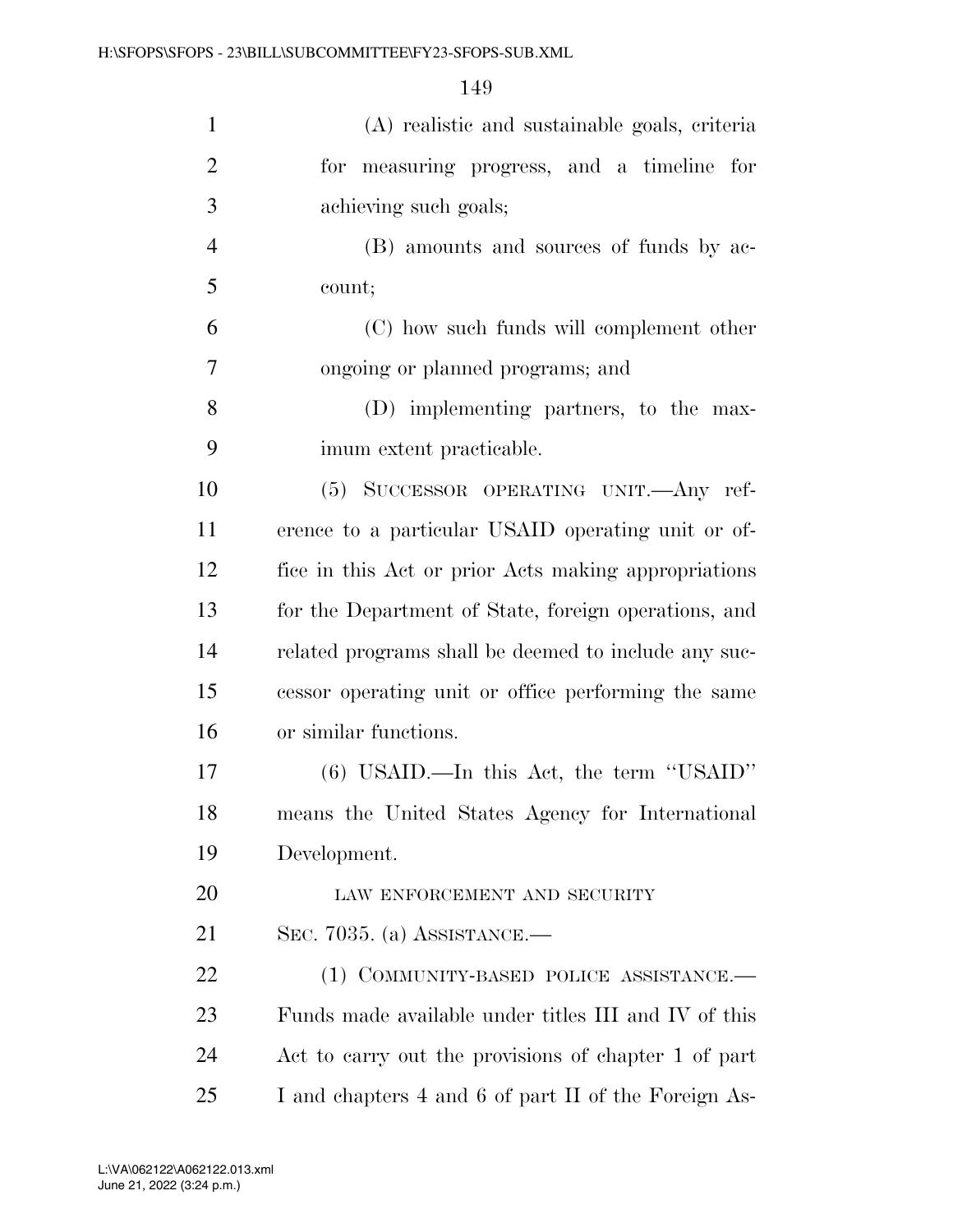sistance Act of 1961, may be used, notwithstanding section 660 of that Act, to enhance the effectiveness and accountability of civilian police authority through training and technical assistance in human rights, the rule of law, anti-corruption, strategic planning, and through assistance to foster civilian police roles that support democratic governance, in- cluding assistance for programs to prevent conflict, respond to disasters, address gender-based violence, and foster improved police relations with the com-munities they serve.

 (2) COUNTERTERRORISM PARTNERSHIPS FUND.—Funds appropriated by this Act under the heading ''Nonproliferation, Anti-terrorism, Demining and Related Programs'' shall be made available for the Counterterrorism Partnerships Fund for pro- grams in areas liberated from, under the influence of, or adversely affected by, the Islamic State of Iraq and Syria or other terrorist organizations: *Provided*, That such areas shall include the Kurdistan Region of Iraq: *Provided further*, That prior to the obliga- tion of funds made available pursuant to this para- graph, the Secretary of State shall take all prac- ticable steps to ensure that mechanisms are in place for monitoring, oversight, and control of such funds: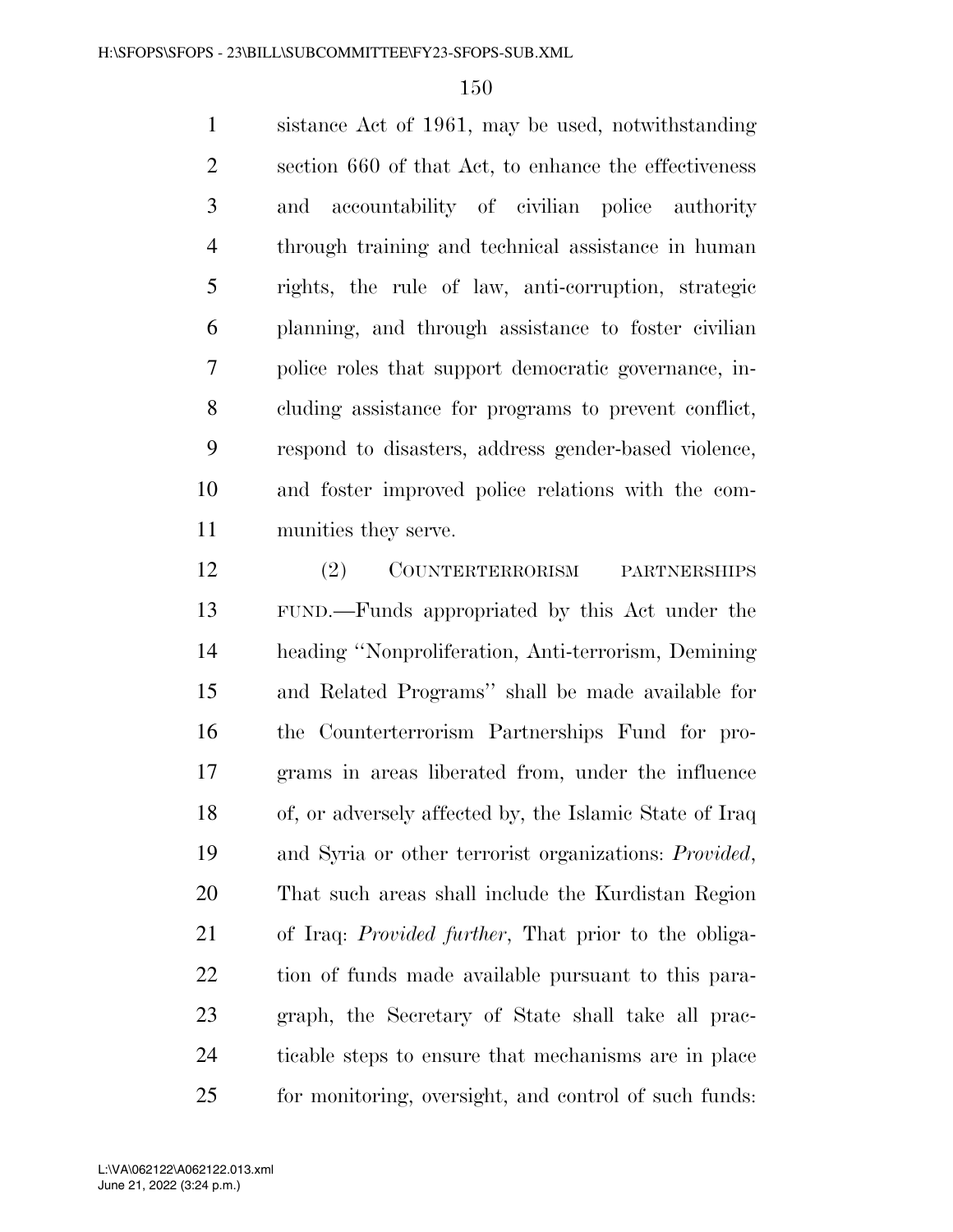*Provided further*, That funds made available pursu- ant to this paragraph shall be subject to prior con- sultation with, and the regular notification proce-dures of, the Committees on Appropriations.

(3) COMBAT CASUALTY CARE.—

 (A) Consistent with the objectives of the Foreign Assistance Act of 1961 and the Arms Export Control Act, funds appropriated by this Act under the headings ''Peacekeeping Oper- ations'' and ''Foreign Military Financing Pro- gram'' shall be made available for combat cas- ualty training and equipment in an amount above the prior fiscal year.

 (B) The Secretary of State shall offer com- bat casualty care training and equipment as a component of any package of lethal assistance funded by this Act with funds appropriated under the headings ''Peacekeeping Operations'' and ''Foreign Military Financing Program'': *Provided*, That the requirement of this subpara- graph shall apply to a country in conflict, un- less the Secretary determines that such country has in place, to the maximum extent prac- ticable, functioning combat casualty care treat-ment and equipment that meets or exceeds the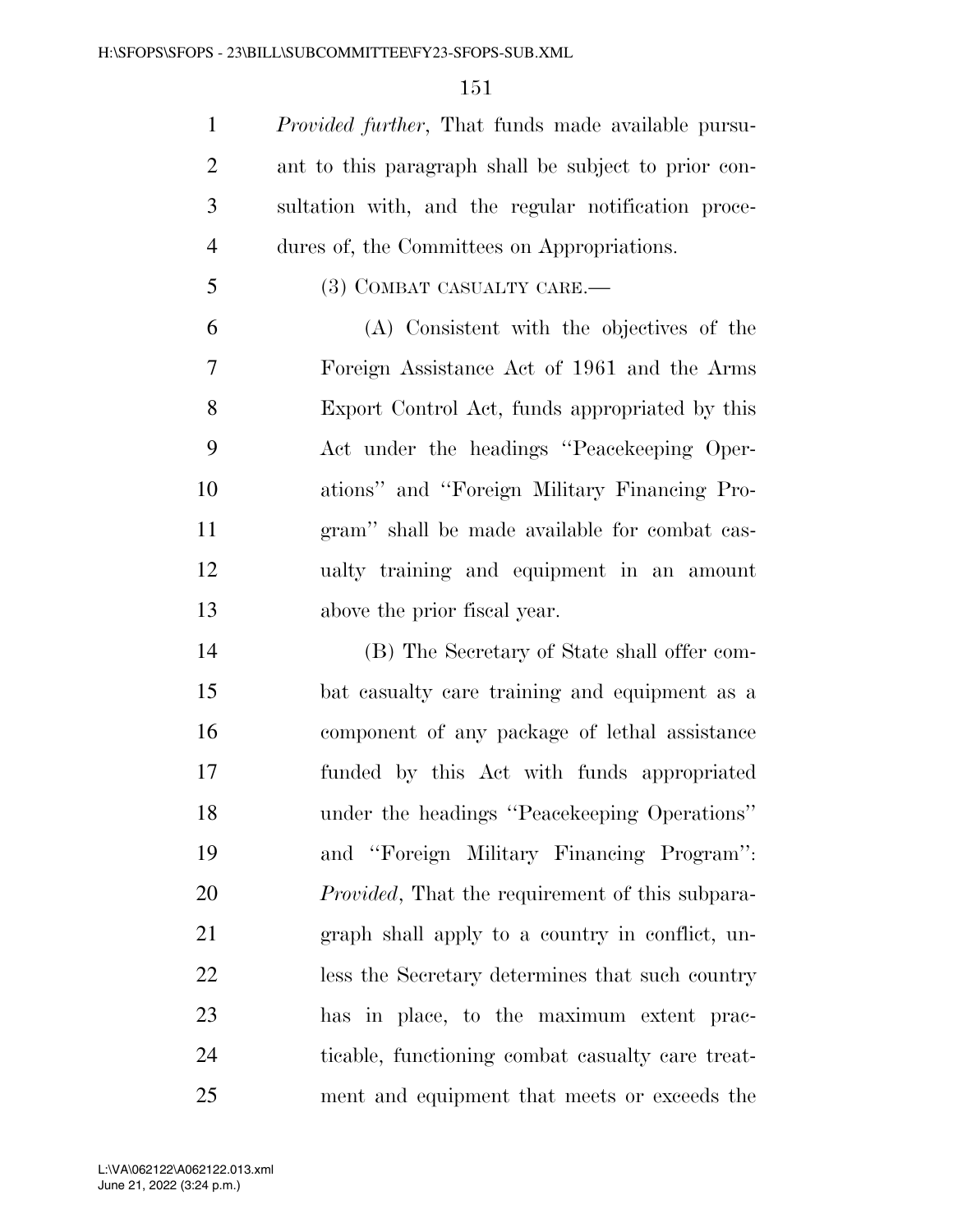standards recommended by the Committee on Tactical Combat Casualty Care: *Provided fur- ther*, That any such training and equipment for combat casualty care shall be made available through an open and competitive process.

 (4) TRAINING RELATED TO INTERNATIONAL HUMANITARIAN LAW.—The Secretary of State shall offer training related to the requirements of inter- national humanitarian law as a component of any package of lethal assistance funded by this Act with funds appropriated under the headings ''Peace- keeping Operations'' and ''Foreign Military Financ- ing Program'': *Provided*, That the requirement of this paragraph shall not apply to a country that is a member of the North Atlantic Treaty Organization (NATO), is a major non-NATO ally designated by section 517(b) of the Foreign Assistance Act of 1961, or is complying with international humani- tarian law: *Provided further*, That any such training shall be made available through an open and com-petitive process.

 (5) INTERNATIONAL PRISON CONDITIONS.— Funds appropriated by this Act under the headings ''Development Assistance'', ''Economic Support Fund'', and ''International Narcotics Control and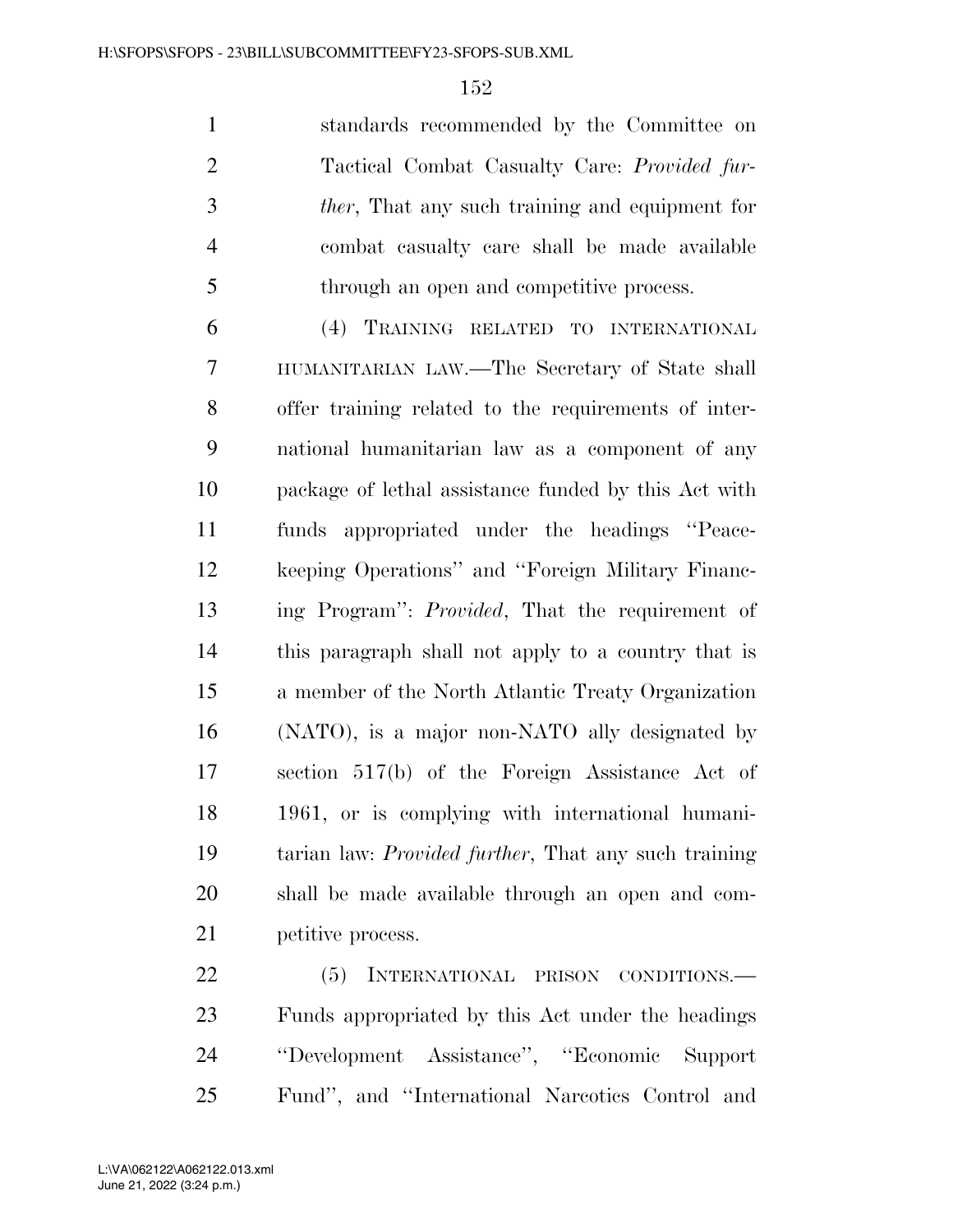Law Enforcement'' shall be made available for as- sistance to eliminate inhumane conditions in foreign prisons and other detention facilities, notwith- standing section 660 of the Foreign Assistance Act of 1961: *Provided*, That the Secretary of State and the USAID Administrator shall consult with the Committees on Appropriations on the proposed uses of such funds prior to obligation and not later than 60 days after the date of enactment of this Act: *Pro- vided further*, That such funds shall be in addition to funds otherwise made available by this Act for such purpose.

(b) AUTHORITIES.—

 (1) RECONSTITUTING CIVILIAN POLICE AU- THORITY.—In providing assistance with funds ap-16 propriated by this Act under section  $660(b)(6)$  of the Foreign Assistance Act of 1961, support for a nation emerging from instability may be deemed to mean support for regional, district, municipal, or other sub-national entity emerging from instability, as well as a nation emerging from instability.

22 (2) DISARMAMENT, DEMOBILIZATION, AND RE- INTEGRATION.—Section 7034(d) of the Department of State, Foreign Operations, and Related Programs Appropriations Act, 2015 (division J of Public Law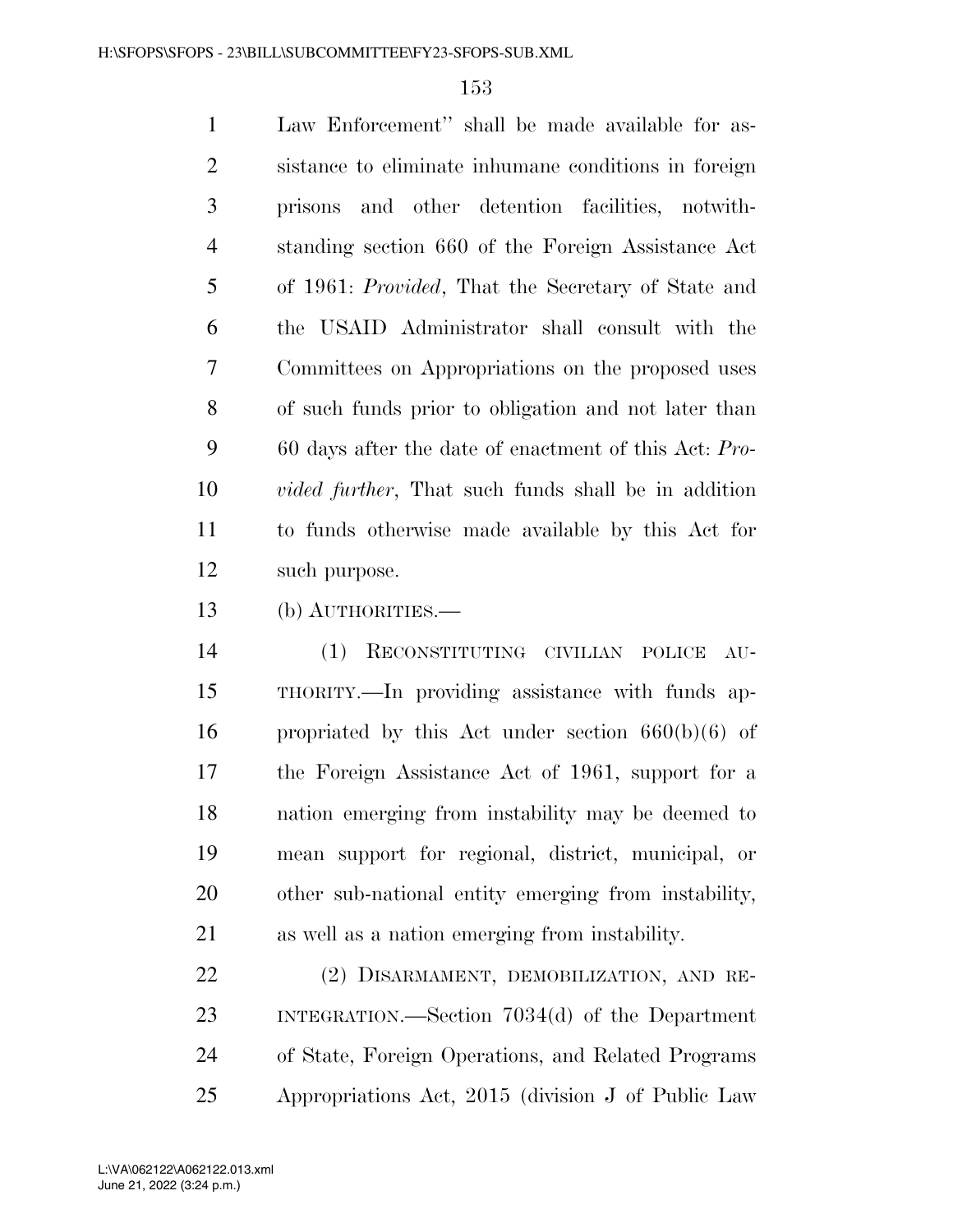113–235) shall continue in effect during fiscal year 2023.

 (3) COMMERCIAL LEASING OF DEFENSE ARTI- CLES.—Notwithstanding any other provision of law, and subject to the regular notification procedures of the Committees on Appropriations, the authority of section 23(a) of the Arms Export Control Act (22 U.S.C. 2763) may be used to provide financing to Israel, Egypt, the North Atlantic Treaty Organiza- tion (NATO), and major non-NATO allies for the procurement by leasing (including leasing with an option to purchase) of defense articles from United States commercial suppliers, not including Major Defense Equipment (other than helicopters and other types of aircraft having possible civilian appli- cation), if the President determines that there are compelling foreign policy or national security reasons for those defense articles being provided by commer- cial lease rather than by government-to-government sale under such Act.

 (4) SPECIAL DEFENSE ACQUISITION FUND.— Not to exceed \$900,000,000 may be obligated pursu-23 ant to section  $51(c)(2)$  of the Arms Export Control 24 Act  $(22 \text{ U.S.C. } 2795(e)(2))$  for the purposes of the Special Defense Acquisition Fund (the Fund), to re-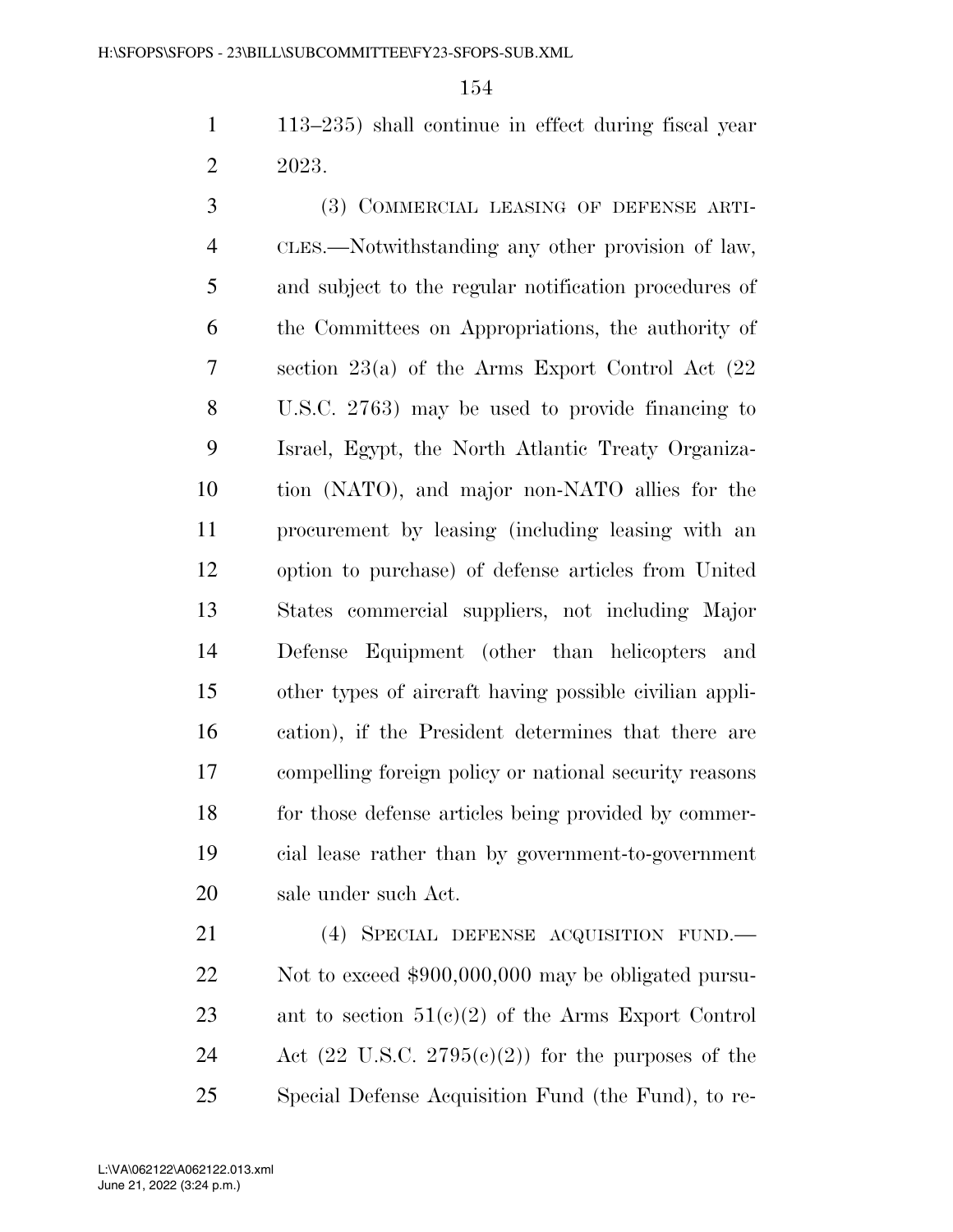main available for obligation until September 30, 2025: *Provided*, That the provision of defense arti- cles and defense services to foreign countries or international organizations from the Fund shall be subject to the concurrence of the Secretary of State.

(5) OVERSIGHT AND ACCOUNTABILITY.—

 (A) Prior to the signing of a new Letter of Offer and Acceptance (LOA) involving funds appropriated under the heading ''Foreign Mili- tary Financing Program'', the Secretary of State shall consult with each recipient govern- ment to ensure that the LOA between the United States and such recipient government complies with purposes of section 4 of the Arms Export Control Act (22 U.S.C. 2754) and that the defense articles, services, and training pro- cured with funds appropriated under such head- ing are consistent with United States national security policy.

 (B) The Secretary of State shall promptly inform the appropriate congressional commit- tees of any instance in which the Secretary of State has credible information that such assist- ance was used in a manner contrary to such agreement.

June 21, 2022 (3:24 p.m.) L:\VA\062122\A062122.013.xml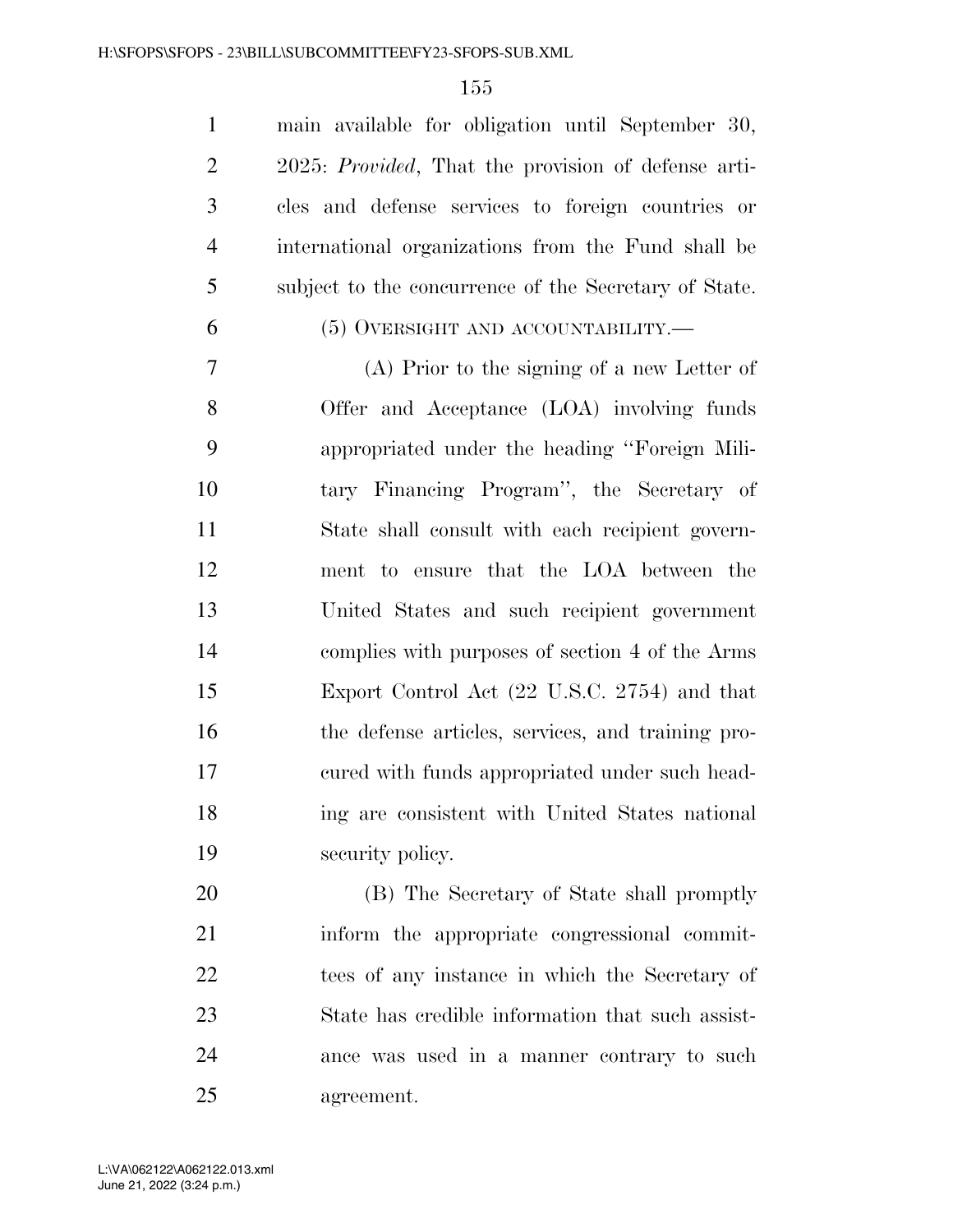(c) LIMITATIONS.—

2 (1) CHILD SOLDIERS.—Funds appropriated by this Act should not be used to support any military training or operations that include child soldiers.

## (2) LANDMINES AND CLUSTER MUNITIONS.—

 (A) LANDMINES.—Notwithstanding any other provision of law, demining equipment available to the United States Agency for Inter- national Development and the Department of State and used in support of the clearance of landmines and unexploded ordnance for human- itarian purposes may be disposed of on a grant basis in foreign countries, subject to such terms and conditions as the Secretary of State may prescribe.

 (B) CLUSTER MUNITIONS.—No military assistance shall be furnished for cluster muni- tions, no defense export license for cluster mu- nitions may be issued, and no cluster munitions or cluster munitions technology shall be sold or 21 transferred, unless—

 (i) the submunitions of the cluster munitions, after arming, do not result in more than 1 percent unexploded ordnance across the range of intended operational

June 21, 2022 (3:24 p.m.) L:\VA\062122\A062122.013.xml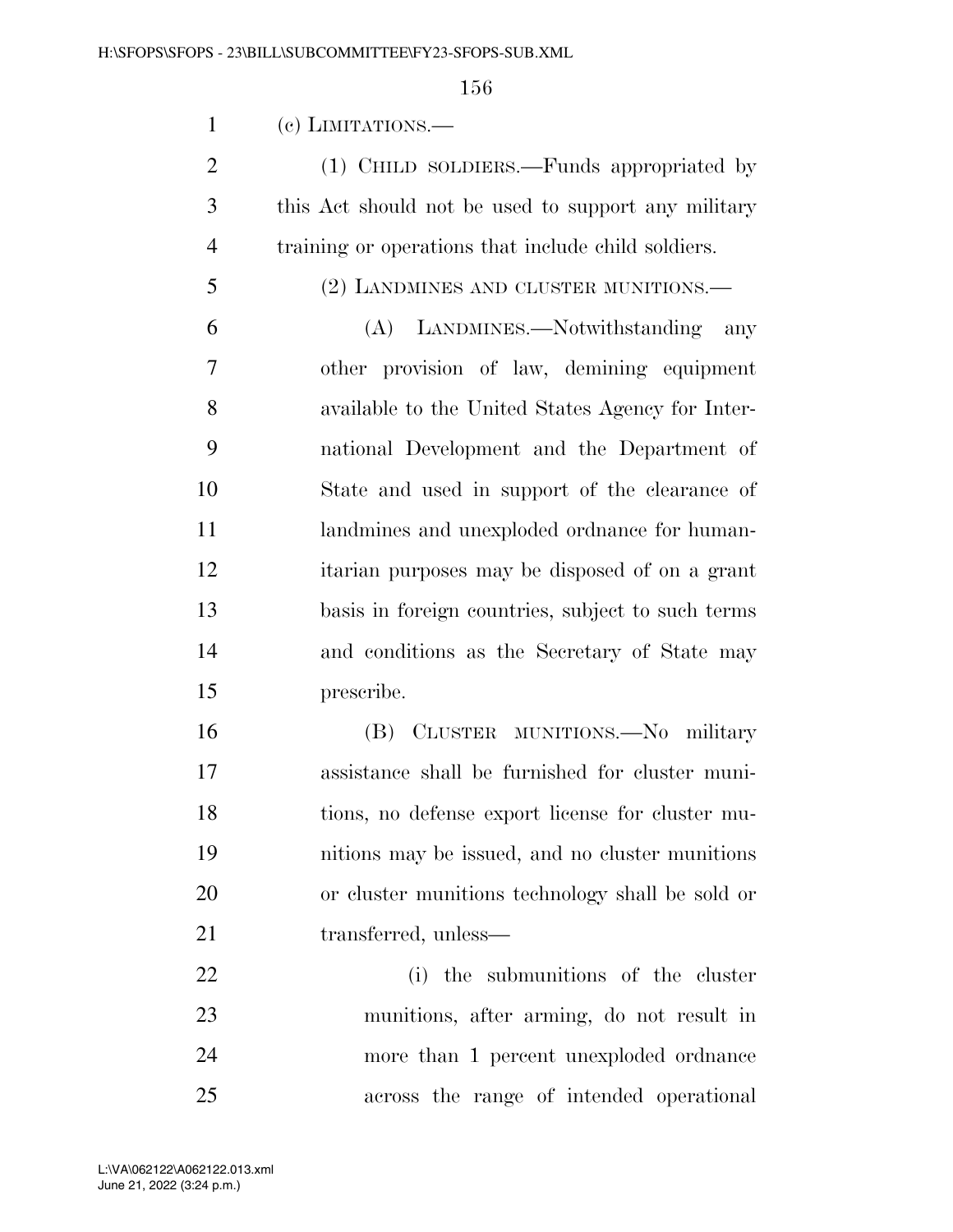| $\mathbf{1}$   | environments, and the agreement applica-                      |
|----------------|---------------------------------------------------------------|
| $\overline{2}$ | ble to the assistance, transfer, or sale of                   |
| 3              | such cluster munitions or cluster munitions                   |
| $\overline{4}$ | technology specifies that the cluster muni-                   |
| 5              | tions will only be used against clearly de-                   |
| 6              | fined military targets and will not be used                   |
| 7              | where civilians are known to be present or                    |
| 8              | in areas normally inhabited by civilians; or                  |
| 9              | (ii) such assistance, license, sale, or                       |
| 10             | transfer is for the purpose of demilitarizing                 |
| 11             | or permanently disposing of such cluster                      |
| 12             | munitions.                                                    |
| 13             | CROWD CONTROL.—If the Secretary of<br>(3)                     |
| 14             | State has information that a unit of a foreign secu-          |
| 15             | rity force uses excessive force to repress peaceful ex-       |
| 16             | pression or assembly concerning corruption, harm to           |
| 17             | the environment or human health, or the fairness of           |
| 18             | electoral processes, or in countries that are undemo-         |
| 19             | eratic or undergoing democratic transition, the Sec-          |
| 20             | retary shall promptly determine if such information           |
| 21             | is credible: <i>Provided</i> , That if the information is de- |
| 22             | termined to be credible, funds appropriated by this           |
| 23             | Act should not be used for tear gas, small arms,              |
| 24             | light weapons, ammunition, or other items for crowd           |
| 25             | control purposes for such unit.                               |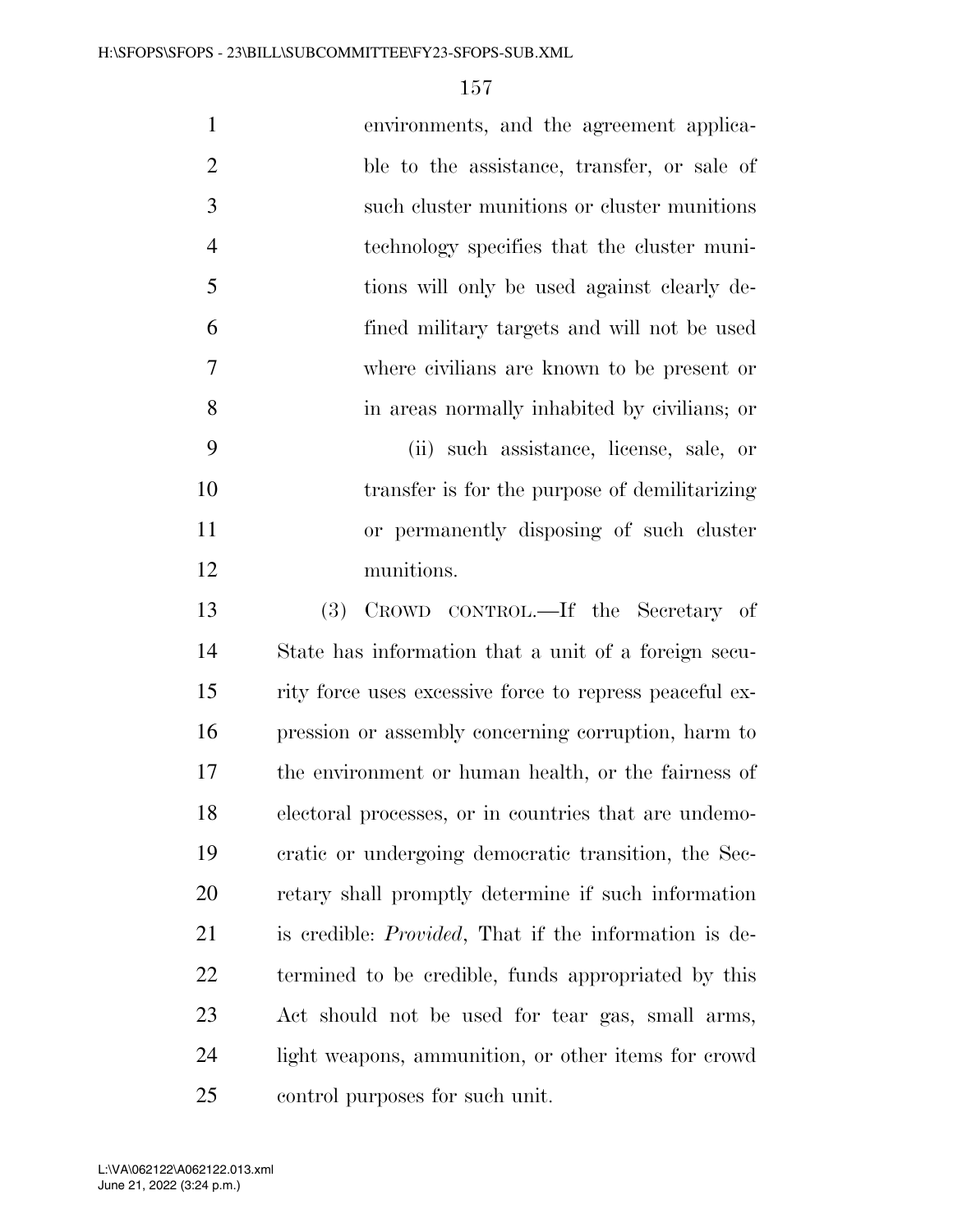(d) REPORTS.—

 (1) SECURITY ASSISTANCE REPORT.—Not later than 120 days after the date of enactment of this Act, the Secretary of State shall submit to the Com- mittees on Appropriations a report on funds obli- gated and expended during fiscal year 2022, by country and purpose of assistance, under the head- ings ''Peacekeeping Operations'', ''International Military Education and Training'', and ''Foreign Military Financing Program''.

 (2) ANNUAL FOREIGN MILITARY TRAINING RE- PORT.—For the purposes of implementing section 656 of the Foreign Assistance Act of 1961, the term ''military training provided to foreign military per- sonnel by the Department of Defense and the De- partment of State'' shall be deemed to include all military training provided by foreign governments with funds appropriated to the Department of De- fense or the Department of State, except for train- ing provided by the government of a country des- ignated by section 517(b) of such Act (22 U.S.C. 2321k(b)) as a major non-North Atlantic Treaty Or- ganization ally: *Provided*, That such third-country training shall be clearly identified in the report sub-mitted pursuant to section 656 of such Act.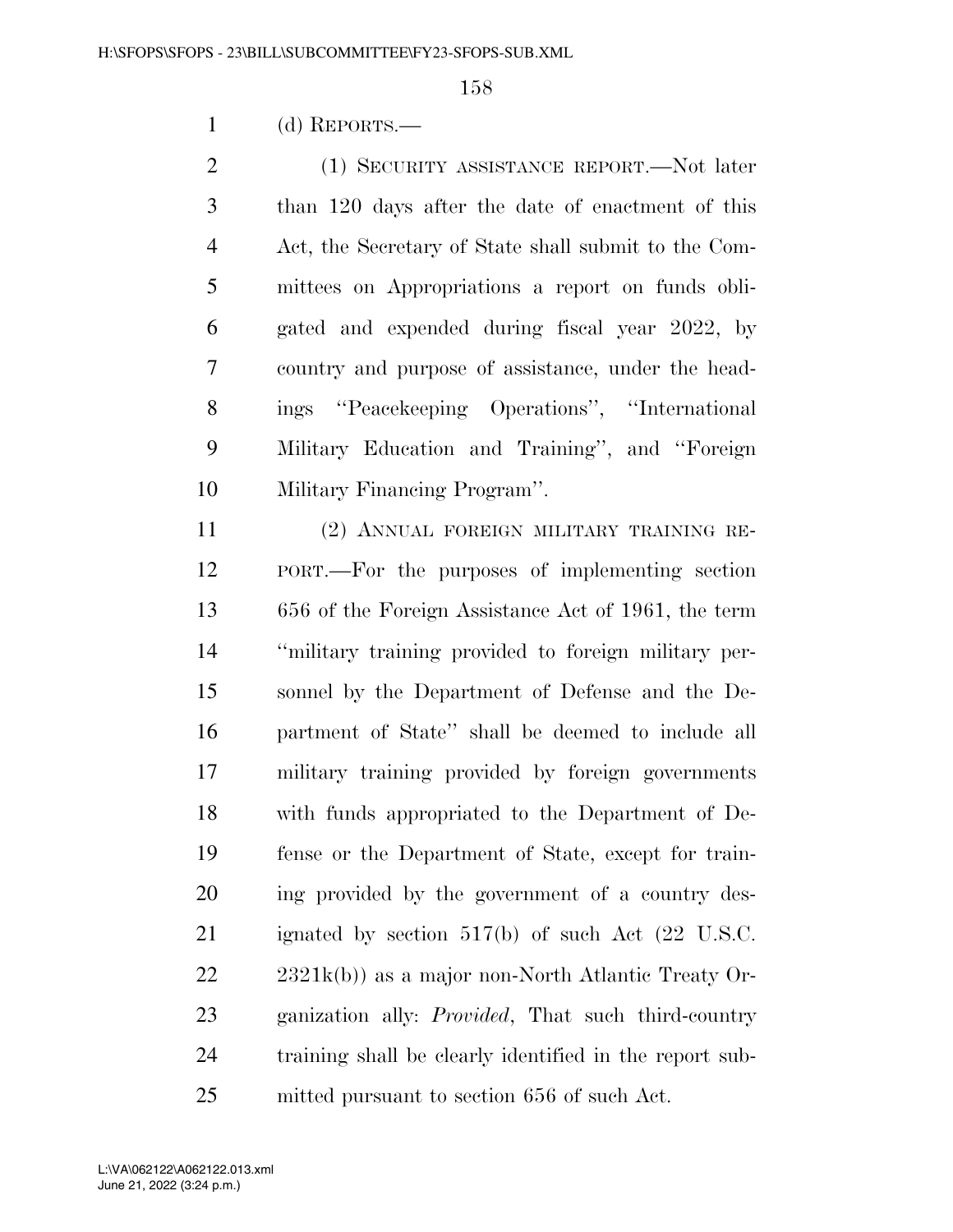**IMPACT ON JOBS IN THE UNITED STATES** 

 SEC. 7036. None of the funds appropriated or other- wise made available under titles III through VI of this Act may be obligated or expended to provide—

 (1) any financial incentive to a business enter- prise currently located in the United States for the purpose of inducing such an enterprise to relocate outside the United States if such incentive or in- ducement is likely to reduce the number of employ- ees of such business enterprise in the United States because United States production is being replaced by such enterprise outside the United States;

 (2) assistance for any program, project, or ac- tivity that contributes to the violation of internation- ally recognized worker rights, as defined in section 507(4) of the Trade Act of 1974, of workers in the recipient country, including any designated zone or area in that country: *Provided*, That the application 19 of section  $507(4)(D)$  and (E) of such Act (19 U.S.C.  $20 \qquad 2467(4)(D)$  and  $(E)$ ) under this paragraph should be commensurate with the level of development of the recipient country and sector, and shall not pre- clude assistance for the in formal sector in such country, micro and small-scale enterprise, and smallholder agriculture; or

June 21, 2022 (3:24 p.m.) L:\VA\062122\A062122.013.xml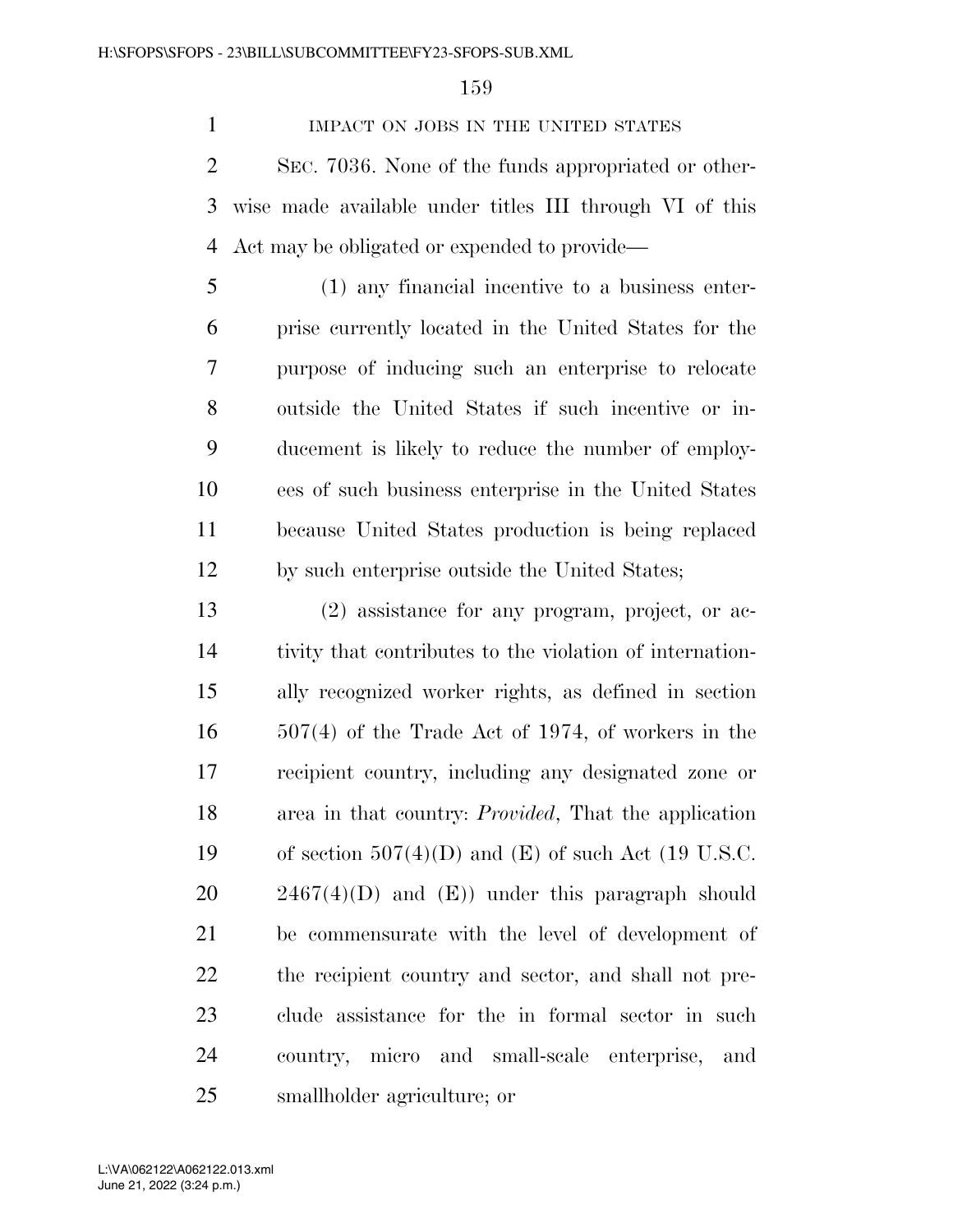| $\mathbf{1}$   | (3) any assistance to an entity outside the               |
|----------------|-----------------------------------------------------------|
| $\overline{2}$ | United States if such assistance is for the purpose       |
| 3              | of directly relocating or transferring jobs from the      |
| $\overline{4}$ | United States to other countries and adversely im-        |
| 5              | pacts the labor force in the United States.               |
| 6              | PALESTINIAN STATEHOOD                                     |
| 7              | SEC. 7037. (a) LIMITATION ON ASSISTANCE.—None             |
| 8              | of the funds appropriated under titles III through VI of  |
| 9              | this Act may be provided to support a Palestinian state   |
| 10             | unless the Secretary of State determines and certifies to |
| 11             | the appropriate congressional committees that—            |
| 12             | (1) the governing entity of a new Palestinian             |
| 13             | state—                                                    |
| 14             | (A) has demonstrated a firm commitment                    |
| 15             | to peaceful co-existence with the State of Israel;        |
| 16             | and                                                       |
| 17             | taking appropriate measures<br>(B)<br>is<br>to            |
| 18             | counter terrorism and terrorist financing in the          |
| 19             | West Bank and Gaza, including the dismantling             |
| 20             | of terrorist infrastructures, and is cooperating          |
| 21             | with appropriate Israeli and other appropriate            |
| 22             | security organizations; and                               |
| 23             | (2) the Palestinian Authority (or the governing           |
| 24             | entity of a new Palestinian state) is working with        |
| 25             | other countries in the region to vigorously pursue ef-    |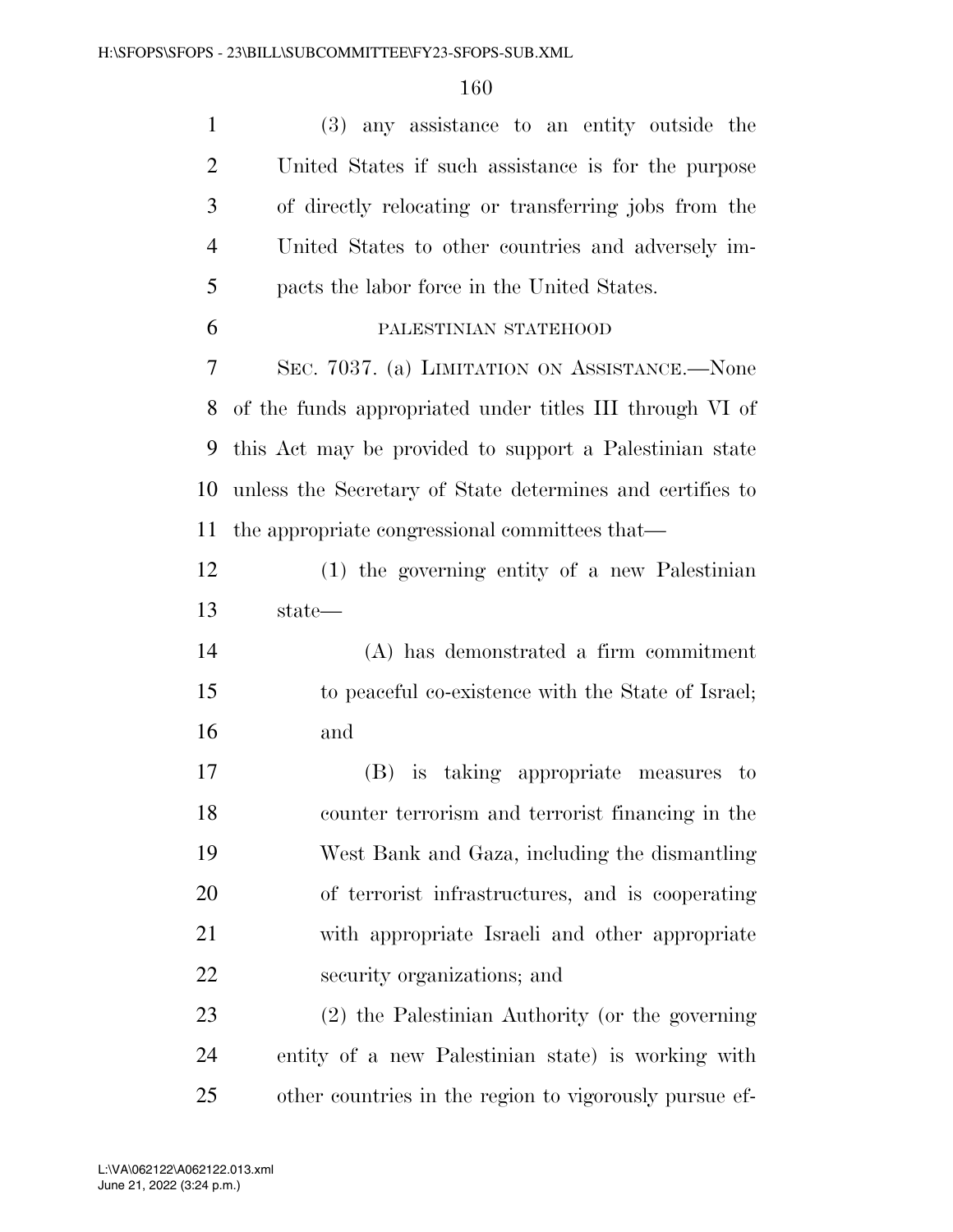| $\mathbf{1}$   | forts to establish a just, lasting, and comprehensive       |
|----------------|-------------------------------------------------------------|
| $\overline{2}$ | peace in the Middle East that will enable Israel and        |
| 3              | an independent Palestinian state to exist within the        |
| $\overline{4}$ | context of full and normal relationships, which             |
| 5              | should include—                                             |
| 6              | (A) termination of all claims or states of                  |
| 7              | belligerency;                                               |
| $8\,$          | (B) respect for and acknowledgment of the                   |
| 9              | sovereignty, territorial integrity, and political           |
| 10             | independence of every state in the area through             |
| 11             | measures including the establishment of demili-             |
| 12             | tarized zones;                                              |
| 13             | (C) their right to live in peace within se-                 |
| 14             | and recognized boundaries free from<br>cure                 |
| 15             | threats or acts of force;                                   |
| 16             | (D) freedom of navigation through inter-                    |
| 17             | national waterways in the area; and                         |
| 18             | (E) a framework for achieving a just set-                   |
| 19             | tlement of the refugee problem.                             |
| 20             | (b) SENSE OF CONGRESS.—It is the sense of Con-              |
| 21             | gress that the governing entity should enact a constitution |
| 22             | assuring the rule of law, an independent judiciary, and     |
| 23             | respect for human rights for its citizens, and should enact |
| 24             | other laws and regulations assuring transparent and ac-     |
| 25             | countable governance.                                       |

June 21, 2022 (3:24 p.m.) L:\VA\062122\A062122.013.xml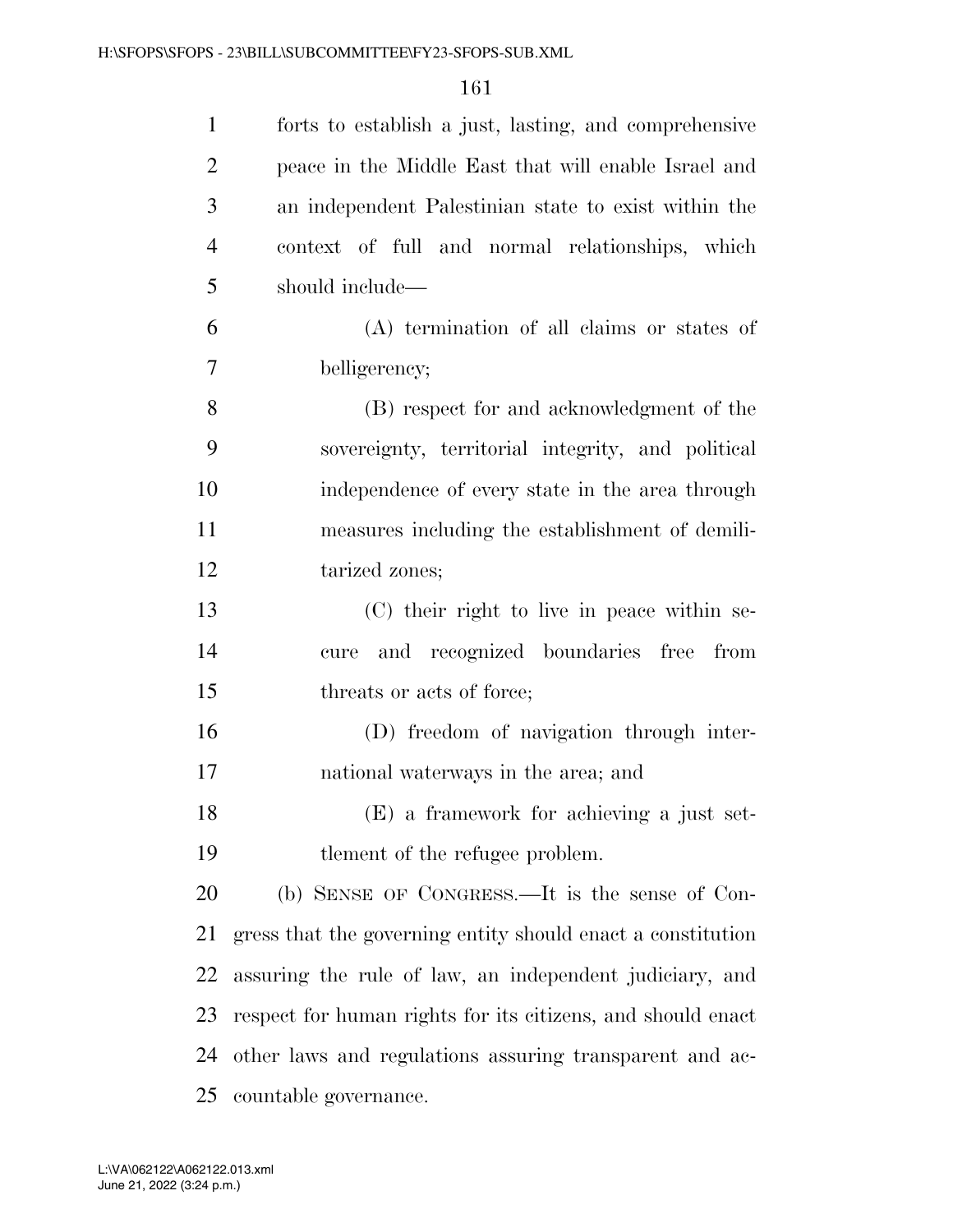(c) WAIVER.—The President may waive subsection (a) if the President determines that it is important to the national security interest of the United States to do so. (d) EXEMPTION.—The restriction in subsection (a) shall not apply to assistance intended to help reform the Palestinian Authority and affiliated institutions, or the governing entity, in order to help meet the requirements of subsection (a), consistent with the provisions of section 7040 of this Act (''Limitation on Assistance for the Pales-tinian Authority'').

## PROHIBITION ON ASSISTANCE TO THE PALESTINIAN 12 BROADCASTING CORPORATION

 SEC. 7038. None of the funds appropriated or other- wise made available by this Act may be used to provide equipment, technical support, consulting services, or any other form of assistance to the Palestinian Broadcasting Corporation.

18 ASSISTANCE FOR THE WEST BANK AND GAZA

 SEC. 7039. (a) OVERSIGHT.—For fiscal year 2023, 30 days prior to the initial obligation of funds for the bi- lateral West Bank and Gaza Program, the Secretary of State shall certify to the Committees on Appropriations that procedures have been established to assure the Comp- troller General of the United States will have access to appropriate United States financial information in order

June 21, 2022 (3:24 p.m.) L:\VA\062122\A062122.013.xml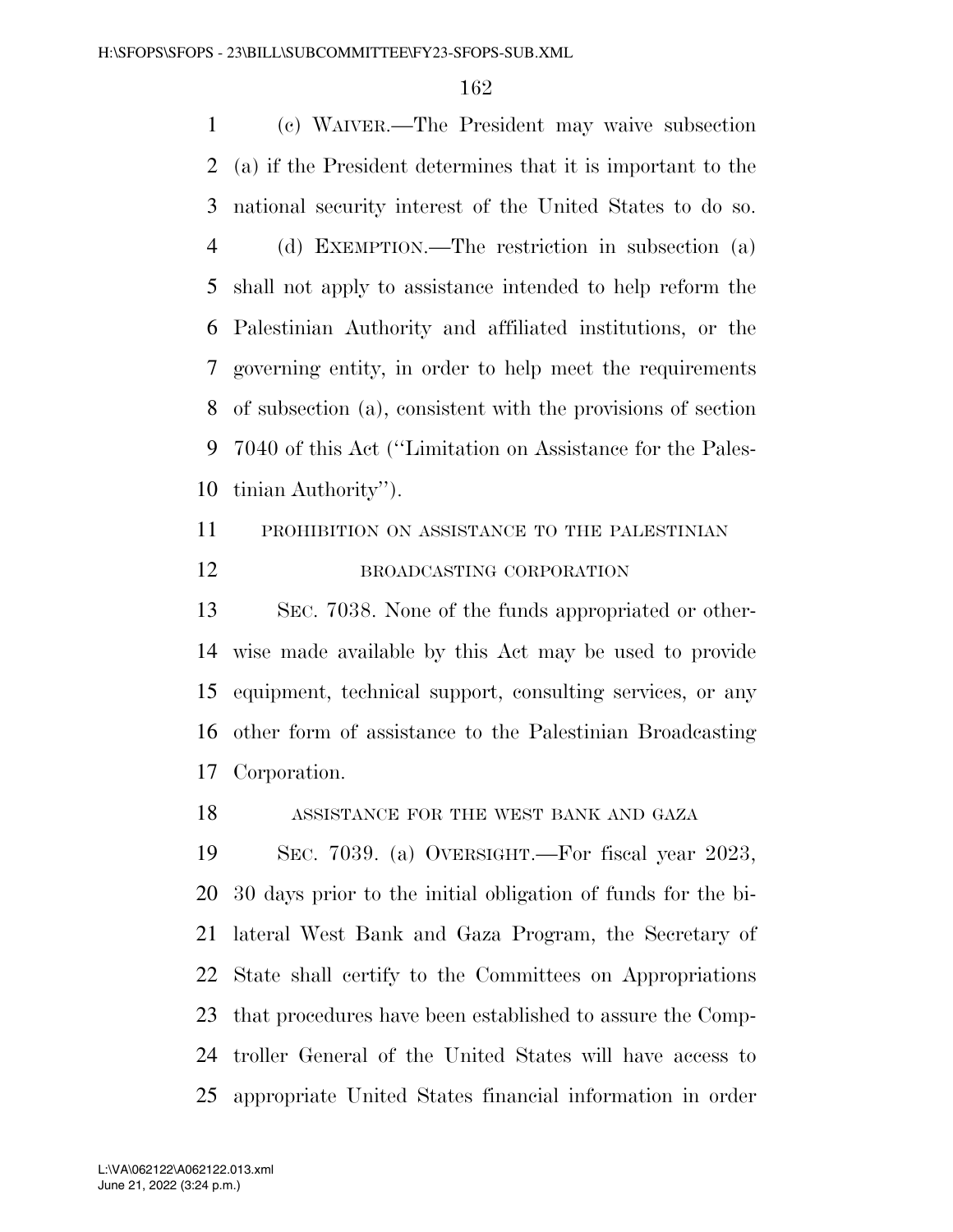to review the uses of United States assistance for the Pro- gram funded under the heading ''Economic Support Fund'' for the West Bank and Gaza.

 (b) VETTING.—Prior to the obligation of funds ap- propriated by this Act under the heading ''Economic Sup- port Fund'' for assistance for the West Bank and Gaza, the Secretary of State shall take all appropriate steps to ensure that such assistance is not provided to or through any individual, private or government entity, or edu- cational institution that the Secretary knows or has reason to believe advocates, plans, sponsors, engages in, or has engaged in, terrorist activity nor, with respect to private entities or educational institutions, those that have as a principal officer of the entity's governing board or gov- erning board of trustees any individual that has been de- termined to be involved in, or advocating terrorist activity or determined to be a member of a designated foreign ter- rorist organization: *Provided*, That the Secretary of State shall, as appropriate, establish procedures specifying the steps to be taken in carrying out this subsection and shall terminate assistance to any individual, entity, or edu- cational institution which the Secretary has determined to be involved in or advocating terrorist activity.

(c) PROHIBITION.—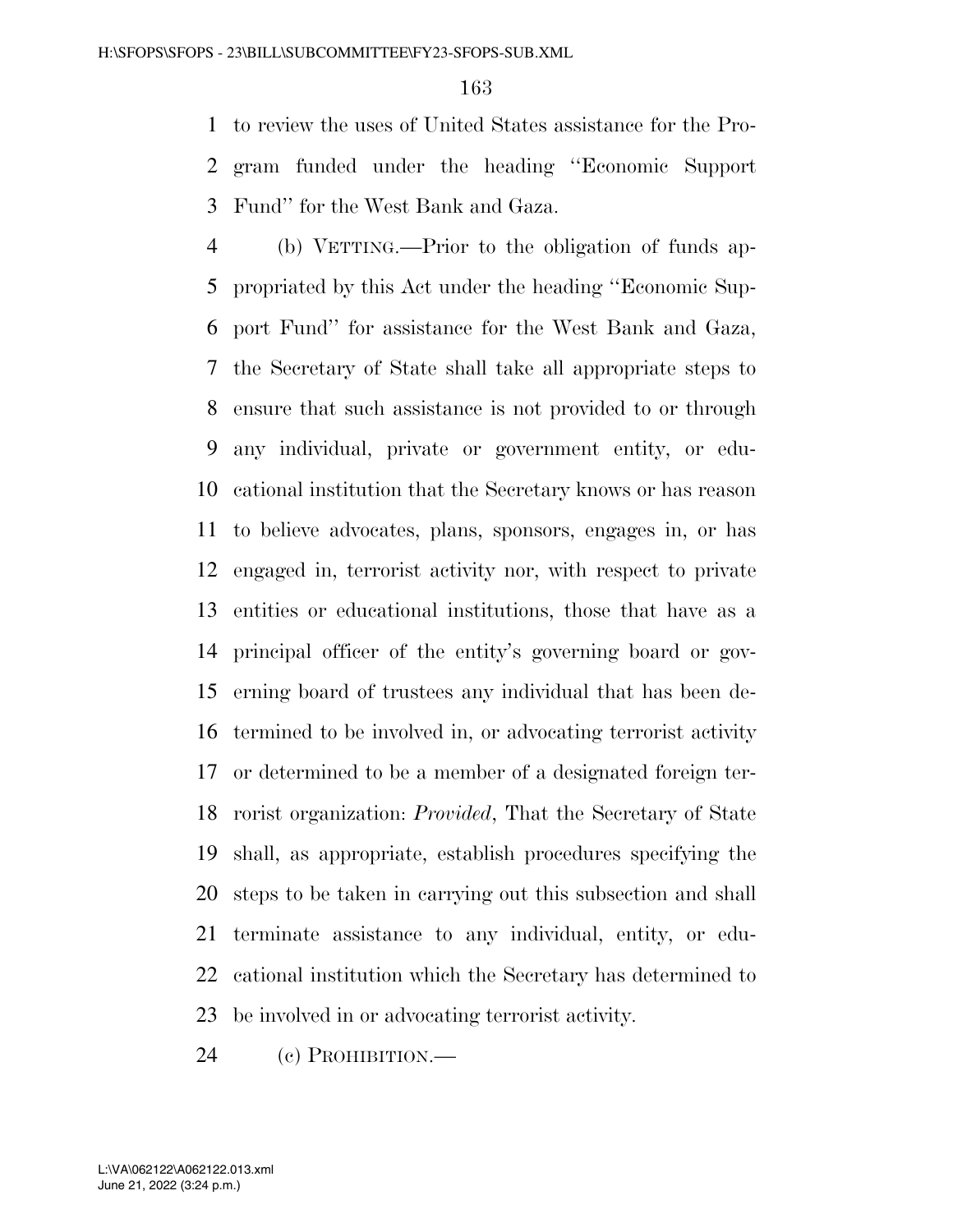| $\mathbf{1}$   | (1) RECOGNITION OF ACTS OF TERRORISM.                  |
|----------------|--------------------------------------------------------|
| $\overline{2}$ | None of the funds appropriated under titles III        |
| 3              | through VI of this Act for assistance under the West   |
| $\overline{4}$ | Bank and Gaza Program may be made available            |
| 5              | $for-$                                                 |
| 6              | (A) the purpose of recognizing or otherwise            |
| 7              | honoring individuals who commit, or have com-          |
| 8              | mitted acts of terrorism; and                          |
| 9              | (B) any educational institution located in             |
| 10             | the West Bank or Gaza that is named after an           |
| 11             | individual who the Secretary of State deter-           |
| 12             | mines has committed an act of terrorism.               |
| 13             | (2) SECURITY ASSISTANCE AND REPORTING RE-              |
| 14             | QUIREMENT.—Notwithstanding any other provision         |
| 15             | of law, none of the funds made available by this or    |
| 16             | prior appropriations Acts, including funds made        |
| 17             | available by transfer, may be made available for obli- |
| 18             | gation for security assistance for the West Bank and   |
| 19             | Gaza until the Secretary of State reports to the       |
| 20             | Committees on Appropriations on—                       |
| 21             | (A) the benchmarks that have been estab-               |
| 22             | lished for security assistance for the West Bank       |
| 23             | and Gaza and on the extent of Palestinian com-         |
| 24             | pliance with such benchmarks; and                      |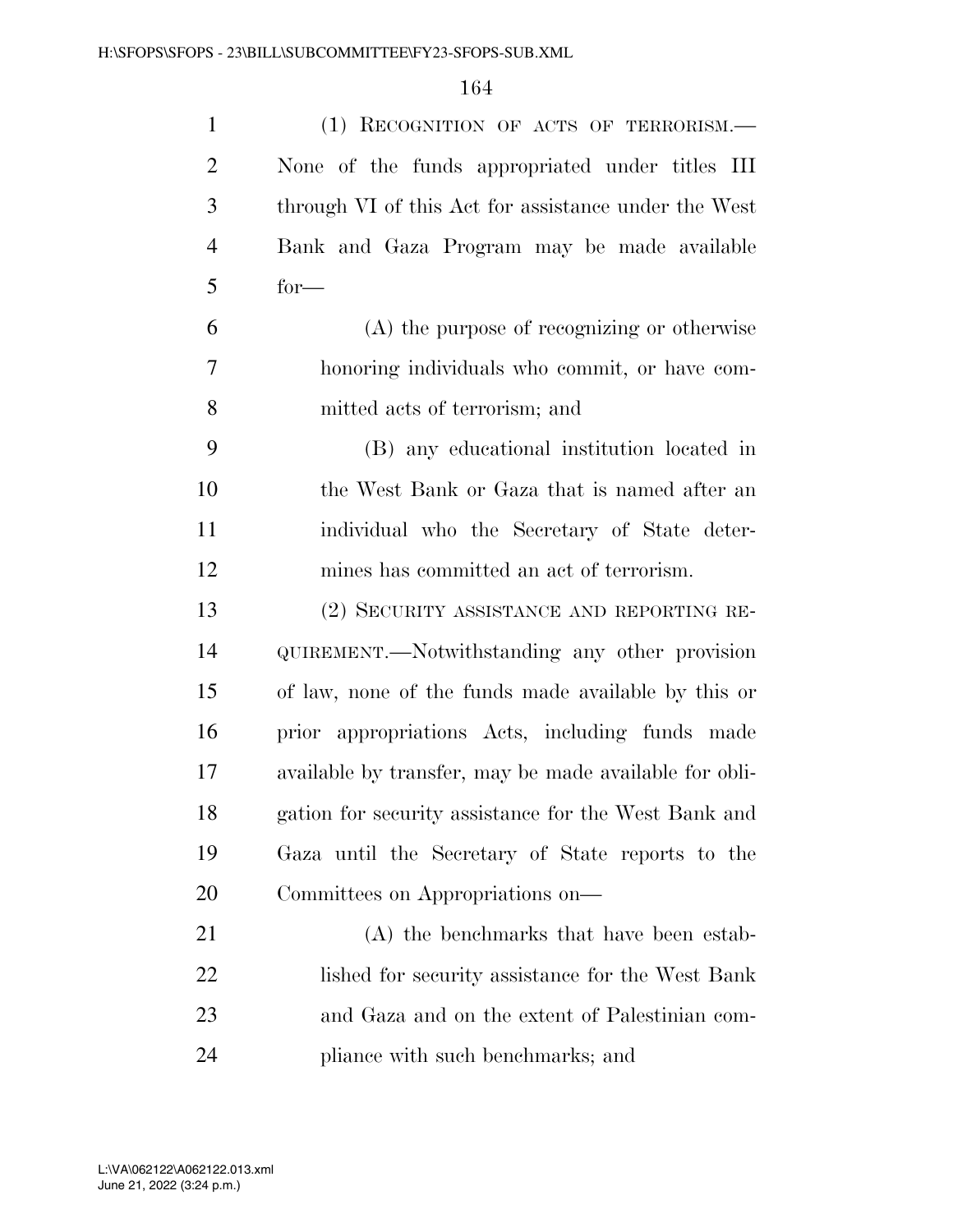(B) the steps being taken by the Pales-2 tinian Authority to end torture and other cruel, inhuman, and degrading treatment of detainees, including by bringing to justice members of Palestinian security forces who commit such crimes.

 (d) OVERSIGHT BY THE UNITED STATES AGENCY FOR INTERNATIONAL DEVELOPMENT.—

 (1) The Administrator of the United States Agency for International Development shall ensure that Federal or non-Federal audits of all contractors and grantees, and significant subcontractors and sub-grantees, under the West Bank and Gaza Pro- gram, are conducted at least on an annual basis to ensure, among other things, compliance with this section.

 (2) Of the funds appropriated by this Act, up to \$1,300,000 may be used by the Office of Inspec- tor General of the United States Agency for Inter- national Development for audits, investigations, and other activities in furtherance of the requirements of this subsection: *Provided*, That such funds are in ad- dition to funds otherwise available for such pur-poses.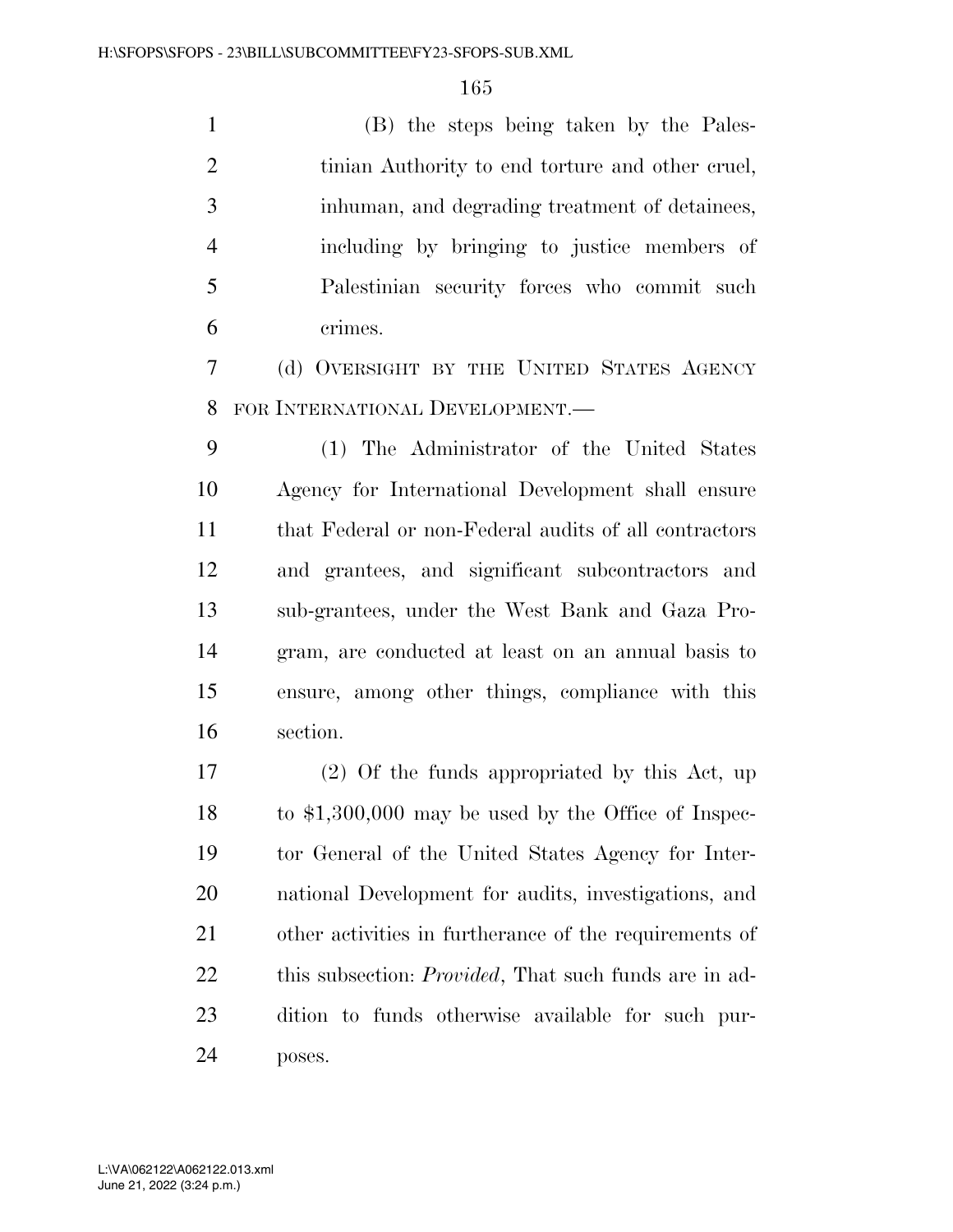(e) COMPTROLLER GENERAL OF THE UNITED STATES AUDIT.—Subsequent to the certification specified in subsection (a), the Comptroller General of the United States shall conduct an audit and an investigation of the treatment, handling, and uses of all funds for the bilateral West Bank and Gaza Program, including all funds pro- vided as cash transfer assistance, in fiscal year 2023 under the heading ''Economic Support Fund'', and such audit shall address—

 (1) the extent to which such Program complies with the requirements of subsections (b) and (c); and

 (2) an examination of all programs, projects, and activities carried out under such Program, in-cluding both obligations and expenditures.

 (f) NOTIFICATION PROCEDURES.—Funds made available in this Act for West Bank and Gaza shall be subject to the regular notification procedures of the Com-mittees on Appropriations.

LIMITATION ON ASSISTANCE FOR THE PALESTINIAN

21 AUTHORITY

 SEC. 7040. (a) PROHIBITION OF FUNDS.—None of the funds appropriated by this Act to carry out the provi-sions of chapter 4 of part II of the Foreign Assistance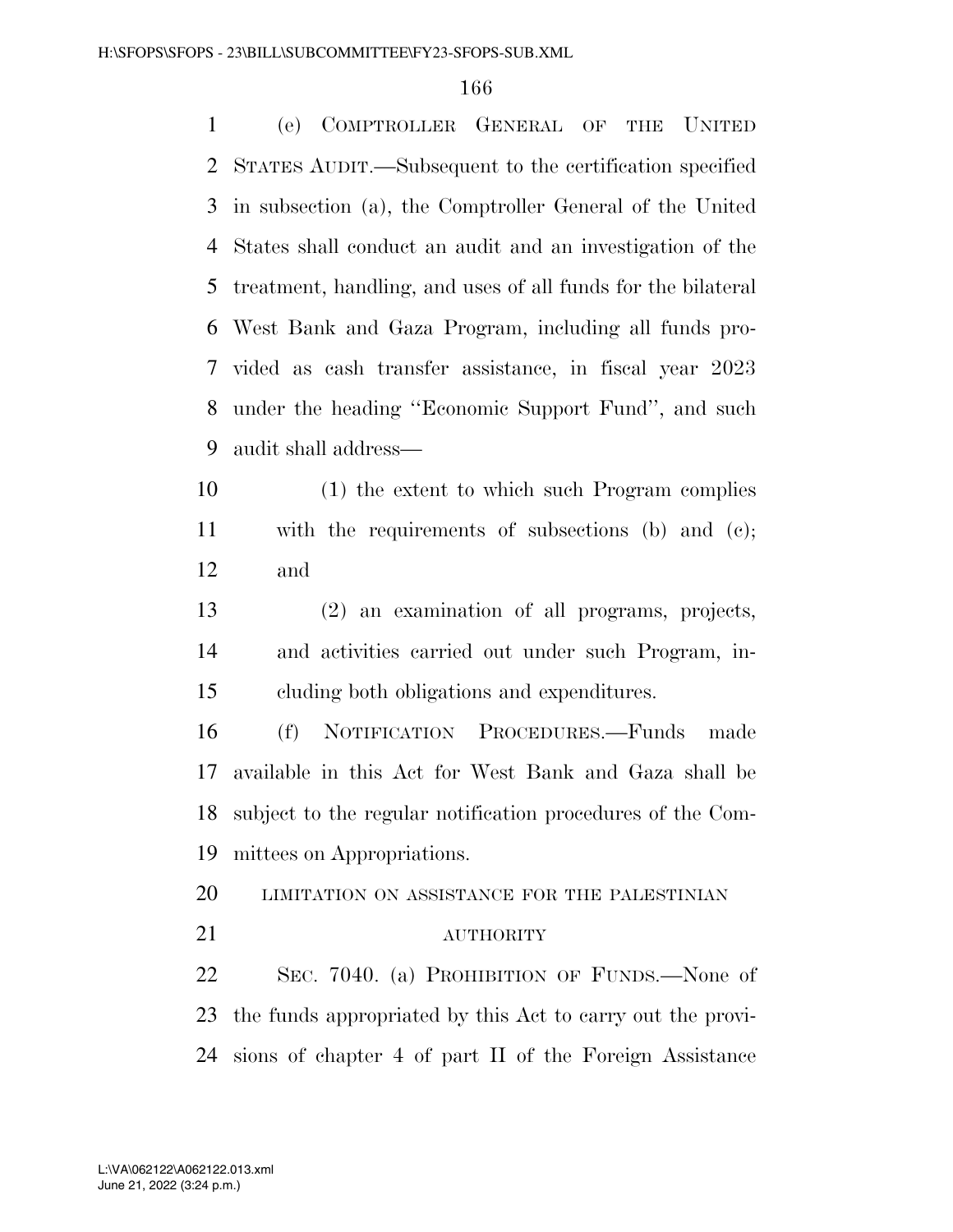Act of 1961 may be obligated or expended with respect to providing funds to the Palestinian Authority.

 (b) WAIVER.—The prohibition included in subsection (a) shall not apply if the President certifies in writing to the Speaker of the House of Representatives, the Presi- dent pro tempore of the Senate, and the Committees on Appropriations that waiving such prohibition is important to the national security interest of the United States.

 (c) PERIOD OF APPLICATION OF WAIVER.—Any waiver pursuant to subsection (b) shall be effective for no more than a period of 6 months at a time and shall not apply beyond 12 months after the enactment of this Act.

 (d) REPORT.—Whenever the waiver authority pursu- ant to subsection (b) is exercised, the President shall sub- mit a report to the Committees on Appropriations detail- ing the justification for the waiver, the purposes for which the funds will be spent, and the accounting procedures in place to ensure that the funds are properly disbursed: *Pro- vided*, That the report shall also detail the steps the Pales- tinian Authority has taken to arrest terrorists, confiscate weapons and dismantle the terrorist infrastructure.

 (e) CERTIFICATION.—If the President exercises the waiver authority under subsection (b), the Secretary of State must certify and report to the Committees on Ap-propriations prior to the obligation of funds that the Pal-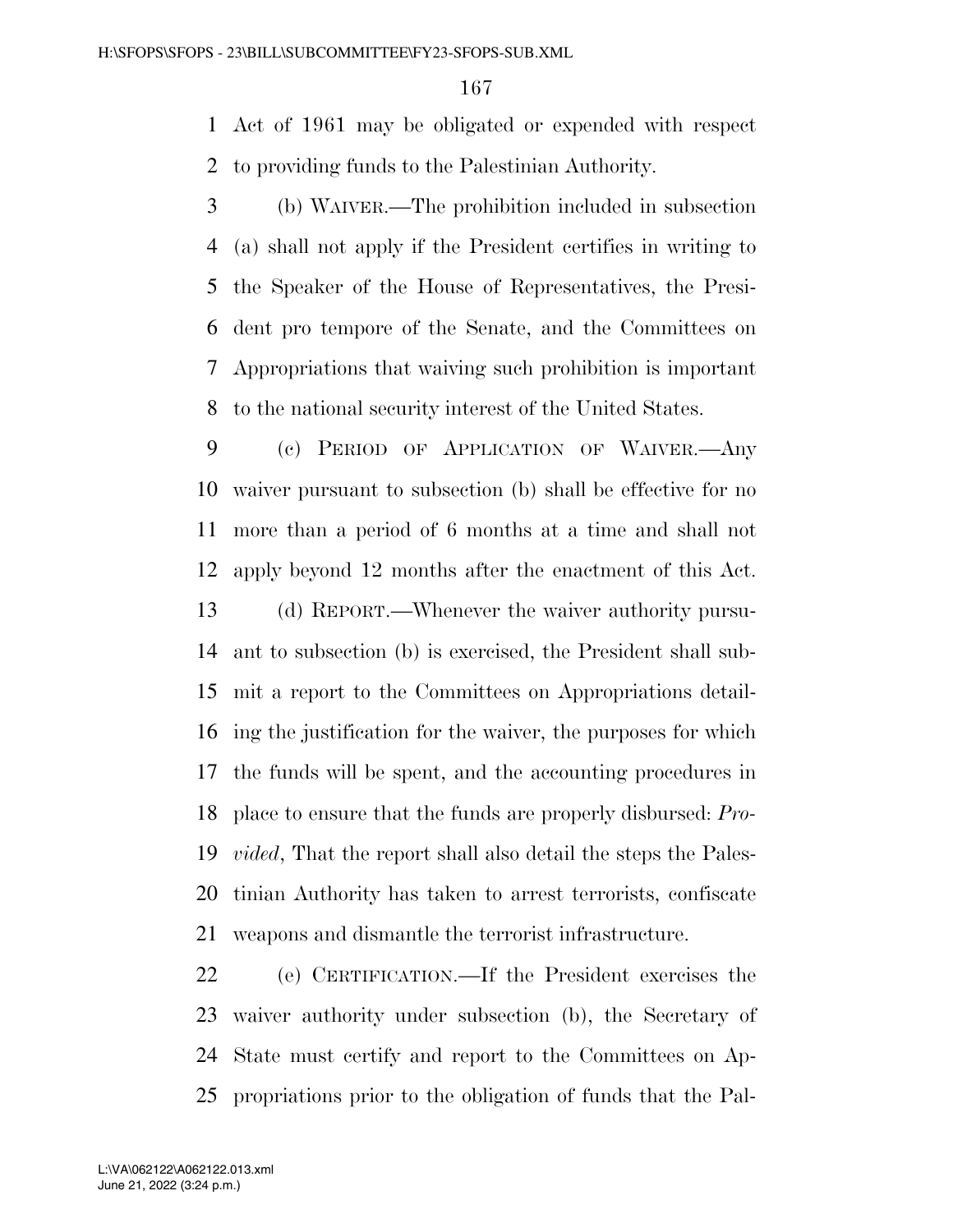estinian Authority has established a single treasury ac- count for all Palestinian Authority financing and all fi- nancing mechanisms flow through this account, no parallel financing mechanisms exist outside of the Palestinian Au- thority treasury account, and there is a single comprehen- sive civil service roster and payroll, and the Palestinian Authority is acting to counter incitement of violence against Israelis and is supporting activities aimed at pro- moting peace, coexistence, and security cooperation with Israel.

 (f) PROHIBITION TO HAMAS AND THE PALESTINE LIBERATION ORGANIZATION.—

 (1) None of the funds appropriated in titles III through VI of this Act may be obligated for salaries of personnel of the Palestinian Authority located in Gaza or may be obligated or expended for assistance to Hamas or any entity effectively controlled by Hamas, any power-sharing government of which Hamas is a member, or that results from an agree- ment with Hamas and over which Hamas exercises undue influence.

 (2) Notwithstanding the limitation of paragraph (1), assistance may be provided to a power-sharing government only if the President certifies and re-25 ports to the Committees on Appropriations that such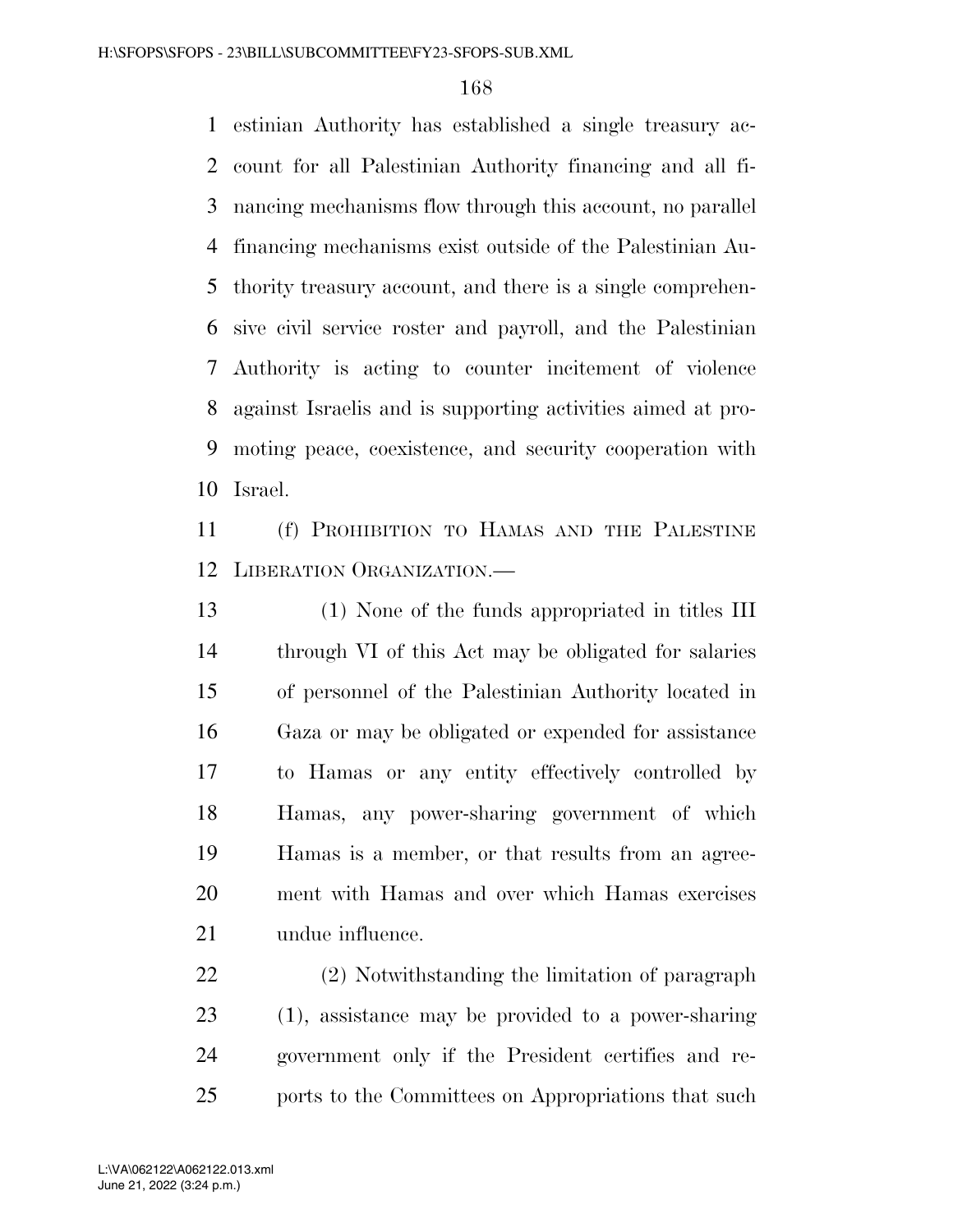government, including all of its ministers or such equivalent, has publicly accepted and is complying with the principles contained in section  $620K(b)(1)$  (A) and (B) of the Foreign Assistance Act of 1961, as amended.

 (3) The President may exercise the authority in section 620K(e) of the Foreign Assistance Act of 1961, as added by the Palestinian Anti-Terrorism Act of 2006 (Public Law 109–446) with respect to this subsection.

 (4) Whenever the certification pursuant to paragraph (2) is exercised, the Secretary of State shall submit a report to the Committees on Appro- priations within 120 days of the certification and every quarter thereafter on whether such govern- ment, including all of its ministers or such equiva- lent are continuing to comply with the principles 18 contained in section  $620K(b)(1)$  (A) and (B) of the Foreign Assistance Act of 1961, as amended: *Pro- vided*, That the report shall also detail the amount, purposes and delivery mechanisms for any assistance provided pursuant to the abovementioned certifi- cation and a full accounting of any direct support of such government.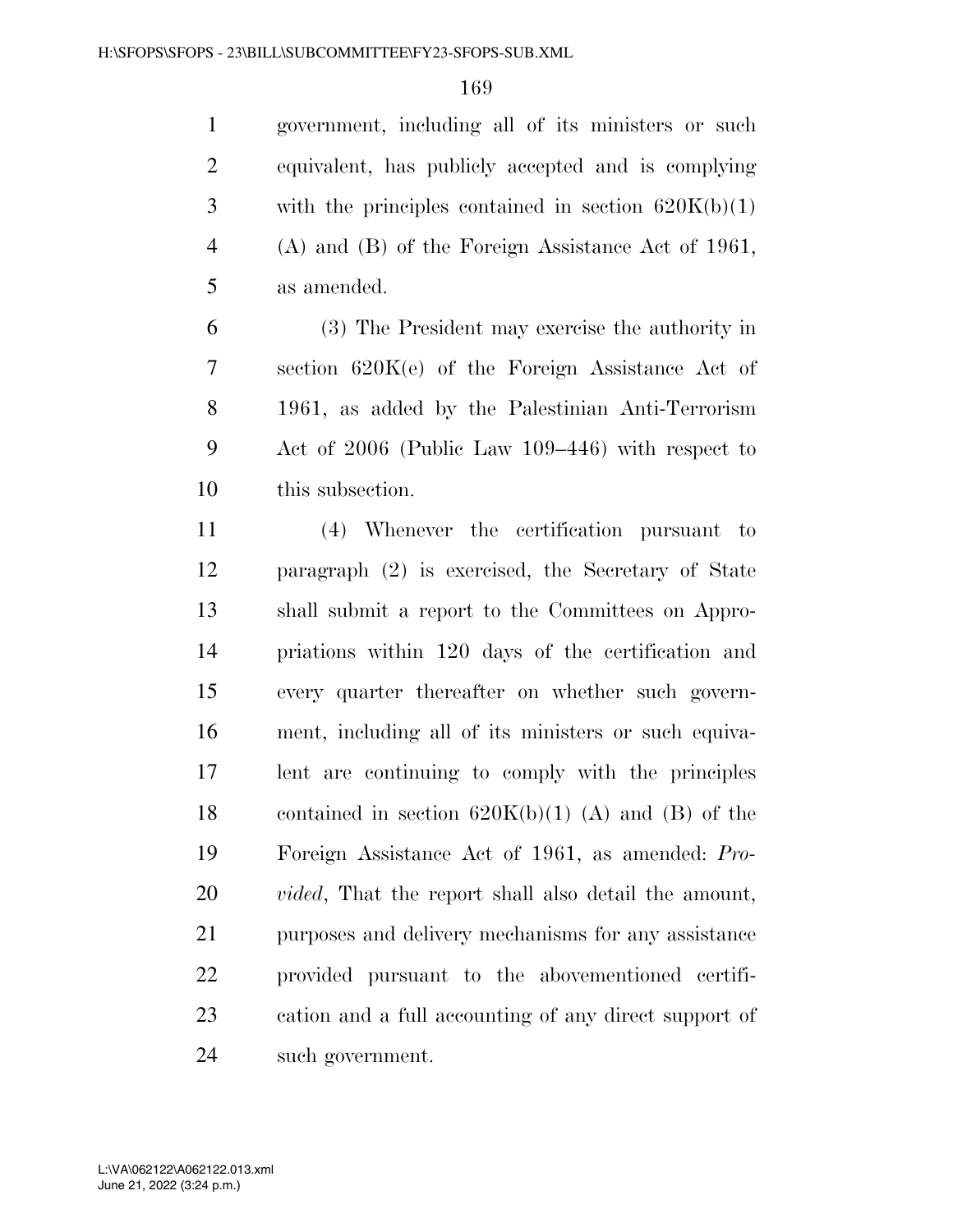| $\mathbf{1}$   | (5) None of the funds appropriated under titles       |
|----------------|-------------------------------------------------------|
| $\overline{2}$ | III through VI of this Act may be obligated for as-   |
| 3              | sistance for the Palestine Liberation Organization.   |
| $\overline{4}$ | MIDDLE EAST AND NORTH AFRICA                          |
| 5              | SEC. 7041. (a) EGYPT.—                                |
| 6              | (1) CERTIFICATION AND REPORT.—Funds ap-               |
| 7              | propriated by this Act that are available for assist- |
| 8              | ance for Egypt may be made available not with-        |
| 9              | standing any other provision of law restricting as-   |
| 10             | sistance for Egypt, except for this subsection and    |
| 11             | section 620M of the Foreign Assistance Act of 1961,   |
| 12             | and may only be made available for assistance for     |
| 13             | the Government of Egypt if the Secretary of State     |
| 14             | certifies and reports to the Committees on Appro-     |
| 15             | priations that such government is—                    |
| 16             | (A) sustaining the strategic relationship             |
| 17             | with the United States; and                           |
| 18             | (B) meeting its obligations under the 1979            |
| 19             | Egypt-Israel Peace Treaty.                            |
| 20             | (2) ECONOMIC SUPPORT FUND.—Of the funds               |
| 21             | appropriated by this Act under the heading "Eco-      |
| 22             | nomic Support Fund", not less than \$125,000,000      |
| 23             | shall be made available for assistance for Egypt, of  |
| 24             | which not less than $$40,000,000$ should be made      |
| 25             | available for higher education programs, including    |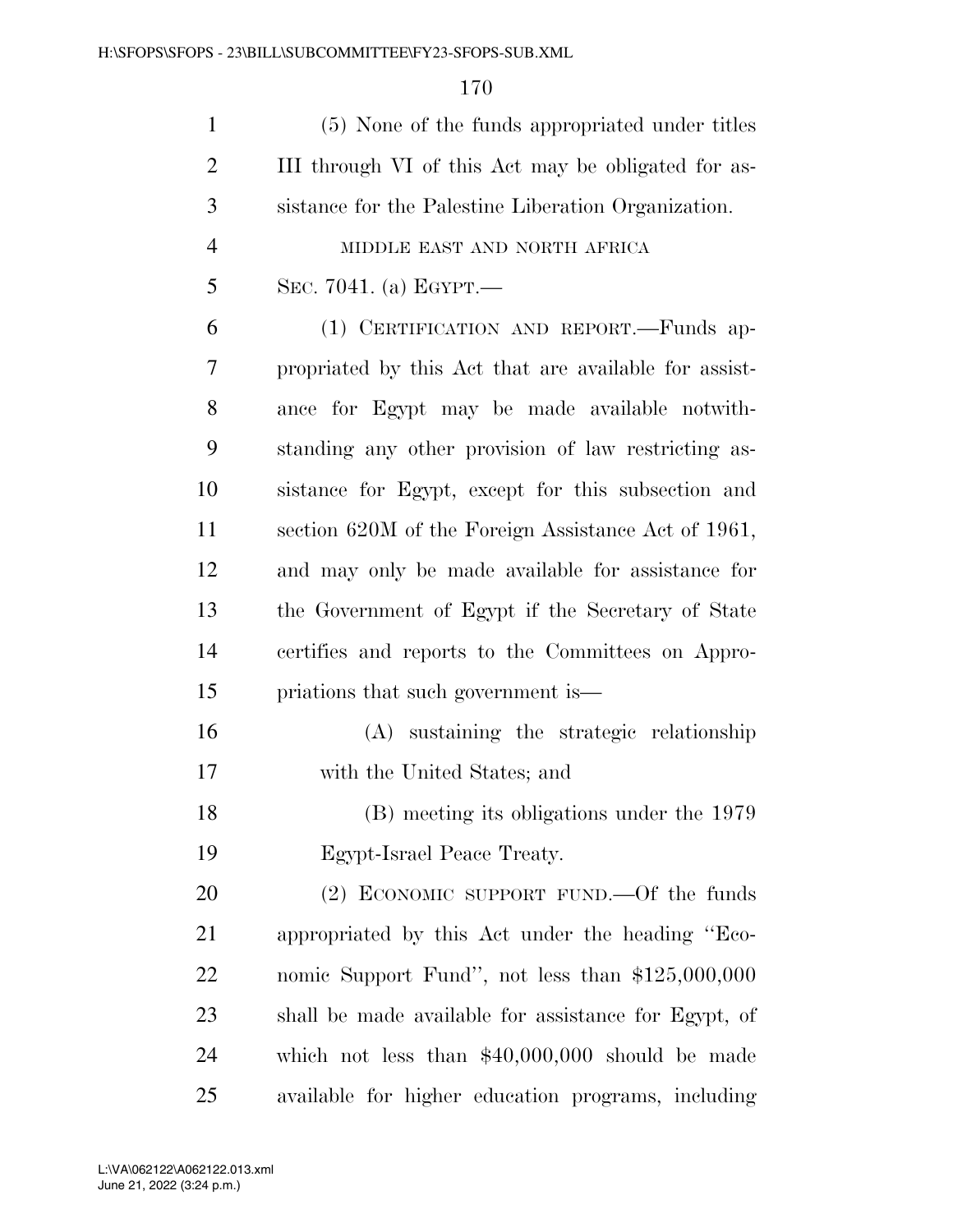| $\mathbf{1}$   | not less than \$15,000,000 for scholarships for Egyp-         |
|----------------|---------------------------------------------------------------|
| $\overline{2}$ | tian students with high financial need to attend not-         |
| 3              | for-profit institutions of higher education in Egypt          |
| $\overline{4}$ | that are currently accredited by a regional accred-           |
| 5              | iting agency recognized by the United States De-              |
| 6              | partment of Education, or meets standards equiva-             |
| 7              | lent to those required for United States institutional        |
| 8              | accreditation by a regional accrediting agency recog-         |
| 9              | nized by such Department: Provided, That such                 |
| 10             | funds shall be made available for democracy pro-              |
| 11             | grams, and for development programs in the Sinai.             |
| 12             | <b>(3)</b><br>FOREIGN<br>MILITARY<br><b>FINANCING</b><br>PRO- |
| 13             | GRAM.-                                                        |
| 14             | (A) CERTIFICATION.—Of the funds appro-                        |
| 15             | priated by this Act under the heading "Foreign"               |
| 16             | Military Financing Program", \$1,300,000,000,                 |
| 17             | to remain available until September 30, 2024,                 |
| 18             | should be made available for assistance for                   |
| 19             | Egypt: <i>Provided</i> , That such funds may be               |
| 20             | transferred to an interest bearing account in                 |
| 21             | the Federal Reserve Bank of New York, fol-                    |
| 22             | lowing consultation with the Committees on Ap-                |
| 23             | propriations, and the uses of any interest                    |
| 24             | earned on such funds shall be subject to the                  |
| 25             | regular notification procedures of the Commit-                |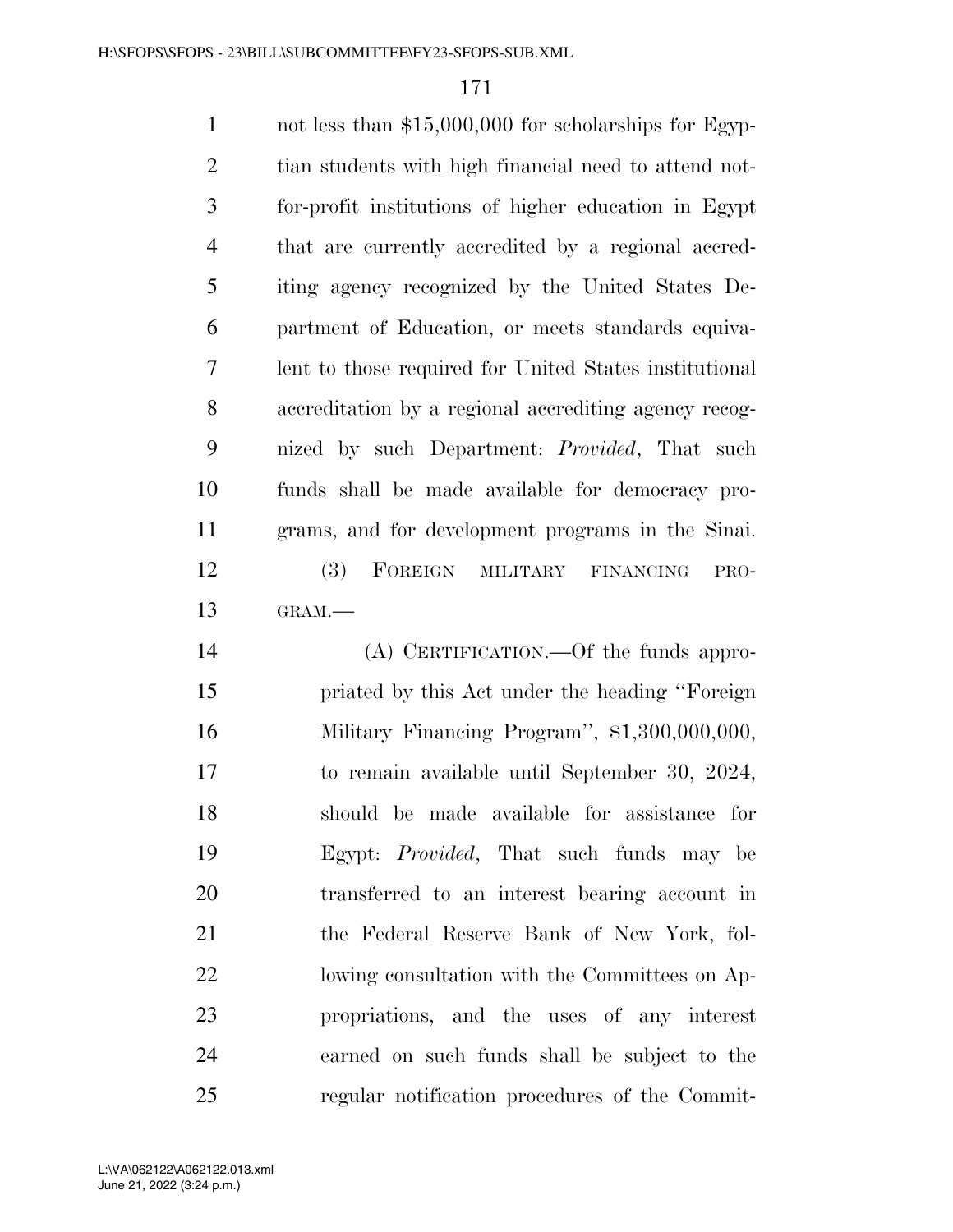| $\mathbf{1}$   | tees on Appropriations: <i>Provided further</i> , That |
|----------------|--------------------------------------------------------|
| $\overline{2}$ | $$170,000,000$ of such funds shall be withheld         |
| 3              | from obligation until the Secretary of State cer-      |
| $\overline{4}$ | tifies and reports to the Committees on Appro-         |
| 5              | priations that the Government of Egypt is tak-         |
| 6              | ing sustained and effective steps to—                  |
| $\tau$         | (i) strengthen the rule of law, demo-                  |
| 8              | cratic institutions, and human rights in               |
| 9              | Egypt, including to protect religious mi-              |
| 10             | norities and the rights of women, which                |
| 11             | are in addition to steps taken during the              |
| 12             | previous calendar year for such purposes;              |
| 13             | (ii) implement reforms that protect                    |
| 14             | freedoms of expression, association, and               |
| 15             | peaceful assembly, including the ability of            |
| 16             | civil society organizations, human rights              |
| 17             | defenders, and the media to function with-             |
| 18             | out interference;                                      |
| 19             | (iii) hold Egyptian security forces ac-                |
| 20             | countable, including officers credibly al-             |
| 21             | leged to have violated human rights;                   |
| 22             | (iv) investigate and prosecute cases of                |
| 23             | extrajudicial killings and forced disappear-           |
| 24             | ances; and                                             |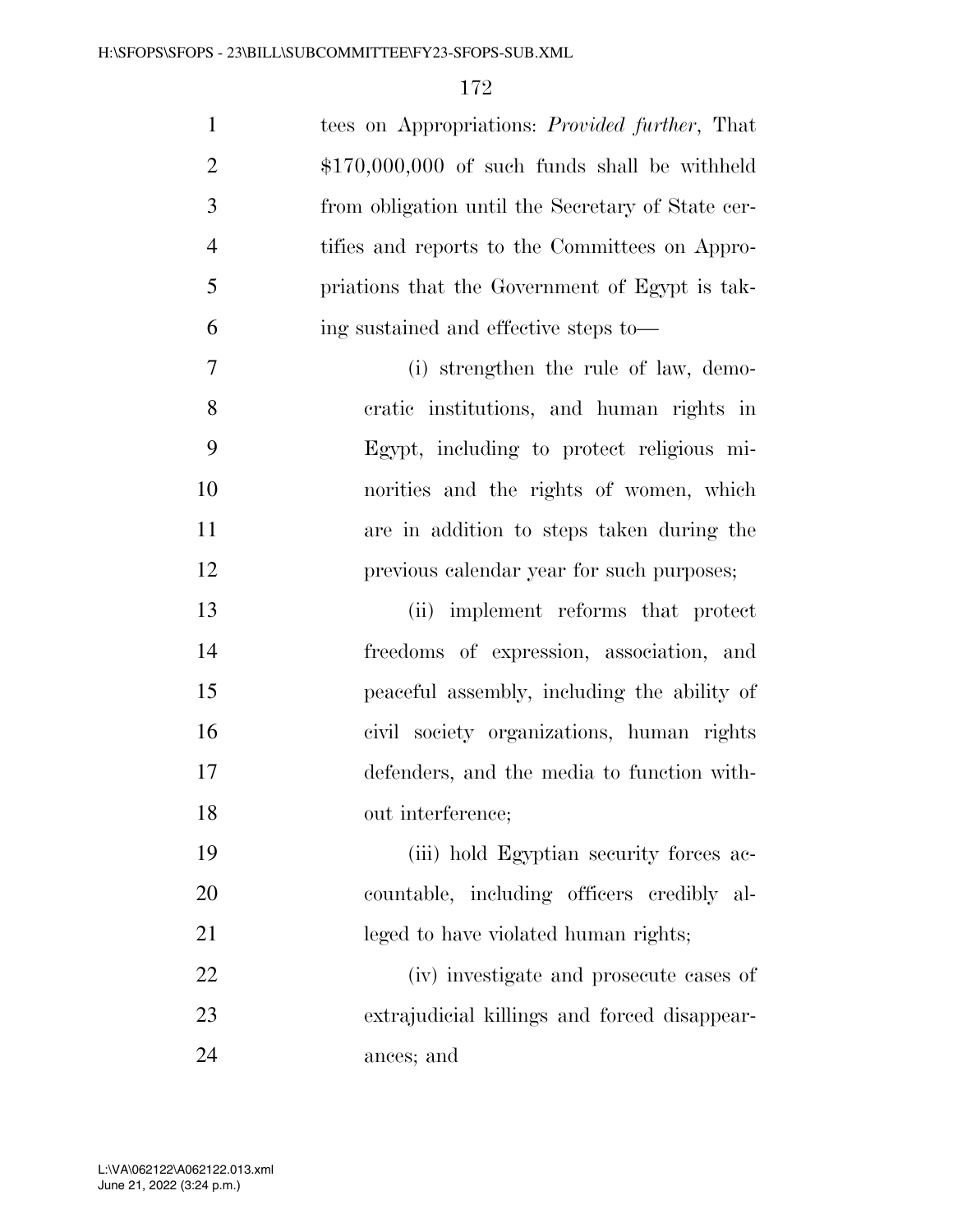|    | (v) provide regular access for United       |
|----|---------------------------------------------|
|    | States officials to monitor such assistance |
| -3 | in areas where the assistance is used.      |
|    | (B) WAIVER.—The Secretary of State may      |

 waive the certification requirement in subpara- graph (A) if the Secretary determines and re- ports to the Committees on Appropriations that to do so is important to the national security interest of the United States, and submits a re- port to such Committees containing a detailed justification for the use of such waiver and the reasons why any of the requirements of sub- paragraph (A) cannot be met: *Provided*, That the report required by this paragraph shall be submitted in unclassified form, but may be ac-companied by a classified annex.

 (C) In addition to the funds withheld pur- suant to subparagraph (A), \$130,000,000 of the funds made available pursuant to this para- graph shall be withheld from obligation until the Secretary of State determines and reports to the Committees on Appropriations that the Government of Egypt—

 (i) is making clear and consistent progress in releasing political prisoners,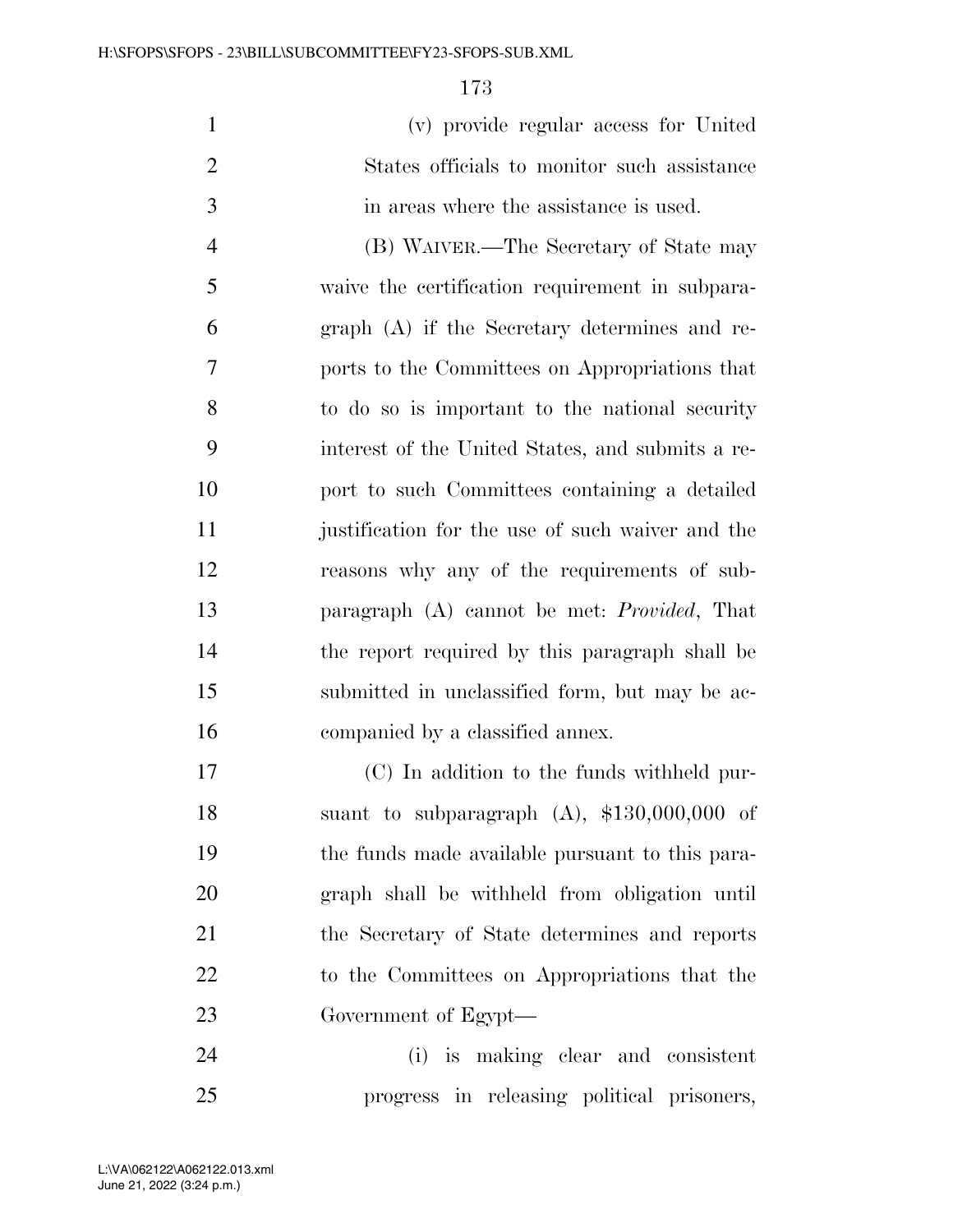| $\mathbf{1}$   | providing detainees with due process of               |
|----------------|-------------------------------------------------------|
| $\overline{2}$ | law, and preventing the intimidation and              |
| 3              | harassment of American citizens; and                  |
| $\overline{4}$ | (ii) has provided American citizens                   |
| 5              | with fair and commensurate compensation               |
| 6              | for injuries caused during an attack                  |
| $\overline{7}$ | against a tour group by the Egyptian mili-            |
| 8              | tary.                                                 |
| 9              | (b) $IRAN$ .                                          |
| 10             | (1) FUNDING.—Funds appropriated by this Act           |
| 11             | under the headings "Diplomatic Programs", "Eco-       |
| 12             | nomic Support Fund", and "Nonproliferation, Anti-     |
| 13             | terrorism, Demining and Related Programs" shall       |
| 14             | be made available for the programs and activities de- |
| 15             | scribed under this section in the report accom-       |
| 16             | panying this Act.                                     |
| 17             | $(2)$ REPORTS.—                                       |
| 18             | (A) SEMI-ANNUAL REPORT.—The Sec-                      |
| 19             | retary of State shall submit to the Committees        |
| 20             | on Appropriations the semi-annual report re-          |
| 21             | quired by section $135(d)(4)$ of the Atomic En-       |
| 22             | ergy Act of 1954 (42 U.S.C. 2160e(d)(4)), as          |
| 23             | added by section 2 of the Iran Nuclear Agree-         |
| 24             | ment Review Act of 2015 (Public Law 114–17).          |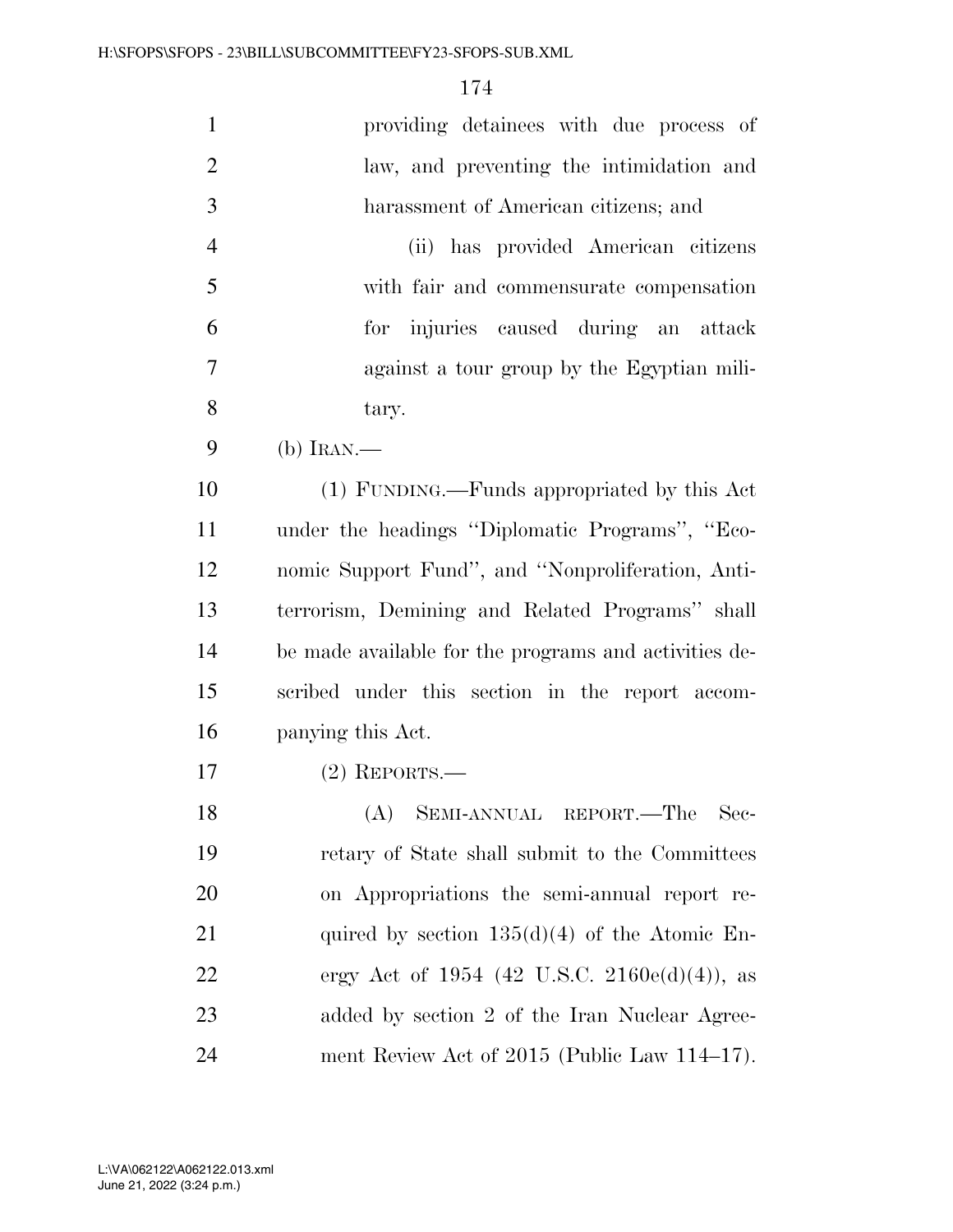| $\mathbf{1}$   | (B) SANCTIONS REPORT.—Not later than                |
|----------------|-----------------------------------------------------|
| $\overline{2}$ | 180 days after the date of enactment of this        |
| 3              | Act, the Secretary of State, in consultation with   |
| $\overline{4}$ | the Secretary of the Treasury, shall submit to      |
| 5              | the appropriate congressional committees a re-      |
| 6              | port on-                                            |
| 7              | (i) the status of United States bilat-              |
| 8              | eral sanctions on Iran;                             |
| 9              | (ii) the reimposition and renewed en-               |
| 10             | forcement of secondary sanctions; and               |
| 11             | (iii) the impact such sanctions have                |
| 12             | on Iran's destabilizing activities<br>had           |
|                |                                                     |
| 13             | throughout the Middle East.                         |
| 14             | $(e)$ IRAQ.—                                        |
| 15             | (1) PURPOSES.—Funds appropriated under ti-          |
| 16             | tles III and IV of this Act shall be made available |
| 17             | for assistance for Iraq for—                        |
| 18             | (A) bilateral economic assistance and inter-        |
| 19             | national security assistance, including in the      |
| 20             | Kurdistan Region of Iraq;                           |
| 21             | (B) stabilization assistance, including in          |
| 22             | Anbar Province;                                     |
| 23             | (C)<br>programs to support government               |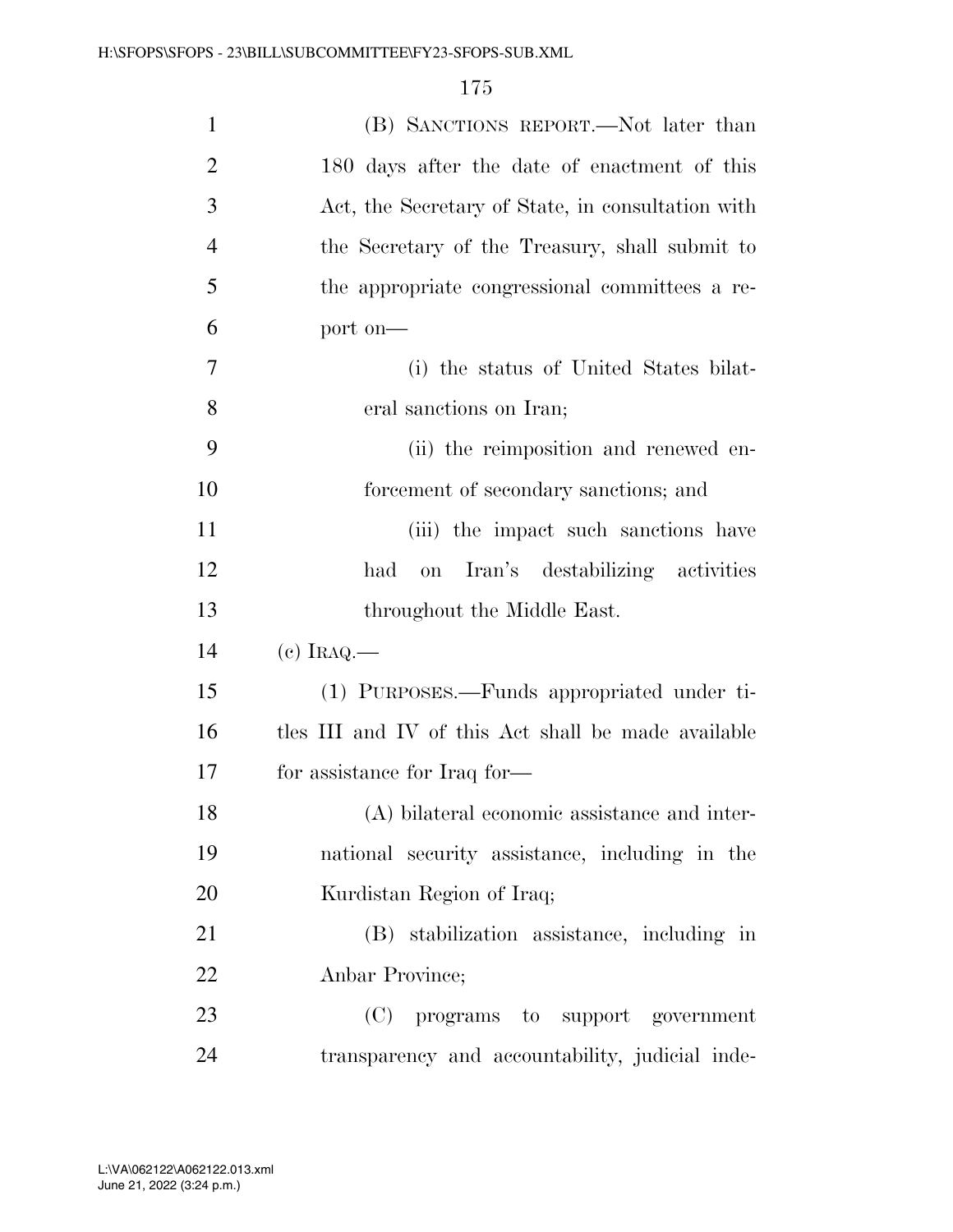| $\mathbf{1}$   | pendence, protect the right of due process, and                     |
|----------------|---------------------------------------------------------------------|
| $\overline{2}$ | combat corruption;                                                  |
| 3              | (D) humanitarian assistance, including in                           |
| $\overline{4}$ | the Kurdistan Region of Iraq; and                                   |
| 5              | (E) programs to protect and assist reli-                            |
| 6              | gious and ethnic minority populations in Iraq.                      |
| 7              | (2) BASING RIGHTS.—None of the funds appro-                         |
| 8              | priated or otherwise made available by this Act may                 |
| 9              | be used by the Government of the United States to                   |
| 10             | enter into a permanent basing rights agreement be-                  |
| 11             | tween the United States and Iraq.                                   |
| 12             | (d) ISRAEL.—Of the funds appropriated by this Act                   |
| 13             | under the heading "Foreign Military Financing Pro-                  |
| 14             | $gram$ , not less than \$3,300,000,000 shall be available for       |
| 15             | grants only for Israel which shall be disbursed within 30           |
| 16             | days of enactment of this Act: <i>Provided</i> , That to the extent |
| 17             | that the Government of Israel requests that funds be used           |
|                | 18 for such purposes, grants made available for Israel under        |
|                | 19 this heading shall, as agreed by the United States and           |
| 20             | Israel, be available for advanced weapons systems, of               |
| 21             | which not less than $$775,300,000$ shall be available for           |
| 22             | the procurement in Israel of defense articles and defense           |
|                | 23 services, including research and development.                    |
|                |                                                                     |

 (e) JORDAN.—Of the funds appropriated by this Act under titles III and IV, not less than \$1,650,000,000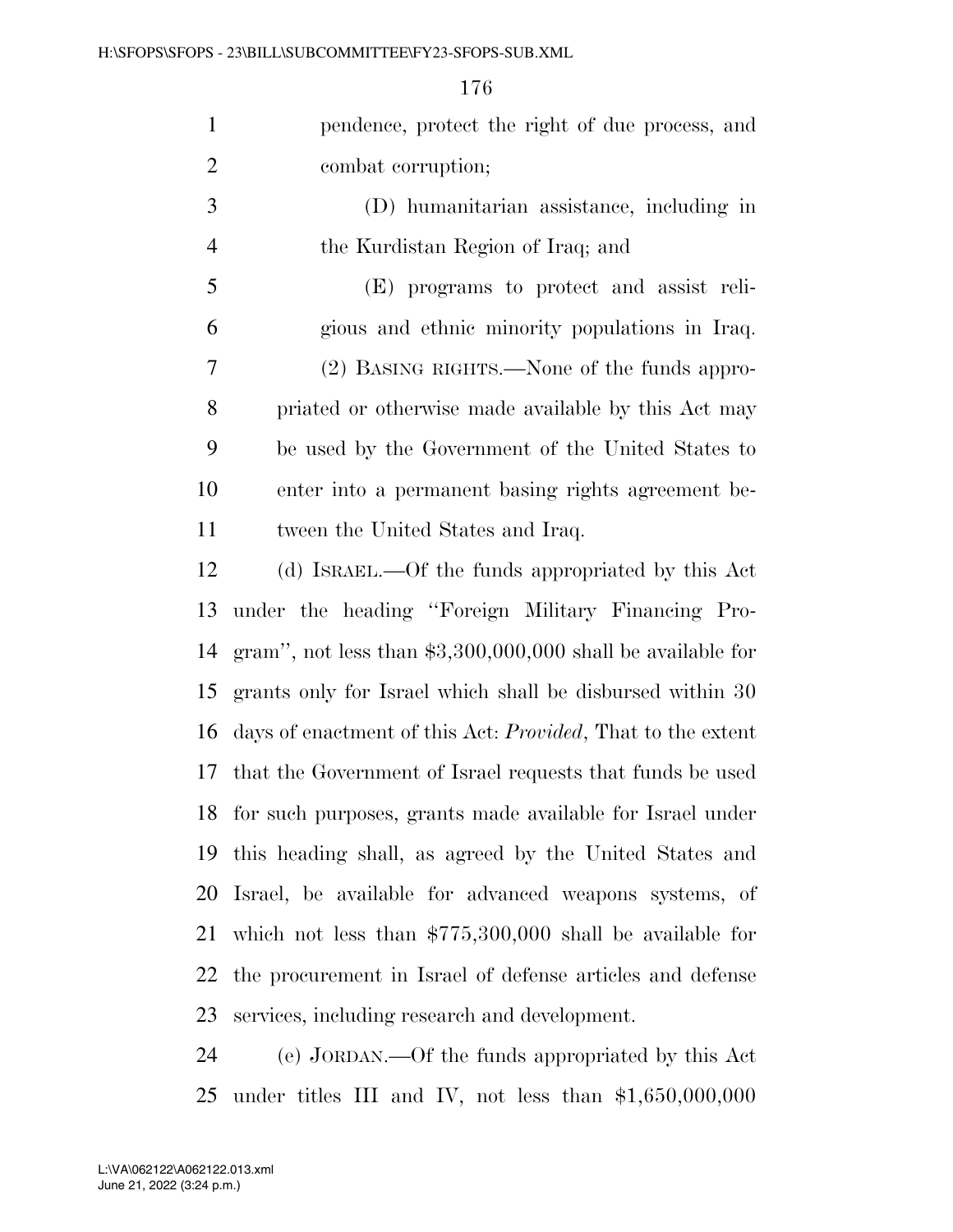should be made available for assistance for Jordan, of which—

 (1) not less than \$1,035,800,000 shall be made available under the heading ''Economic Support Fund'', including for budget support, incentive funds, and programs administered by the United States Agency for International Development, con- sistent with the applicable bilateral agreement be- tween the Government of the United States and the Government of Jordan for fiscal year 2023: *Pro- vided*, That an additional \$200,000,000 under the heading ''Economic Support Fund'' in this Act should be made available pursuant to the commit-ments made under such bilateral agreement; and

 (2) not less than \$400,000,000 shall be made available under the heading ''Foreign Military Fi-nancing Program''.

(f) LEBANON.—

 (1) ASSISTANCE.—Funds appropriated under 20 titles III and IV of this Act shall be made available for assistance for Lebanon: *Provided*, That such funds made available under the heading ''Economic Support Fund'' may be made available notwith-standing section 1224 of the Foreign Relations Au-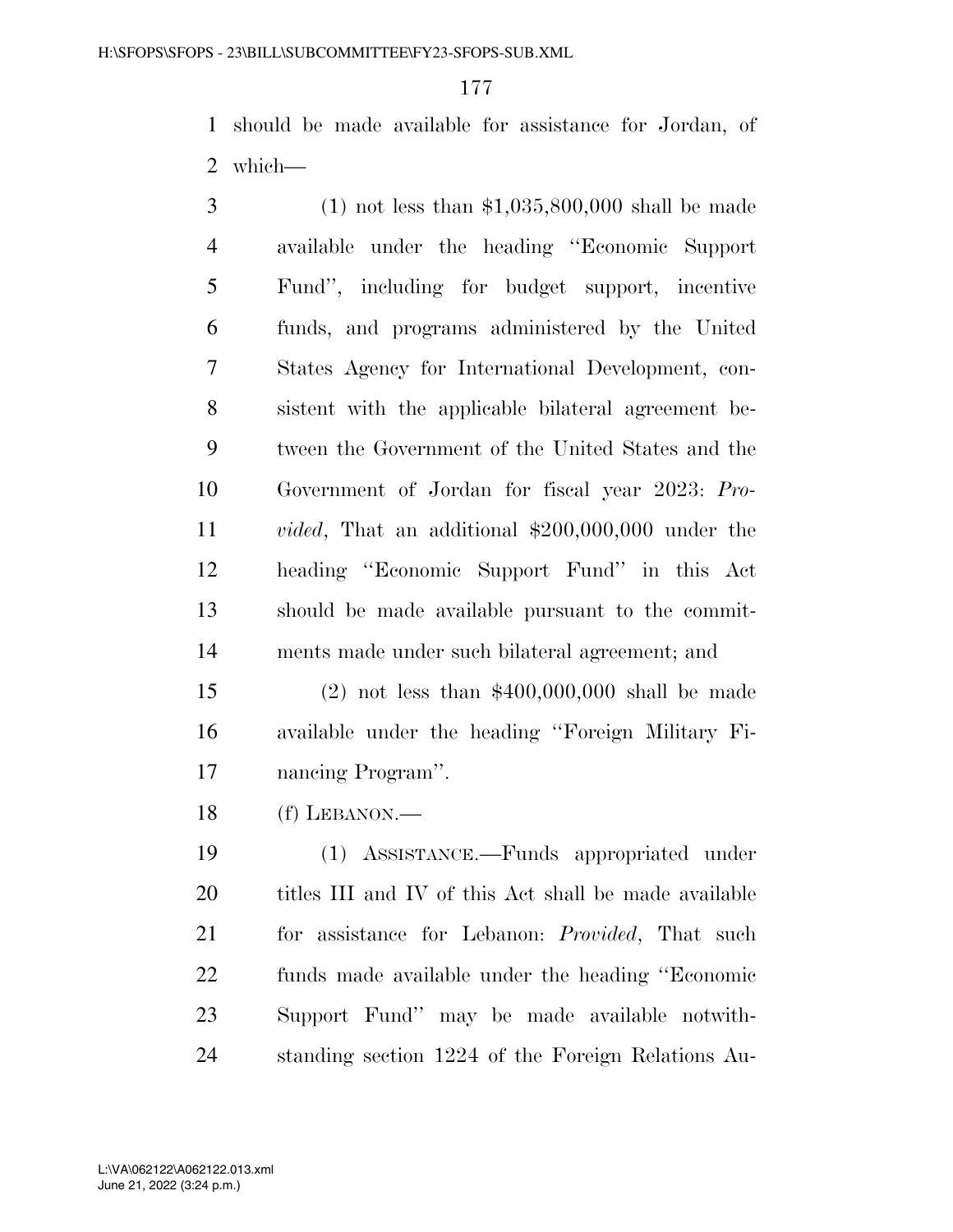| thorization Act, Fiscal Year 2003 (Public Law 107– |
|----------------------------------------------------|
| 228; 22 U.S.C. 2346 note).                         |

(2) SECURITY ASSISTANCE.—

 (A) Funds appropriated by this Act under the headings ''International Narcotics Control and Law Enforcement'' and ''Foreign Military Financing Program'' that are made available for assistance for Lebanon may be made avail- able for programs and equipment for the Leba- nese Internal Security Forces (ISF) and the Lebanese Armed Forces (LAF) to address secu- rity and stability requirements in areas affected by conflict in Syria, following consultation with 14 the appropriate congressional committees.

 (B) Funds appropriated by this Act under the heading ''Foreign Military Financing Pro- gram'' that are made available for assistance for Lebanon may only be made available for programs to—

 (i) professionalize the LAF to miti- gate internal and external threats from non-state actors, including Hizballah;

 (ii) strengthen border security and combat terrorism, including training and equipping the LAF to secure the borders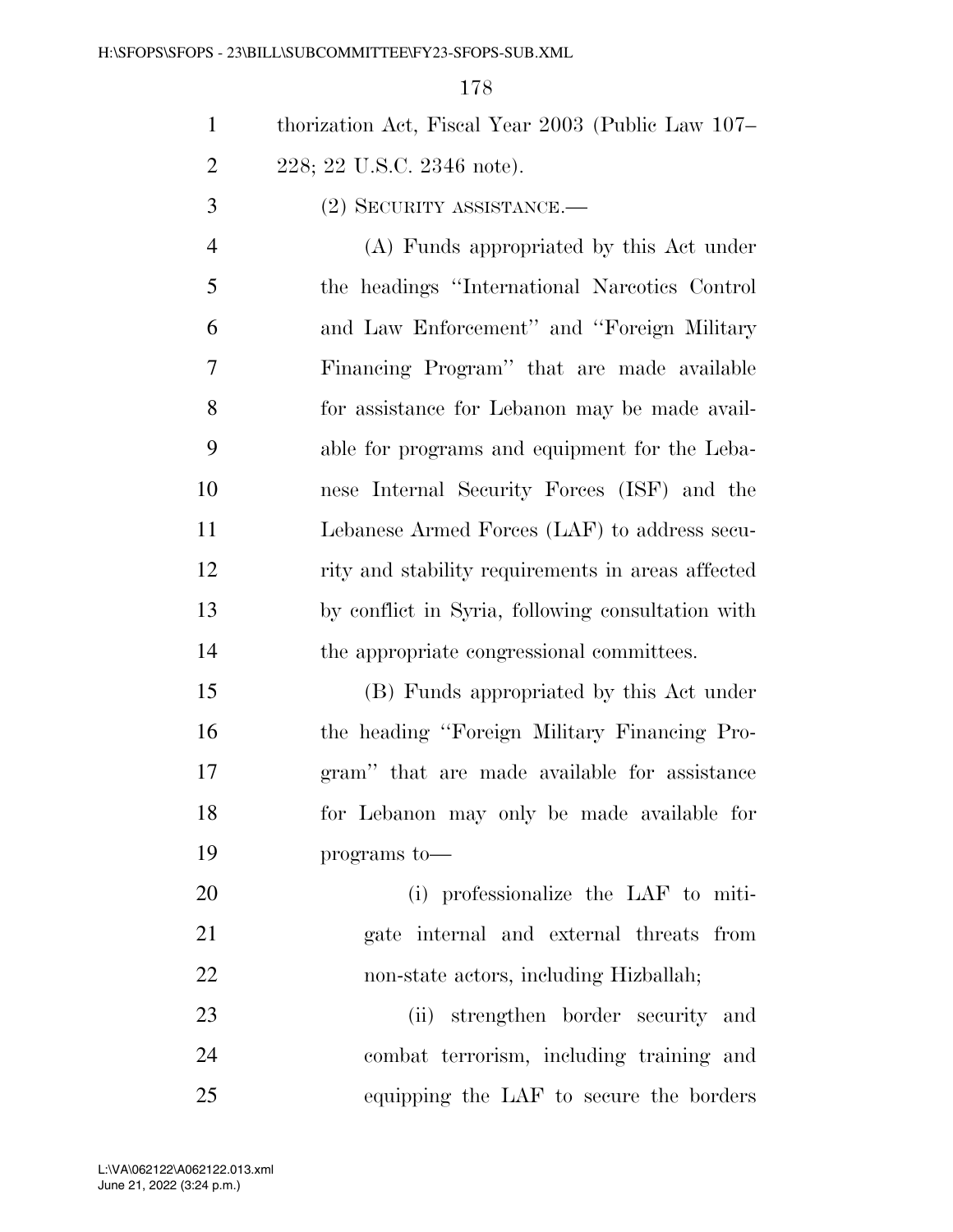| $\mathbf{1}$   | of Lebanon and address security and sta-              |
|----------------|-------------------------------------------------------|
| $\overline{2}$ | bility requirements in areas affected by              |
| 3              | conflict in Syria, interdicting arms ship-            |
| $\overline{4}$ | ments, and preventing the use of Lebanon              |
| 5              | as a safe haven for terrorist groups; and             |
| 6              | (iii) implement United Nations Secu-                  |
| 7              | rity Council Resolution 1701:                         |
| 8              | <i>Provided</i> , That prior to obligating funds made |
| 9              | available by this subparagraph for assistance         |
| 10             | for the LAF, the Secretary of State shall sub-        |
| 11             | mit to the Committees on Appropriations a             |
| 12             | spend plan, including actions to be taken to en-      |
| 13             | sure equipment provided to the LAF is used            |
| 14             | only for the intended purposes, except such plan      |
| 15             | may not be considered as meeting the notifica-        |
| 16             | tion requirements under section 7015 of this          |
| 17             | Act or under section 634A of the Foreign As-          |
| 18             | sistance Act of 1961: Provided further, That          |
| 19             | any notification submitted pursuant to such           |
| 20             | section shall include any funds specifically in-      |
| 21             | tended for lethal military equipment.                 |
| 22             | (3) LIMITATION.—None of the funds appro-              |
| 23             | priated by this Act may be made available for the     |
| 24             | ISF or the LAF if the ISF or the LAF is controlled    |
| 25             | by a foreign terrorist organization, as designated    |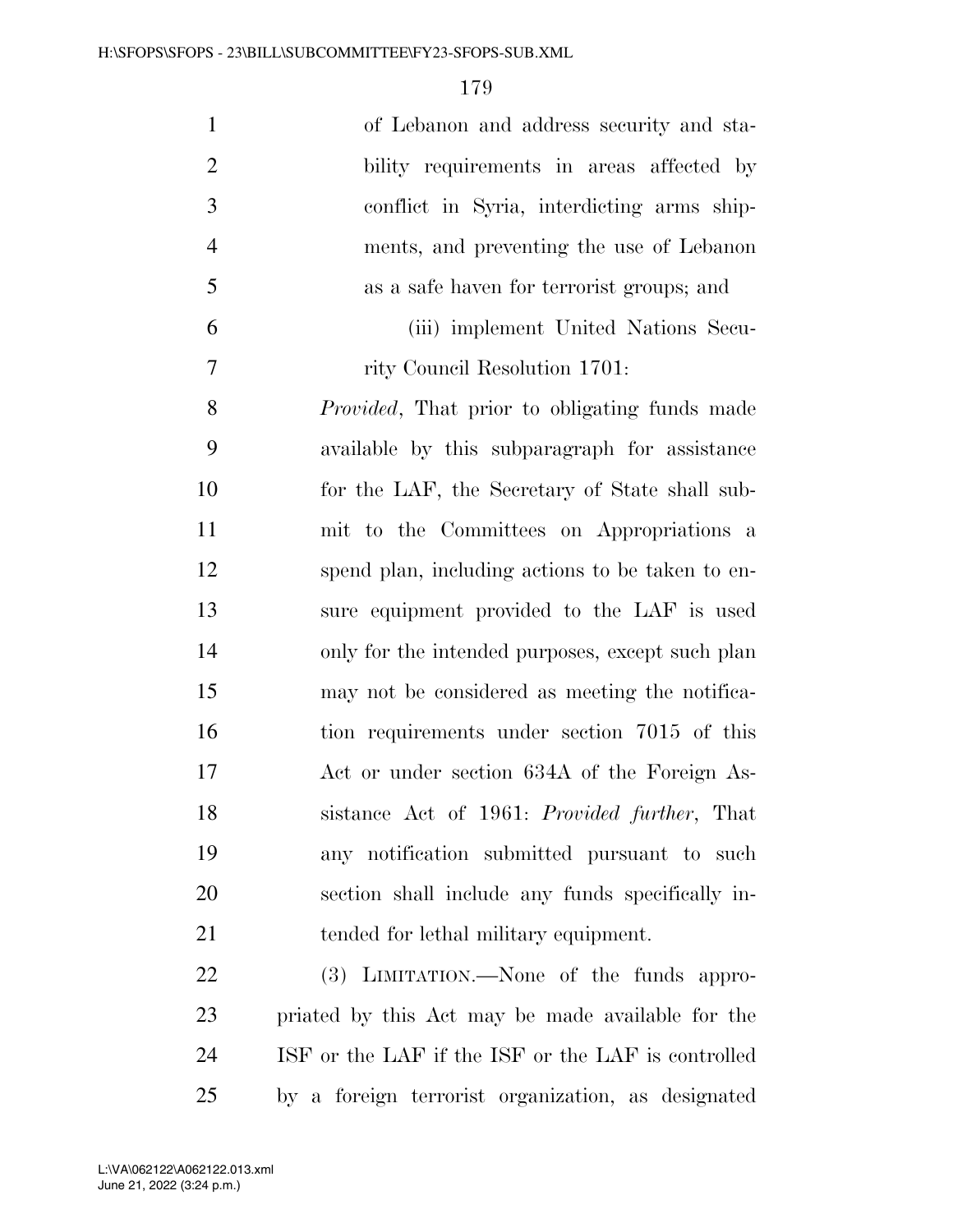pursuant to section 219 of the Immigration and Na-

tionality Act (8 U.S.C. 1189).

 (g) LIBYA.—Funds appropriated under titles III and IV of this Act shall be made available for stabilization as- sistance for Libya, including support for a United Na- tions-facilitated political process and border security: *Pro- vided*, That the limitation on the uses of funds for certain infrastructure projects in section 7041(f)(2) of the De- partment of State, Foreign Operations, and Related Pro- grams Appropriations Act, 2014 (division K of Public Law 113–76) shall apply to such funds.

 (h) MOROCCO.—Funds appropriated under titles III and IV of this Act shall be made available for assistance for Morocco.

(i) SAUDI ARABIA.—

 (1) PROHIBITION.—None of the funds appro- priated by this Act under the heading ''International Military Education and Training'' may be made available for assistance for the Government of Saudi Arabia.

 (2) EXPORT-IMPORT BANK.—None of the funds appropriated or otherwise made available by this Act and prior Acts making appropriations for the De- partment of State, foreign operations, and related programs should be obligated or expended by the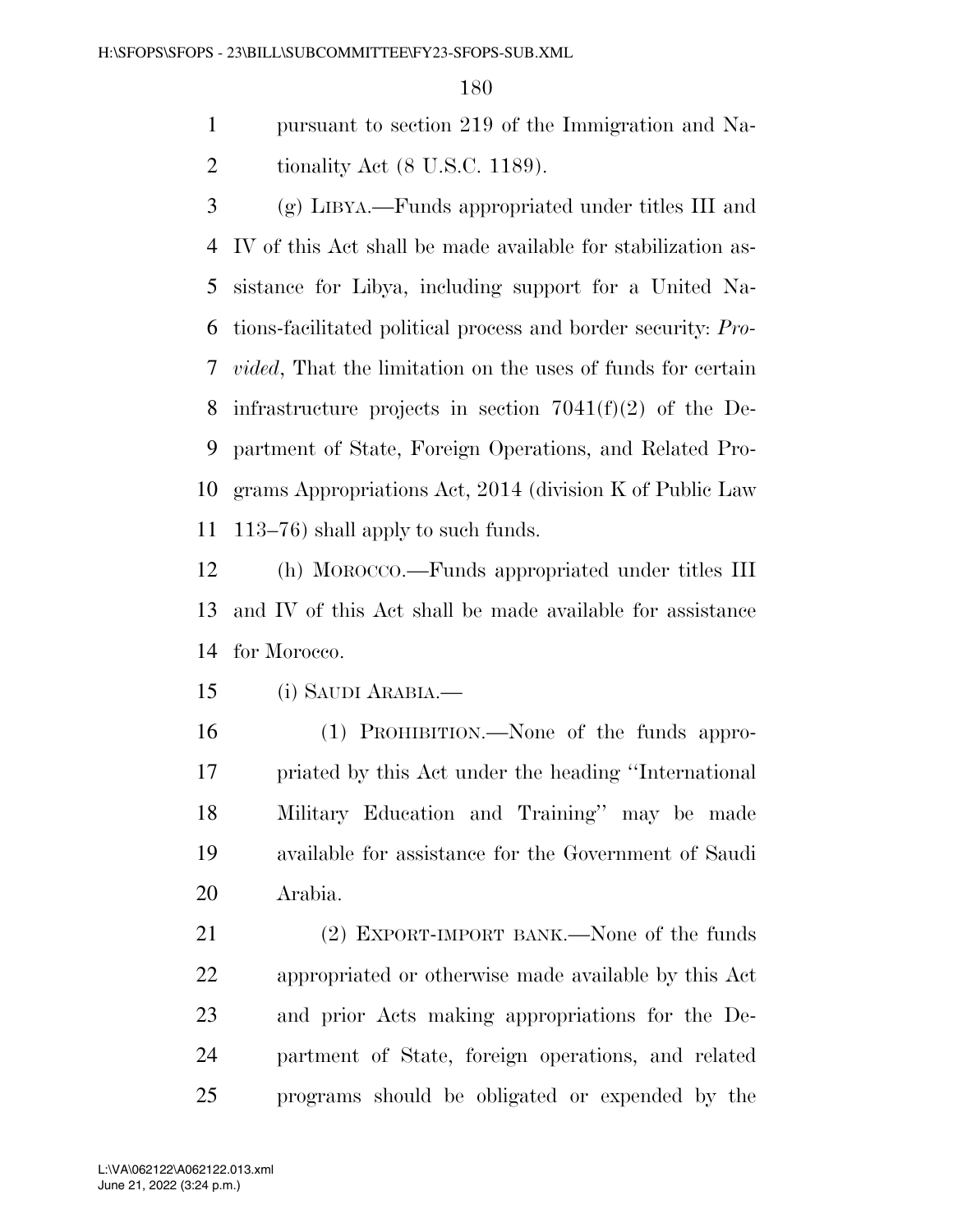| $\mathbf{1}$   | Export-Import Bank of the United States to guar-       |
|----------------|--------------------------------------------------------|
| $\overline{2}$ | antee, insure, or extend (or participate in the exten- |
| 3              | sion of) credit in connection with the export of nu-   |
| $\overline{4}$ | clear technology, equipment, fuel, materials, or other |
| 5              | nuclear technology-related goods or services to Saudi  |
| 6              | Arabia unless the Government of Saudi Arabia—          |
| 7              | (A) has in effect a nuclear cooperation                |
| 8              | agreement pursuant to section 123 of the               |
| 9              | Atomic Energy Act of 1954 (42 U.S.C. 2153);            |
| 10             | (B) has committed to renounce uranium                  |
| 11             | enrichment and reprocessing on its territory           |
| 12             | under that agreement; and                              |
| 13             | (C) has signed and implemented an Addi-                |
| 14             | tional Protocol to its Comprehensive Safeguards        |
| 15             | Agreement with the International Atomic En-            |
| 16             | ergy Agency.                                           |
| 17             | $(i)$ SYRIA.—                                          |
| 18             | (1) NON-LETHAL ASSISTANCE.-Funds appro-                |
| 19             | priated by this Act under titles III and IV may be     |
| 20             | made available, notwithstanding any other provision    |
| 21             | of law, for non-lethal stabilization assistance for    |
| 22             | Syria, including for emergency medical and rescue      |
| 23             | response and chemical weapons investigations.          |
| 24             | (2) LIMITATIONS.—Funds made available pur-             |
| 25             | suant to paragraph (1) of this subsection—             |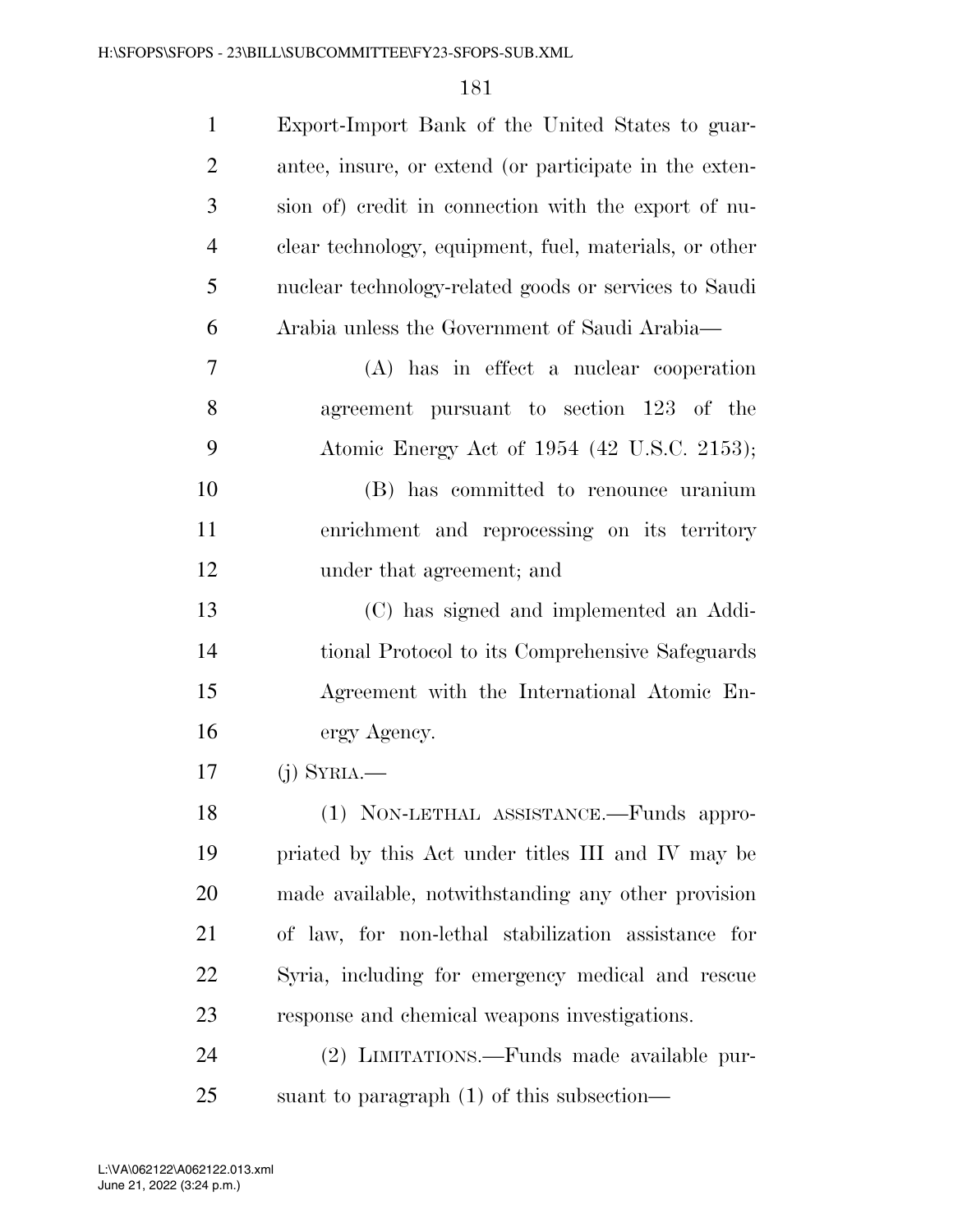(A) may not be made available for a project or activity that supports or otherwise le- gitimizes the Government of Iran, foreign ter- rorist organizations (as designated pursuant to section 219 of the Immigration and Nationality  $6 \t\t\t \text{Act}$  (8 U.S.C. 1189)), or a proxy of Iran in Syria; (B) may not be made available for activi- ties that further the strategic objectives of the Government of the Russian Federation that the Secretary of State determines may threaten or undermine United States national security in- terests; and (C) should not be used in areas of Syria controlled by a government led by Bashar al- Assad or associated forces. (3) CONSULTATION AND NOTIFICATION.— Funds made available pursuant to this subsection may only be made available following consultation with the appropriate congressional committees, and shall be subject to the regular notification proce- dures of the Committees on Appropriations. (k) TUNISIA.—

 (1) ASSISTANCE.—Funds appropriated under titles III and IV of this Act shall be made available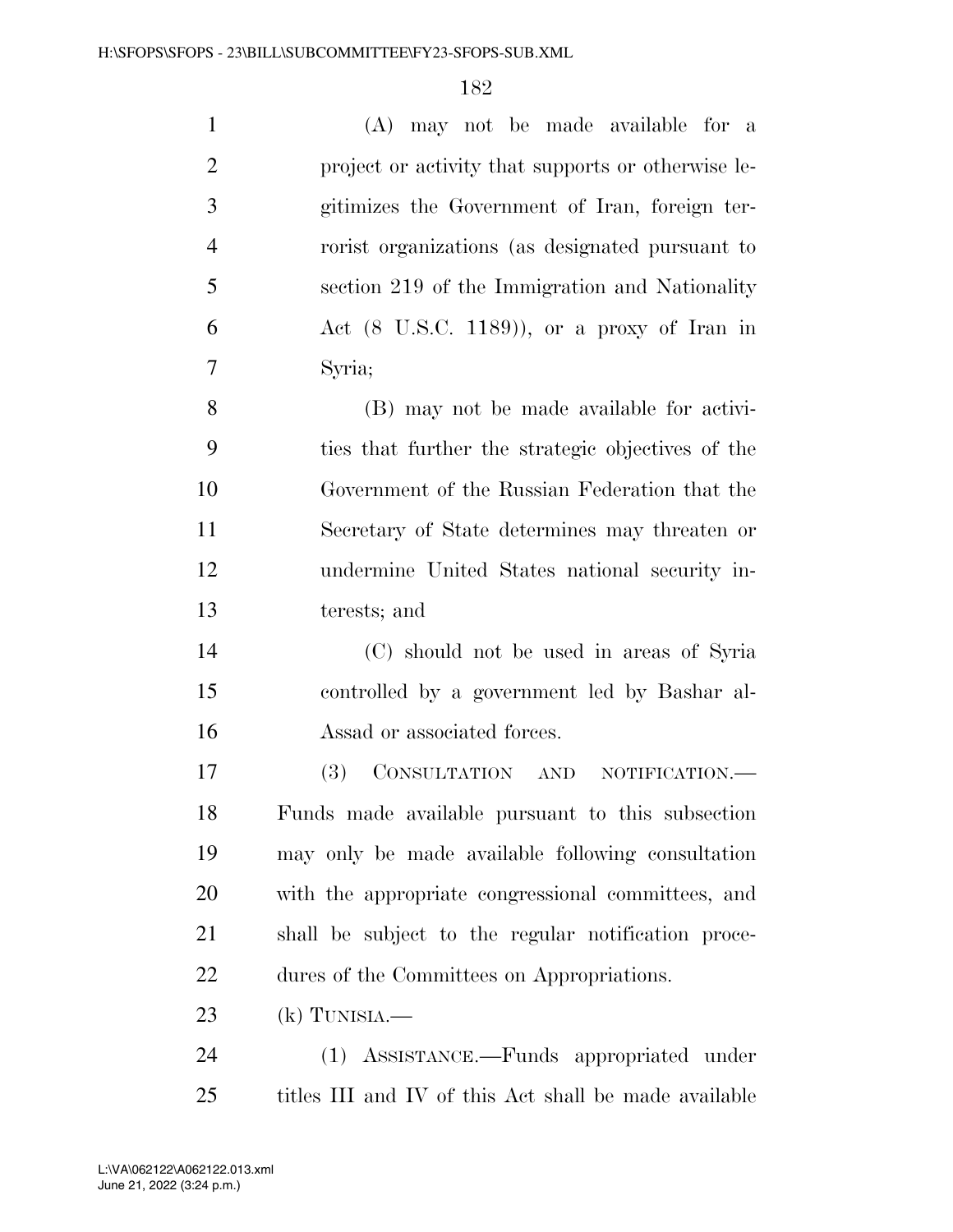| $\mathbf{1}$   | for assistance for Tunisia for programs to improve     |
|----------------|--------------------------------------------------------|
| 2              | economic growth and opportunity, support demo-         |
| 3              | cratic governance and civil society, protect due proc- |
| $\overline{4}$ | ess of law, and maintain regional stability and secu-  |
| 5              | rity, following consultation with the Committees on    |
| 6              | Appropriations.                                        |
| 7              | $(2)$ SPEND PLAN.—Not later than 90 days after         |
| 8              | the date of enactment of this Act, the Secretary of    |
| 9              | State shall submit a spend plan consistent with the    |
| 10             | requirements in section $7062(b)$ of this Act.         |
| 11             | (3) REPORT.—Not later than 90 days after the           |
| 12             | date of enactment of this Act, the Secretary of State  |
| 13             | shall submit a report to the Committees on Appro-      |
| 14             | priations on the extent to which—                      |
| 15             | (A) the Government of Tunisia is imple-                |
| 16             | menting economic reforms, countering corrup-           |
| 17             | tion, and taking credible steps to restore con-        |
| 18             | stitutional order and democratic governance, in-       |
| 19             | cluding respecting freedoms of expression, asso-       |
| 20             | ciation, and the press, and the rights of mem-         |
| 21             | bers of political parties;                             |
| 22             | (B) the Government of Tunisia is main-                 |
| 23             | taining the independence of the judiciary and          |
| 24             | holding security forces who commit human               |
| 25             | rights abuses accountable; and                         |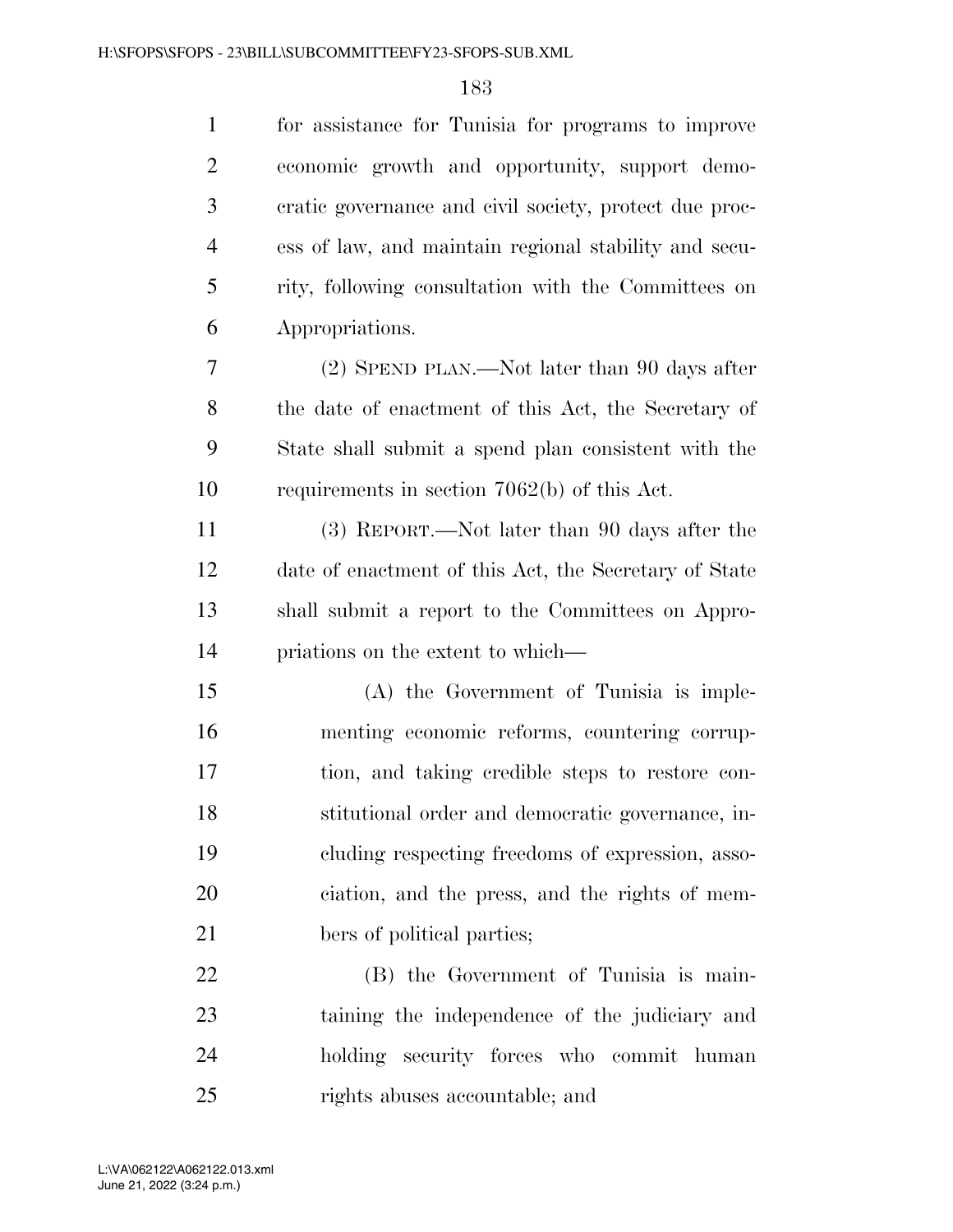| $\mathbf{1}$   | (C) the Tunisian military has remained an           |
|----------------|-----------------------------------------------------|
| $\overline{2}$ | apolitical and professional institution.            |
| 3              | (1) WEST BANK AND GAZA.—                            |
| $\overline{4}$ | $(1)$ ASSISTANCE.—Of the funds appropriated by      |
| 5              | this Act under the heading "Economic Support"       |
| 6              | Fund", not less than $$225,000,000$ shall be made   |
| 7              | available for programs in the West Bank and Gaza,   |
| 8              | which may include water, sanitation, and other in-  |
| 9              | frastructure improvements.                          |
| 10             | (2) REPORT ON ASSISTANCE.—Prior to the ini-         |
| 11             | tial obligation of funds made available by this Act |
| 12             | under the heading "Economic Support Fund" for       |
| 13             | assistance for the West Bank and Gaza, the Sec-     |
| 14             | retary of State shall report to the Committees on   |
| 15             | Appropriations that the purpose of such assistance  |
| 16             | $is$ to —                                           |
| 17             | (A) advance Middle East peace;                      |
| 18             | (B) improve security in the region;                 |
| 19             | (C) continue support for transparent and            |
| 20             | accountable government institutions;                |
| 21             | (D) promote a private sector economy; or            |
| 22             | (E) address urgent humanitarian needs.              |
| 23             | $(3)$ LIMITATIONS.—                                 |
| 24             | $(A)(i)$ None of the funds appropriated             |
| 25             | under the heading "Economic Support Fund"           |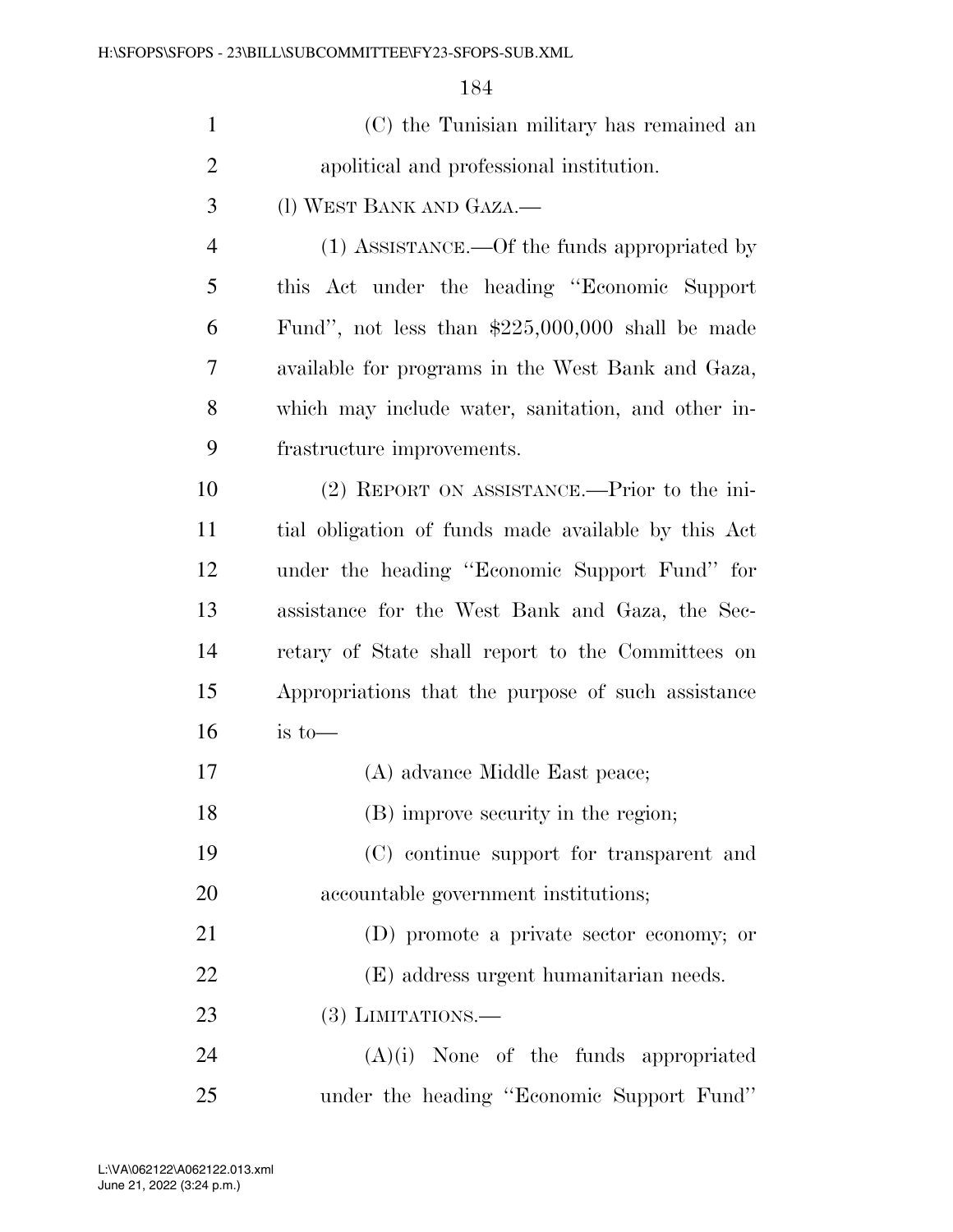| $\mathbf{1}$   | in this Act may be made available for assistance   |
|----------------|----------------------------------------------------|
| $\overline{2}$ | for the Palestinian Authority, if after the date   |
| 3              | of enactment of this Act—                          |
| $\overline{4}$ | (I) the Palestinians obtain the same               |
| 5              | standing as member states or full member-          |
| 6              | ship as a state in the United Nations or           |
| 7              | any specialized agency thereof outside an          |
| 8              | agreement negotiated between Israel and            |
| 9              | the Palestinians; or                               |
| 10             | (II) the Palestinians initiate an Inter-           |
| 11             | national Criminal Court (ICC) judicially           |
| 12             | authorized investigation, or actively sup-         |
| 13             | port such an investigation, that subjects          |
| 14             | Israeli nationals to an investigation for al-      |
| 15             | leged crimes against Palestinians.                 |
| 16             | (ii) The Secretary of State may waive the          |
| 17             | restriction in clause (i) of this subparagraph re- |
| 18             | sulting from the application of subclause (I) of   |
| 19             | such clause if the Secretary certifies to the      |
| 20             | Committees on Appropriations that to do so is      |
| 21             | in the national security interest of the United    |
| 22             | States, and submits a report to such Commit-       |
| 23             | tees detailing how the waiver and the continu-     |
| 24             | ation of assistance would assist in furthering     |
| 25             | Middle East peace.                                 |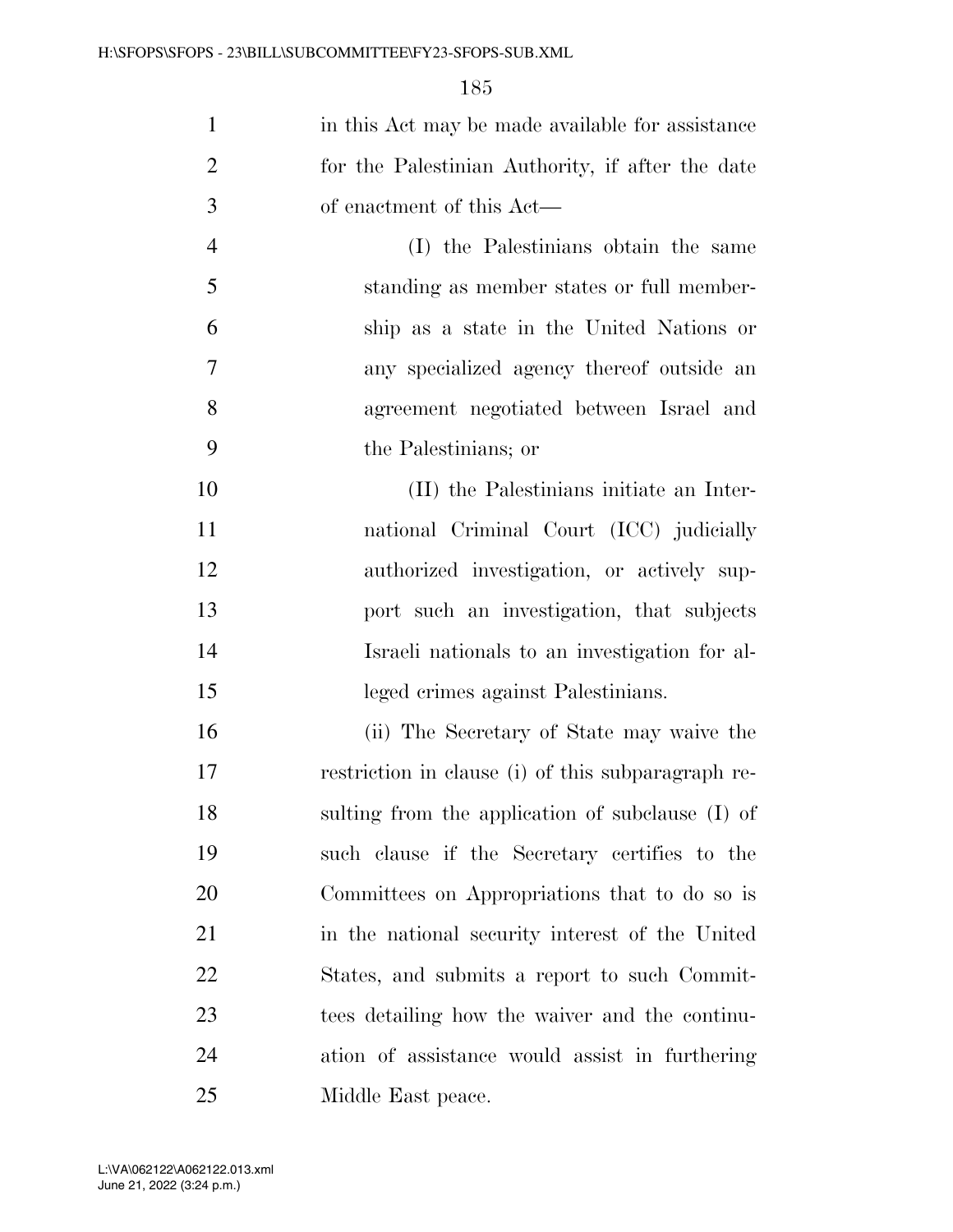| $\mathbf{1}$   | $(B)(i)$ The President may waive the provi-      |
|----------------|--------------------------------------------------|
| $\overline{2}$ | sions of section 1003 of the Foreign Relations   |
| 3              | Authorization Act, Fiscal Years 1988 and 1989    |
| $\overline{4}$ | (Public Law $100-204$ ) if the President deter-  |
| 5              | mines and certifies in writing to the Speaker of |
| 6              | the House of Representatives, the President pro  |
| 7              | tempore of the Senate, and the appropriate con-  |
| 8              | gressional committees that the Palestinians      |
| 9              | have not, after the date of enactment of this    |
| 10             | $Act$ —                                          |
| 11             | (I) obtained in the United Nations or            |
| 12             | any specialized agency thereof the same          |
| 13             | standing as member states or full member-        |
| 14             | ship as a state outside an agreement nego-       |
| 15             | tiated between Israel and the Palestinians;      |
| 16             | and                                              |
| 17             | (II) initiated or actively supported an          |
| 18             | ICC investigation against Israeli nationals      |
| 19             | for alleged crimes against Palestinians.         |
| 20             | (ii) Not less than 90 days after the Presi-      |
| 21             | dent is unable to make the certification pursu-  |
| 22             | ant to clause (i) of this subparagraph, the      |
| 23             | President may waive section 1003 of Public       |
| 24             | Law 100–204 if the President determines and      |
| 25             | certifies in writing to the Speaker of the House |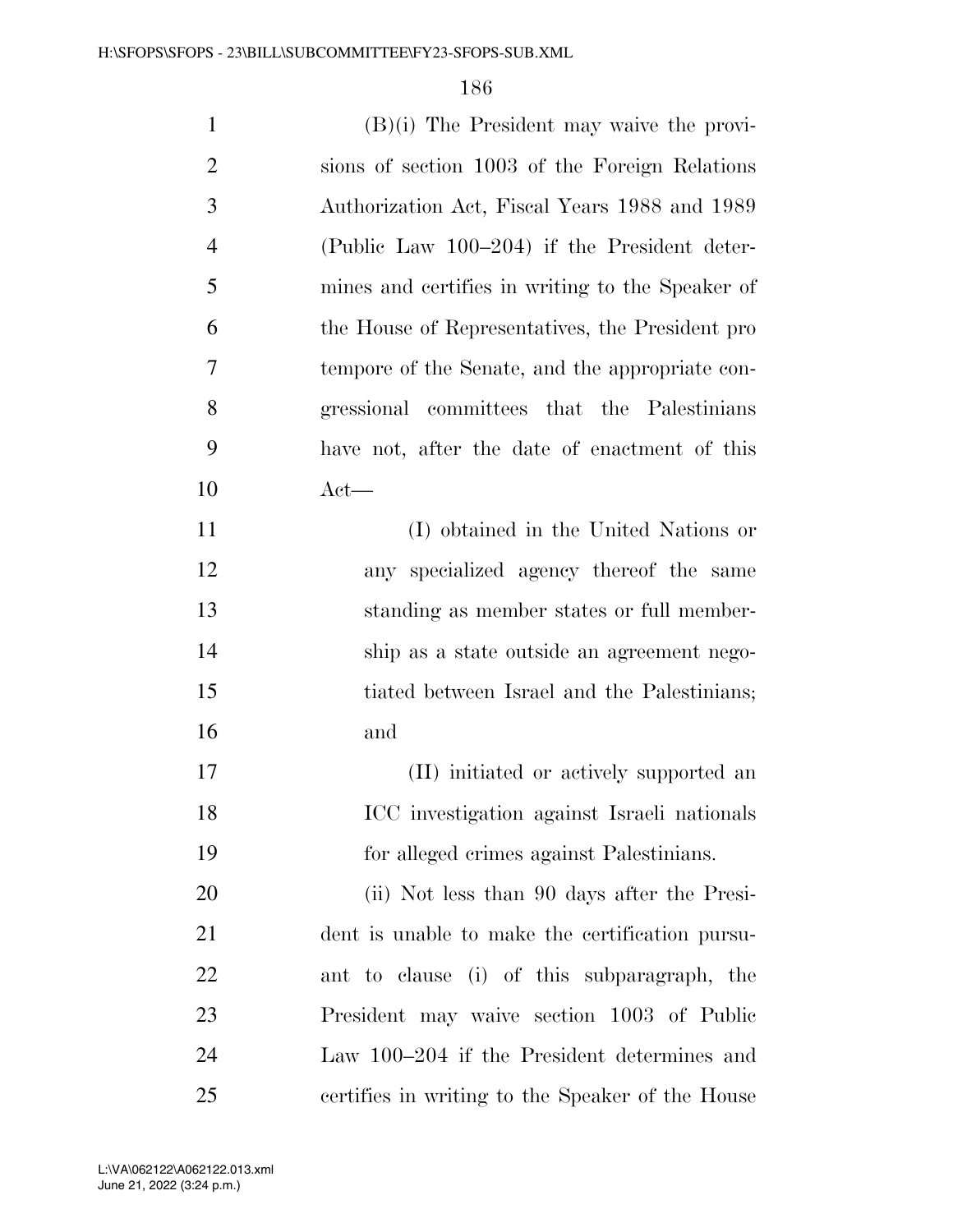| $\mathbf{1}$   | of Representatives, the President pro tempore           |
|----------------|---------------------------------------------------------|
| $\overline{2}$ | of the Senate, and the Committees on Appro-             |
| 3              | priations that the Palestinians have entered            |
| $\overline{4}$ | into direct and meaningful negotiations with            |
| 5              | Israel: <i>Provided</i> , That any waiver of the provi- |
| 6              | sions of section 1003 of Public Law 100–204             |
| 7              | under clause (i) of this subparagraph or under          |
| 8              | previous provisions of law must expire before           |
| 9              | the waiver under this clause may be exercised.          |
| 10             | (iii) Any waiver pursuant to this subpara-              |
| 11             | graph shall be effective for no more than a pe-         |
| 12             | riod of 6 months at a time and shall not apply          |
| 13             | beyond 12 months after the enactment of this            |
| 14             | Act.                                                    |
| 15             | (4) APPLICATION OF TAYLOR FORCE ACT.                    |
| 16             | Funds appropriated by this Act under the heading        |
| 17             | "Economic Support Fund" that are made available         |
| 18             | for assistance for the West Bank and Gaza shall be      |
| 19             | made available consistent with section $1004(a)$ of     |
| 20             | the Taylor Force Act (title X of division S of Public   |

Law 115–141).

## AFRICA

 SEC. 7042. (a) AFRICAN GREAT LAKES REGION AS- SISTANCE RESTRICTION.—Funds appropriated by this Act under the heading ''International Military Education and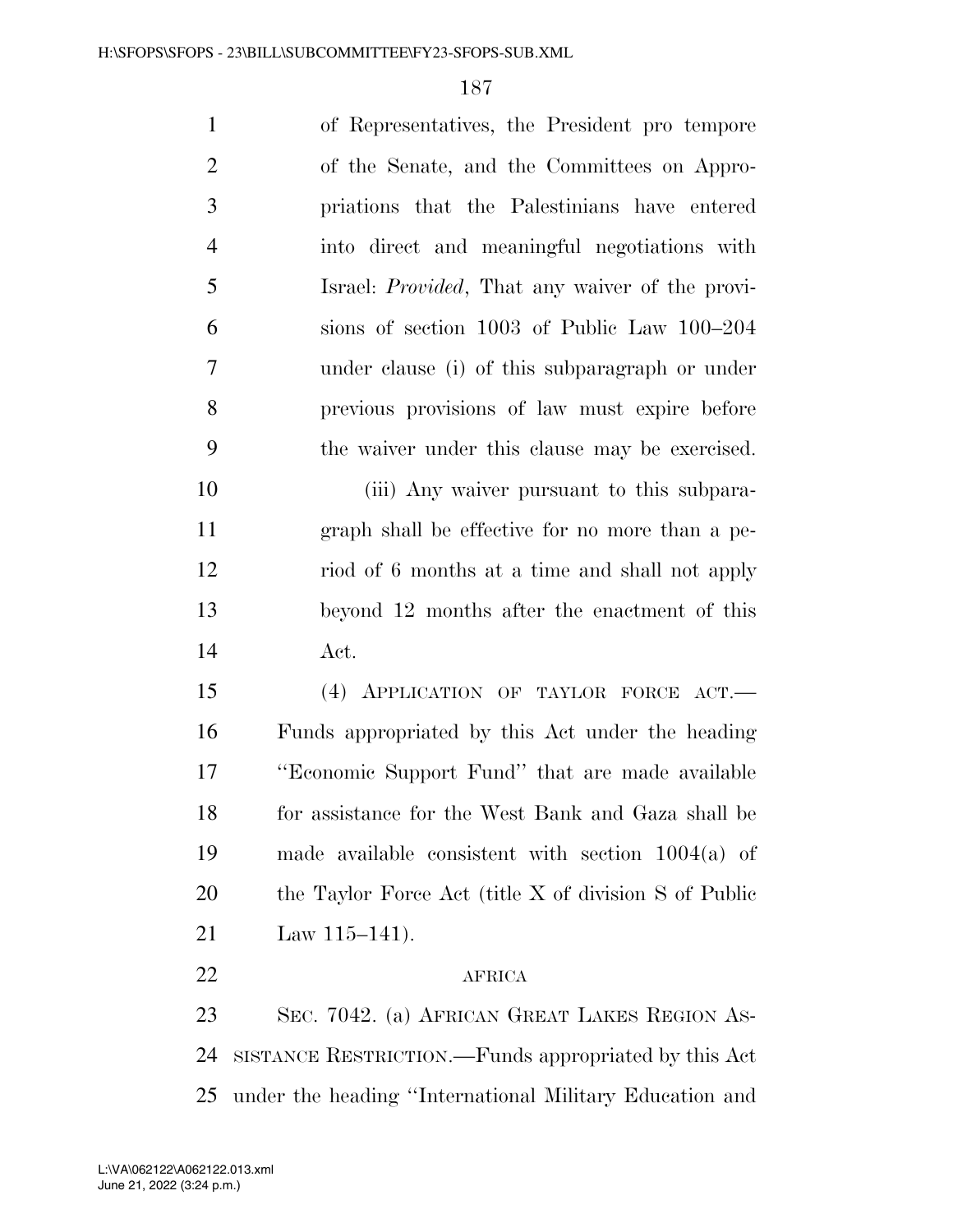Training'' for the central government of a country in the African Great Lakes region may be made available only for Expanded International Military Education and Train- ing and professional military education until the Secretary of State determines and reports to the Committees on Ap- propriations that such government is not facilitating or otherwise participating in destabilizing activities in a neighboring country, including aiding and abetting armed groups.

 (b) CENTRAL AFRICAN REPUBLIC.—Funds appro- priated by this Act under the heading ''Economic Support Fund'', may be made available for a contribution to the Special Criminal Court in Central African Republic.

 (c) COUNTER ILLICIT ARMED GROUPS.—Funds ap- propriated by this Act shall be made available for pro- grams and activities in areas affected by the Lord's Re- sistance Army (LRA) or other illicit armed groups in Eastern Democratic Republic of the Congo and the Cen- tral African Republic, including to improve physical ac- cess, telecommunications infrastructure, and early-warn- ing mechanisms and to support the disarmament, demobi- lization, and reintegration of former LRA combatants, es-pecially child soldiers.

24 (d) DEMOCRATIC REPUBLIC OF THE CONGO.—Funds appropriated by this Act shall be made available for assist-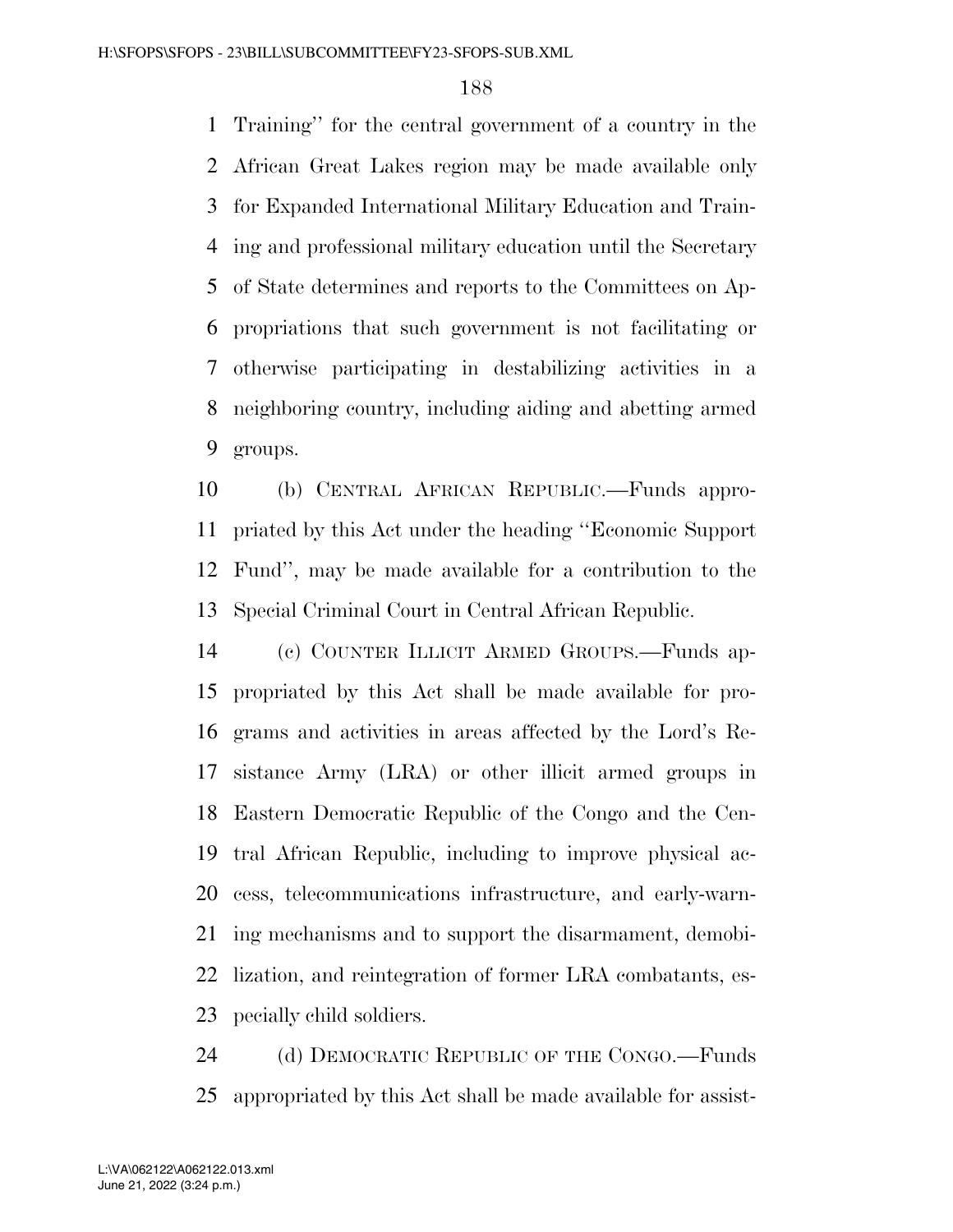ance for the Democratic Republic of the Congo (DRC) for stabilization, global health, and bilateral economic assist- ance, including in areas affected by, and at risk from, the Ebola virus disease: *Provided*, That such funds shall also be made available to support security, stabilization, devel- opment, and democracy in Eastern DRC: *Provided further*, That funds appropriated by this Act under the headings ''Peacekeeping Operations'' and ''International Military Education and Training'' that are made available for such purposes may be made available notwithstanding any other provision of law, except section 620M of the Foreign Assistance Act of 1961.

- (e) ETHIOPIA.—
- (1) ASSISTANCE.—Funds appropriated by this Act that are made available for assistance for Ethi-opia should be used to support—
- (A) a political dialogue to end the conflict; (B) civil society and protect human rights; (C) efforts to provide unimpeded access to humanitarian assistance; and
- (D) investigations and prosecutions of gross violations of human rights.
- 23 (2) SPEND PLAN.—Not later than 90 days after the date of enactment of this Act, the Secretary of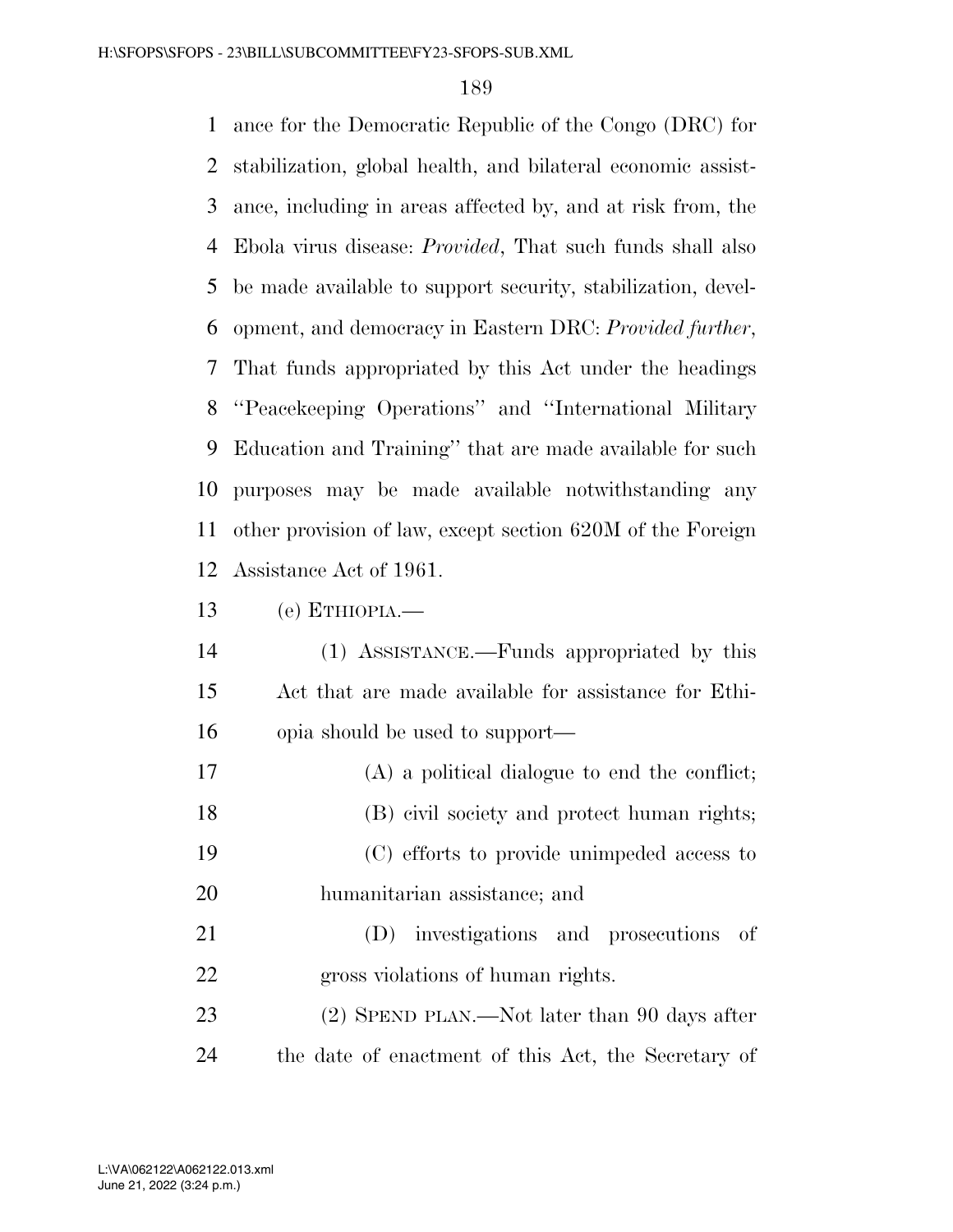State shall submit a spend plan consistent with the requirements in section 7062(b) of this Act.

 (f) MALAWI.—Funds appropriated by this Act and prior Acts making appropriations for the Department of State, foreign operations, and related programs that are made available for higher education programs in Malawi shall be made available for higher education and workforce development programs in agriculture as described under this section in the report accompanying this Act.

10  $(g)$  SOUTH SUDAN.—

 (1) ASSISTANCE.—Funds appropriated under title III of this Act that are made available for as- sistance for South Sudan should be made available for democracy programs, including programs to sup- port civil society, and for conflict mitigation and rec- onciliation programs, at levels above the prior fiscal year.

18 (2) LIMITATION ON ASSISTANCE FOR THE CEN- TRAL GOVERNMENT.—Funds appropriated by this Act that are made available for assistance for the central Government of South Sudan may only be made available, following consultation with the Com-mittees on Appropriations, for—

(A) humanitarian assistance;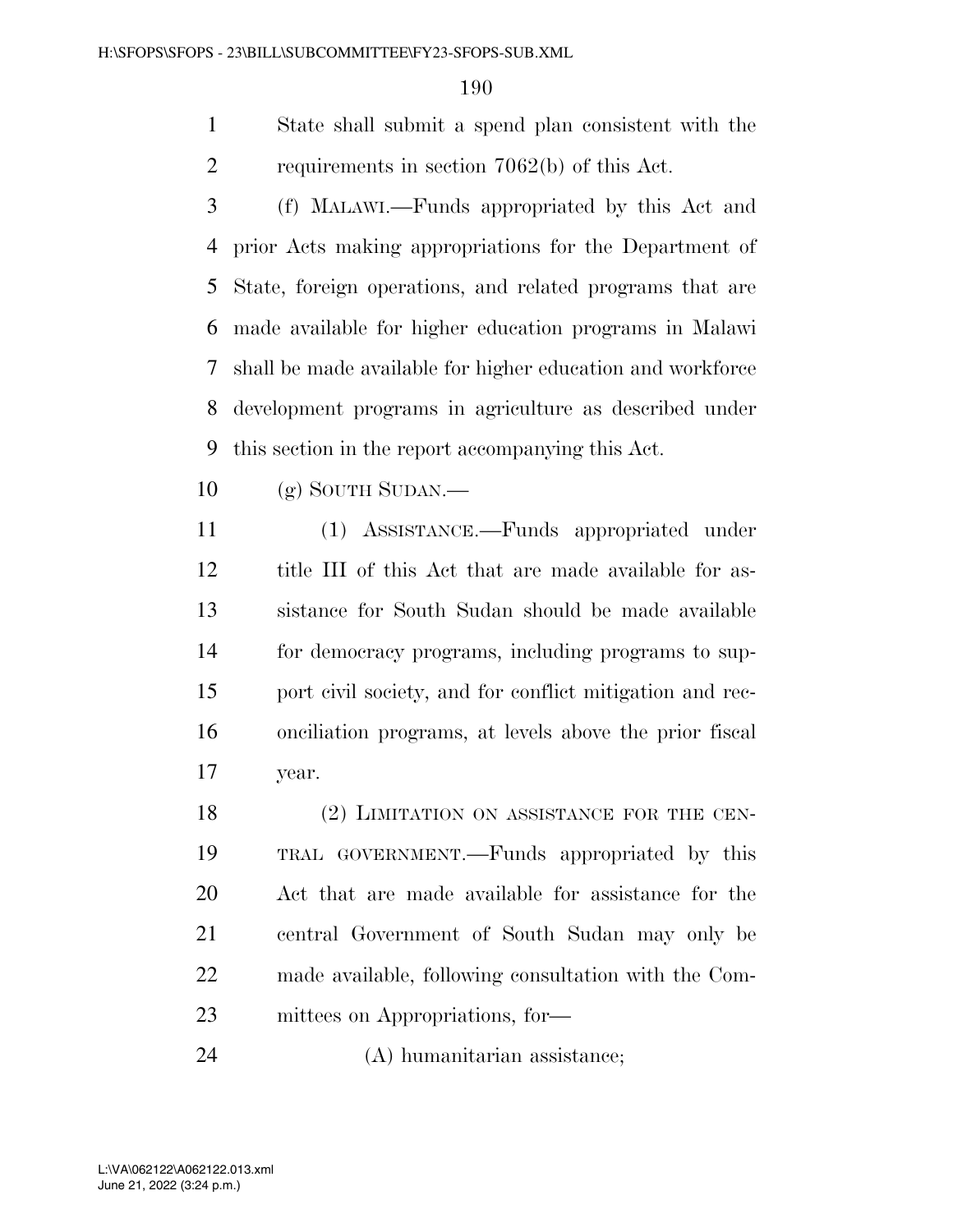| $\mathbf{1}$   | (B) health programs, including to prevent,                |
|----------------|-----------------------------------------------------------|
| $\overline{2}$ | detect, and respond to infectious diseases;               |
| 3              | (C) assistance to support South Sudan                     |
| $\overline{4}$ | peace negotiations or to advance or implement             |
| 5              | a peace agreement; and                                    |
| 6              | (D) assistance to support implementation                  |
| $\tau$         | of outstanding issues of the Comprehensive                |
| 8              | Peace Agreement, and subsequent and mutual                |
| 9              | arrangements related to such agreement, or any            |
| 10             | other internationally recognized viable peace             |
| 11             | agreement in South Sudan:                                 |
| 12             | <i>Provided</i> , That prior to the initial obligation of |
| 13             | funds made available pursuant to subparagraphs $(C)$      |
| 14             | and (D), the Secretary of State shall consult with        |
| 15             | the Committees on Appropriations on the intended          |
| 16             | uses of such funds and steps taken by such govern-        |
| 17             | ment to advance or implement a peace agreement.           |
| 18             | $(h)$ SUDAN. $-$                                          |
| 19             | (1) ASSISTANCE.—Funds appropriated by this                |
| 20             | Act under title III should be made available to sup-      |
| 21             | port a civilian-led transition in Sudan: Provided,        |
| 22             | That notwithstanding any other provision of law ex-       |
| 23             | cept section 620M of the Foreign Assistance Act of        |
| 24             | 1961, the Trafficking Victims Protection Act of           |
| 25             | 2000, and the Child Soldiers Prevention Act of            |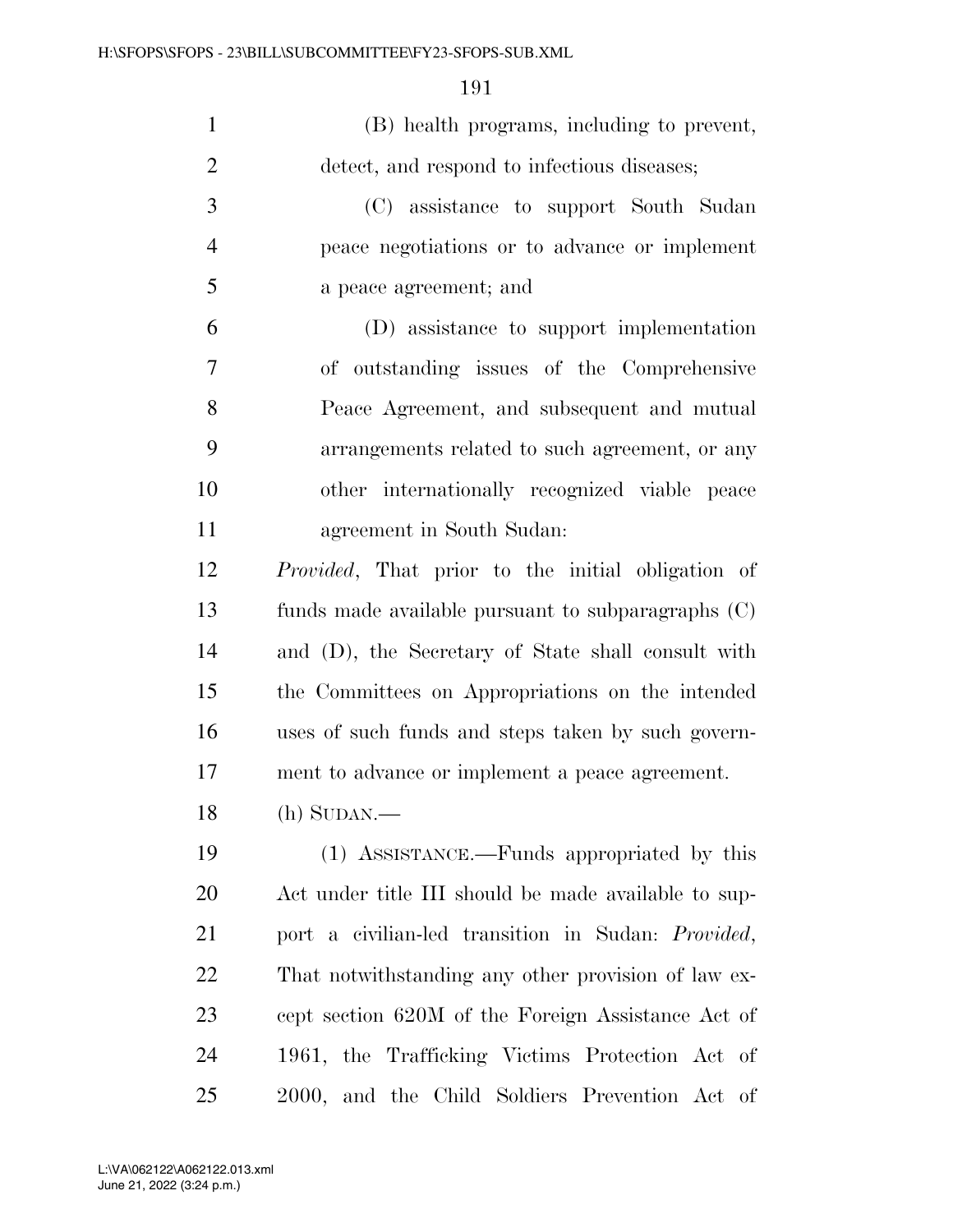2008, such funds may be made available for agri- culture and economic growth programs, and eco- nomic assistance for marginalized areas in Sudan and Abyei: *Provided further*, That funds should be prioritized for civil society capacity building, political party and coalition building, women and youth em- powerment, protection of human rights, and support for elections if the Secretary of State reports to the appropriate congressional committees that conditions exist for free and fair elections.

 (2) LIMITATION.—None of the funds appro- priated by this Act under title IV may be made available for assistance for the central Government of Sudan, except to support implementation of out- standing issues of the Comprehensive Peace Agree- ment, mutual arrangements related to post-ref- erendum issues associated with such Agreement, or any other viable peace agreement in Sudan.

 (3) CONSULTATION AND NOTIFICATION.— Funds appropriated by this Act and prior Acts mak-21 ing appropriations for the Department of State, for- eign operations, and related programs that are made available for any new program, project, or activity in Sudan shall be subject to prior consultation with the appropriate congressional committees.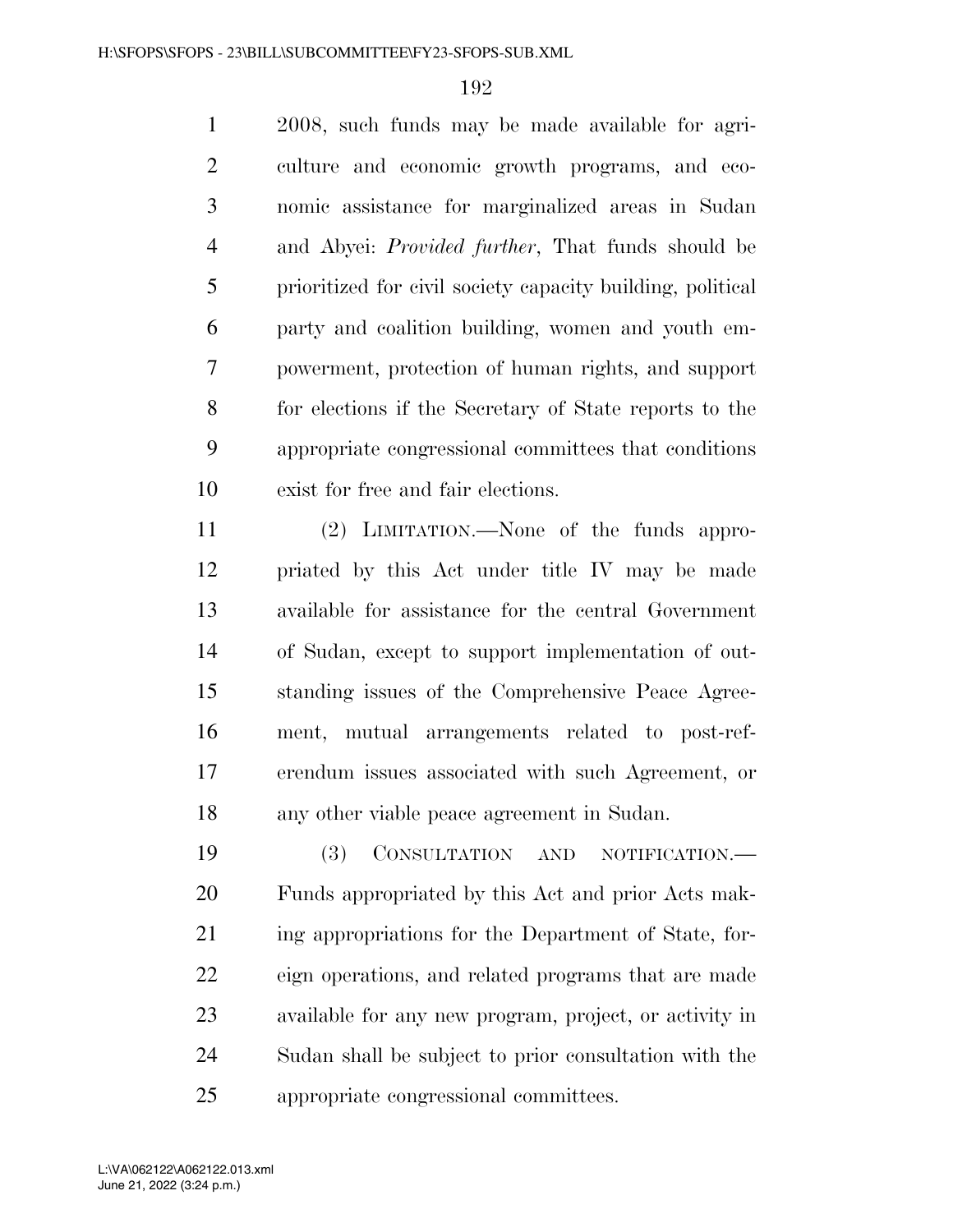(i) ZIMBABWE.—

 (1) INSTRUCTION.—The Secretary of the Treas- ury shall instruct the United States executive direc- tor of each international financial institution to vote against any extension by the respective institution of any loan or grant to the Government of Zimbabwe, except to meet basic human needs or to promote de- mocracy, unless the Secretary of State certifies and reports to the Committees on Appropriations that the rule of law has been restored, including respect for ownership and title to property, and freedoms of expression, association, and assembly.

 (2) LIMITATION.—None of the funds appro- priated by this Act shall be made available for as- sistance for the central Government of Zimbabwe, except for health and education, unless the Secretary of State certifies and reports as required in para-graph (1).

- EAST ASIA AND THE PACIFIC
- SEC. 7043. (a) BURMA.—

21 (1) USES OF FUNDS.—Funds appropriated by this Act shall be made available for assistance for Burma, which—

 (A) may be made available notwithstanding any other provision of law and following con-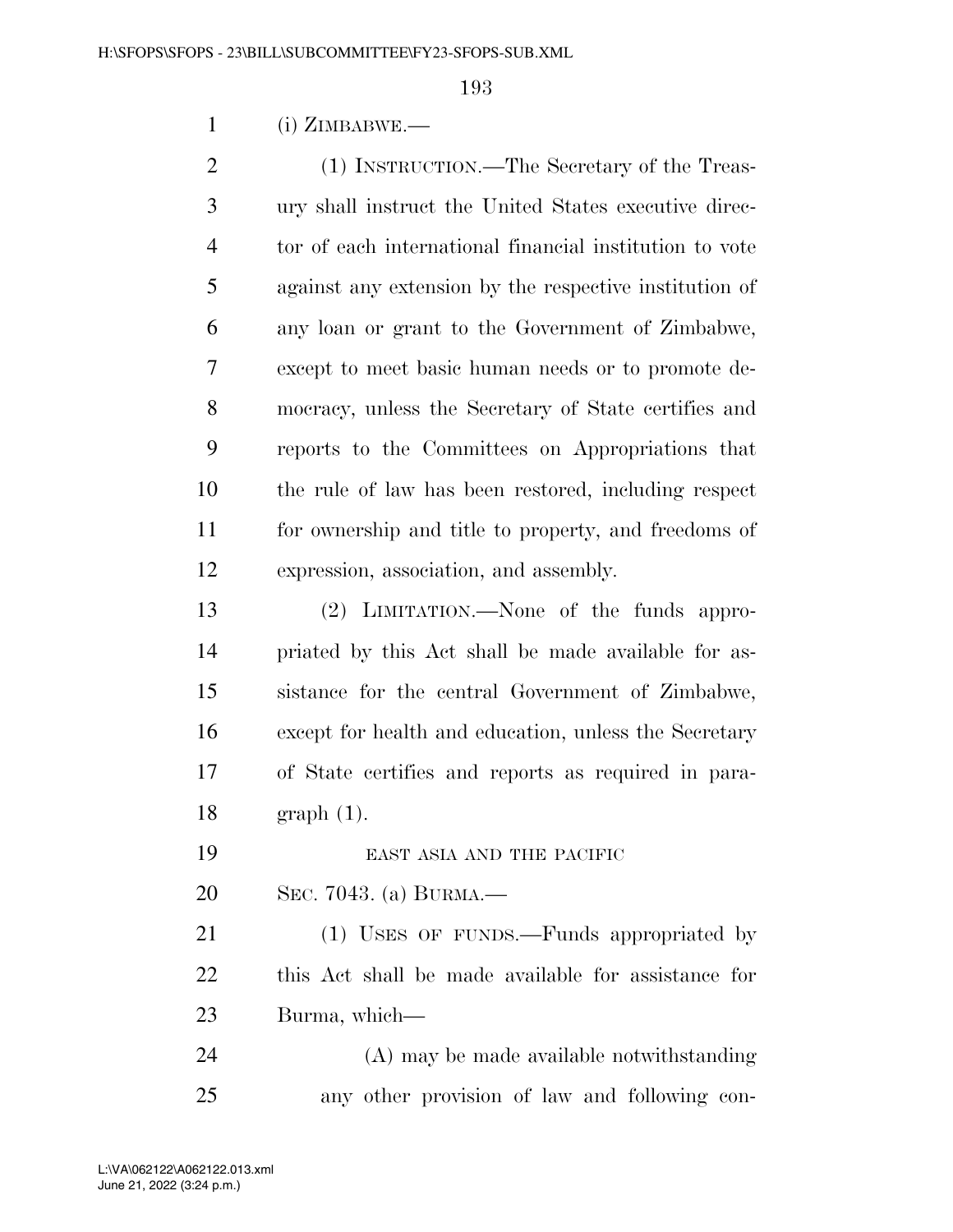sultation with the appropriate congressional committees;

 (B) may be made available for support for the administrative operations and programs of entities that support peaceful efforts to estab- lish an inclusive and representative democracy in Burma and a federal union to foster equality among Burma's diverse ethnic groups, following consultation with the Committees on Appropria-tions;

 (C) shall be made available for programs to promote ethnic and religious tolerance, unity, and accountability and to combat gender-based violence, including in Kachin, Chin, Mon, Karen, Karenni, Rakhine, and Shan states;

 (D) shall be made available for community- based organizations with experience operating in Thailand to provide food, medical, and other humanitarian assistance to internally displaced persons in eastern Burma, in addition to assist- ance for Burmese refugees from funds appro- priated by this Act under the heading ''Migra-23 tion and Refugee Assistance''; and

 (E) shall be made available for programs and activities to investigate and document viola-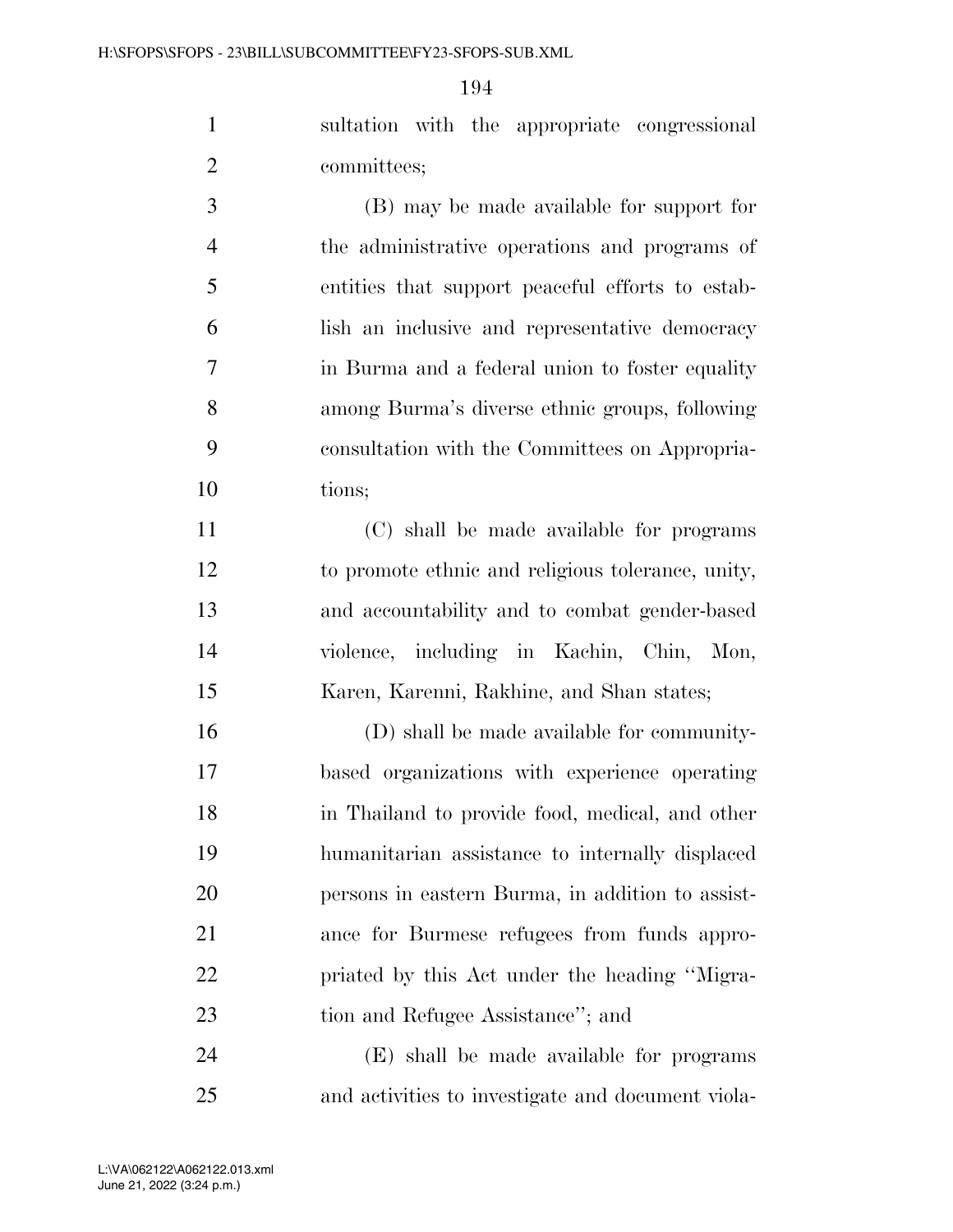tions of human rights in Burma committed by 2 the military junta.

 (2) INTERNATIONAL SECURITY ASSISTANCE.— None of the funds appropriated by this Act under the headings ''International Military Education and Training'' and ''Foreign Military Financing Pro- gram'' may be made available for assistance for Burma.

 (3) LIMITATIONS.—None of the funds appro- priated by this Act that are made available for as- sistance for Burma may be made available to the State Administration Council or any organization or entity controlled by, or an affiliate of, the armed forces of Burma, or to any individual or organization that has committed a gross violation of human rights or advocates violence against ethnic or reli- gious groups or individuals in Burma, as determined by the Secretary of State for programs administered by the Department of State and USAID or the President of the National Endowment for Democ-21 racy (NED) for programs administered by NED.

22 (4) CONSULTATION.—Any new program or ac- tivity in Burma initiated in fiscal year 2023 shall be subject to prior consultation with the appropriate congressional committees.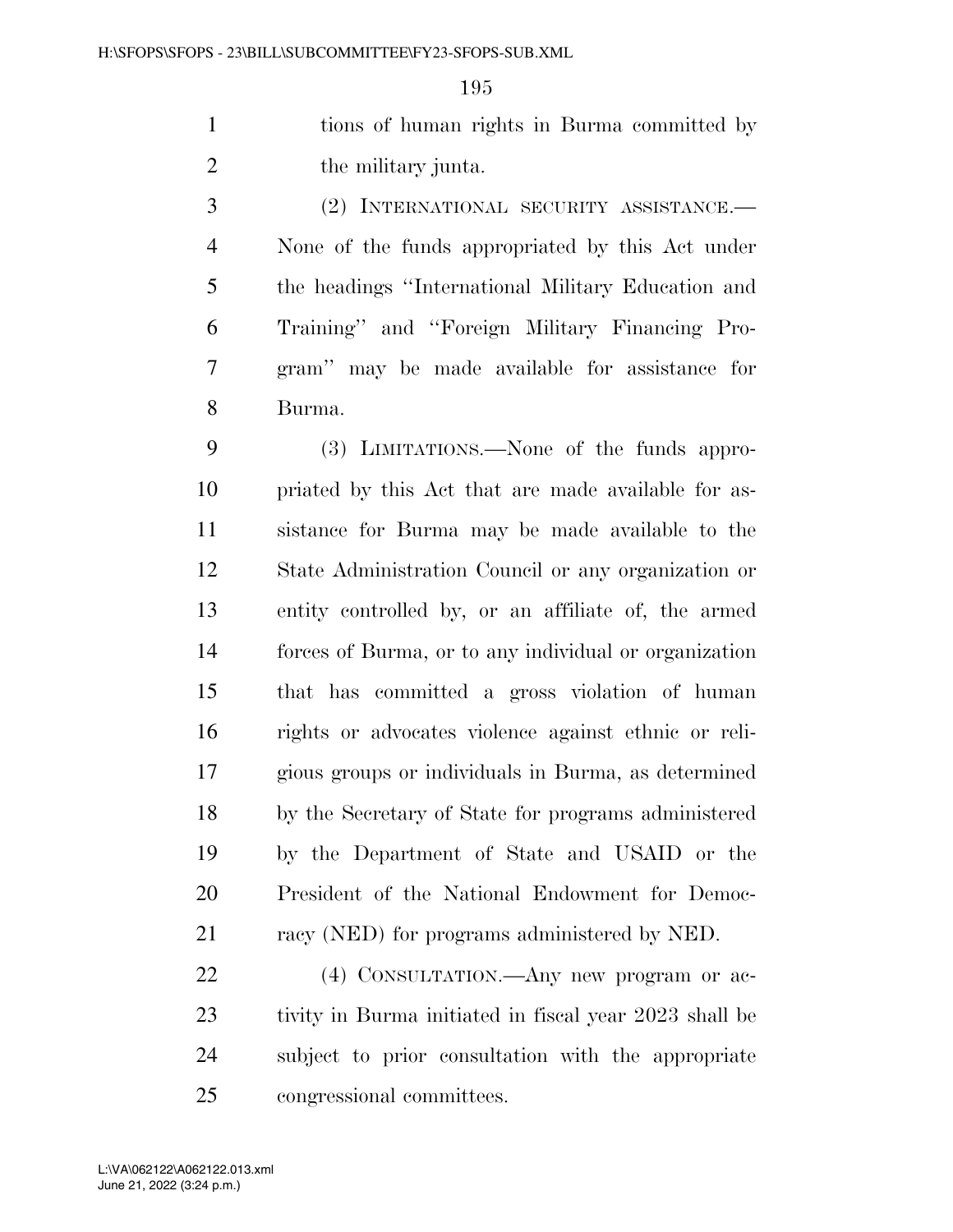(b) CAMBODIA.—

2 (1) CERTIFICATION AND EXCEPTIONS.—

 (A) CERTIFICATION.—None of the funds appropriated by this Act that are made avail- able for assistance for the Government of Cam- bodia may be obligated or expended unless the Secretary of State certifies and reports to the Committees on Appropriations that such Gov- ernment is taking the steps specified under this section in the report accompanying this Act.

 (B) EXCEPTIONS.—The certification re-12 quired by subparagraph (A) shall not apply to funds appropriated by this Act and made avail- able for democracy, health, education, and envi- ronment programs, programs to strengthen the sovereignty of Cambodia, and programs to edu- cate and inform the people of Cambodia of the influence activities of the People's Republic of China in Cambodia.

 (2) USES OF FUNDS.—Funds appropriated under title III of this Act for assistance for Cam-bodia shall be made available for—

 (A) research, documentation, and edu- cation programs associated with the Khmer Rouge in Cambodia; and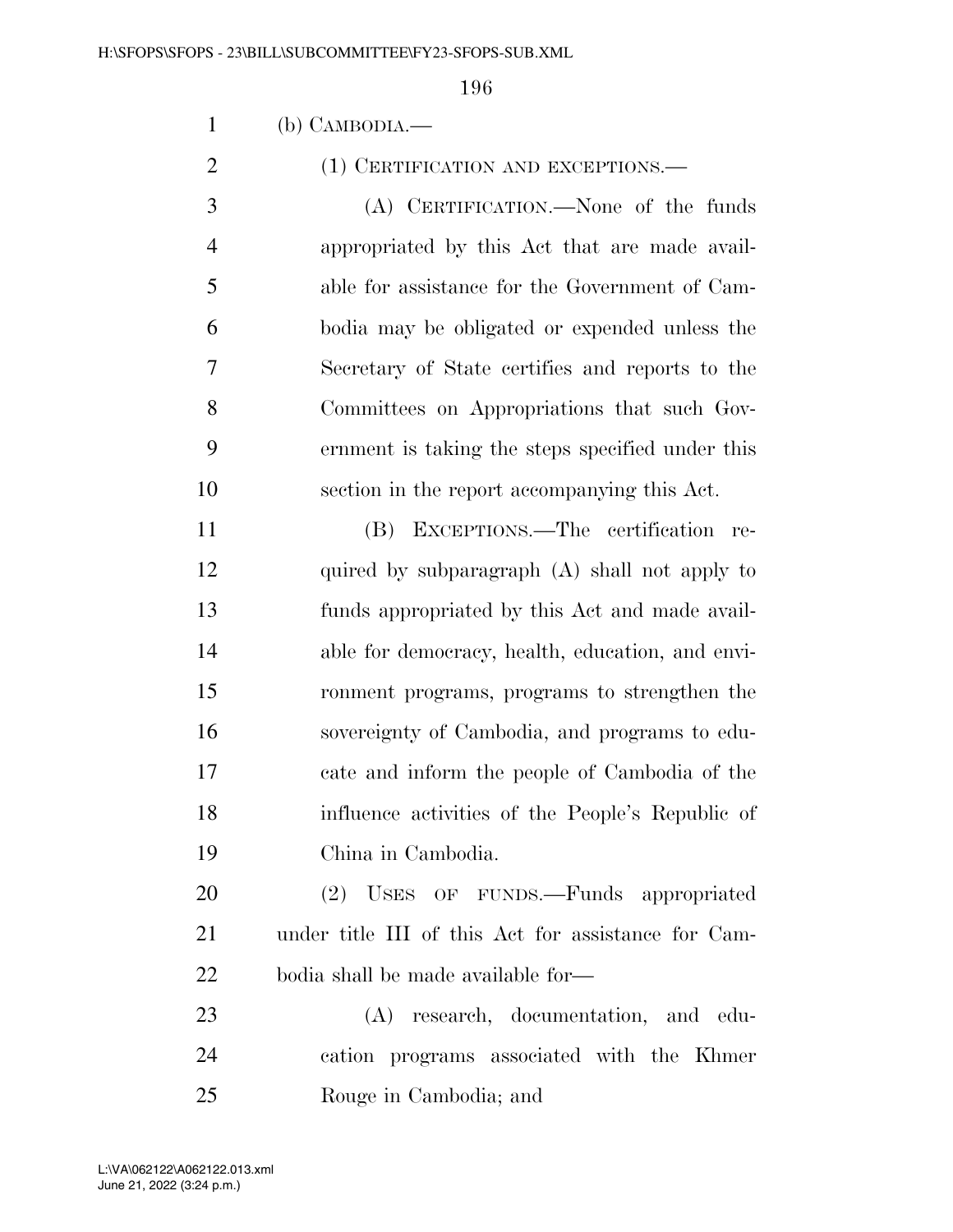|   | (B) programs in the Khmer language to           |
|---|-------------------------------------------------|
|   | monitor, map, and publicize the efforts by the  |
| 3 | People's Republic of China to expand its influ- |
|   | ence in Cambodia.                               |
|   |                                                 |

(c) INDO-PACIFIC STRATEGY.—

 (1) ASSISTANCE.—Of the funds appropriated under titles III and IV of this Act, not less than \$1,700,000,000 shall be made available to support implementation of the Indo-Pacific Strategy.

 (2) COUNTERING PRC INFLUENCE FUND.—Of the funds appropriated by this Act under the head- ings ''Development Assistance'', ''Economic Support Fund'', ''International Narcotics Control and Law Enforcement'', ''Nonproliferation, Anti-terrorism, Demining and Related Programs'', and ''Foreign Military Financing Program'', not less than \$350,000,000 shall be made available for a Coun- tering PRC Influence Fund to counter the influence of the Government of the People's Republic of China and the Chinese Communist Party and entities act- ing on their behalf globally, which shall be subject to prior consultation with the Committees on Appro- priations: *Provided*, That such funds are in addition to amounts otherwise made available for such pur-poses: *Provided further*, That up to 10 percent of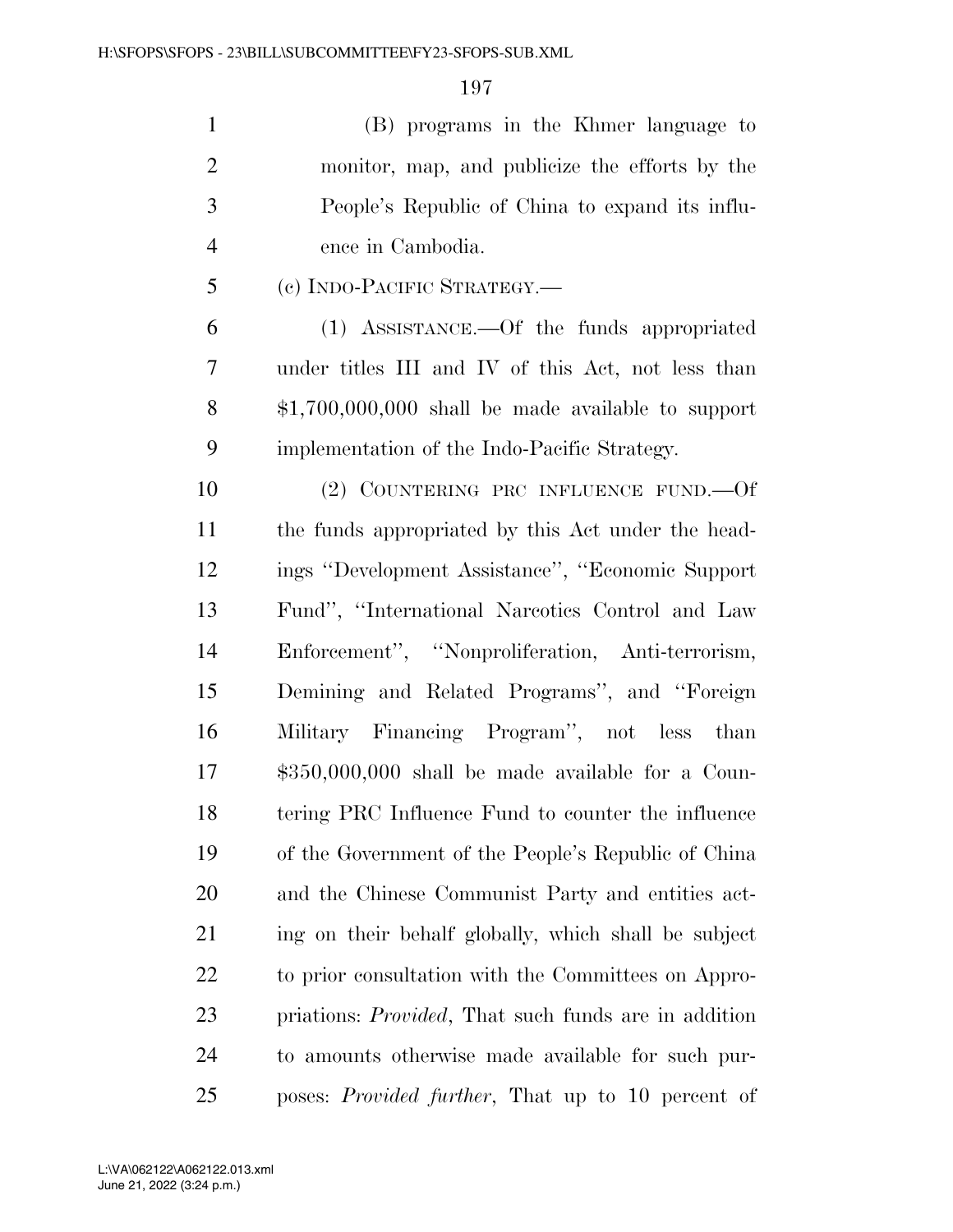such funds shall be held in reserve to respond to un- anticipated opportunities to counter PRC influence: *Provided further*, That the uses of such funds shall be the joint responsibility of the Secretary of State and the USAID Administrator and should be allo- cated in a manner that prioritizes the strategic im- pact of such funds to counter PRC influence as de- scribed under this subsection in the report accom- panying this Act: *Provided further*, That prior to the initial obligation of such funds, the Secretary of State and USAID Administrator shall consult with the Committees on Appropriations: *Provided further*, That funds appropriated by this Act for such Fund under the headings ''International Narcotics Control and Law Enforcement'', ''Nonproliferation, Anti-ter- rorism, Demining and Related Programs'', and ''Foreign Military Financing Program'' may be transferred to, and merged with, funds appropriated under such headings: *Provided further*, That such transfer authority is in addition to any other trans-21 fer authority provided by this Act or any other Act, and is subject to the regular notification procedures of the Committees on Appropriations.

 (3) RESTRICTION ON USES OF FUNDS.—None of the funds appropriated by this Act and prior Acts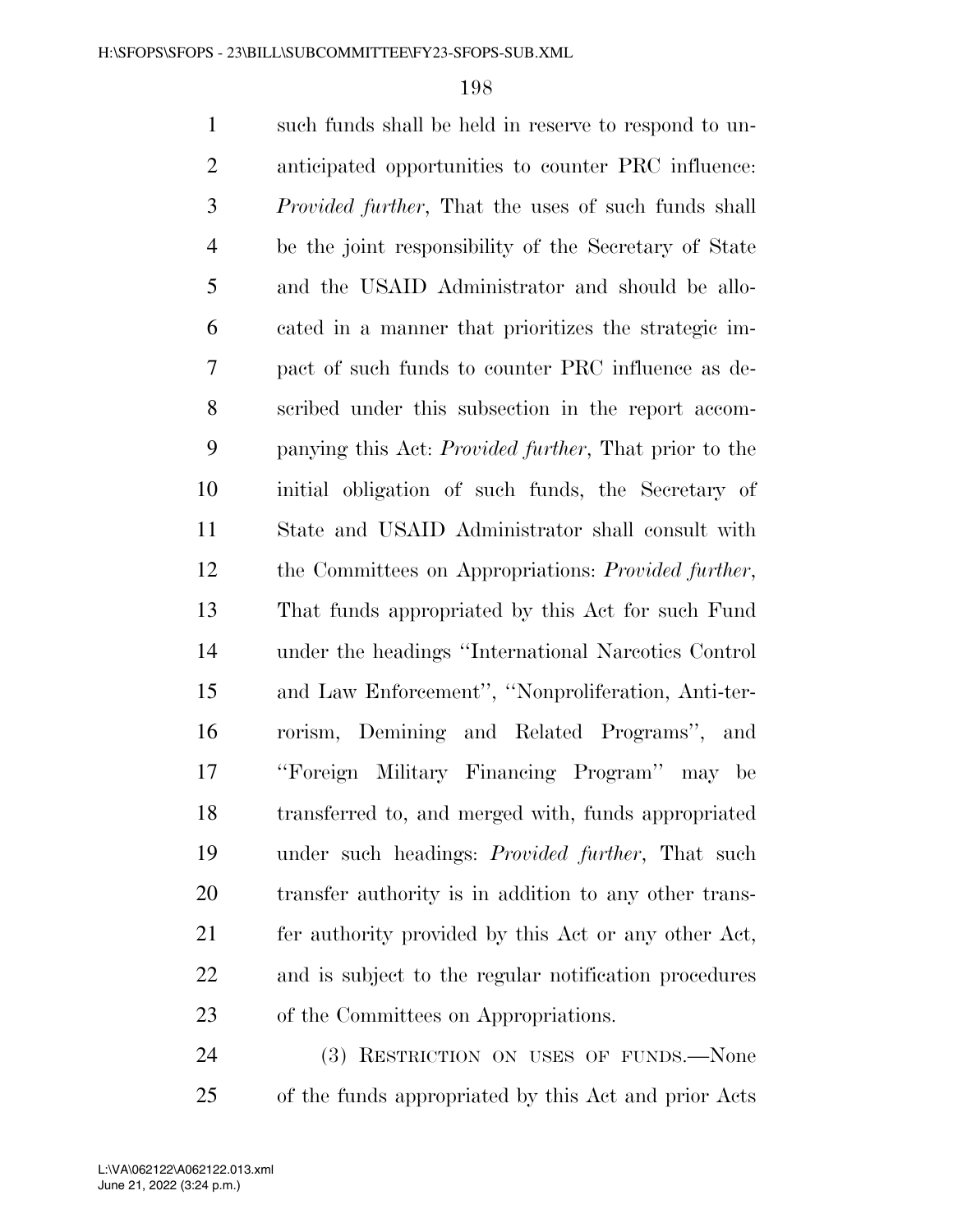making appropriations for the Department of State, foreign operations, and related programs may be made available for any project or activity that di-rectly supports or promotes—

 (A) the Belt and Road Initiative or any dual-use infrastructure projects of the People's Republic of China; and

 (B) the use of technology, including bio- technology, digital, telecommunications, and cyber, developed by the People's Republic of China unless the Secretary of State, in con- sultation with the USAID Administrator and the heads of other Federal agencies, as appro- priate, determines that such use does not ad- versely impact the national security of the United States.

 (4) MAPS.—None of the funds made available by this Act should be used to create, procure, or dis- play any map that inaccurately depicts the territory and social and economic system of Taiwan and the islands or island groups administered by Taiwan au-thorities.

23 (d) NORTH KOREA.—

 (1) CYBERSECURITY.—None of the funds ap-propriated by this Act or prior Acts making appro-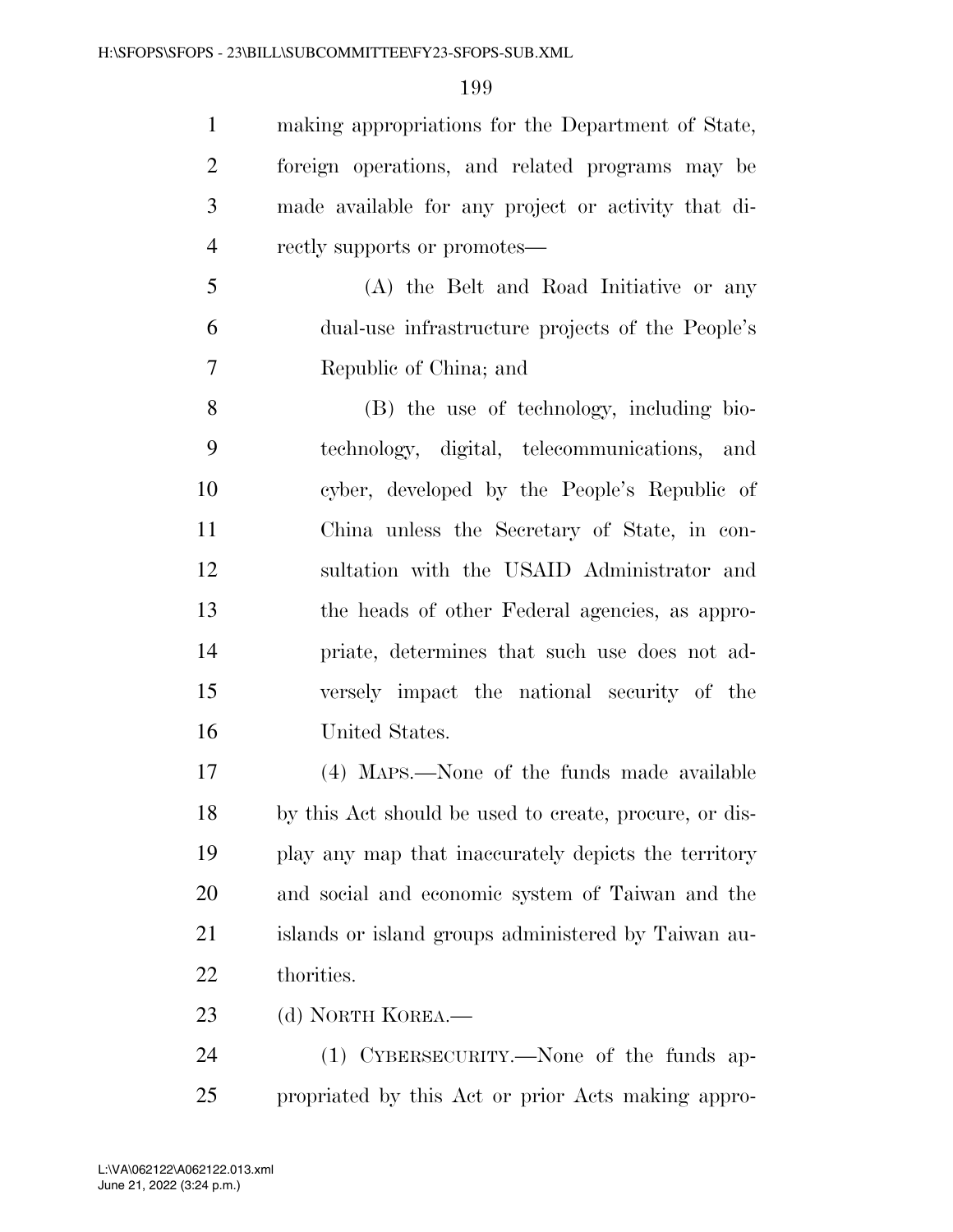priations for the Department of State, foreign oper- ations, and related programs may be made available for assistance for the central government of a coun- try the Secretary of State determines and reports to the appropriate congressional committees engages in significant transactions contributing materially to the malicious cyber-intrusion capabilities of the Gov- ernment of North Korea: *Provided*, That the Sec- retary of State may waive the application of the re- striction in this paragraph with respect to assistance for the central government of a country if the Sec- retary determines and reports to the appropriate congressional committees that to do so is important to the national security interest of the United States, including a description of such interest served.

 (2) BROADCASTS.—Funds appropriated by this Act under the heading ''International Broadcasting Operations'' shall be made available to maintain broadcasting hours into North Korea at levels not less than the prior fiscal year.

 (3) HUMAN RIGHTS.—Funds appropriated by this Act under the headings ''Economic Support Fund'' and ''Democracy Fund'' shall be made avail-able for the promotion of human rights in North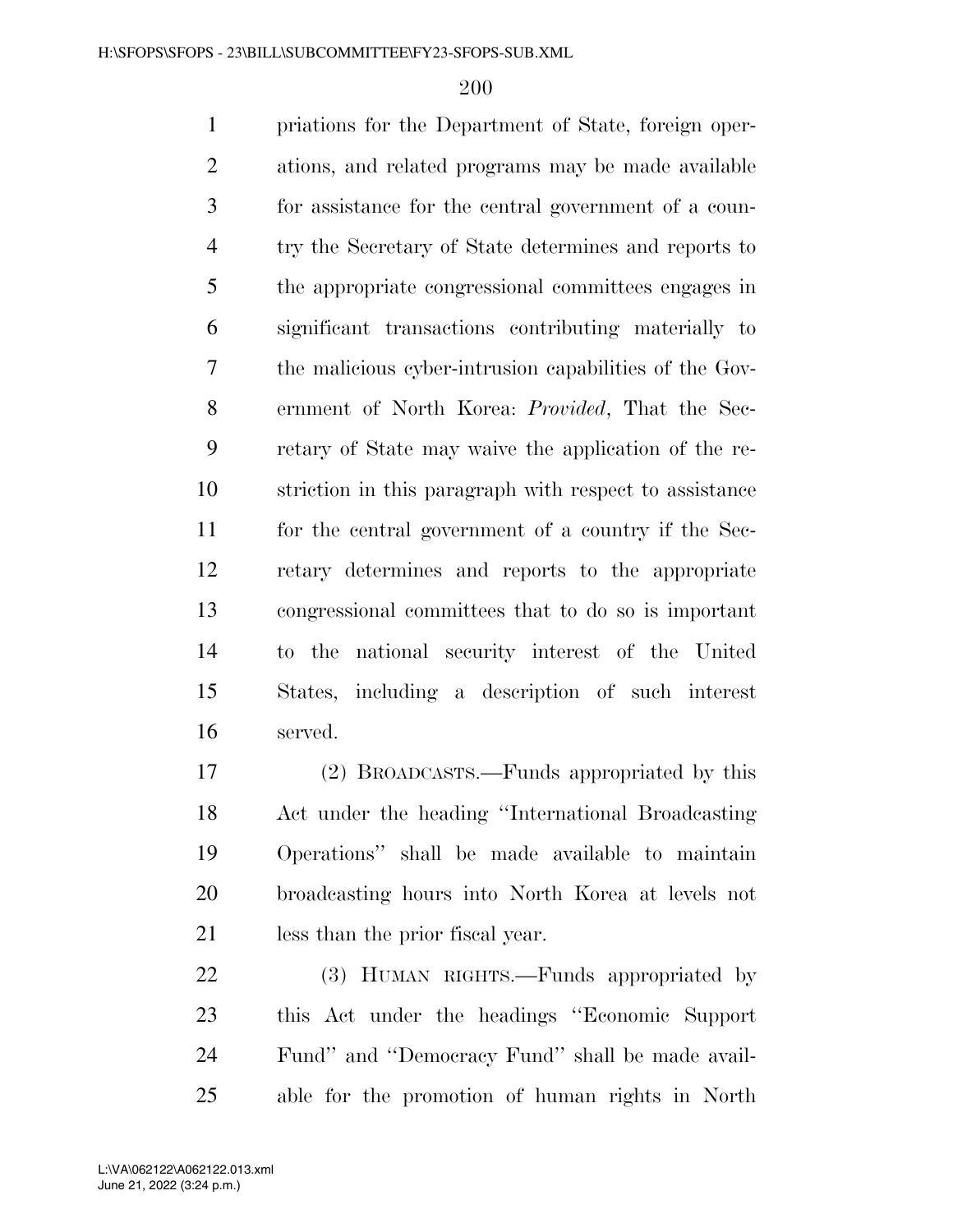| $\mathbf{1}$   | Korea: <i>Provided</i> , That the authority of section      |
|----------------|-------------------------------------------------------------|
| $\overline{2}$ | $7032(b)(1)$ of this Act shall apply to such funds.         |
| 3              | (4) LIMITATION ON USE OF FUNDS.—None of                     |
| $\overline{4}$ | the funds made available by this Act under the              |
| 5              | heading "Economic Support Fund" may be made                 |
| 6              | available for assistance for the Government of North        |
| 7              | Korea.                                                      |
| 8              | (e) PACIFIC ISLANDS.—Of the funds appropriated by           |
| 9              | this Act under title III, not less than $$40,000,000$ shall |
| 10             | be made available for assistance for the Pacific Islands,   |
| 11             | which may be made available for—                            |
| 12             | (1) trade capacity building programs;                       |
| 13             | (2) elimate mitigation and adaptation pro-                  |
| 14             | grams;                                                      |
| 15             | emergency preparedness initiatives<br>(3)<br>and            |
| 16             | technical assistance for emergencies and post-dis-          |
| 17             | aster relief and recovery;                                  |
| 18             | (4) economic programs to advance inclusive and              |
| 19             | sustainable long-term economic development; and             |
| 20             | (5) programs strengthening democratic govern-               |
| 21             | ance.                                                       |
| 22             | (f) PEOPLE'S REPUBLIC OF CHINA.—                            |
| 23             | (1) LIMITATION ON USE OF FUNDS.—None of                     |
| 24             | the funds appropriated under the heading "Diplo-            |
| 25             | matic Programs" in this Act may be obligated or ex-         |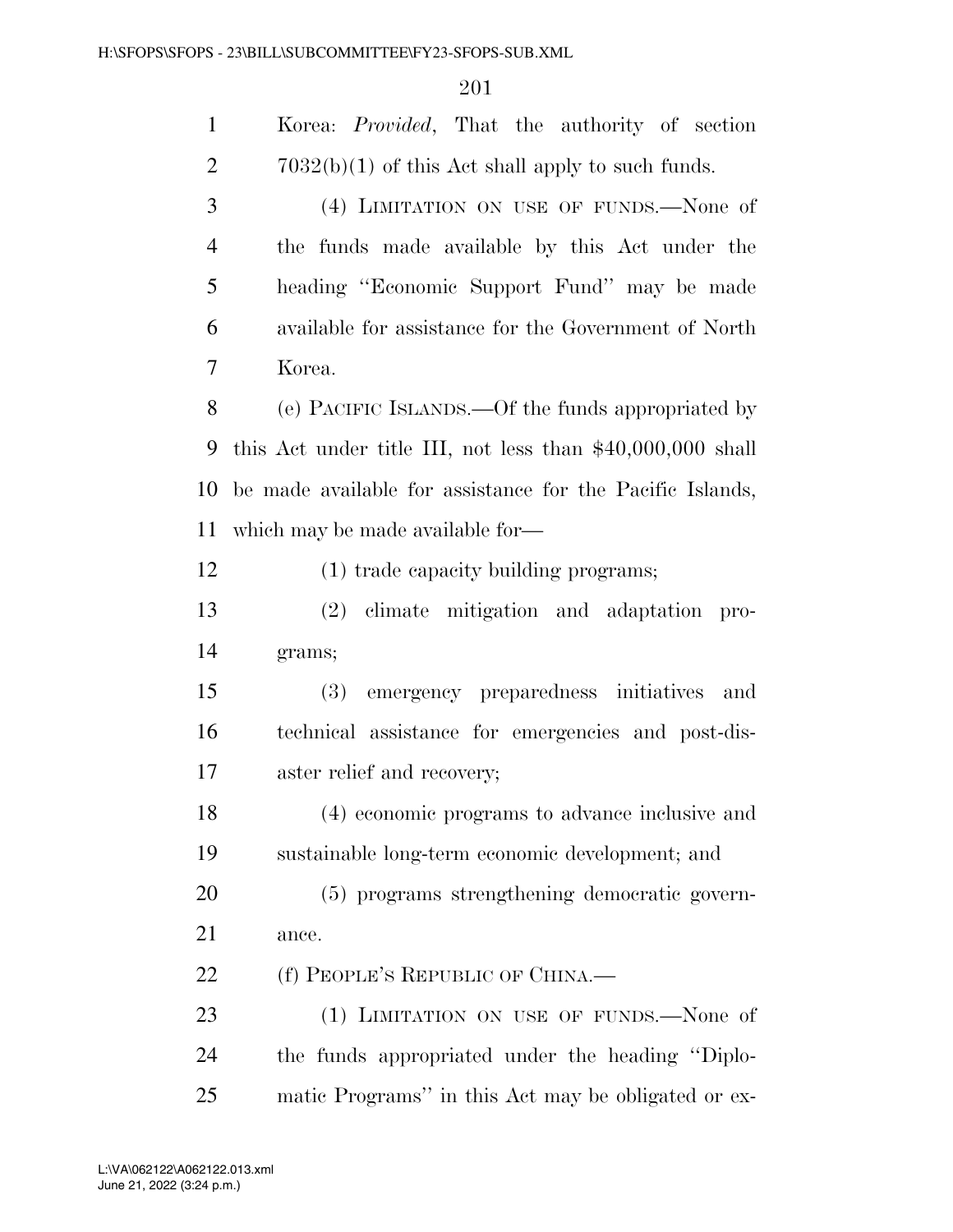pended for processing licenses for the export of sat- ellites of United States origin (including commercial satellites and satellite components) to the People's Republic of China (PRC) unless, at least 15 days in advance, the Committees on Appropriations are noti-fied of such proposed action.

 (2) PEOPLE'S LIBERATION ARMY.—The terms and requirements of section 620(h) of the Foreign Assistance Act of 1961 shall apply to foreign assist- ance projects or activities of the People's Liberation Army (PLA) of the PRC, to include such projects or activities by any entity that is owned or controlled by, or an affiliate of, the PLA: *Provided*, That none of the funds appropriated or otherwise made avail- able pursuant to this Act may be used to finance any grant, contract, or cooperative agreement with the PLA, or any entity that the Secretary of State has reason to believe is owned or controlled by, or an affiliate of, the PLA.

(3) HONG KONG.—

21 (A) DEMOCRACY PROGRAMS.—Of the funds appropriated by this Act under the first paragraph under the heading ''Democracy Fund'', not less than \$4,000,000 shall be made available for democracy and Internet freedom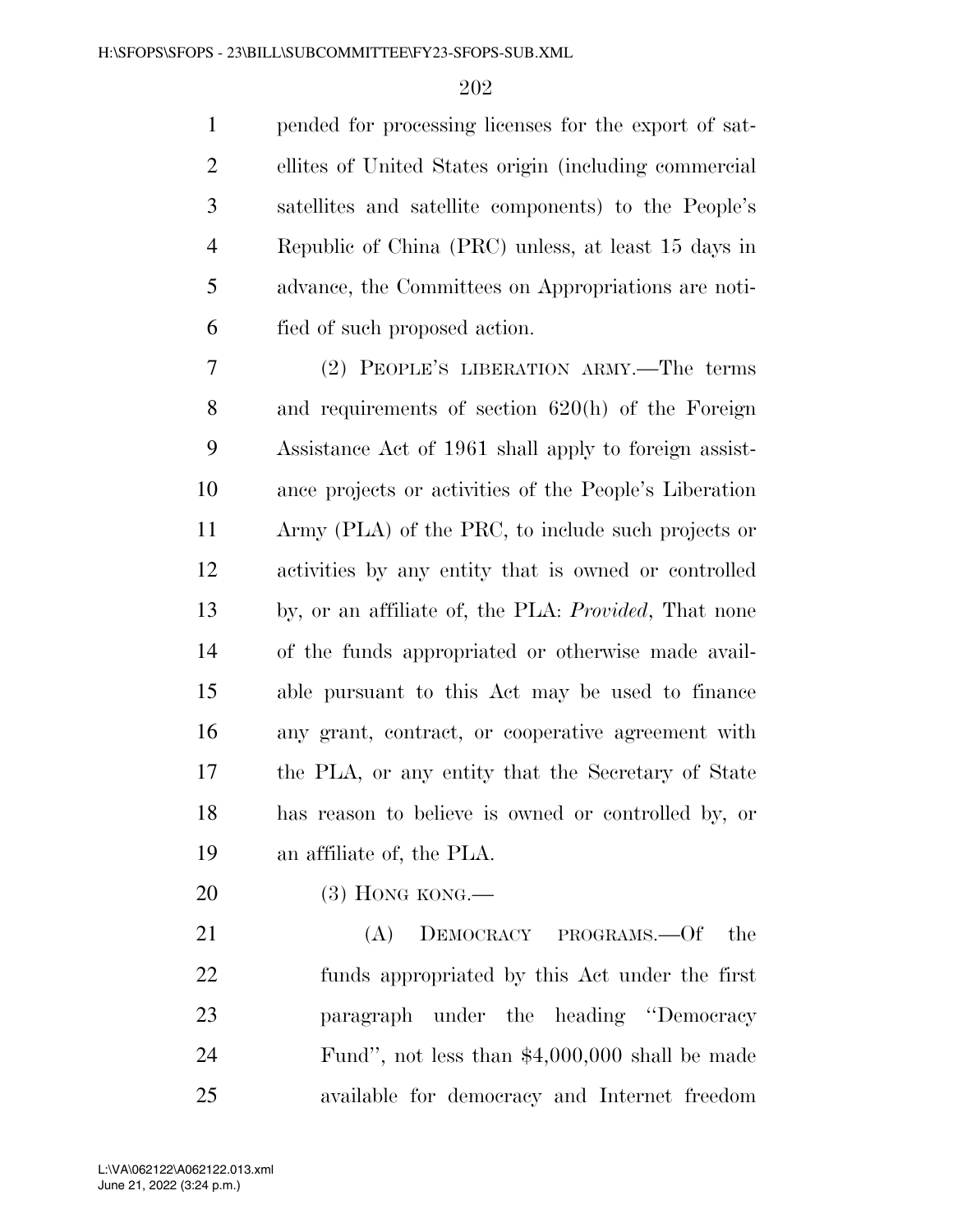programs for Hong Kong, including legal and other support for democracy activists.

 (B) RESTRICTIONS ON ASSISTANCE.—None of the funds appropriated by this Act or prior Acts making appropriations for the Department of State, foreign operations, and related pro- grams that are made available for assistance for Hong Kong should be obligated for assistance for the Government of the People's Republic of China and the Chinese Communist Party or any entity acting on their behalf in Hong Kong. (g) PHILIPPINES.—None of the funds appropriated by this Act may be made available for counternarcotics assistance for the Philippines, except for drug demand re- duction, maritime law enforcement, or transnational inter-diction.

(h) TIBET.—

 (1) FINANCING OF PROJECTS IN TIBET.—The Secretary of the Treasury should instruct the United States executive director of each international finan- cial institution to use the voice and vote of the United States to support financing of projects in Tibet if such projects do not provide incentives for the migration and settlement of non-Tibetans into Tibet or facilitate the transfer of ownership of Ti-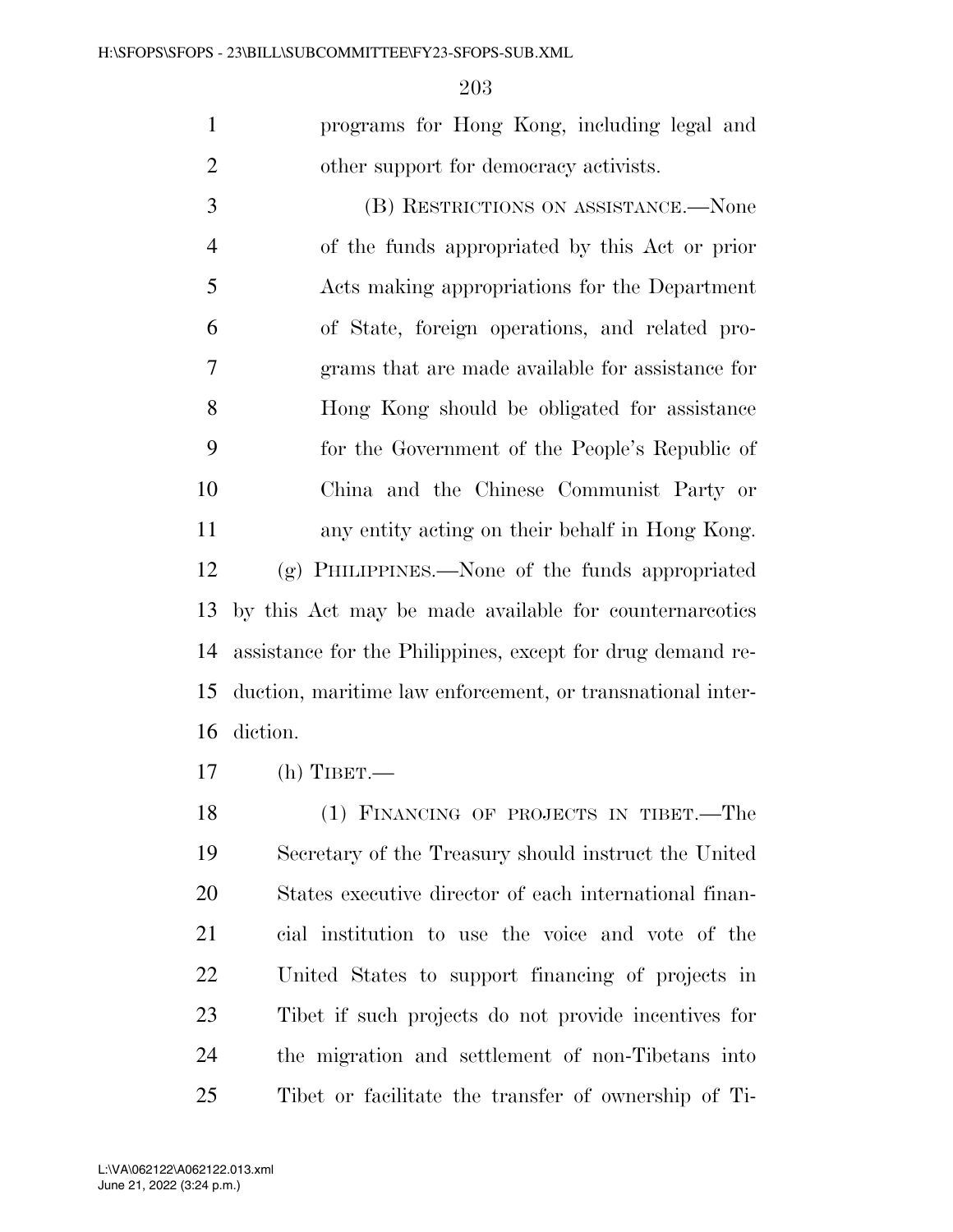betan land and natural resources to non-Tibetans, are based on a thorough needs-assessment, foster self-sufficiency of the Tibetan people and respect Ti- betan culture and traditions, and are subject to ef-fective monitoring.

## (2) PROGRAMS FOR TIBETAN COMMUNITIES.—

 (A) Notwithstanding any other provision of law, of the funds appropriated by this Act under the heading ''Economic Support Fund'', not less than \$10,000,000 shall be made avail- able to nongovernmental organizations with ex- perience working with Tibetan communities to support activities which preserve cultural tradi- tions and promote sustainable development, education, and environmental conservation in Tibetan communities in the Tibet Autonomous Region and in other Tibetan communities in China.

 (B) Of the funds appropriated by this Act under the heading ''Economic Support Fund'', not less than \$8,000,000 shall be made avail- able for programs to promote and preserve Ti- betan culture and language in the refugee and diaspora Tibetan communities, development, and the resilience of Tibetan communities and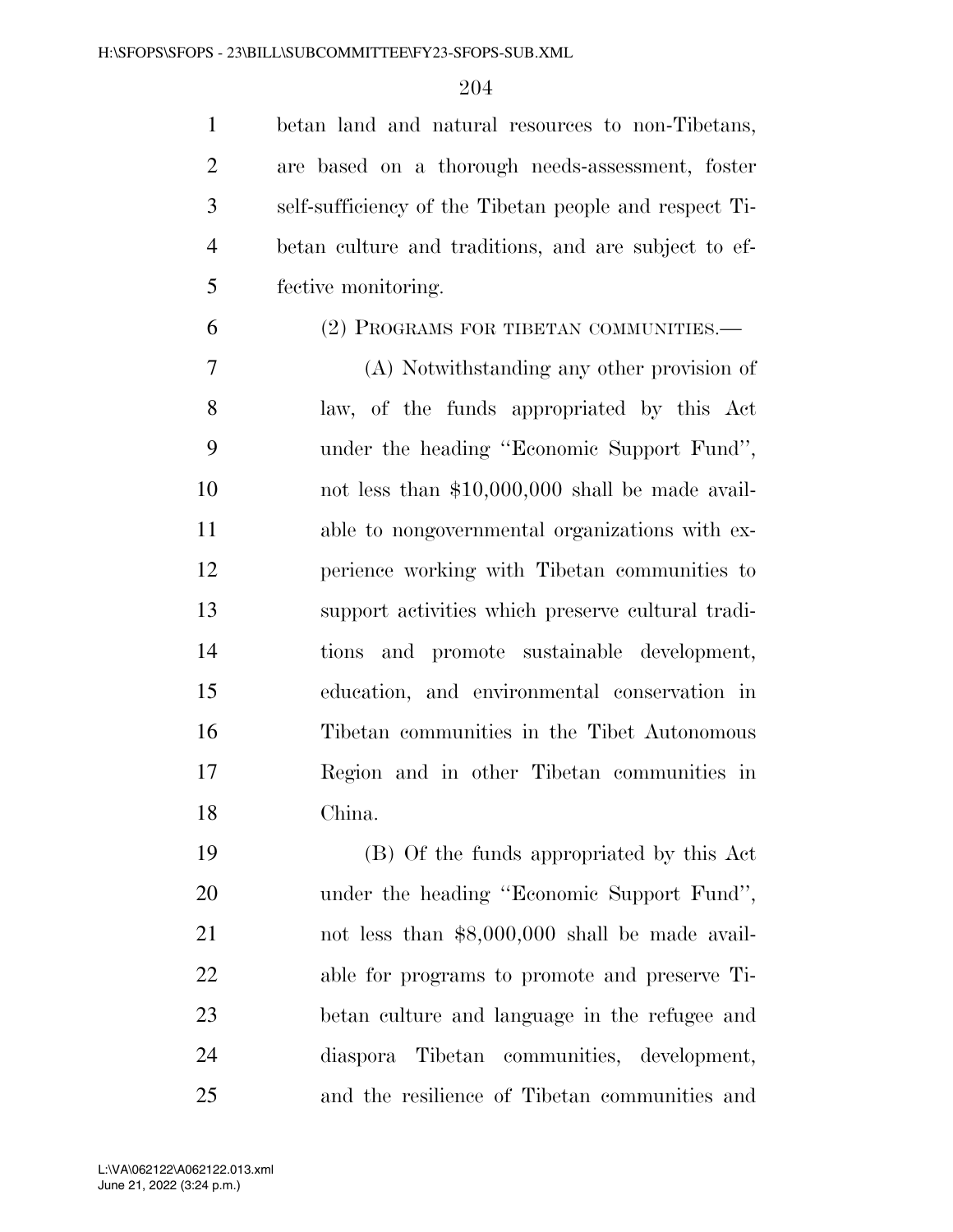the Central Tibetan Administration in India and Nepal, and to assist in the education and development of the next generation of Tibetan leaders from such communities: *Provided*, That such funds are in addition to amounts made available in subparagraph (A) for programs in-side Tibet.

 (C) Of the funds appropriated by this Act under the heading ''Economic Support Fund'', not less than \$3,000,000 shall be made avail- able for programs to strengthen the capacity of the Central Tibetan Administration: *Provided*, That such funds shall be administered by the United States Agency for International Devel-opment.

 (3) TIBETAN INSTITUTES PROMOTING DEMOC- RACY AND RELIGIOUS FREEDOM.—Funds appro- priated by this Act shall be made available, on a competitive basis, as grants for operations and pro- gram expenses of one or more Tibetan institutes es- tablished by Tibetan nationals and located in Asia, a purpose of which is to support democracy and reli- gious freedom in Tibet and the People's Republic of China.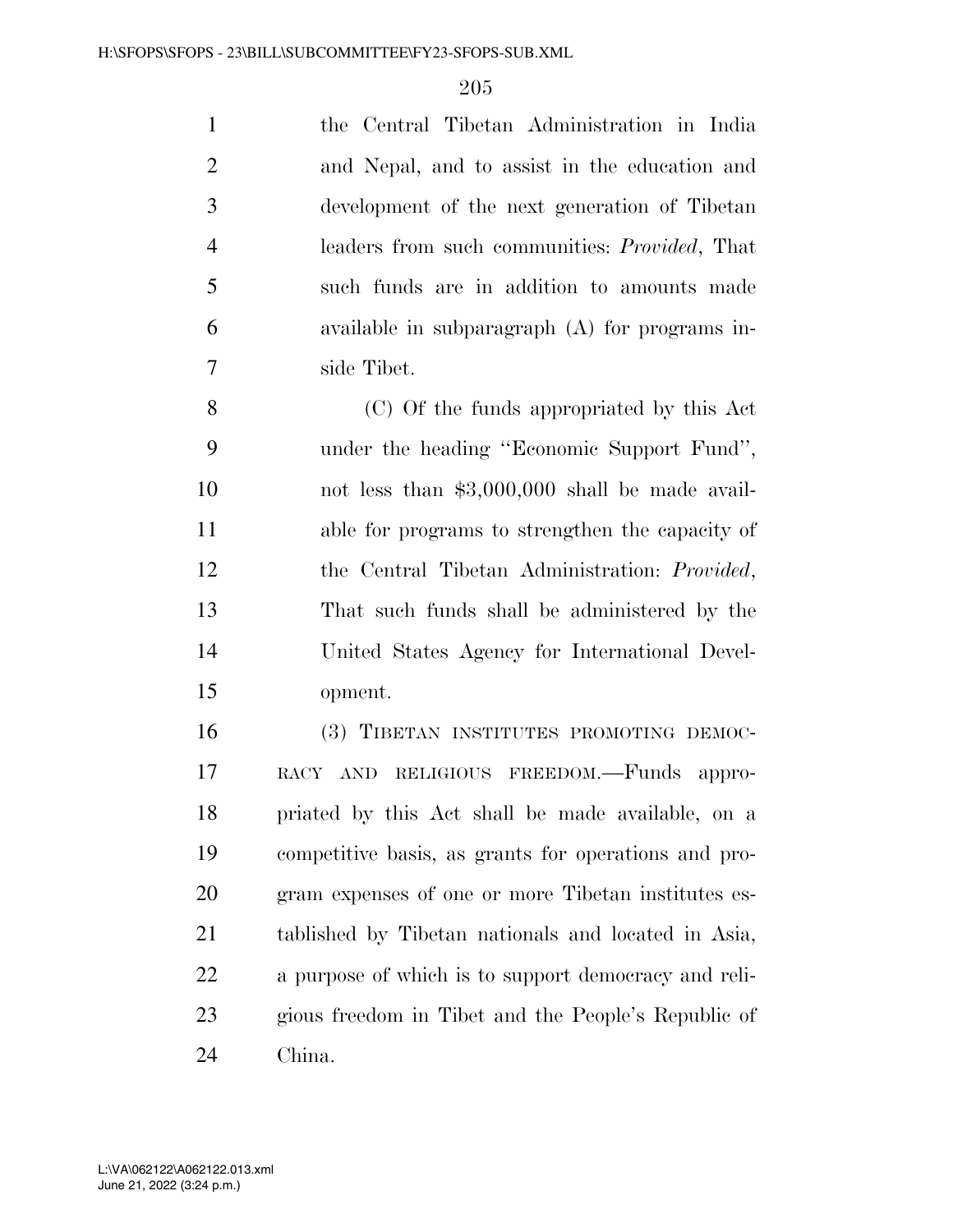(i) VIETNAM.—Funds appropriated under titles III and IV of this Act and made available for assistance for Vietnam shall be made available for— (1) health and disability programs to assist per- sons with severe physical mobility, cognitive, or de-velopmental disabilities, including those that may be

- related to the use of Agent Orange and exposure to dioxin;
- (2) activities related to the remediation of dioxin contaminated sites in Vietnam and may be made available for assistance for the Government of Vietnam, including the military, for such purposes, notwithstanding any other provision of law;
- (3) a Reconciliation/Vietnamese Wartime Ac-counting Initiative; and
- (4) higher education programs.
- 17 SOUTH AND CENTRAL ASIA
- SEC. 7044. (a) AFGHANISTAN.—

 (1) None of the funds appropriated by this Act and prior Acts making appropriations for the De- partment of State, foreign operations, and related programs and made available for assistance for Af- ghanistan may be made available for direct assist-ance to the Taliban.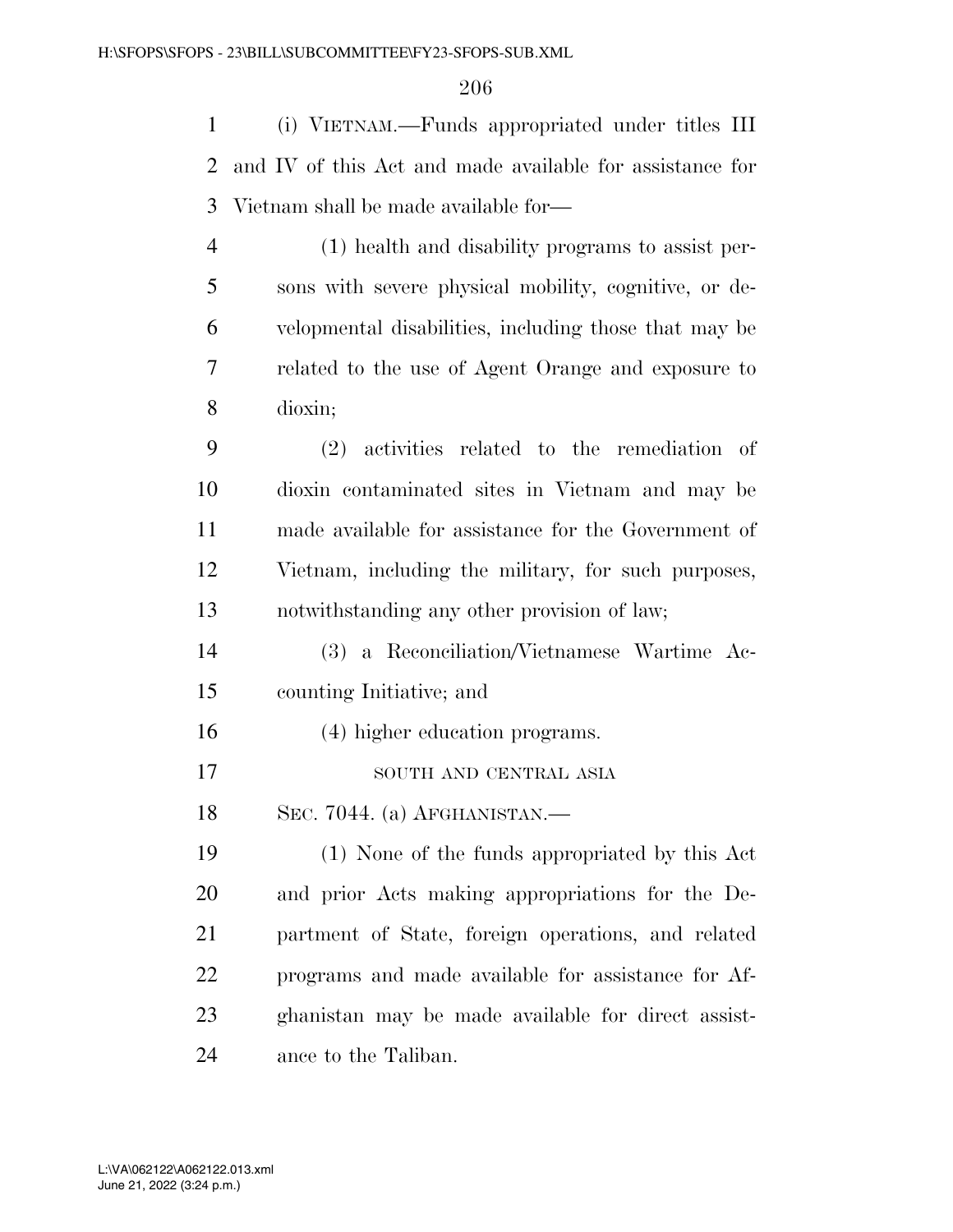(2) AFGHAN SPECIAL IMMIGRANT VISAS.— Funds appropriated or otherwise made available by this Act under the heading ''Administration of For- eign Affairs'' and fees available for obligation during fiscal year 2023 in the Consular and Border Secu- rity Programs account shall be made available for additional Department of State personnel and oper- ations necessary to eliminate processing backlogs and expedite adjudication of Afghan Special Immi- grant Visa cases, including for the National Visa Center and the Afghan Special Immigrant Visa Unit. (3) REPORT.—Not later than 45 days after the date of enactment of this Act, the Secretary of State and the USAID Administrator shall submit a report to the appropriate congressional committees detail- ing plans, consistent with the limitation contained in 18 paragraph  $(1)$ , to (A) protect and strengthen the rights of Afghan women and girls; (B) support higher education programs, in-cluding continued support for the American

 University of Afghanistan's (AUAF) online pro- grams and support for other higher education institutions in South Asia and the Middle East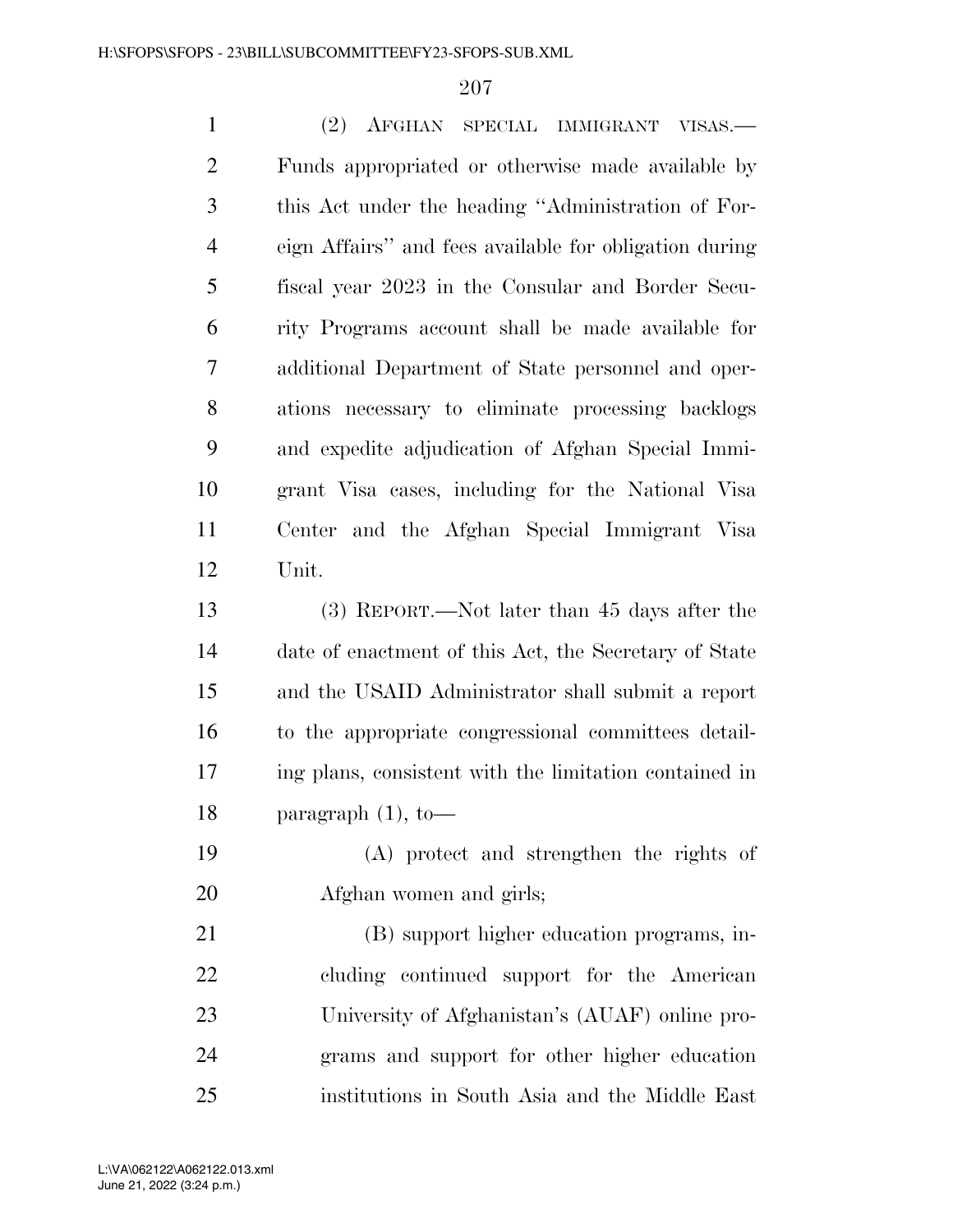| $\mathbf{1}$   | that are hosting AUAF and other Afghan stu-                      |
|----------------|------------------------------------------------------------------|
| $\overline{2}$ | dents;                                                           |
| 3              | (C) support Afghan civil society activists,                      |
| $\overline{4}$ | journalists, and independent media, including in                 |
| 5              | third countries; and                                             |
| 6              | (D) support health, education, including                         |
| $\overline{7}$ | community-based education, and other pro-                        |
| 8              | grams to address the basic needs of the people                   |
| 9              | of Afghanistan.                                                  |
| 10             | (b) BANGLADESH.—Funds appropriated under titles                  |
| 11             | III and IV of this Act shall be made available for assist-       |
| 12             | ance for Bangladesh for—                                         |
| 13             | (1) programs to address the needs of commu-                      |
| 14             | nities impacted by refugees from Burma;                          |
| 15             | (2) programs to protect freedom of expression                    |
| 16             | and association, and the right of due process; and               |
| 17             | (3) democracy programs.                                          |
| 18             | (c) NEPAL.—Funds appropriated by this Act under                  |
| 19             | the heading "Foreign Military Financing Program" that            |
| 20             | are made available for assistance for Nepal shall only be        |
| 21             | made available for humanitarian and disaster relief and          |
| 22             | reconstruction activities, and in support of international       |
| 23             | peace keeping operations, military professionalization and       |
| 24             | training, and border security activities: <i>Provided</i> , That |
| 25             | such funds may only be made available for additional uses        |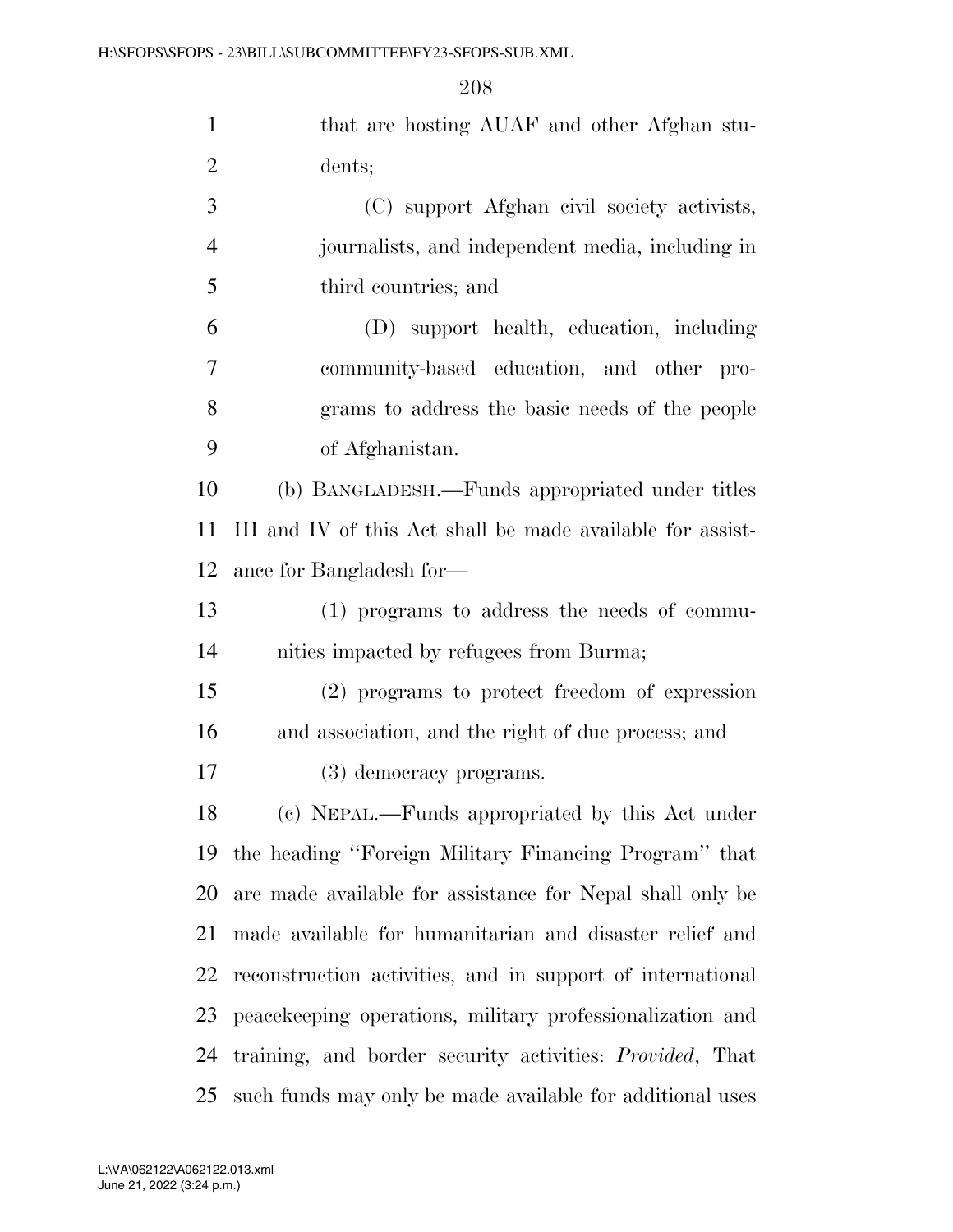if the Secretary of State certifies and reports to the Com- mittees on Appropriations that the Government of Nepal is investigating and prosecuting violations of human rights and the laws of war by the Nepal Army, and the Nepal Army is cooperating fully with civilian judicial authorities in such cases.

- (d) PAKISTAN.—
- (1) ASSISTANCE.—

 (A) SECURITY ASSISTANCE.—Funds ap- propriated by this Act under the heading ''For- eign Military Financing Program'' for assist- ance for Pakistan may be made available only to support counterterrorism and counterinsur-gency capabilities in Pakistan.

 (B) BILATERAL ECONOMIC ASSISTANCE.— Prior to the obligation of funds made available by this Act under the heading ''Economic Sup- port Fund'' for assistance for the central Gov- ernment of Pakistan, the Secretary of State shall submit a report to the appropriate con-gressional committees detailing—

 (i) the amount of financing and other support, if any, provided by the Govern- ment of Pakistan to schools supported by, affiliated with, or run by the Taliban or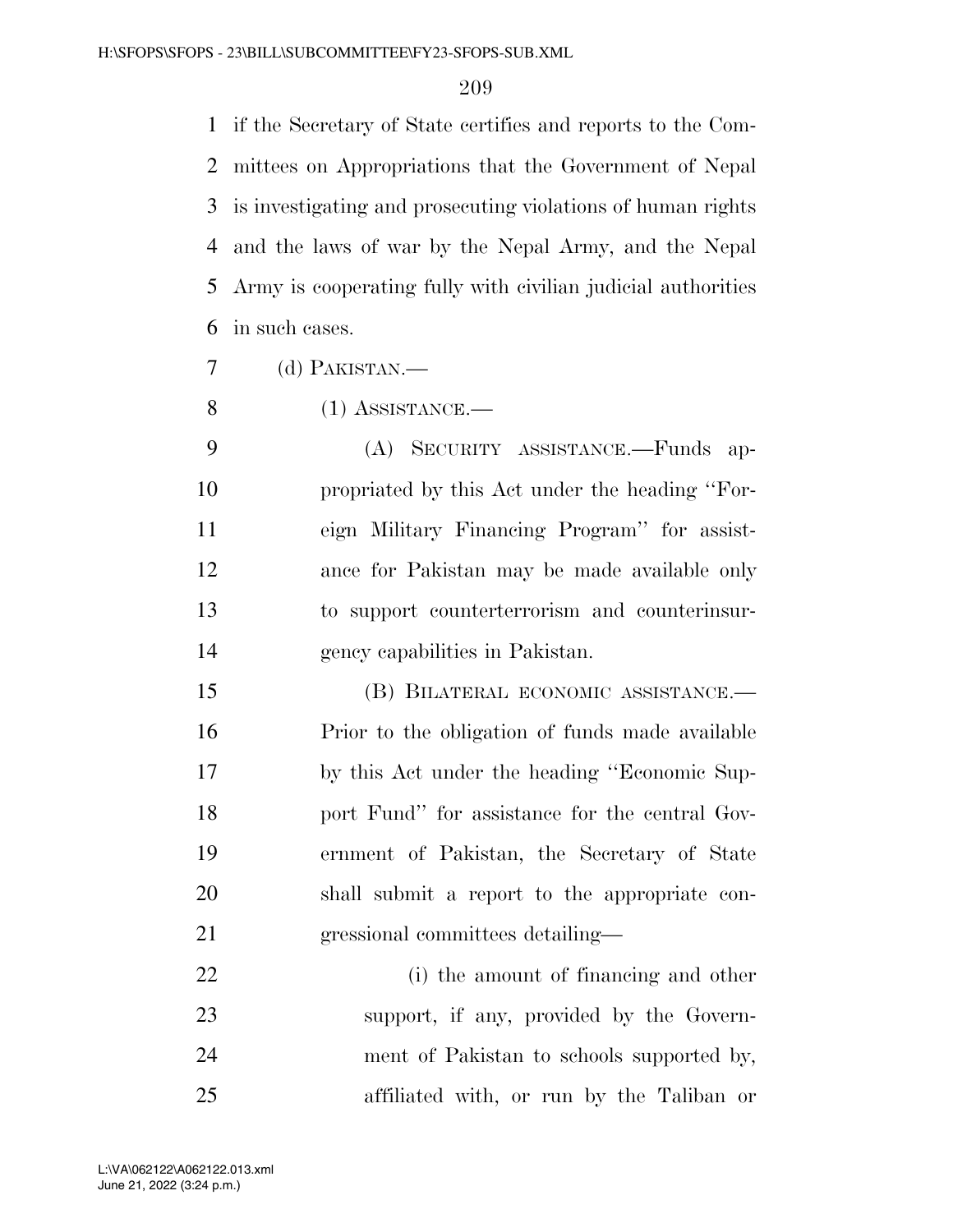| $\mathbf{1}$   | any domestic or foreign terrorist organiza-     |
|----------------|-------------------------------------------------|
| $\overline{2}$ | tion in Pakistan;                               |
| 3              | (ii) the extent of cooperation by such          |
| $\overline{4}$ | government in issuing visas in a timely         |
| 5              | manner for United States visitors, includ-      |
| 6              | ing officials and representatives of non-       |
| $\overline{7}$ | governmental organizations, engaged in as-      |
| 8              | sistance and security programs in Paki-         |
| 9              | stan;                                           |
| 10             | (iii) the extent to which such govern-          |
| 11             | ment is providing humanitarian organiza-        |
| 12             | tions access to detainees, internally dis-      |
| 13             | placed persons, and other Pakistani civil-      |
| 14             | ians affected by conflict in Pakistan and       |
| 15             | the region; and                                 |
| 16             | (iv) the extent to which such govern-           |
| 17             | ment is strengthening democracy in Paki-        |
| 18             | stan, including protecting freedom of ex-       |
| 19             | pression, assembly, and religion.               |
| 20             | $(2)$ AUTHORITY AND USES OF FUNDS.—             |
| 21             | (A) Funds appropriated by this Act for as-      |
| 22             | sistance for Pakistan may be made available     |
| 23             | notwithstanding any other provision of law, ex- |
| 24             | cept for section 620M of the Foreign Assistance |
| 25             | Act of 1961.                                    |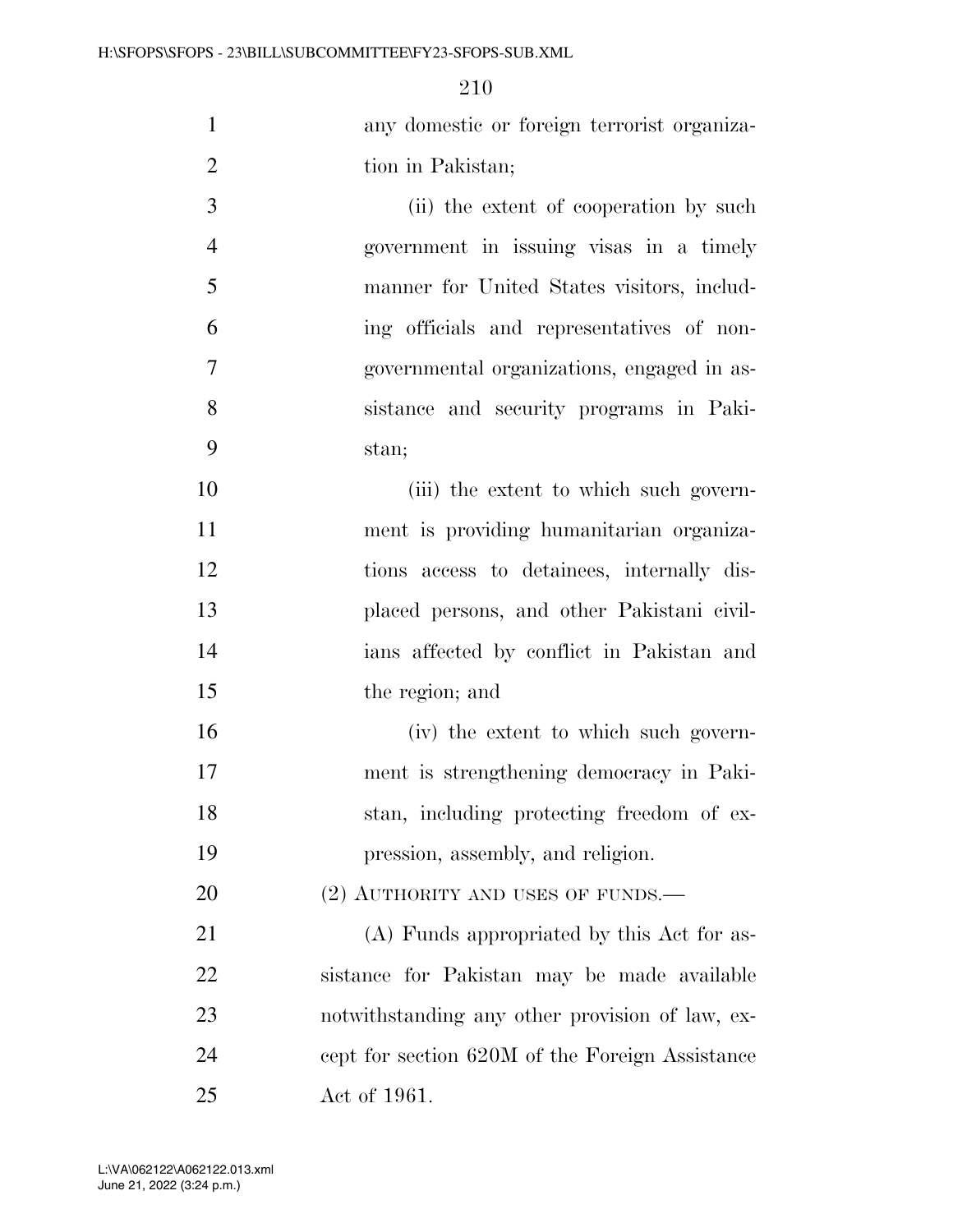(B) Funds appropriated by this Act under the headings ''Economic Support Fund'' and ''Nonproliferation, Anti-terrorism, Demining and Related Programs'' that are made available for assistance for Pakistan shall be made avail- able to interdict precursor materials from Paki- stan to Afghanistan that are used to manufac- ture improvised explosive devices and for agri- culture extension programs that encourage al- ternative fertilizer use among Pakistani farmers to decrease the dual use of fertilizer in the manufacturing of improvised explosive devices. (C) Funds appropriated by this Act under the heading ''International Narcotics Control and Law Enforcement'' shall be made available

 for border security programs in Pakistan, fol- lowing consultation with the Committees on Ap-propriations.

 (D) Funds appropriated by title III of this Act shall be made available for programs to promote democracy and for gender programs in Pakistan.

 (3) OVERSIGHT.—The Secretary of State shall take all practicable steps to ensure that mechanisms are in place for monitoring, oversight, and control of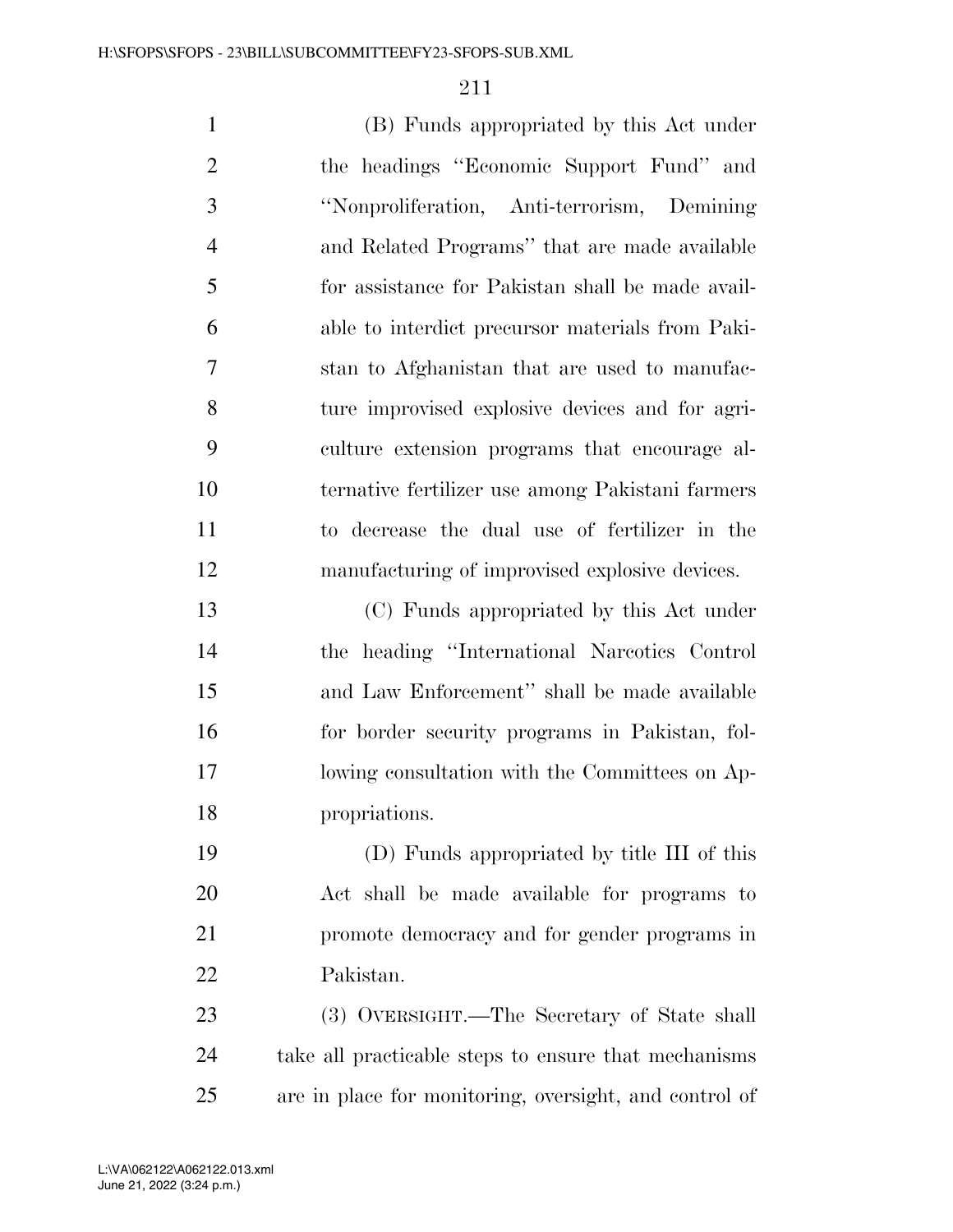funds made available by this subsection for assist- ance for Pakistan: *Provided*, That the Secretary shall inform the Committees on Appropriations of such steps in a timely manner.

(e) SRI LANKA.—

 (1) ASSISTANCE.—Funds appropriated under title III of this Act shall be made available for as- sistance for Sri Lanka for democracy and economic development programs, particularly in areas recov-ering from ethnic and religious conflict.

 (2) CERTIFICATION.—Funds appropriated by this Act for assistance for the central Government of Sri Lanka may be made available only if the Sec- retary of State certifies and reports to the Commit- tees on Appropriations that such Government is tak-ing effective and consistent steps to—

 (A) protect the rights and freedoms of the people of Sri Lanka regardless of ethnicity and religious belief, including by investigating viola- tions of human rights and the laws of war and holding perpetrators of such violations account-able;

 (B) increase transparency and account-ability in governance and reduce corruption;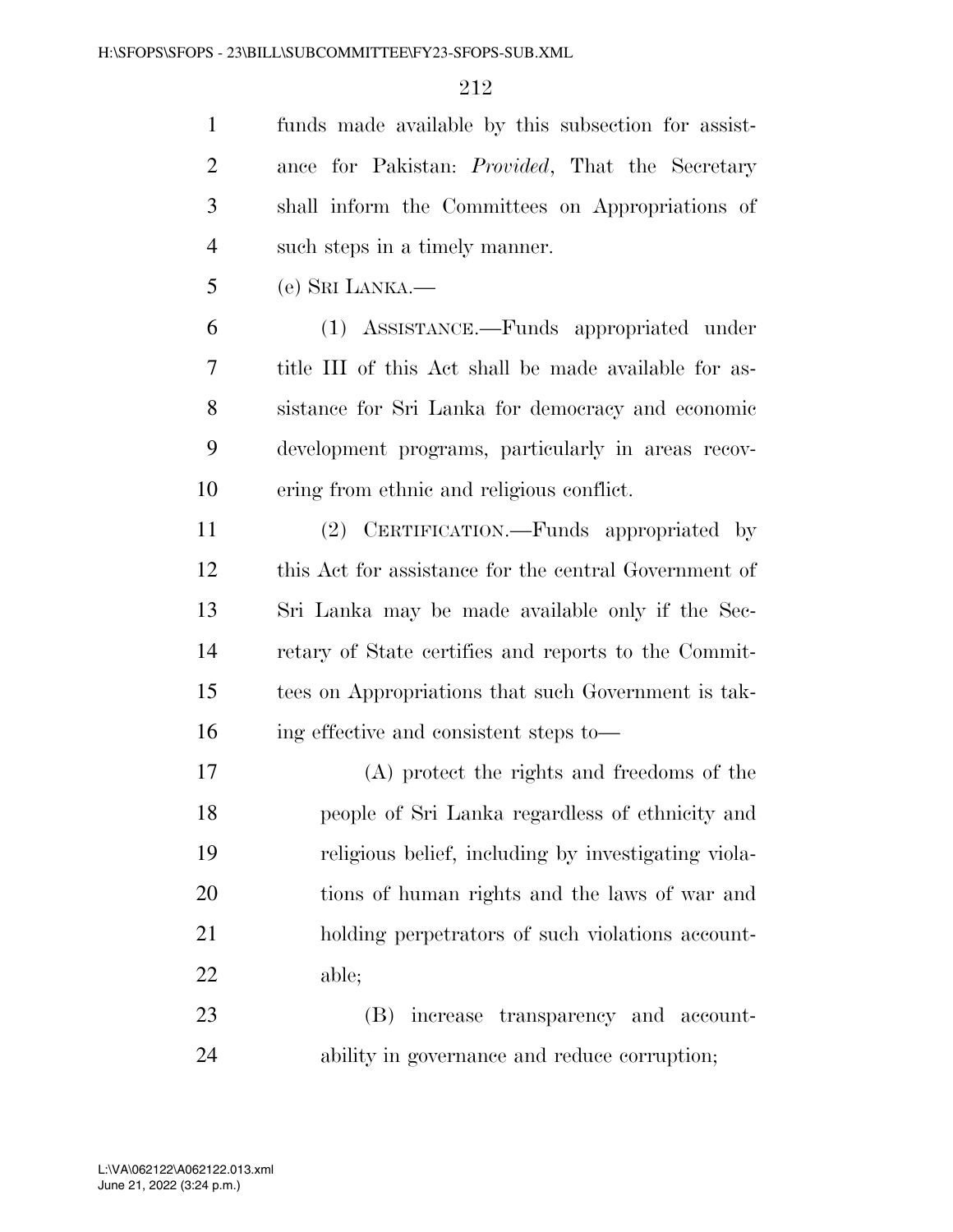| $\mathbf{1}$   | (C) assert its sovereignty against influence             |
|----------------|----------------------------------------------------------|
| $\overline{2}$ | by the People's Republic of China; and                   |
| 3              | (D) promote reconciliation between ethnic                |
| $\overline{4}$ | and religious groups, particularly arising from          |
| 5              | past conflict in Sri Lanka, including by—                |
| 6              | (i) addressing land confiscation and                     |
| 7              | ownership issues;                                        |
| 8              | (ii) resolving cases of missing persons,                 |
| 9              | including by maintaining a functioning of-               |
| 10             | fice of missing persons;                                 |
| 11             | (iii) reducing the presence of the                       |
| 12             | armed forces in former conflict zones and                |
| 13             | restructuring the armed forces for a peace-              |
| 14             | time role that contributes to post-conflict              |
| 15             | reconciliation and regional security;                    |
| 16             | (iv) repealing or amending laws on ar-                   |
| 17             | rest and detention by security forces to                 |
| 18             | comply with international standards; and                 |
| 19             | (v) investigating allegations of arbi-                   |
| 20             | trary arrest and torture, and supporting a               |
| 21             | credible justice mechanism for resolving                 |
| 22             | cases of war crimes:                                     |
| 23             | <i>Provided</i> , That the limitations of this paragraph |
| 24             | shall not apply to funds made available for hu-          |
| $25\,$         | manitarian assistance and disaster relief; to            |

June 21, 2022 (3:24 p.m.) L:\VA\062122\A062122.013.xml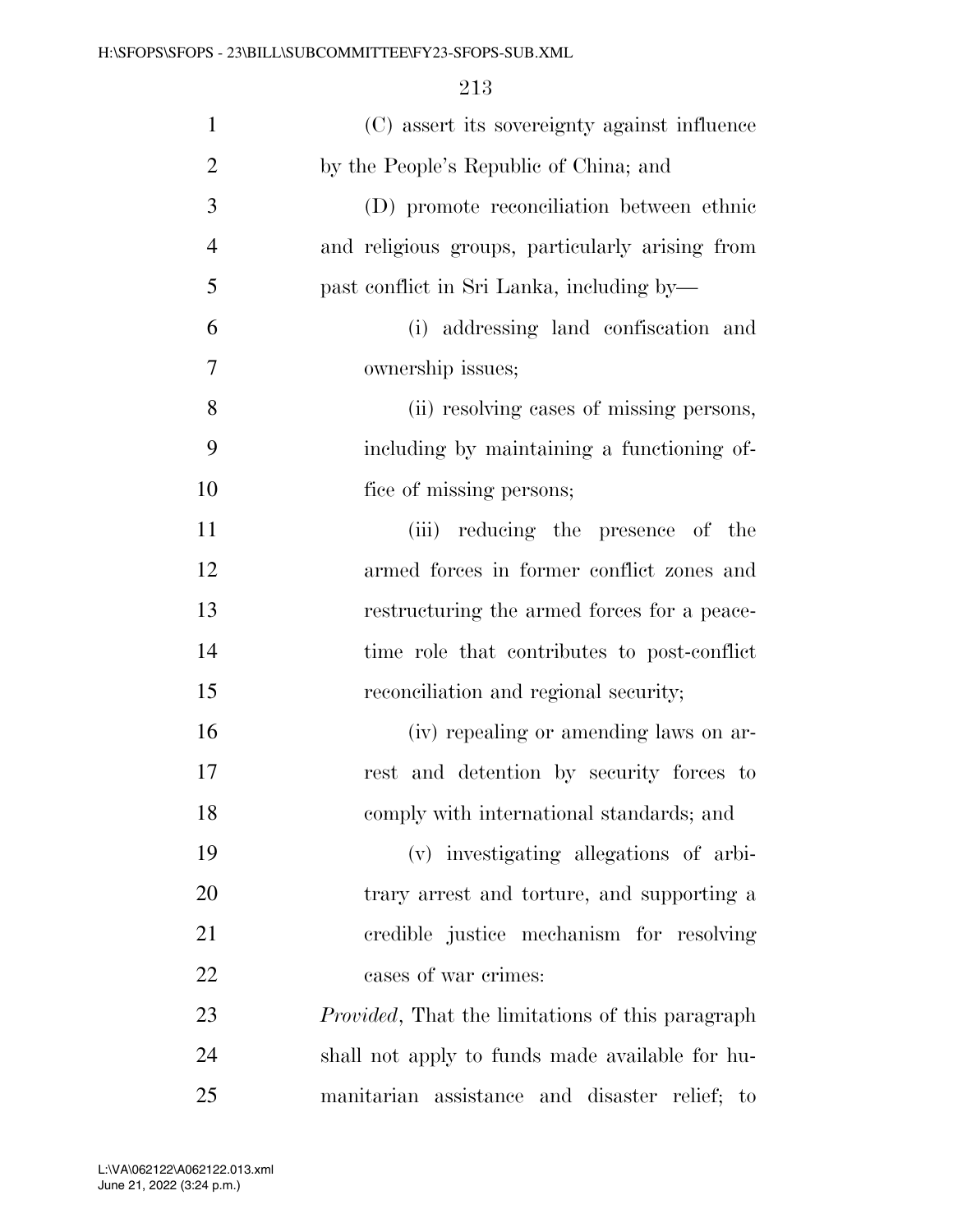protect human rights, locate and identify miss- ing persons, and assist victims of torture and trauma; to promote justice, accountability, and reconciliation; to enhance maritime security and domain awareness; to promote fiscal trans- parency and sovereignty; and for International Military Education and Training.

 (3) LIMITATION.—None of the funds appro- priated by this Act may be made available for assist- ance for the Sri Lankan armed forces, except for hu- manitarian assistance, disaster relief, instruction in human rights and related curricula development, and maritime security and domain awareness, including professionalization and training for the navy and coast guard.

 (4) CONSULTATION.—Funds made available for assistance for Sri Lanka other than for the purposes specified in paragraph (1) shall be subject to prior consultation with the Committees on Appropriations. (f) REGIONAL PROGRAMS.—Funds appropriated by this Act shall be made available for assistance for coun- tries in South and Central Asia to significantly increase the recruitment, training, and retention of women in the judiciary, police, and other security forces, and to train judicial and security personnel in such countries to pre-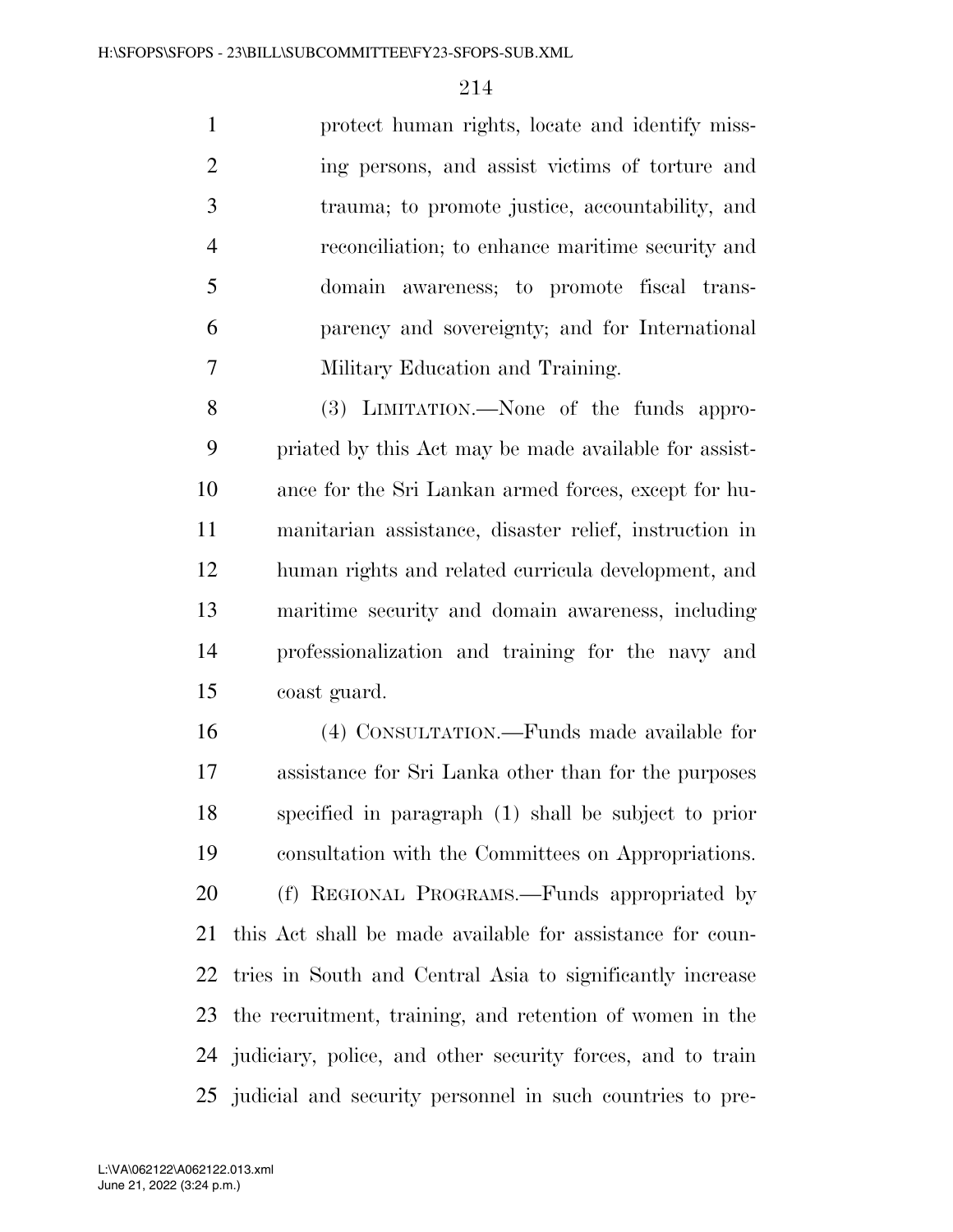vent and address gender-based violence, human traf- ficking, and other practices that disproportionately harm women and girls.

 LATIN AMERICA AND THE CARIBBEAN SEC. 7045. (a) CENTRAL AMERICA.—

 (1) ASSISTANCE.—Funds appropriated by this Act under titles III and IV shall be made available for assistance for Belize, Costa Rica, El Salvador, Guatemala, Honduras, Nicaragua, and Panama, in- cluding to implement the U.S. Strategy for Address-11 ing the Root Causes of Migration in Central Amer- ica and through the Central America Regional Secu- rity Initiative: *Provided*, That such assistance shall be prioritized for programs that address the violence, poverty, corruption, and other factors that con- tribute to irregular migration, particularly of unac- companied minors, to the United States, including for programs to reduce violence against women and girls, protect the rights of Indigenous people, sup- port civil society and other independent institutions, enhance equitable economic opportunity, combat cor- ruption and impunity, and dismantle illegal armed groups and drug trafficking organizations.

 (A) Of the funds made available pursuant to paragraph (1)—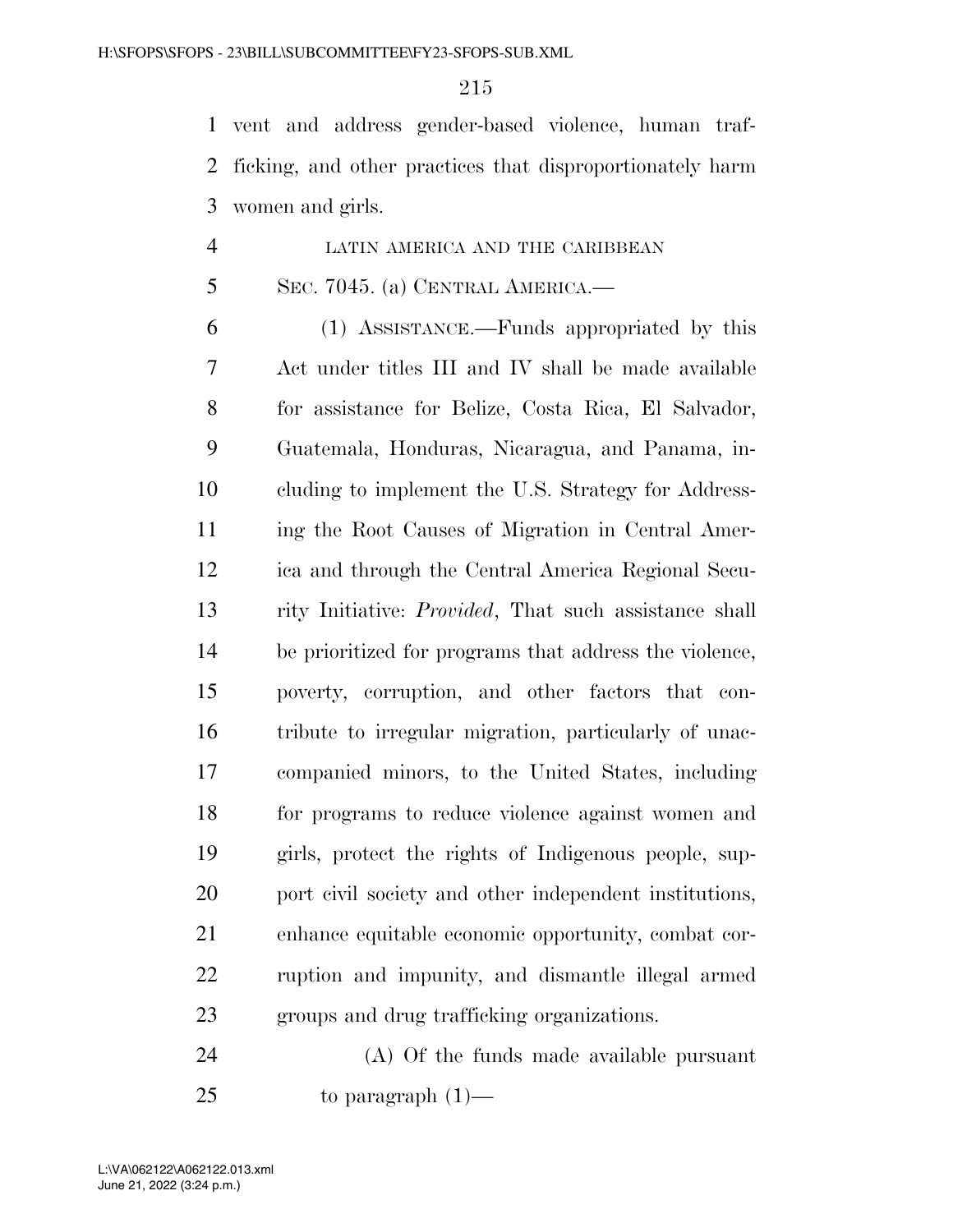| $\mathbf{1}$   | (i) Not less than $$65,000,000$ shall be        |
|----------------|-------------------------------------------------|
| $\overline{2}$ | made available to support entities and ac-      |
| 3              | tivities to combat corruption and impunity      |
| $\overline{4}$ | in such countries, including, as appro-         |
| 5              | priate, offices of Attorneys General; and       |
| 6              | (ii) Not less than $$75,000,000$ shall          |
| 7              | be made available for programs to reduce        |
| 8              | violence against women and girls: Pro-          |
| 9              | <i>vided</i> , That of such funds, up to        |
| 10             | $$20,000,000$ shall be made available to        |
| 11             | support bilateral compacts with the govern-     |
| 12             | ments of such countries for the specific        |
| 13             | purpose of strengthening their capacity to      |
| 14             | protect women and children from domestic        |
| 15             | violence, sexual assault, trafficking, and      |
| 16             | child abuse or neglect, including by holding    |
| 17             | perpetrators accountable.                       |
| 18             | (B) Within the funds made available pur-        |
| 19             | suant to paragraph (1) and made available for   |
| 20             | assistance for El Salvador, Guatemala, and      |
| 21             | Honduras, not less than $$100,000,000$ should   |
| 22             | be made available for programs that support lo- |
|                |                                                 |

 cally-led development in such countries: *Pro- vided*, That up to 15 percent of the funds made available to carry out this subparagraph may be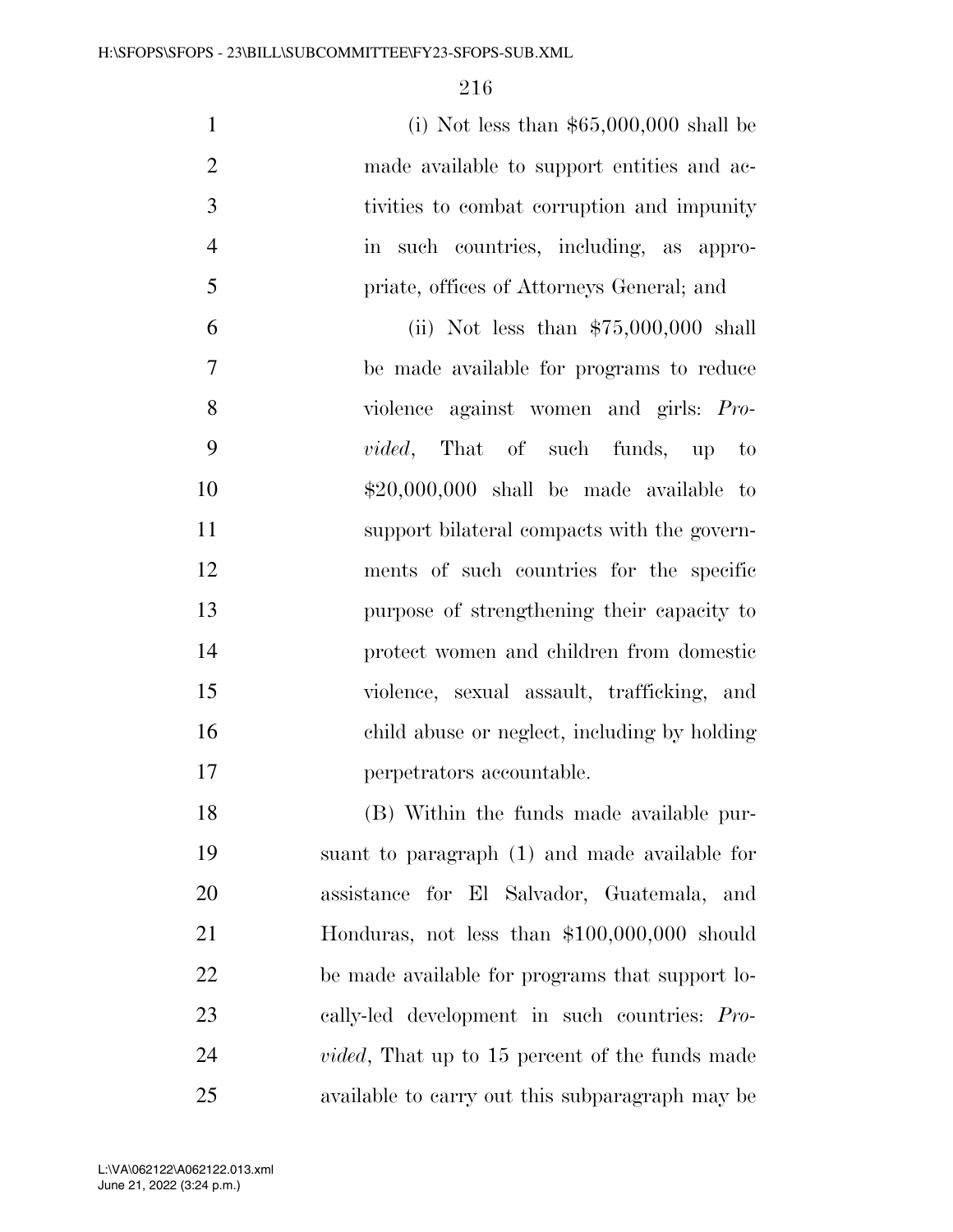| $\mathbf{1}$   | used by the Administrator of the United States     |
|----------------|----------------------------------------------------|
| $\overline{2}$ | Agency for International Development for ad-       |
| 3              | ministrative and oversight expenses related to     |
| $\overline{4}$ | the purposes of this subparagraph: <i>Provided</i> |
| 5              | further, That the USAID Administrator shall        |
| 6              | consult with the Committees on Appropriations      |
| $\overline{7}$ | on the planned uses of funds to carry out this     |
| 8              | subparagraph prior to the initial obligation of    |
| 9              | funds: Provided further, That such funds shall     |
| 10             | be subject to the regular notification procedures  |
| 11             | of the Committees on Appropriations.               |
| 12             | (C) Funds made available pursuant to               |
| 13             | paragraph (1) shall be made available for the      |
| 14             | Central America Youth Empowerment Program          |
| 15             | established pursuant to section $7045(a)(1)(C)$    |
| 16             | of the Department of State, Foreign Oper-          |
| 17             | ations, and Related Programs Appropriations        |
| 18             | Act, $2022$ (division K of Public Law 117–103).    |

 (2) LIMITATION ON ASSISTANCE TO CERTAIN 20 CENTRAL GOVERNMENTS.

 (A) Of the funds made available pursuant to paragraph (1) under the heading ''Economic Support Fund'' and under title IV of this Act that are made available for assistance for each of the central governments of El Salvador, Gua-

June 21, 2022 (3:24 p.m.) L:\VA\062122\A062122.013.xml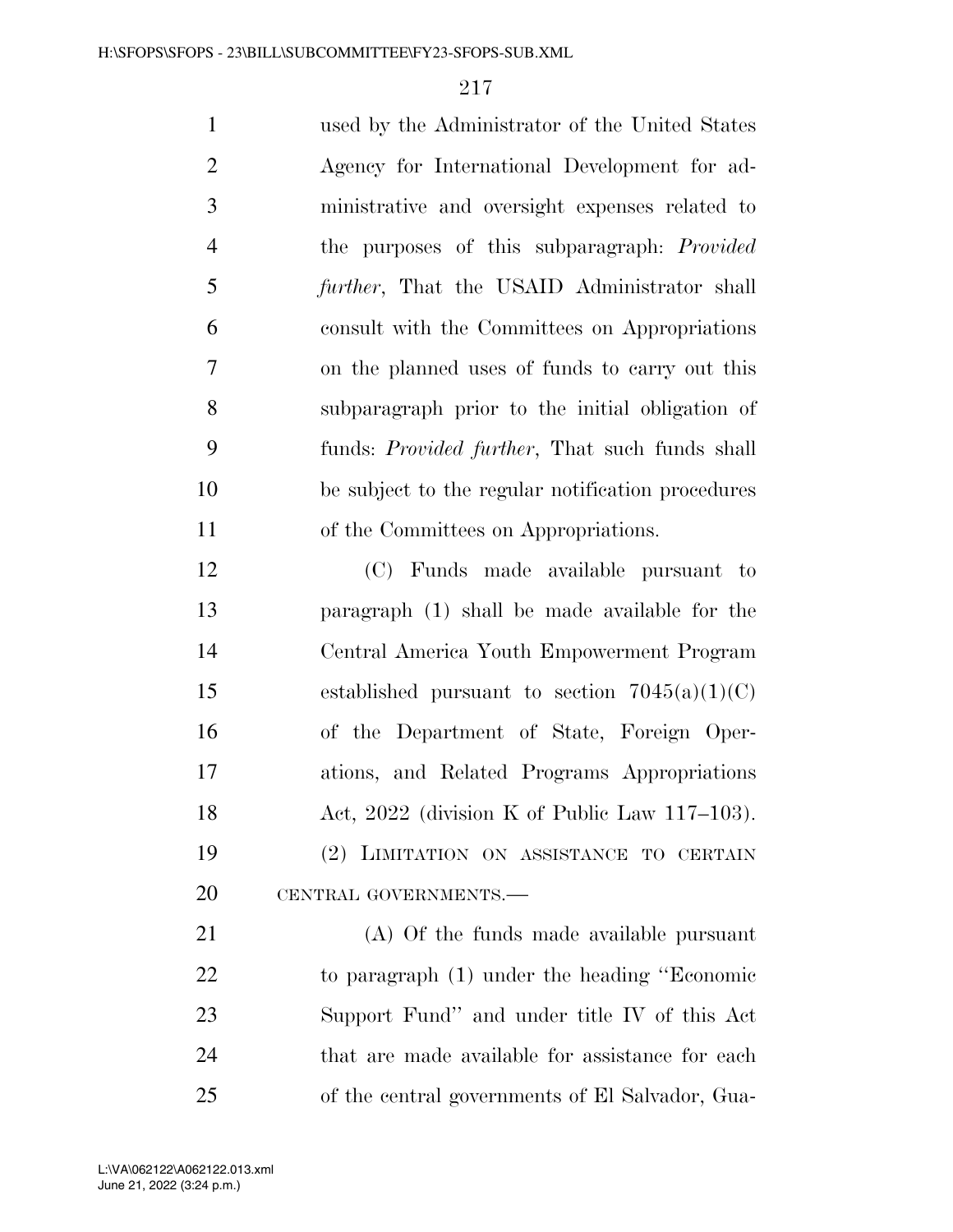| $\mathbf{1}$   | temala, and Honduras, 60 percent may only be     |
|----------------|--------------------------------------------------|
| $\overline{2}$ | obligated after the Secretary of State certifies |
| 3              | and reports to the Committees on Appropria-      |
| $\overline{4}$ | tions that such government is—                   |
| 5              | (i) combating corruption and impu-               |
| 6              | nity, including investigating and pros-          |
| 7              | ecuting government officials, military per-      |
| 8              | sonnel, and police officers credibly alleged     |
| 9              | to be corrupt;                                   |
| 10             | (ii) implementing reforms, policies,             |
| 11             | and programs to strengthen the rule of           |
| 12             | law, including increasing the transparency       |
| 13             | of public institutions, strengthening the        |
| 14             | independence of judicial and electoral insti-    |
| 15             | tutions, and improving the transparency of       |
| 16             | political campaign and political party fi-       |
| 17             | nancing;                                         |
| 18             | (iii) protecting the rights of human             |
| 19             | rights defenders, trade unionists, journal-      |
| 20             | ists, civil society groups, opposition polit-    |
| 21             | ical parties, and the independence of the        |
| 22             | media;                                           |
| 23             | (iv) providing effective and account-            |
| 24             | able law enforcement and security for its        |
| 25             | citizens, curtailing the role of the military    |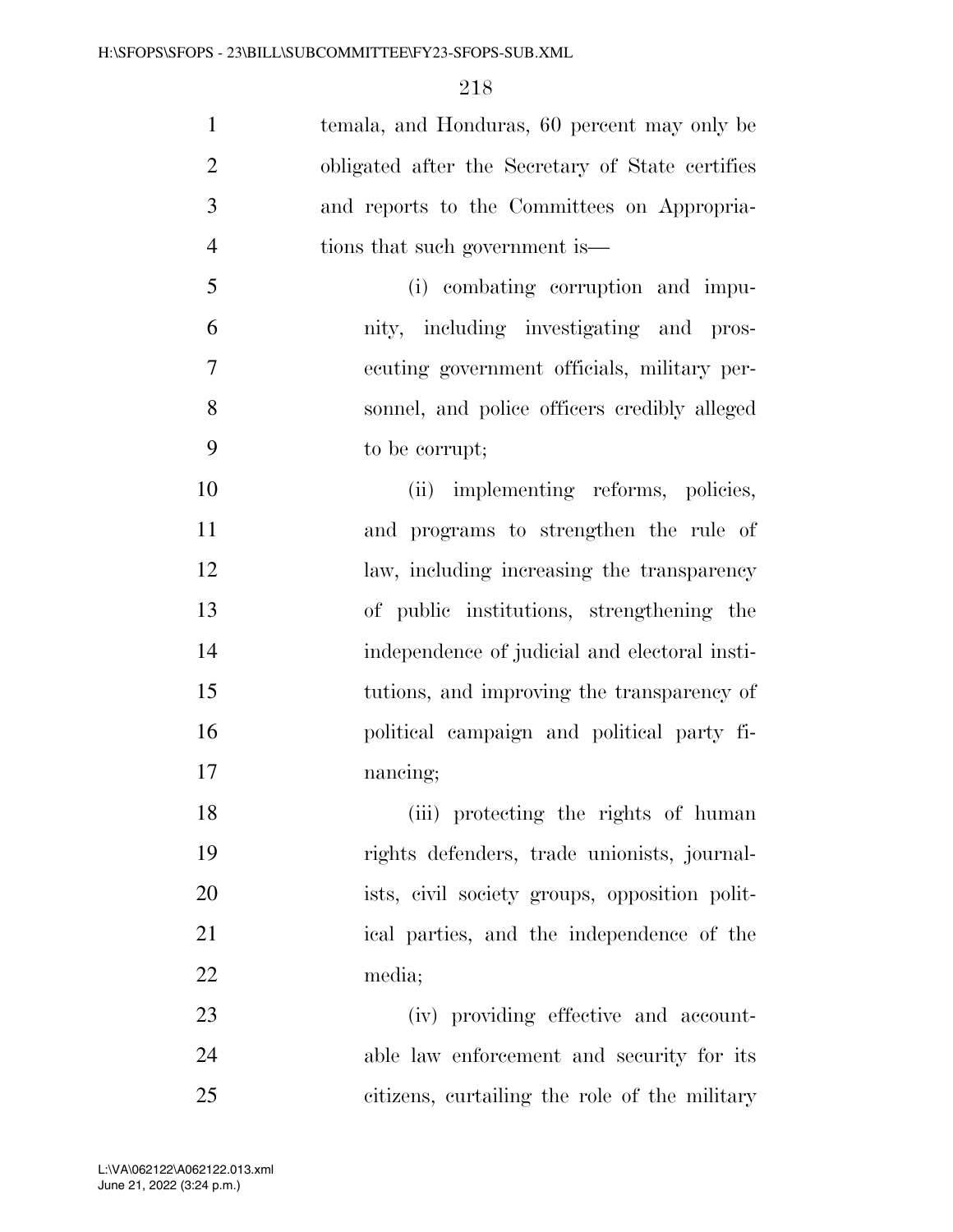- 1 in public security, and upholding due proc-ess of law;
- (v) effectively implementing programs to reduce violence against women and girls; (vi) implementing policies to reduce poverty and promote equitable economic growth and opportunity, including the im- plementation of reforms to strengthen edu- cational systems, vocational training pro-grams, and programs for at-risk youth;

 (vii) improving border security and combating human smuggling and traf- ficking and countering the activities of criminal gangs, drug traffickers, and transnational criminal organizations;

 (viii) informing its citizens of the dan- gers of the journey to the southwest border of the United States; and

 (ix) implementing policies that im- prove the environment for foreign invest- ment, including executing tax reform in a transparent manner, ensuring effective legal mechanisms for reimbursements of tax refunds owed to United States busi-nesses, and resolving disputes involving the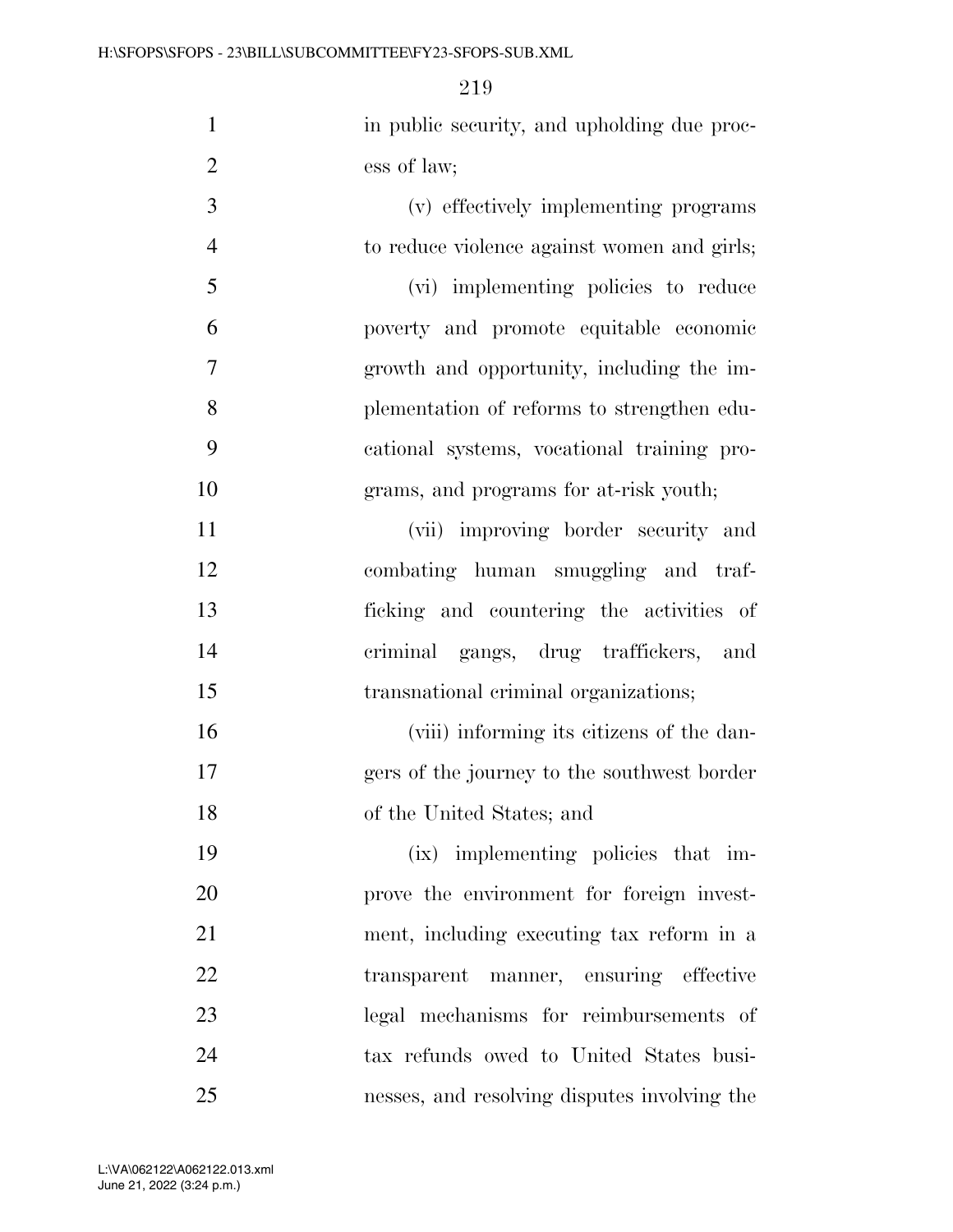confiscation of real property of United States entities.

 (B) REPROGRAMMING.—If the Secretary is unable to make the certification required by subparagraph (A) for one or more of the cen- tral governments, such assistance shall be re- programmed for assistance for civil society or- ganizations in such country, or for other coun- tries in Latin America and the Caribbean, not- withstanding the funding provisions in this sub- section and the limitations in section 7019 of this Act: *Provided*, That any such reprogram- ming shall be subject to the regular notification procedures of the Committees on Appropria-tions.

 (C) EXCEPTIONS.—The limitation of sub- paragraph (A) shall not apply to funds appro- priated by this Act that are made available for—

 (i) government entities and activities 21 that the Secretary of State or USAID Ad- ministrator, as appropriate, have deter- mined have demonstrated a commitment to combating corruption and impunity;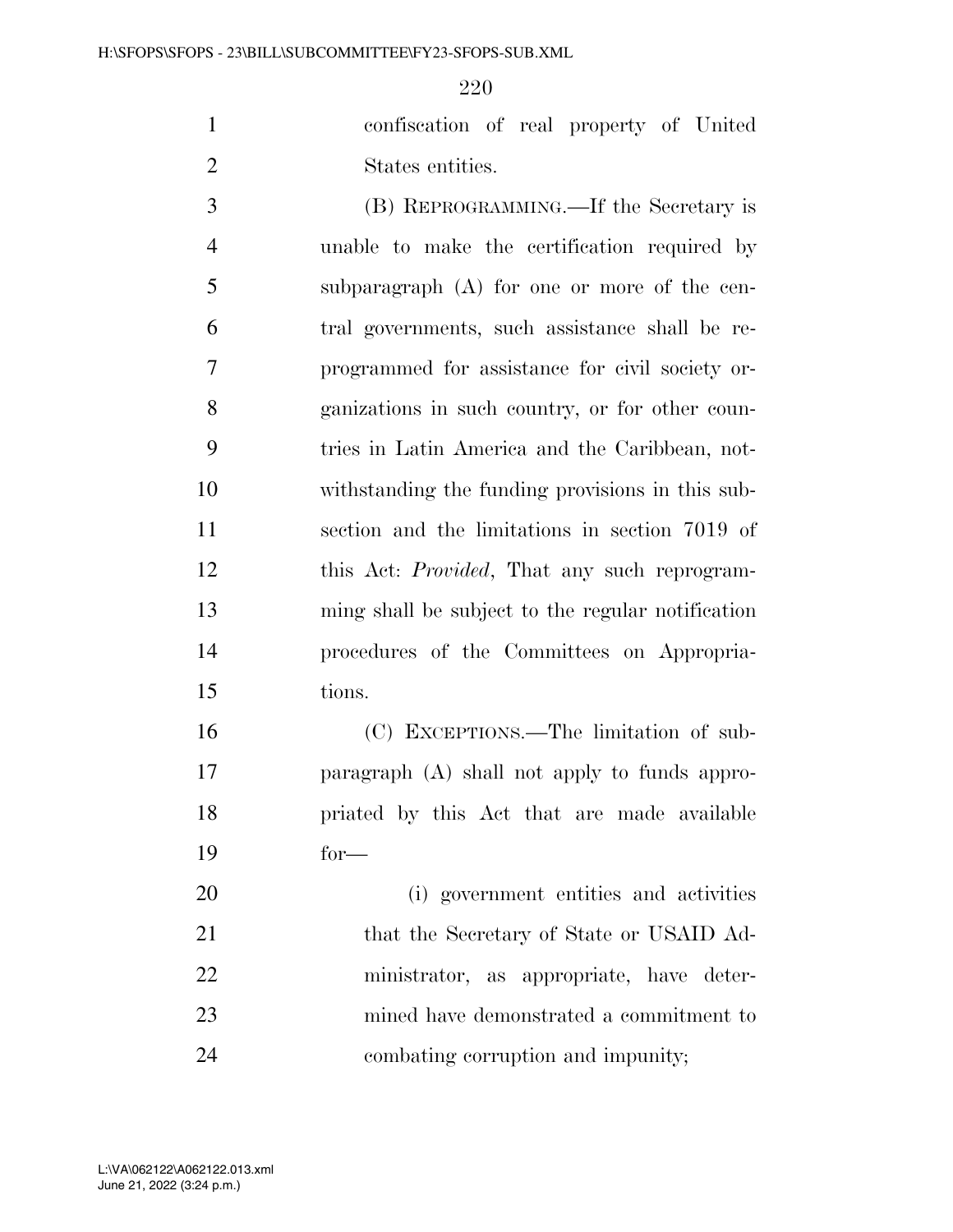| $\mathbf{1}$   | (ii) programs to combat gender-based         |
|----------------|----------------------------------------------|
| $\overline{2}$ | violence;                                    |
| $\mathfrak{Z}$ | (iii) programs to promote and protect        |
| $\overline{4}$ | human rights, including those of Indige-     |
| 5              | nous communities and Afro-descendants;       |
| 6              | (iv) humanitarian assistance; and            |
| $\overline{7}$ | (v) food security programs.                  |
| 8              | (D)<br>LIMITATIONS ON SECURITY ASSIST-       |
| 9              | $ANCE$ .                                     |
| 10             | (i) None of the funds appropriated by        |
| 11             | this Act under the heading "Foreign Mili-    |
| 12             | tary Financing Program" may be made          |
| 13             | available for assistance for El Salvador,    |
| 14             | Guatemala, or Honduras.                      |
| 15             | (ii) None of the funds appropriated by       |
| 16             | this Act under the headings "International"  |
| 17             | Narcotics Control and Law Enforcement"       |
| 18             | and "International Military Education and    |
| 19             | Training" may be made available for as-      |
| 20             | sistance for a unit of a foreign security    |
| 21             | force in El Salvador, Guatemala, or Hon-     |
| 22             | duras if the Secretary of State has credible |
| 23             | information that such unit has used assist-  |
| 24             | ance provided by the United States against   |
| 25             | United States personnel or in violation of   |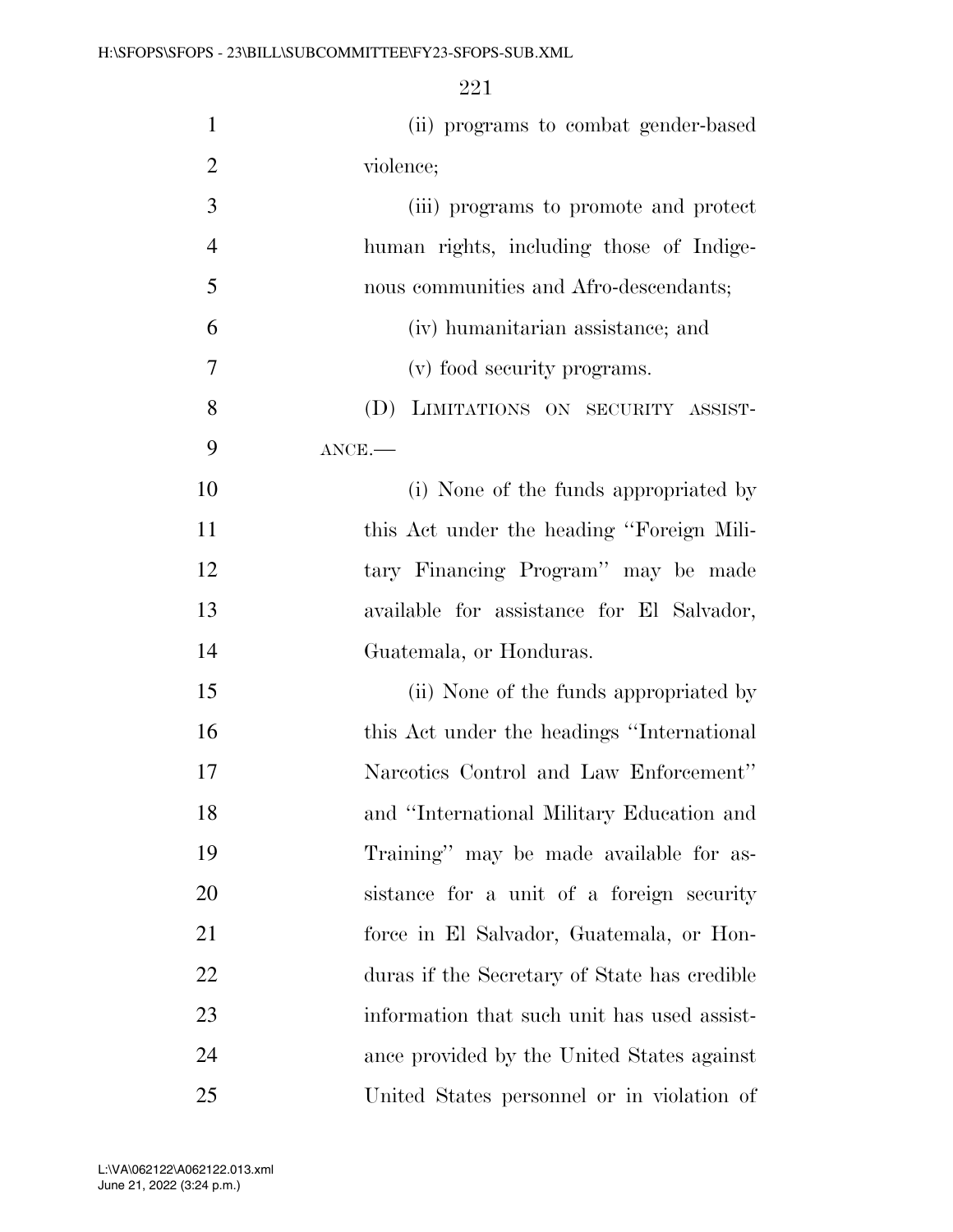an end-use agreement or otherwise con- trary to United States national security policy.

(b) COLOMBIA.—

 (1) ASSISTANCE.—Of the funds appropriated by this Act under titles III and IV, not less than \$487,375,000 should be made available for assist- ance for Colombia: *Provided*, That such funds shall be made available for the programs and activities de- scribed under this section in the report accom- panying this Act: *Provided further*, That of the funds appropriated by this Act under the heading ''International Narcotics Control and Law Enforce- ment'' and made available for assistance pursuant to this paragraph, not less than \$40,000,000 shall be made available to enhance rural security in coca pro- ducing municipalities and other municipalities with high levels of illicit activities: *Provided further*, That funds made available pursuant to the preceding pro- viso shall be prioritized in such municipalities that are also targeted for assistance programs that pro- vide viable economic alternatives and improve access to public services.

 (2) COUNTERNARCOTICS.—Funds appropriated by this Act under the heading ''International Nar-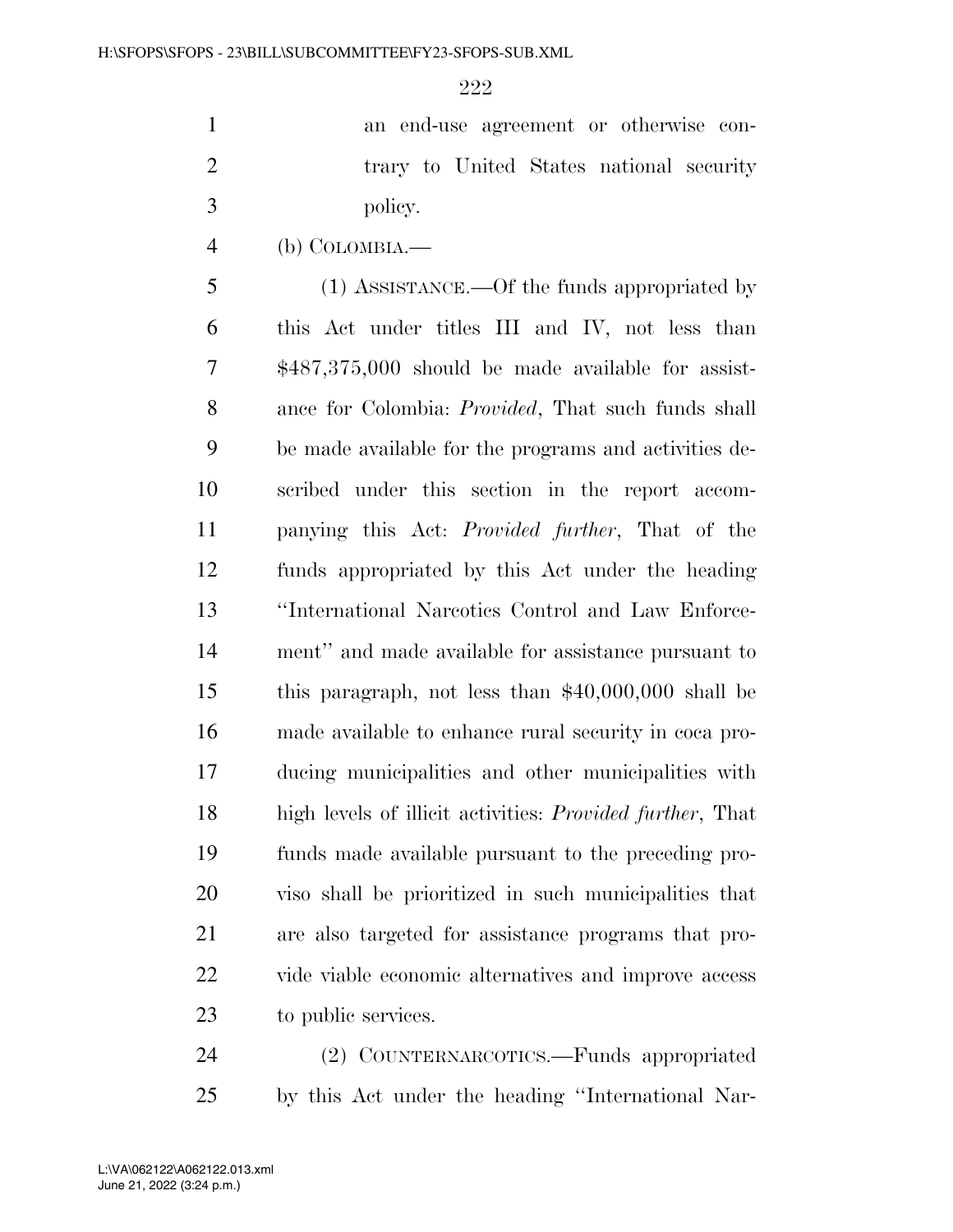cotics Control and Law Enforcement'' that are made available for counternarcotics assistance for Colom-bia should be obligated and programmed—

 (A) to support implementation of an effec-5 tive whole-of-government strategy of the Gov- ernment of Colombia to substantially and sustainably reduce coca cultivation and cocaine production levels in Colombia, including by prioritizing funding to enhance rural security in coca producing municipalities;

 (B) in a manner that is in accordance with the 2016 peace accord between the Government of Colombia and the Revolutionary Armed Forces of Colombia; and

 (C) to support efforts of the Government of Colombia to dismantle drug trafficking net- works and to assist farmers in eradicating and sustainably replacing coca.

 (3) HUMAN RIGHTS.—Of the funds appro- priated by this Act under the headings ''Inter- national Narcotics Control and Law Enforcement'' and ''Foreign Military Financing Program'' and made available for assistance for Colombia, 30 per-cent may be obligated only if the Secretary of State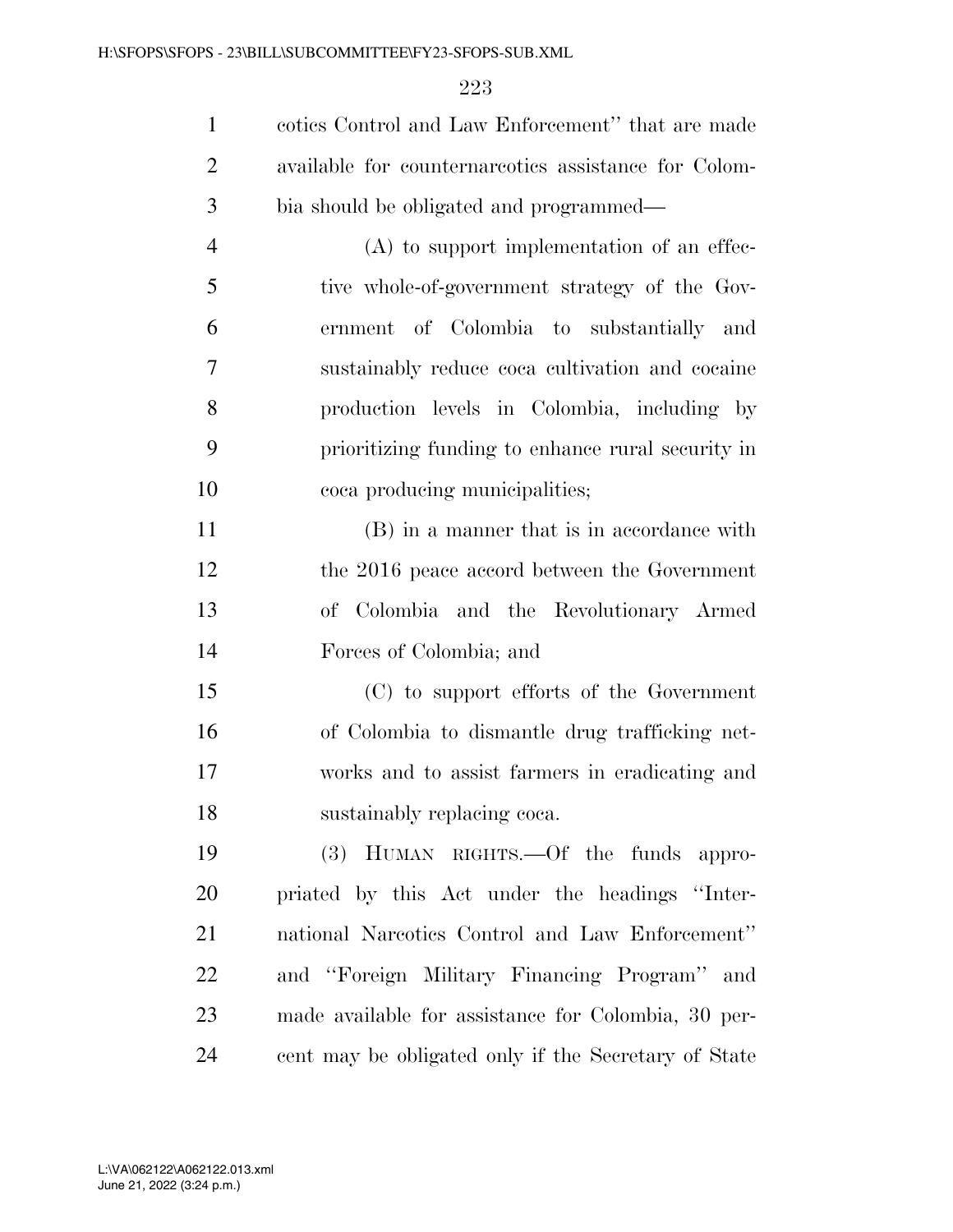certifies and reports to the Committees on Appro-priations that—

 (A) the Special Jurisdiction for Peace and other judicial authorities, as appropriate, are sentencing perpetrators of gross violations of human rights, including those with command responsibility, to deprivation of liberty;

 (B) the Government of Colombia is making consistent progress in reducing threats and at- tacks against human rights defenders and other civil society activists, and judicial authorities are prosecuting and punishing those responsible for ordering and carrying out such attacks;

 (C) the Government of Colombia is making consistent progress in protecting Afro-Colom- bian and Indigenous communities and is re-specting their rights and territories;

 (D) military officers credibly alleged, or whose units are credibly alleged, to be respon- sible for ordering, committing, and covering up cases of false positives and other extrajudicial killings, or of committing other gross violations of human rights, or of conducting illegal com- munications intercepts or other illicit surveil-lance, are being held accountable, including re-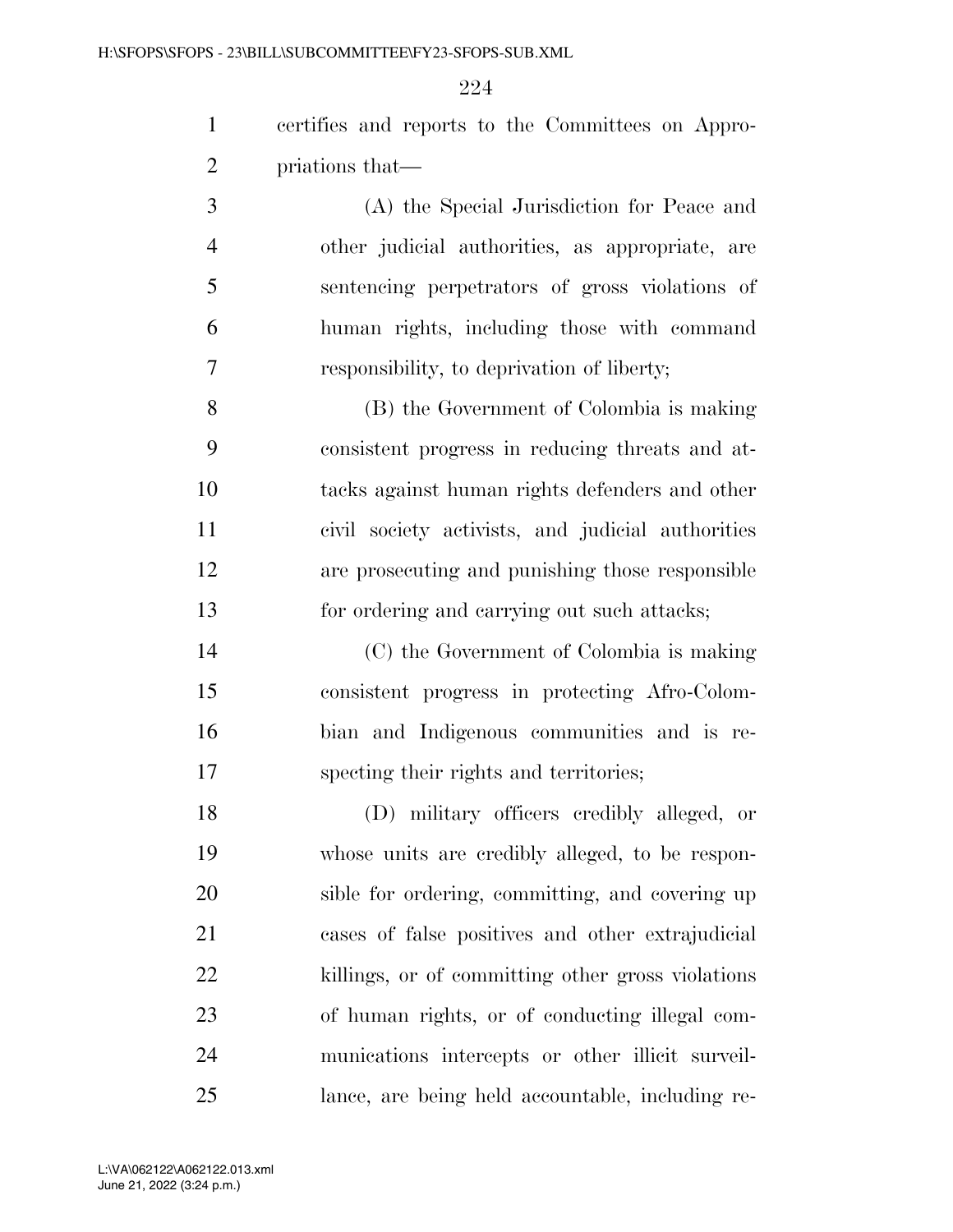| $\mathbf{1}$   | moval from active duty if found guilty through      |
|----------------|-----------------------------------------------------|
| $\overline{2}$ | criminal, administrative, or disciplinary pro-      |
| 3              | ceedings; and                                       |
| $\overline{4}$ | (E) the Government of Colombia is bring-            |
| 5              | ing to justice the police personnel who ordered,    |
| 6              | directed, and used excessive force and engaged      |
| 7              | in other illegal acts against protesters.           |
| 8              | (4) EXCEPTIONS.—The limitation of paragraph         |
| 9              | (3) shall not apply to funds made available for—    |
| 10             | (A) protecting the rights of human rights           |
| 11             | defenders, Afro-Colombian and indigenous com-       |
| 12             | munity leaders, trade unionists, journalists, civil |
| 13             | society groups, opposition political parties, and   |
| 14             | the independence of the media;                      |
| 15             | (B) combating corruption and impunity,              |
| 16             | including support for offices of Attorneys Gen-     |
| 17             | eral;                                               |
| 18             | (C) aviation instruction and maintenance;           |
| 19             | and                                                 |
| 20             | (D) maritime and riverine security pro-             |
| 21             | grams.                                              |
| <u>22</u>      | (5) AUTHORITY.—Aircraft supported by funds          |
| 23             | appropriated by this Act and prior Acts making ap-  |
| 24             | propriations for the Department of State, foreign   |
| 25             | operations, and related programs and made available |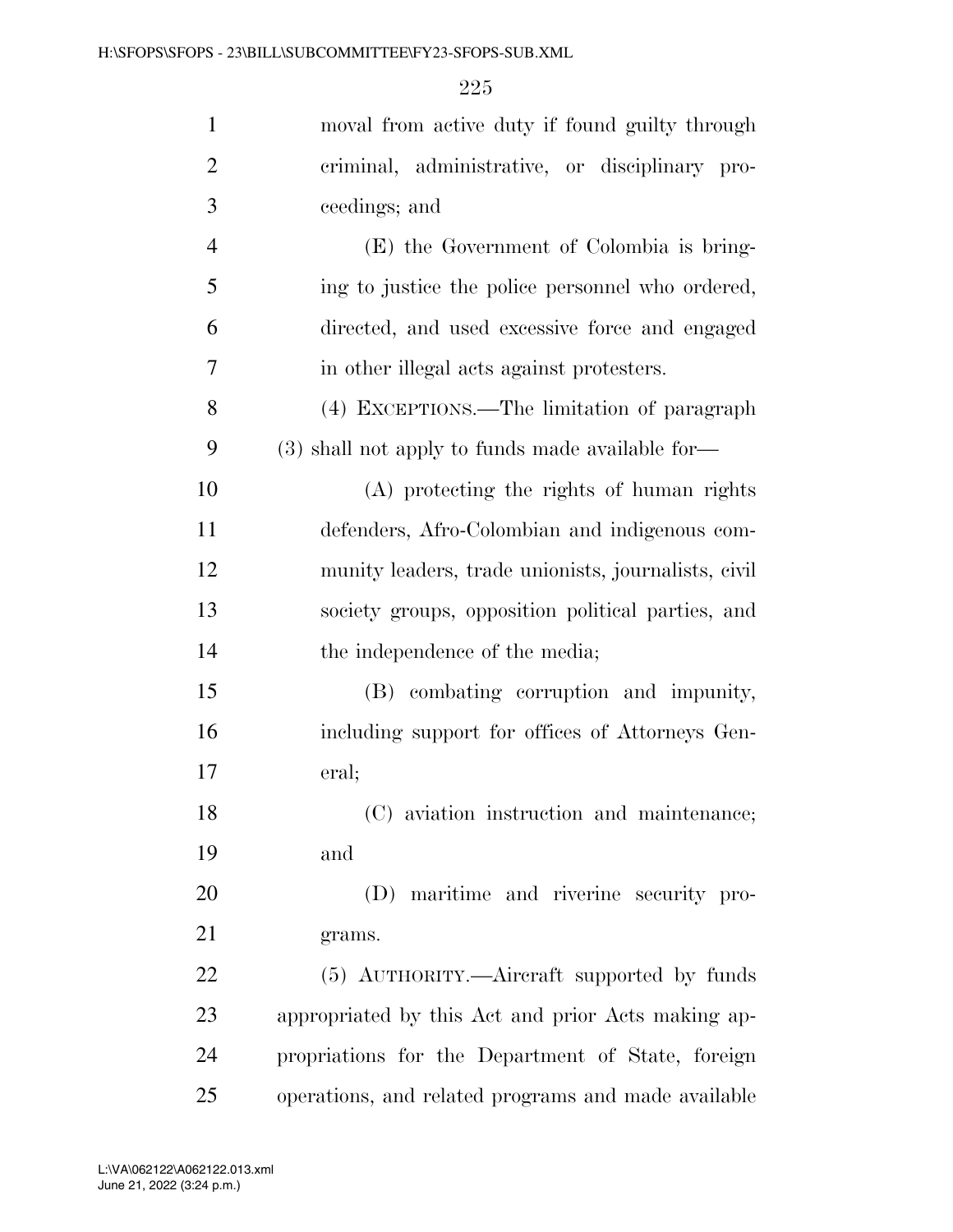for assistance for Colombia may be used to trans- port personnel and supplies involved in drug eradi- cation and interdiction, including security for such activities, and to provide transport in support of al- ternative development programs and investigations by civilian judicial authorities.

 (6) LIMITATION.—None of the funds appro- priated by this Act or prior Acts making appropria- tions for the Department of State, foreign oper- ations, and related programs that are made available for assistance for Colombia may be made available for payment of reparations to conflict victims or compensation to demobilized combatants associated with a peace agreement between the Government of Colombia and illegal armed groups.

(c) CUBA.—

 (1) Of the funds appropriated by this Act under the heading ''Economic Support Fund'', not more than \$20,000,000 shall be made available for democ-racy programs for Cuba.

 (2) Of the funds made available pursuant to paragraph (1), not less than \$5,000,000 shall be made available for programs to support—

 (A) free enterprise and private business or-ganizations; and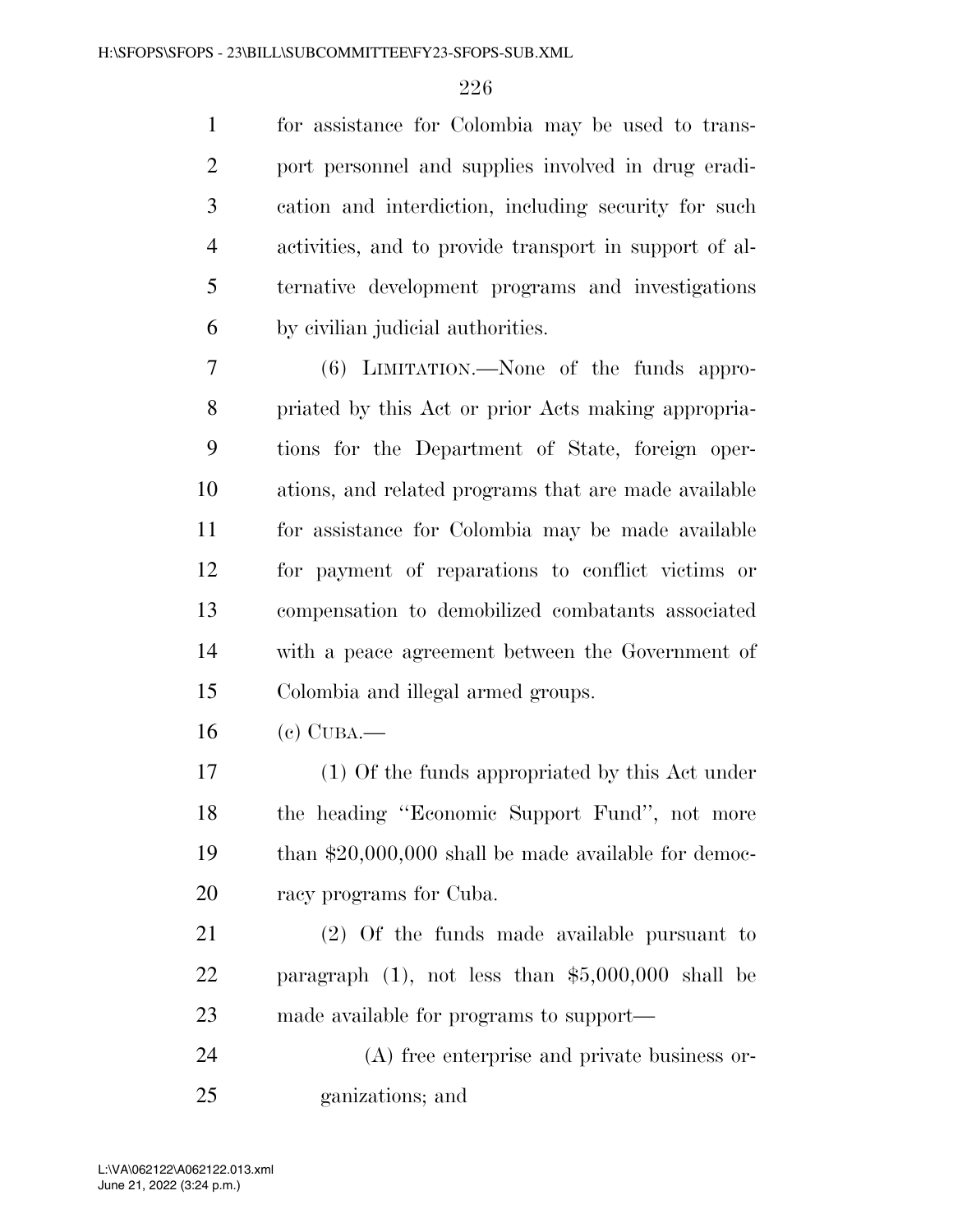(B) people-to-people educational and cul-2 tural activities.

 (3) For purposes of paragraph (2), activities described in such paragraph shall be considered de- mocracy programs pursuant to section 7032(c) of this Act, except that none of the funds made avail- able under such paragraph may be used for assist- ance for the Government of Cuba: *Provided*, That such funds shall be made available following con- sultation with the Committees on Appropriations. (4) Funds appropriated under title I of this Act shall be made available for— (A) the operation of, and infrastructure and security improvements to, United States diplomatic facilities in Cuba; and (B) costs associated with additional United States diplomatic personnel in Cuba. (d) HAITI.— (1) CERTIFICATION.—Funds appropriated by this Act that are made available for assistance for

 Haiti may only be made available for the central Government of Haiti if the Secretary of State cer- tifies and reports to the appropriate congressional committees that a new President and Parliament have taken office after free and fair elections, or the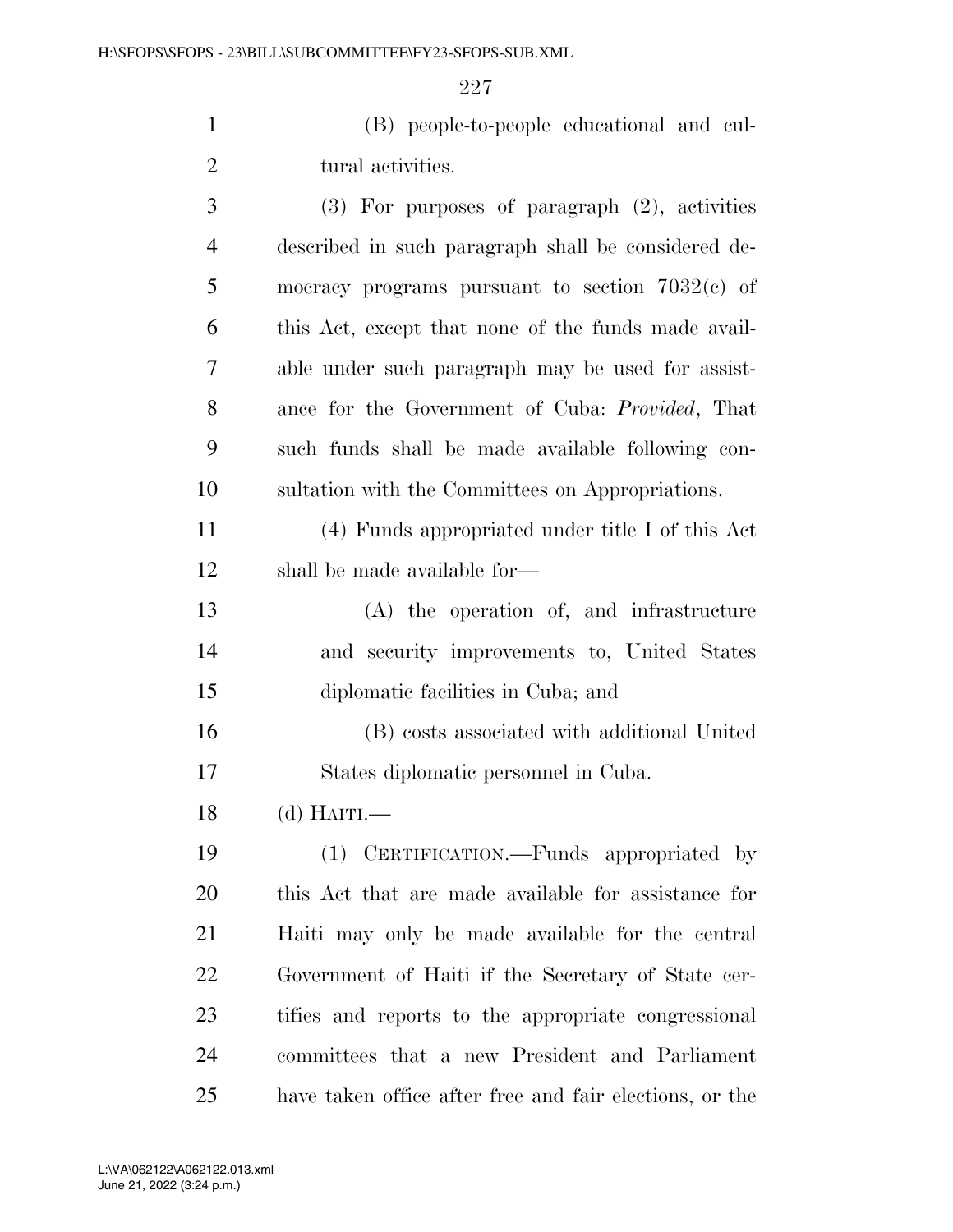| $\mathbf{1}$   | country is being led by a transitional governing au-    |
|----------------|---------------------------------------------------------|
| $\overline{2}$ | thority that is broadly representative of Haitian soci- |
| 3              | ety, and it is in the national interest of the United   |
| $\overline{4}$ | States to provide such assistance.                      |
| 5              | (2) EXCEPTIONS.—Notwithstanding paragraph               |
| 6              | $(1)$ , funds may be made available to support—         |
| 7              | $(A)$ free and fair elections;                          |
| 8              | (B) anti-gang police and administration of              |
| 9              | justice programs, including to reduce pre-trial         |
| 10             | detention and eliminate inhumane prison condi-          |
| 11             | tions;                                                  |
| 12             | (C) public health, food security, water and             |
| 13             | sanitation, education, and other programs to            |
| 14             | meet basic human needs; and                             |
| 15             | (D) disaster relief and recovery.                       |
| 16             | NOTIFICATION.—Funds appropriated<br><b>(3)</b><br>by    |
| 17             | this Act that are made available for assistance for     |
| 18             | Haiti shall be subject to prior consultation with, and  |
| 19             | the regular notification procedures of, the Commit-     |
| 20             | tees on Appropriations.                                 |
| 21             | (4) PROHIBITION.—None of the funds appro-               |
| 22             | priated or otherwise made available by this Act may     |
| 23             | be used for assistance for the armed forces of Haiti.   |
| 24             | (5) HAITIAN COAST GUARD.—The Government                 |
| 25             | of Haiti shall be eligible to purchase defense articles |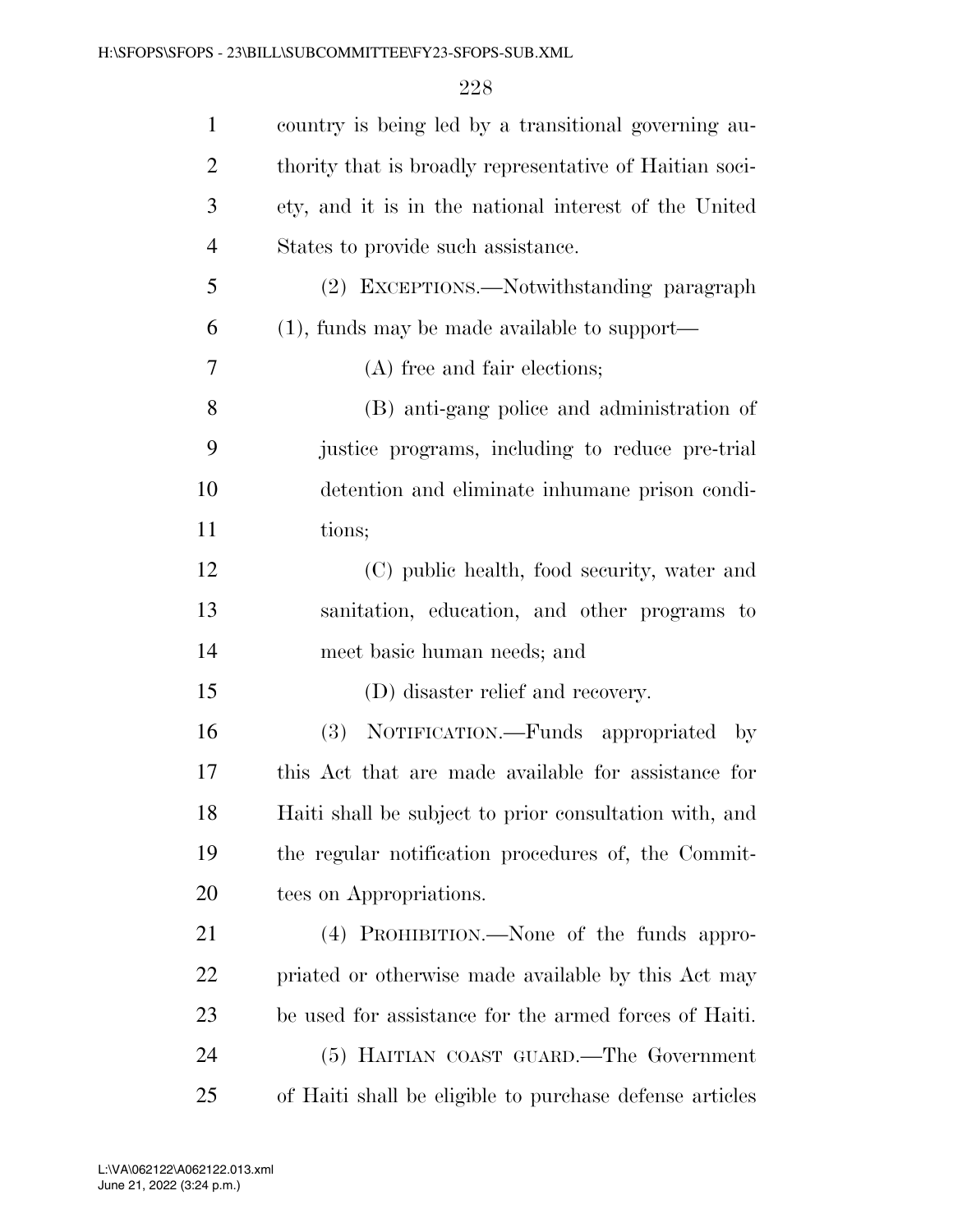and services under the Arms Export Control Act (22

2 U.S.C. 2751 et seq.) for the Coast Guard.

 (e) NICARAGUA.—Of the funds appropriated by this Act under the heading ''Development Assistance'', not less than \$15,000,000 shall be made available for democracy programs for Nicaragua, including to support civil society.

 (f) THE CARIBBEAN.—Funds appropriated by this Act under titles III and IV shall be made available for assistance for the Caribbean, including not less than \$82,000,000 for the Caribbean Basin Security Initiative.

(g) VENEZUELA.—

 (1) Of the funds appropriated by this Act under the heading ''Economic Support Fund'', \$50,000,000 shall be made available for democracy programs for Venezuela.

 (2) Funds appropriated under title III of this Act and prior Acts making appropriations for the Department of State, foreign operations, and related programs shall be made available for assistance for communities in countries supporting or otherwise impacted by refugees from Venezuela, including Co- lombia, Peru, Ecuador, Curacao, and Trinidad and Tobago: *Provided*, That such amounts are in addi-24 tion to funds otherwise made available for assistance for such countries, subject to prior consultation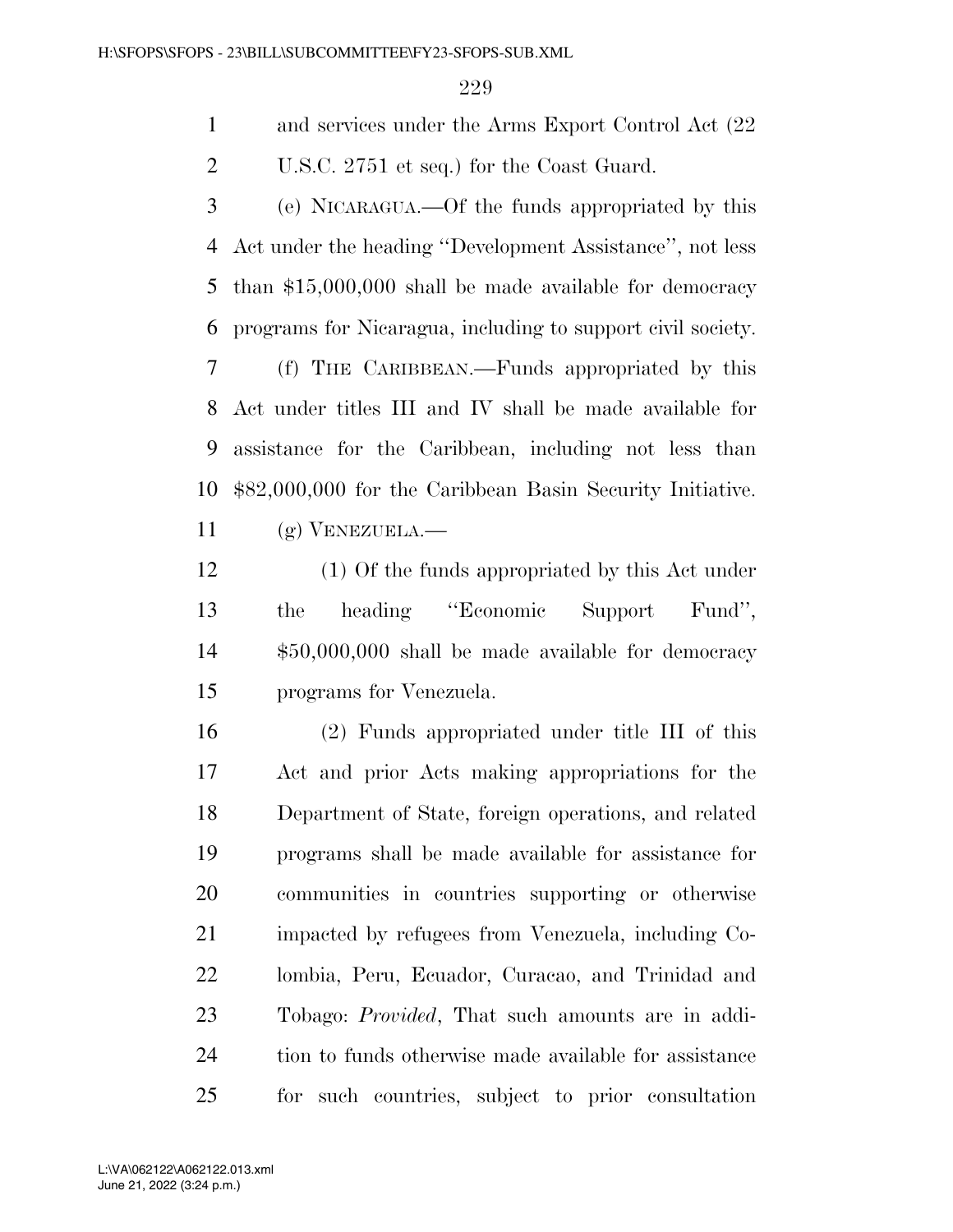with, and the regular notification procedures of, the Committees on Appropriations.

## EUROPE AND EURASIA

 SEC. 7046. (a) GEORGIA.—Of the funds appropriated by this Act under titles III and IV, not less than \$132,025,000 shall be made available for assistance for Georgia.

 (b) TERRITORIAL INTEGRITY.—None of the funds appropriated by this Act may be made available for assist- ance for a government of an Independent State of the former Soviet Union if such government directs any action in violation of the territorial integrity or national sov- ereignty of any other Independent State of the former So- viet Union, such as those violations included in the Hel- sinki Final Act: *Provided*, That except as otherwise pro- vided in section 7047(a) of this Act, funds may be made available without regard to the restriction in this sub- section if the President determines that to do so is in the national security interest of the United States: *Provided further*, That prior to executing the authority contained in the previous proviso, the Secretary of State shall con- sult with the Committees on Appropriations on how such assistance supports the national security interest of the United States.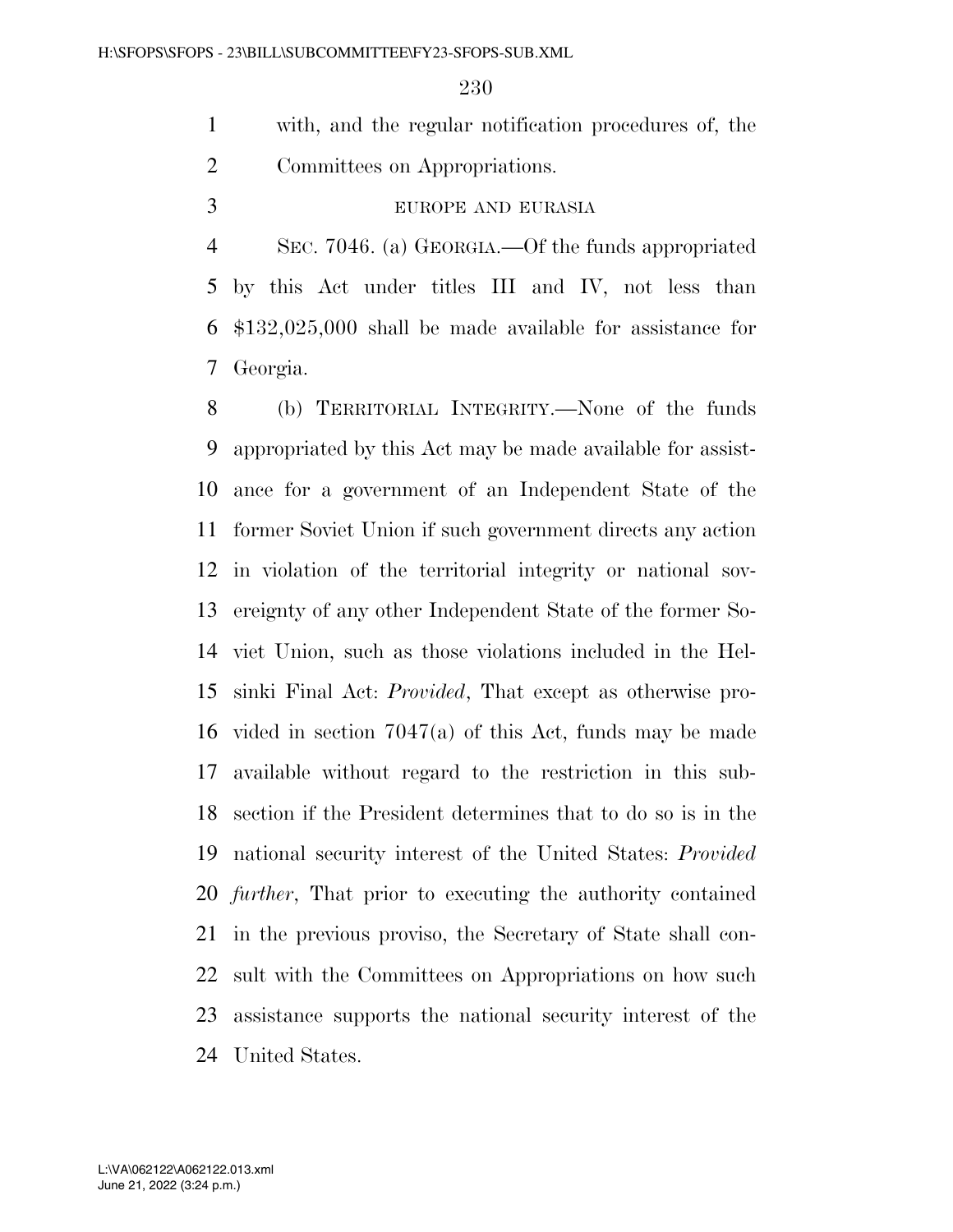(c) SECTION 907 OF THE FREEDOM SUPPORT ACT.—Section 907 of the FREEDOM Support Act (22 U.S.C. 5812 note) shall not apply to—

|    | (1) activities to support democracy or assist-                      |
|----|---------------------------------------------------------------------|
| 5  | ance under title V of the FREEDOM Support Act                       |
| 6  | $(22 \text{ U.S.C. } 5851 \text{ et seq.})$ and section 1424 of the |
| 7  | Defense Against Weapons of Mass Destruction Act                     |
| 8  | of $1996$ (50 U.S.C. 2333) or non-proliferation as-                 |
| -9 | sistance;                                                           |

 (2) any assistance provided by the Trade and Development Agency under section 661 of the For-eign Assistance Act of 1961;

 (3) any activity carried out by a member of the United States and Foreign Commercial Service while acting within his or her official capacity;

 (4) any insurance, reinsurance, guarantee, or other assistance provided by the United States International Development Finance Corporation as authorized by the BUILD Act of 2018 (division F of Public Law 115–254);

 (5) any financing provided under the Export- Import Bank Act of 1945 (Public Law 79–173); or (6) humanitarian assistance.

 (d) TURKEY.—None of the funds made available by this Act may be used to facilitate or support the sale of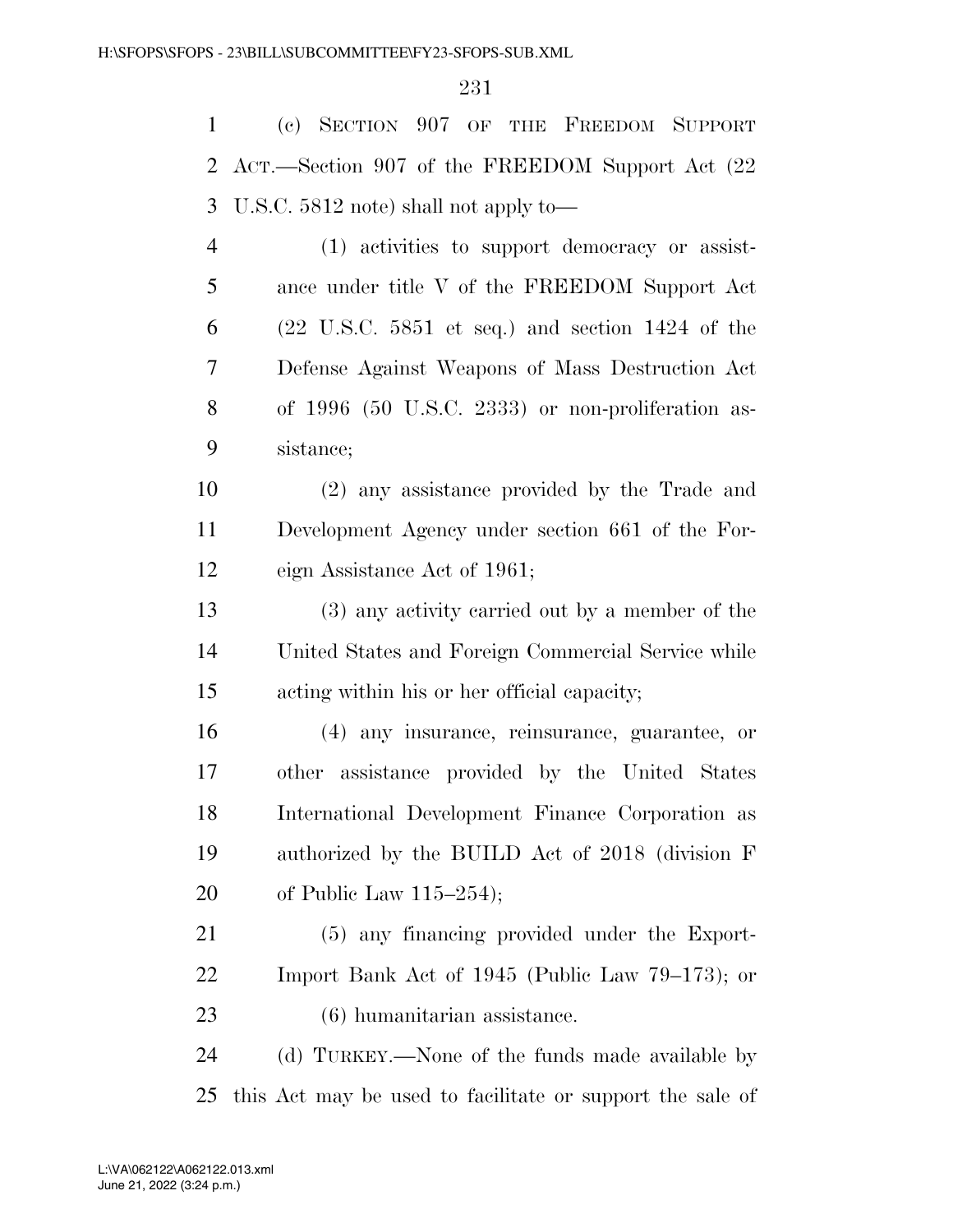defense articles or defense services to the Turkish Presi- dential Protection Directorate (TPPD) under Chapter 2 of the Arms Export Control Act (22 U.S.C. 2761 et seq.) unless the Secretary of State determines and reports to the appropriate congressional committees that members of the TPPD who are named in the July 17, 2017, indict- ment by the Superior Court of the District of Columbia, and against whom there are pending charges, have re- turned to the United States to stand trial in connection with the offenses contained in such indictment or have otherwise been brought to justice: *Provided*, That the limi- tation in this paragraph shall not apply to the use of funds made available by this Act for border security purposes, for North Atlantic Treaty Organization or coalition oper- ations, or to enhance the protection of United States offi-cials and facilities in Turkey.

COUNTERING RUSSIAN INFLUENCE AND AGGRESSION

 SEC. 7047. (a) PROHIBITION.—None of the funds ap- propriated by this Act may be made available for assist- ance for the central Government of the Russian Federa-tion.

(b) ANNEXATION.—

 (1) PROHIBITION.—None of the funds appro- priated by this Act may be made available for assist-ance for the central government of a country that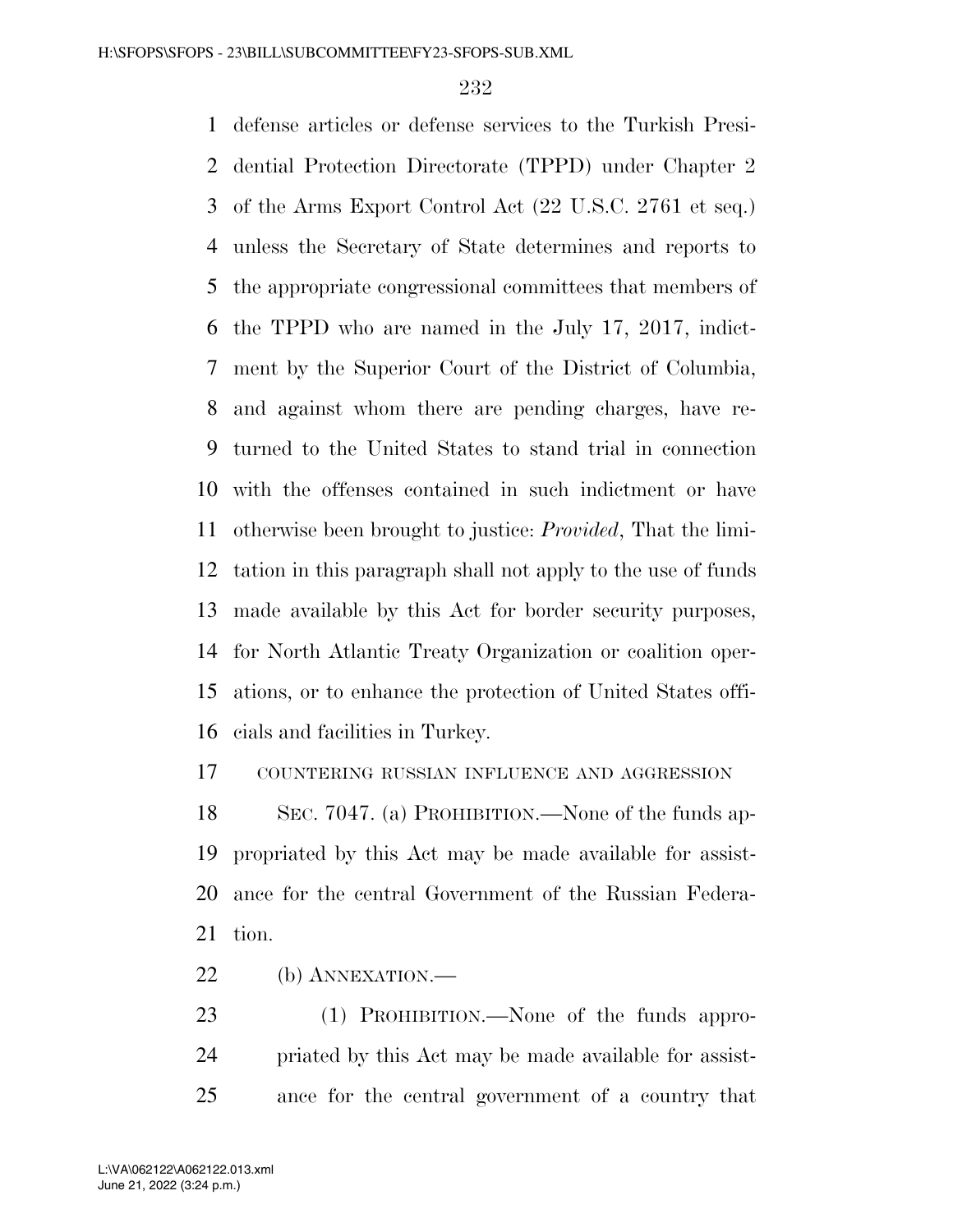| $\mathbf{1}$   | the Secretary of State determines and reports to the          |
|----------------|---------------------------------------------------------------|
| $\overline{2}$ | Committees on Appropriations has taken affirmative            |
| 3              | steps intended to support or be supportive of the             |
| $\overline{4}$ | Russian Federation annexation of Crimea or other              |
| 5              | territory in Ukraine: <i>Provided</i> , That except as other- |
| 6              | wise provided in subsection (a), the Secretary may            |
| 7              | waive the restriction on assistance required by this          |
| 8              | paragraph if the Secretary determines and reports to          |
| 9              | such Committees that to do so is in the national in-          |
| 10             | terest of the United States, and includes a justifica-        |
| 11             | tion for such interest.                                       |
| 12             | (2) LIMITATION.—None of the funds appro-                      |
| 13             | priated by this Act may be made available for—                |
| 14             | $(A)$ the implementation of any action or                     |
| 15             | policy that recognizes the sovereignty of the                 |
| 16             | Russian Federation over Crimea or other terri-                |
| 17             | tory in Ukraine;                                              |
| 18             | (B) the facilitation, financing, or guarantee                 |
| 19             | of United States Government investments in                    |
| 20             | Crimea or other territory in Ukraine under the                |
| 21             | control of Russian-backed separatists, if such                |
| 22             | activity includes the participation of Russian                |
| 23             | Government officials, or other Russian owned                  |
| 24             | or controlled financial entities; or                          |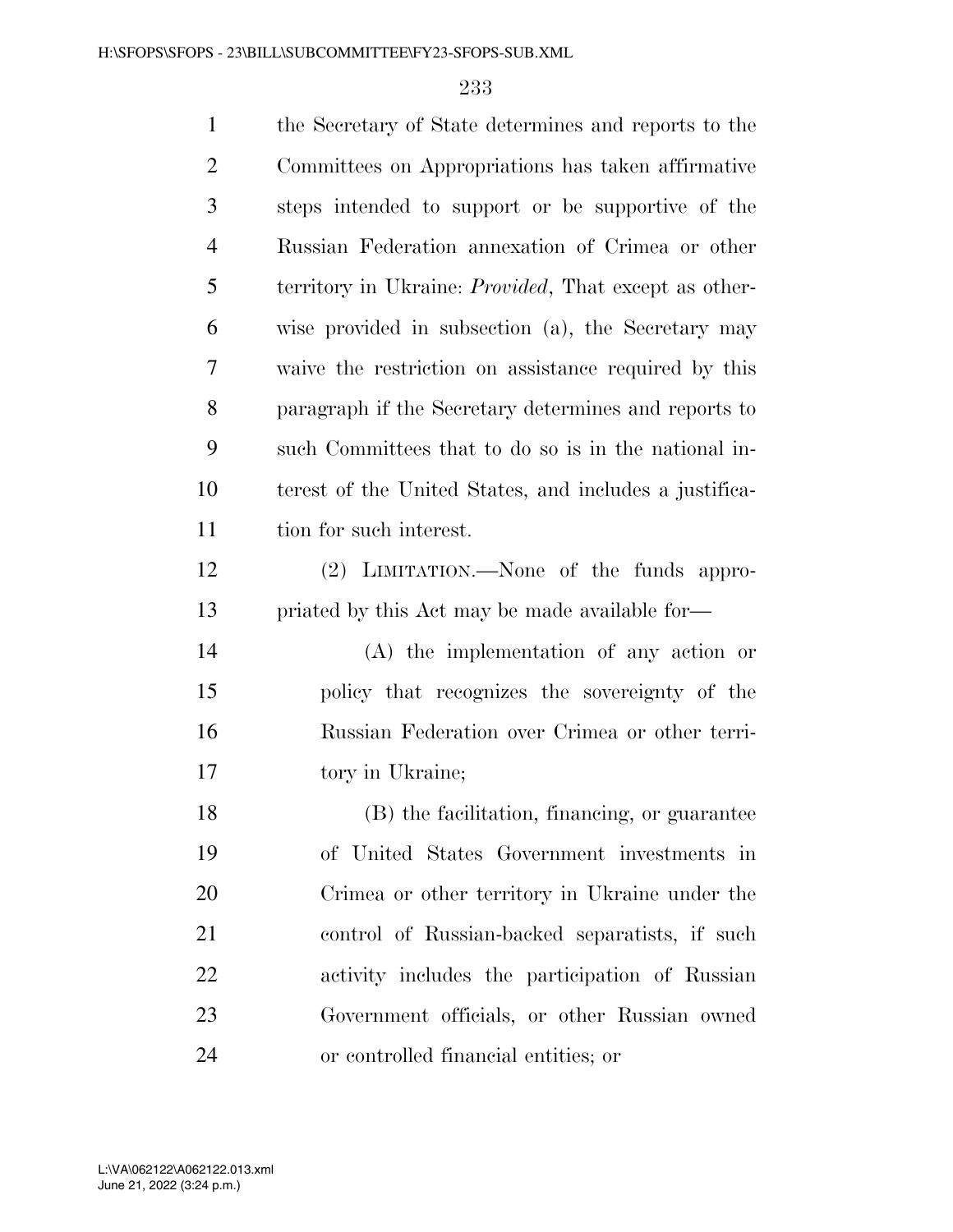(C) assistance for Crimea or other terri- tory in Ukraine under the control of Russian- backed separatists, if such assistance includes the participation of Russian Government offi- cials, or other Russian owned or controlled fi-nancial entities.

 (3) INTERNATIONAL FINANCIAL INSTITU- TIONS.—The Secretary of the Treasury shall in- struct the United States executive director of each international financial institution to use the voice and vote of the United States to oppose any assist- ance by such institution (including any loan, credit, grant, or guarantee) for any program that violates the sovereignty or territorial integrity of Ukraine.

 (4) DURATION.—The requirements and limita- tions of this subsection shall cease to be in effect if the Secretary of State determines and reports to the Committees on Appropriations that the Government of Ukraine has reestablished sovereignty over Cri- mea and other territory in Ukraine under the con-21 trol of Russian-backed separatists.

22 (c) OCCUPATION OF THE GEORGIAN TERRITORIES OF ABKHAZIA AND TSKHINVALI REGION/SOUTH OSSETIA.— (1) PROHIBITION.—None of the funds appro-

priated by this Act may be made available for assist-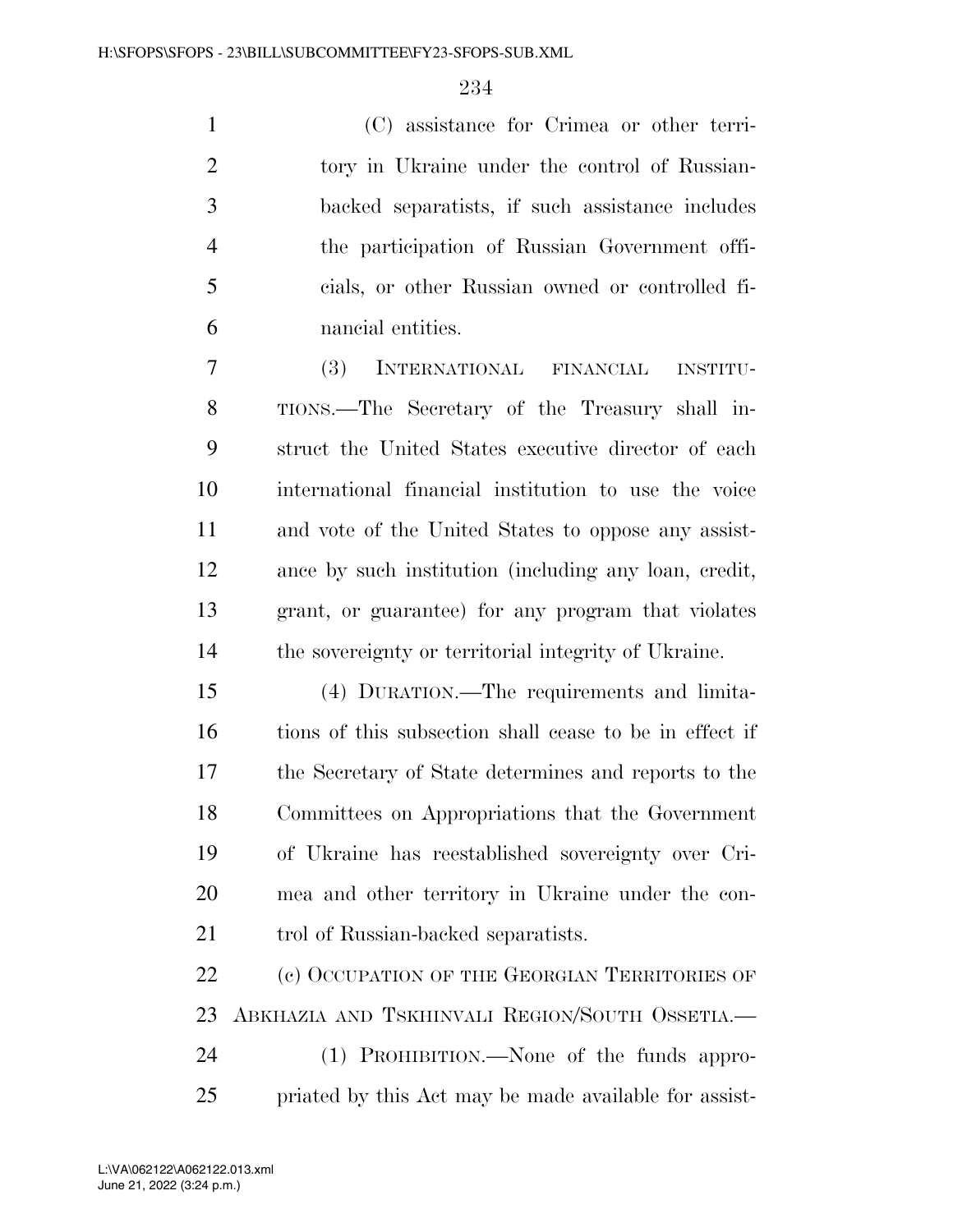ance for the central government of a country that the Secretary of State determines and reports to the Committees on Appropriations has recognized the independence of, or has established diplomatic rela- tions with, the Russian Federation occupied Geor- gian territories of Abkhazia and Tskhinvali Region/ South Ossetia: *Provided*, That the Secretary shall publish on the Department of State website a list of any such central governments in a timely manner: *Provided further*, That the Secretary may waive the restriction on assistance required by this paragraph if the Secretary determines and reports to the Com- mittees on Appropriations that to do so is in the na- tional interest of the United States, and includes a justification for such interest.

 (2) LIMITATION.—None of the funds appro- priated by this Act may be made available to sup- port the Russian Federation occupation of the Geor- gian territories of Abkhazia and Tskhinvali Region/ South Ossetia.

 (3) INTERNATIONAL FINANCIAL INSTITU- TIONS.—The Secretary of the Treasury shall in- struct the United States executive director of each international financial institution to use the voice and vote of the United States to oppose any assist-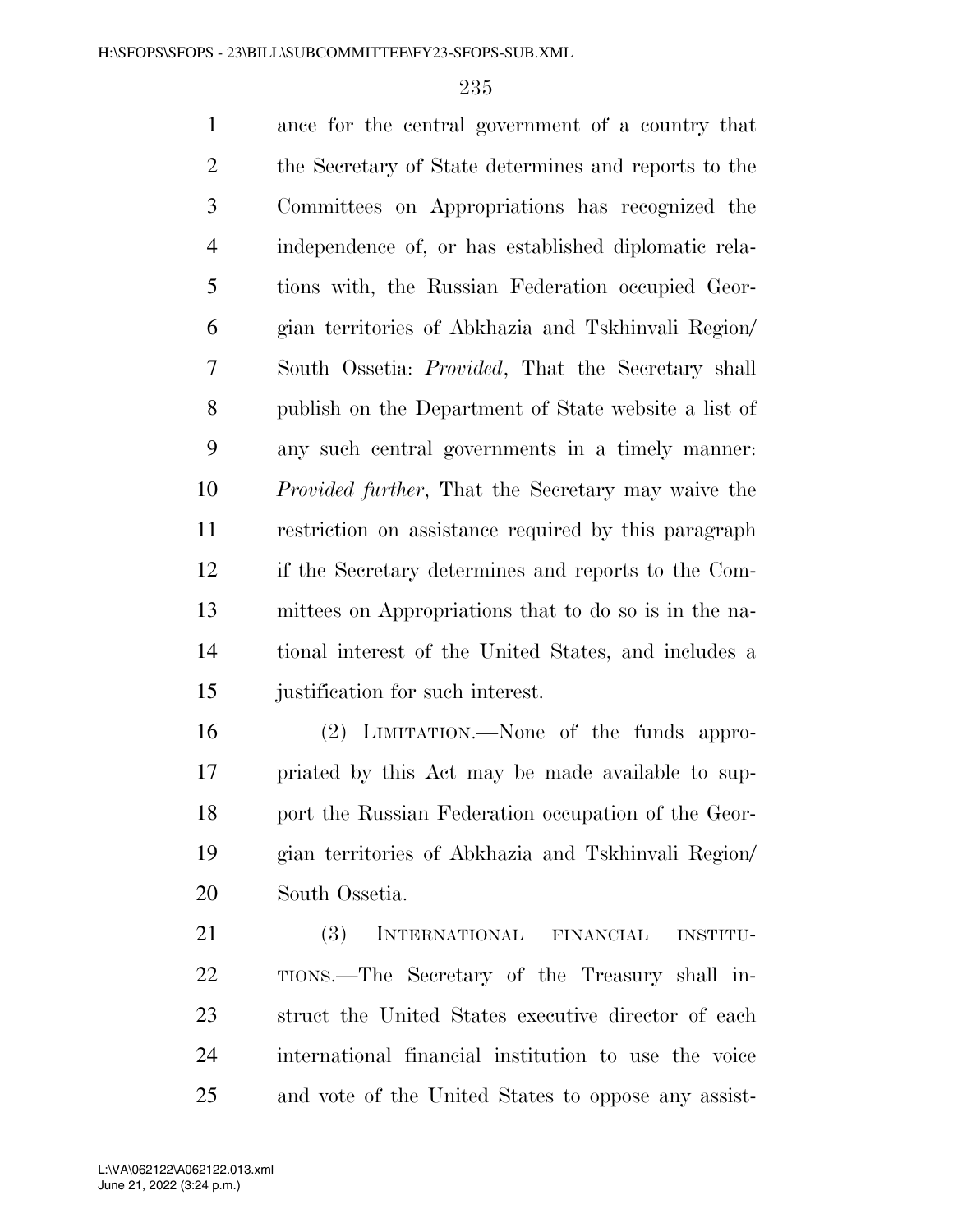ance by such institution (including any loan, credit, grant, or guarantee) for any program that violates the sovereignty and territorial integrity of Georgia. (d) COUNTERING RUSSIAN INFLUENCE FUND.—

 (1) ASSISTANCE.—Of the funds appropriated by this Act under the headings ''Assistance for Europe, Eurasia and Central Asia'', ''International Narcotics Control and Law Enforcement'', ''International Mili- tary Education and Training'', and ''Foreign Mili- tary Financing Program'', not less than \$300,000,000 shall be made available to carry out the purposes of the Countering Russian Influence Fund, as authorized by section 254 of the Coun- tering Russian Influence in Europe and Eurasia Act of 2017 (Public Law 115–44; 22 U.S.C. 9543) and notwithstanding the country limitation in subsection (b) of such section, and programs to enhance the ca- pacity of law enforcement and security forces in countries in Europe, Eurasia, and Central Asia and strengthen security cooperation between such coun- tries and the United States and the North Atlantic Treaty Organization, as appropriate.

 (2) ECONOMICS AND TRADE.—Funds appro- priated by this Act and made available for assistance for the Eastern Partnership countries shall be made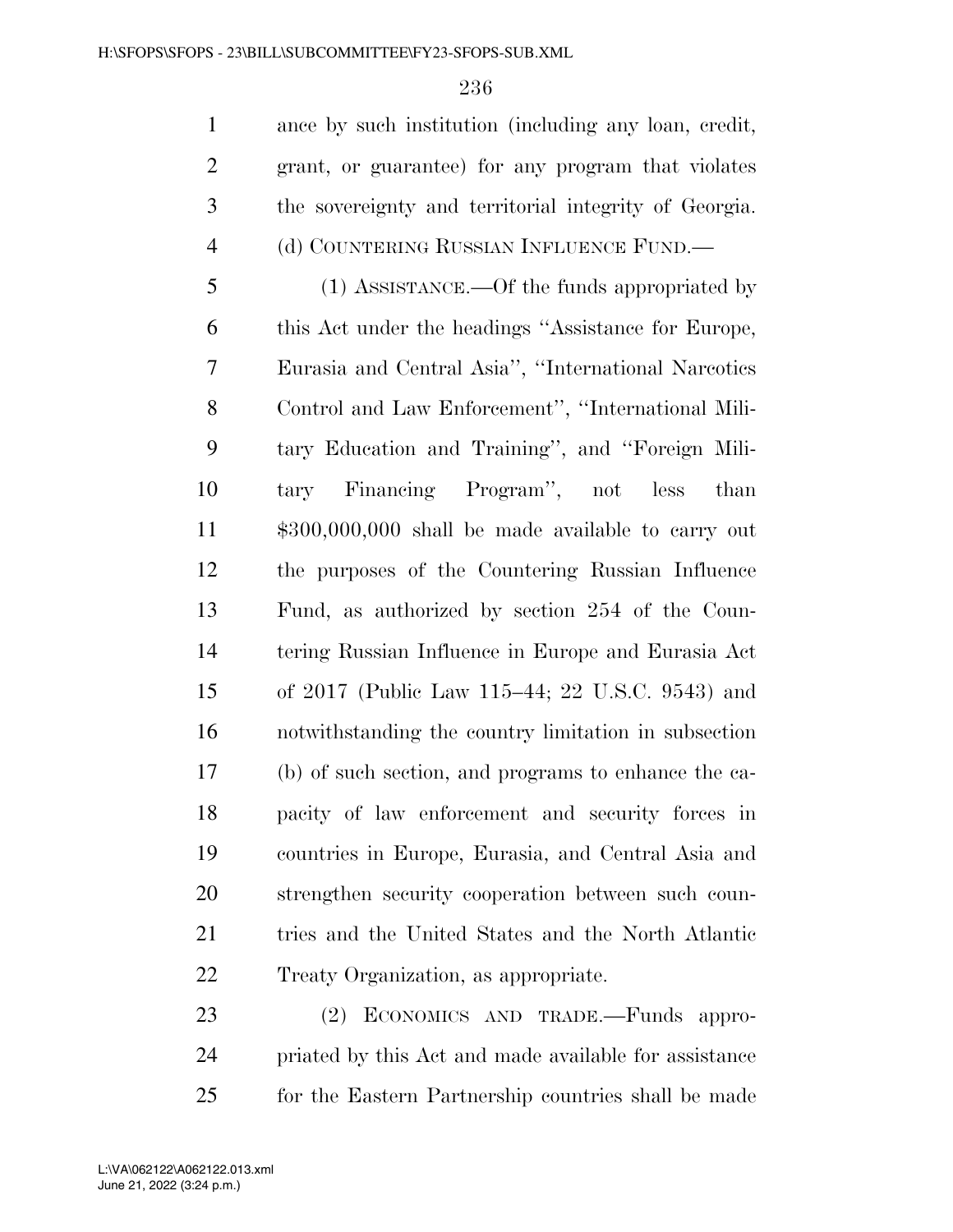available to advance the implementation of Associa- tion Agreements and trade agreements with the Eu- ropean Union, and to reduce their vulnerability to external economic and political pressure from the Russian Federation.

 (e) DEMOCRACY PROGRAMS.—Funds appropriated by this Act shall be made available to support democracy pro- grams in the Russian Federation and other countries in Europe, Eurasia, and Central Asia, including to promote Internet freedom: *Provided*, That of the funds appro- priated under the heading ''Assistance for Europe, Eur- asia and Central Asia'', not less than \$20,000,000 shall be made available to strengthen democracy and civil soci- ety in Central Europe, including for transparency, inde- pendent media, rule of law, minority rights, and programs to combat anti-Semitism.

## UNITED NATIONS

 SEC. 7048. (a) TRANSPARENCY AND ACCOUNT- ABILITY.—Not later than 180 days after the date of enact- ment of this Act, the Secretary of State shall report to the Committees on Appropriations whether each organiza- tion, department, or agency receiving a contribution from funds appropriated by this Act under the headings ''Con- tributions to International Organizations'' and ''Inter-national Organizations and Programs''—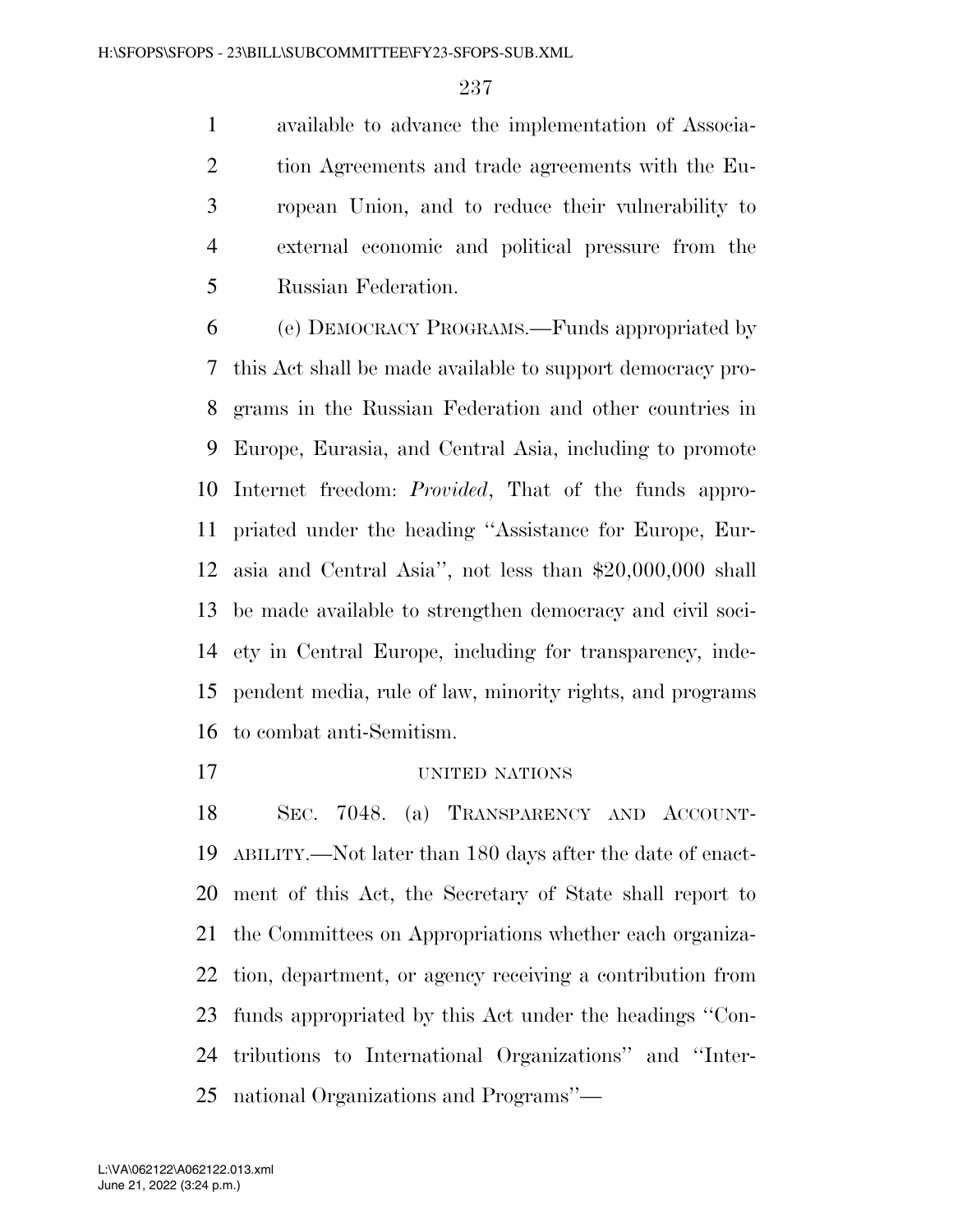| $\mathbf{1}$   | (1) is posting on a publicly available website,        |
|----------------|--------------------------------------------------------|
| $\overline{2}$ | consistent with privacy regulations and due process,   |
| 3              | regular financial and programmatic audits of such      |
| $\overline{4}$ | organization, department, or agency, and providing     |
| 5              | the United States Government with necessary access     |
| 6              | to such financial and performance audits;              |
| 7              | (2) has submitted a report to the Department           |
| 8              | of State, which shall be posted on the Department's    |
| 9              | website in a timely manner, demonstrating that such    |
| 10             | organization is effectively implementing and enforc-   |
| 11             | ing policies and procedures which meet or exceed       |
| 12             | best practices in the United States for the protection |
| 13             | of whistleblowers from retaliation, including—         |
| 14             | (A) protection against retaliation for inter-          |
| 15             | nal and lawful public disclosures;                     |
| 16             | (B) legal burdens of proof;                            |
| 17             | (C) statutes of limitation for reporting re-           |
| 18             | taliation;                                             |
| 19             | (D) access to binding independent adju-                |
| 20             | dicative bodies, including shared cost and selec-      |
| 21             | tion of external arbitration; and                      |
| 22             | (E) results that eliminate the effects of              |
| 23             | proven retaliation, including provision for the        |
| 24             | restoration of prior employment; and                   |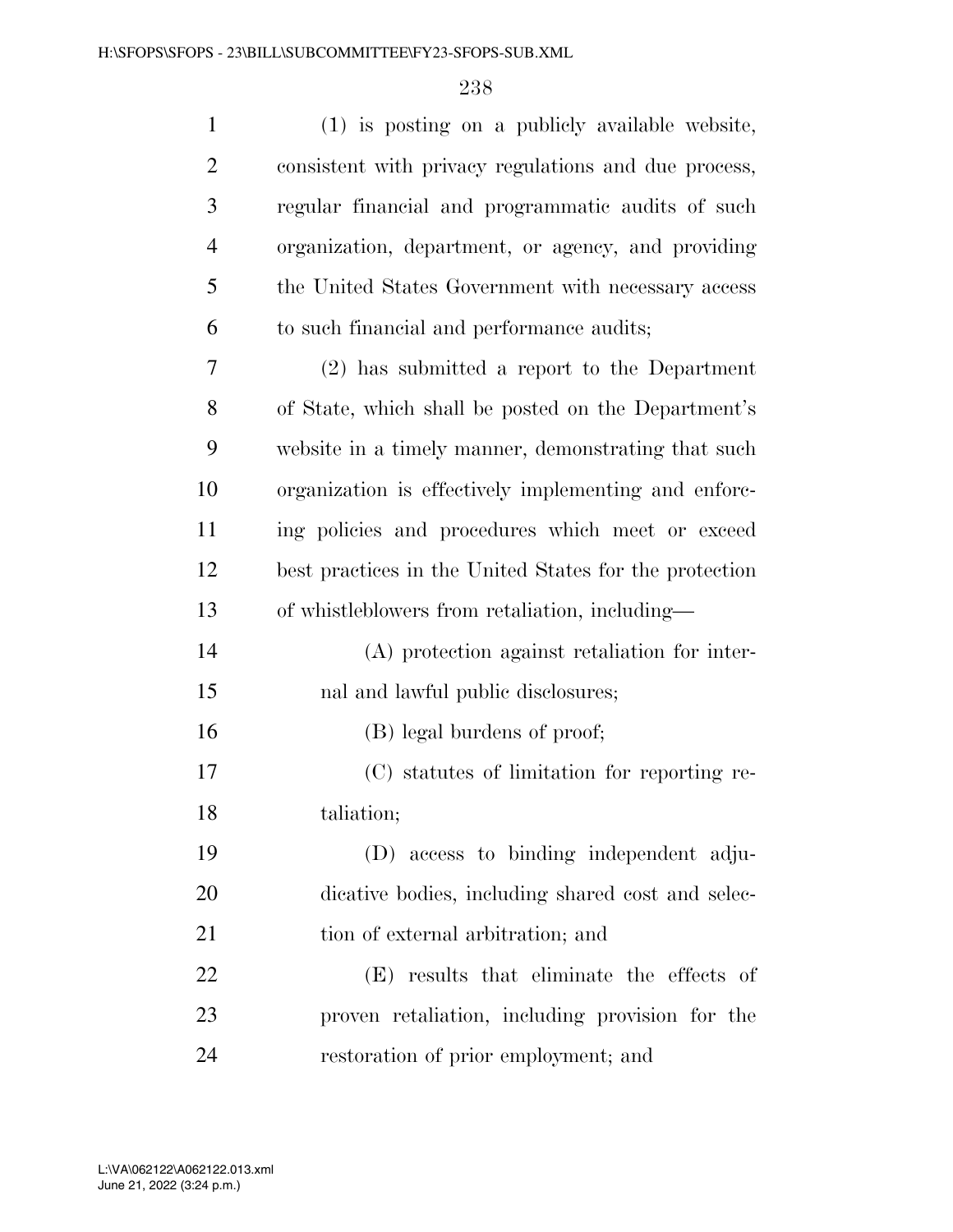(3) effectively implementing and enforcing poli- cies and procedures on the appropriate use of travel funds, including restrictions on first-class and busi-ness-class travel.

 (b) RESTRICTIONS ON UNITED NATIONS DELEGA-TIONS AND ORGANIZATIONS.—

 (1) RESTRICTIONS ON UNITED STATES DELEGA- TIONS.—None of the funds made available by this Act may be used to pay expenses for any United States delegation to any specialized agency, body, or commission of the United Nations if such agency, body, or commission is chaired or presided over by a country, the government of which the Secretary of State has determined, for purposes of section 1754(c) of the Export Reform Control Act of 2018 (50 U.S.C. 4813(c)), supports international ter-rorism.

 (2) RESTRICTIONS ON CONTRIBUTIONS.—None of the funds made available by this Act may be used by the Secretary of State as a contribution to any organization, agency, commission, or program within the United Nations system if such organization, agency, commission, or program is chaired or pre- sided over by a country the government of which the Secretary of State has determined, for purposes of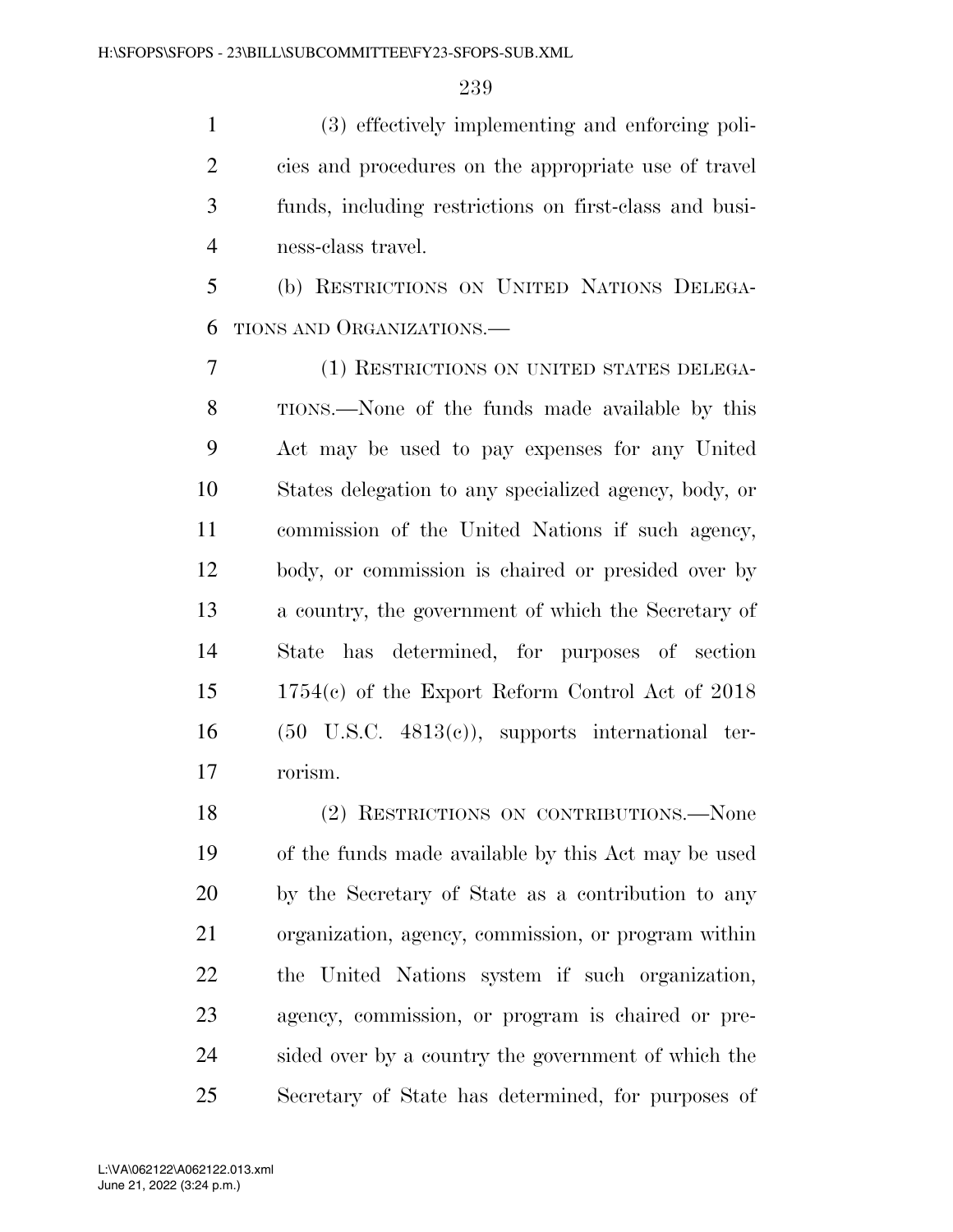section 620A of the Foreign Assistance Act of 1961, section 40 of the Arms Export Control Act, section 1754(c) of the Export Reform Control Act of 2018 4 (50 U.S.C.  $4813(c)$ ), or any other provision of law, is a government that has repeatedly provided sup-port for acts of international terrorism.

 (3) WAIVER.—The Secretary of State may waive the restriction in this subsection if the Sec- retary determines and reports to the Committees on Appropriations that to do so is important to the na- tional interest of the United States, including a de-scription of the national interest served.

 (c) PROHIBITION OF PAYMENTS TO UNITED NA- TIONS MEMBERS.—None of the funds appropriated or made available pursuant to titles III through VI of this Act for carrying out the Foreign Assistance Act of 1961, may be used to pay in whole or in part any assessments, arrearages, or dues of any member of the United Nations or, from funds appropriated by this Act to carry out chap- ter 1 of part I of the Foreign Assistance Act of 1961, the costs for participation of another country's delegation at international conferences held under the auspices of multilateral or international organizations.

 (d) REPORT.—Not later than 45 days after the date of enactment of this Act, the Secretary of State shall sub-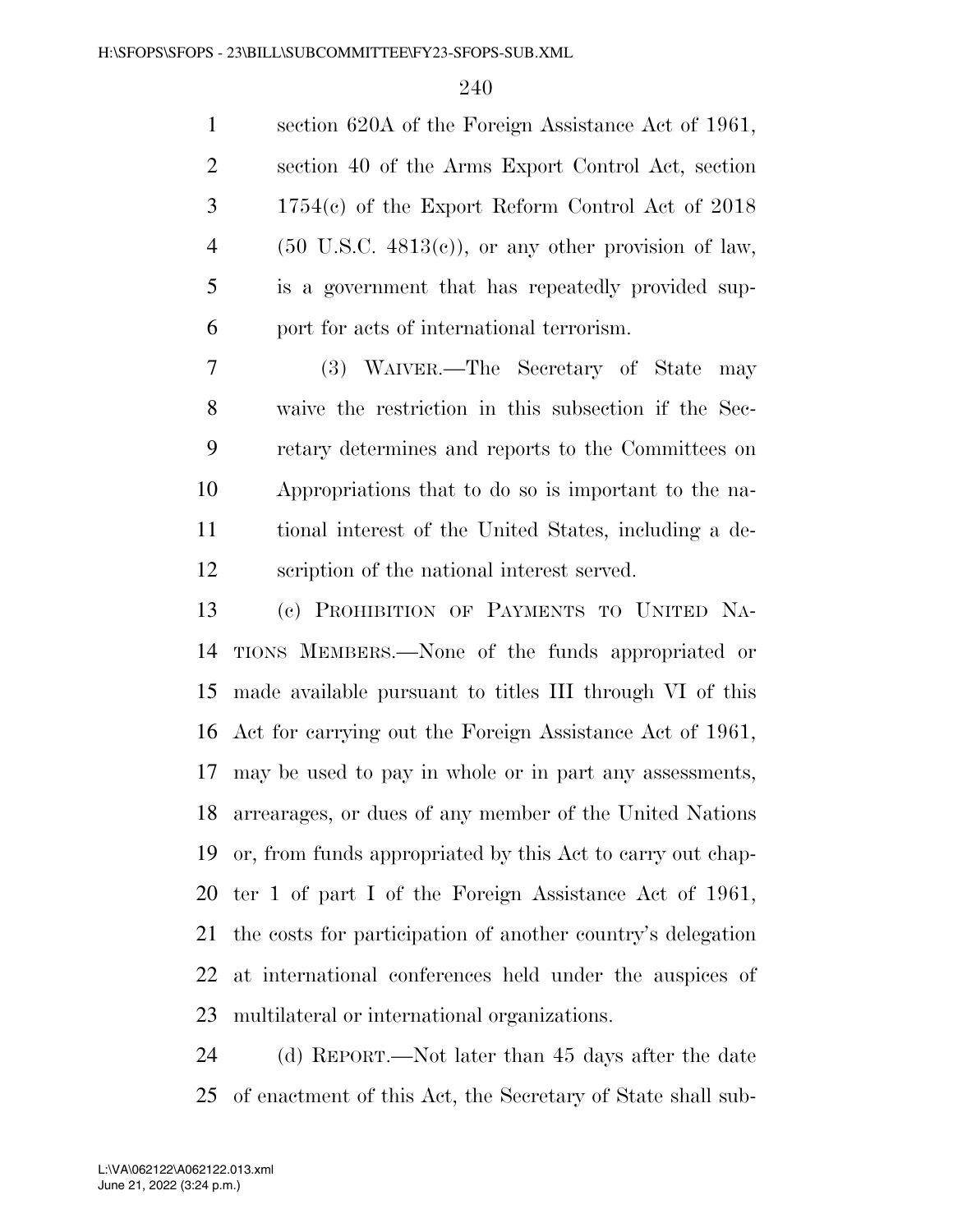mit a report to the Committees on Appropriations detail- ing the amount of funds available for obligation or expend- iture in fiscal year 2023 for contributions to any organiza- tion, department, agency, or program within the United Nations system or any international program that are withheld from obligation or expenditure due to any provi- sion of law: *Provided*, That the Secretary shall update such report each time additional funds are withheld by op- eration of any provision of law: *Provided further*, That the reprogramming of any withheld funds identified in such report, including updates thereof, shall be subject to prior consultation with, and the regular notification procedures of, the Committees on Appropriations.

 (e) SEXUAL EXPLOITATION AND ABUSE IN PEACE- KEEPING OPERATIONS.—The Secretary of State shall withhold assistance to any unit of the security forces of a foreign country if the Secretary has credible information that such unit has engaged in sexual exploitation or abuse, including while serving in a United Nations peacekeeping operation, until the Secretary determines that the govern- ment of such country is taking effective steps to hold the responsible members of such unit accountable and to pre- vent future incidents: *Provided*, That the Secretary shall promptly notify the government of each country subject to any withholding of assistance pursuant to this para-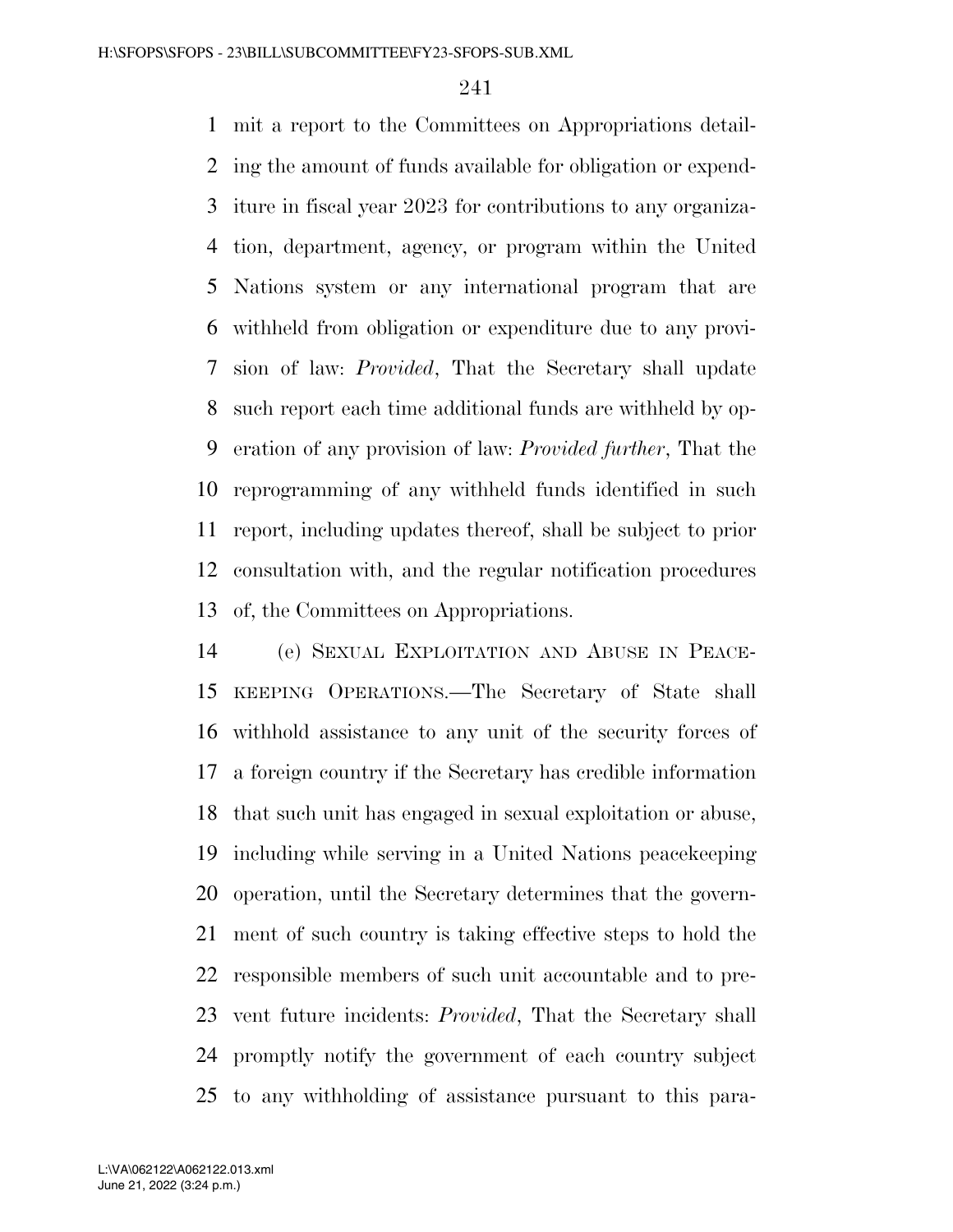graph, and shall notify the appropriate congressional com- mittees of such withholding not later than 10 days after a determination to withhold such assistance is made: *Pro- vided further*, That the Secretary shall, to the maximum extent practicable, assist such government in bringing the responsible members of such unit to justice.

 (f) ADDITIONAL AVAILABILITY.—Subject to the reg- ular notification procedures of the Committees on Appro- priations, funds appropriated by this Act which are re- turned or not made available due to the second proviso under the heading ''Contributions for International Peace- keeping Activities'' in title I of this Act or section 307(a) of the Foreign Assistance Act of 1961 (22 U.S.C. 2227(a)), shall remain available for obligation until Sep- tember 30, 2024: *Provided*, That the requirement to with- hold funds for programs in Burma under section 307(a) of the Foreign Assistance Act of 1961 shall not apply to funds appropriated by this Act.

 (g) UNITED STATES MISSION STAFFING.—Section 9(2) of the United Nations Participation Act of 1945 (22 21 U.S.C.  $287e-1(2)$  is amended by striking "30" and in-22 serting "41".

## WAR CRIMES TRIBUNALS

 SEC. 7049. (a) If the President determines that doing so will contribute to a just resolution of charges regarding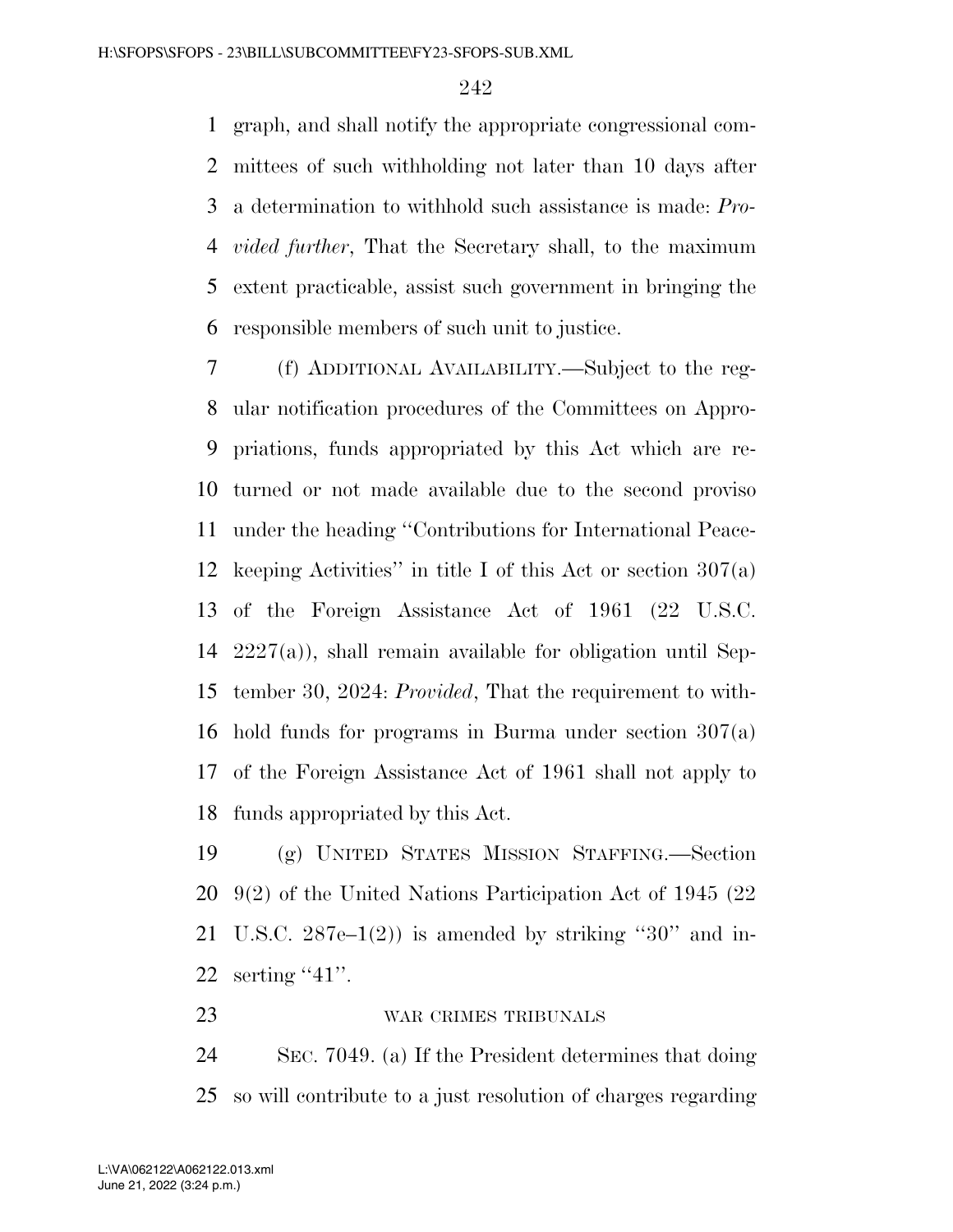genocide or other violations of international humanitarian law, the President may direct a drawdown pursuant to sec- tion 552(c) of the Foreign Assistance Act of 1961 of up to \$30,000,000 of commodities and services for the United Nations War Crimes Tribunal established with regard to the former Yugoslavia by the United Nations Security Council or such other tribunals or commissions as the Council may establish or authorize to deal with such viola- tions, without regard to the ceiling limitation contained in paragraph (2) thereof: *Provided*, That the determina- tion required under this section shall be in lieu of any de- terminations otherwise required under section 552(c): *Pro- vided further*, That funds made available pursuant to this section shall be made available subject to the regular noti- fication procedures of the Committees on Appropriations. (b) None of the funds appropriated by this Act may be made available for a United States contribution to the International Criminal Court: *Provided*, That funds may be made available for technical assistance, training, assist- ance for victims, protection of witnesses, and law enforce- ment support related to international investigations, ap- prehensions, prosecutions, and adjudications of genocide, crimes against humanity, and war crimes: *Provided fur- ther*, That the previous proviso shall not apply to inves-tigations, apprehensions, or prosecutions of American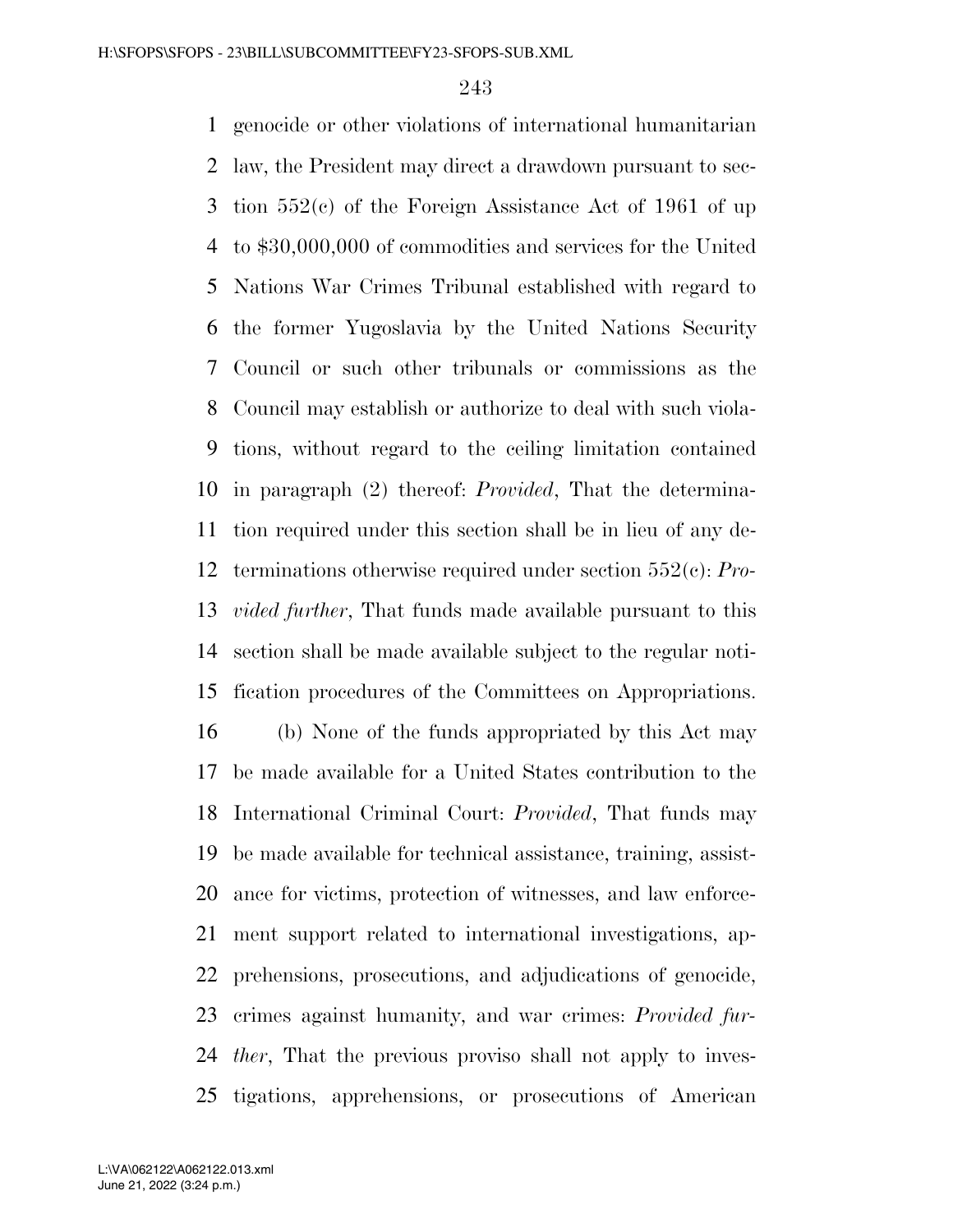service members and other United States citizens or na- tionals, or nationals of the North Atlantic Treaty Organi- zation (NATO) or major non-NATO allies initially des- ignated pursuant to section 517(b) of the Foreign Assist-ance Act of 1961.

GLOBAL INTERNET FREEDOM

 SEC. 7050. (a) FUNDING.—Of the funds available for obligation during fiscal year 2023 under the headings ''International Broadcasting Operations'', ''Economic Support Fund'', ''Democracy Fund'', and ''Assistance for Europe, Eurasia and Central Asia'', not less than \$80,500,000 shall be made available for programs to pro- mote Internet freedom globally: *Provided*, That such pro- grams shall be prioritized for countries whose governments restrict freedom of expression on the Internet, and that are important to the national interest of the United States: *Provided further*, That funds made available pursu- ant to this section shall be matched, to the maximum ex- tent practicable, by sources other than the United States Government, including from the private sector.

(b) REQUIREMENTS.—

22 (1) DEPARTMENT OF STATE AND UNITED STATES AGENCY FOR INTERNATIONAL DEVELOP- MENT.—Funds appropriated by this Act under the headings ''Economic Support Fund'', ''Democracy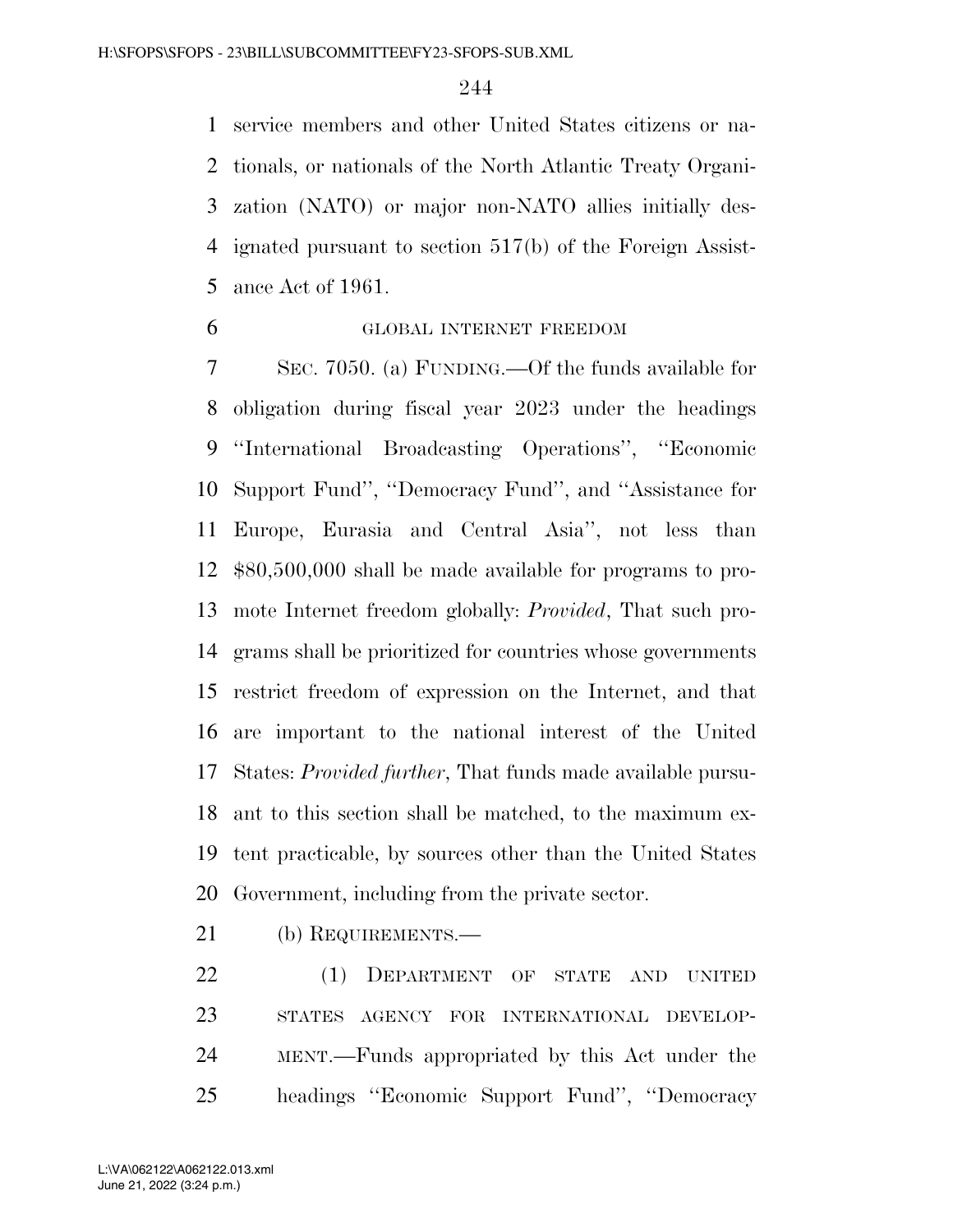Fund'', and ''Assistance for Europe, Eurasia and Central Asia'' that are made available pursuant to subsection (a) shall be—

 (A) coordinated with other democracy pro- grams funded by this Act under such headings, and shall be incorporated into country assist- ance and democracy promotion strategies, as appropriate;

 (B) for programs to implement the May 2011, International Strategy for Cyberspace, the Department of State International Cyber- space Policy Strategy required by section 402 of the Cybersecurity Act of 2015 (division N of Public Law 114–113), and the comprehensive strategy to promote Internet freedom and ac- cess to information in Iran, as required by sec- tion 414 of the Iran Threat Reduction and Syria Human Rights Act of 2012 (22 U.S.C. 8754);

20 (C) made available for programs that sup- port the efforts of civil society to counter the development of repressive Internet-related laws and regulations, including countering threats to Internet freedom at international organizations; to combat violence against bloggers and other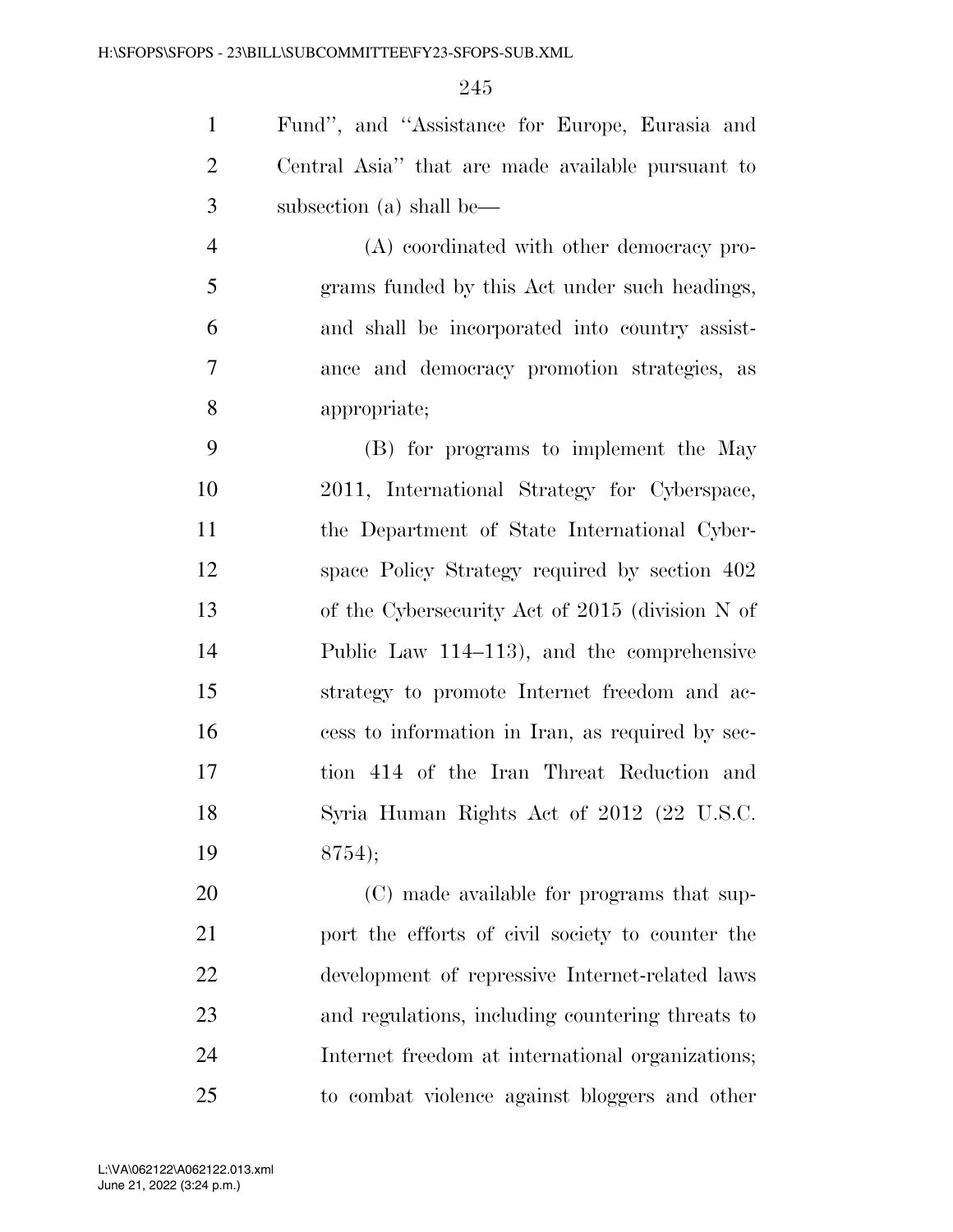users; and to enhance digital security training and capacity building for democracy activists;

 (D) made available for research of key threats to Internet freedom; the continued de- velopment of technologies that provide or en- hance access to the Internet, including cir- cumvention tools that bypass Internet blocking, filtering, and other censorship techniques used by authoritarian governments; and maintenance of the technological advantage of the United States Government over such censorship tech- niques: *Provided*, That the Secretary of State, in consultation with the United States Agency for Global Media Chief Executive Officer (USAGM CEO) and the President of the Open Technology Fund (OTF), shall coordinate any such research and development programs with other relevant United States Government de- partments and agencies in order to share infor- mation, technologies, and best practices, and to assess the effectiveness of such technologies; and

 (E) made available only with the concur- rence of the Assistant Secretary for Democracy, Human Rights, and Labor, Department of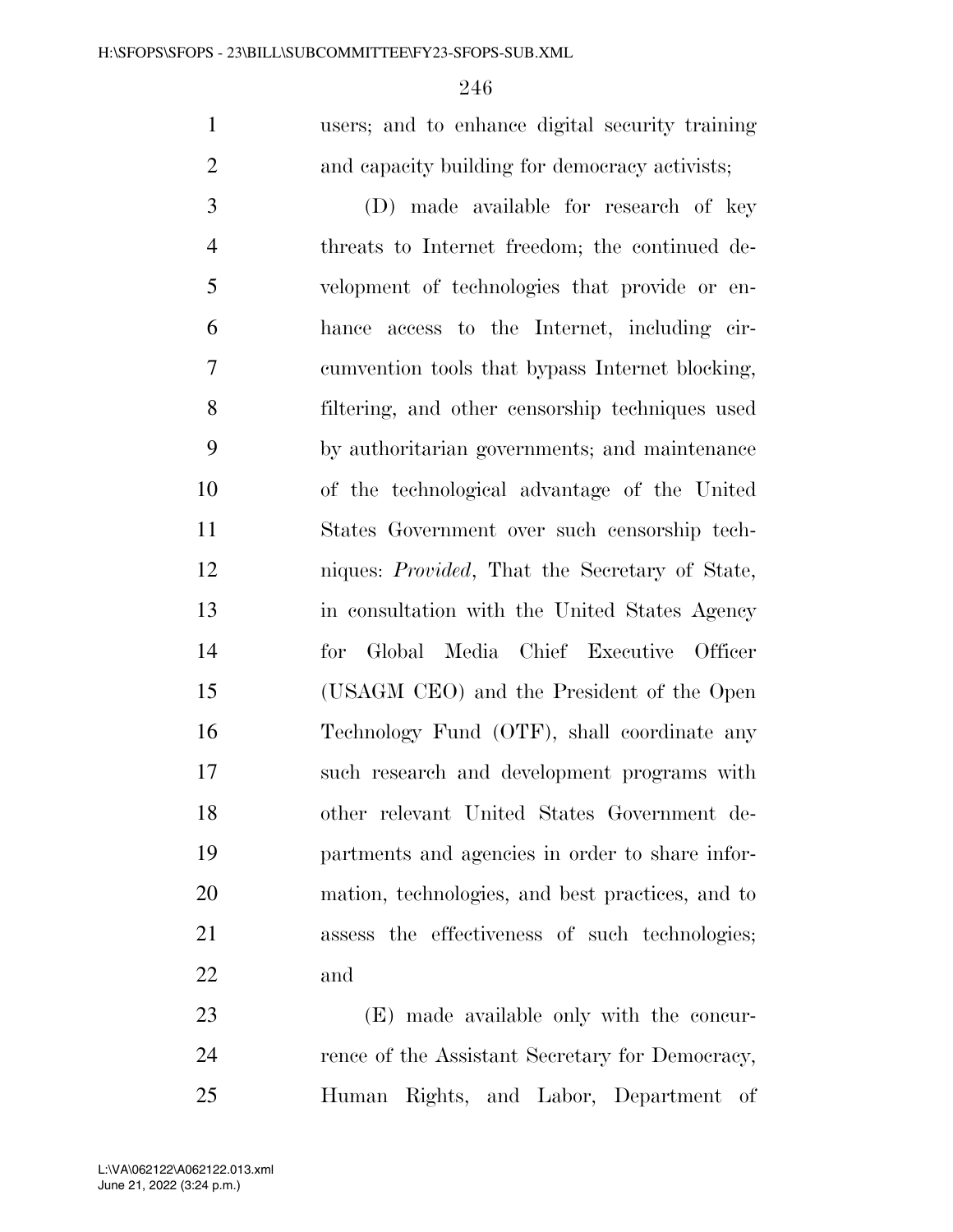| $\mathbf{1}$   | State, that such funds are allocated consistent    |
|----------------|----------------------------------------------------|
| $\overline{2}$ | with-                                              |
| 3              | (i) the strategies referenced in sub-              |
| $\overline{4}$ | paragraph $(B)$ of this paragraph;                 |
| 5              | (ii) best practices regarding security             |
| 6              | for, and oversight of, Internet freedom pro-       |
| $\tau$         | grams; and                                         |
| 8              | (iii) sufficient resources and support             |
| 9              | for the development and maintenance of             |
| 10             | anti-censorship technology and tools.              |
| 11             | (2) UNITED STATES AGENCY FOR<br>GLOBAL             |
| 12             | MEDIA.—Funds appropriated by this Act under the    |
| 13             | heading "International Broadcasting Operations"    |
| 14             | that are made available pursuant to subsection (a) |
| 15             | shall be—                                          |
| 16             | (A) made available only for open-source            |
| 17             | tools and techniques to securely develop and       |
| 18             | distribute USAGM digital content, facilitate au-   |
| 19             | dience access to such content on websites that     |
| 20             | censored, coordinate the distribution of<br>are    |
| 21             | USAGM digital content to targeted regional au-     |
| 22             | diences, and to promote and distribute such        |
| 23             | tools and techniques, including digital security   |
| 24             | techniques;                                        |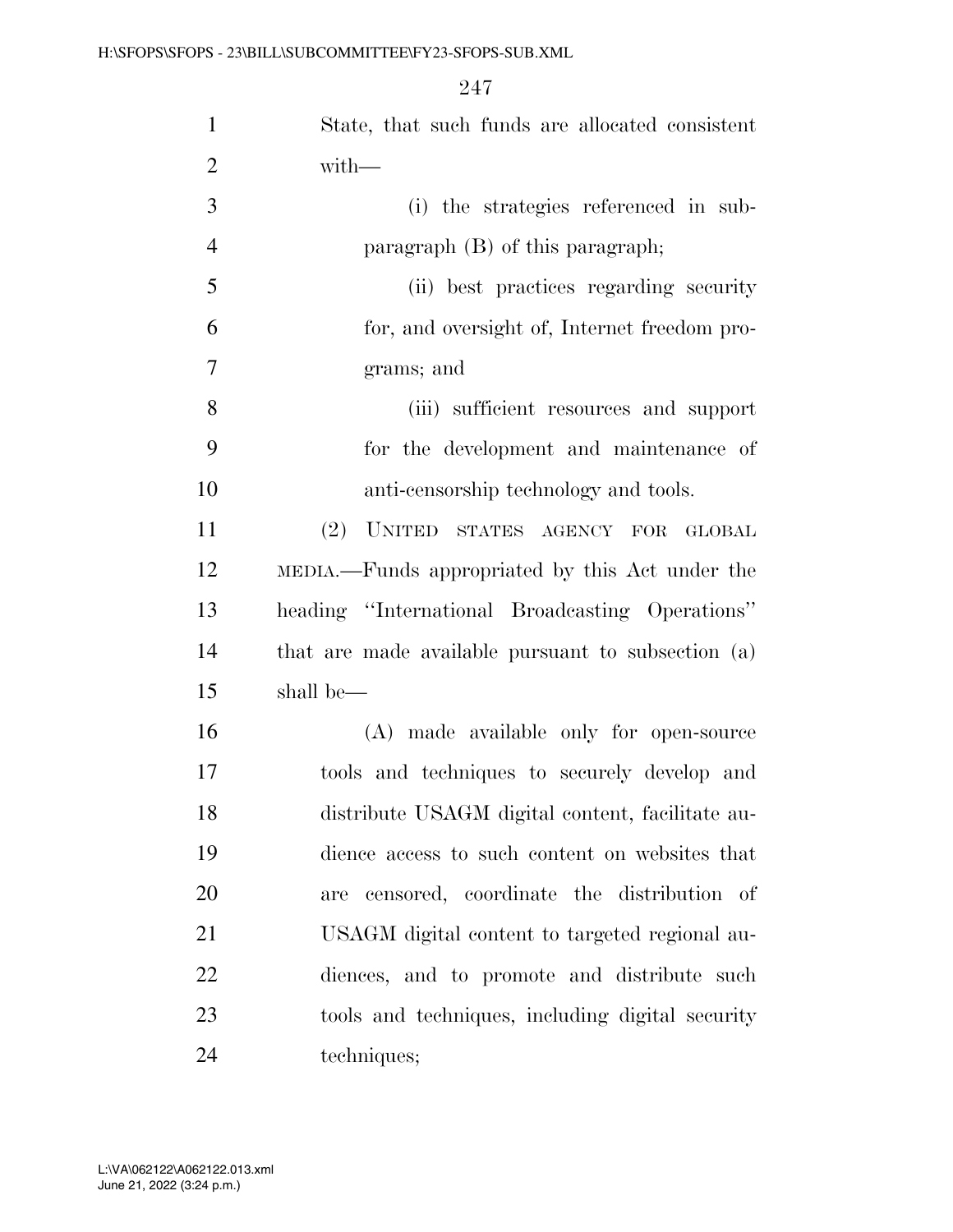(B) coordinated by the USAGM CEO, in consultation with the OTF President, with pro- grams funded by this Act under the heading ''International Broadcasting Operations'', and shall be incorporated into country broadcasting strategies, as appropriate;

 (C) coordinated by the USAGM CEO, in consultation with the OTF President, to solicit project proposals through an open, transparent, and competitive process, seek input from tech- nical and subject matter experts to select pro- posals, and support Internet circumvention tools and techniques for audiences in countries that are strategic priorities for the OTF and in a manner consistent with the United States Government Internet freedom strategy; and

 (D) made available for the research and development of new tools or techniques author- ized in subparagraph (A) only after the USAGM CEO, in consultation with the Sec- retary of State, the OTF President, and other relevant United States Government depart- ments and agencies, evaluates the risks and benefits of such new tools or techniques, and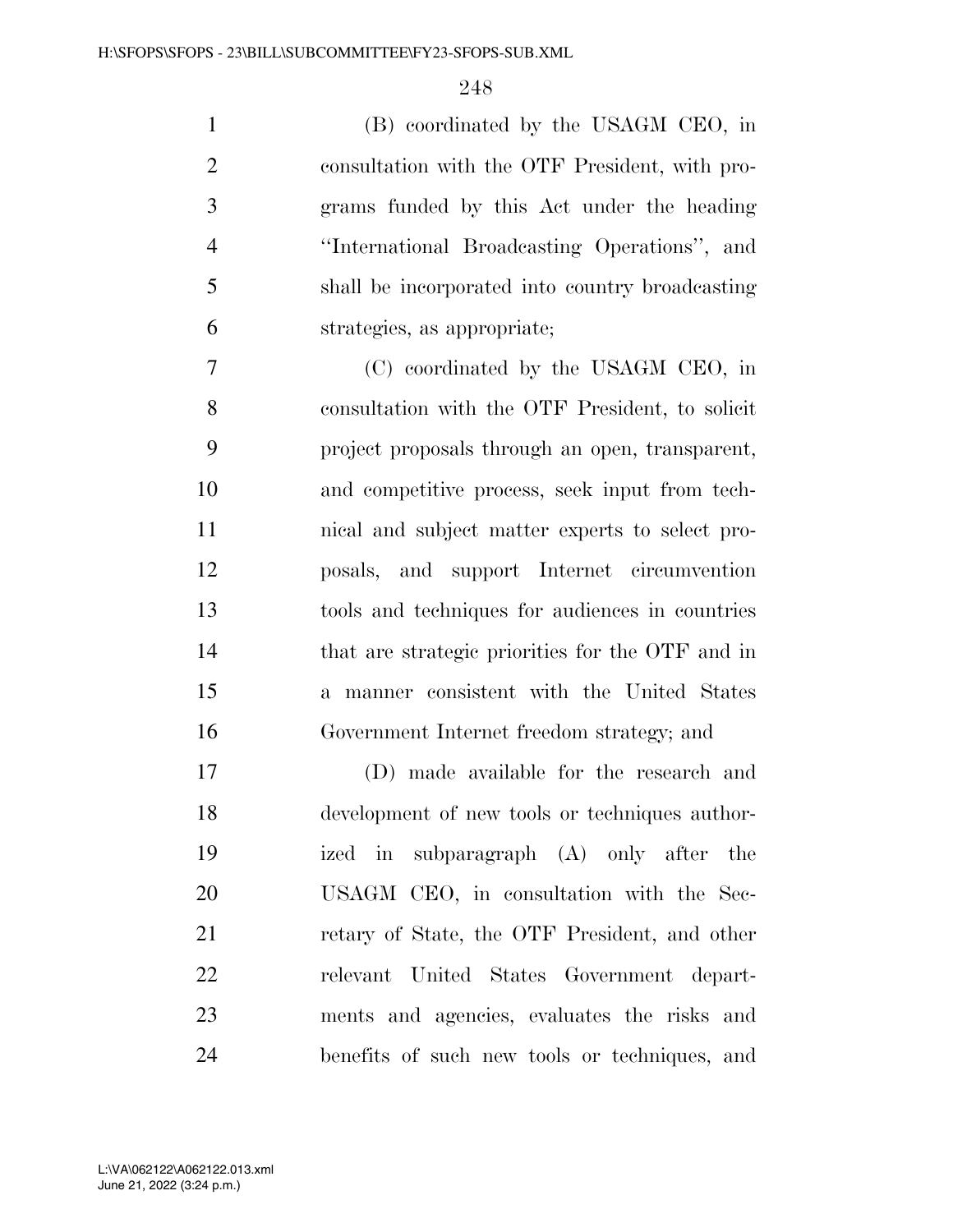establishes safeguards to minimize the use of such new tools or techniques for illicit purposes. (c) COORDINATION AND SPEND PLANS.—After con- sultation among the relevant agency heads to coordinate and de-conflict planned activities, but not later than 90 days after the date of enactment of this Act, the Secretary of State and the USAGM CEO, in consultation with the OTF President, shall submit to the Committees on Appro- priations spend plans for funds made available by this Act for programs to promote Internet freedom globally, which shall include a description of safeguards established by rel- evant agencies to ensure that such programs are not used for illicit purposes: *Provided*, That the Department of State spend plan shall include funding for all such pro- grams for all relevant Department of State and United States Agency for International Development offices and bureaus.

 (d) SECURITY AUDITS.—Funds made available pur- suant to this section to promote Internet freedom globally may only be made available to support open-source tech- nologies that undergo comprehensive security audits con- sistent with the requirements of the Bureau of Democracy, Human Rights, and Labor, Department of State to ensure that such technology is secure and has not been com-promised in a manner detrimental to the interest of the

June 21, 2022 (3:24 p.m.) L:\VA\062122\A062122.013.xml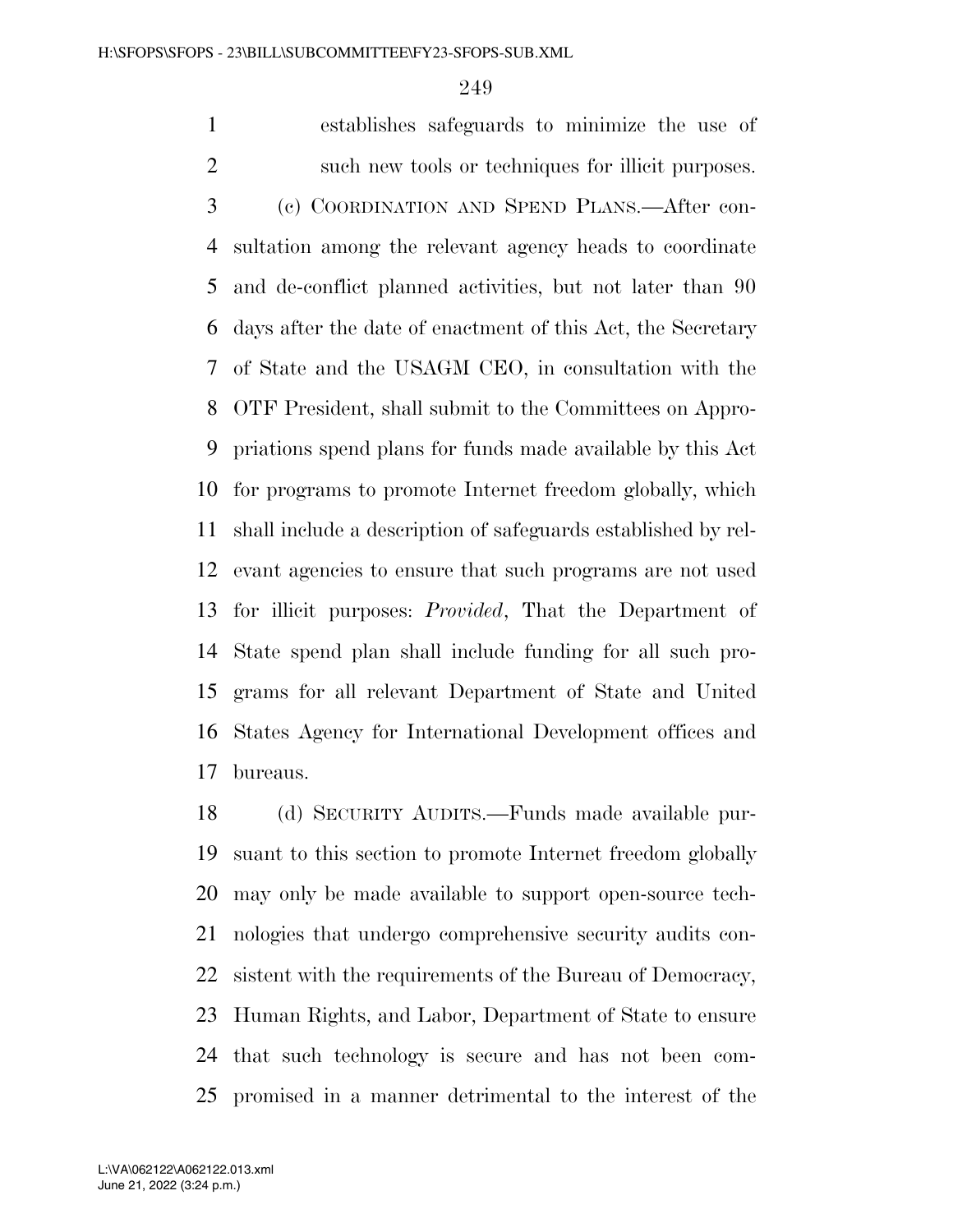United States or to individuals and organizations bene- fiting from programs supported by such funds: *Provided*, That the security auditing procedures used by such Bu- reau shall be reviewed and updated periodically to reflect current industry security standards.

## TORTURE AND OTHER CRUEL, INHUMAN, OR DEGRADING TREATMENT OR PUNISHMENT

 SEC. 7051. (a) PROHIBITION.—None of the funds made available by this Act may be used to support or jus- tify the use of torture and other cruel, inhuman, or de- grading treatment or punishment by any official or con-tract employee of the United States Government.

 (b) ASSISTANCE.—Funds appropriated under titles III and IV of this Act shall be made available, notwith- standing section 660 of the Foreign Assistance Act of 1961 and following consultation with the Committees on Appropriations, for assistance to eliminate torture and other cruel, inhuman, or degrading treatment or punish- ment by foreign police, military, or other security forces in countries receiving assistance from funds appropriated by this Act.

AIRCRAFT TRANSFER, COORDINATION, AND USE

 SEC. 7052. (a) TRANSFER AUTHORITY.—Notwith- standing any other provision of law or regulation, aircraft procured with funds appropriated by this Act and prior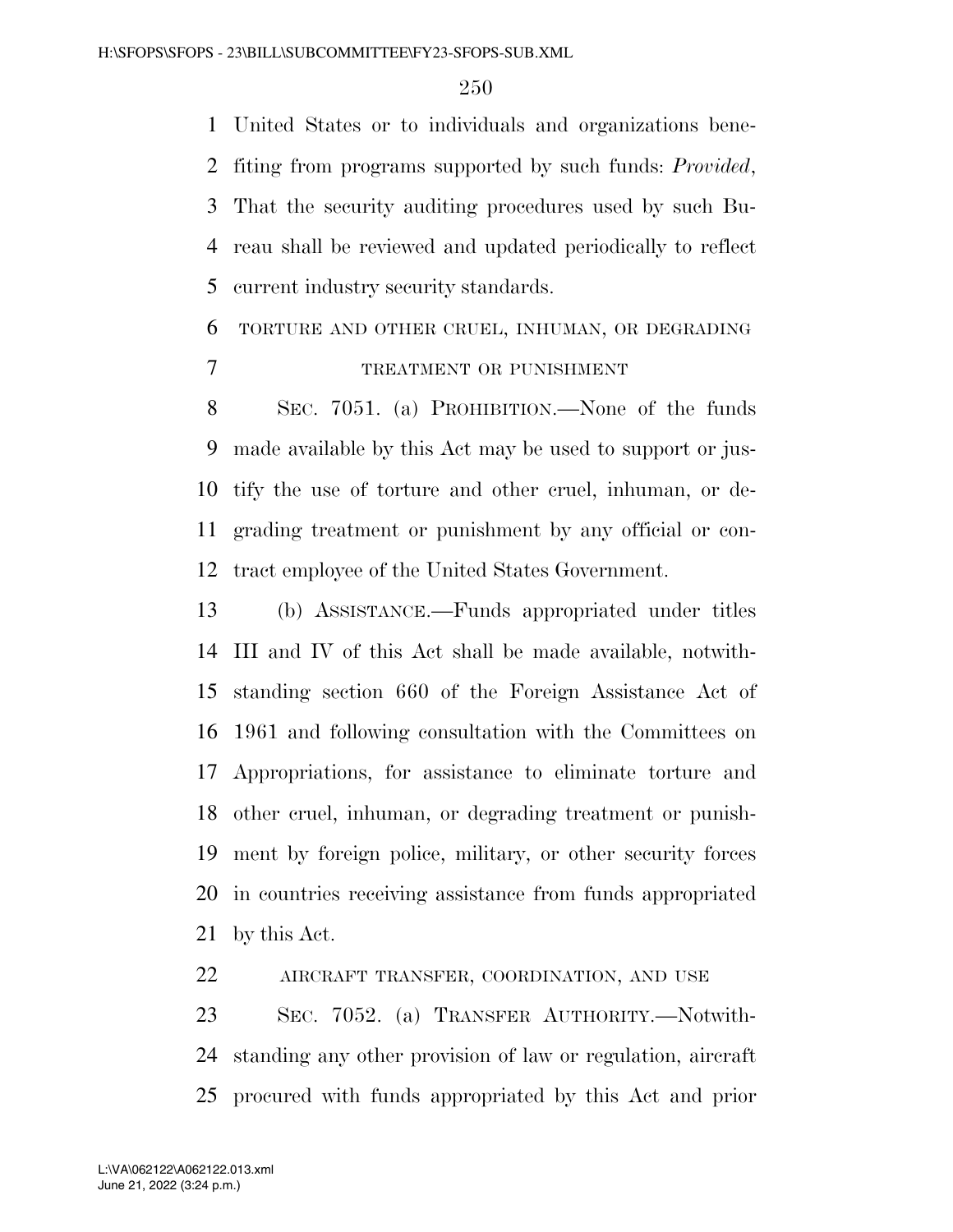Acts making appropriations for the Department of State, foreign operations, and related programs under the head- ings ''Diplomatic Programs'', ''International Narcotics Control and Law Enforcement'', ''Andean Counterdrug Initiative'', and ''Andean Counterdrug Programs'' may be used for any other program and in any region.

 (b) PROPERTY DISPOSAL.—The authority provided in subsection (a) shall apply only after the Secretary of State determines and reports to the Committees on Appro- priations that the equipment is no longer required to meet programmatic purposes in the designated country or re- gion: *Provided*, That any such transfer shall be subject to prior consultation with, and the regular notification procedures of, the Committees on Appropriations.

(c) AIRCRAFT COORDINATION.—

 (1) AUTHORITY.—The uses of aircraft pur- chased or leased by the Department of State and the United States Agency for International Development with funds made available in this Act or prior Acts making appropriations for the Department of State, foreign operations, and related programs shall be co- ordinated under the authority of the appropriate Chief of Mission: *Provided*, That such aircraft may be used to transport, on a reimbursable or non-reim-bursable basis, Federal and non-Federal personnel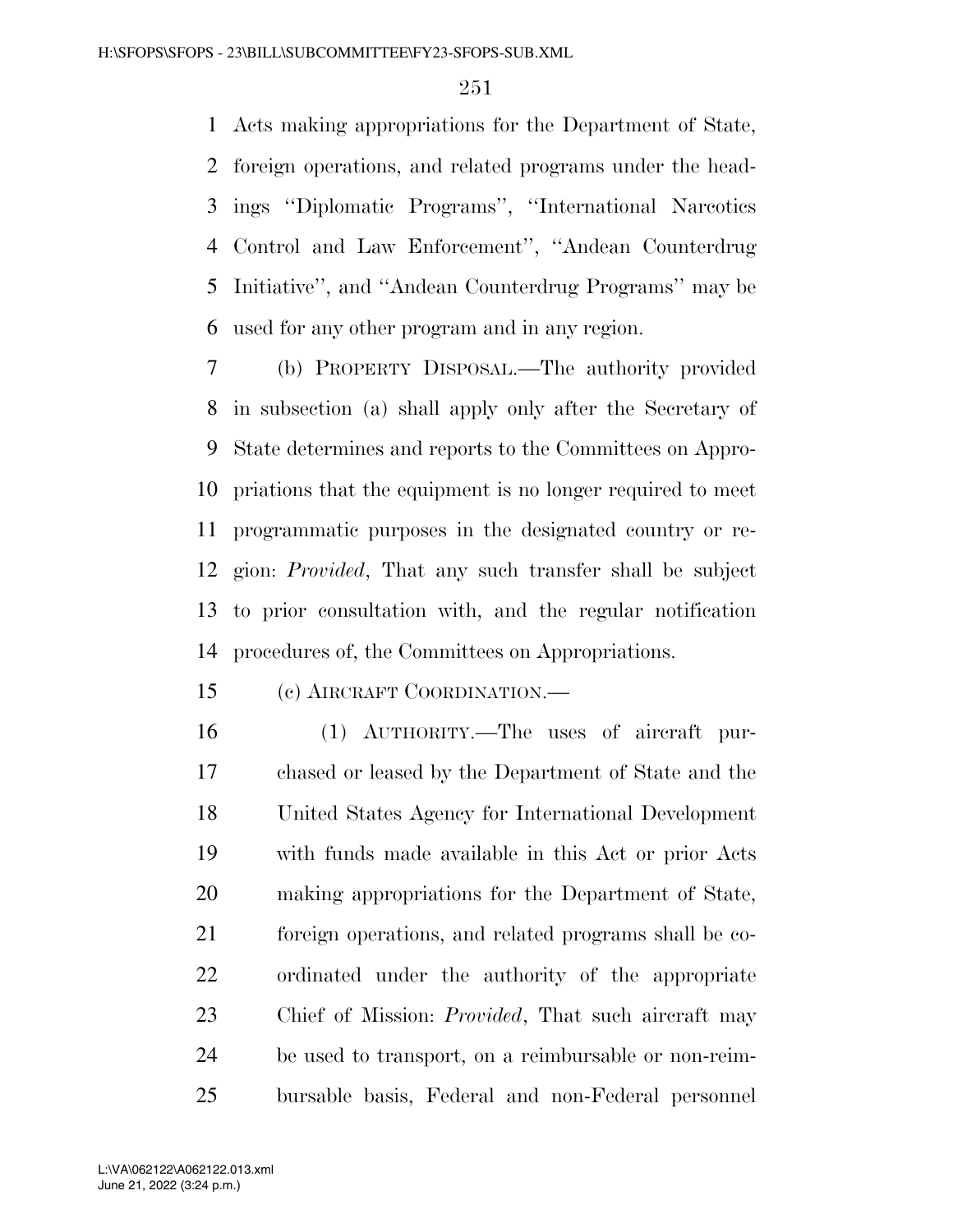supporting Department of State and USAID pro- grams and activities: *Provided further*, That official travel for other agencies for other purposes may be supported on a reimbursable basis, or without reim- bursement when traveling on a space available basis: *Provided further*, That funds received by the Depart- ment of State in connection with the use of aircraft owned, leased, or chartered by the Department of State may be credited to the Working Capital Fund of the Department and shall be available for ex- penses related to the purchase, lease, maintenance, chartering, or operation of such aircraft.

 (2) SCOPE.—The requirement and authorities of this subsection shall only apply to aircraft, the primary purpose of which is the transportation of personnel.

 (d) AIRCRAFT OPERATIONS AND MAINTENANCE.— To the maximum extent practicable, the costs of oper- ations and maintenance, including fuel, of aircraft funded by this Act shall be borne by the recipient country.

PARKING FINES AND REAL PROPERTY TAXES OWED BY

22 FOREIGN GOVERNMENTS

 SEC. 7053. The terms and conditions of section 7055 of the Department of State, Foreign Operations, and Re-lated Programs Appropriations Act, 2010 (division F of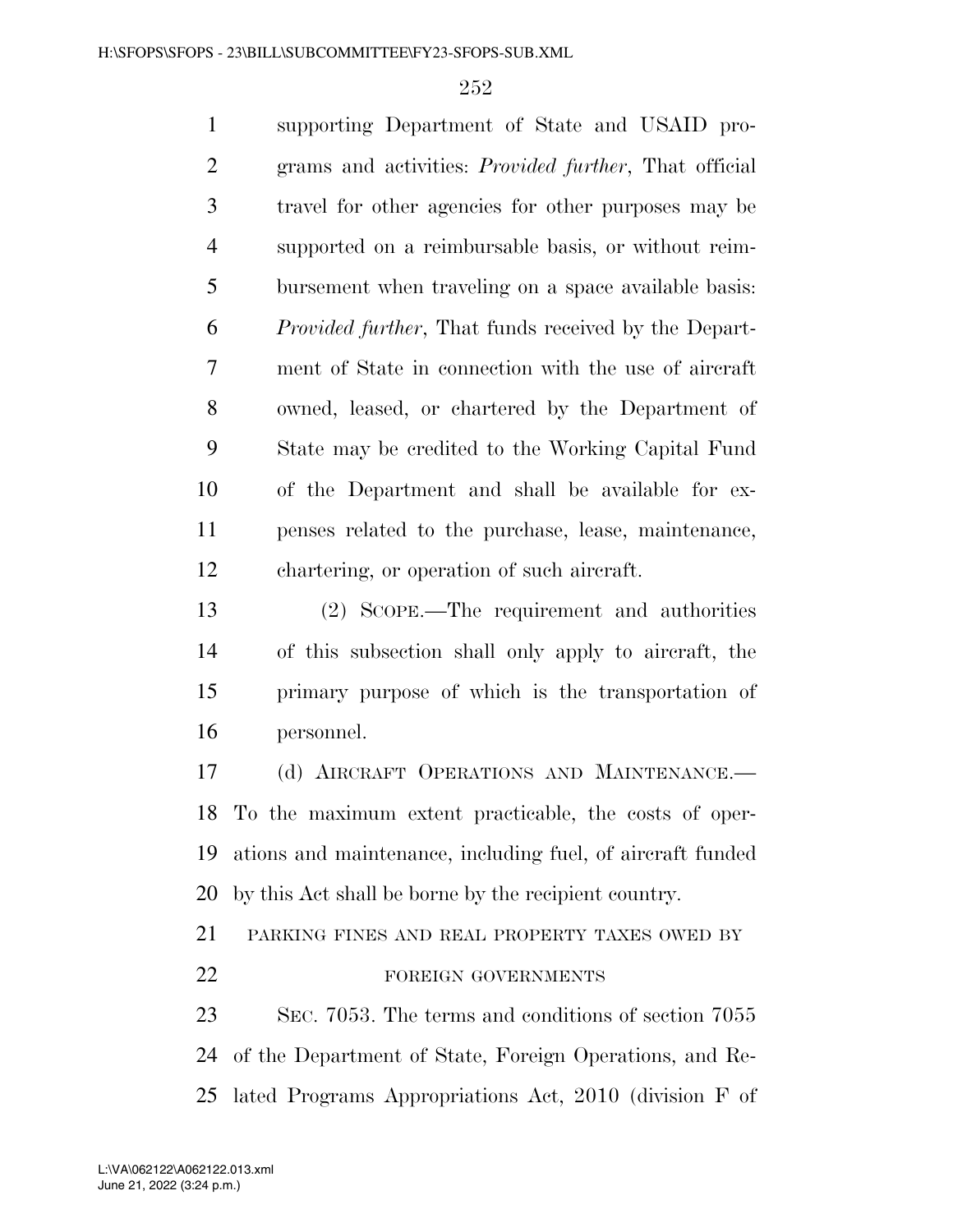Public Law 111–117) shall apply to this Act: *Provided*, 2 That subsection  $(f)(2)(B)$  of such section shall be applied by substituting ''September 30, 2022'' for ''September 30, 2009''.

INTERNATIONAL MONETARY FUND

 SEC. 7054. (a) EXTENSIONS.—The terms and condi- tions of sections 7086(b) (1) and (2) and 7090(a) of the Department of State, Foreign Operations, and Related Programs Appropriations Act, 2010 (division F of Public Law 111–117) shall apply to this Act.

 (b) REPAYMENT.—The Secretary of the Treasury shall instruct the United States Executive Director of the International Monetary Fund (IMF) to seek to ensure that any loan will be repaid to the IMF before other pri-vate or multilateral creditors.

#### EXTRADITION

 SEC. 7055. (a) LIMITATION.—None of the funds ap- propriated in this Act may be used to provide assistance (other than funds provided under the headings ''Develop- ment Assistance'', ''International Disaster Assistance'', ''Complex Crises Fund'', ''International Narcotics Control and Law Enforcement'', ''Migration and Refugee Assist- ance'', ''United States Emergency Refugee and Migration Assistance Fund'', and ''Nonproliferation, Anti-terrorism, Demining and Related Assistance'') for the central gov-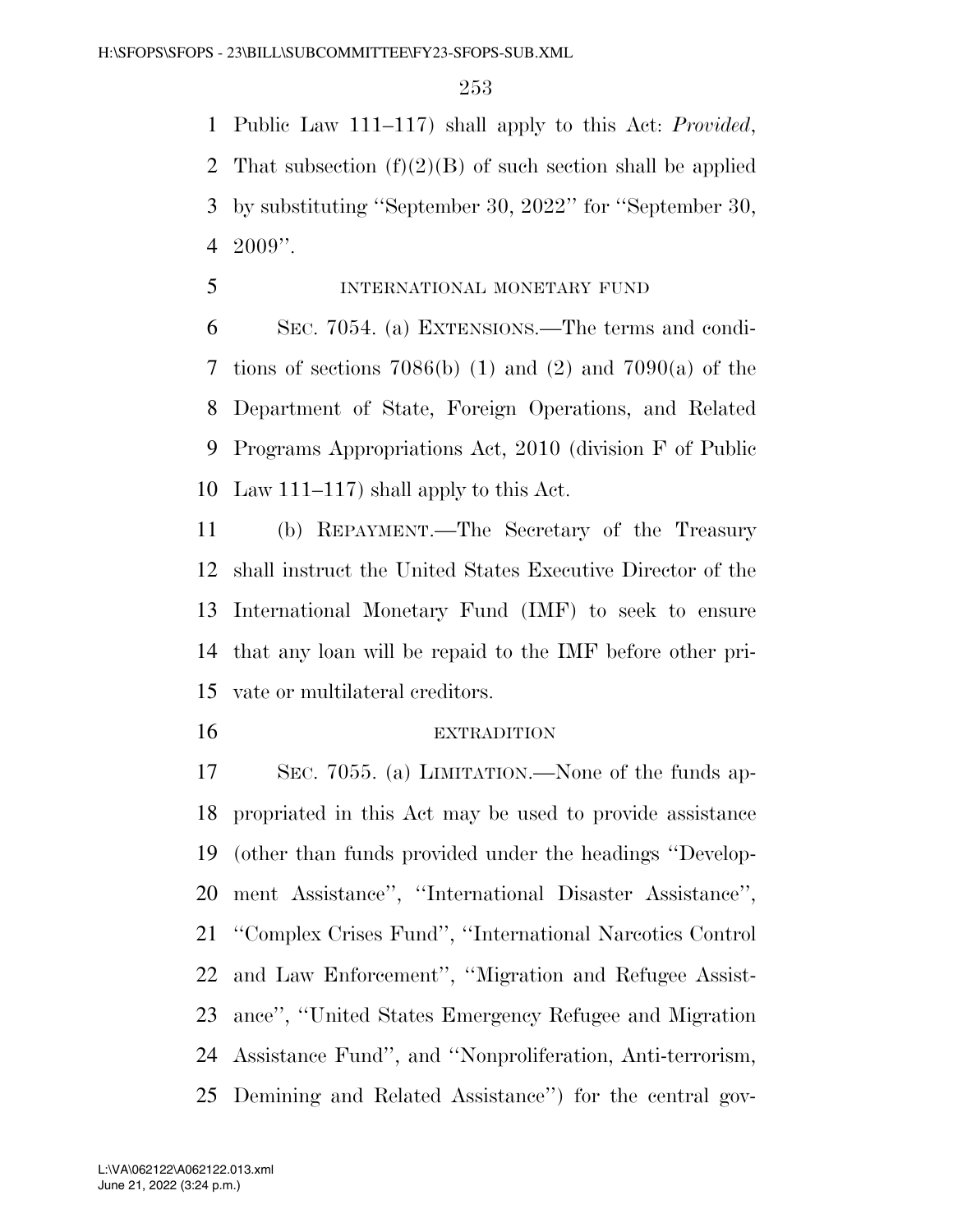ernment of a country which has notified the Department of State of its refusal to extradite to the United States any individual indicted for a criminal offense for which the maximum penalty is life imprisonment without the possibility of parole or for killing a law enforcement offi- cer, as specified in a United States extradition request. (b) CLARIFICATION.—Subsection (a) shall only apply to the central government of a country with which the United States maintains diplomatic relations and with which the United States has an extradition treaty and the government of that country is in violation of the terms and conditions of the treaty.

 (c) WAIVER.—The Secretary of State may waive the restriction in subsection (a) on a case-by-case basis if the Secretary certifies to the Committees on Appropriations that such waiver is important to the national interest of the United States.

#### 18 ENTERPRISE FUNDS

 SEC. 7056. (a) NOTIFICATION.—None of the funds made available under titles III through VI of this Act may be made available for Enterprise Funds unless the appro- priate congressional committees are notified at least 15 days in advance.

 (b) DISTRIBUTION OF ASSETS PLAN.—Prior to the distribution of any assets resulting from any liquidation,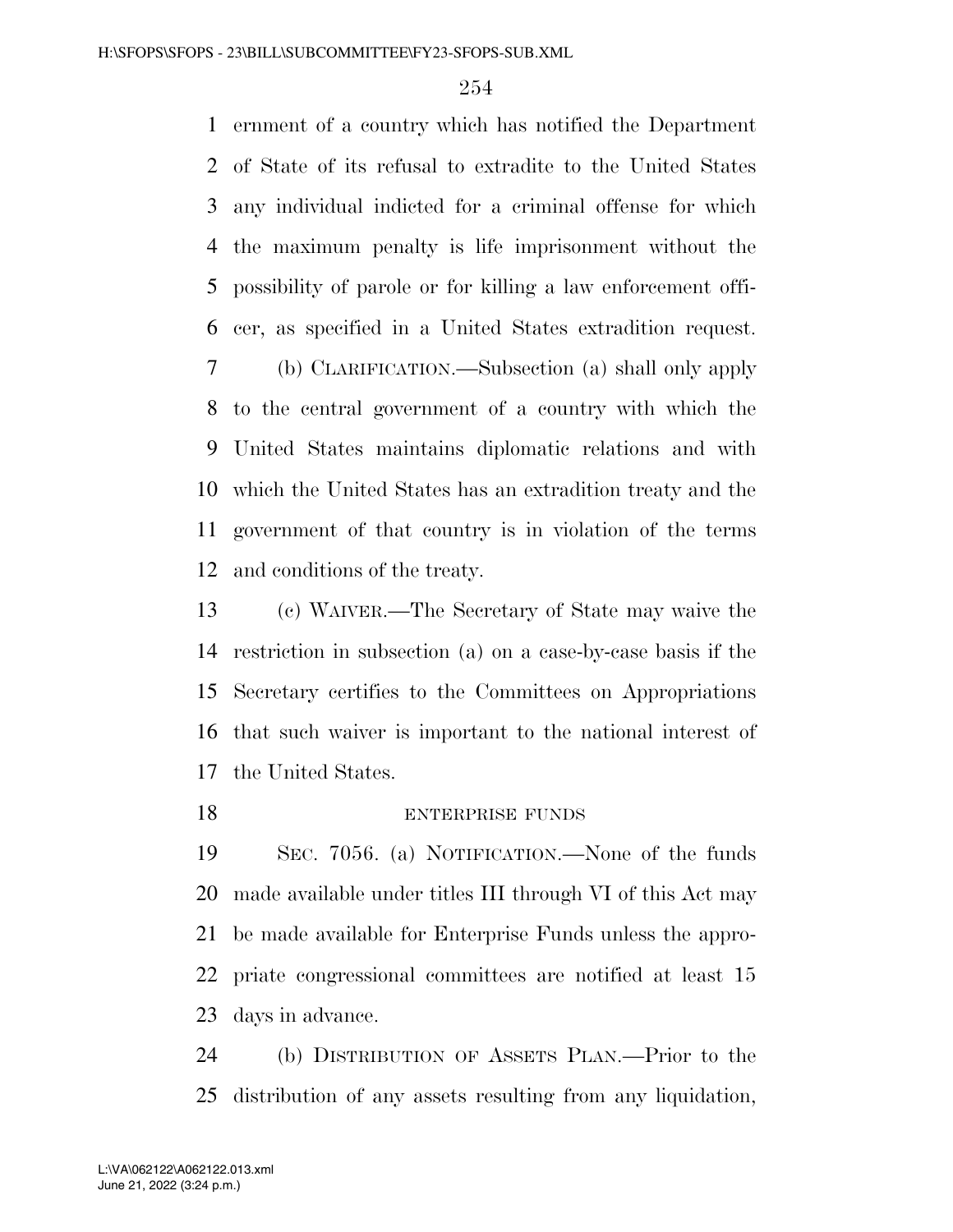dissolution, or winding up of an Enterprise Fund, in whole or in part, the President shall submit to the appropriate congressional committees a plan for the distribution of the assets of the Enterprise Fund.

 (c) TRANSITION OR OPERATING PLAN.—Prior to a transition to and operation of any private equity fund or other parallel investment fund under an existing Enter- prise Fund, the President shall submit such transition or operating plan to the appropriate congressional commit-tees.

UNITED NATIONS POPULATION FUND

 SEC. 7057. (a) CONTRIBUTION.—Of the funds made available under the heading ''International Organizations and Programs'' in this Act for fiscal year 2023, \$70,000,000 shall be made available for the United Na-tions Population Fund (UNFPA).

 (b) AVAILABILITY OF FUNDS.—Funds appropriated by this Act for UNFPA, that are not made available for UNFPA because of the operation of any provision of law, shall be transferred to the ''Global Health Programs'' ac- count and shall be made available for family planning, ma- ternal, and reproductive health activities, subject to the regular notification procedures of the Committees on Ap-propriations.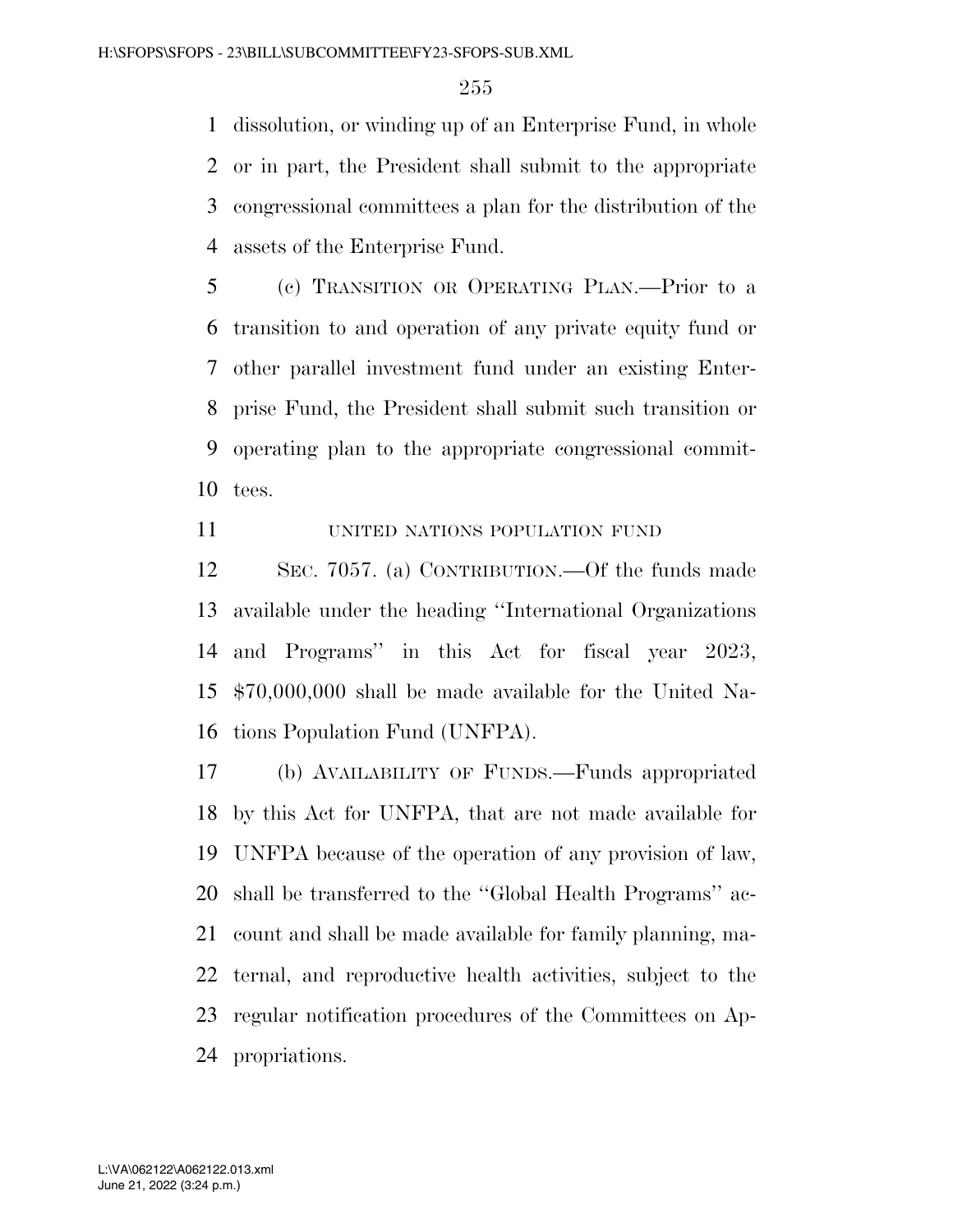(c) PROHIBITION ON USE OF FUNDS IN CHINA.— None of the funds made available by this Act may be used by UNFPA for a country program in the People's Repub-lic of China.

 (d) CONDITIONS ON AVAILABILITY OF FUNDS.— Funds made available by this Act for UNFPA may not be made available unless—

 (1) UNFPA maintains funds made available by this Act in an account separate from other accounts of UNFPA and does not commingle such funds with other sums; and

(2) UNFPA does not fund abortions.

 (e) REPORT TO CONGRESS AND DOLLAR-FOR-DOL-LAR WITHHOLDING OF FUNDS.—

 (1) Not later than 4 months after the date of enactment of this Act, the Secretary of State shall submit a report to the Committees on Appropria- tions indicating the amount of funds that UNFPA is budgeting for the year in which the report is sub- mitted for a country program in the People's Repub-21 lie of China.

 (2) If a report under paragraph (1) indicates that UNFPA plans to spend funds for a country program in the People's Republic of China in the 25 vear covered by the report, then the amount of such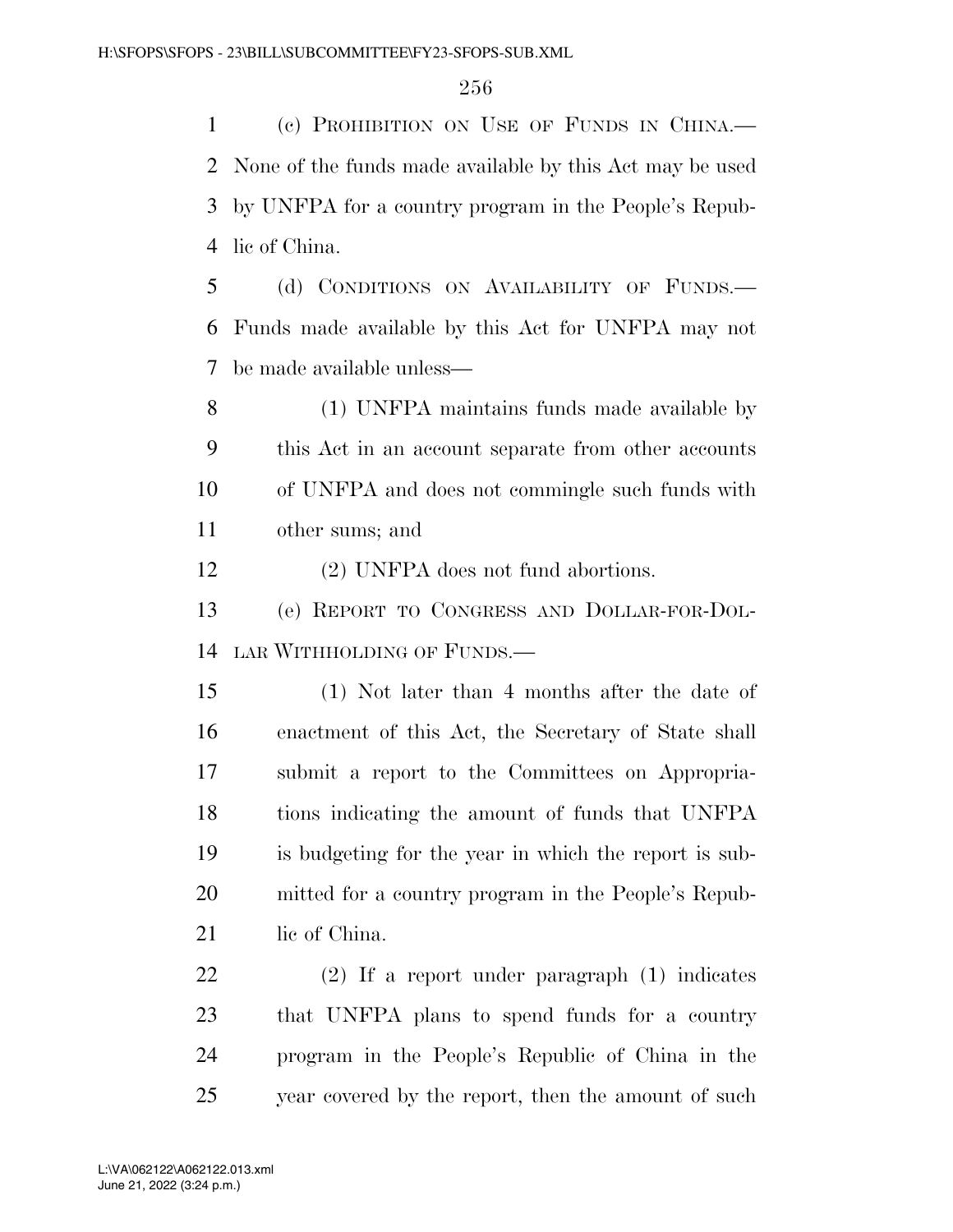funds UNFPA plans to spend in the People's Re- public of China shall be deducted from the funds made available to UNFPA after March 1 for obliga- tion for the remainder of the fiscal year in which the report is submitted.

# GLOBAL HEALTH ACTIVITIES

 SEC. 7058. (a) IN GENERAL.—Funds appropriated under the heading ''Global Health Programs'' in this Act that are made available for bilateral assistance for global health programs including activities relating to research on, and the prevention, treatment and control of, HIV/ AIDS may be made available notwithstanding any other provision of law except for provisions under the heading ''Global Health Programs'' and the United States Leader- ship Against HIV/AIDS, Tuberculosis, and Malaria Act of 2003 (117 Stat. 711; 22 U.S.C. 7601 et seq.), as amended: *Provided*, That of the funds appropriated under the heading ''Global Health Programs'' in this Act, not less than \$760,000,000 shall be made available for family planning/reproductive health, including in areas where population growth threatens biodiversity or endangered species.

 (b) PANDEMICS AND OTHER INFECTIOUS DISEASE OUTBREAKS.—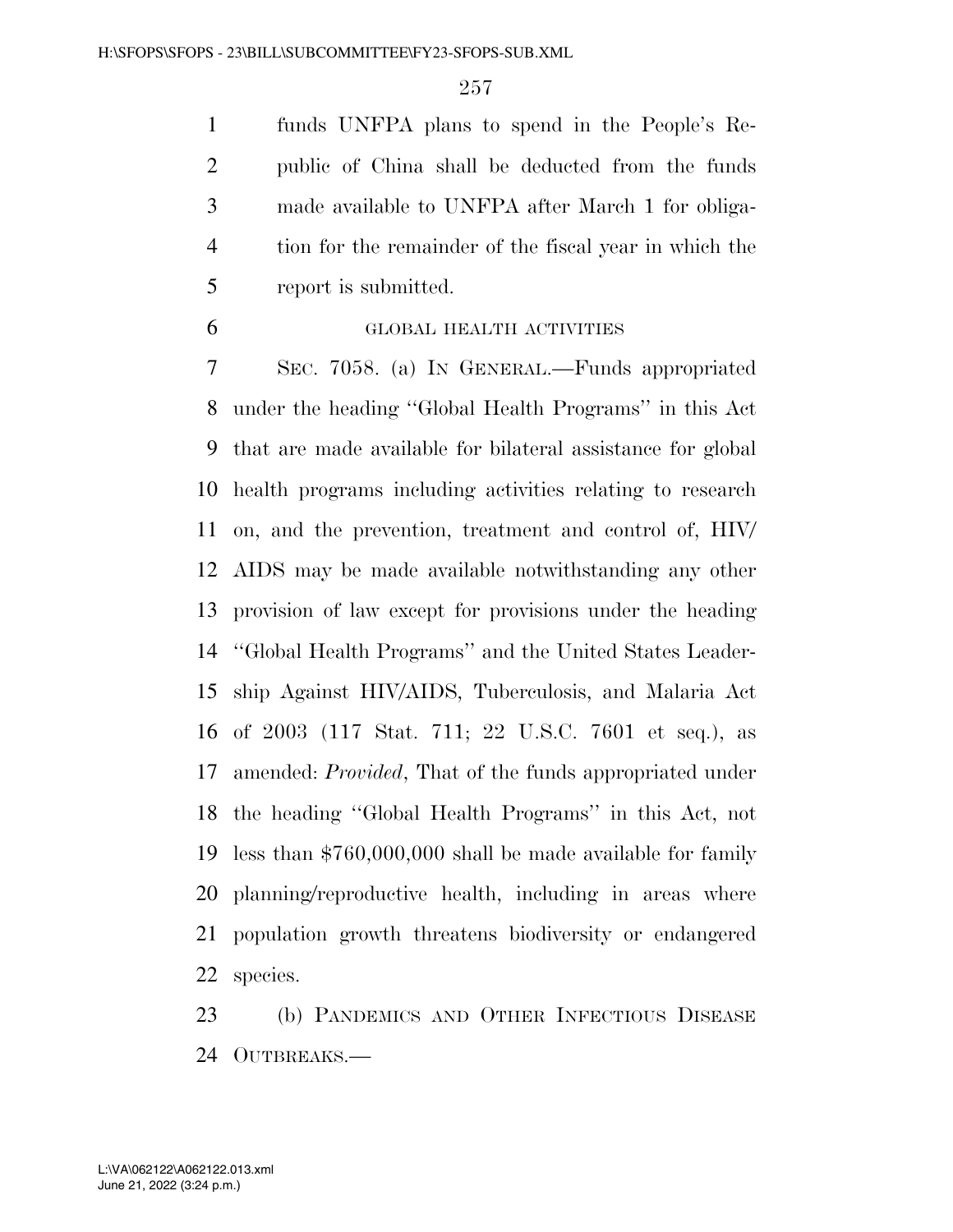(1) GLOBAL HEALTH SECURITY.—Funds appro- priated by this Act under the heading ''Global Health Programs'' shall be made available for global health security programs to accelerate the capacity of countries to prevent, detect, and respond to infec- tious disease outbreaks by strengthening public health capacity where there is a high risk of emerg- ing zoonotic infectious diseases: *Provided*, That not later than 60 days after the date of enactment of this Act, the USAID Administrator and the Sec- retary of State, as appropriate, shall consult with the Committees on Appropriations on the planned uses of such funds.

 (2) INTERNATIONAL FINANCING MECHANISM.— Funds appropriated by this Act under the heading ''Global Health Programs'' may be made available for a contribution to an international financing mechanism for pandemic preparedness.

 (3) EXTRAORDINARY MEASURES.—If the Sec- retary of State determines and reports to the Com- mittees on Appropriations that an international in- fectious disease outbreak is sustained, severe, and is spreading internationally, or that it is in the na- tional interest to respond to a Public Health Emer-gency of International Concern, not to exceed an ag-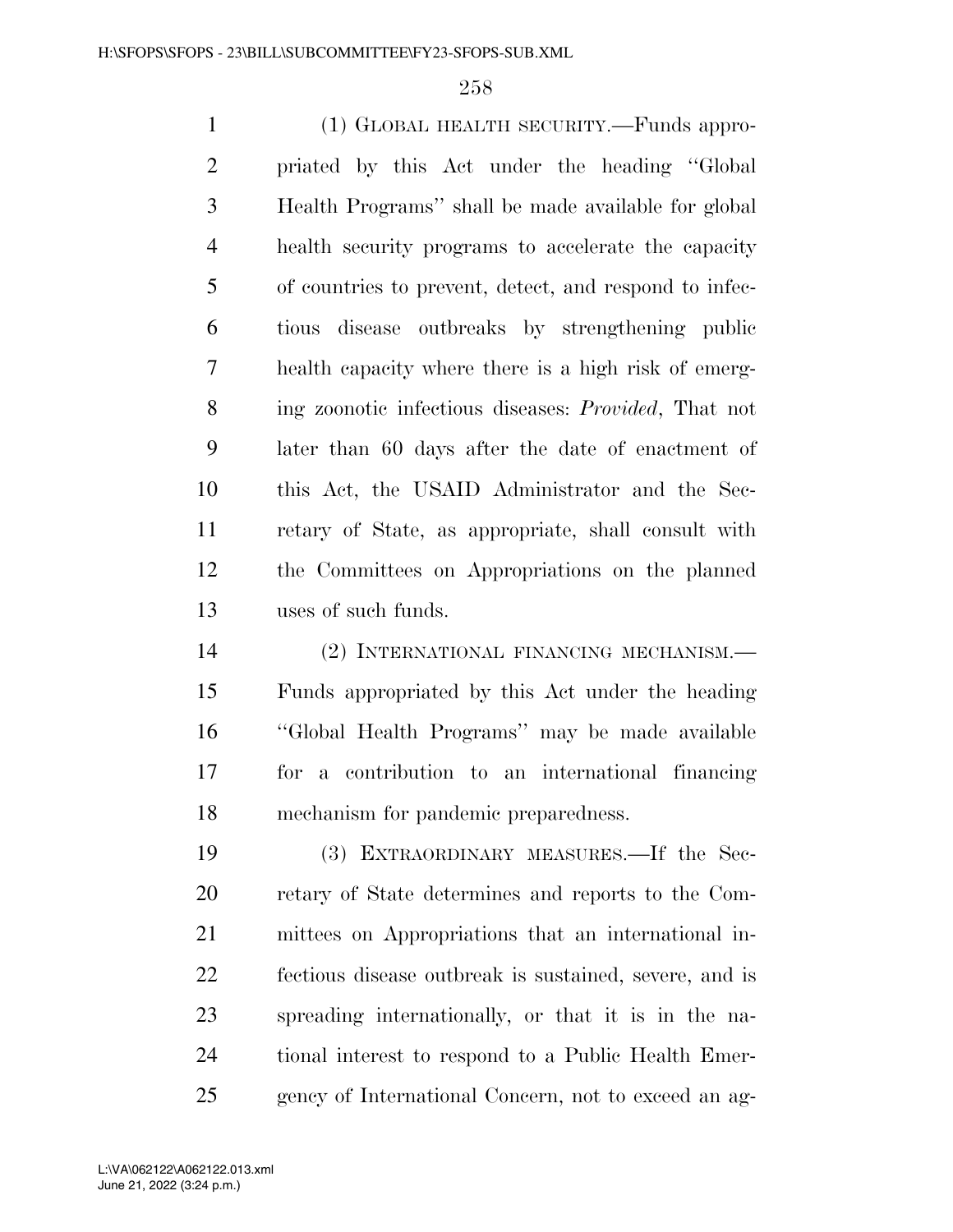gregate total of \$200,000,000 of the funds appro- priated by this Act under the headings ''Global Health Programs'', ''Development Assistance'', ''International Disaster Assistance'', ''Complex Cri- ses Fund'', ''Economic Support Fund'', ''Democracy Fund'', ''Assistance for Europe, Eurasia and Cen- tral Asia'', ''Migration and Refugee Assistance'', and ''Millennium Challenge Corporation'' may be made available to combat such infectious disease or public health emergency, and may be transferred to, and merged with, funds appropriated under such head-ings for the purposes of this paragraph.

 (4) EMERGENCY RESERVE FUND.—Up to \$90,000,000 of the funds made available under the heading ''Global Health Programs'' may be made available for the Emergency Reserve Fund estab-17 lished pursuant to section  $7058(c)(1)$  of the Depart- ment of State, Foreign Operations, and Related Pro- grams Appropriations Act, 2017 (division J of Pub- lic Law 115–31): *Provided*, That such funds shall be made available under the same terms and conditions of such section.

 (5) CONSULTATION AND NOTIFICATION.— Funds made available by this subsection shall be subject to prior consultation with, and the regular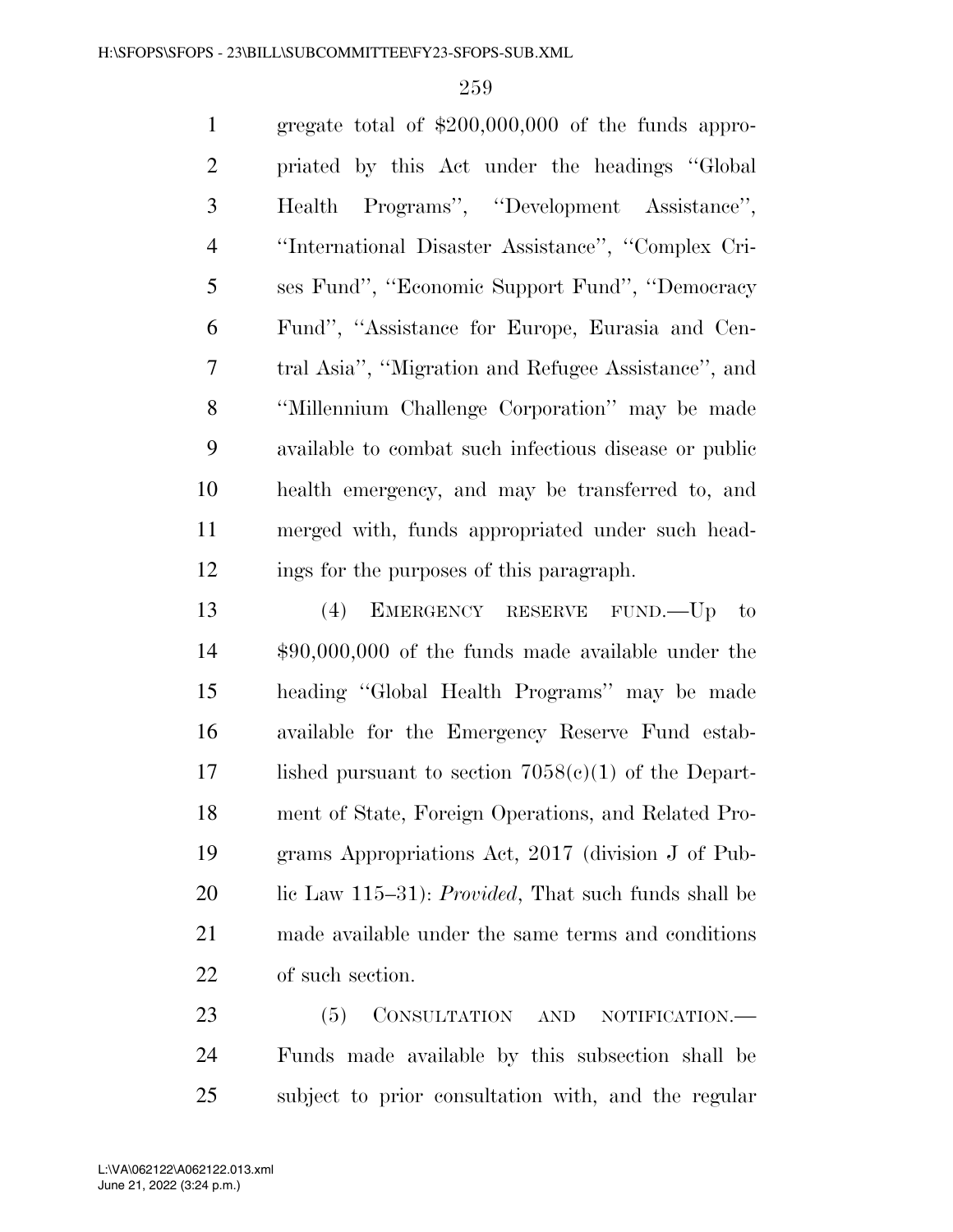- notification procedures of, the Committees on Ap-propriations.
- GENDER EQUALITY AND WOMEN'S EMPOWERMENT
- SEC. 7059. (a) IN GENERAL.—

 (1) GENDER EQUALITY.—Funds appropriated by this Act shall be made available to promote gen- der equality in United States Government diplomatic and development efforts by raising the status, in- creasing the economic participation and opportuni- ties for political leadership, and protecting the rights of women and girls worldwide: *Provided*, That funds appropriated by this Act designated as development and humanitarian programming shall address long- standing systemic discrimination and barriers that affect women and girls' full participation and access to opportunity and other ongoing impediments to eq-uity and equality.

 (2) WOMEN'S ECONOMIC EMPOWERMENT.— Funds appropriated by this Act are available to im- plement the Women's Entrepreneurship and Eco- nomic Empowerment Act of 2018 (Public Law 115– 428): *Provided*, That the Secretary of State and the Administrator of the United States Agency for International Development, as appropriate, shall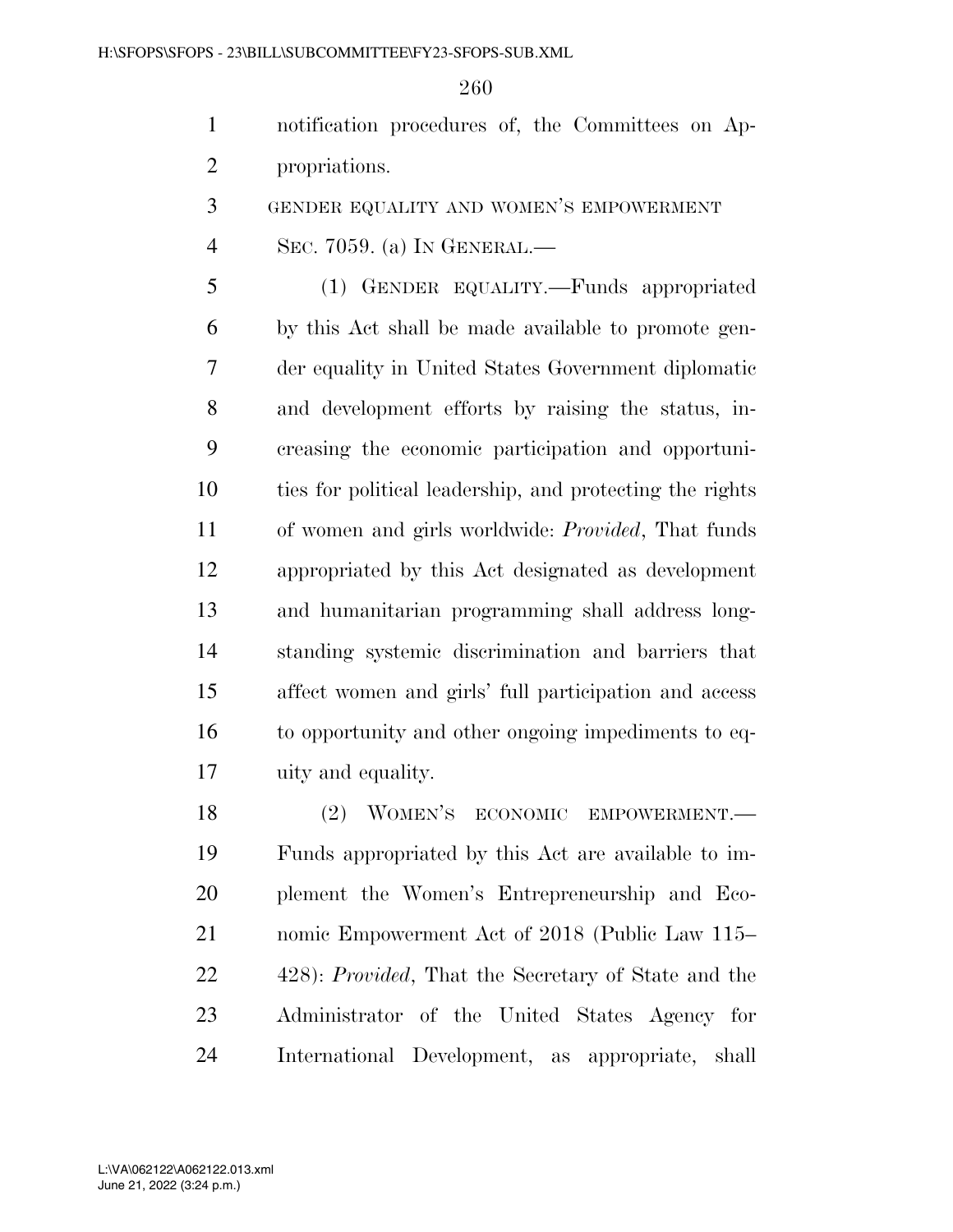consult with the Committees on Appropriations on the implementation of such Act.

 (3) GENDER EQUITY AND EQUALITY ACTION FUND.—Of the funds appropriated under title III of this Act, not less than \$200,000,000 shall be made available for the Gender Equity and Equality Action Fund.

 (b) MADELEINE ALBRIGHT WOMEN'S LEADERSHIP PROGRAM.—Of the funds appropriated by title III of this Act, not less than \$50,000,000 shall be made available for programs specifically designed to increase leadership op- portunities for women in countries where women and girls suffer discrimination due to law, policy, or practice, by strengthening protections for women's political status, ex- panding women's participation in political parties and elections, and increasing women's opportunities for leader- ship positions in the public and private sectors at the local, provincial, and national levels: *Provided*, That such pro- grams shall hereafter be collectively named the ''Madeleine Albright Women's Leadership Program''.

(c) GENDER-BASED VIOLENCE.—

 (1) Of the funds appropriated under titles III 23 and IV of this Act, not less than \$250,000,000 shall be made available to implement a multi-year strat-egy to prevent and respond to gender-based violence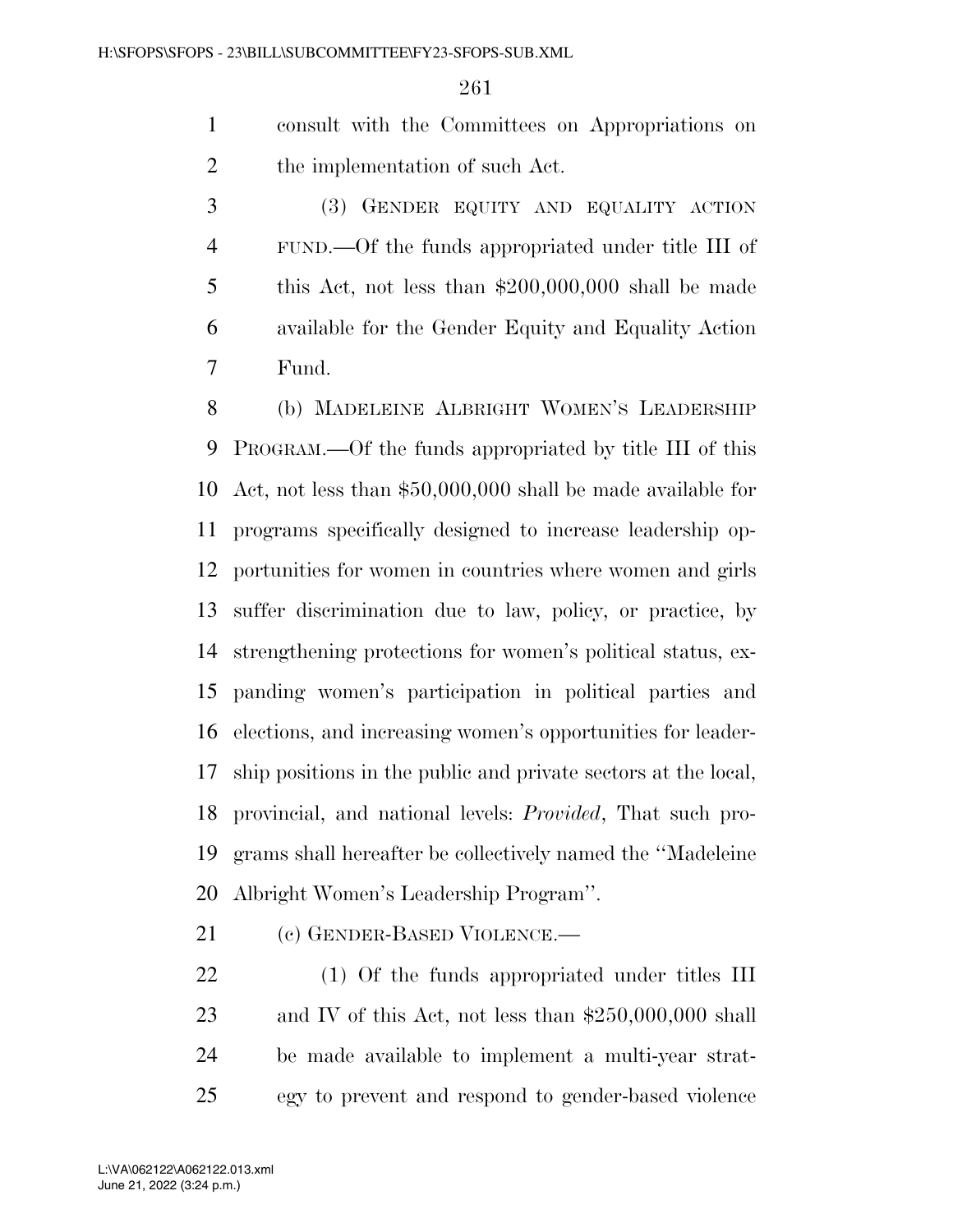in countries where it is common in conflict and non-conflict settings.

 (2) Funds appropriated under titles III and IV of this Act that are available to train foreign police, judicial, and military personnel, including for inter- national peacekeeping operations, shall address, where appropriate, prevention and response to gen- der-based violence and trafficking in persons, and shall promote the integration of women into the po-10 lice and other security forces.

 (d) WOMEN, PEACE, AND SECURITY.—Of the funds appropriated by this Act under titles III and IV, not less than \$150,000,000 shall be made available to support a multi-year strategy to expand, and improve coordination of, United States Government efforts to empower women as equal partners in conflict prevention, peace building, transitional processes, and reconstruction efforts in coun- tries affected by conflict or in political transition, and to ensure the equitable provision of relief and recovery assist-ance to women and girls.

21 SECTOR ALLOCATIONS

 SEC. 7060. (a) BASIC EDUCATION AND HIGHER EDUCATION.—

(1) BASIC EDUCATION.—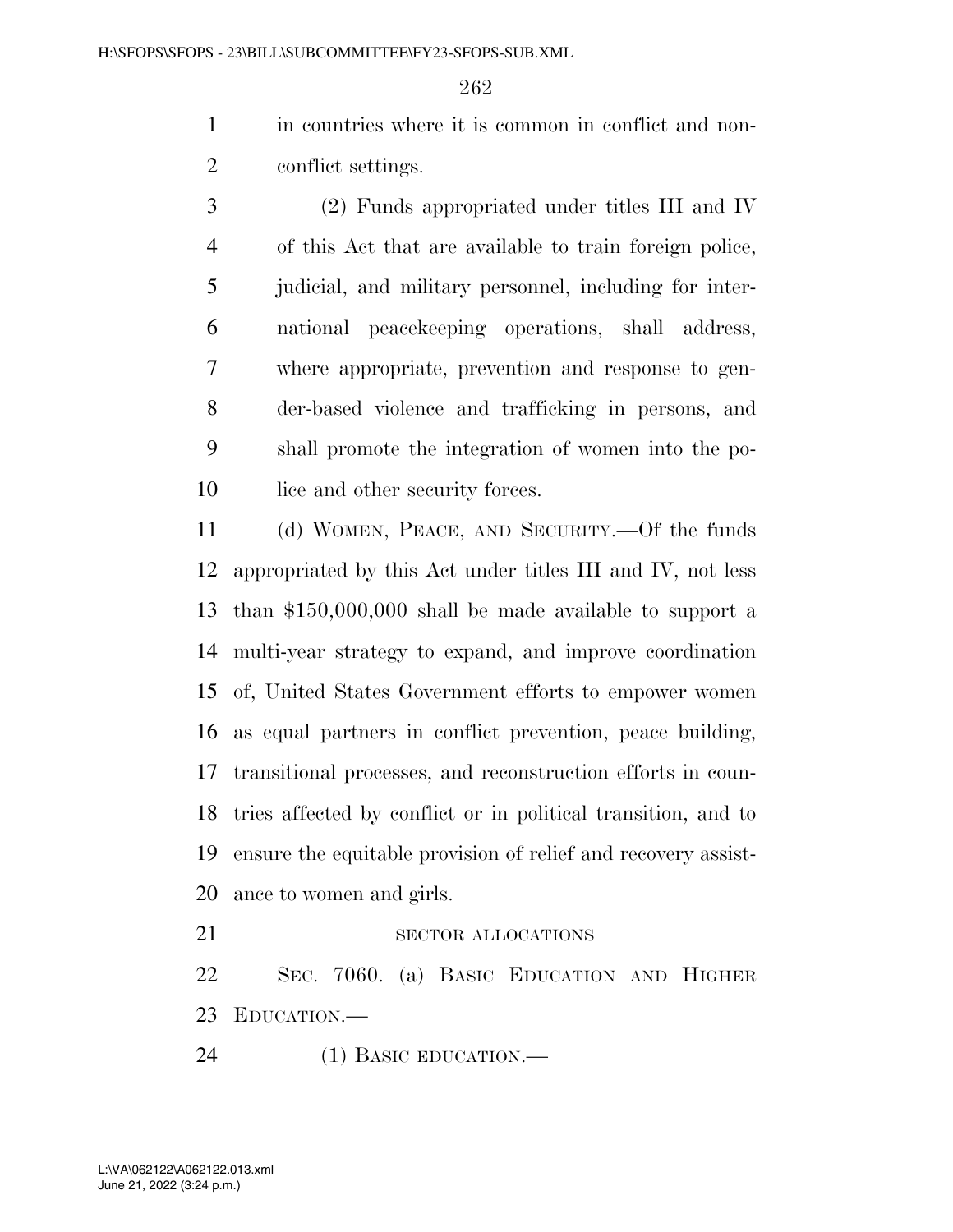(A) Of the funds appropriated under title III of this Act, not less than \$985,000,000 shall be made available for the Nita M. Lowey Basic Education Fund, and such funds may be made available notwithstanding any other provi- sion of law that restricts assistance to foreign countries: *Provided*, That such funds shall also be used for secondary education activities: *Pro- vided further*, That of the funds made available by this paragraph, not less than \$150,000,000 shall be available for the education of girls in areas of conflict: *Provided further*, That section 7(a) of Public Law 115–56 shall be imple- mented by substituting ''the thirtieth day of 15 June following" for "180 days after". (B) Of the funds appropriated under title III of this Act for assistance for basic education programs, not less than \$175,000,000 shall be made available for contributions to multilateral partnerships that support education. 21 (2) HIGHER EDUCATION.—Of the funds appro-

 priated by title III of this Act, not less than \$250,000,000 shall be made available for assistance for higher education: *Provided*, That such funds may be made available notwithstanding any other provi-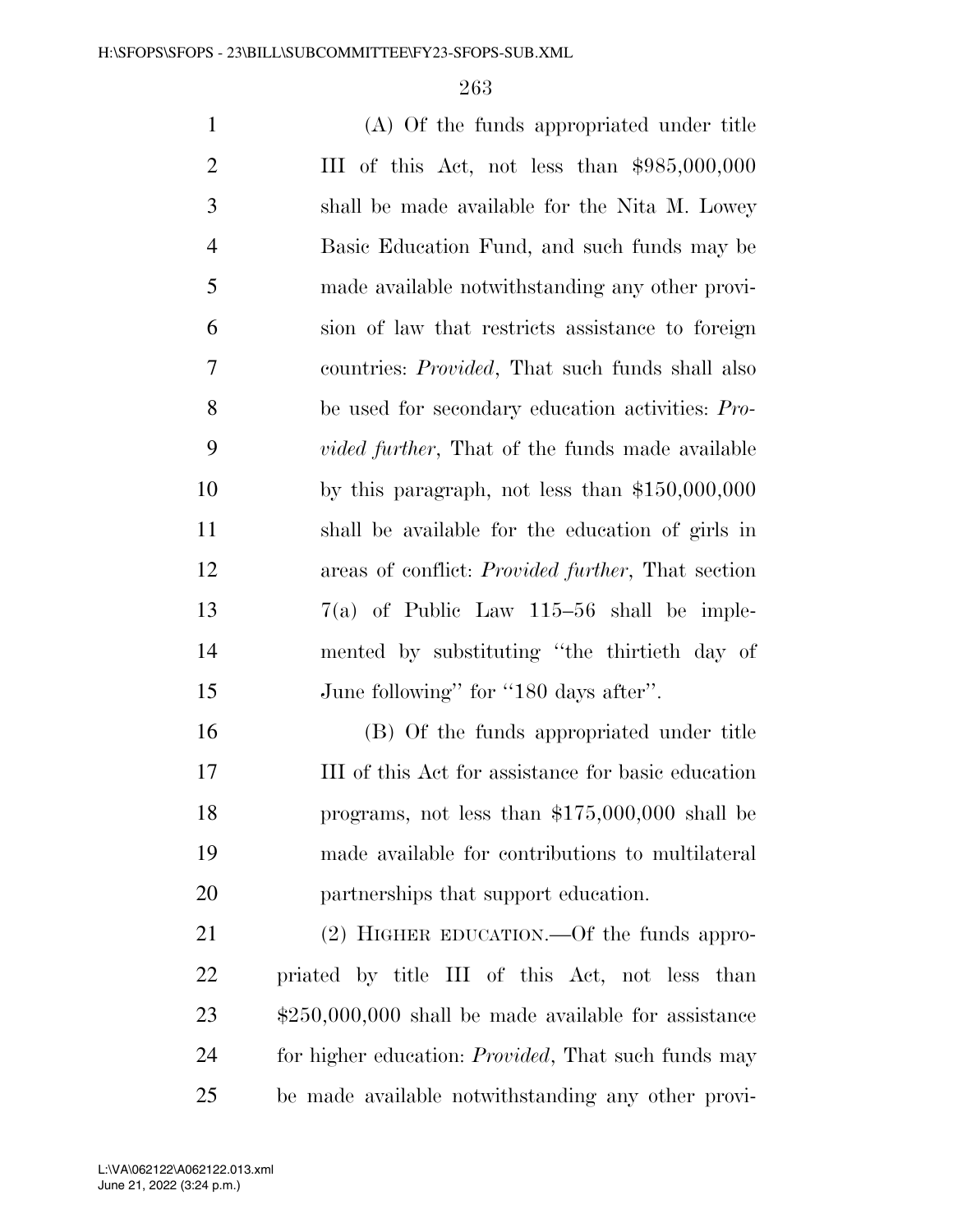sion of law that restricts assistance to foreign coun- tries, and shall be subject to the regular notification procedures of the Committees on Appropriations: *Provided further*, That of such amount, not less than \$35,000,000 shall be made available for new and on- going partnerships between higher education institu- tions in the United States and developing countries focused on building the capacity of higher education institutions and systems in developing countries: *Provided further*, That not later than 45 days after the date of enactment of this Act, the USAID Ad- ministrator shall consult with the Committees on Appropriations on the proposed uses of funds for such partnerships.

 (b) DEVELOPMENT PROGRAMS.—Of the funds appro- priated by this Act under the heading ''Development As- sistance'', not less than \$20,000,000 shall be made avail- able for USAID cooperative development programs and not less than \$33,000,000 shall be made available for the American Schools and Hospitals Abroad program.

 (c) FOOD SECURITY AND AGRICULTURAL DEVELOP- MENT.—Of the funds appropriated by title III of this Act, not less than \$1,200,000,000 shall be made available for food security and agricultural development programs to carry out the purposes of the Global Food Security Act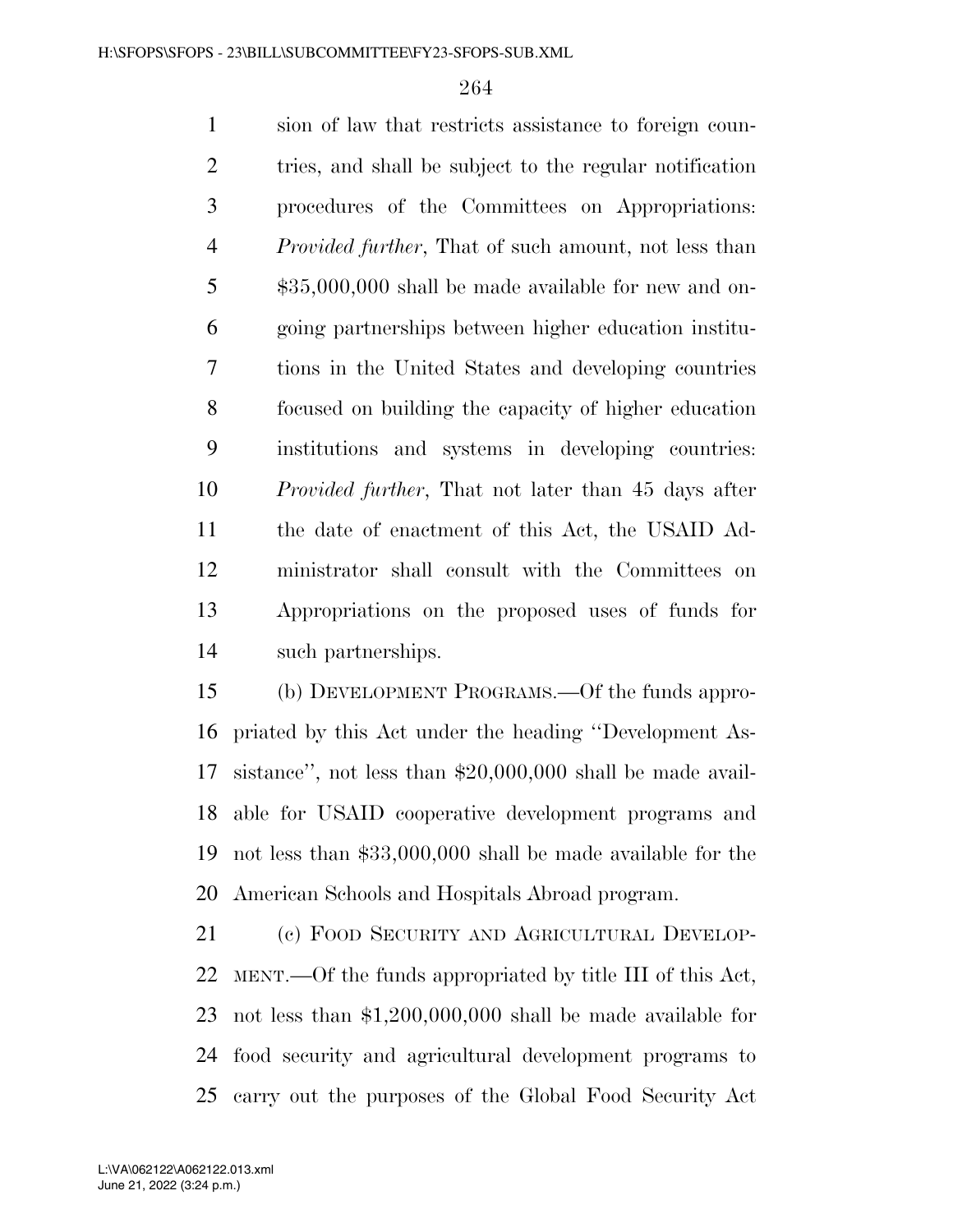of 2016 (Public Law 114–195): *Provided*, That funds may be made available for a contribution as authorized by sec- tion 3202 of the Food, Conservation, and Energy Act of 2008 (Public Law 110–246), as amended by section 3310 of the Agriculture Improvement Act of 2018 (Public Law 115–334).

 (d) MICRO, SMALL, AND MEDIUM-SIZED ENTER- PRISES.—Of the funds appropriated by this Act, not less than \$265,000,000 shall be made available to support the development of, and access to financing for, micro, small, and medium-sized enterprises that benefit the poor, espe-cially women.

 (e) PROGRAMS TO COMBAT TRAFFICKING IN PER- SONS.—Of the funds appropriated by this Act under the headings ''Development Assistance'', ''Economic Support Fund'', ''Assistance for Europe, Eurasia and Central Asia'', and ''International Narcotics Control and Law En- forcement'', not less than \$112,200,000 shall be made available for activities to combat trafficking in persons internationally, including for the Program to End Modern Slavery, of which not less than \$77,000,000 shall be from funds made available under the heading ''International Narcotics Control and Law Enforcement'': *Provided*, That funds made available by this Act under the headings ''De-velopment Assistance'', ''Economic Support Fund'', and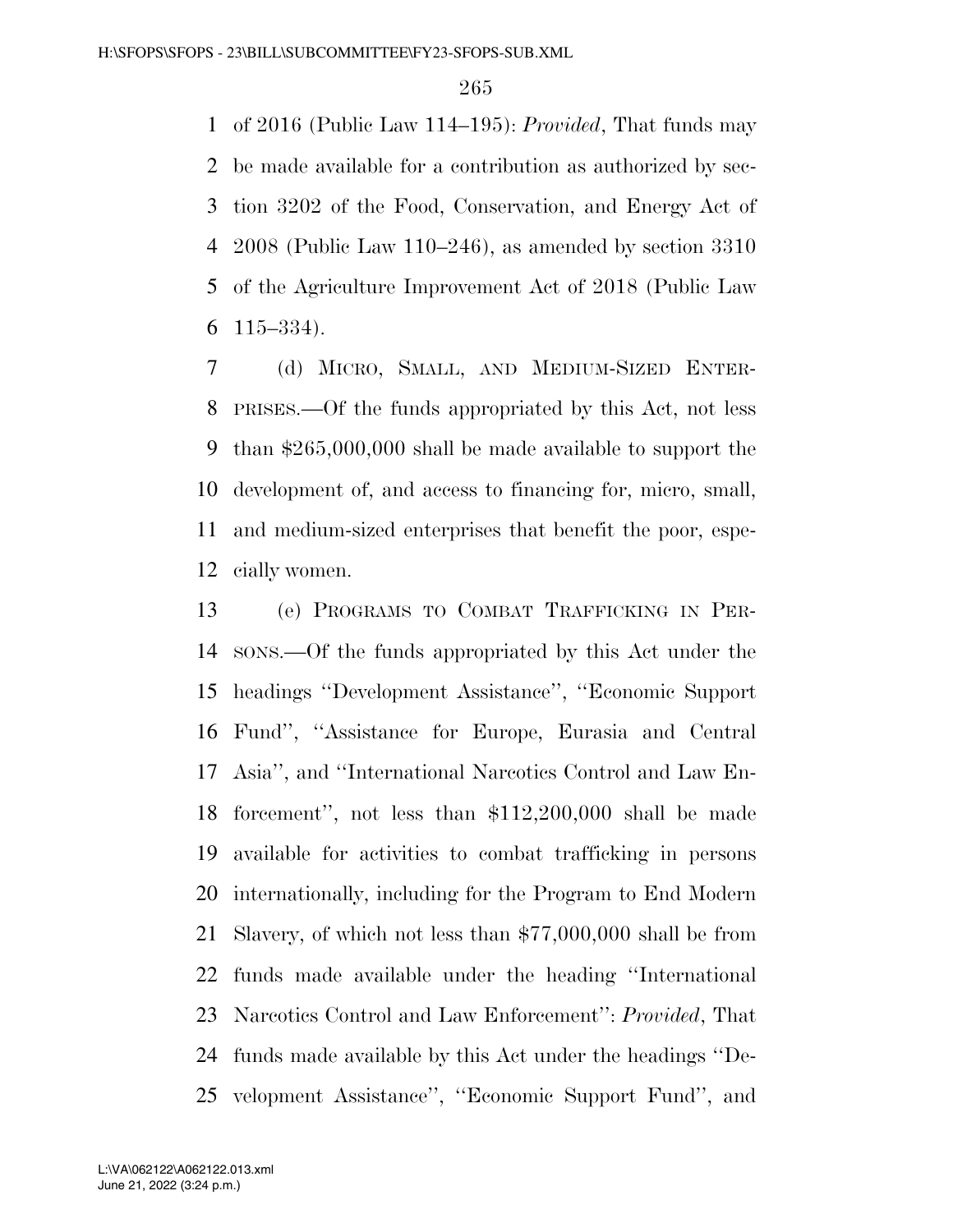''Assistance for Europe, Eurasia and Central Asia'' that are made available for activities to combat trafficking in persons should be obligated and programmed consistent with the country-specific recommendations included in the annual Trafficking in Persons Report, and shall be coordi- nated with the Office to Monitor and Combat Trafficking in Persons, Department of State.

 (f) RECONCILIATION PROGRAMS.—Of the funds ap- propriated by this Act under the heading ''Development Assistance'', not less than \$30,000,000 shall be made available to support people-to-people reconciliation pro- grams which bring together individuals of different ethnic, racial, religious, and political backgrounds from areas of civil strife and war: *Provided*, That the USAID Adminis- trator shall consult with the Committees on Appropria- tions, prior to the initial obligation of funds, on the uses of such funds, and such funds shall be subject to the reg- ular notification procedures of the Committees on Appro- priations: *Provided further*, That to the maximum extent practicable, such funds shall be matched by sources other than the United States Government: *Provided further*, That such funds shall be administered by the Center for Conflict and Violence Prevention, USAID.

 (g) WATER AND SANITATION.—Of the funds appro-priated by this Act, not less than \$500,000,000 shall be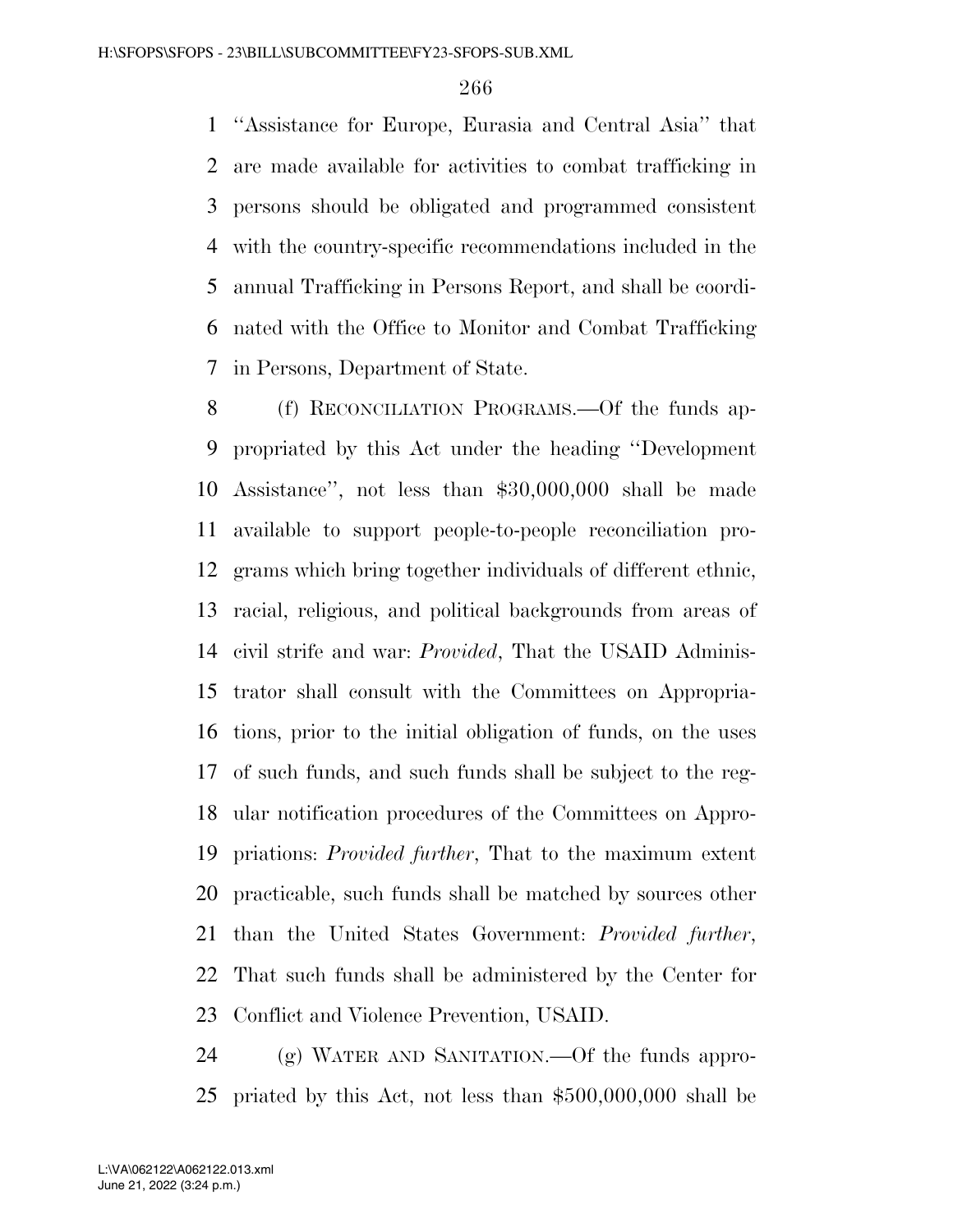made available for water supply and sanitation projects pursuant to section 136 of the Foreign Assistance Act of 1961, of which not less than \$250,000,000 shall be for programs in sub-Saharan Africa, and of which not less than \$19,000,000 shall be made available to support ini- tiatives by local communities in developing countries to build and maintain safe latrines.

 (h) DEVIATION.—Unless otherwise provided for by this Act, the Secretary of State and the Administrator of the United States Agency for International Development, as applicable, may deviate below the minimum funding re- quirements designated in sections 7059, 7060, and 7061 of this Act by up to 10 percent, notwithstanding such des- ignation: *Provided*, That concurrent with the submission of the report required by section 653(a) of the Foreign Assistance Act of 1961, the Secretary of State shall sub- mit to the Committees on Appropriations in writing any proposed deviations utilizing such authority that are planned at the time of submission of such report: *Provided further*, That any deviations proposed subsequent to the submission of such report shall be subject to prior con- sultation with such Committees: *Provided further*, That not later than November 1, 2024, the Secretary of State shall submit a report to the Committees on Appropriations on the use of the authority of this subsection.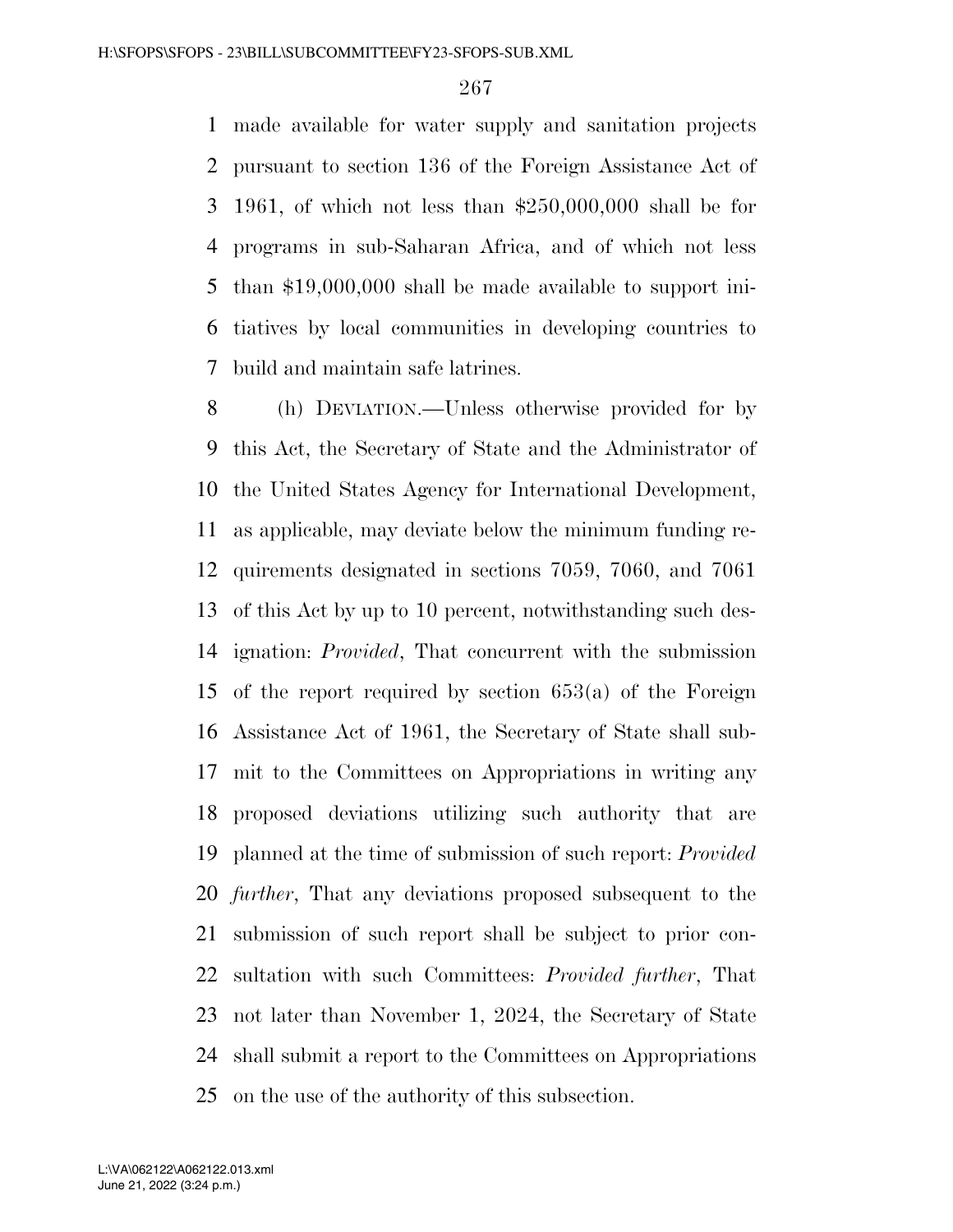## ENVIRONMENT PROGRAMS

 SEC. 7061. (a) Funds appropriated by this Act to carry out the provisions of sections 103 through 106, and chapter 4 of part II, of the Foreign Assistance Act of 1961 may be used, notwithstanding any other provision of law, except for the provisions of this section and subject to the regular notification procedures of the Committees on Ap-propriations, to support environment programs.

 (b)(1) Of the funds appropriated under title III of this Act, not less than \$420,000,000 shall be made avail-able for biodiversity conservation programs.

 (2) Not less than \$140,000,000 of the funds appro- priated under titles III and IV of this Act shall be made available to combat the transnational threat of wildlife poaching and trafficking.

 (3) None of the funds appropriated under title IV of this Act may be made available for training or other as- sistance for any military unit or personnel that the Sec- retary of State determines has been credibly alleged to have participated in wildlife poaching or trafficking, unless the Secretary reports to the appropriate congressional committees that to do so is in the national security inter-est of the United States.

 (4) Funds appropriated by this Act for biodiversity programs shall not be used to support the expansion of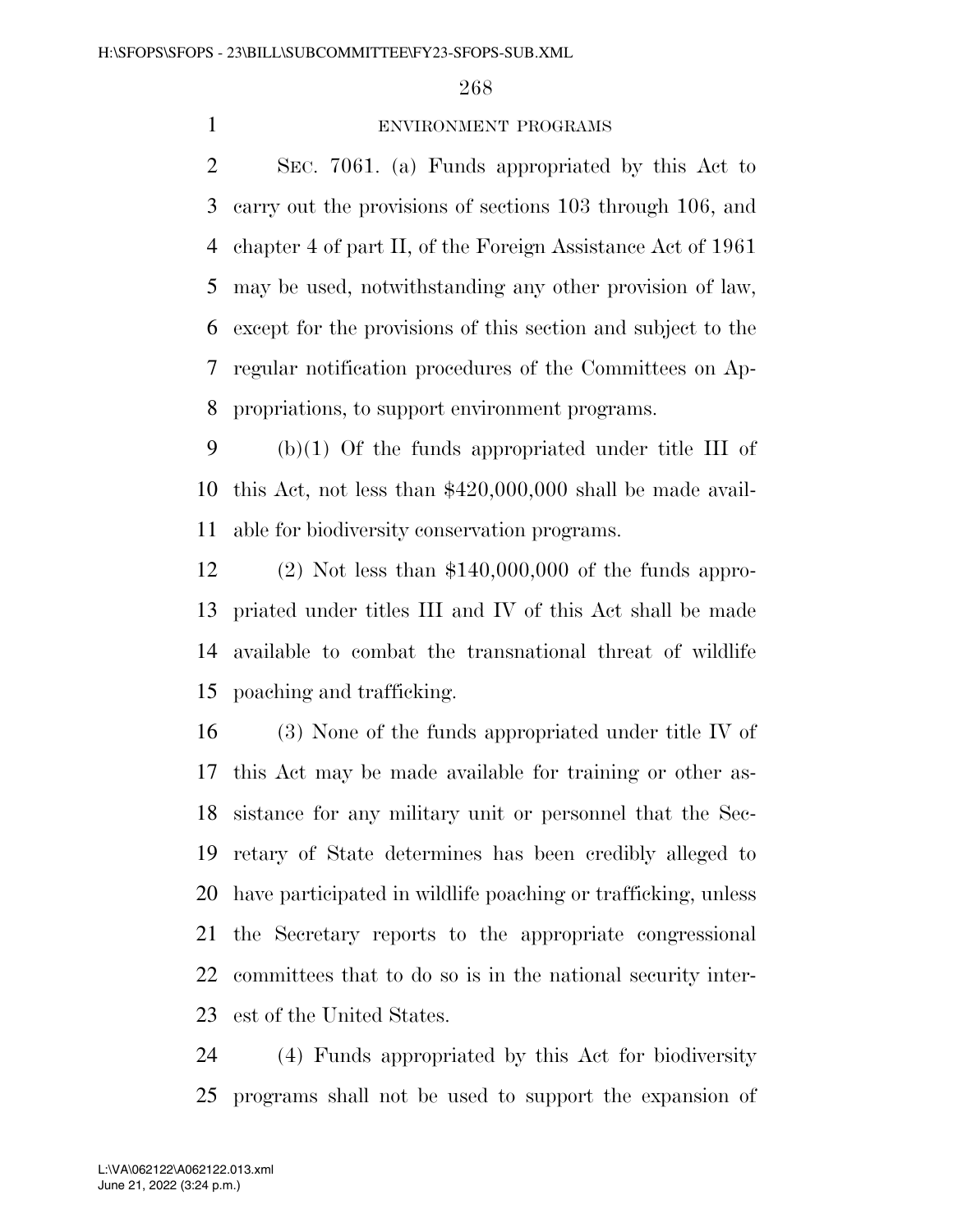industrial scale logging, agriculture, livestock production, mining, or any other industrial scale extractive activity into areas that were primary/intact tropical forests as of December 30, 2013, and the Secretary of the Treasury shall instruct the United States executive directors of each international financial institution (IFI) to use the voice and vote of the United States to oppose any financing of any such activity.

 (c) The Secretary of the Treasury shall instruct the United States executive director of each IFI that it is the policy of the United States to use the voice and vote of the United States, in relation to any loan, grant, strategy, or policy of such institution, regarding the construction of any large dam consistent with the criteria set forth in Senate Report 114–79, while also considering whether the project involves important foreign policy objectives.

 (d) Of the funds appropriated under title III of this Act, not less than \$300,000,000 shall be made available for sustainable landscapes programs.

 (e) Of the funds appropriated under title III of this Act, not less than \$450,000,000 shall be made available for adaptation programs, including in support of the im-plementation of the Indo-Pacific Strategy.

 (f) Of the funds appropriated under title III of this Act, not less than \$390,000,000 shall be made available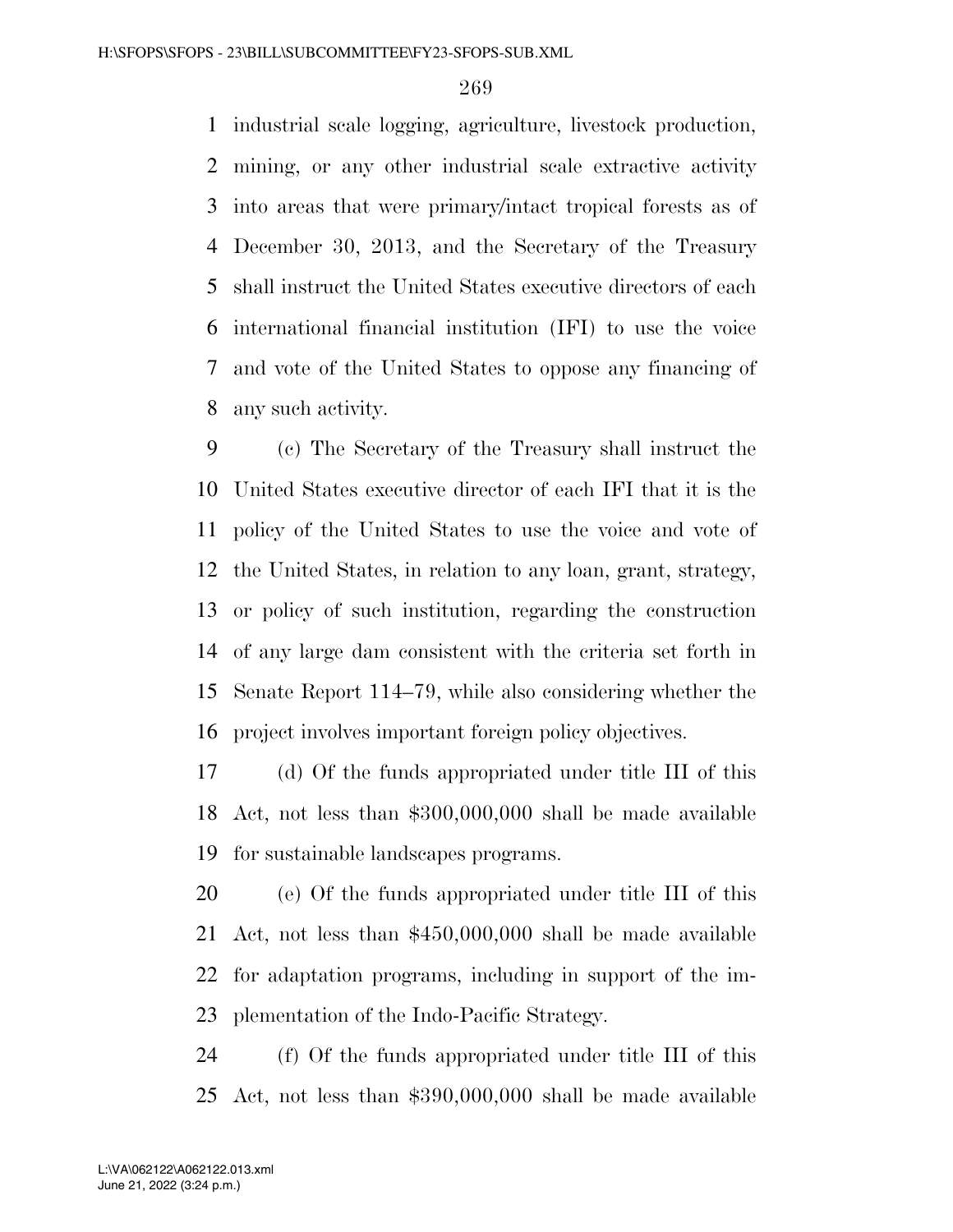for clean energy programs, including in support of car- rying out the purposes of the Electrify Africa Act (Public Law 114–121) and implementing the Power Africa initia-tive.

 (g) Of the funds appropriated under title III of this Act, not less than \$100,000,000 may be made available for United States contributions to the Adaptation Fund and the Least Developed Countries Fund.

 (h) Of the funds appropriated under title III of this Act, not less than \$60,000,000 shall be made available for programs to address ocean plastic and other marine debris and waste management infrastructure: *Provided*, That such funds may only be made available following consulta-tion with the Committees on Appropriations.

#### 15 BUDGET DOCUMENTS

 SEC. 7062. (a) OPERATING PLANS.—Not later than 45 days after the date of enactment of this Act, each de- partment, agency, or organization funded in titles I, II, and VI of this Act, and the Department of the Treasury and Independent Agencies funded in title III of this Act, including the Inter-American Foundation and the United States African Development Foundation, shall submit to the Committees on Appropriations an operating plan for funds appropriated to such department, agency, or organi-zation in such titles of this Act, or funds otherwise avail-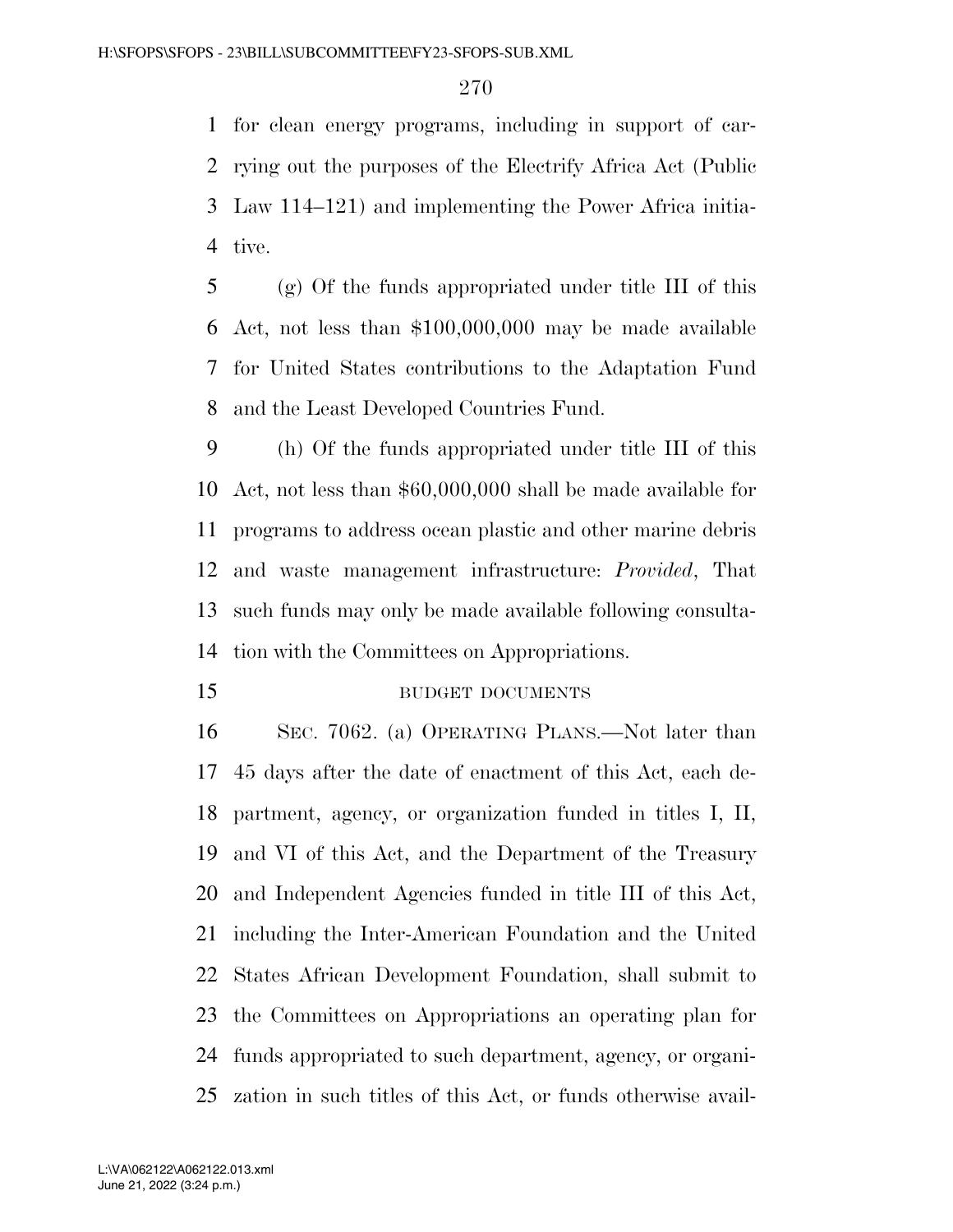able for obligation in fiscal year 2023, that provides de- tails of the uses of such funds at the program, project, and activity level: *Provided*, That such plans shall include, as applicable, a comparison between the congressional budget justification funding levels, the most recent con- gressional directives or approved funding levels, and the funding levels proposed by the department or agency; and a clear, concise, and informative description/justification: *Provided further*, That operating plans that include changes in levels of funding for programs, projects, and activities specified in the congressional budget justifica- tion, in this Act, or amounts specifically designated in the respective tables included in the report accompanying this Act, as applicable, shall be subject to the notification and reprogramming requirements of section 7015 of this Act. (b) SPEND PLANS.—

 (1) Prior to the initial obligation of funds, the Secretary of State or Administrator of the United States Agency for International Development, as ap- propriate, shall submit to the Committees on Appro- priations a spend plan for funds made available by this Act for—

 (A) assistance for countries in Central America;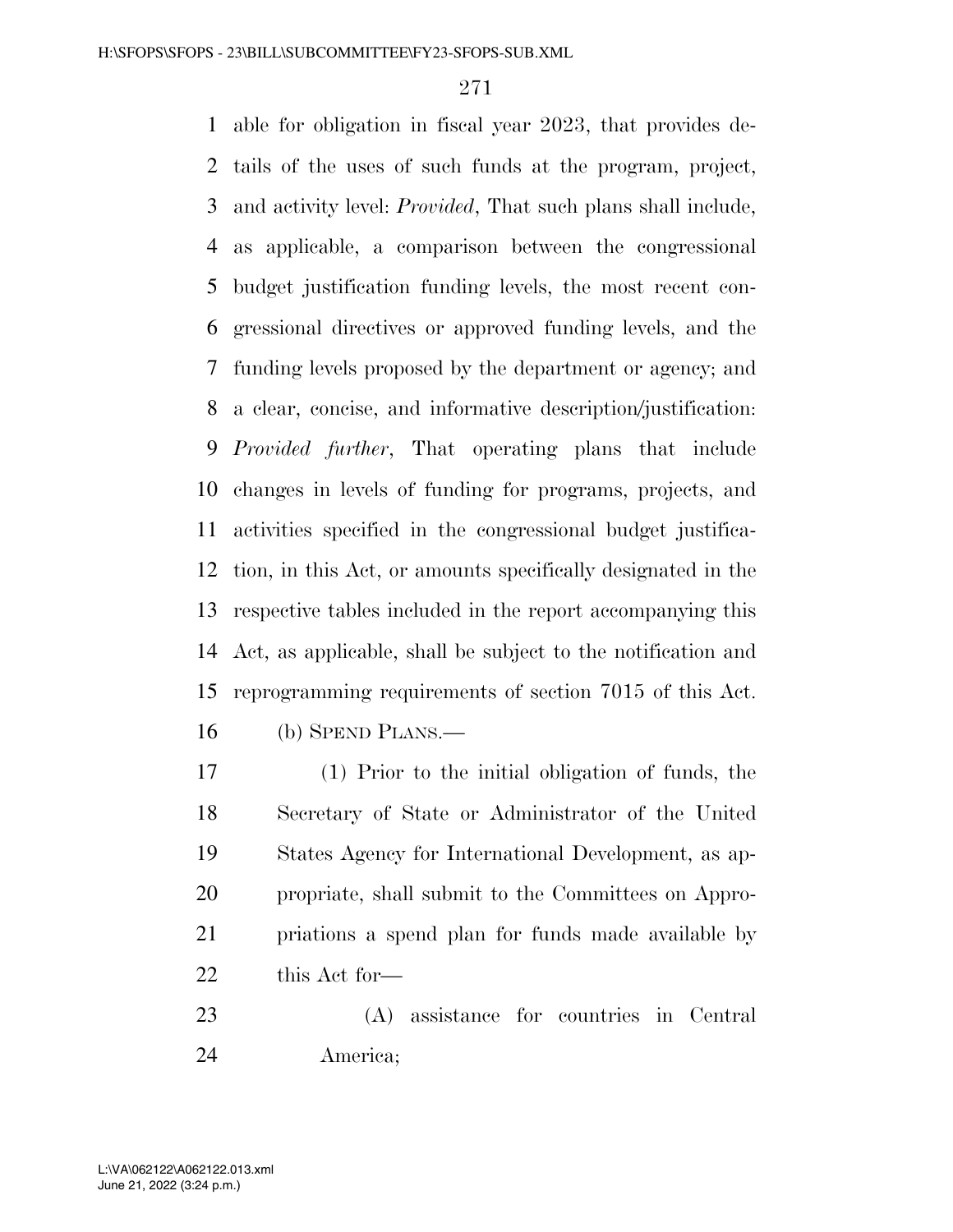| $\mathbf{1}$   | (B) assistance made available pursuant to                          |
|----------------|--------------------------------------------------------------------|
| $\mathbf{2}$   | section $7047(d)$ of this Act to counter Russian                   |
| 3              | influence, except that such plan shall be on a                     |
| $\overline{4}$ | country-by-country basis;                                          |
| 5              | (C) assistance made available pursuant to                          |
| 6              | section 7059 of this Act;                                          |
| 7              | (D) the Indo-Pacific Strategy and the                              |
| 8              | Countering PRC Influence Fund;                                     |
| 9              | (E) democracy programs, the Power Africa                           |
| 10             | and Prosper Africa initiatives, and sectors enu-                   |
| 11             | merated in subsections $(a)$ , $(c)$ , $(d)$ , $(e)$ , $(f)$ , and |
| 12             | $(g)$ of section 7060 of this Act;                                 |
| 13             | (F) funds provided under the heading                               |
| 14             | "International Narcotics Control and Law En-                       |
| 15             | forcement" for International Organized Crime                       |
| 16             | and for Cybercrime and Intellectual Property                       |
| 17             | Rights: <i>Provided</i> , That the spend plans shall in-           |
| 18             | clude bilateral and global programs funded                         |
| 19             | under such heading along with a brief descrip-                     |
| 20             | tion of the activities planned for each country;                   |
| 21             | (G) implementation of the Global Fragility                         |
| 22             | Act of 2019 (title V of division J of Public Law                   |
| 23             | $116 - 94$ ;                                                       |
| 24             | (H) the Caribbean Basin Security Initia-                           |
| 25             | tive; the Central America Regional Security Ini-                   |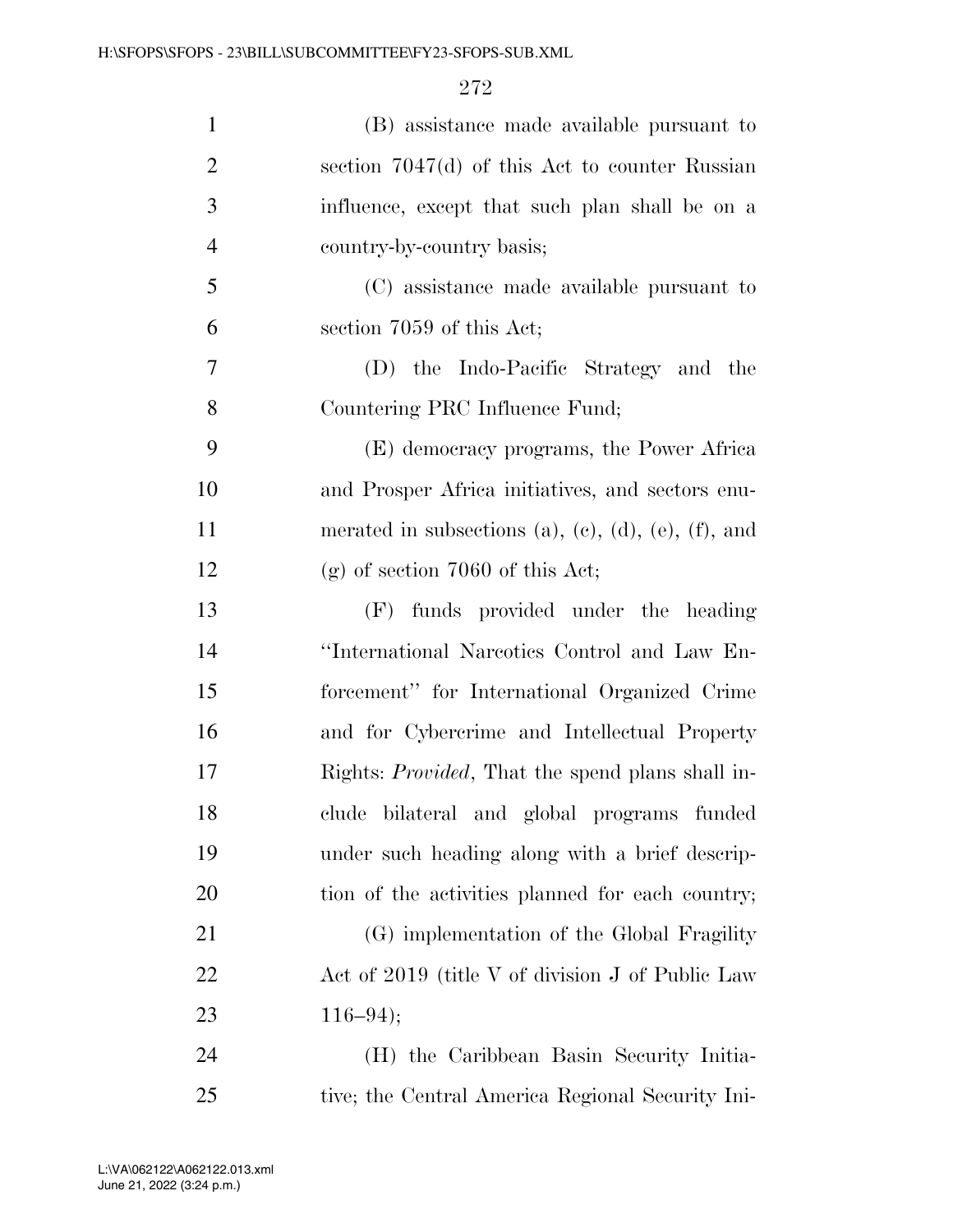| $\mathbf{1}$   | tiative; the Trans-Saharan Counterterrorism              |
|----------------|----------------------------------------------------------|
| $\overline{2}$ | Partnership; the Partnership for Regional East           |
| 3              | Africa Counterterrorism; the Global Peace Op-            |
| $\overline{4}$ | erations Initiative; the Africa Regional Counter-        |
| 5              | terrorism program; and the Counterterrorism              |
| 6              | Partnerships Fund; and                                   |
| $\tau$         | (I) environment programs.                                |
| 8              | $(2)$ Not later than 90 days after the date of en-       |
| 9              | actment of this Act, the Secretary of the Treasury       |
| 10             | shall submit to the Committees on Appropriations a       |
| 11             | detailed spend plan for funds made available by this     |
| 12             | Act under the heading "Department of the Treas-          |
| 13             | ury, International Affairs Technical Assistance" in      |
| 14             | title III.                                               |
| 15             | $(3)$ Notwithstanding paragraph $(1)$ , up to 10         |
| 16             | percent of the funds contained in a spend plan re-       |
| 17             | quired by this subsection may be obligated prior to      |
| 18             | the submission of such spend plan if the Secretary       |
| 19             | of State or the USAID Administrator, as appro-           |
| 20             | priate, determines that the obligation of such funds     |
| 21             | is necessary to avoid significant programmatic dis-      |
| 22             | ruption: <i>Provided</i> , That not less than seven days |
| 23             | prior to such obligation, the Secretary or Adminis-      |
| 24             | trator, as appropriate, shall consult with the Com-      |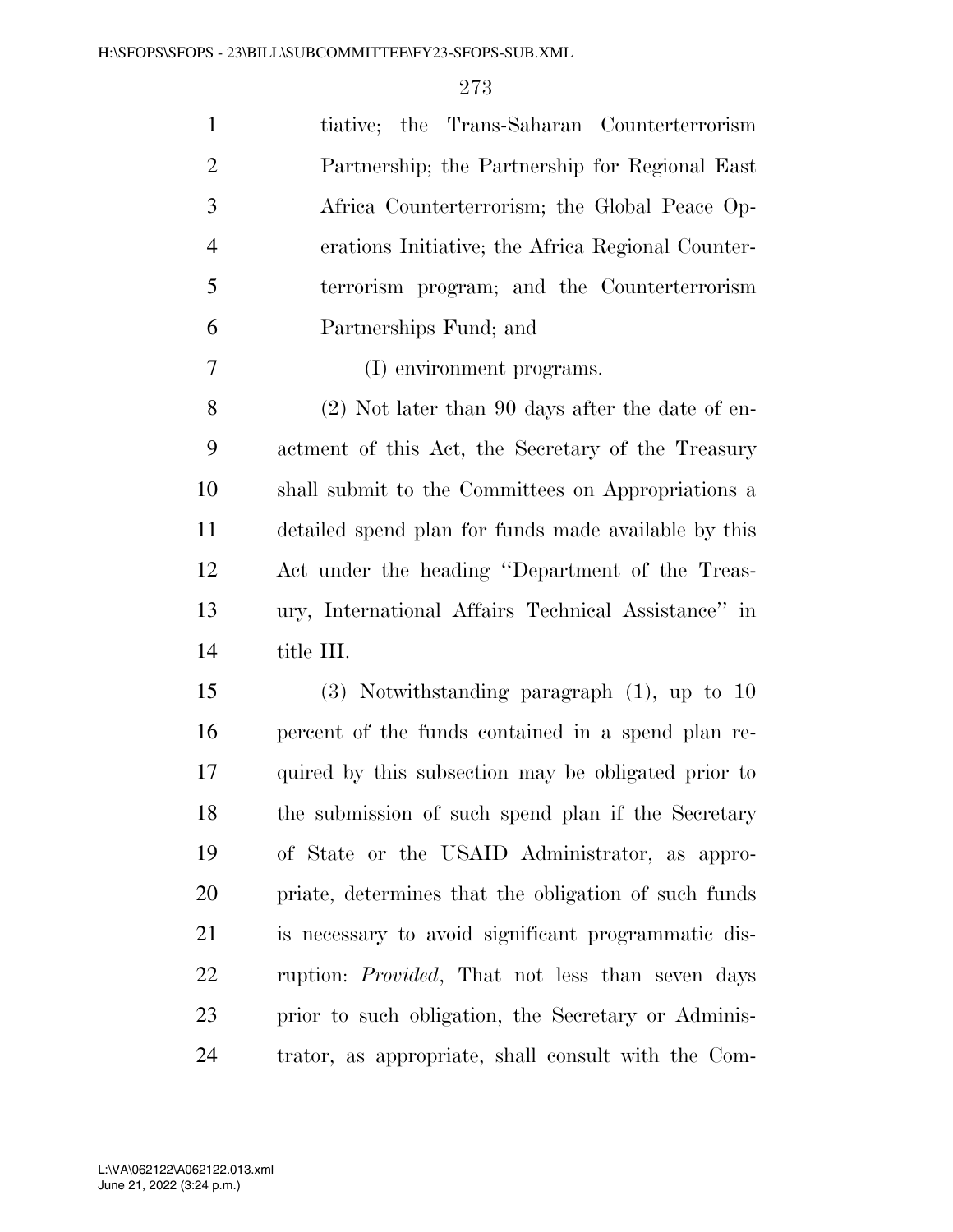mittees on Appropriations on the justification for such obligation and the proposed uses of such funds. (c) CLARIFICATION.—The spend plans referenced in subsection (b) shall not be considered as meeting the noti- fication requirements in this Act or under section 634A of the Foreign Assistance Act of 1961.

 (d) CONGRESSIONAL BUDGET JUSTIFICATION.—The congressional budget justification for Department of State operations and foreign operations shall be provided to the Committees on Appropriations concurrent with the date of submission of the President's budget for fiscal year 2024: *Provided*, That the appendices for such justification shall be provided to the Committees on Appropriations not later than 10 calendar days thereafter.

## 15 REORGANIZATION

 SEC. 7063. (a) PRIOR CONSULTATION AND NOTIFI- CATION.—Funds appropriated by this Act, prior Acts making appropriations for the Department of State, for- eign operations, and related programs, or any other Act may not be used to implement a reorganization, redesign, or other plan described in subsection (b) by the Depart- ment of State, the United States Agency for International Development, or any other Federal department, agency, or organization funded by this Act without prior consulta-tion by the head of such department, agency, or organiza-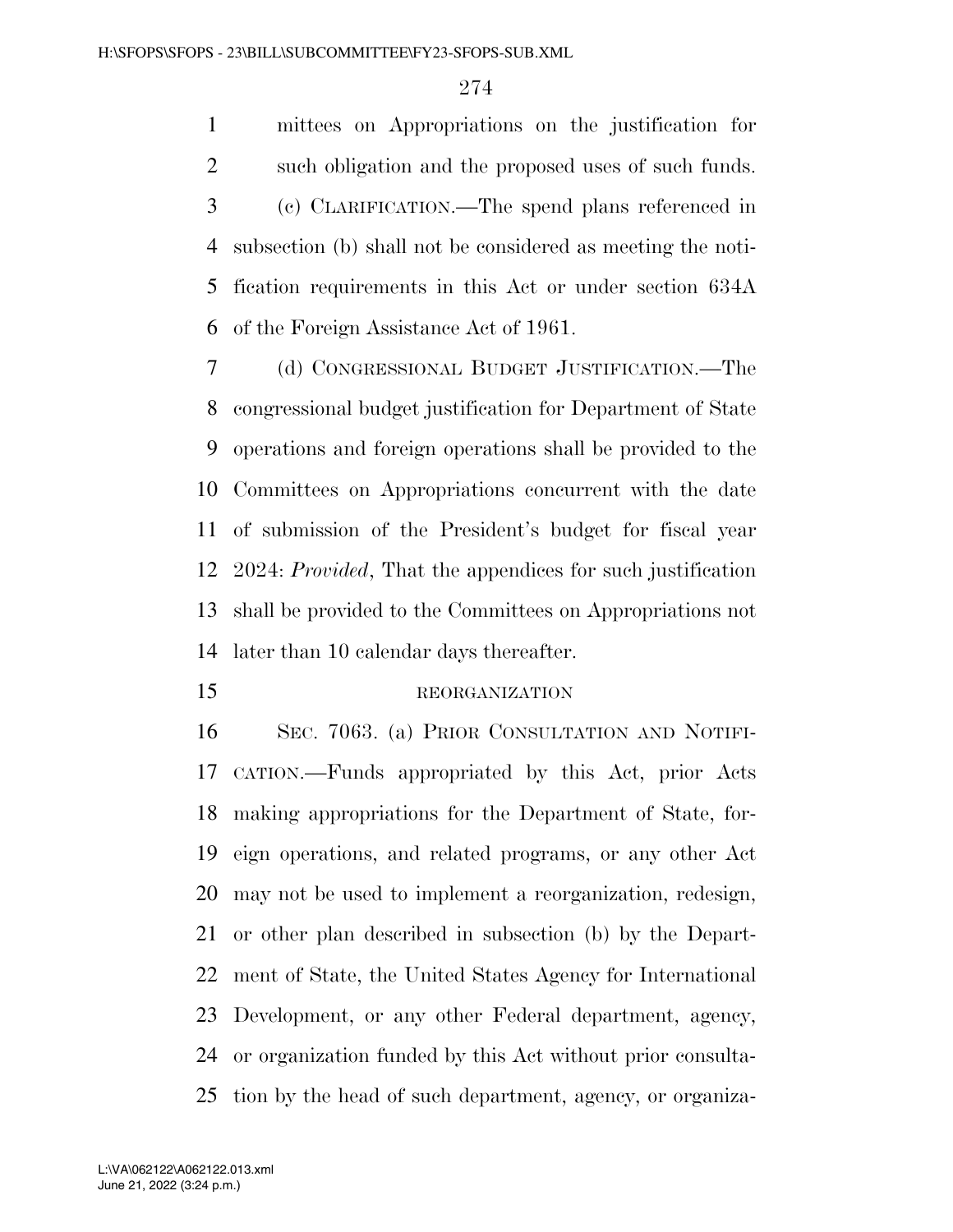tion with the appropriate congressional committees: *Pro- vided*, That such funds shall be subject to the regular noti- fication procedures of the Committees on Appropriations: *Provided further*, That any such notification submitted to such Committees shall include a detailed justification for any proposed action: *Provided further*, That congressional notifications submitted in prior fiscal years pursuant to similar provisions of law in prior Acts making appropria- tions for the Department of State, foreign operations, and related programs may be deemed to meet the notification requirements of this section.

 (b) DESCRIPTION OF ACTIVITIES.—Pursuant to sub- section (a), a reorganization, redesign, or other plan shall include any action to—

 (1) expand, eliminate, consolidate, or downsize covered departments, agencies, or organizations, in- cluding bureaus and offices within or between such departments, agencies, or organizations, including the transfer to other agencies of the authorities and responsibilities of such bureaus and offices;

 (2) expand, eliminate, consolidate, or downsize the United States official presence overseas, includ- ing at bilateral, regional, and multilateral diplomatic facilities and other platforms; or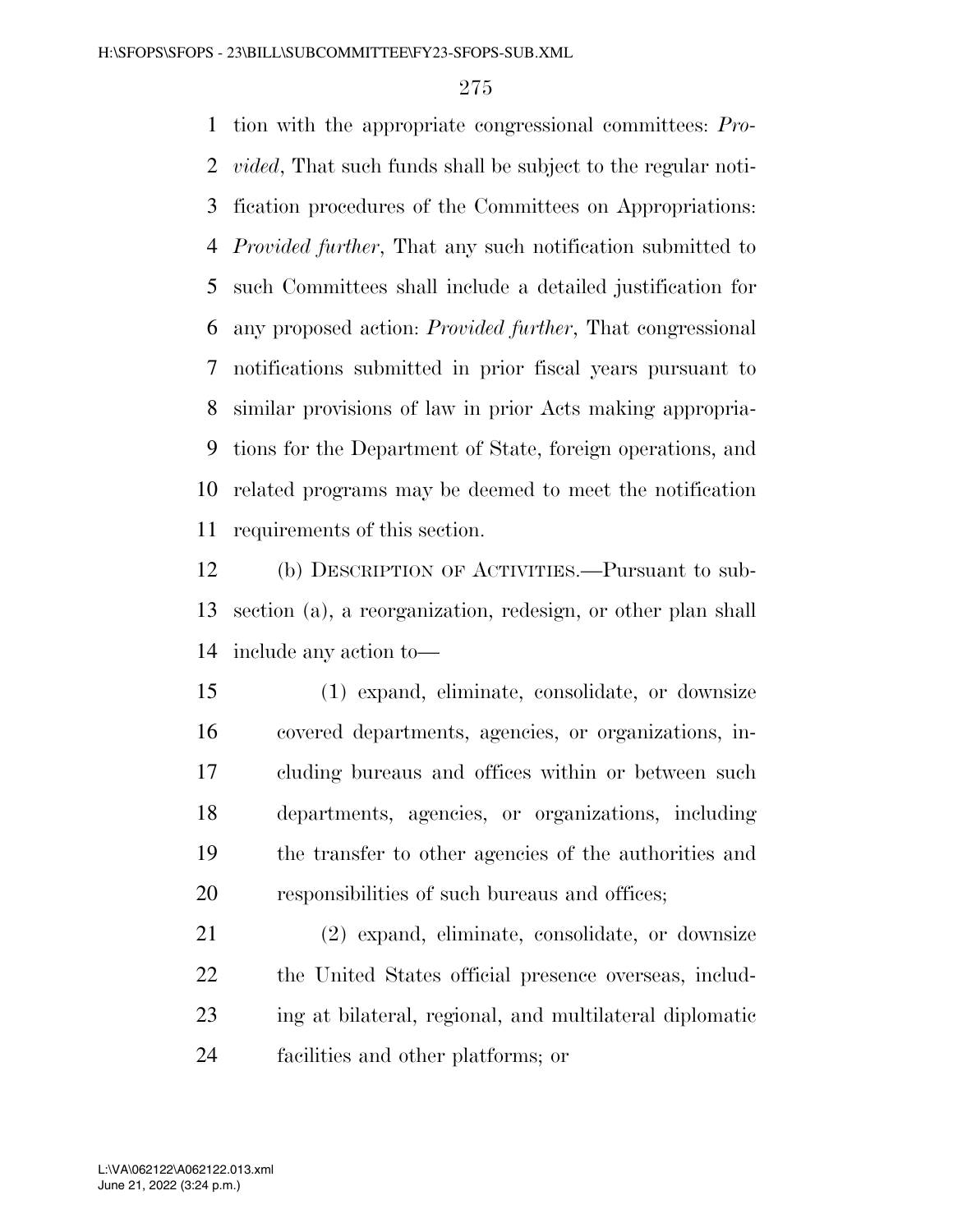(3) expand or reduce the size of the permanent Civil Service, Foreign Service, eligible family mem- ber, and locally employed staff workforce of the De- partment of State and USAID from the staffing lev- els previously justified to the Committees on Appro-priations for fiscal year 2023.

## DEPARTMENT OF STATE MANAGEMENT

 SEC. 7064. (a) WORKING CAPITAL FUND.—Funds appropriated by this Act or otherwise made available to the Department of State for payments to the Working Capital Fund that are made available for new service cen- ters, shall be subject to the regular notification procedures of the Committees on Appropriations.

(b) CERTIFICATION.—

 (1) COMPLIANCE.—Not later than 45 days after the initial obligation of funds appropriated under titles III and IV of this Act that are made available to a Department of State bureau or office with responsibility for the management and over- sight of such funds, the Secretary of State shall cer- tify and report to the Committees on Appropria- tions, on an individual bureau or office basis, that such bureau or office is in compliance with Depart- ment and Federal financial and grants management policies, procedures, and regulations, as applicable.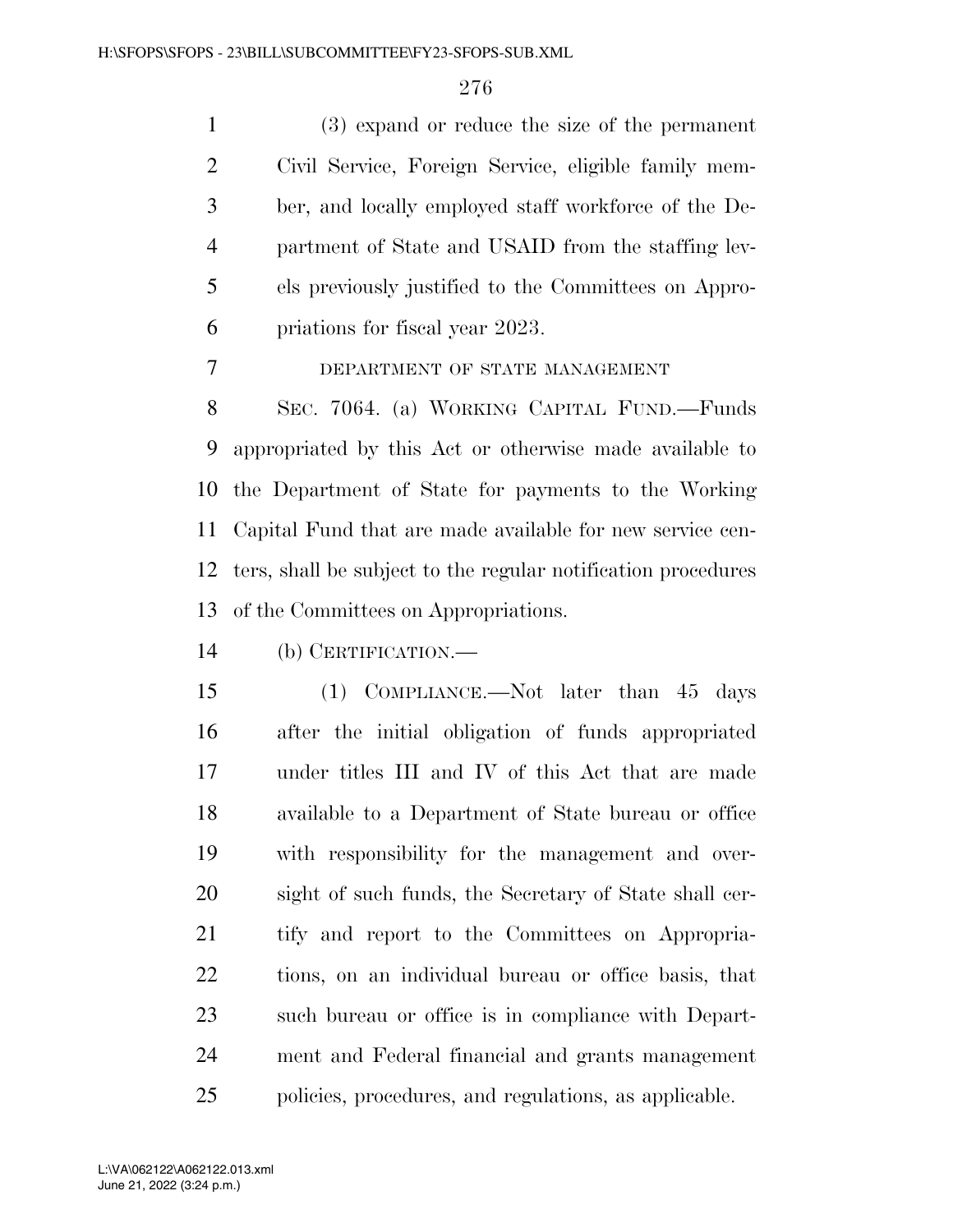| $\mathbf{1}$   | (2) CONSIDERATIONS.—When making a certifi-                 |
|----------------|------------------------------------------------------------|
| $\overline{2}$ | cation required by paragraph (1), the Secretary of         |
| 3              | State shall consider the capacity of a bureau or of-       |
| $\overline{4}$ | fice to-                                                   |
| 5              | (A) account for the obligated funds at the                 |
| 6              | country and program level, as appropriate;                 |
| 7              | (B) identify risks and develop mitigation                  |
| 8              | and monitoring plans;                                      |
| 9              | (C) establish performance measures and                     |
| 10             | indicators;                                                |
| 11             | (D) review activities and performance; and                 |
| 12             | (E) assess final results and reconcile fi-                 |
| 13             | nances.                                                    |
| 14             | (3) PLAN.—If the Secretary of State is unable              |
| 15             | to make a certification required by paragraph $(1)$ ,      |
| 16             | the Secretary shall submit a plan and timeline de-         |
| 17             | tailing the steps to be taken to bring such bureau         |
| 18             | or office into compliance.                                 |
| 19             | (c) INTERNSHIPS.—The Department of State may               |
| 20             | offer compensated internships, and select, appoint, employ |
| 21             | for not more than 52 weeks, and remove any such com-       |
| 22             | pensated intern without regard to the provisions of law    |
| 23             | governing appointments in the competitive service.         |
| 24             | (d) INFORMATION TECHNOLOGY PLATFORM.-None                  |
| 25             | of the funds appropriated in title I of this Act under the |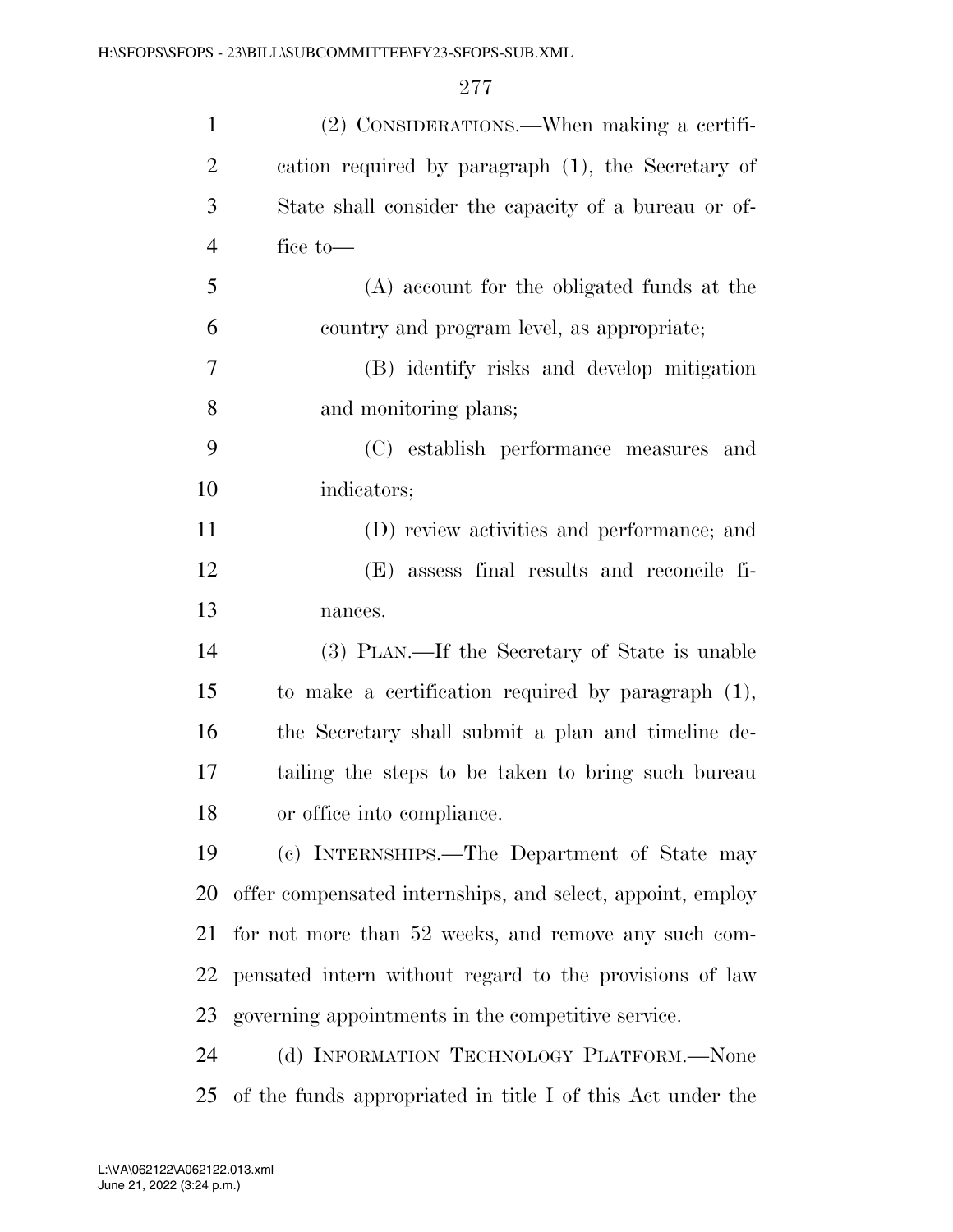heading ''Administration of Foreign Affairs'' may be made available for a new major information technology (IT) in- vestment without the concurrence of the Chief Information Officer, Department of State.

- UNITED STATES AGENCY FOR INTERNATIONAL
	-

# DEVELOPMENT MANAGEMENT

 SEC. 7065. (a) AUTHORITY.—Up to \$170,000,000 of the funds made available in title III of this Act pursuant to or to carry out the provisions of part I of the Foreign Assistance Act of 1961, including funds appropriated under the heading ''Assistance for Europe, Eurasia and Central Asia'', may be used by the United States Agency for International Development to hire and employ individ- uals in the United States and overseas on a limited ap- pointment basis pursuant to the authority of sections 308 and 309 of the Foreign Service Act of 1980 (22 U.S.C. 3948 and 3949).

 (b) RESTRICTION.—The authority to hire individuals contained in subsection (a) shall expire on September 30, 2024.

 (c) PROGRAM ACCOUNT CHARGED.—The account charged for the cost of an individual hired and employed under the authority of this section shall be the account to which the responsibilities of such individual primarily relate: *Provided*, That funds made available to carry out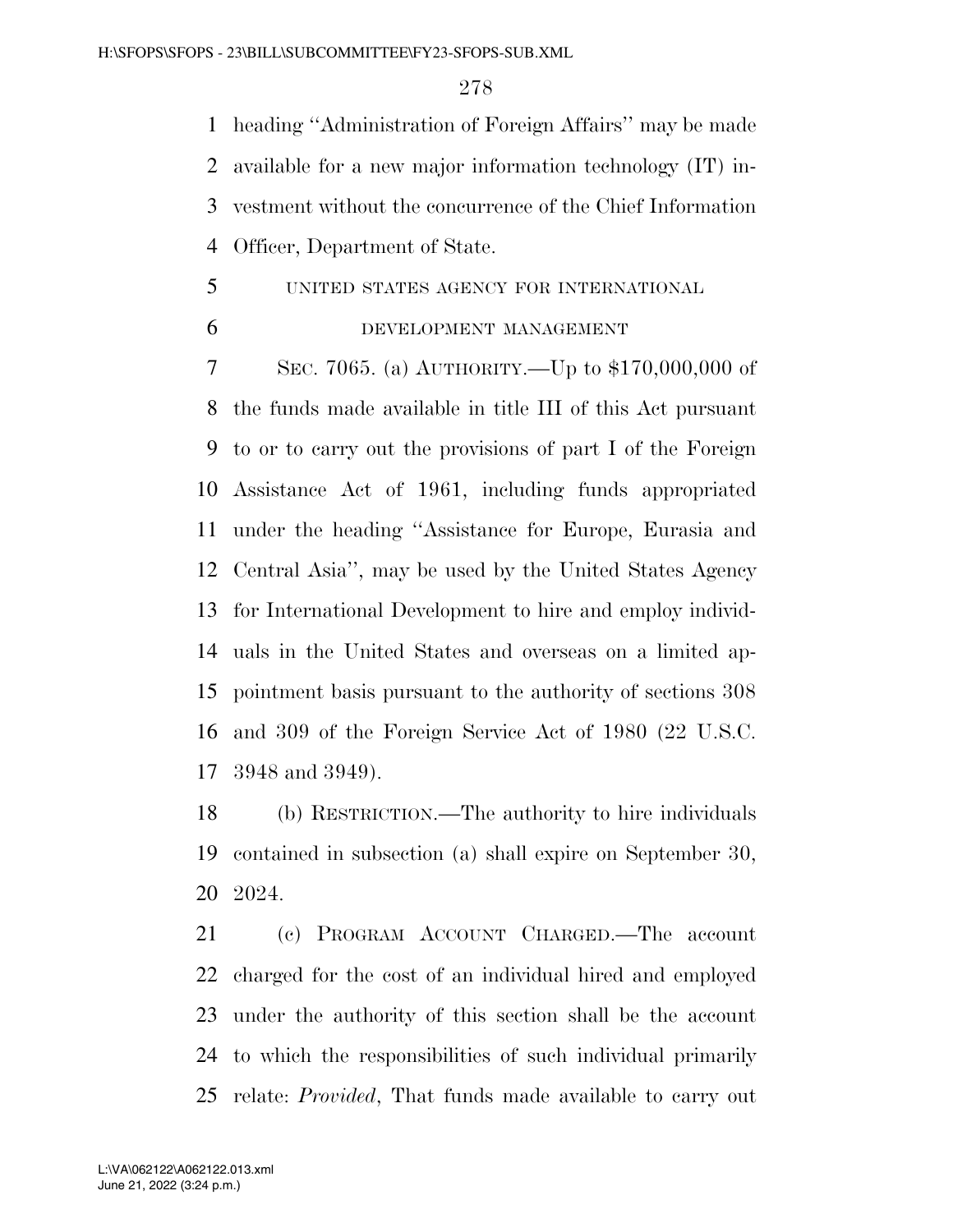this section may be transferred to, and merged with, funds appropriated by this Act in title II under the heading ''Op-erating Expenses''.

 (d) FOREIGN SERVICE LIMITED EXTENSIONS.—Indi- viduals hired and employed by USAID, with funds made available in this Act or prior Acts making appropriations for the Department of State, foreign operations, and re- lated programs, pursuant to the authority of section 309 of the Foreign Service Act of 1980 (22 U.S.C. 3949), may be extended for a period of up to 4 years notwithstanding the limitation set forth in such section.

 (e) DISASTER SURGE CAPACITY.—Funds appro- priated under title III of this Act to carry out part I of the Foreign Assistance Act of 1961, including funds ap- propriated under the heading ''Assistance for Europe, Eurasia and Central Asia'', may be used, in addition to funds otherwise available for such purposes, for the cost (including the support costs) of individuals detailed to or employed by USAID whose primary responsibility is to carry out programs in response to natural disasters, or man-made disasters subject to the regular notification procedures of the Committees on Appropriations.

 (f) PERSONAL SERVICES CONTRACTORS.—Funds ap- propriated by this Act to carry out chapter 1 of part I, chapter 4 of part II, and section 667 of the Foreign As-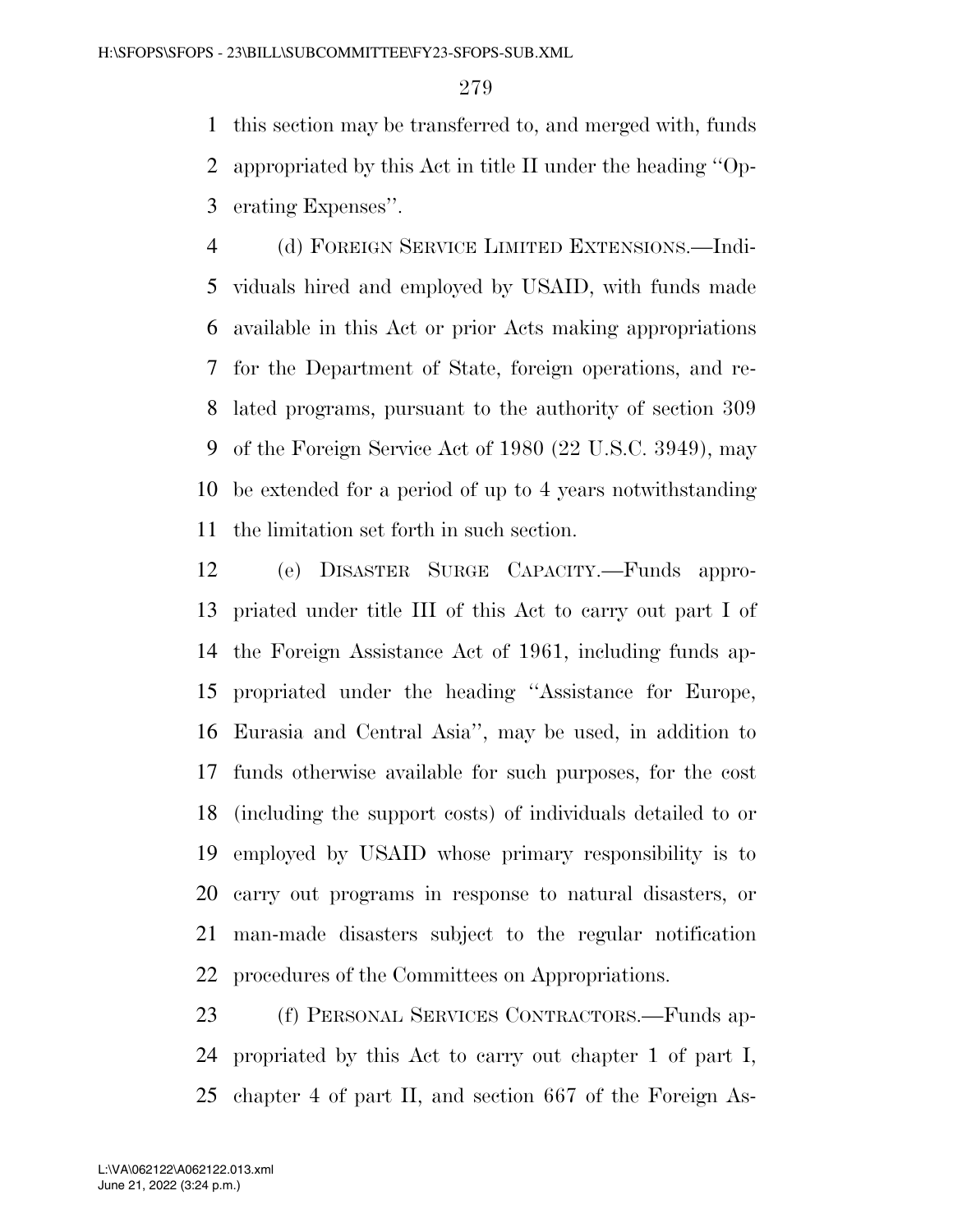sistance Act of 1961, and title II of the Food for Peace Act (Public Law 83–480; 7 U.S.C. 1721 et seq.), may be used by USAID to employ up to 40 personal services con- tractors in the United States, notwithstanding any other provision of law, for the purpose of providing direct, in- terim support for new or expanded overseas programs and activities managed by the agency until permanent direct hire personnel are hired and trained: *Provided*, That not more than 15 of such contractors shall be assigned to any bureau or office: *Provided further*, That such funds appro- priated to carry out title II of the Food for Peace Act (Public Law 83–480; 7 U.S.C. 1721 et seq.), may be made available only for personal services contractors assigned to the Bureau for Humanitarian Assistance.

 (g) SMALL BUSINESS.—In entering into multiple award indefinite-quantity contracts with funds appro- priated by this Act, USAID may provide an exception to the fair opportunity process for placing task orders under such contracts when the order is placed with any category of small or small disadvantaged business.

 (h) SENIOR FOREIGN SERVICE LIMITED APPOINT- MENTS.—Individuals hired pursuant to the authority pro- vided by section 7059(o) of the Department of State, For- eign Operations, and Related Programs Appropriations Act, 2010 (division F of Public Law 111–117) may be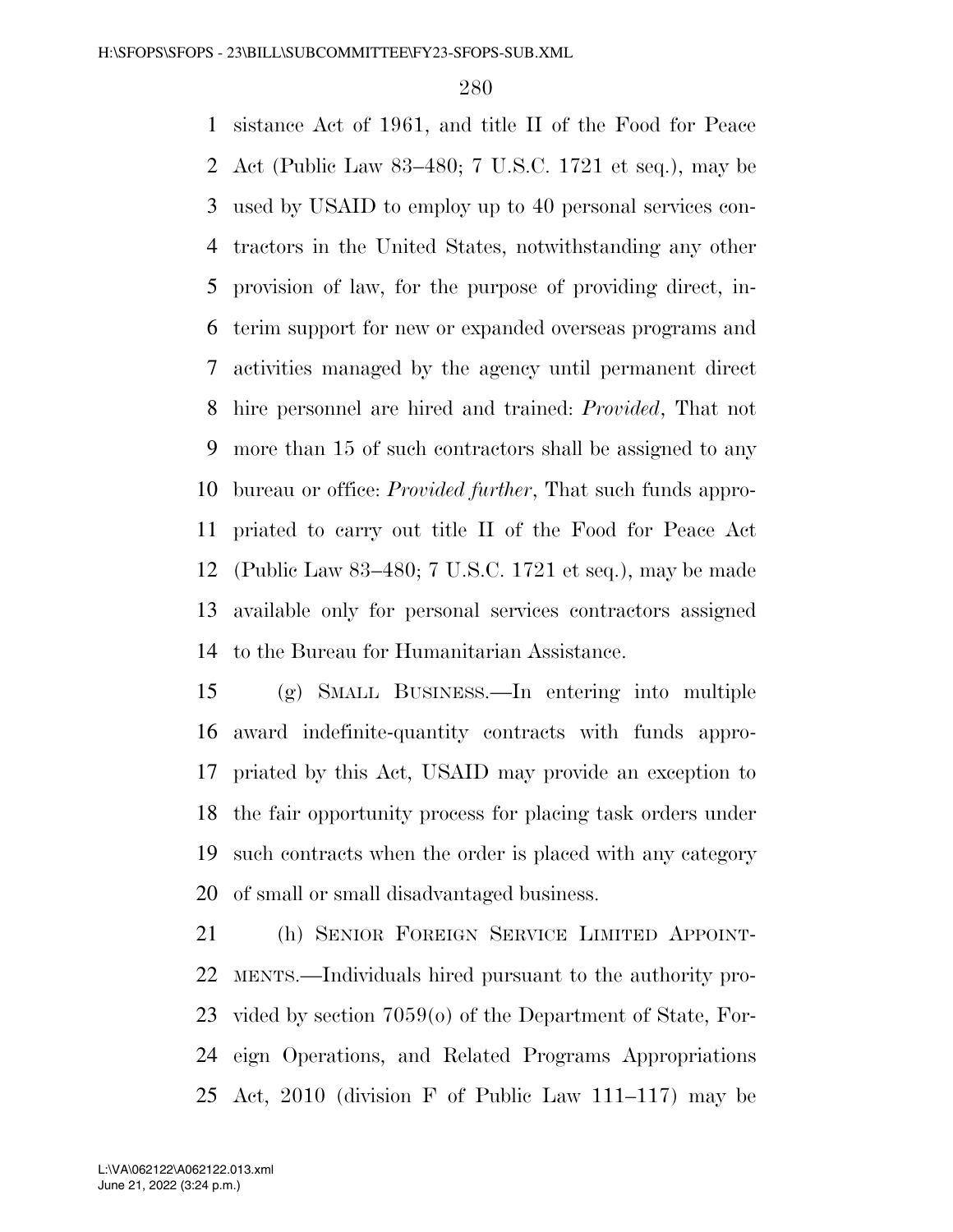assigned to or support programs in Pakistan with funds made available in this Act and prior Acts making appro- priations for the Department of State, foreign operations, and related programs.

STABILIZATION AND DEVELOPMENT IN REGIONS

IMPACTED BY EXTREMISM AND CONFLICT

 SEC. 7066. (a) PREVENTION AND STABILIZATION FUND.—

 (1) FUNDS AND TRANSFER AUTHORITY.—Of the funds appropriated by this Act under the head- ings ''Economic Support Fund'', ''International Nar- cotics Control and Law Enforcement'', ''Non- proliferation, Anti-terrorism, Demining and Related Programs'', ''Peacekeeping Operations'', and ''For- eign Military Financing Program'', not less than \$150,000,000 shall be made available for the pur- poses of the Prevention and Stabilization Fund, as authorized by, and for the purposes enumerated in, section 509(a) of the Global Fragility Act of 2019 (title V of division J of Public Law 116–94), of which \$25,000,000 may be made available for the Multi-Donor Global Fragility Fund authorized by section 510(c) of such Act: *Provided*, That such funds appropriated under such headings may be transferred to, and merged with, funds appropriated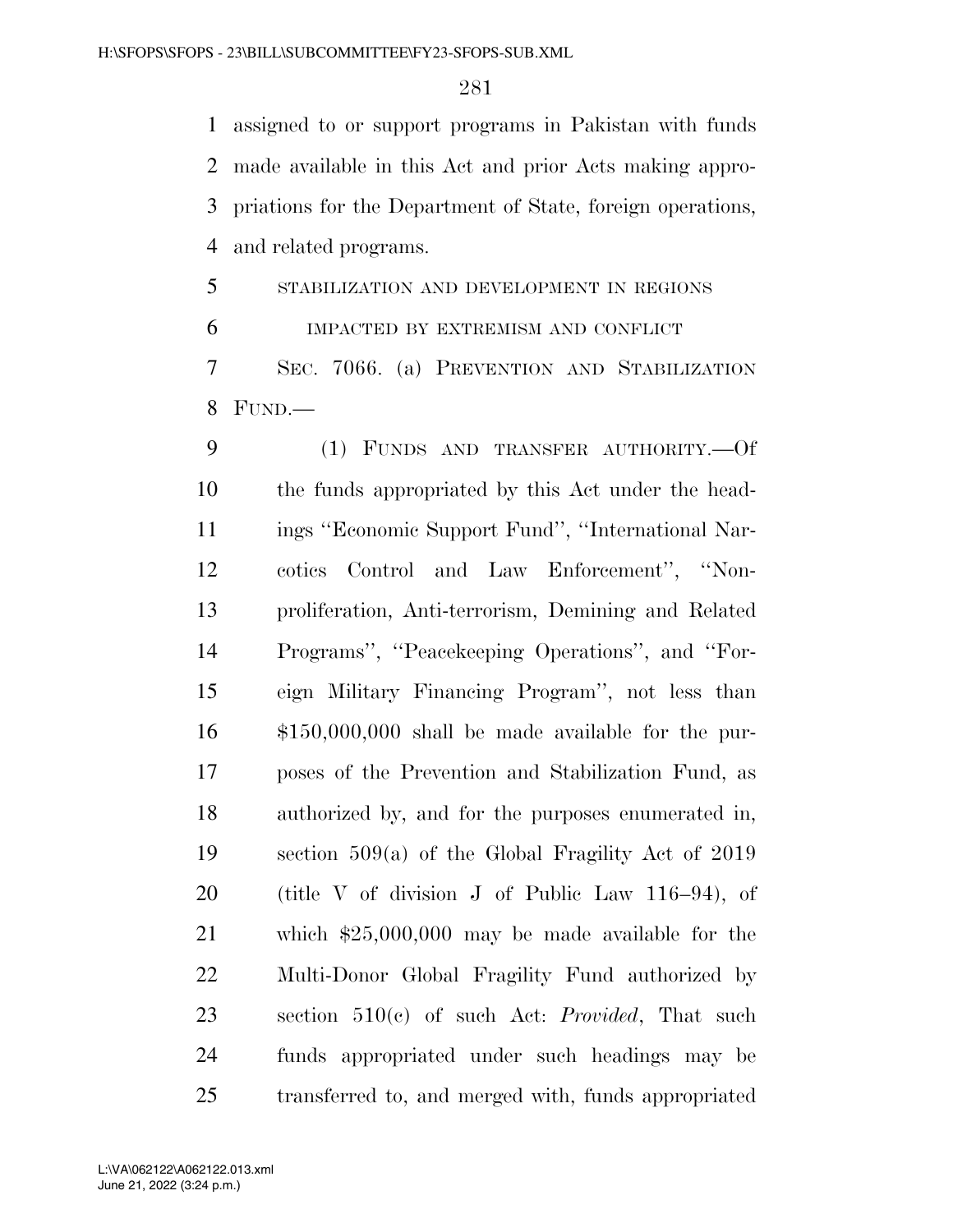under such headings: *Provided further*, That such transfer authority is in addition to any other trans- fer authority provided by this Act or any other Act, and is subject to the regular notification procedures of the Committees on Appropriations.

 (2) TRANSITIONAL JUSTICE.—Of the funds ap- propriated by this Act under the headings ''Eco- nomic Support Fund'' and ''International Narcotics Control and Law Enforcement'' that are made avail- able for the Prevention and Stabilization Fund, not less than \$10,000,000 shall be made available for programs to promote accountability for genocide, crimes against humanity, and war crimes, which shall be in addition to any other funds made avail- able by this Act for such purposes: *Provided*, That such programs shall include components to develop local investigative and judicial skills, and to collect and preserve evidence and maintain the chain of cus- tody of evidence, including for use in prosecutions, and may include the establishment of, and assistance for, transitional justice mechanisms: *Provided fur- ther*, That such funds shall be administered by the Special Coordinator for the Office of Global Criminal Justice, Department of State, and shall be subject to prior consultation with the Committees on Appro-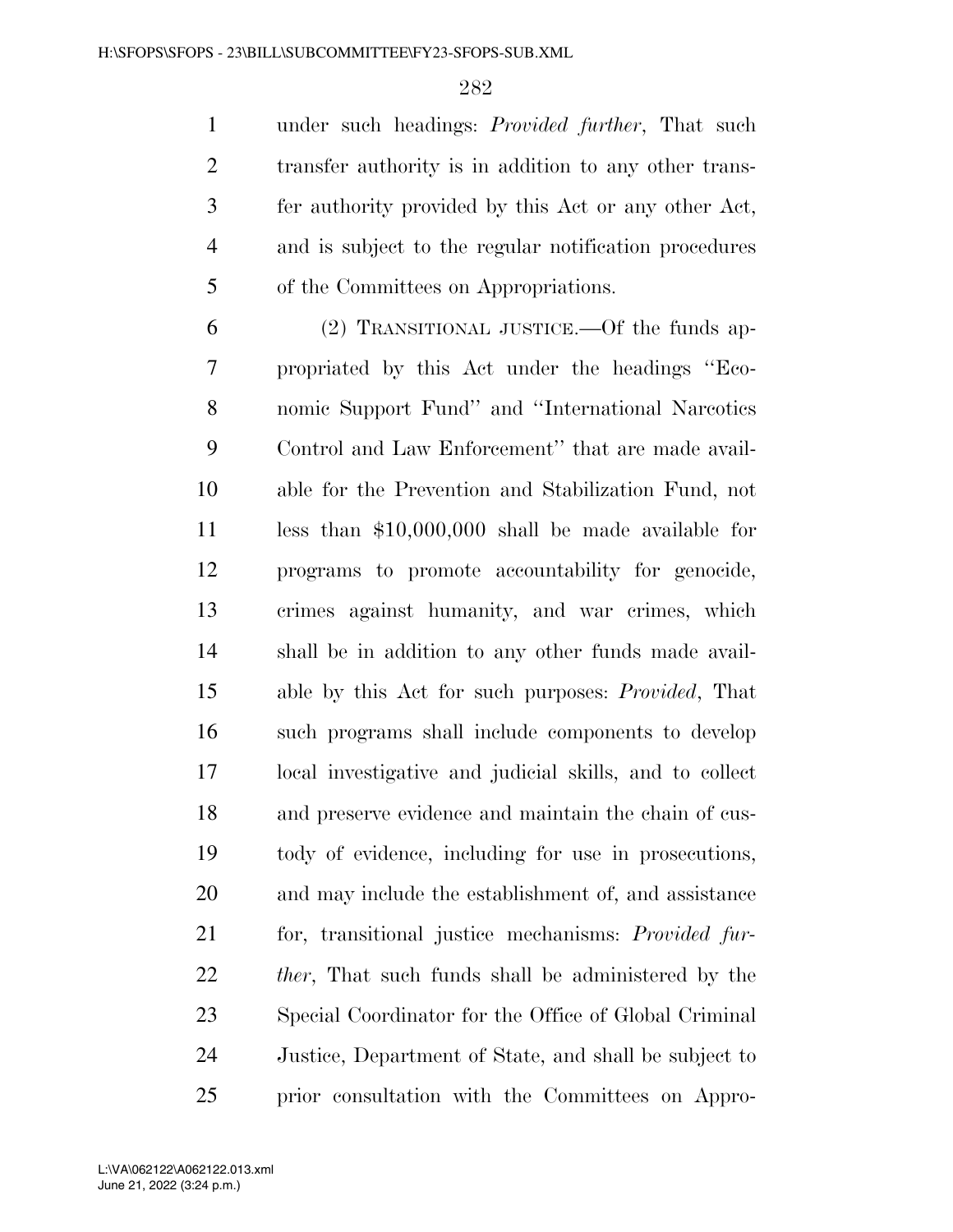priations: *Provided further*, That funds made avail- able by this paragraph shall be made available on an open and competitive basis.

 (b) GLOBAL COMMUNITY ENGAGEMENT AND RESIL- IENCE FUND.—Funds appropriated by this Act and prior Acts making appropriations for the Department of State, foreign operations, and related programs under the head- ing ''Economic Support Fund'' may be made available to the Global Community Engagement and Resilience Fund (GCERF), including as a contribution: *Provided*, That any such funds made available for the GCERF shall be made available on a cost-matching basis from sources other than the United States Government, to the maximum extent practicable, and shall be subject to the regular notification procedures of the Committees on Appropriations.

 (c) GLOBAL CONCESSIONAL FINANCING FACILITY.— Funds appropriated by this Act under the heading ''Eco- nomic Support Fund'' may be made available for the Glob- al Concessional Financing Facility of the World Bank to provide financing to support refugees and host commu- nities: *Provided*, That such funds should be in addition to funds allocated for bilateral assistance in the report re- quired by section 653(a) of the Foreign Assistance Act of 1961, and may only be made available subject to prior to consultation with the Committees on Appropriations: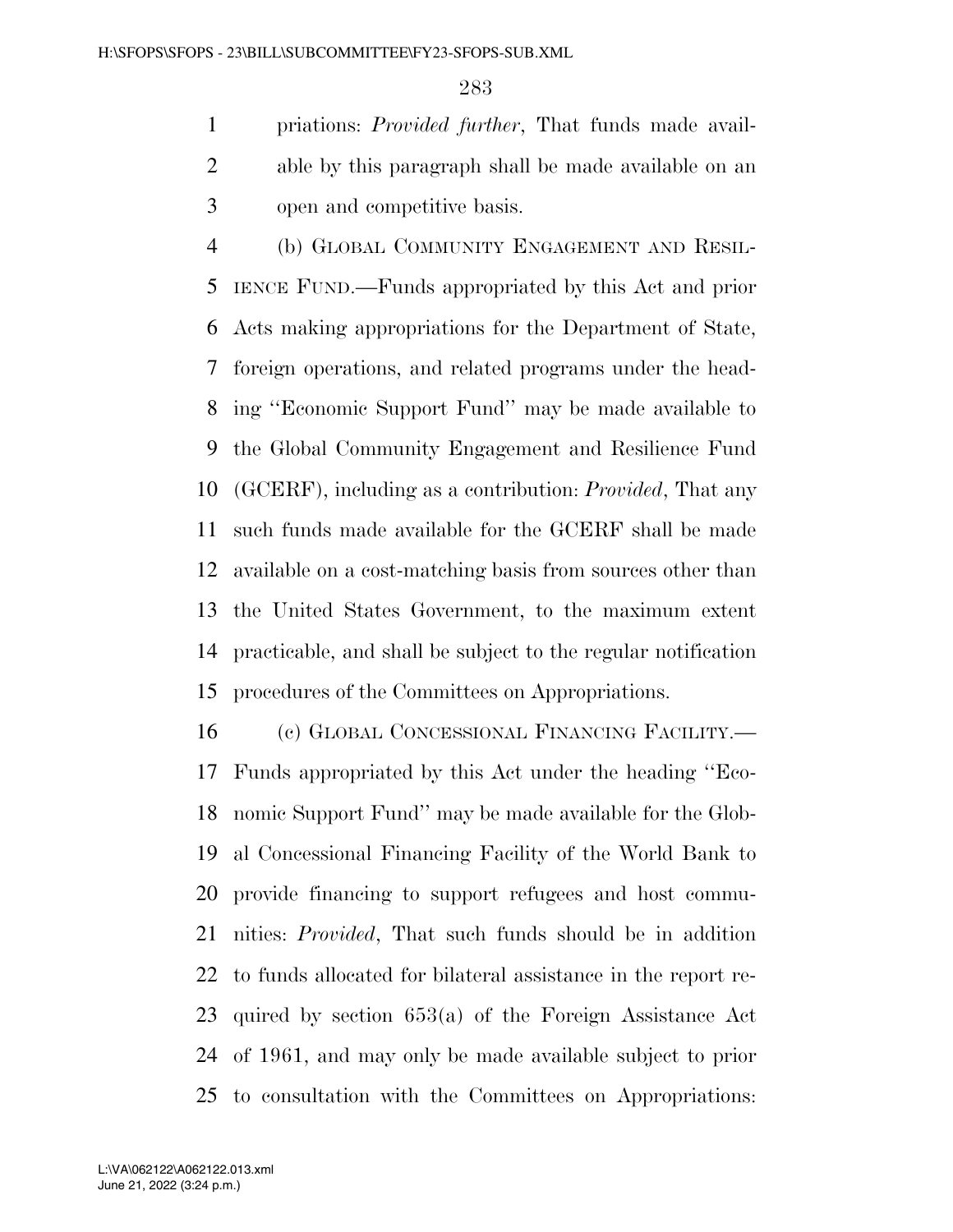*Provided further*, That such funds may be transferred to the Department of the Treasury.

# DEBT-FOR-DEVELOPMENT

 SEC. 7067. In order to enhance the continued partici- pation of nongovernmental organizations in debt-for-devel- opment and debt-for-nature exchanges, a nongovern- mental organization which is a grantee or contractor of the United States Agency for International Development may place in interest bearing accounts local currencies which accrue to that organization as a result of economic assistance provided under title III of this Act and, subject to the regular notification procedures of the Committees on Appropriations, any interest earned on such investment shall be used for the purpose for which the assistance was provided to that organization: *Provided*, That such cur- rencies may not be placed into accounts that accrue inter-est from holdings of United States Treasury securities.

EXTENSION OF CONSULAR FEES AND RELATED

AUTHORITIES

 SEC. 7068. (a) Section 1(b)(1) of the Passport Act of June 4, 1920 (22 U.S.C. 214(b)(1)) shall be applied through fiscal year 2023 by substituting ''the costs of pro-viding consular services'' for ''such costs''.

 (b) Section 21009 of the Emergency Appropriations for Coronavirus Health Response and Agency Operations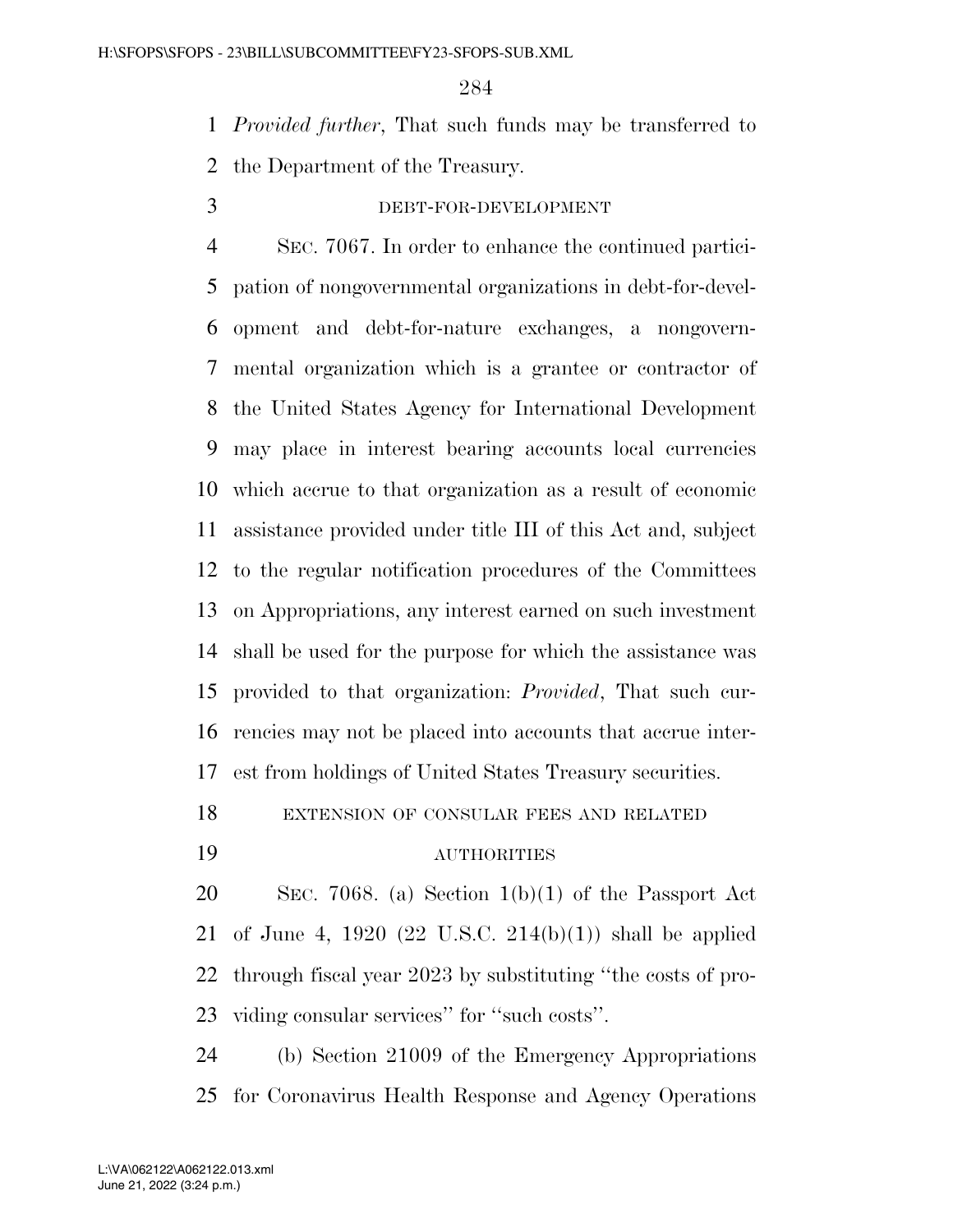(division B of Public Law 116–136; 134 Stat. 592) shall be applied during fiscal year 2023 by substituting ''2020, 2021, 2022, and 2023'' for ''2020, 2021, and 2022''.

 (c) Discretionary amounts made available to the De- partment of State under the heading ''Administration of Foreign Affairs'' of this Act, and discretionary unobli- gated balances under such heading from prior Acts mak- ing appropriations for the Department of State, foreign operations, and related programs, may be transferred to the Consular and Border Security Programs account if the Secretary of State determines and reports to the Commit- tees on Appropriations that to do so is necessary to sus- tain consular operations, following consultation with such Committees: *Provided*, That such transfer authority is in addition to any transfer authority otherwise available in this Act and under any other provision of law: *Provided further*, That no amounts may be transferred from amounts designated as an emergency requirement pursu- ant to a concurrent resolution on the budget or the Bal-anced Budget and Emergency Deficit Control Act of 1985.

21 (d) In addition to the uses permitted pursuant to sec-22 tion  $286(v)(2)(A)$  of the Immigration and Nationality Act 23 (8 U.S.C.  $1356(v)(2)(A)$ ), for fiscal year 2023, the Sec-retary of State may also use fees deposited into the Fraud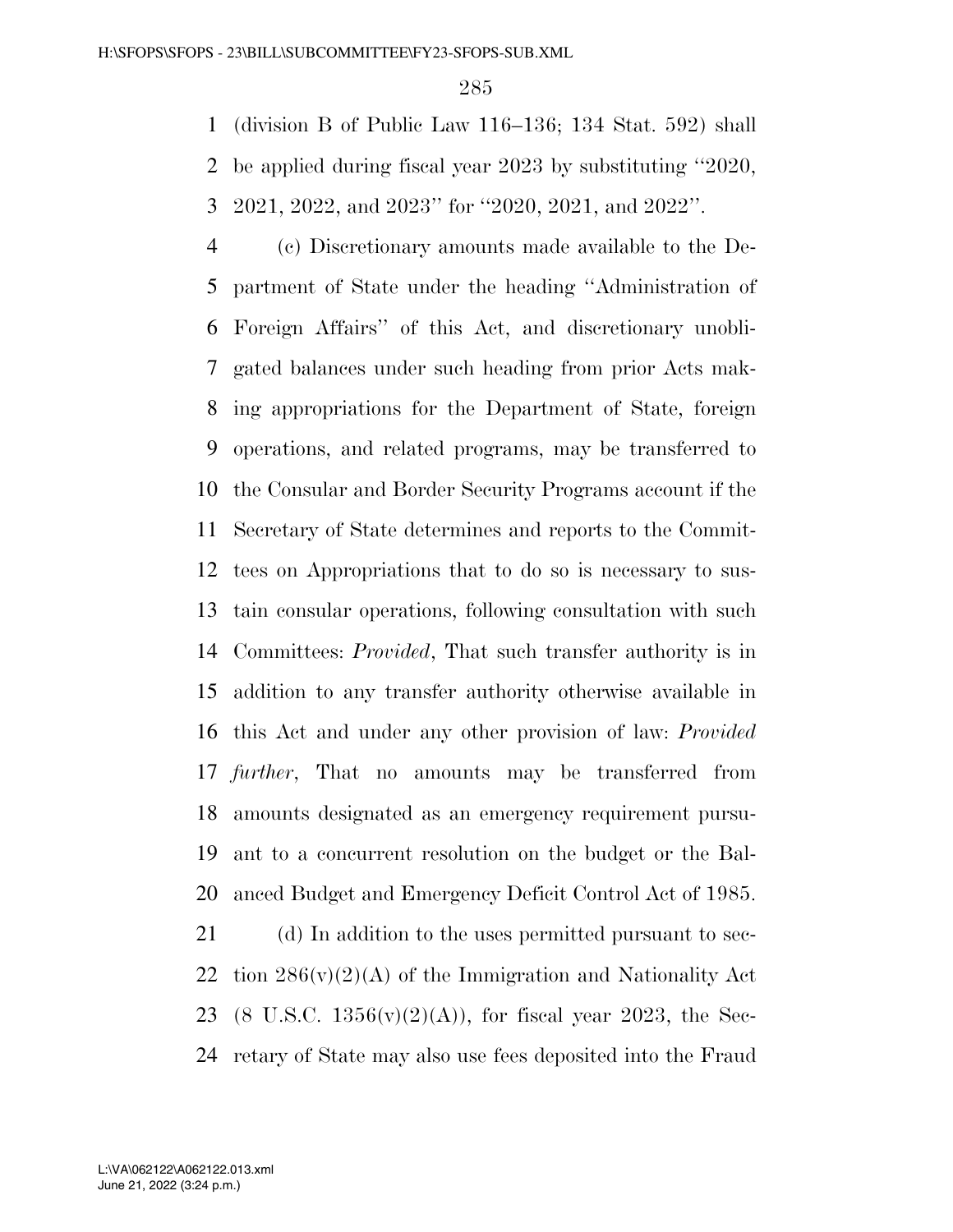Prevention and Detection Account for the costs of pro-viding consular services.

- (e) Amounts repurposed pursuant to subsections (a), (b), and (d) that were previously designated by the Con- gress as an emergency requirement pursuant to the Bal- anced Budget and Emergency Deficit Control Act of 1985 or a concurrent resolution on the budget are designated as an emergency requirement pursuant to section 9  $4001(a)(1)$  of S. Con. Res. 14 (117th Congress), the con- current resolution on the budget for fiscal year 2022, and section 1(e) of H. Res. 1151 (117th Congress), as en- grossed in the House of Representatives on June 8, 2022. RESCISSION
- 

#### (INCLUDING RESCISSION OF FUNDS)

 SEC. 7069. Of the unobligated balances from amounts made available under the heading ''Peace Corps'' from prior Acts making appropriations for the Depart- ment of State, foreign operations, and related programs, \$20,000,000 are rescinded: *Provided*, That no amounts may be rescinded from amounts that were previously des- ignated by the Congress as an emergency requirement pursuant to a concurrent resolution on the budget or the Balanced Budget and Emergency Deficit Control Act of 1985.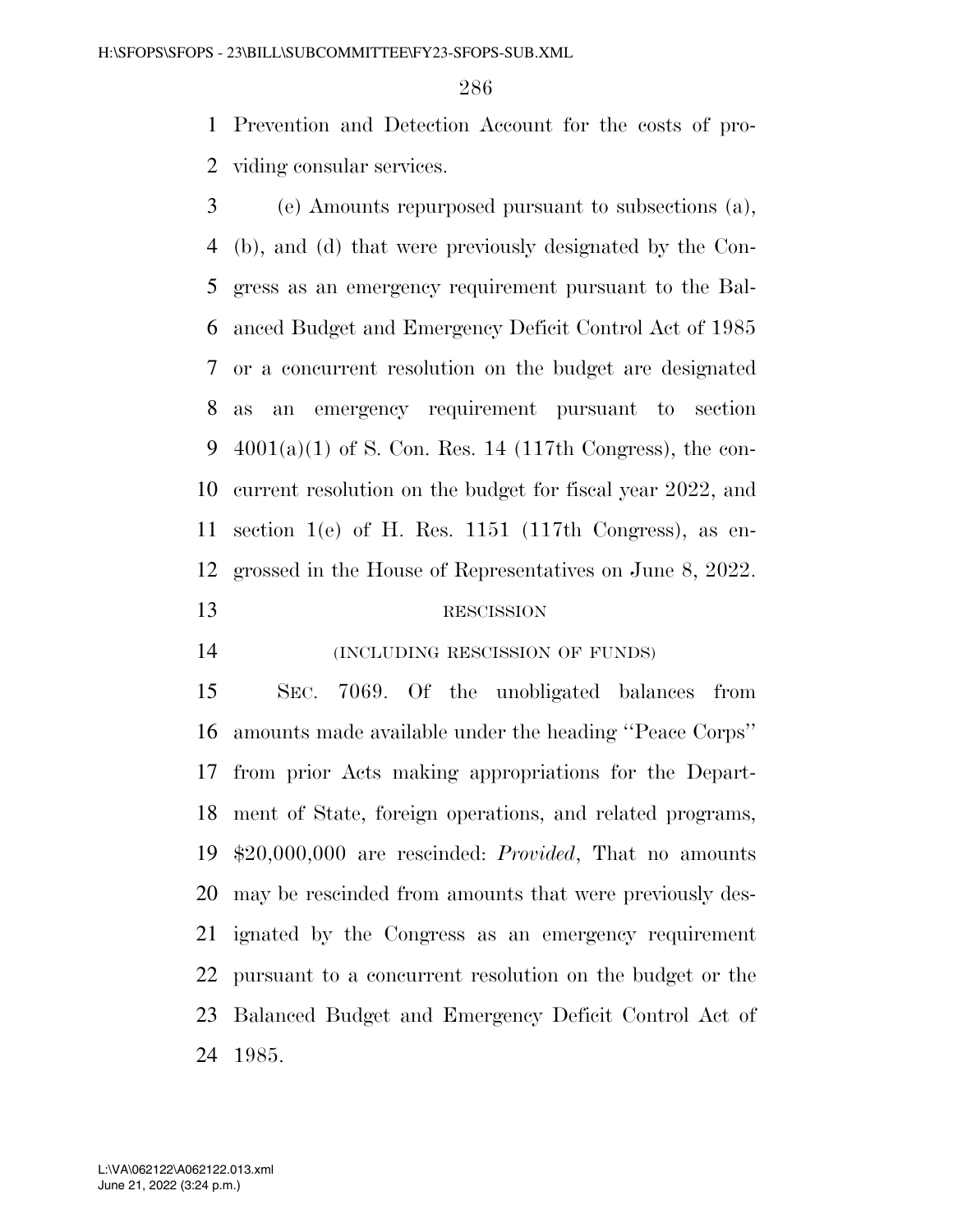| $\mathbf{1}$   | MANAGEMENT OF INTERNATIONAL TRANSBOUNDARY                         |
|----------------|-------------------------------------------------------------------|
| $\overline{2}$ | WATER POLLUTION                                                   |
| 3              | (INCLUDING TRANSFER OF FUNDS)                                     |
| $\overline{4}$ | SEC. 7070. In fiscal year 2023 and in each fiscal year            |
| 5              | thereafter—                                                       |
| 6              | (a) The Administrator of the Environmental Protec-                |
| 7              | tion Agency (the "Administrator") may transfer amounts            |
| 8              | made available under the heading "Environmental Protec-           |
| 9              | tion Agency—State and Tribal Assistance Grants" in the            |
| 10             | USMCA Supplemental Appropriations Act, 2019 (title IX             |
| 11             | of Public Law 116–113) to the International Boundary              |
| 12             | and Water Commission, United States and Mexico (the               |
| 13             | "Commission"), to support the construction of treatment           |
| 14             | works (as that term is defined in section $212(2)$ of the         |
| 15             | Federal Water Pollution Control Act (33 U.S.C. 1292(2)),          |
| 16             | that are owned or will be operated by the Commission:             |
| 17             | <i>Provided</i> , That the Commission shall, in consultation with |
|                | 18 the Administrator and subject to the requirements of sec-      |
| 19             | tion 513 and 608 of the Federal Water Pollution Control           |
| 20             | Act (33 U.S.C. 1372 and 1388), use amounts transferred            |
| 21             | pursuant to this section for general, administrative, or          |
| 22             | other costs (including construction management) related           |
| 23             | to the planning, study, design, and construction, of treat-       |
| 24             | ment works that, as determined by the Commissioner of             |
| 25             | the Commission, will-                                             |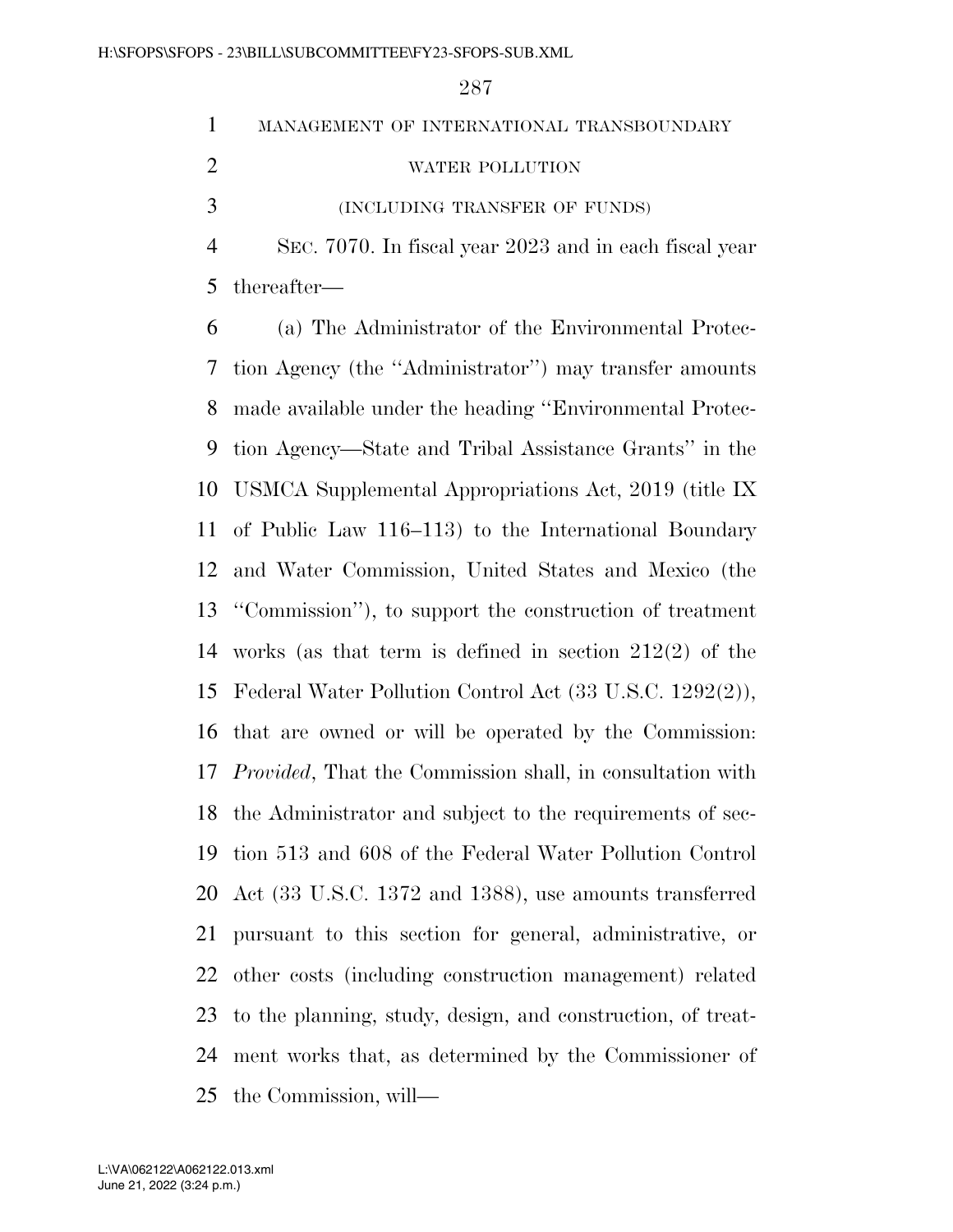(1) protect residents in the United States-Mex- ico border region from water pollution resulting from—

- (A) transboundary flows of wastewater, stormwater, or other international transbound-ary water flows originating in Mexico; and
- (B) any inadequacies or breakdowns of treatment works in Mexico; and

 (2) provide treatment of the flows and water pollution described in subparagraph (A) in compli-ance with local, State, and Federal law:

 *Provided*, That the Commission may also use amounts transferred pursuant to this section to operate and main- tain any new treatment work constructed, which shall be in addition to any amounts otherwise available to the Commission for such purposes.

 (b) The Commission is authorized to enter into an agreement with the appropriate official or officials of the United States and Mexican States for the operation and maintenance by the Commission of any new treatment works, pursuant to subsection (a): *Provided*, That such agreement shall contain a provision relating to the division between the two Governments of the costs of such oper-ation and maintenance, or of the works involved there as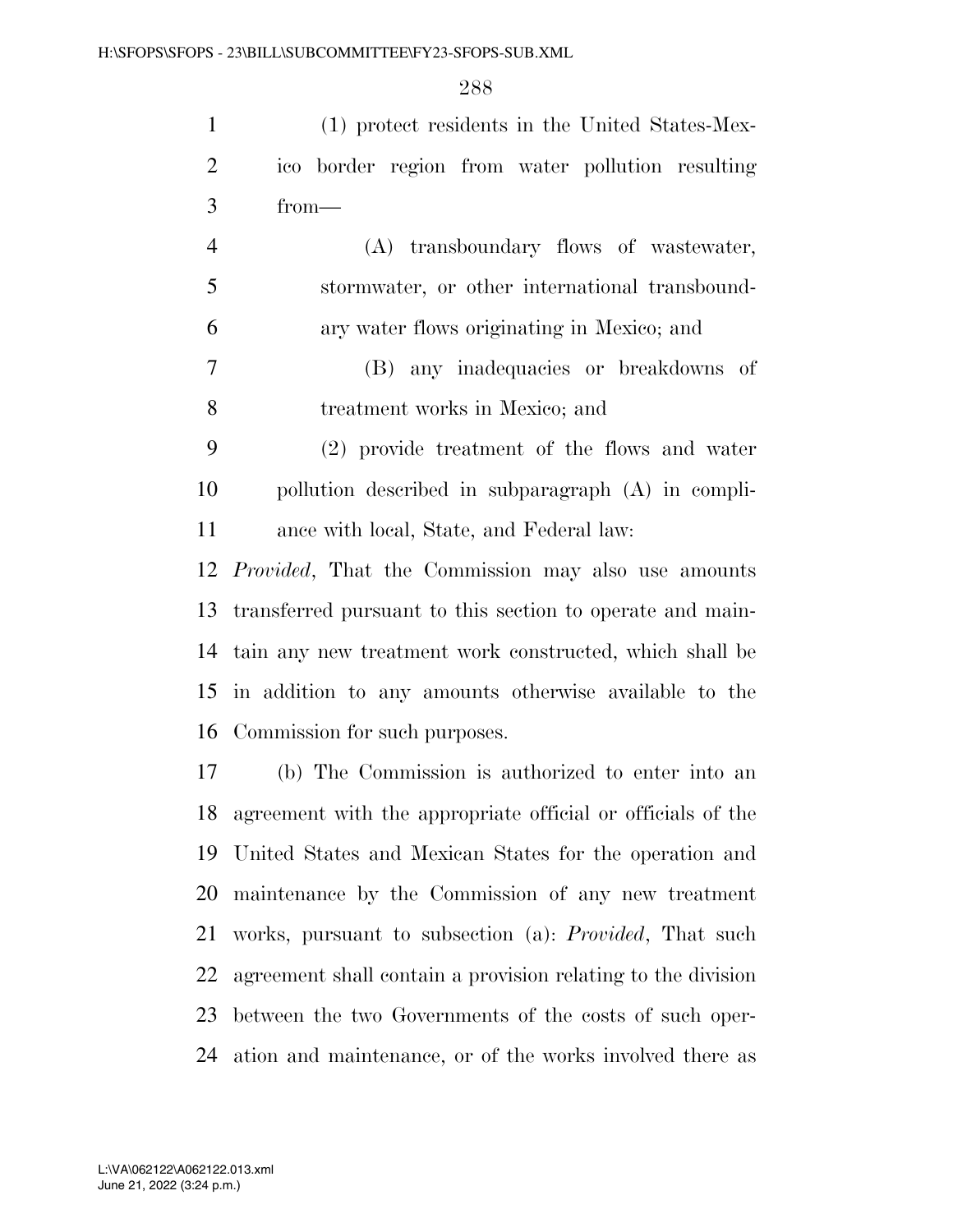may be recommended by said Commission and approved by the Government of Mexico.

- (c) Nothing in this section modifies, amends, repeals, or otherwise limits the authority of the Commission under—
- (1) the treaty relating to the utilization of the waters of the Colorado and Tijuana Rivers, and of the Rio Grande (Rio Bravo) from Fort Quitman, Texas, to the Gulf of Mexico, and supplementary protocol, signed at Washington February 3, 1944 (59 Stat. 1219), between the United States and Mexico;or
- 13 (2) any other applicable treaty.
- (d) Funds transferred pursuant to subsection (a) shall be subject to the regular notification procedures of the Committees on Appropriations.
- (e) Amounts repurposed pursuant to this section that were previously designated by the Congress as an emer- gency requirement pursuant to the Balanced Budget and Emergency Deficit Control Act of 1985 or a concurrent resolution on the budget are designated as an emergency 22 requirement pursuant to section  $4001(a)(1)$  of S. Con. Res. 14 (117th Congress), the concurrent resolution on the budget for fiscal year 2022, and section 1(e) of H.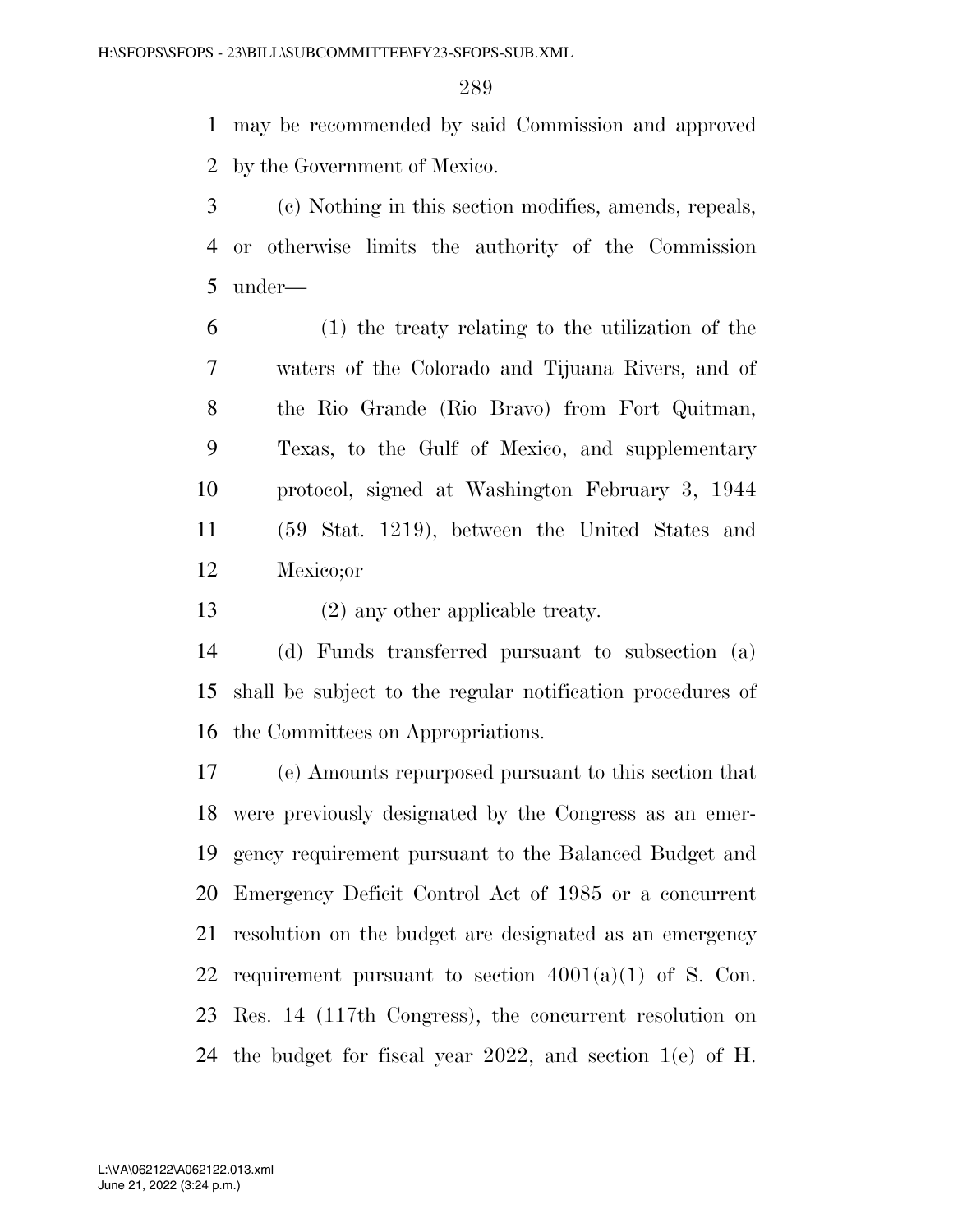Res. 1151 (117th Congress), as engrossed in the House of Representatives on June 8, 2022.

### WAIVER AUTHORITY

 SEC. 7071. The President may waive section 414 of Public Law 101–246 and section 410 of Public Law 103– 236 with respect to the United Nations Educational, Sci- entific and Cultural Organization if the President deter- mines and reports in writing to the Speaker of the House of Representatives, the President Pro Tempore of the Sen- ate, and the appropriate congressional committees that to do so would enable the United States to counter Chinese influence or to promote other national interests of the United States: *Provided*, That the authority of this section shall cease to have effect if, after enactment of this Act, the Palestinians obtain the same standing as member states or full membership as a state in the United Nations or any specialized agency thereof outside an agreement ne- gotiated between Israel and the Palestinians: *Provided fur- ther*, That the authority of this section shall sunset on September 30, 2025, unless extended in a subsequent Act of Congress.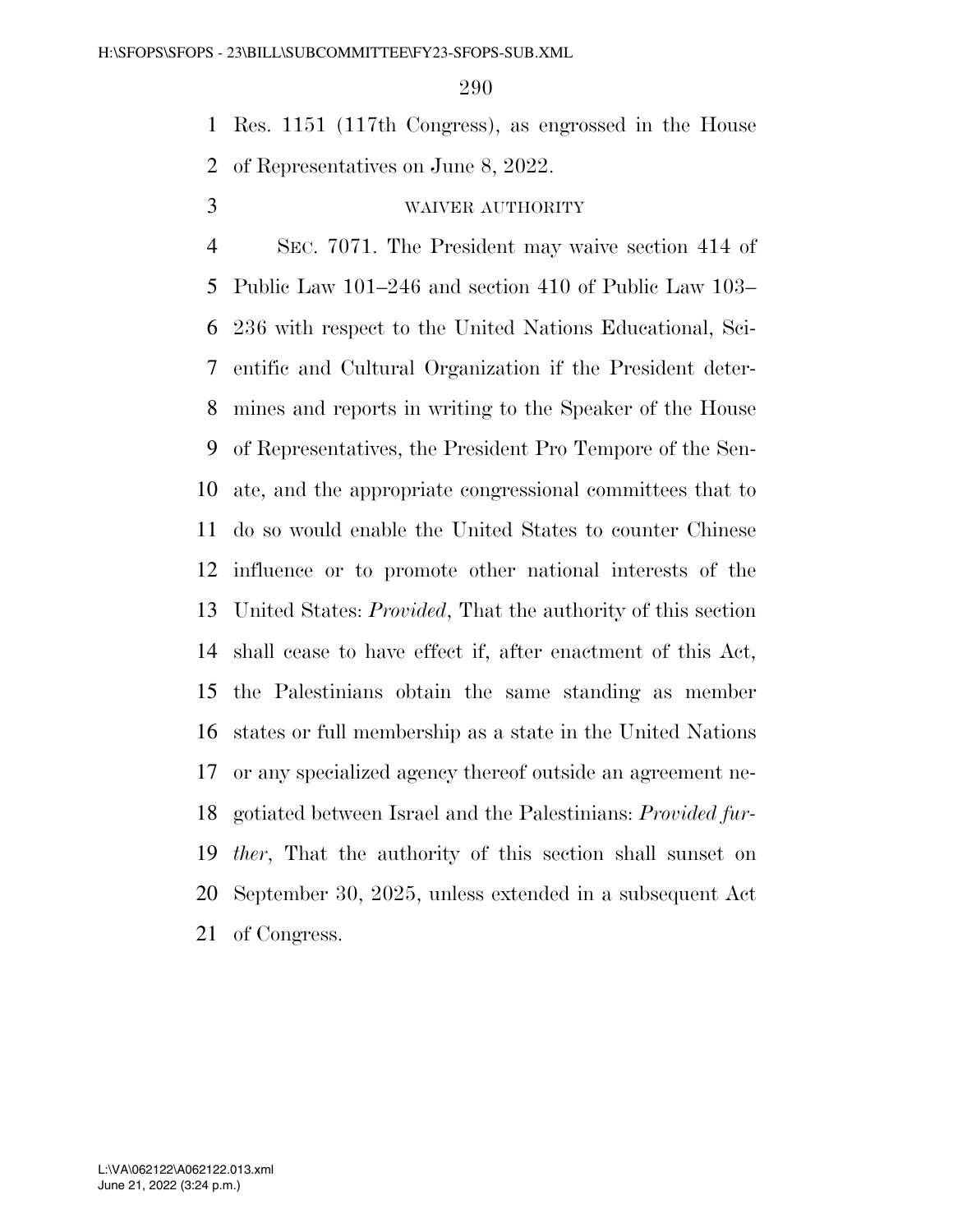ASSISTANCE FOR FOREIGN NONGOVERNMENTAL

ORGANIZATIONS

 SEC. 7072. The Foreign Assistance Act of 1961 (22 U.S.C. 2151 et seq.) is amended by inserting after section 104C the following:

#### **''SEC. 104D ELIGIBILITY FOR ASSISTANCE.**

 ''Notwithstanding any other provision of law, regula- tion, or policy, in determining eligibility for assistance under sections 104, 104A, 104B, and 104C, a foreign non-governmental organization—

- 11 ''(1) shall not be ineligible for such assistance solely on the basis of health or medical services, in- cluding counseling and referral services, provided by such organization with non-United States Govern-ment funds if such services—
- ''(A) do not violate the laws of the country in which they are being provided; and

18 ''(B) would not violate United States Fed- eral law if provided in the United States; and  $\qquad$   $\qquad$   $\qquad$   $\qquad$   $\qquad$   $\qquad$   $\qquad$   $\qquad$   $\qquad$   $\qquad$   $\qquad$   $\qquad$   $\qquad$   $\qquad$   $\qquad$   $\qquad$   $\qquad$   $\qquad$   $\qquad$   $\qquad$   $\qquad$   $\qquad$   $\qquad$   $\qquad$   $\qquad$   $\qquad$   $\qquad$   $\qquad$   $\qquad$   $\qquad$   $\qquad$   $\qquad$   $\qquad$   $\qquad$   $\qquad$   $\qquad$  ing to the use of non-United States Government funds for advocacy and lobbying activities other than those that apply to United States nongovernmental organizations receiving assistance under this part.''.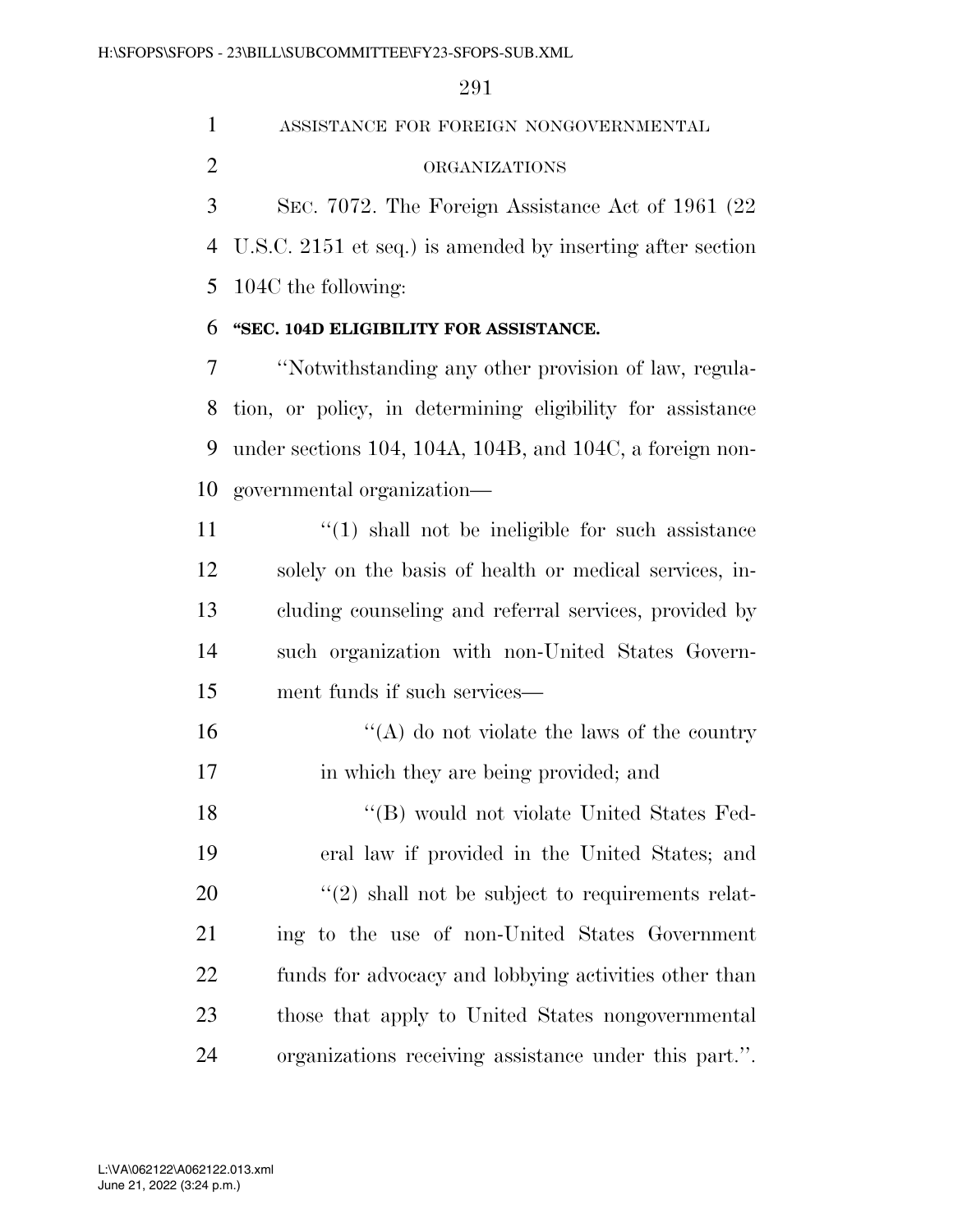- 1 This Act may be cited as the ''Department of State,
- 2 Foreign Operations, and Related Programs Appropria-
- 3 tions Act, 2023''.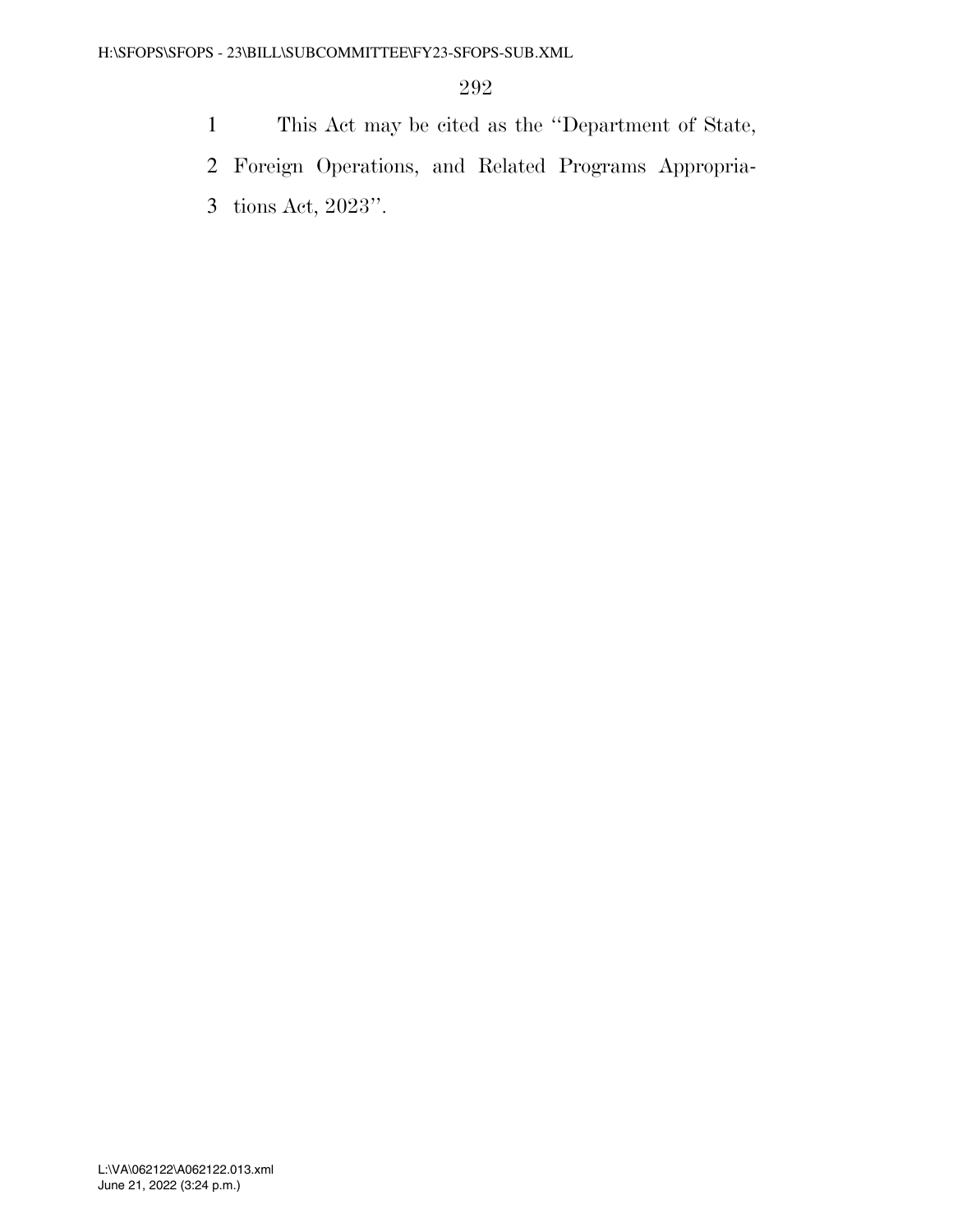#### H:\SFOPS\SFOPS - 23\BILL\SUBCOMMITTEE\FY23-SFOPS-SUB.XML